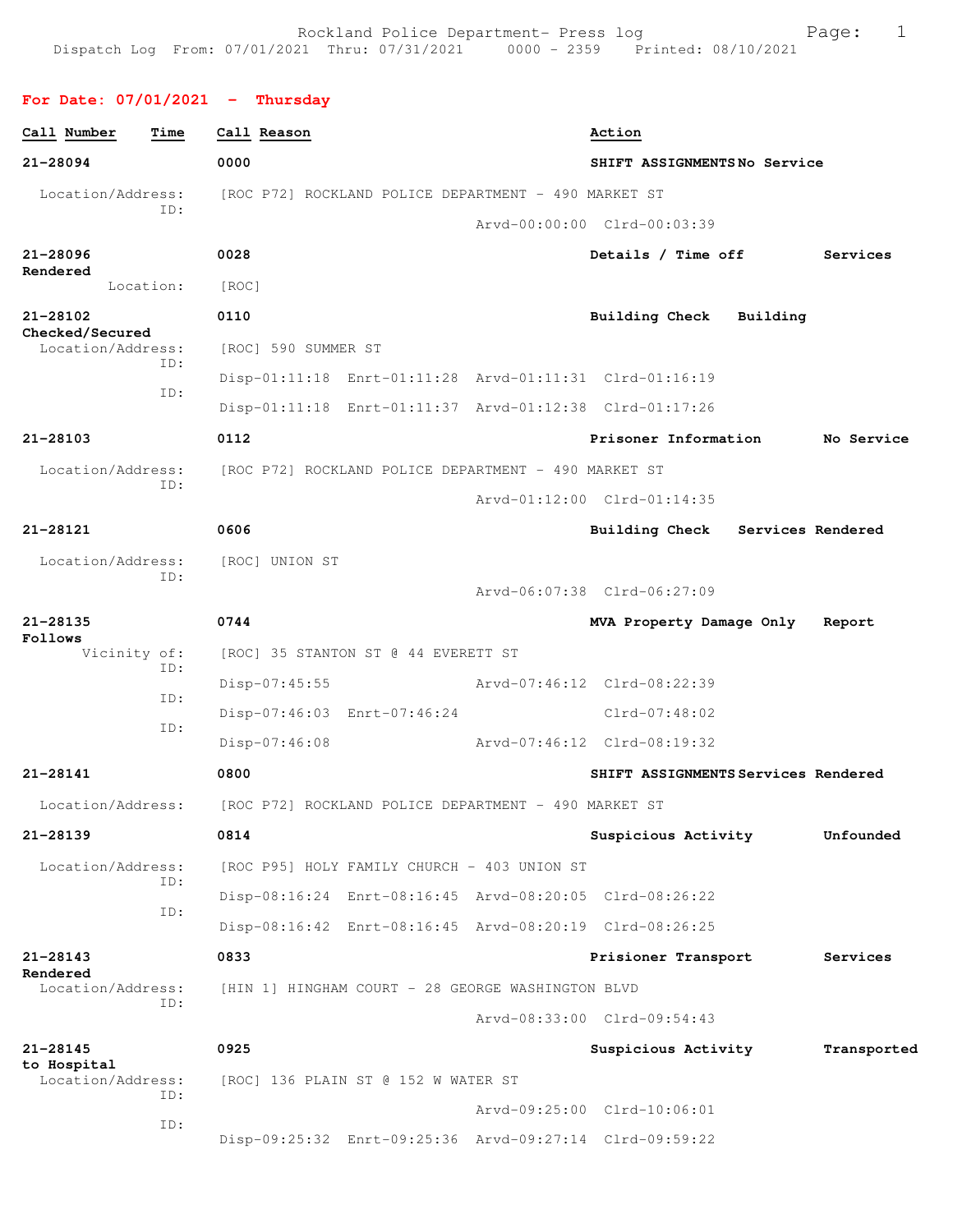| Dispatch Log From: 07/01/2021 Thru: 07/31/2021 0000 - 2359 Printed: 08/10/2021 |                                                                                                    | Rockland Police Department- Press log         |                                                         |              | 2<br>Page:        |
|--------------------------------------------------------------------------------|----------------------------------------------------------------------------------------------------|-----------------------------------------------|---------------------------------------------------------|--------------|-------------------|
| ID:<br>Refer To $P/C$ :<br>$P/C$ :<br>Address:<br>Age:<br>Charges:             | 21ROC-28145-AR<br>THERRIEN-FARRAR, CHASE<br>415 NORTH AVE ROCKLAND, MA<br>24<br>PROTECTIVE CUSTODY |                                               | Disp-09:42:03 Enrt-09:42:08 Arvd-09:42:11 Clrd-09:59:25 |              |                   |
| 21-28146                                                                       | 0926                                                                                               |                                               | Details                                                 |              | Services Rendered |
| Location:                                                                      | [ROC]                                                                                              |                                               |                                                         |              |                   |
| $21 - 28152$                                                                   | 0959                                                                                               |                                               | Prisoner Information                                    |              | Services          |
| Rendered<br>Location/Address:                                                  | [ROC P72] ROCKLAND POLICE DEPARTMENT - 490 MARKET ST                                               |                                               |                                                         |              |                   |
| TD:                                                                            |                                                                                                    |                                               | Disp-10:06:54 Enrt-10:08:00 Arvd-10:08:25 Clrd-10:29:51 |              |                   |
| 21-28153                                                                       | 1007                                                                                               |                                               | Breaking & Entering                                     |              | Investigated      |
| Location/Address:                                                              |                                                                                                    | [ROC 361] 137 J A DUNN MEM DR                 |                                                         |              |                   |
| TD:                                                                            |                                                                                                    |                                               | Disp-10:07:49 Enrt-10:08:16 Arvd-10:15:46 Clrd-10:27:19 |              |                   |
| $21 - 28164$                                                                   | 1119                                                                                               |                                               | Disturbance                                             | Investigated |                   |
| Location/Address:                                                              | [ROC] 956 UNION ST                                                                                 |                                               |                                                         |              |                   |
| ID:                                                                            |                                                                                                    |                                               | Disp-11:20:27 Enrt-11:20:42 Arvd-11:23:57 Clrd-11:42:53 |              |                   |
| ID:<br>ID:                                                                     |                                                                                                    |                                               | Disp-11:20:36 Enrt-11:20:42 Arvd-11:22:33 Clrd-11:42:49 |              |                   |
|                                                                                |                                                                                                    |                                               | Disp-11:24:26 Enrt-11:24:30 Arvd-11:24:34 Clrd-11:42:51 |              |                   |
| 21-28166                                                                       | 1143                                                                                               |                                               | Breaking & Entering                                     |              | Unfounded         |
| Location/Address:<br>ID:                                                       |                                                                                                    | [ROC P81] OCEAN STATE JOB LOT - 360 MARKET ST |                                                         |              |                   |
|                                                                                |                                                                                                    |                                               | Disp-11:45:39 Enrt-11:45:43 Arvd-11:45:46 Clrd-11:45:51 |              |                   |
| 21-28172<br>Rendered                                                           | 1212                                                                                               |                                               | MVA Property Damage Only                                |              | Services          |
| Location/Address:<br>ID:                                                       | [ROC] 200 WEBSTER ST                                                                               |                                               |                                                         |              |                   |
|                                                                                |                                                                                                    |                                               | Disp-12:14:56 Enrt-12:15:03 Arvd-12:17:52 Clrd-12:41:09 |              |                   |
| 21-28173                                                                       | 1222                                                                                               |                                               | Health & Welfare Check                                  |              | Transported       |
| to Hospital<br>Location/Address:<br>ID:                                        | [ROC 815] 20 PLAIN ST                                                                              |                                               |                                                         |              |                   |
| ID:                                                                            |                                                                                                    |                                               | Disp-12:23:33 Enrt-12:23:40 Arvd-12:24:03 Clrd-12:38:30 |              |                   |
| Fire Unit:                                                                     |                                                                                                    | ROCKEN1-Pumper-Rockland Engine 1              | Disp-12:23:33 Enrt-12:23:40 Arvd-12:25:01 Clrd-12:38:34 |              |                   |
|                                                                                | Disp-12:28:51                                                                                      | InQrtsUnavl-12:30:25 InSrvce-12:30:25         | Clrd-12:30:25                                           |              |                   |
| EMS Unit:                                                                      | ROCKAM1-Rockland A1<br>$Disp-12:28:55$                                                             |                                               | Clrd-12:29:25                                           |              |                   |
| EMS Unit:                                                                      | ROCKAM2-Rockland A2                                                                                | InQrtsUnavl-12:29:25 InSrvce-12:29:25         |                                                         |              |                   |
|                                                                                | $Disp-12:29:33$                                                                                    | InQrtsUnavl-12:30:21 InSrvce-12:30:21         | $Clrd-12:30:21$                                         |              |                   |
| 21-28177                                                                       | 1242                                                                                               |                                               | Abandoned MV                                            |              | Services Rendered |
| Location/Address:                                                              |                                                                                                    | [ROC 66] REEDS POND PARK - 80 MARKET ST       |                                                         |              |                   |
| ID:                                                                            |                                                                                                    |                                               | Disp-12:43:28 Enrt-12:43:36 Arvd-12:43:39 Clrd-12:53:30 |              |                   |
| 21-28185                                                                       | 1407                                                                                               |                                               | Suspicious Activity                                     |              | Services          |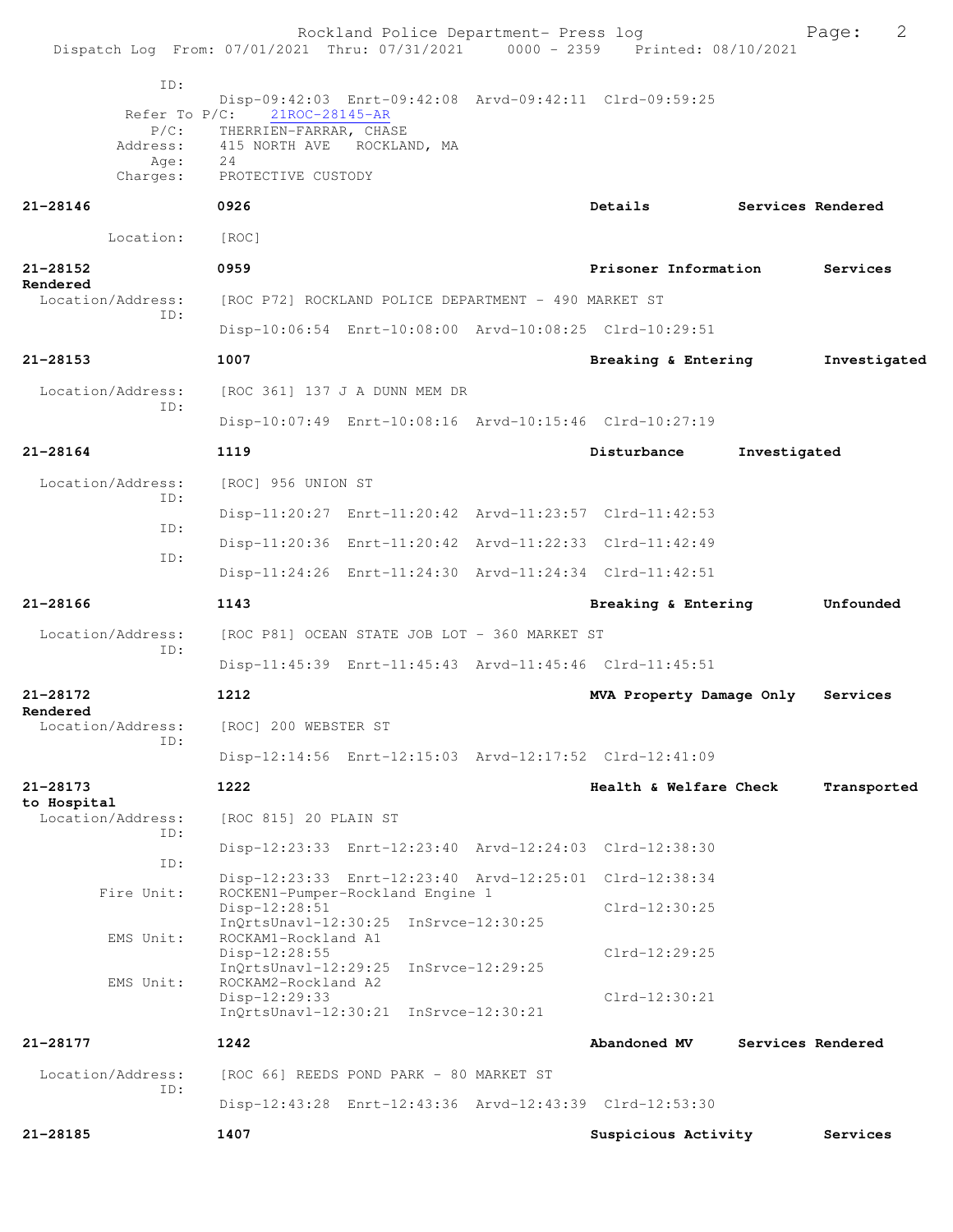Rockland Police Department- Press log Fage: 3<br>21 Thru: 07/31/2021 0000 - 2359 Printed: 08/10/2021 Dispatch Log From:  $07/01/2021$  Thru:  $07/31/2021$  0000 - 2359 **Rendered**  Location/Address: [ROC] 92 LIBERTY ST ID: Disp-14:11:12 Enrt-14:11:19 Arvd-14:17:40 Clrd-14:22:51 **21-28200 1600 General Info Services Rendered** Location/Address: [ROC P72] ROCKLAND POLICE DEPARTMENT - 490 MARKET ST ID: Disp-16:01:50 Clrd-16:01:56 **21-28209 1645 Suspicious Activity Services Rendered**  [ROC P91] ROCKLAND ATHLETIC SUPPLIES - 320 UNION ST ID: Disp-16:49:00 Enrt-16:49:08 Arvd-16:53:22 Clrd-16:53:46 ID: Disp-16:50:28 Enrt-16:50:32 Clrd-16:51:47 **21-28211 1655 Suspicious Activity Services Rendered**  Location/Address: [ROC P83] ROCKLAND GOLF COURSE - 276 PLAIN ST ID: Disp-16:59:26 Enrt-16:59:39 Arvd-17:02:21 Clrd-17:07:58 ID: Disp-16:59:26 Arvd-16:59:36 Clrd-17:08:00 **21-28213 1703 Details / Time off Services Rendered**  Location: [ROC] **21-28219 1745 Follow-Up Investigation Services Rendered**  Location/Address: [ROC] 147 MYRTLE ST ID: Disp-17:46:25 Enrt-17:46:32 Arvd-17:46:36 Clrd-17:56:41 **21-28221 1757 MVA Property Damage Only Services Rendered**  Location/Address: [ROC P84] PLAYERS SPORTS BAR - 86 VFW DR ID: Disp-17:58:04 Enrt-17:58:57 Clrd-18:02:19 **21-28223 1808 MVA Property Damage Only Paper** Exchange<br>Location/Address: [ROC P84] PLAYERS SPORTS BAR - 86 VFW DR ID: Disp-18:09:17 Arvd-18:09:20 Clrd-18:14:43 **21-28228 1847 Building Check Building Checked/Secured**  Location/Address: [ROC] HINGHAM ST ID: Arvd-18:47:29 Clrd-18:47:48 **21-28229 1847 Building Check Appears Secure** Location/Address: [ROC] WEBSTER ST ID: Arvd-18:48:31 Clrd-18:48:47 **21-28235 1912 Motor Vehicle Complaint Gone on arrival**<br>Location/Address: [ROC] LIBERTY ST ID: Disp-19:14:06 Enrt-19:14:38 Arvd-19:20:54 Clrd-19:21:05 ID: Disp-19:14:31 Enrt-19:14:35 Arvd-19:14:44 Clrd-19:20:50 **21-28239 1952 Suspicious Activity Could Not**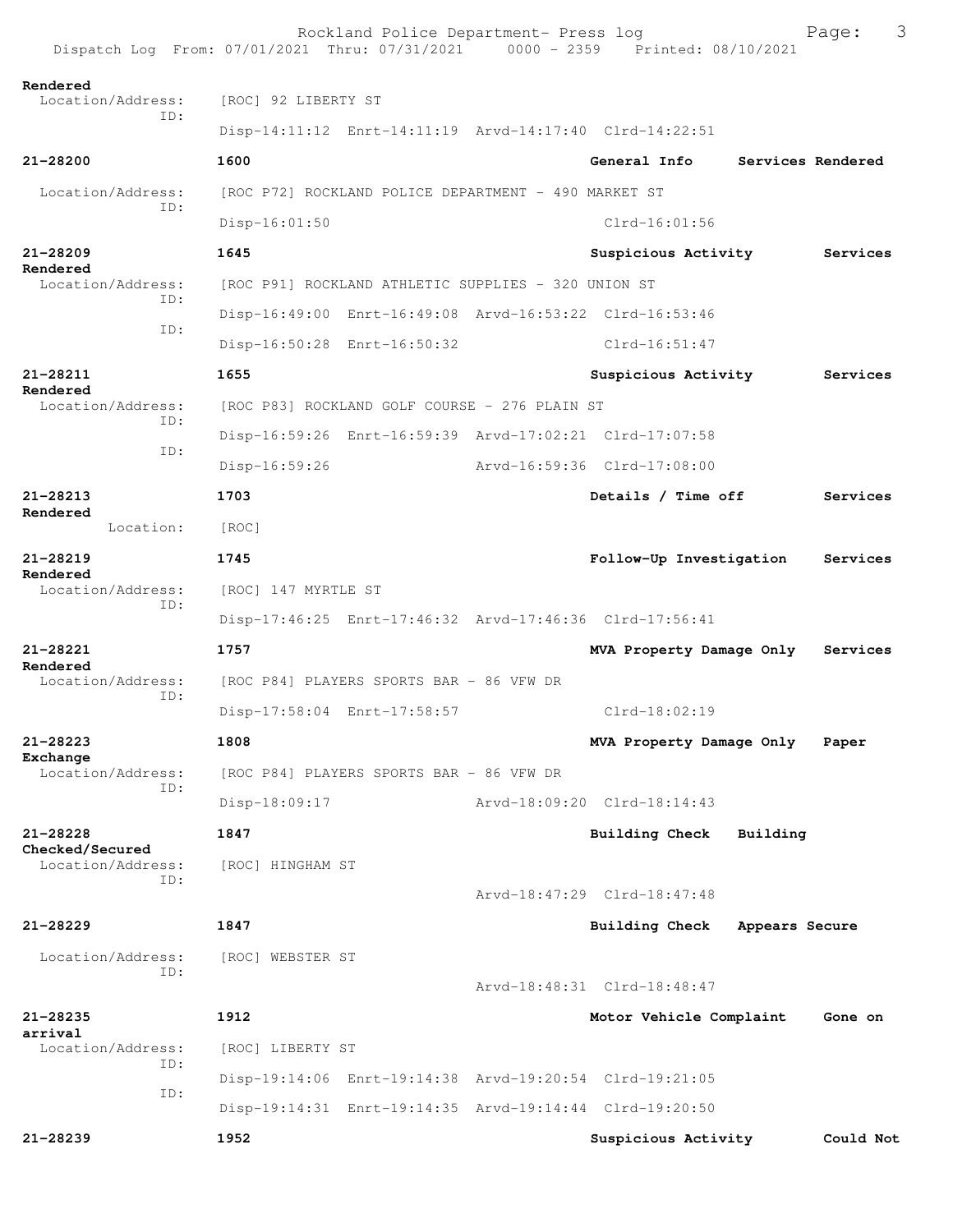|                                      | Rockland Police Department- Press log<br>Dispatch Log From: 07/01/2021 Thru: 07/31/2021 0000 - 2359 Printed: 08/10/2021 |                             | 4<br>Page:        |
|--------------------------------------|-------------------------------------------------------------------------------------------------------------------------|-----------------------------|-------------------|
| Locate<br>Location/Address:<br>ID:   | [ROC 80] AAA ROCKLAND BRANCH - 900 HINGHAM ST<br>Disp-19:59:04 Enrt-19:59:13 Arvd-19:59:56 Clrd-20:03:10                |                             |                   |
| ID:                                  |                                                                                                                         | Arvd-19:59:10 Clrd-20:03:06 |                   |
| 21-28241                             | $Disp-19:59:04$<br>2035                                                                                                 | <b>FIREWORKS</b>            | Services Rendered |
| Location/Address:                    |                                                                                                                         |                             |                   |
| ID:                                  | [ROC] 62 MARTHA DR Apt. #A<br>Disp-20:37:02 Enrt-20:38:59 Arvd-20:39:49 Clrd-20:40:53                                   |                             |                   |
| ID:                                  | Disp-20:37:02 Enrt-20:38:55 Arvd-20:39:48 Clrd-20:40:51                                                                 |                             |                   |
| $21 - 28246$                         | 2117                                                                                                                    | Suspicious Activity         | Services          |
| Rendered<br>Location/Address:        |                                                                                                                         |                             |                   |
| ID:                                  | [ROC] 16 FRENCH RD                                                                                                      | $Clrd-21:21:55$             |                   |
| $21 - 28248$                         | $Disp-21:21:49$                                                                                                         |                             |                   |
|                                      | 2134                                                                                                                    | <b>FIREWORKS</b>            | Services Rendered |
| Location/Address:<br>ID:             | [ROC] MARTHA DR                                                                                                         |                             |                   |
| ID:                                  | Disp-21:36:06 Enrt-21:36:45 Arvd-21:37:27 Clrd-21:40:08                                                                 |                             |                   |
|                                      | $Disp-21:37:07$                                                                                                         | Arvd-21:37:11 Clrd-21:40:10 |                   |
| 21-28252<br>Made                     | 2148                                                                                                                    | Motor Vehicle Stop          | Arrest (s)        |
| Location/Address:<br>ID:             | [ROC P65] 7-ELEVEN CONVENIENCE STORE - 92 MARKET ST                                                                     |                             |                   |
| ID:                                  |                                                                                                                         | Arvd-21:48:00 Clrd-21:52:07 |                   |
| ID:                                  | $Disp-21:51:54$                                                                                                         | Arvd-21:52:04 Clrd-21:56:36 |                   |
|                                      | Disp-21:53:18<br>Refer To Arrest: 21ROC-28252-AR                                                                        | Arvd-21:53:21 Clrd-21:56:46 |                   |
| Address:                             | Arrest: TUCKER, CHEYANNE<br>50 CONCORD ST Apt. #2L ROCKLAND, MA                                                         |                             |                   |
| Age:<br>Charges:                     | 23<br>Straight Warrant                                                                                                  |                             |                   |
| 21-28256                             | 2230                                                                                                                    | Building Check              | Appears Secure    |
| Location/Address:                    | [ROC] WEBSTER ST                                                                                                        |                             |                   |
| TD:                                  |                                                                                                                         | Arvd-22:31:27 Clrd-22:31:39 |                   |
| $21 - 28257$                         | 2231                                                                                                                    | Building Check              | Building          |
| Checked/Secured<br>Location/Address: | [ROC] HINGHAM ST                                                                                                        |                             |                   |
| TD:                                  |                                                                                                                         | Arvd-22:32:22 Clrd-22:32:34 |                   |
| 21-28263                             | 2301                                                                                                                    | General Info                | Advised to Court  |
| Location/Address:                    | [ROC P72] ROCKLAND POLICE DEPARTMENT - 490 MARKET ST                                                                    |                             |                   |
| ID:                                  | Disp-23:02:04                                                                                                           | $Clrd-23:02:13$             |                   |
| $21 - 28264$                         | 2324                                                                                                                    | Details / Time off          | Building          |
| Checked/Secured<br>Location:         | [ROC]                                                                                                                   |                             |                   |
| 21-28266                             | 2336                                                                                                                    | Disturbance                 | Services Rendered |
| Location/Address:<br>ID:             | [ROC P84] PLAYERS SPORTS BAR - 86 VFW DR                                                                                |                             |                   |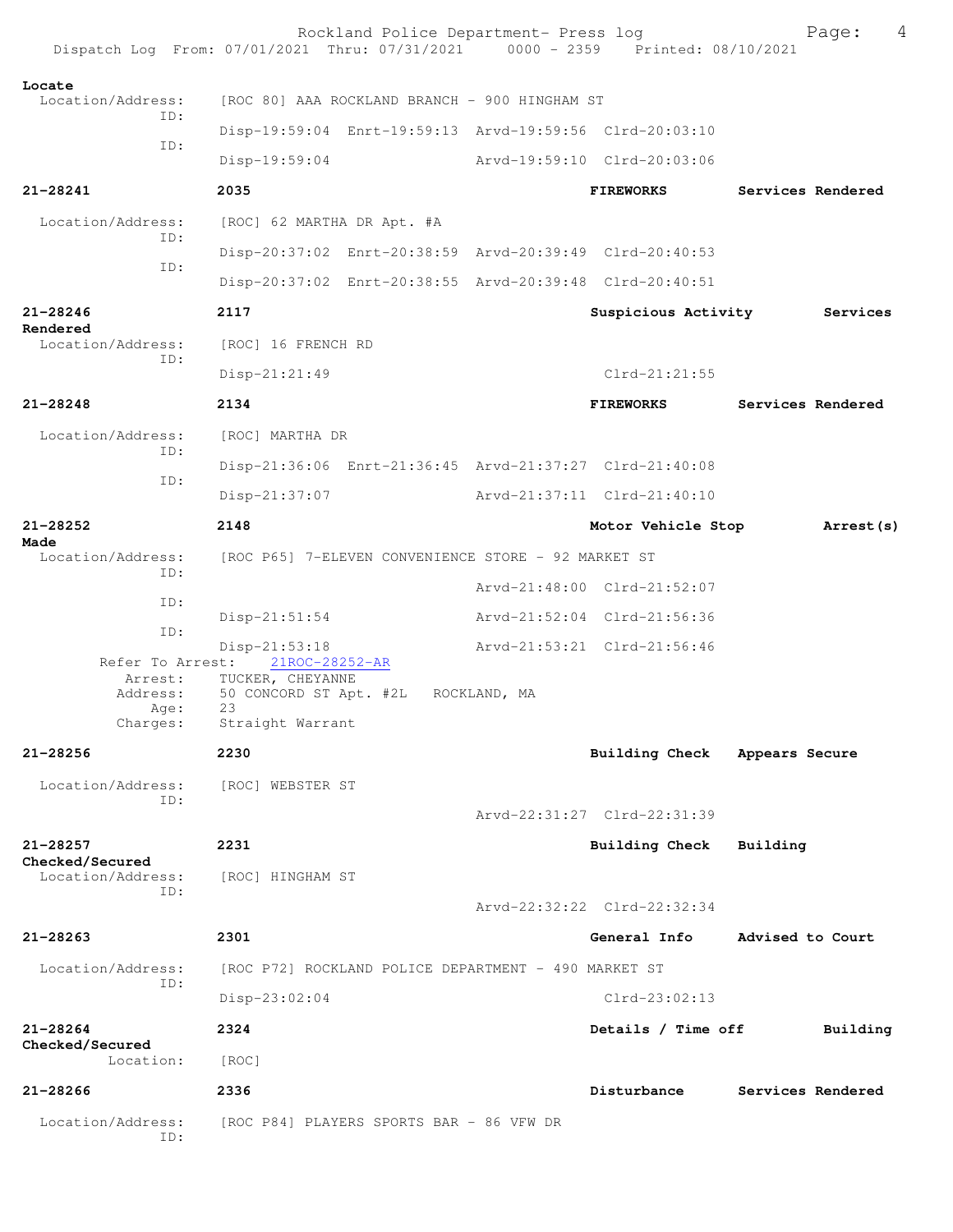| Dispatch Log From: 07/01/2021 Thru: 07/31/2021 0000 - 2359 Printed: 08/10/2021 |                                                                          | Rockland Police Department- Press log                                                                            |                                                                      |           | Page:             | 5 |
|--------------------------------------------------------------------------------|--------------------------------------------------------------------------|------------------------------------------------------------------------------------------------------------------|----------------------------------------------------------------------|-----------|-------------------|---|
|                                                                                |                                                                          |                                                                                                                  | Disp-23:37:31 Enrt-23:37:53 Arvd-23:41:40 Clrd-23:51:22              |           |                   |   |
| TD:                                                                            |                                                                          |                                                                                                                  | Disp-23:37:37 Enrt-23:37:53 Arvd-23:40:44 Clrd-23:51:25              |           |                   |   |
| ID:                                                                            |                                                                          |                                                                                                                  | Disp-23:37:48 Enrt-23:37:53 Arvd-23:41:00 Clrd-23:51:19              |           |                   |   |
|                                                                                |                                                                          |                                                                                                                  |                                                                      |           |                   |   |
| For Date: $07/02/2021$ - Friday                                                |                                                                          |                                                                                                                  |                                                                      |           |                   |   |
| $21 - 28270$                                                                   | 0000                                                                     |                                                                                                                  | SHIFT ASSIGNMENTS Services Rendered                                  |           |                   |   |
| Location/Address:                                                              | [ROC P72] ROCKLAND POLICE DEPARTMENT - 490 MARKET ST                     |                                                                                                                  |                                                                      |           |                   |   |
| 21-28282                                                                       | 0148                                                                     |                                                                                                                  | Noise Complaint Services Rendered                                    |           |                   |   |
| Location/Address:<br>ID:                                                       |                                                                          | [ROC 361] 137 J A DUNN MEM DR Apt. #3                                                                            |                                                                      |           |                   |   |
| ID:                                                                            | $Disp-01:51:08$                                                          |                                                                                                                  | $Clrd-01:53:59$                                                      |           |                   |   |
|                                                                                | $Disp-01:51:08$                                                          |                                                                                                                  | Arvd-01:51:50 Clrd-01:53:14                                          |           |                   |   |
| 21-28283                                                                       | 0152                                                                     |                                                                                                                  | Motor Vehicle Collision W/PI                                         |           |                   |   |
| Report Follows<br>Location/Address:<br>Fire Unit:                              | [ROC] 187 SPRING ST                                                      | ROCKEN1-Pumper-Rockland Engine 1<br>InQrtsUnavl-02:50:17 InSrvce-02:50:20                                        | Disp-01:53:53 Enrt-01:55:07 Arvd-01:58:01 Clrd-02:47:04              |           |                   |   |
| ID:                                                                            |                                                                          |                                                                                                                  | Disp-01:54:57 Enrt-01:55:18 Arvd-01:57:37 Clrd-02:59:37              |           |                   |   |
| ID:                                                                            |                                                                          |                                                                                                                  | Disp-01:57:05 Enrt-01:57:15 Arvd-01:57:37 Clrd-02:24:48              |           |                   |   |
| ID:                                                                            |                                                                          |                                                                                                                  | Disp-01:57:23 Enrt-01:57:30 Arvd-01:57:37 Clrd-02:25:22              |           |                   |   |
| EMS Unit:                                                                      | ROCKAM2-Rockland A2                                                      |                                                                                                                  | Disp-02:02:19 Enrt-02:03:53 Arvd-02:06:23 Clrd-02:09:55              |           |                   |   |
| Refer To Summons:<br>Summons:<br>Address:<br>Age:<br>Charges:                  | 21ROC-28283-AR<br>FENNELL, STEPHEN JAMES<br>22<br>MARKED LANES VIOLATION | 18 CORNET STETSON DR ROCKLAND, MA<br>SPEEDING IN VIOL SPECIAL REGULATION<br>NEGLIGENT OPERATION OF MOTOR VEHICLE | Hosp-02:21:35 ClrHosp-02:35:53 InQrtsUnavl-02:42:58 InSrvce-02:43:02 |           |                   |   |
| $21 - 28285$                                                                   | 0155                                                                     |                                                                                                                  | Suspicious Activity                                                  |           | Services          |   |
| Rendered<br>Location/Address:<br>ID:                                           | [ROC] 43 GEORGE ST                                                       |                                                                                                                  |                                                                      |           |                   |   |
|                                                                                |                                                                          |                                                                                                                  | Disp-02:25:22 Enrt-02:25:33 Arvd-02:27:53 Clrd-02:30:55              |           |                   |   |
| 21-28284                                                                       | 0212                                                                     |                                                                                                                  | Harassment                                                           |           | Services Rendered |   |
| Location/Address:<br>ID:                                                       | [ROC] 792 LIBERTY ST                                                     |                                                                                                                  |                                                                      |           |                   |   |
|                                                                                |                                                                          |                                                                                                                  | Disp-02:25:10 Enrt-02:25:18 Arvd-02:28:40 Clrd-02:36:04              |           |                   |   |
| 21-28287<br>Rendered                                                           | 0236                                                                     |                                                                                                                  | Details / Time off                                                   |           | Services          |   |
| Location:                                                                      | [ROC]                                                                    |                                                                                                                  |                                                                      |           |                   |   |
| 21-28290                                                                       | 0253                                                                     |                                                                                                                  | 911 Hang Up                                                          | Unfounded |                   |   |
| Location/Address:                                                              | [ROC 564] 60 BROOKSIDE RD                                                |                                                                                                                  |                                                                      |           |                   |   |
| ID:                                                                            |                                                                          |                                                                                                                  | Disp-02:56:46 Enrt-02:56:52 Arvd-03:03:17 Clrd-03:03:22              |           |                   |   |
| 21-28289                                                                       | 0254                                                                     |                                                                                                                  | Details / Time off                                                   |           | Services          |   |
| Rendered<br>Location:                                                          | [ROC]                                                                    |                                                                                                                  |                                                                      |           |                   |   |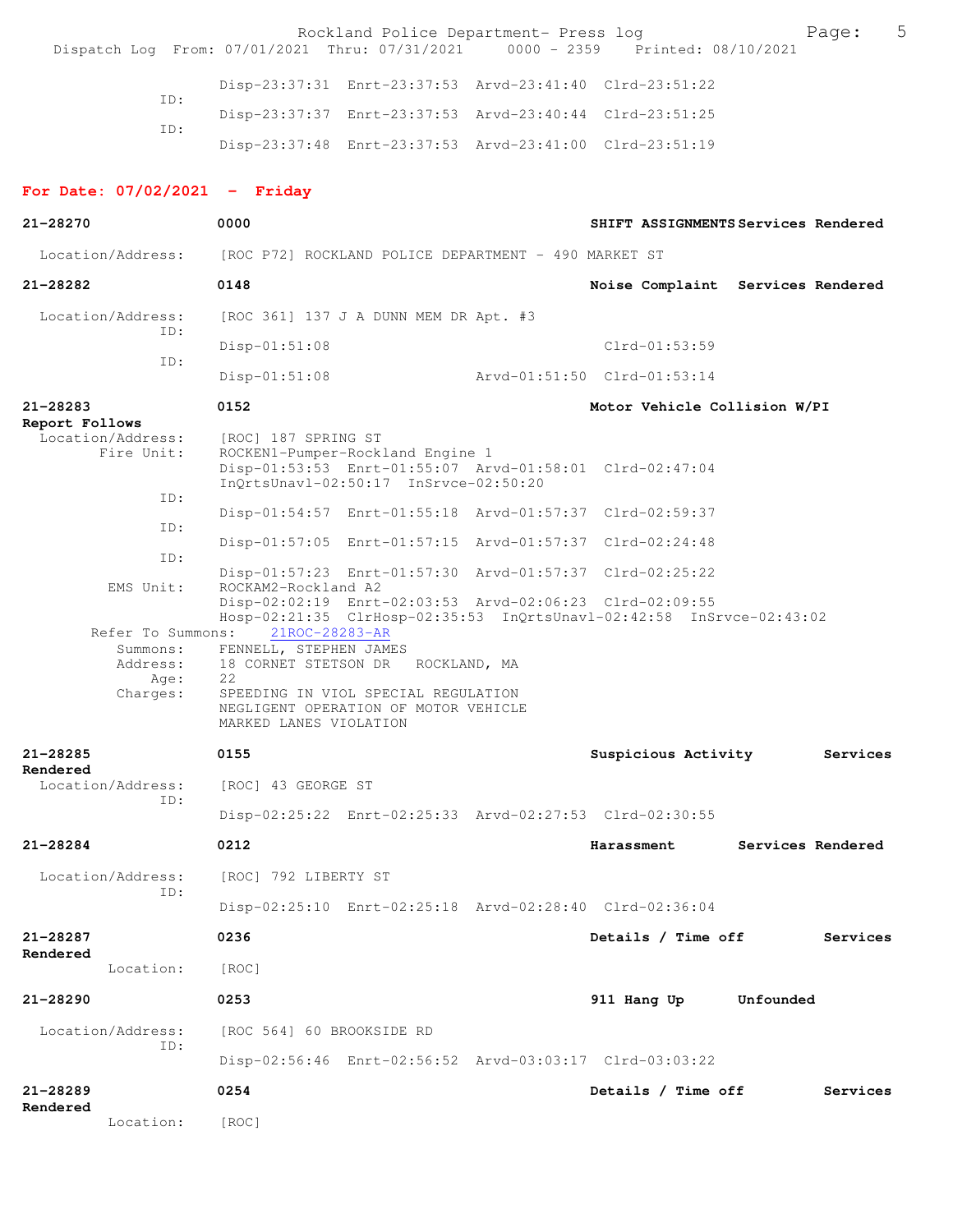|                          | Rockland Police Department- Press log<br>Dispatch Log From: 07/01/2021 Thru: 07/31/2021 0000 - 2359 Printed: 08/10/2021 |                                     |                    | 6<br>Page:   |
|--------------------------|-------------------------------------------------------------------------------------------------------------------------|-------------------------------------|--------------------|--------------|
| 21-28297                 | 0325                                                                                                                    | Assist Other Agency                 |                    | Unfounded    |
| Location/Address:        | [ROC] TOWN LINE OF ABINGTON - NORTH AVE                                                                                 |                                     |                    |              |
| ID:                      | Disp-03:27:35 Enrt-03:27:44 Arvd-03:27:50 Clrd-03:27:57                                                                 |                                     |                    |              |
| 21-28299                 | 0352                                                                                                                    | General Info                        | Services Rendered  |              |
| Location/Address:        | [ROC P72] ROCKLAND POLICE DEPARTMENT - 490 MARKET ST                                                                    |                                     |                    |              |
| 21-28303                 | 0448                                                                                                                    | Details / Time off                  |                    | Services     |
| Rendered<br>Location:    | [ROC]                                                                                                                   |                                     |                    |              |
| 21-28306                 | 0514                                                                                                                    | Building Check Appears Secure       |                    |              |
| Location/Address:        | [ROC] UNION ST                                                                                                          |                                     |                    |              |
| ID:                      | Disp-05:15:29                                                                                                           | $Clrd-05:45:56$                     |                    |              |
| $21 - 28315$             | 0651                                                                                                                    | Burglar Alarm                       | Investigated       |              |
| Location/Address:        | [ROC] GEORGE ST                                                                                                         |                                     |                    |              |
| ID:                      | $Disp-06:54:32$                                                                                                         | Arvd-06:59:17 Clrd-07:00:10         |                    |              |
| 21-28319                 | 0806                                                                                                                    | Information Call No Action Required |                    |              |
| Location/Address:        | [ROC P72] ROCKLAND POLICE DEPARTMENT - 490 MARKET ST                                                                    |                                     |                    |              |
| 21-28325                 | 0858                                                                                                                    | Building Check Services Rendered    |                    |              |
| Location/Address:        | [ROC 60] SPRING GATE APARTMENTS - 52 HANNAH WAY                                                                         |                                     |                    |              |
| ID:                      |                                                                                                                         | Arvd-08:58:44 Clrd-09:01:16         |                    |              |
| 21-28332                 | 0930                                                                                                                    | Suspicious Activity                 |                    | Investigated |
| Location/Address:<br>ID: | [ROC] 51 GREEN ST                                                                                                       |                                     |                    |              |
|                          | Disp-09:32:13                                                                                                           | Arvd-09:32:19 Clrd-09:34:53         |                    |              |
| 21-28349                 | 1127                                                                                                                    | Disturbance                         | Services Rendered  |              |
| Location/Address:<br>ID: | [ROC] 55 FAIRVIEW ST                                                                                                    |                                     |                    |              |
| ID:                      | Disp-11:30:23                                                                                                           | Arvd-11:30:34 Clrd-11:46:07         |                    |              |
| ID:                      | Disp-11:30:30 Enrt-11:30:55 Arvd-11:31:48 Clrd-11:46:15                                                                 |                                     |                    |              |
|                          | Disp-11:30:51 Enrt-11:30:55 Arvd-11:31:51 Clrd-11:46:18                                                                 |                                     |                    |              |
| 21-28351                 | 1151                                                                                                                    | <b>TIME OFF</b>                     | No Action Required |              |
| Location/Address:<br>ID: | [ROC P72] ROCKLAND POLICE DEPARTMENT - 490 MARKET ST                                                                    |                                     |                    |              |
|                          |                                                                                                                         | Arvd-11:51:26 Clrd-11:52:49         |                    |              |
| 21-28352<br>Required     | 1204                                                                                                                    | Details / Time off                  |                    | No Action    |
| Location:                | [ROC]                                                                                                                   |                                     |                    |              |
| 21-28375                 | 1435                                                                                                                    | Information Call No Action Required |                    |              |
| Location/Address:        | [ROC P72] ROCKLAND POLICE DEPARTMENT - 490 MARKET ST                                                                    |                                     |                    |              |
| 21-28389<br>Rendered     | 1527                                                                                                                    | Suspicious Activity                 |                    | Services     |
| Location/Address:        | [ROC] 88 EAST WATER ST                                                                                                  |                                     |                    |              |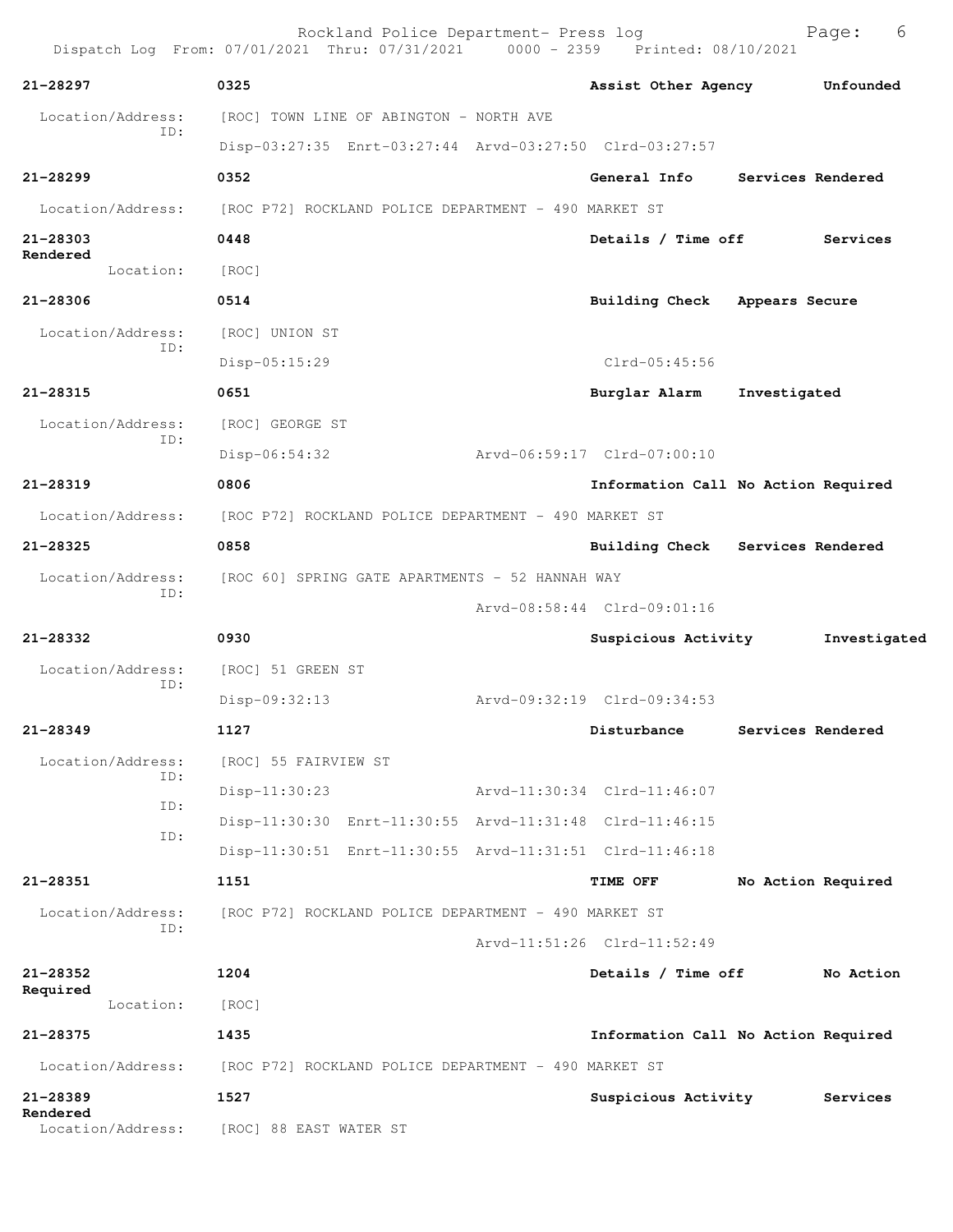|                                      | Rockland Police Department- Press log<br>Dispatch Log From: 07/01/2021 Thru: 07/31/2021 0000 - 2359 Printed: 08/10/2021 |                             | 7<br>Page:                      |
|--------------------------------------|-------------------------------------------------------------------------------------------------------------------------|-----------------------------|---------------------------------|
| ID:                                  | Disp-15:31:25                                                                                                           | Clrd-15:32:03               |                                 |
| 21-28391                             | 1557                                                                                                                    | SHIFT ASSIGNMENTSNo Service |                                 |
| Location/Address:                    | [ROC P72] ROCKLAND POLICE DEPARTMENT - 490 MARKET ST                                                                    |                             |                                 |
| 21-28401                             | 1714                                                                                                                    |                             | Burglar Alarm Cancelled Enroute |
| Location/Address:                    | [ROC] 160 WEYMOUTH ST                                                                                                   |                             |                                 |
| ID:                                  | Disp-17:16:47 Enrt-17:17:07                                                                                             | $Clrd-17:22:12$             |                                 |
| $21 - 28402$                         | 1718                                                                                                                    | Health & Welfare Check      | Sent On Way                     |
| Location/Address:                    | [ROC 61] UNION ST BUSINESS DISTRICT - UNION ST                                                                          |                             |                                 |
| ID:                                  | Disp-17:19:38 Enrt-17:19:52                                                                                             | $Clrd-17:23:42$             |                                 |
| ID:                                  | Disp-17:19:47 Enrt-17:19:50 Arvd-17:19:53 Clrd-17:23:45                                                                 |                             |                                 |
| $21 - 28414$                         | 1749                                                                                                                    | <b>Building Check</b>       | Services Rendered               |
| Location/Address:                    | [ROC] HINGHAM ST                                                                                                        |                             |                                 |
| ID:                                  |                                                                                                                         | Arvd-17:49:38 Clrd-17:49:53 |                                 |
| $21 - 28415$                         | 1750                                                                                                                    | Building Check              | Appears Secure                  |
| Location/Address:                    | [ROC] WEBSTER ST                                                                                                        |                             |                                 |
| ID:                                  |                                                                                                                         | Arvd-17:50:30 Clrd-17:50:43 |                                 |
| $21 - 28427$<br>Checked/Secured      | 1924                                                                                                                    | <b>Building Check</b>       | Building                        |
| Location/Address:                    | [ROC] MARTHA DR                                                                                                         |                             |                                 |
| ID:                                  |                                                                                                                         | Arvd-19:25:33 Clrd-19:34:45 |                                 |
| $21 - 28430$<br>Checked/Secured      | 1939                                                                                                                    | Building Check              | Building                        |
| Location/Address:<br>ID:             | [ROC] 8 STUDLEY CT                                                                                                      |                             |                                 |
|                                      |                                                                                                                         | Arvd-19:40:57 Clrd-19:41:33 |                                 |
| $21 - 28431$<br>Checked/Secured      | 1941                                                                                                                    | <b>Building Check</b>       | Building                        |
| Location/Address:                    | [ROC] 58 SPRING ST                                                                                                      |                             |                                 |
| ID:                                  |                                                                                                                         | Arvd-19:52:07 Clrd-19:52:45 |                                 |
| $21 - 28432$                         | 1958                                                                                                                    | <b>Building Check</b>       | Building                        |
| Checked/Secured<br>Location/Address: | [ROC] 437 WEBSTER ST                                                                                                    |                             |                                 |
| ID:                                  |                                                                                                                         | Arvd-19:59:21 Clrd-20:00:24 |                                 |
| $21 - 28433$<br>Checked/Secured      | 2007                                                                                                                    | <b>Building Check</b>       | Building                        |
| Location/Address:<br>ID:             | [ROC] FRENCH RD                                                                                                         |                             |                                 |
|                                      |                                                                                                                         | Arvd-20:09:23 Clrd-20:10:01 |                                 |
| $21 - 28434$<br>Required             | 2048                                                                                                                    | Suspicious Activity         | No Action                       |
| Location/Address:<br>ID:             | [ROC] AIR EXCHANGE - 85 LONGWATER DR                                                                                    |                             |                                 |
|                                      |                                                                                                                         | Arvd-20:48:00 Clrd-21:06:48 |                                 |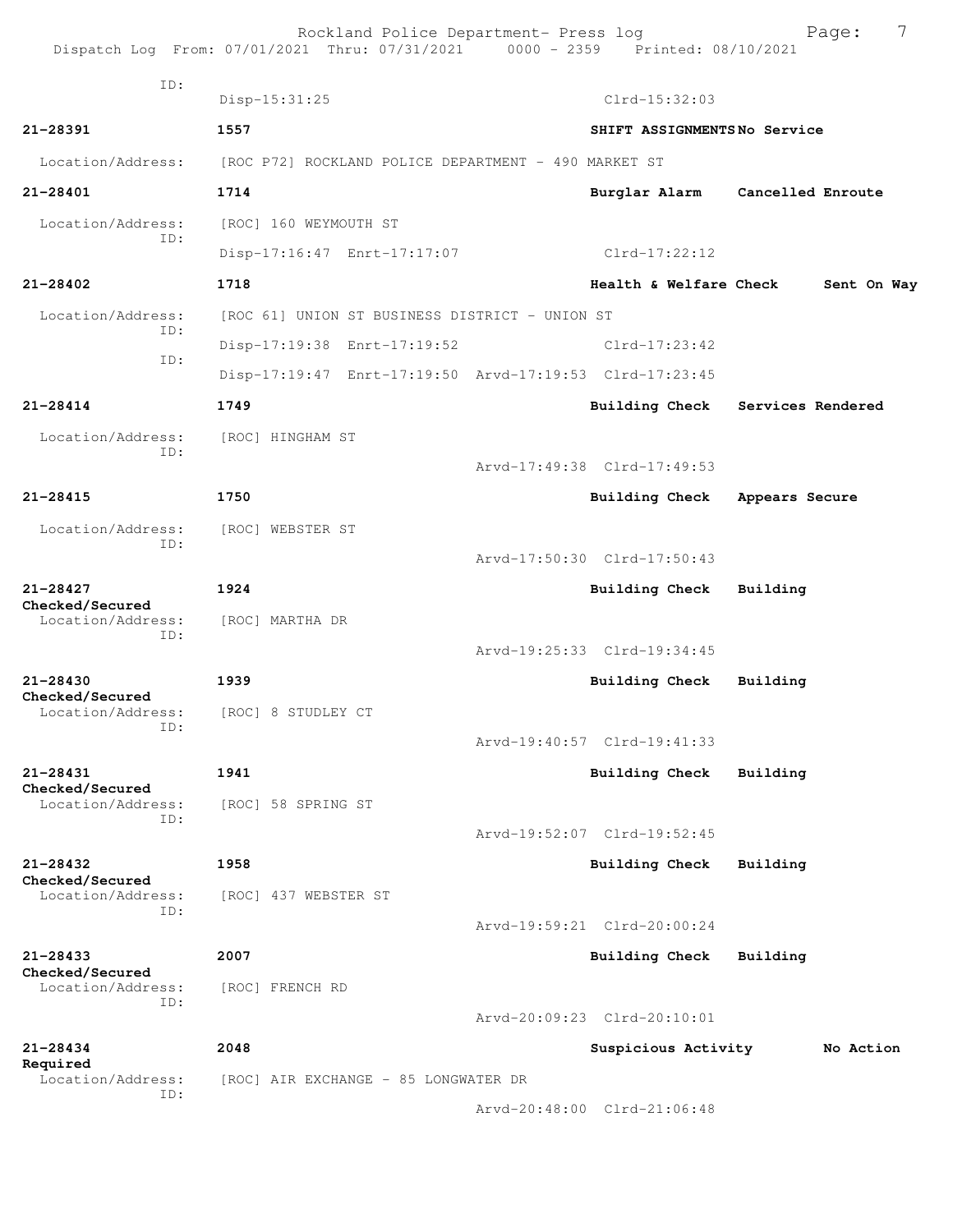Rockland Police Department- Press log Freed Page: 8 Dispatch Log From: 07/01/2021 Thru: 07/31/2021 0000 - 2359 Printed: 08/10/2021 **21-28440 2151 Assist Other Agency Services Rendered**  Location/Address: [ROC] 285 BEECH ST ID: Disp-21:59:13 Enrt-21:59:15 Arvd-22:07:44 Clrd-22:21:03 **21-28439 2152 Building Check Building Checked/Secured**  Location/Address: [ROC] FRENCH RD ID: Arvd-21:52:53 Clrd-21:53:47 **21-28441 2206 Building Check Building Checked/Secured**  Location/Address: [ROC] 437 WEBSTER ST ID: Arvd-22:07:05 Clrd-22:08:19 **21-28442 2209 Building Check Building Checked/Secured**  Location/Address: [ROC] MARTHA DR ID: Arvd-22:12:06 Clrd-22:15:41 **21-28445 2215 Building Check Building Checked/Secured**  Location/Address: [ROC] 8 STUDLEY CT ID: Arvd-22:17:00 Clrd-22:17:47 **21-28446 2219 Building Check Building Checked/Secured**  Location/Address: [ROC] 58 SPRING ST ID: Arvd-22:20:50 Clrd-22:21:43 **21-28449 2222 MVA Property Damage Only Paper Exchange**  Location/Address: [ROC] PARK AND RIDE - HINGHAM ST ID: Disp-22:24:50 Enrt-22:24:54 Arvd-22:32:38 Clrd-22:39:17 ID: Disp-22:25:01 Enrt-22:25:03 Arvd-22:29:10 Clrd-22:39:21 **21-28450 2239 Building Check Building Checked/Secured**  Location/Address: [ROC] 178 MARKET ST ID: Arvd-22:40:42 Clrd-22:41:58 **21-28455 2335 Motor Vehicle Complaint Services Rendered**  Location/Address: [ROC P36] STEVE'S AUTO - 246 EAST WATER ST ID: Disp-23:38:25 Enrt-23:38:28 Arvd-23:41:52 Clrd-23:44:40 **For Date: 07/03/2021 - Saturday 21-28456 0000 SHIFT ASSIGNMENTS Services Rendered**

 Location/Address: [ROC P72] ROCKLAND POLICE DEPARTMENT - 490 MARKET ST **21-28459 0036 Building Check Building Checked/Secured**  Location/Address: [ROC] MARTHA DR ID: Arvd-00:37:48 Clrd-00:40:51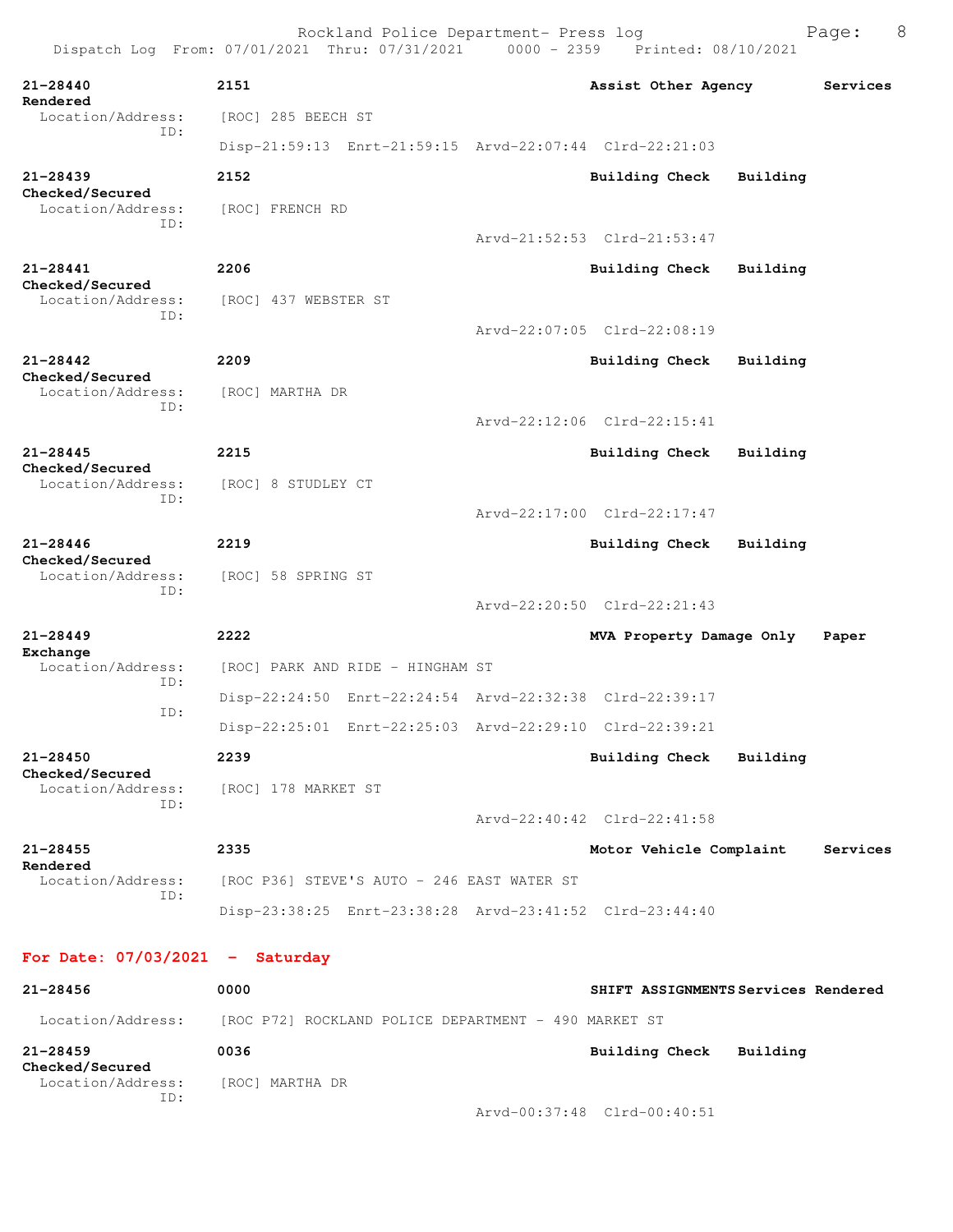**21-28460 0040 Building Check Building Checked/Secured**  Location/Address: [ROC] 8 STUDLEY CT ID: Arvd-00:41:43 Clrd-00:42:36 **21-28461 0042 Building Check Building Checked/Secured**  Location/Address: [ROC] 178 MARKET ST ID: Arvd-00:43:11 Clrd-00:43:50 **21-28462 0046 Building Check Building Checked/Secured**  Location/Address: [ROC] 58 SPRING ST ID: Arvd-00:48:11 Clrd-00:49:30 **21-28463 0053 Building Check Building Checked/Secured**  Location/Address: [ROC] 437 WEBSTER ST ID: Arvd-00:54:15 Clrd-00:54:30 **21-28465 0054 Building Check Building Checked/Secured**  Location/Address: [ROC P45] COMFORT INN - 850 HINGHAM ST ID: Arvd-00:55:16 Clrd-01:00:46 **21-28467 0100 Building Check Building Checked/Secured**  Location/Address: [ROC] FRENCH RD ID: Arvd-01:01:21 Clrd-01:04:08 **21-28473 0239 Building Check Services Rendered** Location/Address: [ROC] HINGHAM ST ID: Arvd-02:40:11 Clrd-02:40:23 **21-28475 0240 Building Check Appears Secure** Location/Address: [ROC] 16 FRENCH RD ID: Arvd-02:41:29 Clrd-02:41:38 **21-28476 0241 Building Check Appears Secure** Location/Address: [ROC] WEBSTER ST ID: Arvd-02:42:36 Clrd-03:00:06 **21-28482 0456 Building Check Services Rendered** Location/Address: [ROC] UNION ST ID: Disp-04:56:07 Arvd-05:08:41 Clrd-05:22:51 **21-28484 0513 Building Check Appears Secure** Location/Address: [ROC] WEBSTER ST ID: Arvd-05:13:41 Clrd-05:13:52 **21-28485 0514 Building Check Appears Secure** Location/Address: [ROC] 16 FRENCH RD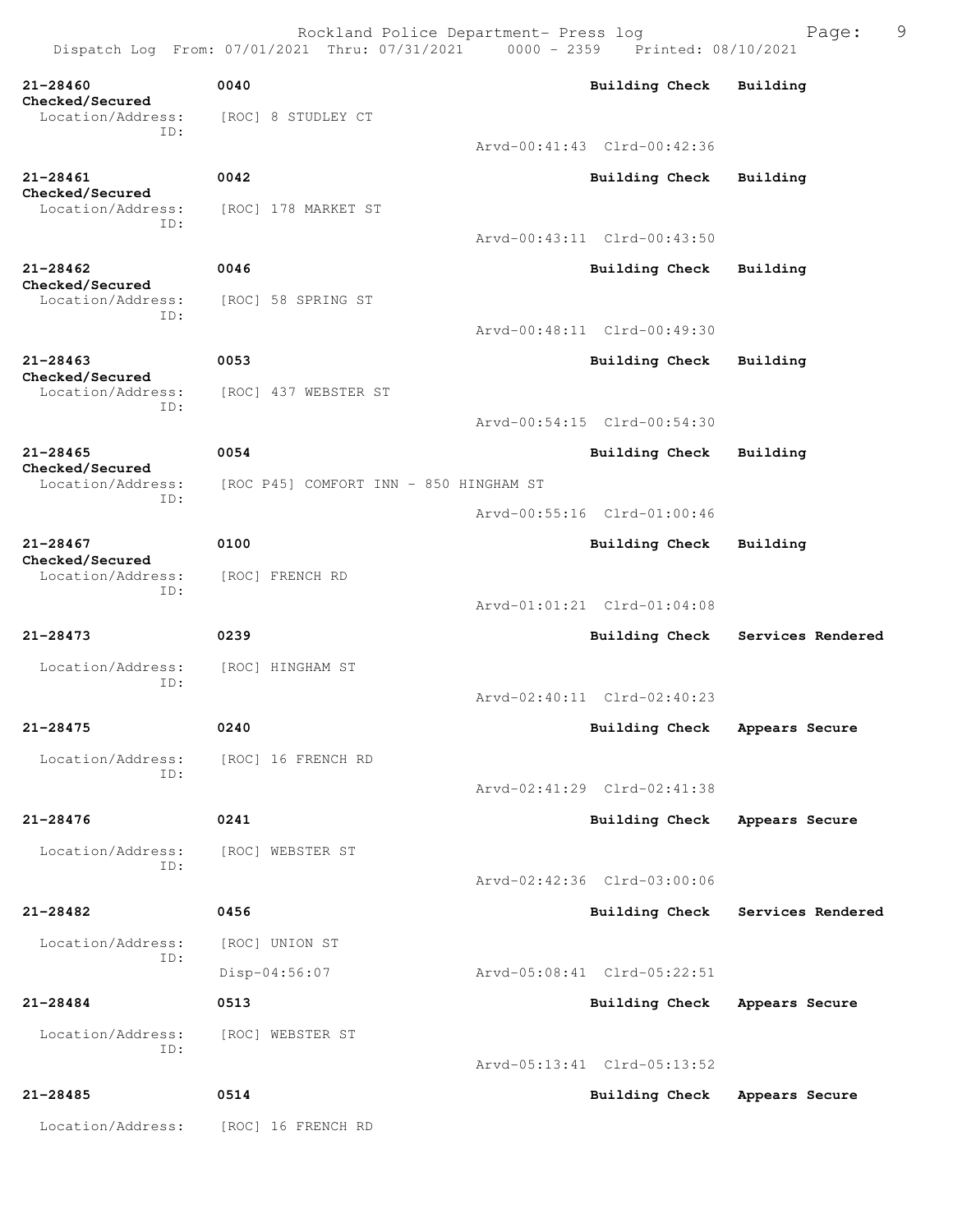Rockland Police Department- Press log Fage: 10 Dispatch Log From: 07/01/2021 Thru: 07/31/2021 0000 - 2359 Printed: 08/10/2021 ID: Arvd-05:14:52 Clrd-05:15:31 **21-28487 0545 Building Check Services Rendered** Location/Address: [ROC] HINGHAM ST ID: Arvd-05:46:00 Clrd-05:46:11 **21-28489 0701 Details / Time off Services Rendered**  Location: [ROC] **21-28493 0800 General Info Services Rendered** Location/Address: [ROC P72] ROCKLAND POLICE DEPARTMENT - 490 MARKET ST **21-28494 0815 Harassment Services Rendered** Location/Address: [ROC] 455 BEECH ST ID: Disp-08:16:34 Arvd-08:16:38 Clrd-09:26:11 **21-28495 0825 Motor Vehicle Collision W/PI Transported to Hospital**  [ROC] 291 MARKET ST @ 15 ALBION ST ID: Arvd-08:25:00 Clrd-08:55:21<br>Fire Unit: ROCKEN1-Pumper-Rockland Engine 1 ROCKEN1-Pumper-Rockland Engine 1 Disp-08:26:38 Enrt-08:27:15 Arvd-08:29:21 Clrd-08:49:32 InQrtsUnavl-08:56:10 InSrvce-08:56:20 EMS Unit: ROCKAM1-Rockland A1 Disp-08:26:44 Enrt-08:27:12 Arvd-08:29:18 Clrd-08:38:02 Hosp-08:49:04 ClrHosp-09:31:31 InQrtsUnavl-09:34:58 InSrvce-09:34:58 ID: Disp-08:26:45 Enrt-08:26:49 Arvd-08:38:54 Clrd-08:55:17 **21-28501 1008 Health & Welfare Check Services Rendered**  Location/Address: [ROC P51] DOUBLE TREE - 929 HINGHAM ST ID: Disp-10:11:52 Arvd-10:14:39 Clrd-10:21:23 **21-28503 1024 Building Check Building Checked/Secured**  Location/Address: [ROC] FRENCH RD ID: Arvd-10:28:28 Clrd-10:28:48 **21-28505 1029 Building Check Building Checked/Secured**  [ROC] 437 WEBSTER ST ID: Arvd-10:32:39 Clrd-10:33:41 **21-28517 1134 Building Check Building Checked/Secured**  Location/Address: [ROC] 437 WEBSTER ST ID: Arvd-11:35:36 Clrd-11:36:23 **21-28520 1154 Building Check Building Checked/Secured**  Location/Address: [ROC] FRENCH RD ID: Arvd-11:55:34 Clrd-11:55:58 **21-28529 1325 Assist Public Services Rendered**

Location/Address: [ROC] 450 HINGHAM ST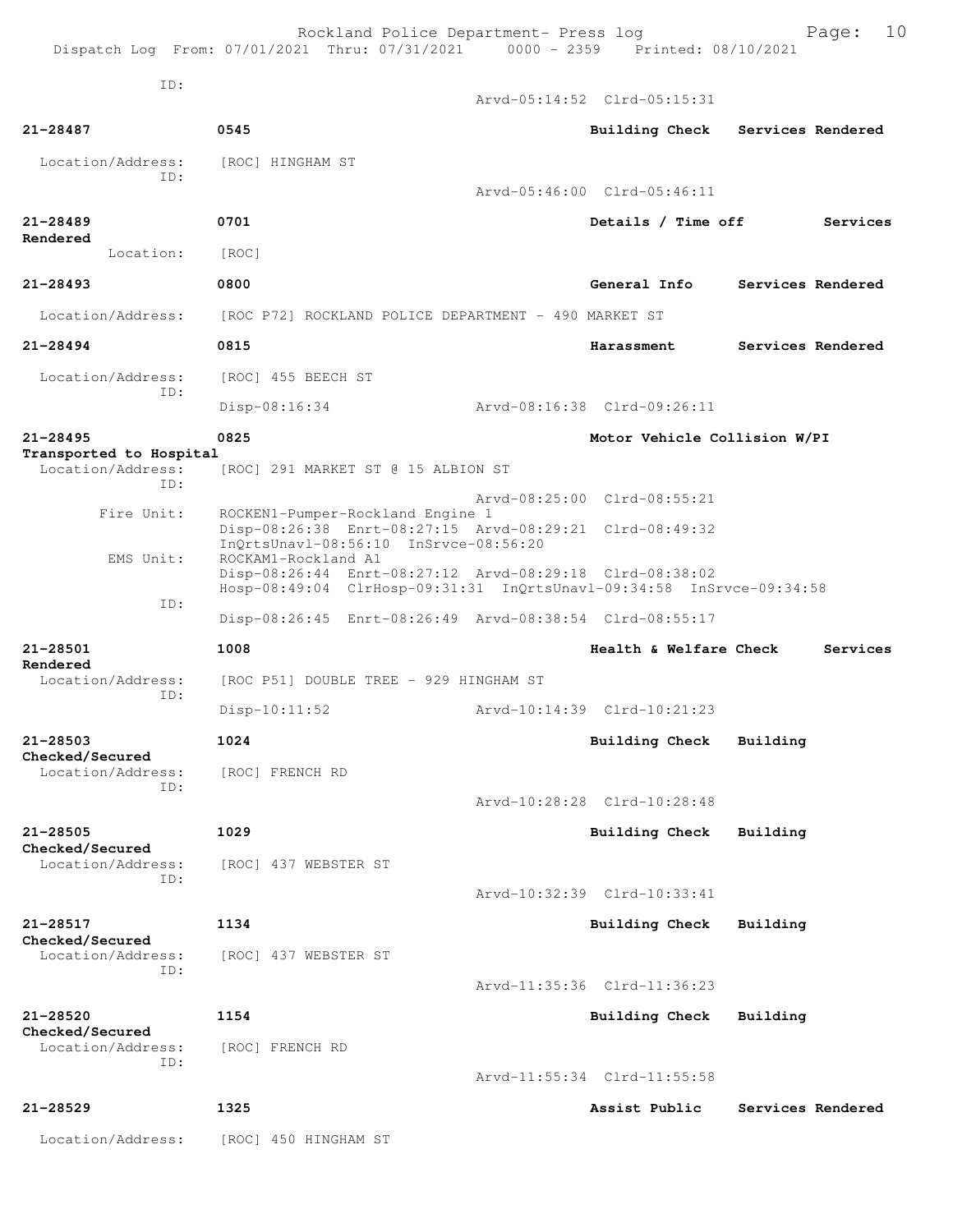|                                                | Rockland Police Department- Press log<br>Dispatch Log From: 07/01/2021 Thru: 07/31/2021 0000 - 2359 Printed: 08/10/2021 |                                     | Page:             | 11           |
|------------------------------------------------|-------------------------------------------------------------------------------------------------------------------------|-------------------------------------|-------------------|--------------|
| ID:                                            | Disp-13:28:30                                                                                                           | $Clrd-13:28:34$                     |                   |              |
| 21-28534                                       | 1350                                                                                                                    | Building Check                      | Building          |              |
| Checked/Secured<br>Location/Address:<br>ID:    | [ROC] FRENCH RD                                                                                                         |                                     |                   |              |
|                                                |                                                                                                                         | Arvd-13:51:10 Clrd-13:52:53         |                   |              |
| $21 - 28536$                                   | 1401                                                                                                                    | Motor Vehicle Stop                  |                   | Verbal       |
| Warning<br>Location/Address:<br>ID:            | [ROC] 74 WEYMOUTH ST                                                                                                    |                                     |                   |              |
|                                                |                                                                                                                         | Arvd-14:01:00 Clrd-14:05:55         |                   |              |
| 21-28538<br>Citation/Warning Issued            | 1413                                                                                                                    | Motor Vehicle Stop                  |                   |              |
| Location/Address:<br>TD:                       | [ROC] @ ROTARY - BILL DELAHUNT PKWY                                                                                     |                                     |                   |              |
|                                                |                                                                                                                         | Arvd-14:13:00 Clrd-14:20:00         |                   |              |
| $21 - 28539$                                   | 1417                                                                                                                    | Motor Vehicle Complaint             |                   |              |
| Taken/Referred to Other Agency<br>Vicinity of: | [ROC] WEST WATER ST                                                                                                     |                                     |                   |              |
| 21-28541<br>Warning                            | 1432                                                                                                                    | Motor Vehicle Stop                  |                   | Verbal       |
| Location/Address:                              | [ROC] BILL DELAHUNT PKWY                                                                                                |                                     |                   |              |
| ID:                                            |                                                                                                                         | Arvd-14:32:00 Clrd-14:37:22         |                   |              |
| $21 - 28543$                                   | 1441                                                                                                                    | <b>Building Check</b>               | Building          |              |
| Checked/Secured<br>Location/Address:           | [ROC] 437 WEBSTER ST                                                                                                    |                                     |                   |              |
| ID:                                            |                                                                                                                         | Arvd-14:42:17 Clrd-14:43:54         |                   |              |
|                                                |                                                                                                                         |                                     |                   |              |
| $21 - 28559$                                   | 1700                                                                                                                    | SHIFT ASSIGNMENTS Services Rendered |                   |              |
| Location/Address:<br>ID:                       | [ROC P72] ROCKLAND POLICE DEPARTMENT - 490 MARKET ST                                                                    |                                     |                   |              |
|                                                | $Disp-17:02:00$                                                                                                         | $Clrd-17:03:24$                     |                   |              |
| $21 - 28569$                                   | 1815                                                                                                                    | Fireworks                           | Services Rendered |              |
| Location/Address:<br>ID:                       | [ROC] 23 CORN MILL LN                                                                                                   |                                     |                   |              |
|                                                | Disp-18:16:34 Enrt-18:16:38 Arvd-18:21:31 Clrd-18:25:57                                                                 |                                     |                   |              |
| $21 - 28570$                                   | 1826                                                                                                                    | Breaking & Entering                 |                   | Investigated |
| Location/Address:                              | [ROC] 347 MARKET ST                                                                                                     |                                     |                   |              |
| ID:                                            | Disp-18:27:39                                                                                                           | Arvd-18:27:46 Clrd-18:35:15         |                   |              |
| ID:                                            | Disp-18:27:43                                                                                                           | Arvd-18:27:46 Clrd-18:35:12         |                   |              |
| 21-28573                                       | 1851                                                                                                                    | Burglar Alarm No Service            |                   |              |
| Location/Address:                              | [ROC P37] AMERICAN SPORT FLOORING INC - 105 EXCHANGE ST                                                                 |                                     |                   |              |
| ID:                                            | Disp-18:52:23 Enrt-18:53:11                                                                                             | Clrd-18:53:27                       |                   |              |
| ID:                                            | Disp-18:53:19 Enrt-18:53:21                                                                                             | Clrd-18:56:46                       |                   |              |
| 21-28574                                       | 1853                                                                                                                    | Animal Complaint Services Rendered  |                   |              |
| Location/Address:                              | [ROC 66] REEDS POND PARK - 80 MARKET ST                                                                                 |                                     |                   |              |
| ID:                                            | Disp-18:54:49 Enrt-18:54:52 Arvd-19:22:24 Clrd-20:34:03                                                                 |                                     |                   |              |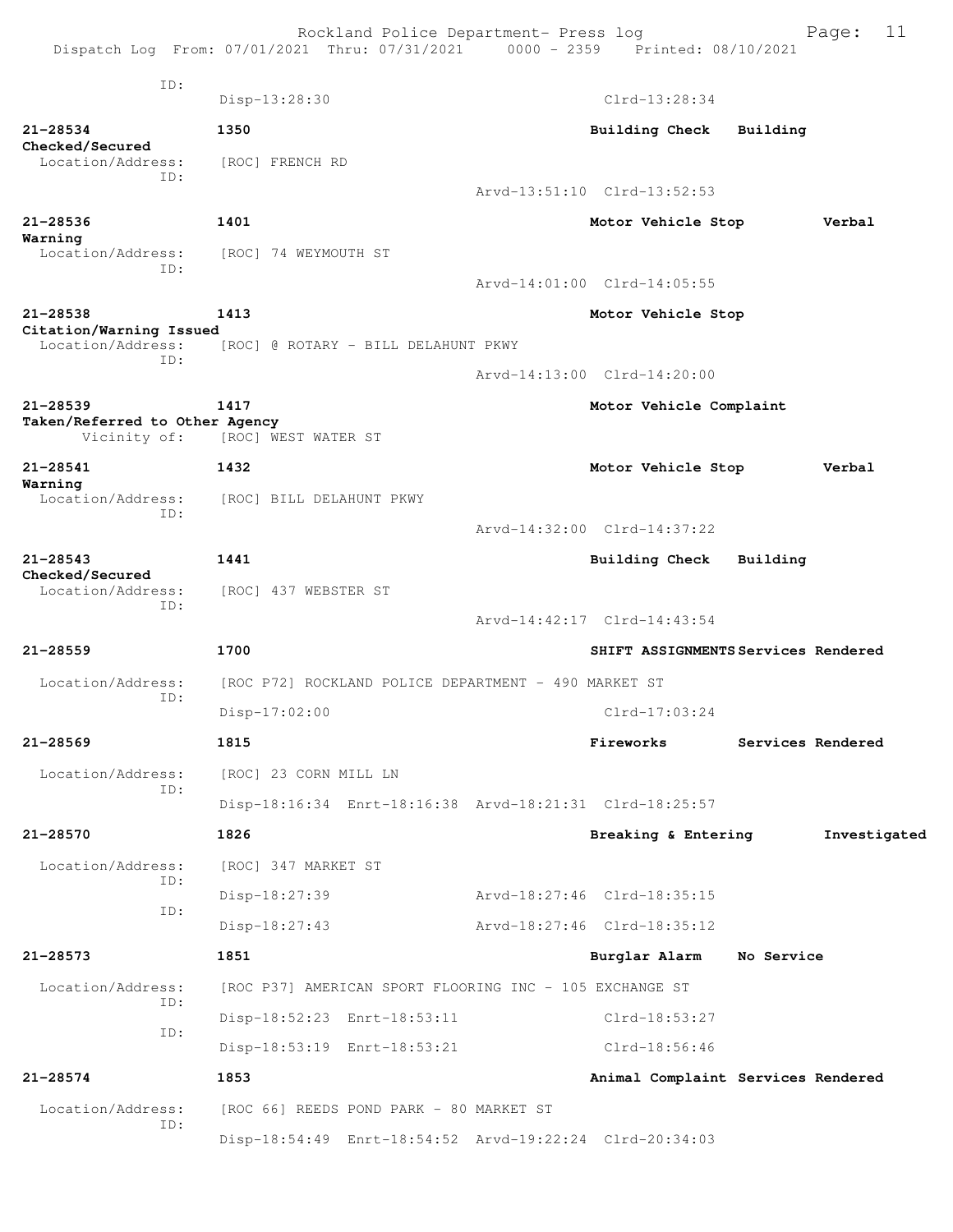| 21-28583                              | 1928                                                                |                                                                           | General Incident Building                                            |                   |              |
|---------------------------------------|---------------------------------------------------------------------|---------------------------------------------------------------------------|----------------------------------------------------------------------|-------------------|--------------|
| Checked/Secured<br>Location/Address:  | [ROC] CORN MILL LN                                                  |                                                                           |                                                                      |                   |              |
| ID:                                   |                                                                     |                                                                           | Arvd-19:29:03 Clrd-19:29:09                                          |                   |              |
| $21 - 28586$                          | 1955                                                                |                                                                           | Suspicious Activity                                                  |                   | Services     |
| Rendered<br>Location/Address:         |                                                                     | [ROC P45] COMFORT INN - 850 HINGHAM ST                                    |                                                                      |                   |              |
| TD:                                   |                                                                     |                                                                           | Disp-19:56:36 Enrt-19:57:19 Arvd-19:59:03 Clrd-20:00:56              |                   |              |
| ID:                                   | Disp-19:56:47 Enrt-19:57:19                                         |                                                                           | Clrd-20:00:53                                                        |                   |              |
| $21 - 28590$                          | 2026                                                                |                                                                           | General Info                                                         | Services Rendered |              |
| Location/Address:                     | [ROC 70] WEBSTER PARK NURSING AND REHAB - 56 WEBSTER ST             |                                                                           |                                                                      |                   |              |
| ID:                                   |                                                                     |                                                                           | Disp-20:28:06 Enrt-20:28:10 Arvd-20:30:52 Clrd-20:40:29              |                   |              |
| $21 - 28594$                          | 2135                                                                |                                                                           | Motor Vehicle Stop                                                   |                   | Verbal       |
| Warning<br>Location/Address:          | [ROC] HINGHAM ST                                                    |                                                                           |                                                                      |                   |              |
| ID:                                   |                                                                     |                                                                           | Arvd-21:35:00 Clrd-21:37:32                                          |                   |              |
| $21 - 28596$                          | 2139                                                                |                                                                           | Extra Watch                                                          | Building          |              |
| Checked/Secured<br>Location/Address:  | [ROC] CORN MILL LN                                                  |                                                                           |                                                                      |                   |              |
| TD:                                   |                                                                     |                                                                           | Arvd-21:39:42 Clrd-21:41:27                                          |                   |              |
| 21-28600                              | 2147                                                                |                                                                           | General Info                                                         | No Service        |              |
| Location/Address:<br>Original Call #: | [ROC 70] WEBSTER PARK NURSING AND REHAB - 56 WEBSTER ST<br>21-28590 |                                                                           |                                                                      |                   |              |
| 21-28605                              | 2158                                                                |                                                                           | Health & Welfare Check                                               |                   | Investigated |
| Location/Address:                     | [ROC] 246 SALEM ST                                                  |                                                                           |                                                                      |                   |              |
| ID:                                   |                                                                     |                                                                           | Disp-21:59:30 Enrt-22:00:01 Arvd-22:04:38 Clrd-22:08:41              |                   |              |
| $21 - 28608$                          | 2206                                                                |                                                                           | Disturbance                                                          | Peace Restored    |              |
| Location/Address:                     |                                                                     | [ROC P45] COMFORT INN - 850 HINGHAM ST                                    |                                                                      |                   |              |
| ID:                                   |                                                                     |                                                                           | Disp-22:07:39 Enrt-22:07:51 Arvd-22:11:58 Clrd-22:58:53              |                   |              |
| ID:                                   | Disp-22:07:48 Enrt-22:07:51                                         |                                                                           | $Clrd-22:08:59$                                                      |                   |              |
| ID:                                   |                                                                     |                                                                           | Disp-22:09:06 Enrt-22:09:16 Arvd-22:10:59 Clrd-22:58:53              |                   |              |
| ID:<br>Fire Unit:                     |                                                                     |                                                                           | Disp-22:09:55 Enrt-22:09:57 Arvd-22:10:37 Clrd-22:58:53              |                   |              |
|                                       | Disp-22:14:44 Enrt-22:14:46                                         | ROCKEN1-Pumper-Rockland Engine 1<br>InQrtsUnavl-22:14:50 InSrvce-22:14:50 | $Clrd-22:14:50$                                                      |                   |              |
| Refer To Summons:                     | 21ROC-28608-AR                                                      |                                                                           |                                                                      |                   |              |
| Summons:<br>Address:                  | JULIAN, SLEENBURDJI<br>18 REED ST Apt. #18 RANDOLPH, MA             |                                                                           |                                                                      |                   |              |
| Age:<br>Charges:                      | 19<br>A&B                                                           |                                                                           |                                                                      |                   |              |
| $21 - 28615$                          | 2309                                                                |                                                                           | MVA Property Damage Only                                             |                   | Services     |
| Rendered<br>Location/Address:         | [ROC] VFW DR                                                        |                                                                           |                                                                      |                   |              |
| ID:<br>ID:                            |                                                                     |                                                                           | Disp-23:10:27 Enrt-23:10:31 Arvd-23:13:09 Clrd-07/04/2021 @ 00:20:45 |                   |              |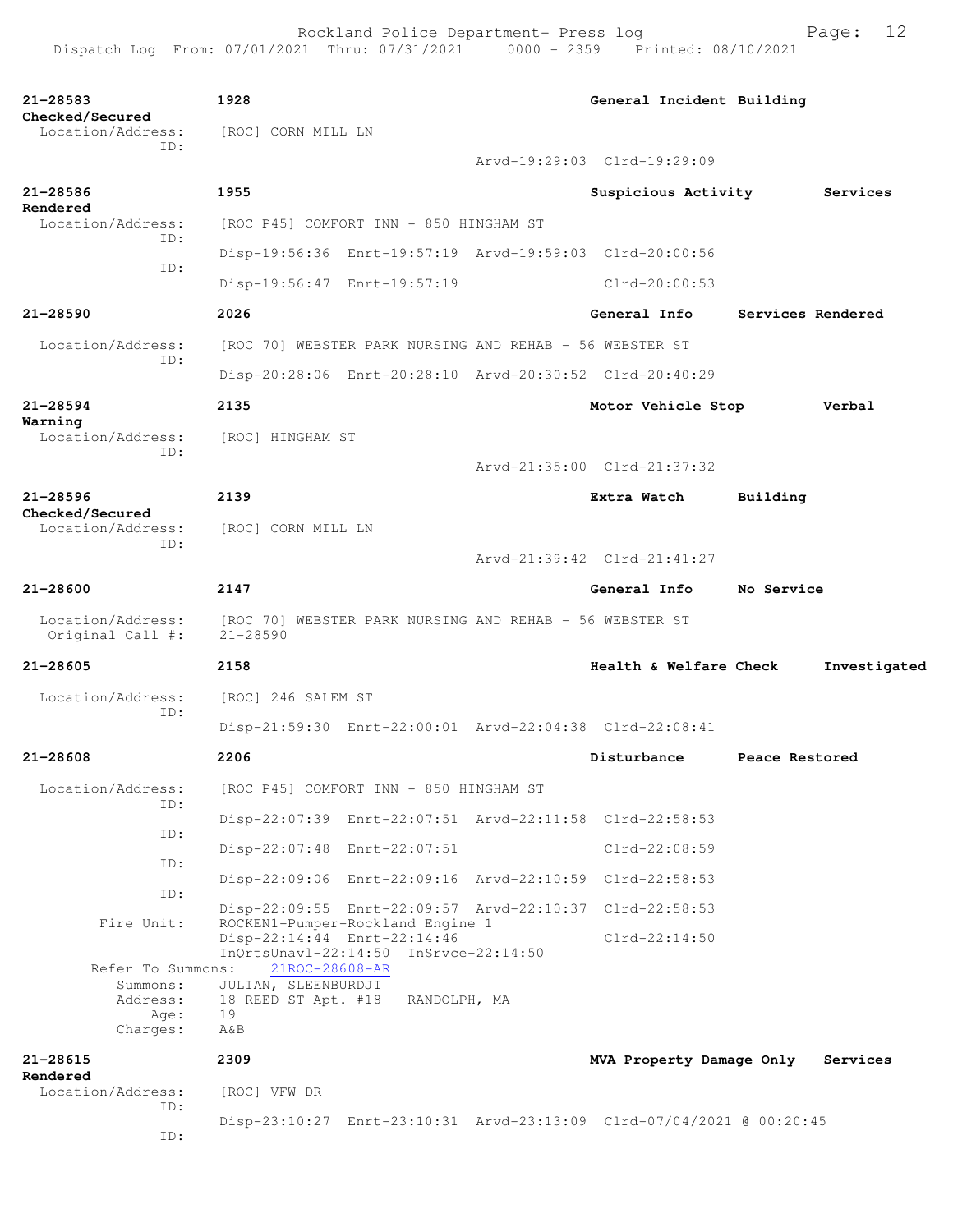|                                 |                                         | Rockland Police Department- Press log<br>Dispatch Log From: 07/01/2021 Thru: 07/31/2021 0000 - 2359 Printed: 08/10/2021 |                                          | 13<br>Page:                         |
|---------------------------------|-----------------------------------------|-------------------------------------------------------------------------------------------------------------------------|------------------------------------------|-------------------------------------|
|                                 |                                         | Disp-23:11:17 Enrt-23:11:22 Arvd-23:14:44 Clrd-07/04/2021 @ 00:20:35                                                    |                                          |                                     |
| TD:                             | $Disp-23:14:28$                         |                                                                                                                         | Arvd-23:14:37 Clrd-07/04/2021 @ 00:20:41 |                                     |
| ID:                             | $Disp-23:14:33$                         |                                                                                                                         | Arvd-23:14:40 Clrd-07/04/2021 @ 00:20:38 |                                     |
| $21 - 28620$                    | 2343                                    |                                                                                                                         |                                          | Noise Complaint Services Rendered   |
| Location/Address:               | [ROC] 660 LIBERTY ST Apt. #1            |                                                                                                                         |                                          |                                     |
| ID:<br>ID:                      |                                         | Disp-23:48:48 Enrt-23:48:54 Arvd-23:51:42 Clrd-23:56:03                                                                 |                                          |                                     |
|                                 |                                         | Disp-23:49:38 Enrt-23:49:43 Arvd-23:52:20 Clrd-23:56:03                                                                 |                                          |                                     |
| For Date: $07/04/2021$ - Sunday |                                         |                                                                                                                         |                                          |                                     |
| 21-28624                        | 0000                                    |                                                                                                                         |                                          | SHIFT ASSIGNMENTSNo Action Required |
| Location/Address:               |                                         | [ROC P72] ROCKLAND POLICE DEPARTMENT - 490 MARKET ST                                                                    |                                          |                                     |
| $21 - 28626$<br>Required        | 0054                                    |                                                                                                                         | Details / Time off                       | No Action                           |
| Location:                       | [ROC]                                   |                                                                                                                         |                                          |                                     |
| $21 - 28632$<br>Rendered        | 0110                                    |                                                                                                                         | Details / Time off                       | Services                            |
| Location:                       | [ROC]                                   |                                                                                                                         |                                          |                                     |
| $21 - 28636$                    | 0120                                    |                                                                                                                         | Noise Complaint Gone on arrival          |                                     |
| Location/Address:<br>ID:        |                                         | [ROC 60] SPRING GATE APARTMENTS - 52 HANNAH WAY                                                                         |                                          |                                     |
|                                 |                                         | Disp-01:22:26 Enrt-01:22:33 Arvd-01:23:07 Clrd-01:26:19                                                                 |                                          |                                     |
| $21 - 28656$<br>Checked/Secured | 0614                                    |                                                                                                                         | Building Check                           | Building                            |
| Location/Address:<br>ID:        | [ROC] UNION ST                          |                                                                                                                         |                                          |                                     |
|                                 |                                         |                                                                                                                         | Arvd-06:15:05 Clrd-06:22:26              |                                     |
| 21-28657<br>Hospital            | 0621                                    |                                                                                                                         | Disturbance                              | Transported to                      |
| Location/Address:<br>ID:        | [ROC P47] BEST WESTERN - 909 HINGHAM ST |                                                                                                                         |                                          |                                     |
| ID:                             |                                         | Disp-06:22:35 Enrt-06:22:44 Arvd-06:26:33 Clrd-07:11:47                                                                 |                                          |                                     |
| ID:                             |                                         | Disp-06:26:39 Enrt-06:26:41 Arvd-06:30:59 Clrd-06:50:49                                                                 |                                          |                                     |
|                                 |                                         | Disp-06:26:44 Enrt-06:26:47 Arvd-06:30:57 Clrd-06:50:45                                                                 |                                          |                                     |
| $21 - 28658$                    | 0622                                    |                                                                                                                         | 911 Hang Up                              | No Action Required                  |
| Location/Address:               | [ROC P47] BEST WESTERN - 909 HINGHAM ST |                                                                                                                         |                                          |                                     |
| $21 - 28669$                    | 0800                                    |                                                                                                                         | General Info                             | Services Rendered                   |
| Location/Address:               |                                         | [ROC P72] ROCKLAND POLICE DEPARTMENT - 490 MARKET ST                                                                    |                                          |                                     |
| 21-28670                        | 0810                                    |                                                                                                                         |                                          | Animal Complaint Services Rendered  |
| Location/Address:<br>ID:        | [ROC] 350 WEST WATER ST                 |                                                                                                                         |                                          |                                     |
|                                 |                                         | Disp-08:12:02 Enrt-08:59:11 Arvd-08:59:15 Clrd-09:17:33                                                                 |                                          |                                     |
| $21 - 28676$                    | 0910                                    |                                                                                                                         |                                          | Animal Complaint Services Rendered  |
| Location/Address:<br>ID:        | [ROC] 29 CAREY ST                       |                                                                                                                         |                                          |                                     |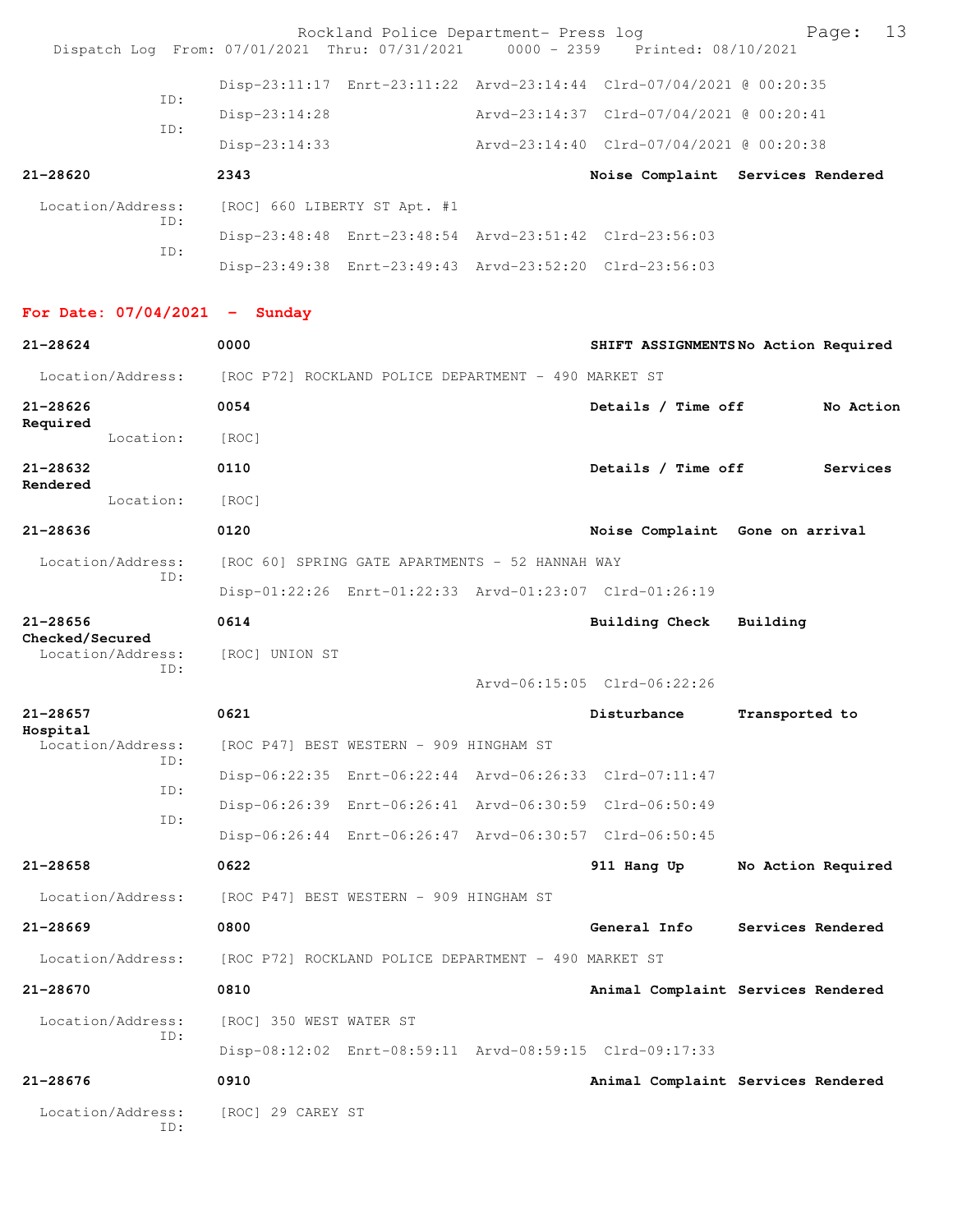Rockland Police Department- Press log entitled and Page: 14 Dispatch Log From: 07/01/2021 Thru: 07/31/2021 0000 - 2359 Printed: 08/10/2021

Disp-09:17:53 Enrt-09:18:34 Arvd-09:20:09 Clrd-09:21:53

| 21-28678<br>Checked/Secured                 | 0928                                                    | Building Check              | Building                            |
|---------------------------------------------|---------------------------------------------------------|-----------------------------|-------------------------------------|
| Location/Address:<br>ID:                    | [ROC] PROSPECT ST                                       | Arvd-09:30:50 Clrd-09:32:43 |                                     |
|                                             |                                                         |                             |                                     |
| $21 - 28679$<br>Checked/Secured             | 0933                                                    | <b>Building Check</b>       | Building                            |
| Location/Address:<br>ID:                    | [ROC] J A DUNN MEM DR                                   |                             |                                     |
|                                             |                                                         | Arvd-09:35:10 Clrd-09:38:45 |                                     |
| 21-28687                                    | 1025                                                    | Assist Public               | Services Rendered                   |
| Location/Address:<br>ID:                    | [ROC] WEBSTER ST                                        |                             |                                     |
|                                             | $Disp-10:25:52$                                         | Arvd-10:27:55 Clrd-10:35:41 |                                     |
| 21-28690<br>Checked/Secured                 | 1049                                                    | <b>Building Check</b>       | Building                            |
| Location/Address:                           | [ROC] PROSPECT ST                                       |                             |                                     |
| ID:                                         |                                                         | Arvd-10:51:03 Clrd-10:51:21 |                                     |
| $21 - 28692$                                | 1051                                                    | <b>Building Check</b>       | Building                            |
| Checked/Secured<br>Location/Address:        | [ROC] J A DUNN MEM DR                                   |                             |                                     |
| ID:                                         |                                                         | Arvd-10:52:12 Clrd-10:53:50 |                                     |
| 21-28697                                    | 1217                                                    | <b>Building Check</b>       | Services Rendered                   |
| Location/Address:                           | [ROC] HANOVER NURSERY SCHOOL - WEBSTER ST               |                             |                                     |
| ID:                                         |                                                         | Arvd-12:18:33 Clrd-12:19:05 |                                     |
| 21-28712                                    | 1358                                                    | <b>Building Check</b>       | Building                            |
| Checked/Secured<br>Location/Address:<br>ID: | [ROC] PROSPECT ST                                       |                             |                                     |
|                                             |                                                         | Arvd-13:59:06 Clrd-14:00:31 |                                     |
| $21 - 28713$<br>Checked/Secured             | 1401                                                    | <b>Building Check</b>       | Building                            |
| Location/Address:<br>ID:                    | [ROC] J A DUNN MEM DR                                   |                             |                                     |
|                                             |                                                         | Arvd-14:01:46 Clrd-14:08:56 |                                     |
| 21-28716                                    | 1429                                                    | MVA Property Damage Only    | Services                            |
| Rendered<br>Location/Address:<br>TD:        | [ROC P45] COMFORT INN - 850 HINGHAM ST                  |                             |                                     |
|                                             | Disp-14:30:38 Enrt-14:30:49 Arvd-14:34:11 Clrd-14:38:22 |                             |                                     |
| 21-28720                                    | 1530                                                    | Disturbance                 | Gone on arrival                     |
| Location/Address:<br>TD:                    | [ROC] 10 HINGHAM ST @ 440 WEBSTER ST                    |                             |                                     |
|                                             | Disp-15:32:15 Enrt-15:33:25 Arvd-15:33:48 Clrd-15:42:53 |                             |                                     |
| ID:                                         | Disp-15:32:19 Enrt-15:33:25 Arvd-15:33:37 Clrd-15:42:50 |                             |                                     |
| 21-28724                                    | 1601                                                    |                             | SHIFT ASSIGNMENTS Services Rendered |
| Location/Address:<br>ID:                    | [ROC P72] ROCKLAND POLICE DEPARTMENT - 490 MARKET ST    |                             |                                     |
|                                             | Disp-16:03:17                                           | $Clrd-16:03:22$             |                                     |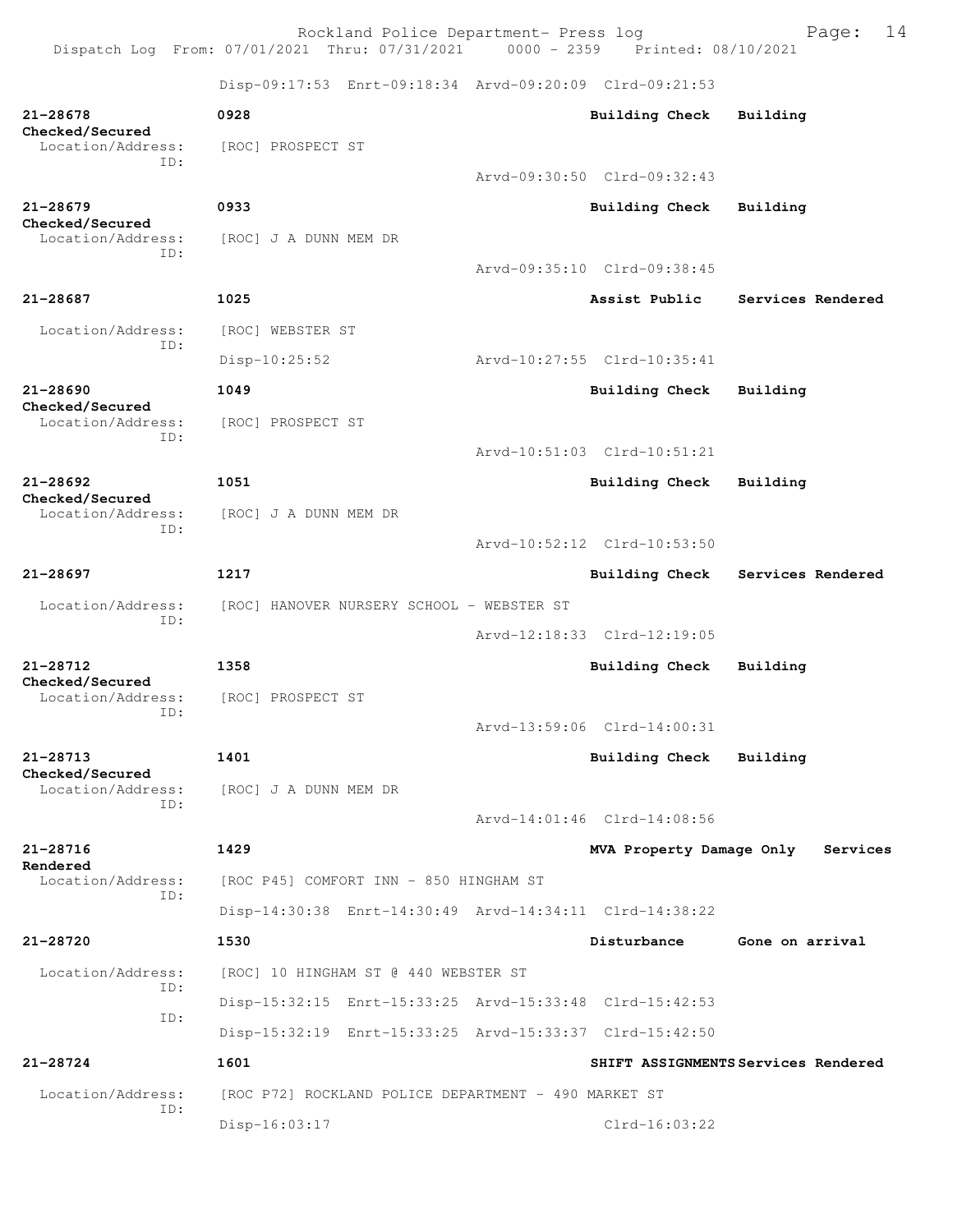| Dispatch Log From: 07/01/2021 Thru: 07/31/2021 0000 - 2359 Printed: 08/10/2021 |                       | Rockland Police Department- Press log                   |                                                         |                   | 15<br>Page: |
|--------------------------------------------------------------------------------|-----------------------|---------------------------------------------------------|---------------------------------------------------------|-------------------|-------------|
| 21-28728<br>arrival                                                            | 1632                  |                                                         | MVA Property Damage Only Gone on                        |                   |             |
| Location/Address:<br>TD:                                                       | [ROC] 1099 HINGHAM ST |                                                         |                                                         |                   |             |
|                                                                                |                       |                                                         | Disp-16:37:57 Enrt-16:38:00 Arvd-16:38:01 Clrd-16:39:51 |                   |             |
| $21 - 28729$                                                                   | 1633                  |                                                         | Assault Offenses Report Follows                         |                   |             |
| Location/Address:<br>TD:                                                       |                       | [ROC 1040] 2ND FL - 282 MARKET ST                       |                                                         |                   |             |
| ID:                                                                            |                       |                                                         | Disp-16:36:31 Enrt-16:36:33 Arvd-16:36:35 Clrd-17:15:50 |                   |             |
| ID:                                                                            |                       |                                                         | Disp-16:36:39 Enrt-16:36:41 Arvd-16:48:30 Clrd-16:48:45 |                   |             |
|                                                                                |                       | Disp-16:37:17 Enrt-16:37:19                             | Clrd-16:37:24                                           |                   |             |
| $21 - 28734$                                                                   | 1713                  |                                                         | General Incident Advised to Court                       |                   |             |
| Location/Address:<br>ID:                                                       |                       | [ROC P72] ROCKLAND POLICE DEPARTMENT - 490 MARKET ST    |                                                         |                   |             |
|                                                                                | $Disp-17:23:08$       |                                                         | Clrd-17:26:00                                           |                   |             |
| $21 - 28742$                                                                   | 1911                  |                                                         | 911 Hang Up                                             | Services Rendered |             |
| Location/Address:                                                              | [ROC] 89 CAREY ST     |                                                         |                                                         |                   |             |
| ID:                                                                            |                       |                                                         | Disp-19:13:50 Enrt-19:13:52 Arvd-19:17:06 Clrd-19:17:16 |                   |             |
| 21-28755<br>Locate                                                             | 2032                  |                                                         | Suspicious Activity                                     |                   | Could Not   |
| Location/Address:<br>ID:                                                       | [ROC] 64 UNION ST     |                                                         |                                                         |                   |             |
| ID:                                                                            |                       |                                                         | Disp-20:34:11 Enrt-20:34:17 Arvd-20:36:14 Clrd-20:44:52 |                   |             |
|                                                                                |                       |                                                         | Disp-20:34:15 Enrt-20:34:20 Arvd-20:36:12 Clrd-20:44:50 |                   |             |
| ID:                                                                            |                       |                                                         | Disp-20:37:58 Enrt-20:38:01 Arvd-20:38:02 Clrd-20:44:48 |                   |             |
| 21-28765                                                                       | 2133                  |                                                         | Fireworks                                               | Unfounded         |             |
| Location/Address:<br>ID:                                                       | [ROC] 199 PLEASANT ST |                                                         |                                                         |                   |             |
|                                                                                |                       | Disp-21:35:02 Enrt-21:35:04 Arvd-21:42:22 Clrd-21:45:10 |                                                         |                   |             |
| 21-28766                                                                       | 2141                  |                                                         | Fireworks                                               | Could Not Locate  |             |
| Location/Address:<br>T.D:                                                      | [ROC] HANNAH WAY      |                                                         |                                                         |                   |             |
|                                                                                |                       |                                                         | Disp-21:43:08 Enrt-21:43:41 Arvd-21:49:38 Clrd-21:51:20 |                   |             |
| 21-28769                                                                       | 2211                  |                                                         | Unwanted Party Services Rendered                        |                   |             |
| Location/Address:<br>TD:                                                       | [ROC] 48 UNION ST     |                                                         |                                                         |                   |             |
| ID:                                                                            |                       |                                                         | Disp-22:12:39 Enrt-22:13:16 Arvd-22:15:29 Clrd-22:55:37 |                   |             |
| ID:                                                                            |                       |                                                         | Disp-22:13:11 Enrt-22:13:14 Arvd-22:15:27 Clrd-22:46:31 |                   |             |
|                                                                                |                       |                                                         | Disp-22:15:21 Enrt-22:15:23 Arvd-22:15:26 Clrd-22:53:10 |                   |             |
| 21-28770                                                                       | 2212                  |                                                         | Fireworks                                               | Could Not Locate  |             |
| Vicinity of:                                                                   | [ROC] 106 LIBERTY ST  |                                                         |                                                         |                   |             |
| 21-28778                                                                       | 2242                  |                                                         | Suspicious Activity                                     |                   | Verbal      |
| Warning<br>Location/Address:                                                   |                       | [ROC P65] 7-ELEVEN CONVENIENCE STORE - 92 MARKET ST     |                                                         |                   |             |
| ID:                                                                            |                       |                                                         | Disp-22:46:44 Enrt-22:46:45 Arvd-22:47:01 Clrd-22:54:57 |                   |             |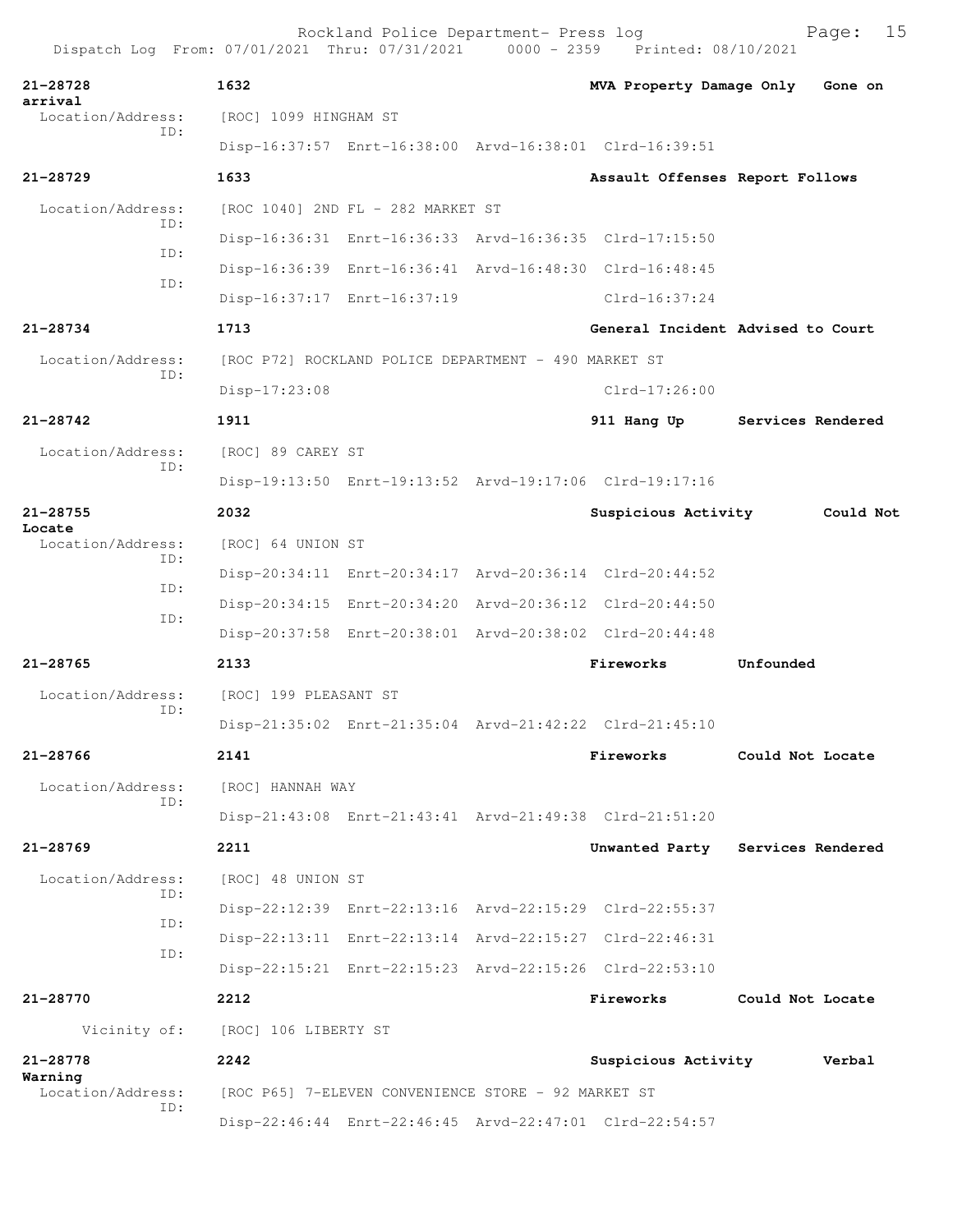| 21-28779                                                               | 2242                                   |                              | Fireworks                                               | Gone on arrival                     |
|------------------------------------------------------------------------|----------------------------------------|------------------------------|---------------------------------------------------------|-------------------------------------|
| Location/Address:<br>ID:                                               | [ROC] 74 MARTHA DR                     |                              |                                                         |                                     |
|                                                                        |                                        |                              | Disp-23:04:45 Enrt-23:04:53 Arvd-23:06:34 Clrd-23:06:35 |                                     |
| 21-28780                                                               | 2249                                   |                              | Complaint                                               | Peace Restored                      |
| Location/Address:<br>ID:                                               | [ROC] 62 HANNAH WAY                    |                              |                                                         |                                     |
| ID:                                                                    |                                        |                              | Disp-22:54:54 Enrt-22:55:32 Arvd-22:55:35 Clrd-23:02:30 |                                     |
|                                                                        |                                        |                              | Disp-22:55:28 Enrt-22:55:30 Arvd-23:02:32 Clrd-23:02:36 |                                     |
| 21-28786                                                               | 2321                                   |                              | Suspicious Activity                                     | Sent On Way                         |
| Location/Address:                                                      | [ROC P45] COMFORT INN - 850 HINGHAM ST |                              |                                                         |                                     |
| ID:                                                                    |                                        |                              | Disp-23:23:31 Enrt-23:23:35 Arvd-23:23:39 Clrd-23:25:17 |                                     |
| For Date: $07/05/2021$ - Monday                                        |                                        |                              |                                                         |                                     |
| 21-28792                                                               | 0001                                   |                              |                                                         | SHIFT ASSIGNMENTS Services Rendered |
| Location/Address: [ROC P72] ROCKLAND POLICE DEPARTMENT - 490 MARKET ST |                                        |                              |                                                         |                                     |
| 21-28796                                                               | 0034                                   |                              | Assist Other Agency                                     | No Service                          |
| Location/Address:                                                      | [ROC 965] 59 SPRING ST                 |                              |                                                         |                                     |
| ID:<br>ID:                                                             | Disp-00:37:40                          |                              | Arvd-00:37:51 Clrd-00:40:24                             |                                     |
| ID:                                                                    | Disp-00:37:40                          |                              | Arvd-00:37:51 Clrd-00:40:27                             |                                     |
|                                                                        | Disp-00:37:40                          |                              | Arvd-00:37:51 Clrd-00:40:30                             |                                     |
| 21-28798                                                               | 0043                                   |                              | Building Check                                          | Investigated                        |
| Location/Address:                                                      | [ROC] J A DUNN MEM DR                  |                              |                                                         |                                     |
| ID:                                                                    |                                        |                              | Arvd-00:44:46 Clrd-00:44:58                             |                                     |
| 21-28799                                                               | 0045                                   |                              | Building Check                                          | Investigated                        |
| Location/Address:                                                      | [ROC] MARKET ST                        |                              |                                                         |                                     |
| ID:                                                                    |                                        |                              | Arvd-00:45:52 Clrd-00:46:02                             |                                     |
| 21-28800                                                               | 0047                                   |                              | Disturbance                                             | Services Rendered                   |
| Location/Address:                                                      | [ROC] 37 ARLINGTON ST                  |                              |                                                         |                                     |
| ID:                                                                    | $Disp-00:47:50$                        |                              | Clrd-00:53:10                                           |                                     |
| ID:                                                                    | Disp-00:47:50                          |                              | Arvd-00:49:36 Clrd-00:53:06                             |                                     |
| 21-28804                                                               | 0134                                   |                              | Disturbance                                             | Peace Restored                      |
| Location/Address:                                                      | [ROC] 74 MARTHA DR Apt. #A             |                              |                                                         |                                     |
| ID:                                                                    |                                        |                              | Disp-01:36:55 Enrt-01:37:10 Arvd-01:38:01 Clrd-02:15:34 |                                     |
| 21-28805                                                               | 0136                                   |                              | Unwanted Party Peace Restored                           |                                     |
| Location/Address:                                                      |                                        | [ROC] 337 WEBSTER ST Apt. #R |                                                         |                                     |
| ID:                                                                    | Disp-01:37:41                          |                              | Arvd-01:38:50 Clrd-02:24:27                             |                                     |
| ID:                                                                    |                                        |                              |                                                         |                                     |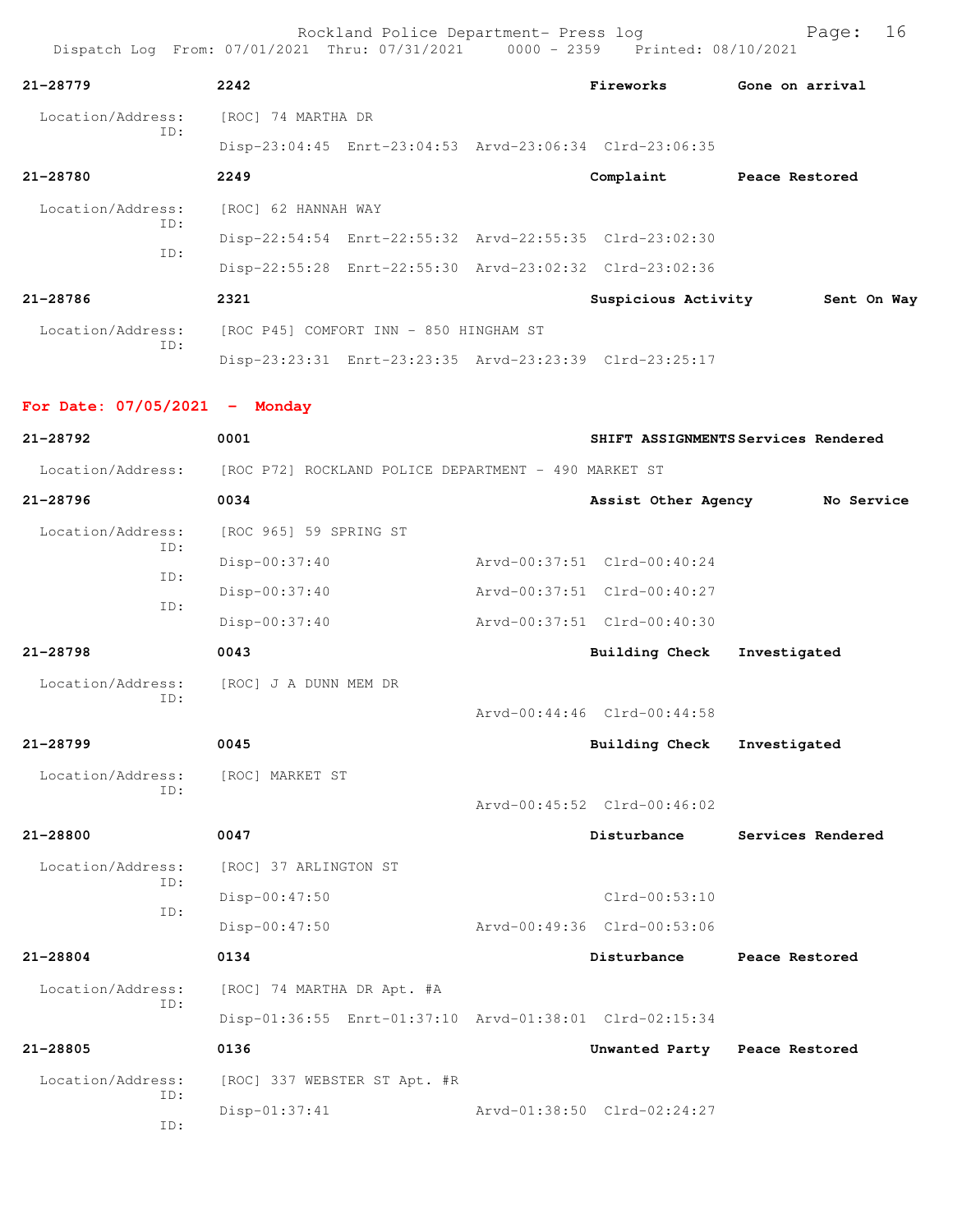Rockland Police Department- Press log Fage: 17<br>21 Thru: 07/31/2021 0000 - 2359 Printed: 08/10/2021 Dispatch Log From: 07/01/2021 Thru: 07/31/2021 0000 - 2359 Disp-01:37:46 Arvd-01:38:50 Clrd-02:24:24 **21-28813 0404 General Incident Services Not Required** Location/Address: [ROC 668] 15 MONCRIEF RD ID: Disp-04:07:18 Arvd-04:07:31 Clrd-04:47:46 **21-28817 0600 Building Check Services Rendered** Location/Address: [ROC 61] UNION ST BUSINESS DISTRICT - UNION ST ID: Arvd-06:01:00 Clrd-06:25:49 **21-28820 0656 Building Check Investigated** Location/Address: [ROC] J A DUNN MEM DR ID: Arvd-06:57:55 Clrd-06:58:04 **21-28821 0658 Building Check Investigated** Location/Address: [ROC] MARKET ST ID: Arvd-06:58:46 Clrd-06:58:52 **21-28822 0706 Motor Vehicle Stop Sent On Way** Location/Address: [ROC] FRANKLIN AVE ID: Arvd-07:06:00 Clrd-07:13:34 ID: Disp-07:11:15 Arvd-07:11:18 Clrd-07:13:36 **21-28828 0808 General Info Services Rendered** Location/Address: [ROC P72] ROCKLAND POLICE DEPARTMENT - 490 MARKET ST **21-28827 0810 Vandalism Report Follows** Location/Address: [ROC] 57 CHURCH ST ID: Disp-08:12:34 Enrt-08:12:36 Arvd-08:33:47 Clrd-09:49:56 **21-28839 1000 Motor Vehicle Stop Verbal Warning**  Location/Address: [ROC] 710 SUMMER ST @ 364 LEVIN RD ID: Arvd-10:00:00 Clrd-10:03:28 **21-28846 1056 Motor Vehicle Stop Citation/Warning Issued**  Location/Address: [ROC] BILL DELAHUNT PKWY ID: Arvd-10:56:00 Clrd-11:03:01 **21-28848 1109 Motor Vehicle Stop Citation/Warning Issued**  [ROC] 50 UNION ST ID: Arvd-11:09:00 Clrd-11:17:40 **21-28851 1135 Assist Public Services Rendered** Location/Address: [ROC P72] ROCKLAND POLICE DEPARTMENT - 490 MARKET ST ID: Disp-11:39:41 Clrd-12:52:18 **21-28852 1140 MVA Property Damage Only No EMS**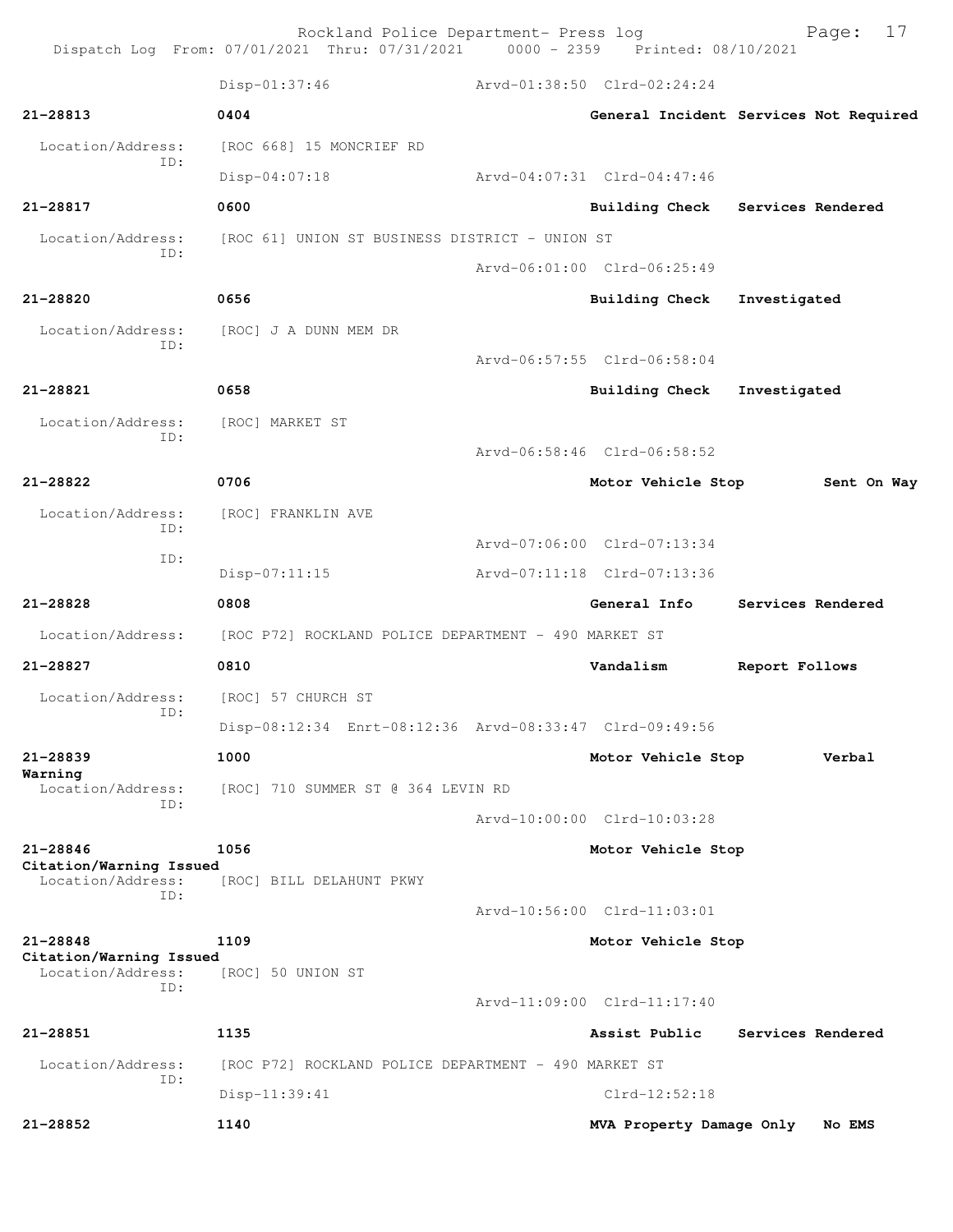|                                  | Rockland Police Department- Press log<br>Dispatch Log From: 07/01/2021 Thru: 07/31/2021 0000 - 2359 Printed: 08/10/2021                                |                                    | 18<br>Page:       |
|----------------------------------|--------------------------------------------------------------------------------------------------------------------------------------------------------|------------------------------------|-------------------|
| Location/Address:                | [ROC 741] 1072 UNION ST                                                                                                                                |                                    |                   |
| TD:                              | Disp-11:42:56 Enrt-11:43:01 Arvd-11:45:44 Clrd-11:59:23                                                                                                |                                    |                   |
| ID:                              | Disp-11:43:36 Enrt-11:43:39 Arvd-11:48:14 Clrd-11:59:20                                                                                                |                                    |                   |
| $21 - 28858$                     | 1205                                                                                                                                                   | Motor Vehicle Complaint            | Arrest (s)        |
| Made<br>Location/Address:<br>ID: | [ROC] 88 POND ST @ 1149 HINGHAM ST                                                                                                                     |                                    |                   |
| ID:                              | Disp-12:07:02 Enrt-12:07:12 Arvd-12:12:43 Clrd-12:12:48                                                                                                |                                    |                   |
| ID:                              | Disp-12:07:07 Enrt-12:07:12 Arvd-12:12:43 Clrd-12:51:32                                                                                                |                                    |                   |
| Refer To Summons:                | $Disp-12:21:06$<br>21ROC-28858-AR                                                                                                                      | Arvd-12:21:10 Clrd-13:06:29        |                   |
| Summons:<br>Address:<br>Age:     | BOUCHER, LISA A<br>237 SUMMER ST ROCKLAND, MA<br>52                                                                                                    |                                    |                   |
| Charges:                         | A&B WITH DANGEROUS WEAPON<br>$A\&B$<br>DISORDERLY CONDUCT<br>DISTURBING THE PEACE<br>NEGLIGENT OPERATION OF MOTOR VEHICLE<br>A&B WITH DANGEROUS WEAPON |                                    |                   |
| 21-28862<br>Locate               | 1218                                                                                                                                                   | Health & Welfare Check             | Could Not         |
| Location/Address:<br>ID:         | [ROC] 62 MARTHA DR Apt. #E                                                                                                                             |                                    |                   |
|                                  | Disp-12:21:04 Enrt-12:21:33 Arvd-12:26:54 Clrd-13:06:34                                                                                                |                                    |                   |
| 21-28868                         | 1251                                                                                                                                                   | Assist Public                      | Services Rendered |
|                                  | Location/Address: [ROC P72] ROCKLAND POLICE DEPARTMENT - 490 MARKET ST                                                                                 |                                    |                   |
| $21 - 28876$                     | 1329                                                                                                                                                   | Assault Offenses Investigated      |                   |
| Location/Address:<br>ID:         | [ROC] VFW DR                                                                                                                                           |                                    |                   |
| ID:                              | Disp-13:32:02                                                                                                                                          | Arvd-13:34:59 Clrd-14:58:09        |                   |
|                                  | Disp-13:35:05                                                                                                                                          | Arvd-13:35:11 Clrd-14:30:04        |                   |
| 21-28877                         | 1330                                                                                                                                                   | Vandalism                          | Services Rendered |
| Location/Address:<br>ID:         | [ROC] 160 MARTHA DR Apt. #B                                                                                                                            |                                    |                   |
|                                  | Disp-13:34:49 Enrt-13:37:37 Arvd-13:38:09 Clrd-13:46:58                                                                                                |                                    |                   |
| 21-28883                         | 1428                                                                                                                                                   | Animal Complaint Services Rendered |                   |
| Location/Address:<br>ID:         | [ROC] 41 GEORGE ST                                                                                                                                     |                                    |                   |
|                                  | Disp-14:30:09                                                                                                                                          | $Clrd-14:30:12$                    |                   |
| 21-28889<br>Rendered             | 1511                                                                                                                                                   | Stolen Motor Vehicle               | Services          |
| Location/Address:<br>ID:         | [ROC P45] COMFORT INN - 850 HINGHAM ST                                                                                                                 |                                    |                   |
| ID:                              | Disp-15:17:01                                                                                                                                          | $Clrd-16:02:25$                    |                   |
| ID:                              | Disp-15:17:06 Enrt-15:40:06 Arvd-15:56:00 Clrd-16:02:22                                                                                                |                                    |                   |
| ID:                              | $Disp-16:04:58$                                                                                                                                        | $Clrd-16:15:13$                    |                   |
|                                  | $Disp-16:05:00$                                                                                                                                        | $Clrd-16:15:32$                    |                   |
| 21-28891                         | 1558                                                                                                                                                   | Motor Vehicle Complaint            | Could Not         |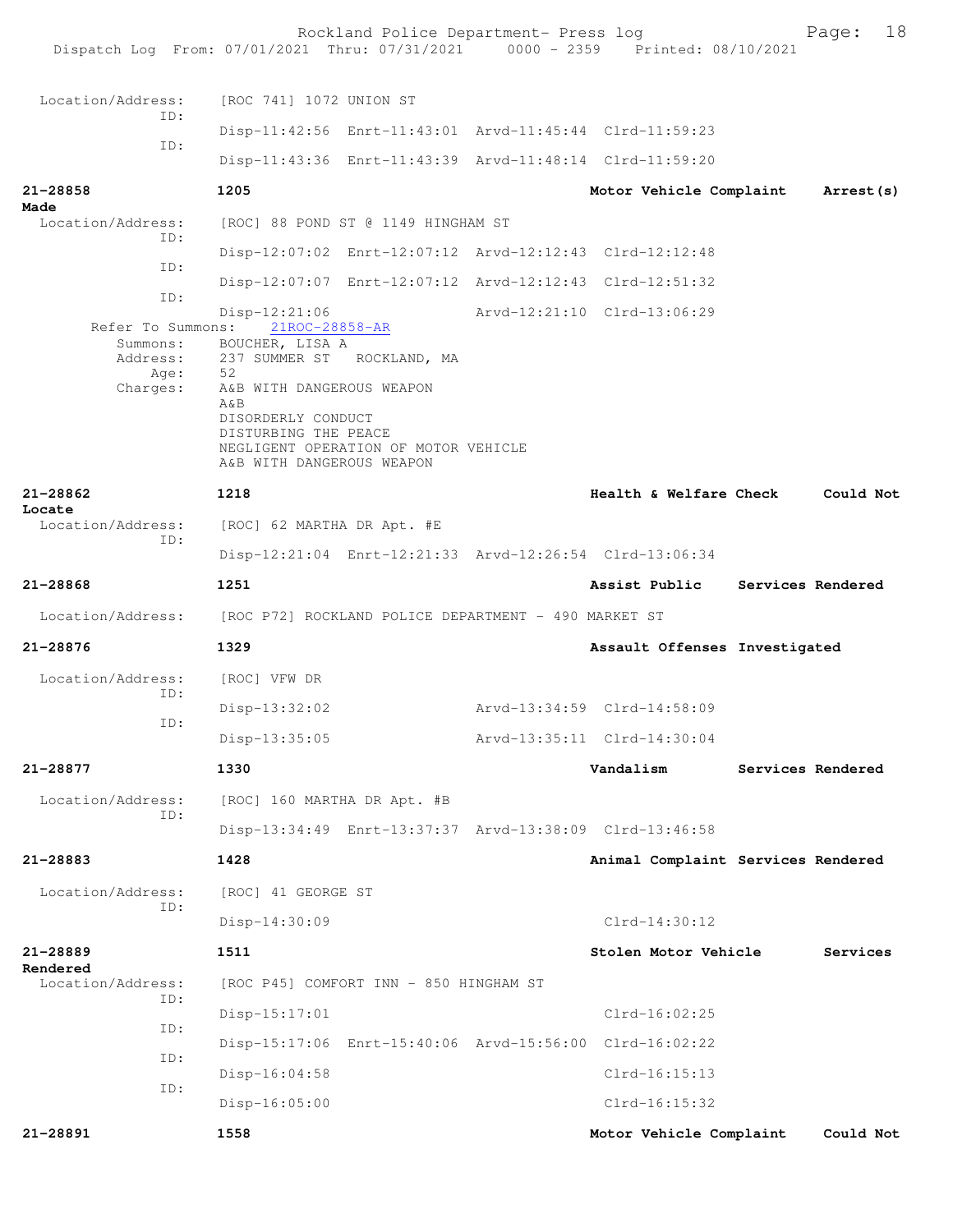Rockland Police Department- Press log Fage: 19<br>21 Thru: 07/31/2021 0000 - 2359 Printed: 08/10/2021 Dispatch Log From: 07/01/2021 Thru: 07/31/2021 **Locate**  Location/Address: [ROC] 158 MARKET ST @ 5 UNION ST ID: Disp-16:05:39 Enrt-16:05:44 Arvd-16:09:01 Clrd-16:09:47 **21-28895 1634 SHIFT ASSIGNMENTS No Service** Location/Address: [ROC P72] ROCKLAND POLICE DEPARTMENT - 490 MARKET ST **21-28897 1658 Building Check Building Checked/Secured**  Location/Address: [ROC] HINGHAM ST ID: Arvd-16:59:04 Clrd-16:59:34 ID: Disp-17:00:19 Clrd-17:00:41 **21-28898 1658 Building Check Appears Secure** Location/Address: [ROC] WEBSTER ST ID: Arvd-16:59:34 Clrd-16:59:50 **21-28900 1703 Larceny / Forgery/ Fraud Services Rendered**  Location/Address: [ROC P80] GOLD MINE COIN SHOP - 188 UNION ST ID: Disp-17:08:38 Enrt-17:10:34 Arvd-17:14:56 Clrd-17:47:12 **21-28907 1825 Disabled Motor Vehicle Services Rendered**  Location/Address: [ROC] 380 POND ST ID: Disp-18:26:17 Enrt-18:27:06 Arvd-18:32:48 Clrd-18:47:57 **21-28916 2050 Building Check Building Checked/Secured**  Location/Address: [ROC] HINGHAM ST ID: Arvd-20:50:55 Clrd-20:51:09 **21-28917 2051 Building Check Appears Secure** Location/Address: [ROC] WEBSTER ST ID: Arvd-20:51:40 Clrd-20:52:02 **21-28918 2051 Health & Welfare Check Transported to Hospital**  Location/Address: [ROC] 4 CHERRY CIR ID: Disp-20:53:05 Enrt-20:53:08 Arvd-20:56:01 Clrd-21:18:48 **21-28920 2110 Fireworks Peace Restored** Location/Address: [ROC] 727 MARKET ST ID: Disp-21:11:44 Enrt-21:12:07 Arvd-21:22:17 Clrd-21:28:00 **21-28924 2121 Fireworks Peace Restored** Location/Address: [ROC] 15 BALSAM ST ID: Disp-21:21:58 Enrt-21:22:11 Arvd-21:25:14 Clrd-21:34:50 **21-28929 2143 Motor Vehicle Stop Verbal Warning**  Location/Address: [ROC] 385 MARKET ST @ 19 BUTTERNUT LN ID: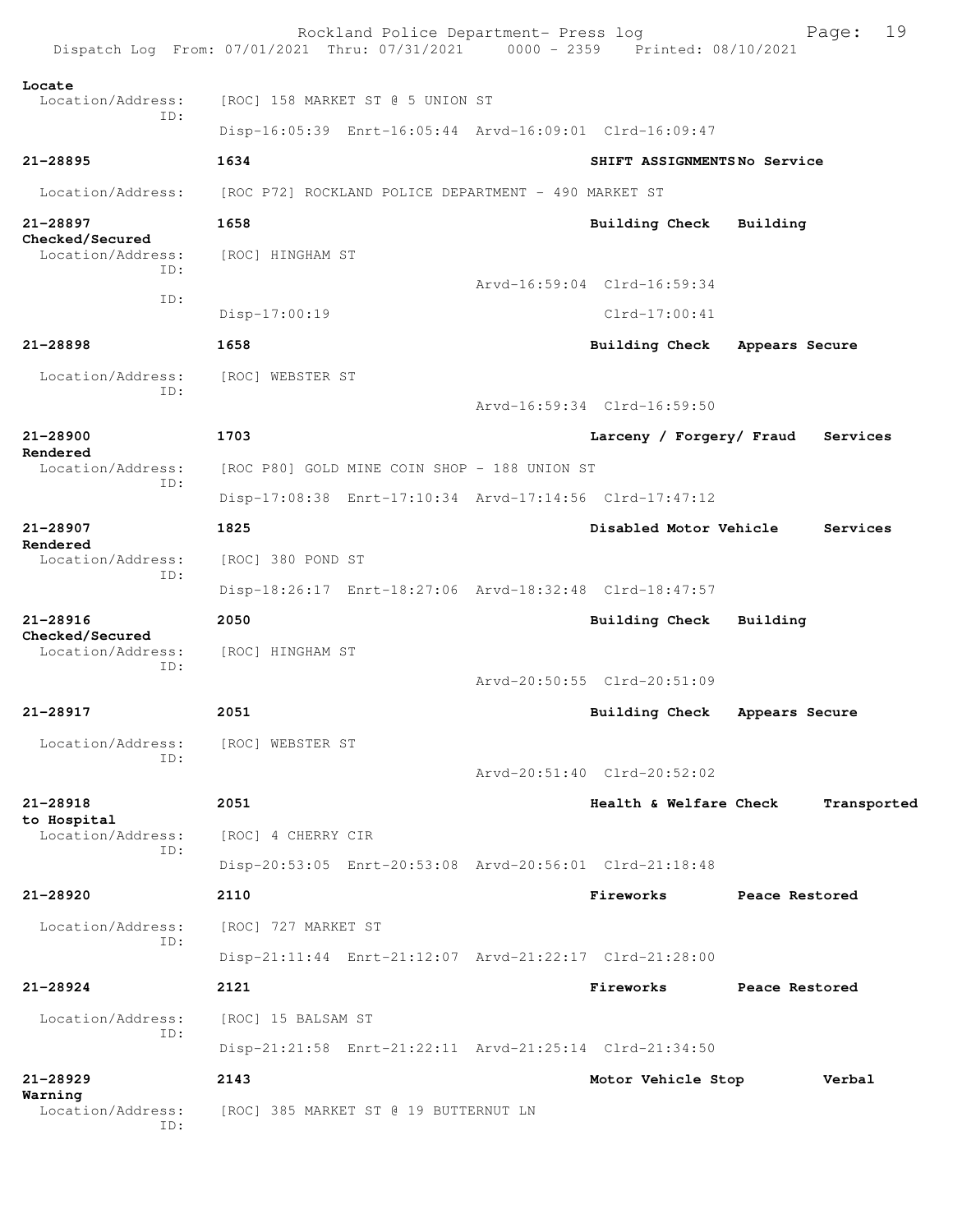Rockland Police Department- Press log entitled and Page: 20 Dispatch Log From: 07/01/2021 Thru: 07/31/2021 0000 - 2359 Printed: 08/10/2021

|                                 | Disp-21:43:55                                           | Arvd-21:43:59 Clrd-21:46:42 |                             |                   |
|---------------------------------|---------------------------------------------------------|-----------------------------|-----------------------------|-------------------|
| $21 - 28931$                    | 2156                                                    |                             | Fireworks                   | Services Rendered |
| Location/Address:<br>TD:        | [ROC] EAST WATER ST                                     |                             |                             |                   |
|                                 | Disp-21:59:00 Enrt-21:59:35 Arvd-22:01:22 Clrd-22:05:43 |                             |                             |                   |
| $21 - 28934$                    | 2226                                                    |                             | Disturbance                 | Report Follows    |
| Location/Address:<br>ID:        | [ROC 82] 213 UNION ST                                   |                             |                             |                   |
| TD:                             | Disp-22:27:36                                           | Arvd-22:28:10 Clrd-23:32:04 |                             |                   |
| TD:                             | Disp-22:27:36                                           | Arvd-22:28:08 Clrd-22:58:11 |                             |                   |
| TD:                             | Disp-22:26:58                                           |                             | Clrd-22:27:36               |                   |
|                                 | Disp-22:28:14                                           | Arvd-22:28:17 Clrd-22:58:13 |                             |                   |
| $21 - 28936$<br>Checked/Secured | 2233                                                    |                             | Burglar Alarm               | Building          |
| Location/Address:<br>TD:        | [ROC] 359 WEST WATER ST                                 |                             |                             |                   |
|                                 | Disp-22:58:16 Enrt-22:58:37 Arvd-23:06:32 Clrd-23:09:59 |                             |                             |                   |
| $21 - 28937$                    | 2339                                                    |                             | Building Check              | Appears Secure    |
| Location/Address:<br>TD:        | [ROC] HINGHAM ST                                        |                             |                             |                   |
|                                 |                                                         |                             | Arvd-23:39:00 Clrd-23:39:43 |                   |
| 21-28938                        | 2339                                                    |                             | Building Check              | Appears Secure    |
| Location/Address:<br>TD:        | [ROC] WEBSTER ST                                        |                             |                             |                   |
|                                 |                                                         |                             | Arvd-23:39:00 Clrd-23:40:26 |                   |

**For Date: 07/06/2021 - Tuesday**

| $21 - 28942$             | 0000                                                 | SHIFT ASSIGNMENTSNo Service |                                  |
|--------------------------|------------------------------------------------------|-----------------------------|----------------------------------|
| Location/Address:<br>ID: | [ROC P72] ROCKLAND POLICE DEPARTMENT - 490 MARKET ST |                             |                                  |
|                          |                                                      | Aryd-00:00:00 Clrd-00:30:06 |                                  |
| $21 - 28943$             | 0048                                                 |                             | Building Check Services Rendered |
| Location/Address:<br>ID: | [ROC] 437 WEBSTER ST                                 |                             |                                  |
|                          |                                                      | Arvd-00:49:54 Clrd-00:50:37 |                                  |
| $21 - 28960$<br>Locate   | 0306                                                 | Assist Other Agency         | Could Not                        |
| Location/Address:<br>ID: | [ROC] 66 HARTSUFF ST Apt. #R                         |                             |                                  |
| ID:                      | Disp-03:08:08                                        | Aryd-03:08:18 Clrd-03:16:47 |                                  |
| TD:                      | Disp-03:08:12                                        | Arvd-03:08:15 Clrd-03:16:49 |                                  |
|                          | Disp-03:08:53                                        | Arvd-03:08:56 Clrd-03:16:50 |                                  |
| $21 - 28966$             | 0630                                                 | Building Check              | Services Rendered                |
| Location/Address:<br>TD: | [ROC] UNION ST                                       | Arvd-06:41:05 Clrd-06:57:47 |                                  |

**21-28973 0712 Motor Vehicle Complaint Vehicle**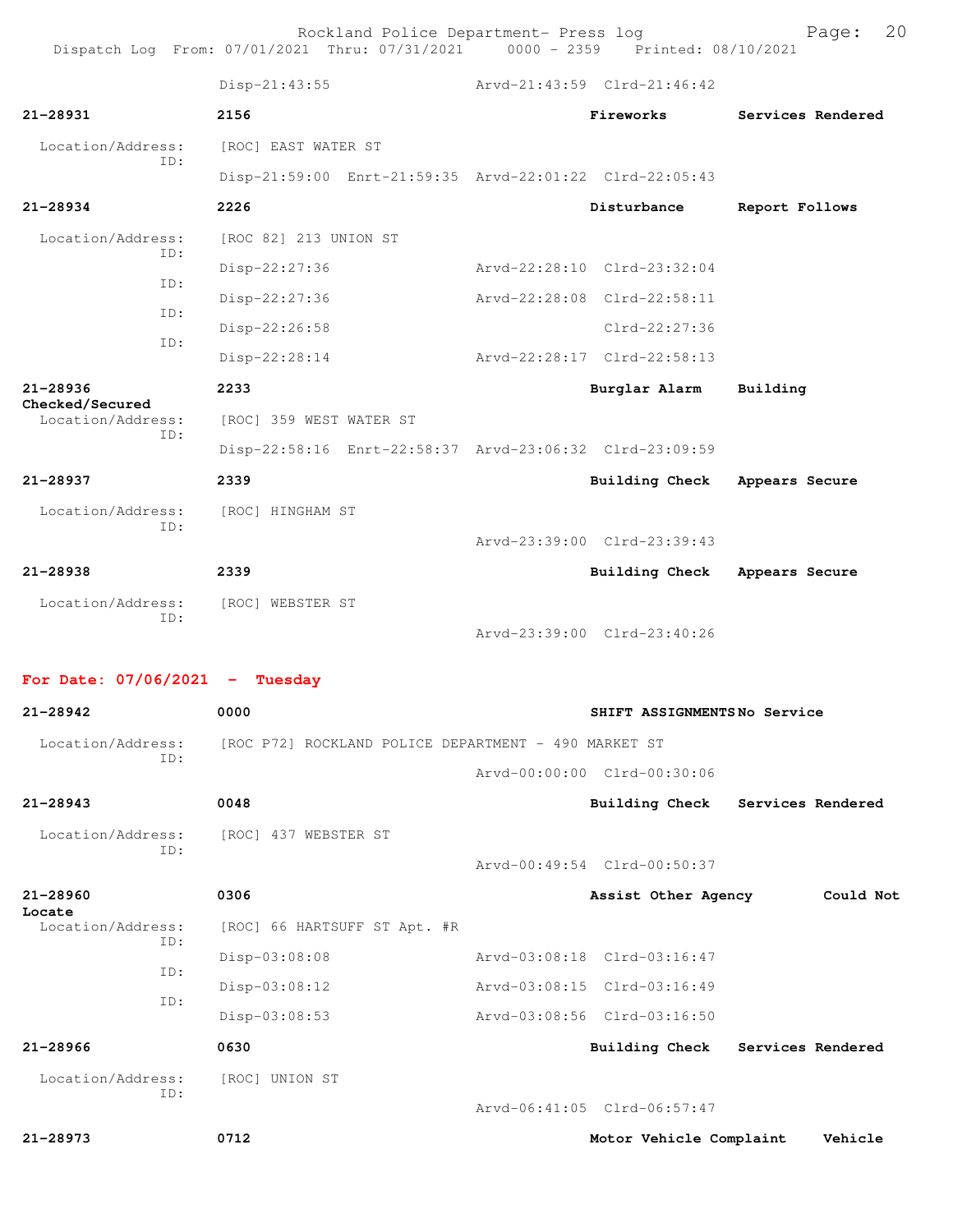|                                      | Rockland Police Department- Press log<br>Dispatch Log From: 07/01/2021 Thru: 07/31/2021 0000 - 2359 Printed: 08/10/2021                                                        |                                     |          | 21<br>Page: |
|--------------------------------------|--------------------------------------------------------------------------------------------------------------------------------------------------------------------------------|-------------------------------------|----------|-------------|
| Towed<br>Location/Address:           | [ROC P9] NICE AND CLEAN CAR WASH - 320 CENTRE AVE                                                                                                                              |                                     |          |             |
| ID:                                  | Disp-07:15:38 Enrt-07:15:41 Arvd-07:17:26 Clrd-08:57:12                                                                                                                        |                                     |          |             |
| ID:                                  | Disp-07:15:49 Enrt-07:15:51 Arvd-07:17:22 Clrd-07:17:23                                                                                                                        |                                     |          |             |
| ID:                                  | $Disp-07:17:34$                                                                                                                                                                | Arvd-07:17:41 Clrd-08:57:12         |          |             |
| ID:                                  | Disp-08:19:55                                                                                                                                                                  | Arvd-08:19:59 Clrd-08:57:12         |          |             |
| 21-28978                             | 0810                                                                                                                                                                           | SHIFT ASSIGNMENTS Services Rendered |          |             |
| Location/Address:                    | [ROC P72] ROCKLAND POLICE DEPARTMENT - 490 MARKET ST                                                                                                                           |                                     |          |             |
| 21-28981                             | 0831                                                                                                                                                                           | Police Information BOLO             |          | Services    |
| Rendered<br>Location/Address:        | [ROC P72] ROCKLAND POLICE DEPARTMENT - 490 MARKET ST                                                                                                                           |                                     |          |             |
| 21-28985                             | 0902                                                                                                                                                                           | OFFICER OUT OF STATION              |          | Services    |
| Rendered<br>Location:                | [ROC]                                                                                                                                                                          |                                     |          |             |
| $21 - 28988$                         | 0923                                                                                                                                                                           | CRUISE MAINTENANCE                  |          | Services    |
| Rendered<br>Location/Address:        | [ROC P72] ROCKLAND POLICE DEPARTMENT - 490 MARKET ST                                                                                                                           |                                     |          |             |
| 21-28989                             | 0925                                                                                                                                                                           | Suspicious Activity                 |          | Services    |
| Rendered<br>Location/Address:<br>TD: | [ROC P69] MCDONALD'S - 117 MARKET ST                                                                                                                                           |                                     |          |             |
|                                      | Disp-09:32:36                                                                                                                                                                  | Arvd-09:32:47 Clrd-10:03:29         |          |             |
| 21-28991<br>Rendered                 | 0958                                                                                                                                                                           | Police Information                  |          | Services    |
| Location/Address:                    | [ROC P72] ROCKLAND POLICE DEPARTMENT - 490 MARKET ST                                                                                                                           |                                     |          |             |
| ID:                                  | Disp-09:59:34                                                                                                                                                                  | Arvd-09:59:40 Clrd-10:45:04         |          |             |
| $21 - 28992$<br>Rendered             | 0959                                                                                                                                                                           | Health & Welfare Check              |          | Services    |
| Location/Address:<br>Fire Unit:      | [ROC 284] HAMMER TRUST - 16 WEBSTER ST<br>ROCKEN1-Pumper-Rockland Engine 1<br>Disp-10:03:04 Enrt-10:05:23 Arvd-10:10:29 Clrd-10:11:45<br>InQrtsUnavl-10:12:02 InSrvce-10:12:10 |                                     |          |             |
| ID:                                  | Disp-10:03:42 Enrt-10:03:47 Arvd-10:05:16 Clrd-10:19:15                                                                                                                        |                                     |          |             |
| EMS Unit:                            | ROCKAM2-Rockland A2<br>Disp-10:03:47 Enrt-10:05:20 Arvd-10:10:26<br>InQrtsUnavl-10:11:58 InSrvce-10:12:06                                                                      | Clrd-10:11:39                       |          |             |
| ID:                                  | Disp-10:06:21 Enrt-10:06:24 Arvd-10:07:35 Clrd-10:19:12                                                                                                                        |                                     |          |             |
| Fire Unit:                           | ROCKEN1-Pumper-Rockland Engine 1<br>Disp-10:14:30 Enrt-10:14:37 Arvd-10:14:38<br>InQrtsUnavl-10:14:43 InSrvce-10:14:43                                                         | $Clrd-10:14:43$                     |          |             |
| EMS Unit:                            | ROCKAM2-Rockland A2<br>Disp-10:14:33 Enrt-10:14:35 Arvd-10:14:39 Clrd-10:14:41<br>InQrtsUnavl-10:15:45 InSrvce-10:15:48                                                        |                                     |          |             |
| ID:                                  | $Disp-10:21:34$                                                                                                                                                                | Arvd-10:21:46 Clrd-10:36:50         |          |             |
| ID:                                  | $Disp-10:21:38$                                                                                                                                                                | Arvd-10:21:46 Clrd-10:36:53         |          |             |
| 21-30111                             | 1010                                                                                                                                                                           | Animal Complaint Services Rendered  |          |             |
| Location/Address:                    | [ROC] 58 SPRING ST                                                                                                                                                             |                                     |          |             |
| 21-29000<br>Checked/Secured          | 1053                                                                                                                                                                           | Building Check                      | Building |             |
| Location/Address:                    | [ROC] MARTHA DR                                                                                                                                                                |                                     |          |             |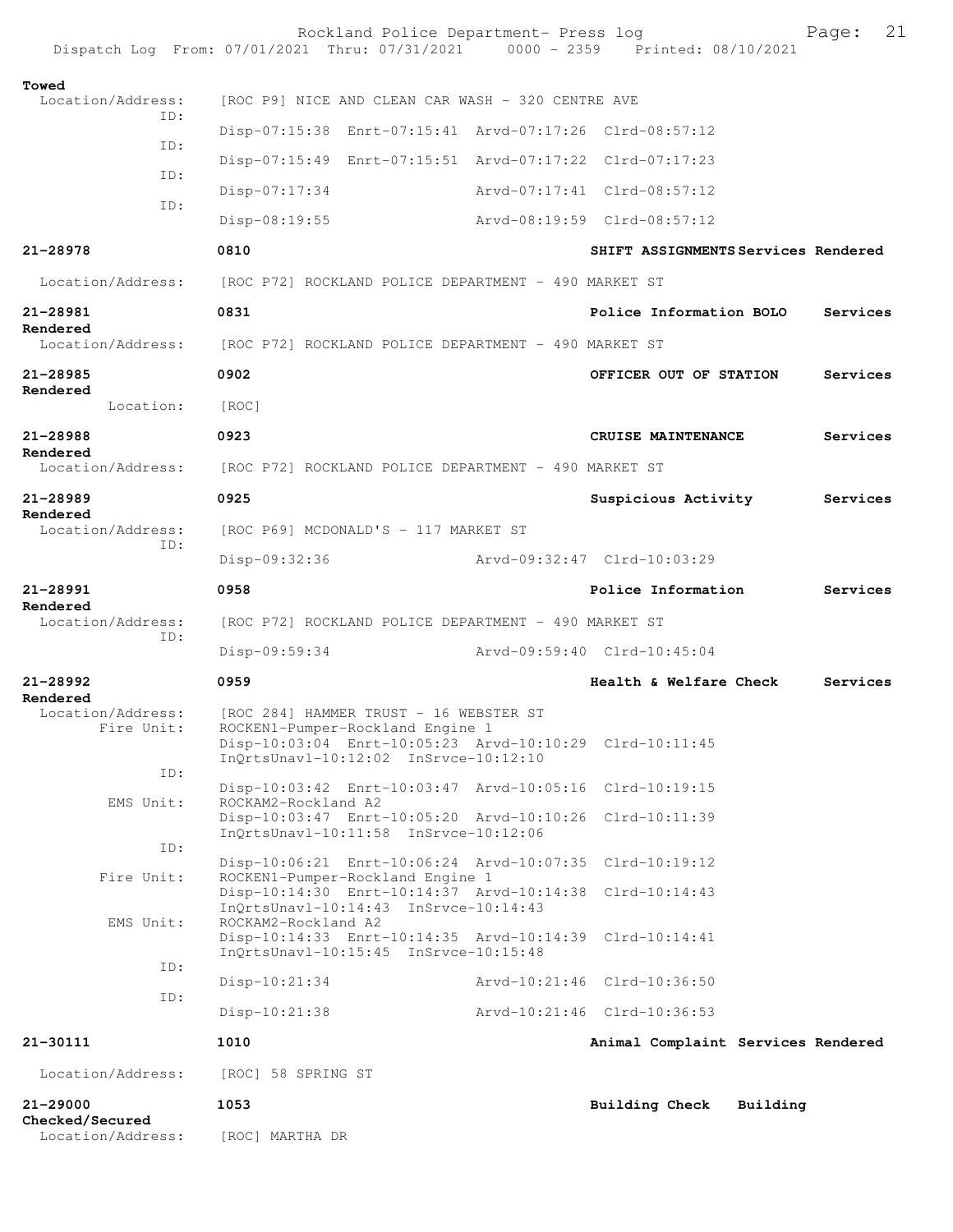Arvd-10:53:45 Clrd-10:54:03

ID:

| 21-29007<br>Rendered                                        | 1135                                                                                                                      | Details / Time off              | Services          |
|-------------------------------------------------------------|---------------------------------------------------------------------------------------------------------------------------|---------------------------------|-------------------|
| Location: [ROC]                                             |                                                                                                                           |                                 |                   |
| 21-29022<br>Made                                            | 1239                                                                                                                      | Suspicious Activity             | Arrest (s)        |
| Vicinity of:                                                | [ROC] 71 UNION ST                                                                                                         |                                 |                   |
| ID:                                                         | Disp-12:40:40 Enrt-12:40:54 Arvd-12:42:15 Clrd-13:01:27                                                                   |                                 |                   |
| ID:                                                         | Disp-12:40:51 Enrt-12:40:54 Arvd-12:41:09 Clrd-13:35:11                                                                   |                                 |                   |
| ID:                                                         | $Disp-12:52:52$                                                                                                           | Arvd-12:52:58 Clrd-13:01:24     |                   |
| Refer To $P/C$ :<br>$P/C$ :<br>Address:<br>Age:<br>Charges: | 21ROC-29022-AR<br>WHALEN, BRIDGETTE ANN<br>237 PLEASANT ST ROCKLAND, MA<br>$\overline{\textbf{32}}$<br>PROTECTIVE CUSTODY |                                 |                   |
| 21-29028                                                    | 1319                                                                                                                      | Details / Time off              | Services          |
| Rendered<br>Location:                                       | [ROC]                                                                                                                     |                                 |                   |
| 21-29030                                                    | 1336                                                                                                                      | General Info                    | Services Rendered |
|                                                             | Location/Address: [ROC P72] ROCKLAND POLICE DEPARTMENT - 490 MARKET ST                                                    |                                 |                   |
| 21-29035                                                    | 1404                                                                                                                      | General Info                    | Services Rendered |
|                                                             | Location/Address: [ROC P72] ROCKLAND POLICE DEPARTMENT - 490 MARKET ST                                                    |                                 |                   |
| 21-29038                                                    | 1413                                                                                                                      | General Info                    | No Service        |
| Location/Address:                                           | [ROC P72] ROCKLAND POLICE DEPARTMENT - 490 MARKET ST                                                                      |                                 |                   |
| 21-29046                                                    | 1505                                                                                                                      | Disturbance                     | Services Rendered |
| Location/Address:                                           | [ROC] 4 CHERRY CIR                                                                                                        |                                 |                   |
| ID:                                                         | Disp-15:08:22 Enrt-15:08:25 Arvd-15:11:30 Clrd-15:22:16                                                                   |                                 |                   |
| ID:                                                         | $Disp-15:15:33$                                                                                                           | Arvd-15:15:36 Clrd-15:22:14     |                   |
| 21-29049                                                    | 1516                                                                                                                      | General Incident Report Follows |                   |
| Location/Address:<br>TD:                                    | [ROC P80] GOLD MINE COIN SHOP - 188 UNION ST                                                                              |                                 |                   |
|                                                             | $Disp-15:17:54$                                                                                                           | Arvd-15:18:08 Clrd-15:24:21     |                   |
| 21-29052                                                    | 1534                                                                                                                      | MVA Property Damage Only Paper  |                   |
| Exchange<br>Location/Address:                               | [ROC P81] OCEAN STATE JOB LOT - 360 MARKET ST                                                                             |                                 |                   |
| TD:                                                         | Disp-15:36:08 Enrt-15:37:02 Arvd-15:38:37 Clrd-15:47:14                                                                   |                                 |                   |
| 21-29057                                                    | 1605                                                                                                                      | SHIFT ASSIGNMENTSNo Service     |                   |
| Location/Address:                                           | [ROC P72] ROCKLAND POLICE DEPARTMENT - 490 MARKET ST                                                                      |                                 |                   |
| 21-29060                                                    | 1623                                                                                                                      | Assist Public                   | No Service        |
| Location:<br>ID:                                            | [ROC] UNAVAILABLE                                                                                                         |                                 |                   |
| ID:                                                         |                                                                                                                           | Arvd-16:23:00 Clrd-16:29:39     |                   |
|                                                             | Disp-16:25:21                                                                                                             | Arvd-16:25:24 Clrd-16:29:36     |                   |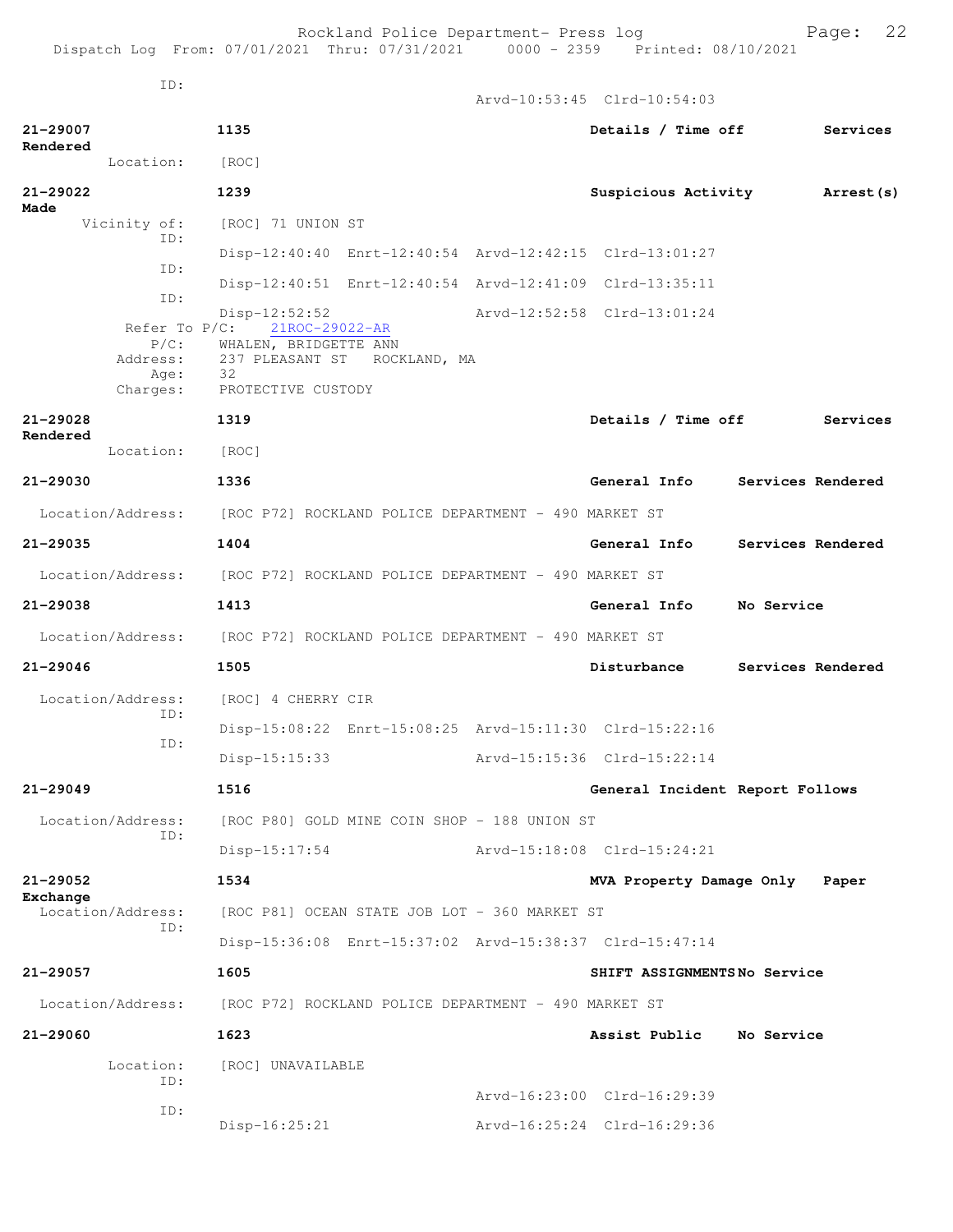| Dispatch Log From: 07/01/2021 Thru: 07/31/2021 0000 - 2359 Printed: 08/10/2021 |                                                      | Rockland Police Department- Press log        |  |                                                         | 23<br>Page:       |  |
|--------------------------------------------------------------------------------|------------------------------------------------------|----------------------------------------------|--|---------------------------------------------------------|-------------------|--|
| TD:                                                                            | Disp-16:48:23                                        |                                              |  | Arvd-16:48:28 Clrd-18:14:57                             |                   |  |
| 21-29061                                                                       | 1627                                                 |                                              |  | MVA Property Damage Only                                | Paper             |  |
| Exchange<br>Location/Address:                                                  |                                                      | [ROC P115] ROCKLAND ICE RINK - 599 SUMMER ST |  |                                                         |                   |  |
| TD:                                                                            |                                                      |                                              |  | Disp-16:29:56 Enrt-16:30:08 Arvd-16:32:04 Clrd-16:41:25 |                   |  |
| TD:                                                                            |                                                      | Disp-16:30:01 Enrt-16:30:11                  |  | Clrd-16:41:21                                           |                   |  |
| 21-29068                                                                       | 1646                                                 |                                              |  | MVA Property Damage Only                                | Services          |  |
| Rendered<br>Location/Address:                                                  | [ROC] POND ST                                        |                                              |  |                                                         |                   |  |
| ID:                                                                            | $Disp-17:19:53$                                      |                                              |  | $Clrd-17:20:15$                                         |                   |  |
| $21 - 29065$                                                                   | 1700                                                 |                                              |  | Motor Vehicle Complaint                                 | Gone on           |  |
| arrival<br>Location/Address:                                                   | [ROC 832] 212 MARTHA DR                              |                                              |  |                                                         |                   |  |
| ID:                                                                            |                                                      |                                              |  | Disp-17:18:59 Enrt-17:19:38 Arvd-17:22:31 Clrd-17:26:08 |                   |  |
| $21 - 29077$                                                                   | 1755                                                 |                                              |  | Details                                                 | Services Rendered |  |
| Location:                                                                      | [ROC]                                                |                                              |  |                                                         |                   |  |
| $21 - 29089$                                                                   | 1933                                                 |                                              |  | <b>Time off</b>                                         | Services Rendered |  |
| Location:                                                                      | [ROC]                                                |                                              |  |                                                         |                   |  |
| $21 - 29094$                                                                   | 2012                                                 |                                              |  | Assist Public                                           | Services Rendered |  |
| Location/Address:<br>ID:                                                       | [ROC P72] ROCKLAND POLICE DEPARTMENT - 490 MARKET ST |                                              |  |                                                         |                   |  |
|                                                                                | $Disp-20:14:11$                                      |                                              |  | Arvd-20:15:23 Clrd-20:27:28                             |                   |  |
| $21 - 29096$                                                                   | 2029                                                 |                                              |  | Building Check                                          | Appears Secure    |  |
| Location/Address:<br>TD:                                                       | [ROC] 16 FRENCH RD                                   |                                              |  |                                                         |                   |  |
|                                                                                |                                                      |                                              |  | Arvd-20:30:38 Clrd-20:31:59                             |                   |  |
| 21-29098                                                                       | 2032                                                 |                                              |  | Building Check Appears Secure                           |                   |  |
| Location/Address:<br>ID:                                                       | [ROC] WEBSTER ST                                     |                                              |  |                                                         |                   |  |
|                                                                                |                                                      |                                              |  | Arvd-20:32:40 Clrd-20:32:51                             |                   |  |
| $21 - 29099$<br>Checked/Secured                                                | 2033                                                 |                                              |  | <b>Building Check</b>                                   | Building          |  |
| Location/Address:<br>TD:                                                       | [ROC] HINGHAM ST                                     |                                              |  |                                                         |                   |  |
|                                                                                |                                                      |                                              |  | Arvd-20:33:38 Clrd-20:33:48                             |                   |  |
| $21 - 29103$                                                                   | 2100                                                 |                                              |  | Disturbance                                             | Gone on arrival   |  |
| Location/Address:<br>ID:                                                       |                                                      | [ROC P64] CVS PHARMACY - 80 MARKET ST        |  |                                                         |                   |  |
| ID:                                                                            |                                                      |                                              |  | Disp-21:02:12 Enrt-21:02:25 Arvd-21:04:25 Clrd-21:15:45 |                   |  |
| ID:                                                                            |                                                      | Disp-21:02:15 Enrt-21:02:25                  |  | $Clrd-21:05:53$                                         |                   |  |
|                                                                                |                                                      |                                              |  | Disp-21:02:20 Enrt-21:02:22 Arvd-21:04:23 Clrd-21:15:42 |                   |  |
| 21-29104<br>Vehicle Towed                                                      | 2119                                                 |                                              |  | Motor Vehicle Collision W/PI                            |                   |  |
| Location/Address:<br>ID:                                                       |                                                      | [ROC] 9 SUNNYBANK AVE @ 260 E WATER ST       |  |                                                         |                   |  |
|                                                                                |                                                      |                                              |  | Disp-21:21:05 Enrt-21:21:19 Arvd-21:26:11 Clrd-22:14:24 |                   |  |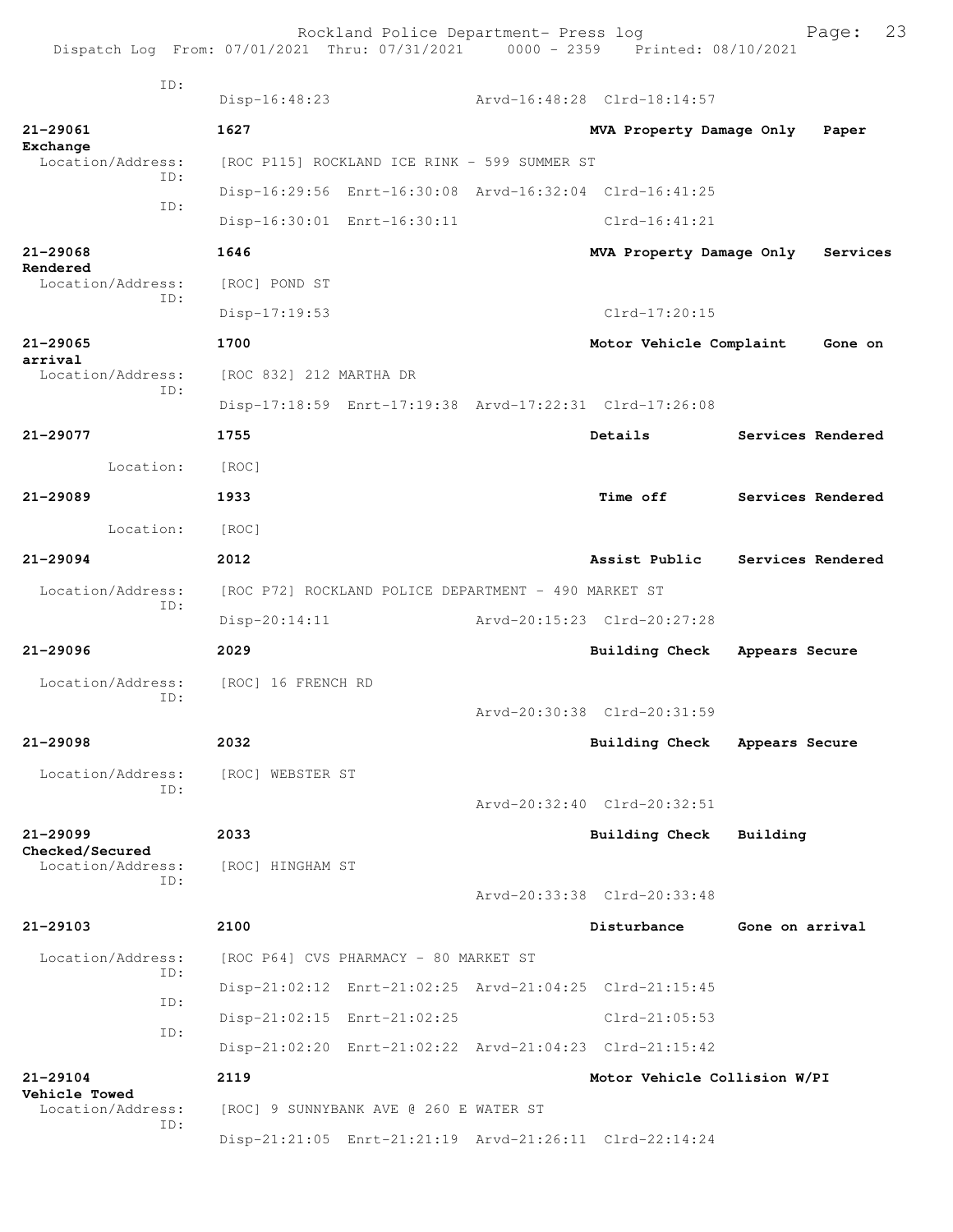|                          | Rockland Police Department- Press log<br>Dispatch Log From: 07/01/2021 Thru: 07/31/2021 0000 - 2359 Printed: 08/10/2021 |                              | 24<br>Page:       |
|--------------------------|-------------------------------------------------------------------------------------------------------------------------|------------------------------|-------------------|
| ID:                      |                                                                                                                         |                              |                   |
| TD:                      | Disp-21:21:10 Enrt-21:21:17 Arvd-21:25:53 Clrd-22:14:39                                                                 |                              |                   |
|                          | Disp-21:21:15 Enrt-21:21:21                                                                                             | $Clrd-21:42:56$              |                   |
| 21-29107                 | 2156                                                                                                                    | Assist Public                | Services Rendered |
| Location/Address:<br>TD: | [ROC 164] 93 MARTHA DR Apt. #B                                                                                          |                              |                   |
|                          | Disp-22:00:04                                                                                                           | $C1rd-22:00:13$              |                   |
| $21 - 29113$<br>Rendered | 2244                                                                                                                    | Suspicious Activity          | Services          |
| Location/Address:<br>ID: | [ROC 70] WEBSTER PARK NURSING AND REHAB - 56 WEBSTER ST Apt. #202                                                       |                              |                   |
|                          | Disp-22:51:56                                                                                                           | $C1rd-22:52:02$              |                   |
| $21 - 29116$             | 2313                                                                                                                    | Assist Public Peace Restored |                   |
| Location/Address:<br>TD: | [ROC] MARTHA DR                                                                                                         |                              |                   |
|                          | Disp-23:19:48                                                                                                           | Arvd-23:19:51 Clrd-23:32:05  |                   |
| $21 - 29117$             | 2350                                                                                                                    | Building Check               | Appears Secure    |
| Location/Address:        | [ROC] FRENCH RD                                                                                                         |                              |                   |
| TD:                      |                                                                                                                         | Arvd-23:51:20 Clrd-23:51:32  |                   |
| $21 - 29118$             | 2351                                                                                                                    | Building Check               | Appears Secure    |
| Location/Address:        | [ROC] WEBSTER ST                                                                                                        |                              |                   |
| TD:                      |                                                                                                                         | Arvd-23:52:09 Clrd-23:52:19  |                   |
| $21 - 29119$             | 2352                                                                                                                    | Building Check               | Appears Secure    |
| Location/Address:        | [ROC] HINGHAM ST                                                                                                        |                              |                   |
| ID:                      |                                                                                                                         | Arvd-23:52:56 Clrd-23:53:11  |                   |

**For Date: 07/07/2021 - Wednesday**

**21-29120 0000 SHIFT ASSIGNMENTS Appears Secure** Location/Address: [ROC P72] ROCKLAND POLICE DEPARTMENT - 490 MARKET ST ID: Arvd-00:00:00 Clrd-00:02:53 **21-29121 0035 Building Check Investigated** Location/Address: [ROC] J A DUNN MEM DR ID: Arvd-00:36:26 Clrd-00:36:35 **21-29122 0036 Building Check Investigated** Location/Address: [ROC] MARKET ST ID: Arvd-00:37:22 Clrd-00:37:30 **21-29127 0114 Details / Time off Services Rendered**  Location: [ROC] **21-29132 0243 Building Check Investigated** Location/Address: [ROC] J A DUNN MEM DR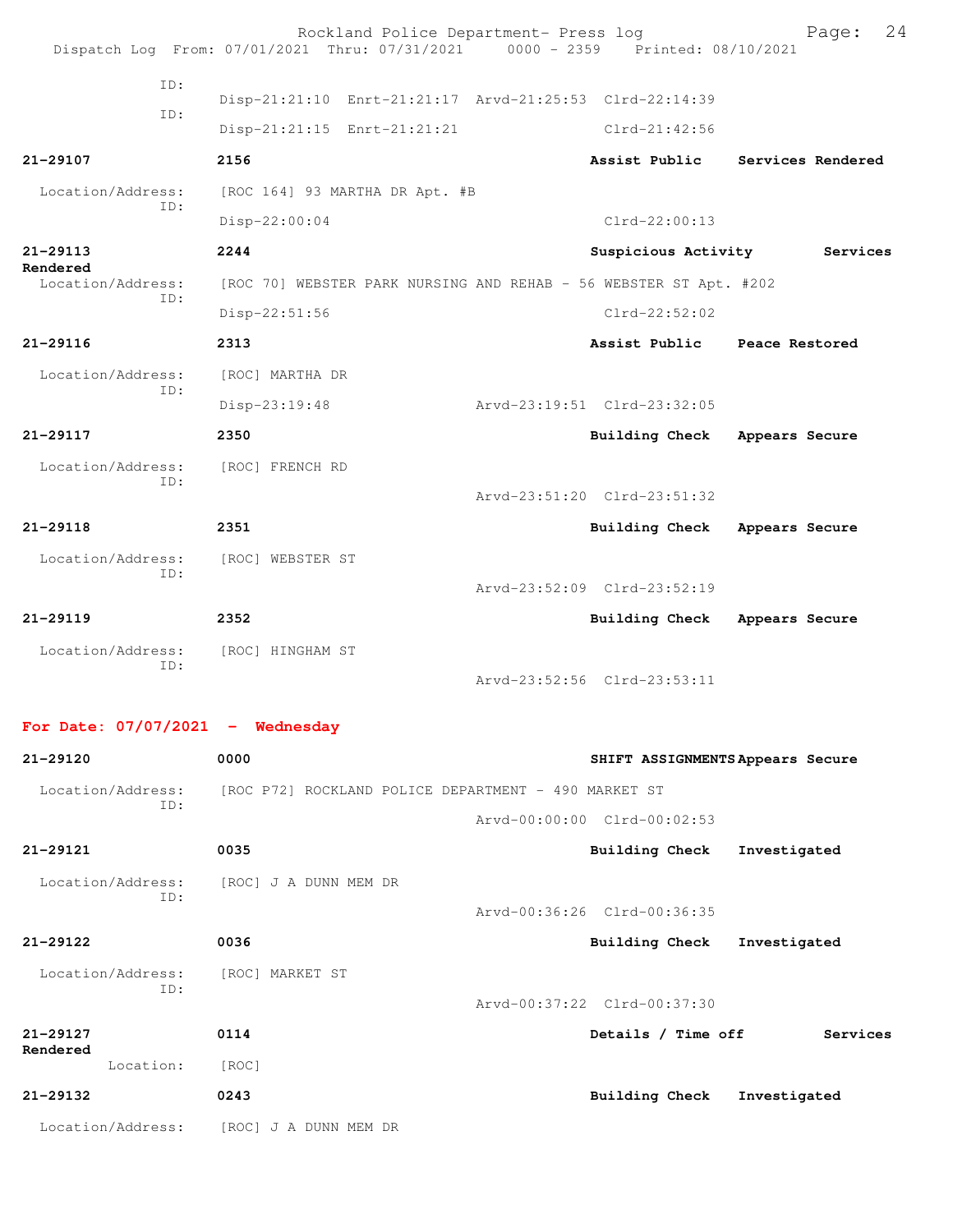Rockland Police Department- Press log Fage: 25 Dispatch Log From: 07/01/2021 Thru: 07/31/2021 0000 - 2359 Printed: 08/10/2021 ID: Arvd-02:43:54 Clrd-02:44:04 **21-29133 0244 Building Check Investigated** Location/Address: [ROC] MARKET ST ID: Arvd-02:44:41 Clrd-02:44:49 **21-29136 0420 Burglar Alarm Building Checked/Secured**  Location/Address: [ROC] DOUGHBOY - 295 UNION ST ID: Disp-04:21:46 Enrt-04:21:56 Arvd-04:24:55 Clrd-04:29:18 ID: Disp-04:21:46 Enrt-04:21:56 Arvd-04:24:18 Clrd-04:29:18 **21-29138 0431 BOLO Services Not Required** Location: [ROC] PLYMOUTH **21-29142 0616 Building Check Services Rendered** Location/Address: [ROC] UNION ST ID: Arvd-06:17:23 Clrd-06:43:34 **21-29148 0658 General Incident Services Rendered** Location/Address: [ROC] HINGHAM ST ID: Arvd-06:58:00 Clrd-07:00:15 **21-29152 0720 Building Check Investigated** Location/Address: [ROC] J A DUNN MEM DR ID: Arvd-07:20:58 Clrd-07:21:10 **21-29153 0721 Building Check Investigated** Location/Address: [ROC] MARKET ST ID: Arvd-07:21:59 Clrd-07:22:09 **21-29157 0735 Details / Time off No Service** Location: [ROC] **21-29158 0736 Details / Time off No Service** Location: [ROC] **21-29161 0800 SHIFT ASSINGMENTS No Service** Location/Address: [ROC P72] ROCKLAND POLICE DEPARTMENT - 490 MARKET ST **21-29183 1039 Time off Services Rendered** Location: [ROC] **21-29187 1059 Harassment Services Rendered** Location/Address: [ROC] 160 MARTHA DR Apt. #B ID: Disp-11:01:21 Enrt-11:01:25 Arvd-11:02:26 Clrd-11:29:35 **21-29199 1152 Harassment Services Rendered**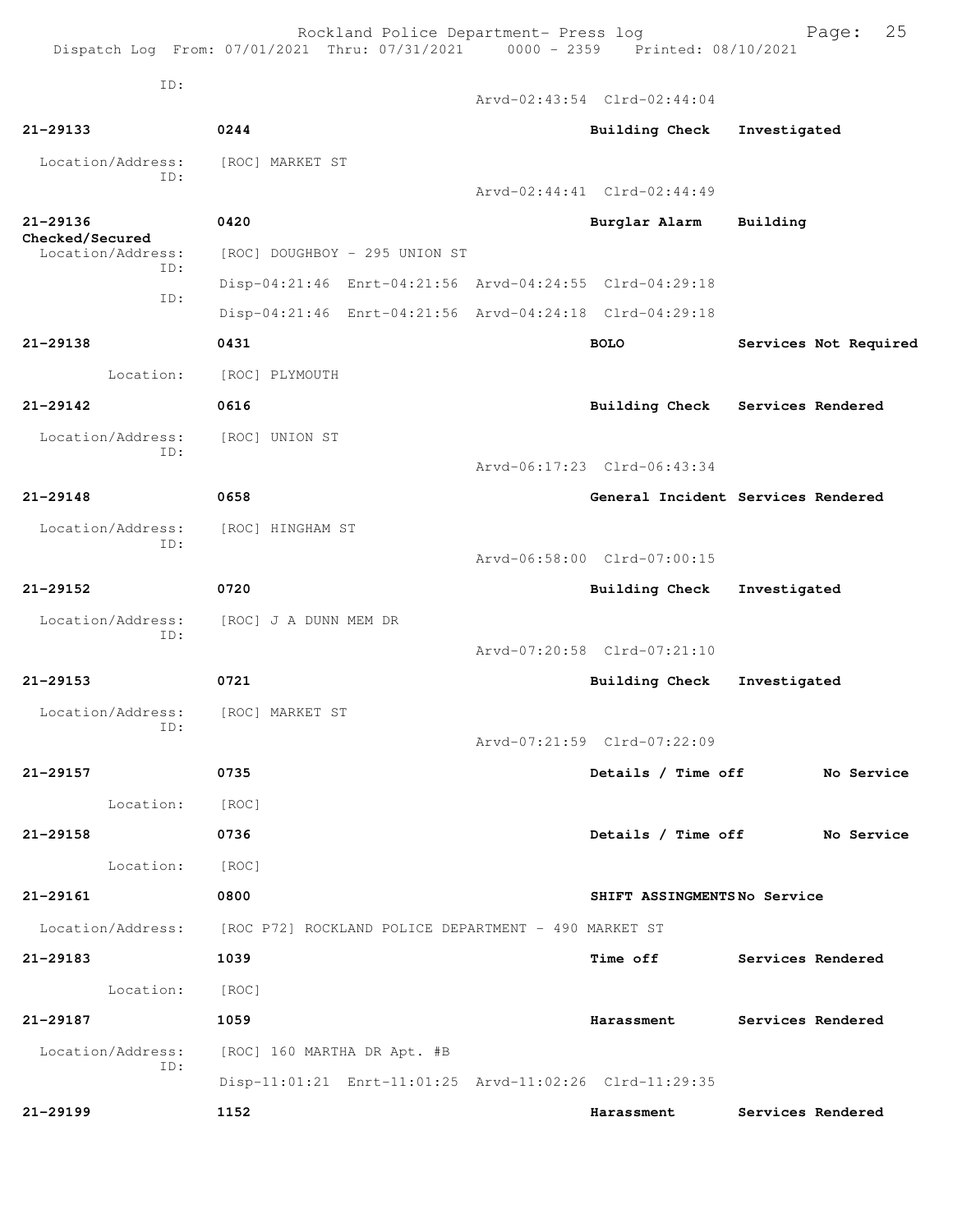|                                                                      | Rockland Police Department- Press log<br>Dispatch Log From: 07/01/2021 Thru: 07/31/2021 0000 - 2359 Printed: 08/10/2021                           |                             | 26<br>Page:                         |
|----------------------------------------------------------------------|---------------------------------------------------------------------------------------------------------------------------------------------------|-----------------------------|-------------------------------------|
| Location/Address:                                                    | [ROC P72] ROCKLAND POLICE DEPARTMENT - 490 MARKET ST                                                                                              |                             |                                     |
| ID:<br>Refer To Summons:<br>Summons:<br>Address:<br>Age:<br>Charges: | Disp-11:54:17<br>21ROC-29199-AR<br>MAZENKAS, ERICA<br>130 WEBSTER ST Apt. #1 ROCKLAND, MA<br>34<br>HARASSMENT, CRIMINAL<br>CIVIL RIGHTS VIOLATION | Arvd-11:54:34 Clrd-12:12:12 |                                     |
| 21-29210                                                             | 1246                                                                                                                                              | <b>TIME OFF</b>             | No Action Required                  |
| ID:                                                                  | Location/Address: [ROC P72] ROCKLAND POLICE DEPARTMENT - 490 MARKET ST                                                                            |                             |                                     |
|                                                                      |                                                                                                                                                   | Arvd-12:46:29 Clrd-12:47:39 |                                     |
| 21-29235<br>Rendered                                                 | 1427                                                                                                                                              | Time off / COMP DAY         | Services                            |
| Location: [ROC]                                                      |                                                                                                                                                   |                             |                                     |
| 21-29238<br>Rendered                                                 | 1446                                                                                                                                              | CRUISER MAINTENANCE         | Services                            |
|                                                                      | Location/Address: [ROC] LARRY'S - UNION ST                                                                                                        |                             |                                     |
| 21-29240                                                             | 1454                                                                                                                                              | Details                     | Services Rendered                   |
| Location:                                                            | [ROC]                                                                                                                                             |                             |                                     |
| 21-29253                                                             | 1602                                                                                                                                              |                             | SHIFT ASSIGNMENTS Services Rendered |
| Location/Address:<br>ID:                                             | [ROC P72] ROCKLAND POLICE DEPARTMENT - 490 MARKET ST                                                                                              |                             |                                     |
|                                                                      | Disp-16:03:04                                                                                                                                     | $Clrd-16:03:10$             |                                     |
| 21-29255<br>Rendered                                                 | 1605                                                                                                                                              | MOTOR VEHICLE LOCKOUT       | Services                            |
| Location/Address:<br>ID:                                             | [ROC P112] FAMILY DOLLAR - 366 MARKET ST                                                                                                          |                             |                                     |
| ID:                                                                  | Disp-16:06:46 Enrt-16:07:22 Arvd-16:15:19 Clrd-16:41:20                                                                                           |                             |                                     |
|                                                                      | Disp-16:26:58 Enrt-16:27:00                                                                                                                       | $Clrd-16:29:16$             |                                     |
| 21-29258                                                             | 1651                                                                                                                                              | <b>Building Check</b>       | Appears Secure                      |
| Location/Address:<br>ID:                                             | [ROC] J A DUNN MEM DR                                                                                                                             |                             |                                     |
|                                                                      |                                                                                                                                                   | Arvd-16:52:00 Clrd-16:52:07 |                                     |
| 21-29260                                                             | 1659                                                                                                                                              | Building Check              | Services Rendered                   |
| Location/Address:<br>ID:                                             | [ROC] MARKET ST                                                                                                                                   |                             |                                     |
|                                                                      |                                                                                                                                                   | Arvd-17:00:13 Clrd-17:00:19 |                                     |
| 21-29264                                                             | 1719                                                                                                                                              | <b>Building Check</b>       | Appears Secure                      |
| Location/Address:<br>ID:                                             | [ROC] HINGHAM ST                                                                                                                                  |                             |                                     |
|                                                                      |                                                                                                                                                   | Arvd-17:19:55 Clrd-17:20:06 |                                     |
| 21-29265                                                             | 1720                                                                                                                                              | <b>Building Check</b>       | Appears Secure                      |
| Location/Address:<br>ID:                                             | [ROC] WEBSTER ST                                                                                                                                  |                             |                                     |
|                                                                      |                                                                                                                                                   | Arvd-17:21:12 Clrd-17:21:31 |                                     |
| 21-29267                                                             | 1720                                                                                                                                              | Building Check              | Appears Secure                      |
| Location/Address:                                                    | [ROC] FRENCH RD                                                                                                                                   |                             |                                     |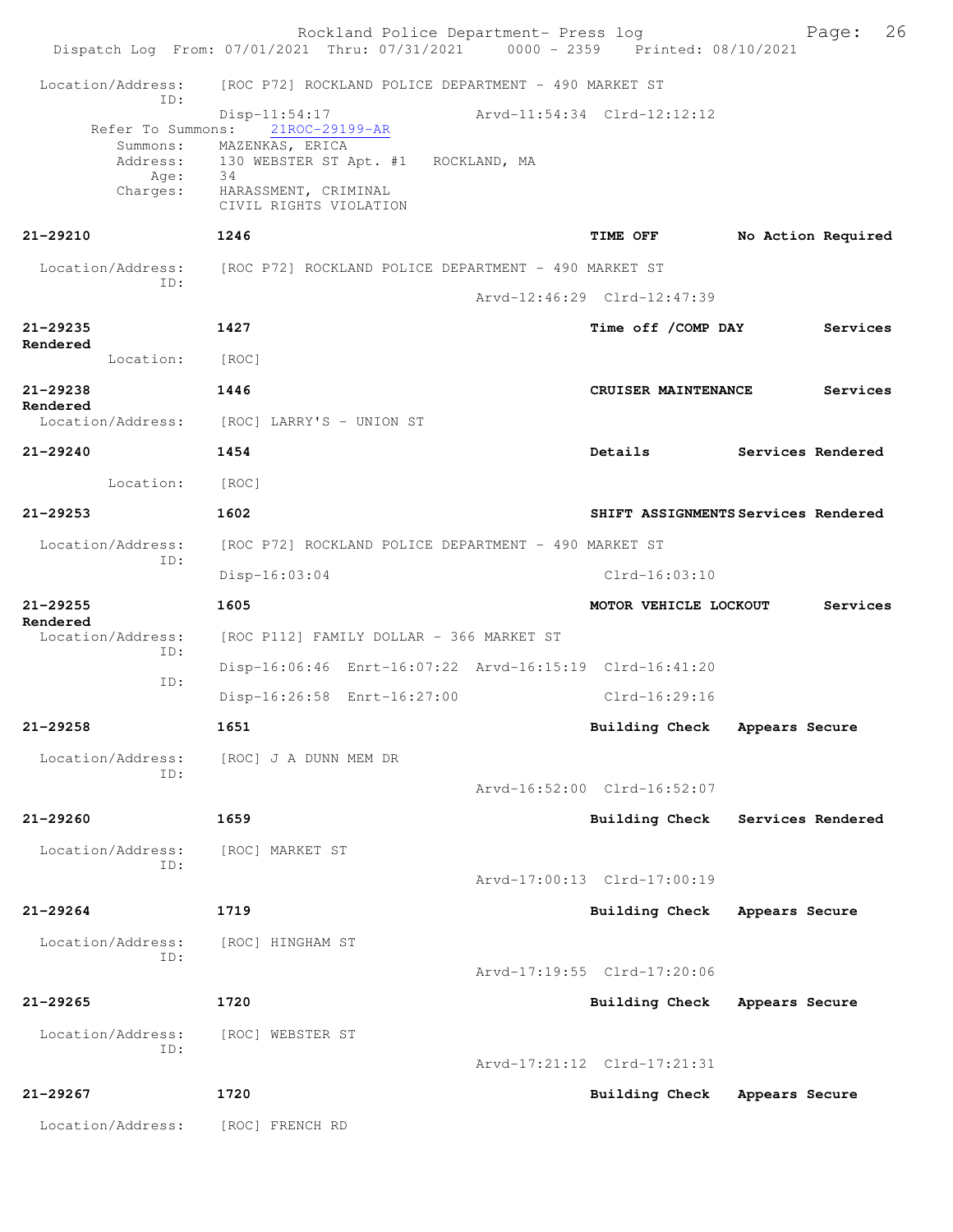Rockland Police Department- Press log Page: 27<br>21 Thru: 07/31/2021 0000 - 2359 Printed: 08/10/2021 Dispatch Log From:  $07/01/2021$  Thru:  $07/31/2021$  0000 - 2359 ID: Arvd-17:22:21 Clrd-17:22:43

**21-29271 1812 Burglar Alarm Cancelled Enroute** Location/Address: [ROC P85] ROCKLAND FEDERAL CREDIT UNION - 241 UNION ST ID: Disp-18:14:26 Enrt-18:14:31 Clrd-18:15:27 **21-29273 1830 Disturbance Gone on arrival** Location/Address: [ROC P55] HOME DEPOT - 1149 HINGHAM ST ID: Disp-18:32:32 Enrt-18:32:35 Arvd-18:38:05 Clrd-18:41:27 ID: Disp-18:32:50 Enrt-18:32:53 Arvd-18:38:08 Clrd-18:41:06 ID: Disp-18:37:39 Enrt-18:37:45 Clrd-18:37:50 **21-29279 1852 Animal Complaint Services Rendered** Location/Address: [ROC P114] ROCKLAND FIRE DEPARTMENT - 360 UNION ST ID: Disp-18:55:11 Clrd-18:55:18 **21-29278 1853 Larceny / Forgery/ Fraud Report Follows**<br>Location/Address: [ROC P74] CVS PHARMACY - 80 MARKET ST ID: Disp-18:55:42 Enrt-18:55:45 Arvd-19:04:15 Clrd-19:17:11 **21-29282 1909 MOTOR VEHICLE LOCKOUT Provided Assistance**  [ROC] 347 MARKET ST ID: Disp-19:10:52 Enrt-19:11:31 Arvd-19:18:52 Clrd-19:21:55 **21-29287 1923 ERRATIC OPERATOR Gone on arrival** Location/Address: [ROC] SUMMER ST ID: Disp-19:25:41 Enrt-19:25:51 Arvd-19:27:12 Clrd-19:29:45 ID: Disp-19:25:41 Enrt-19:25:48 Arvd-19:25:54 Clrd-19:29:39 **21-29295 1948 Burglar Alarm Building Checked/Secured**  Location/Address: [ROC 43] OVERHEAD DOOR BOSTON - 300 WEYMOUTH ST ID: Disp-20:25:17 Enrt-20:25:19 Clrd-20:28:54 ID: Disp-20:28:45 Enrt-20:28:47 Arvd-20:32:35 Clrd-20:37:10 **21-29296 1950 Road Obstruction Services Rendered** Location/Address: [ROC] 107 POND ST @ 21 CURRY ST ID: Disp-19:51:38 Arvd-19:51:48 Clrd-19:59:58 ID: Disp-19:51:45 Arvd-19:51:48 Clrd-22:00:04 **21-29299 1952 Assist Fire Department Services Rendered**  Location/Address: [ROC] 771 HINGHAM ST ID: Disp-19:53:20 Enrt-19:53:25 Arvd-19:56:17 Clrd-20:01:52 ID: Disp-20:00:17 Enrt-20:00:19 Arvd-20:00:21 Clrd-20:34:11 ID: Disp-20:17:25 Enrt-20:17:30 Arvd-20:17:32 Clrd-21:03:15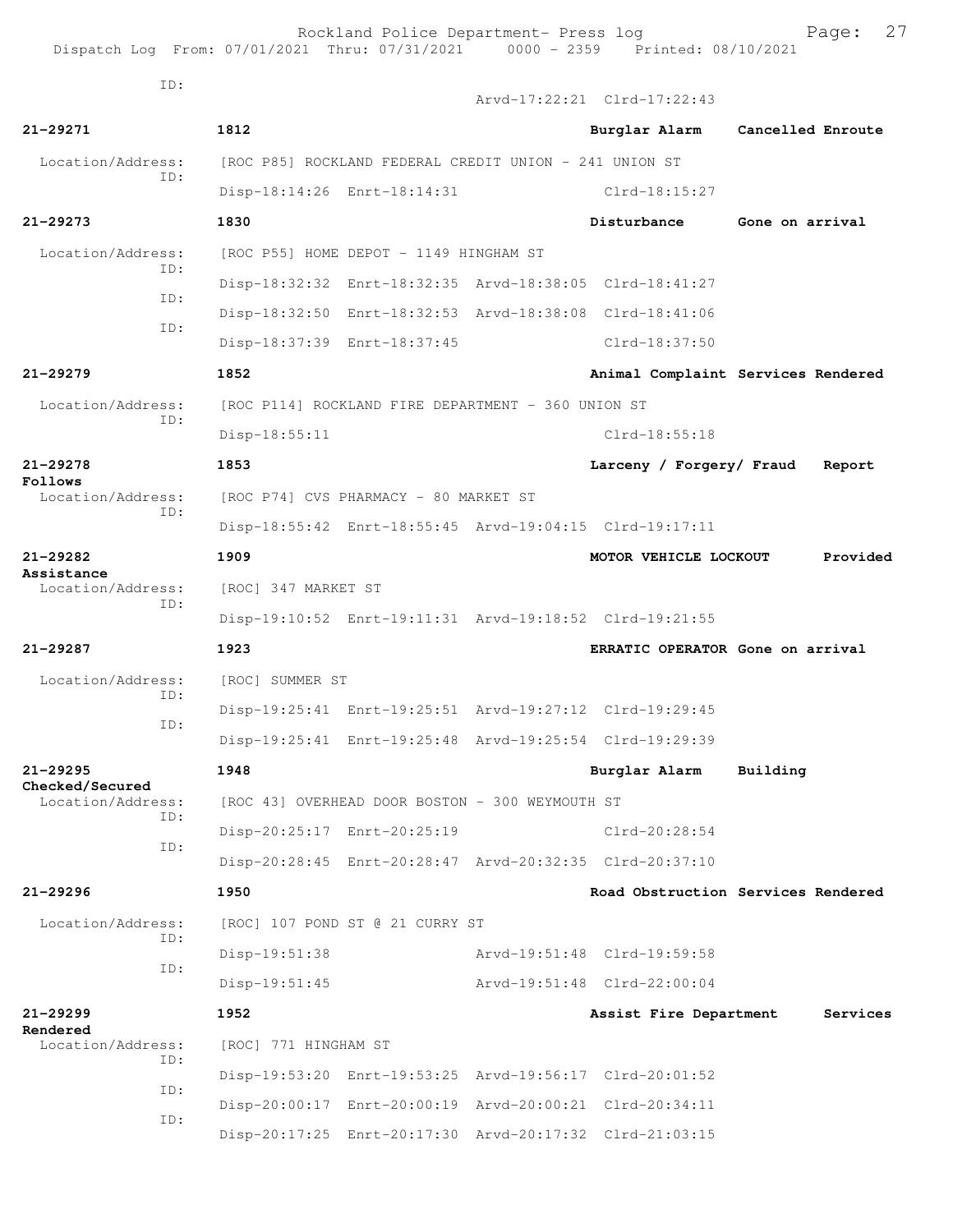| 21-29302                                            | 2004                                                 |                                                      | Road Obstruction Services Rendered                      |                |                   |
|-----------------------------------------------------|------------------------------------------------------|------------------------------------------------------|---------------------------------------------------------|----------------|-------------------|
| Location/Address: [ROC] 187 POND ST @ 285 TURNER RD |                                                      |                                                      |                                                         |                |                   |
| 21-29308                                            | 2014                                                 |                                                      | Assist Fire Department                                  |                | Services          |
| Rendered<br>Location/Address:                       | [ROC] 42 CUSTER ST                                   |                                                      |                                                         |                |                   |
| ID:                                                 |                                                      |                                                      | Disp-20:14:55 Enrt-20:14:58 Arvd-20:19:46 Clrd-20:28:45 |                |                   |
| ID:                                                 |                                                      |                                                      | Disp-20:28:54 Enrt-20:28:57 Arvd-20:29:00 Clrd-20:45:42 |                |                   |
| 21-29311                                            | 2034                                                 |                                                      | SHIFT COVERAGE                                          |                | Services Rendered |
| Location/Address:                                   |                                                      | [ROC P72] ROCKLAND POLICE DEPARTMENT - 490 MARKET ST |                                                         |                |                   |
| ID:                                                 | Disp-20:35:53                                        |                                                      | Clrd-20:35:59                                           |                |                   |
| 21-29313                                            | 2042                                                 |                                                      | BRANCH ON WIRE Provided Assistance                      |                |                   |
| Location/Address:                                   |                                                      | [ROC] 25 CLIFF ST @ 55 GLEN ST                       |                                                         |                |                   |
| ID:                                                 |                                                      |                                                      | Disp-20:44:18 Enrt-20:44:46 Arvd-20:51:04 Clrd-21:03:36 |                |                   |
| 21-29315<br>Rendered                                | 2045                                                 |                                                      | <b>BRANCH ACROSS ROAD</b>                               |                | Services          |
| Location/Address:                                   | [ROC] 200 HOWARD ST                                  |                                                      |                                                         |                |                   |
| ID:                                                 | $Disp-20:47:44$                                      |                                                      | Arvd-20:47:50 Clrd-20:53:23                             |                |                   |
| 21-29316                                            | 2050                                                 |                                                      | Detail                                                  |                | Services Rendered |
| Location/Address:                                   | [ROC P72] ROCKLAND POLICE DEPARTMENT - 490 MARKET ST |                                                      |                                                         |                |                   |
| 21-29324                                            | 2141                                                 |                                                      | General Incident No Action Required                     |                |                   |
| Location/Address:                                   |                                                      | [ROC P72] ROCKLAND POLICE DEPARTMENT - 490 MARKET ST |                                                         |                |                   |
| ID:                                                 |                                                      |                                                      | Disp-21:45:16 Enrt-21:45:27 Arvd-21:45:32 Clrd-21:45:34 |                |                   |
| $21 - 29328$                                        | 2200                                                 |                                                      | Wire down (Police)                                      |                | Services          |
| Rendered<br>Location/Address:                       |                                                      | [ROC P84] PLAYERS SPORTS BAR - 86 VFW DR             |                                                         |                |                   |
| ID:                                                 |                                                      |                                                      | Disp-22:02:26 Enrt-22:02:28 Arvd-22:03:34 Clrd-22:39:18 |                |                   |
| 21-29333                                            | 2318                                                 |                                                      | Details / Time off                                      |                | Services          |
| Rendered<br>Location:                               | [ROC]                                                |                                                      |                                                         |                |                   |
| 21-29335                                            | 2342                                                 |                                                      | Building Check Appears Secure                           |                |                   |
| Location/Address:                                   | [ROC] 16 FRENCH RD                                   |                                                      |                                                         |                |                   |
| ID:                                                 |                                                      |                                                      | Arvd-23:43:57 Clrd-23:44:17                             |                |                   |
| 21-29336                                            | 2344                                                 |                                                      | <b>Building Check</b>                                   | Appears Secure |                   |
| Location/Address:                                   | [ROC] WEBSTER ST                                     |                                                      |                                                         |                |                   |
| ID:                                                 |                                                      |                                                      | Arvd-23:44:46 Clrd-23:44:57                             |                |                   |
| 21-29337                                            | 2345                                                 |                                                      | Building Check                                          | Building       |                   |
| Checked/Secured<br>Location/Address:                | [ROC] HINGHAM ST                                     |                                                      |                                                         |                |                   |
| ID:                                                 |                                                      |                                                      | Arvd-23:45:32 Clrd-23:45:41                             |                |                   |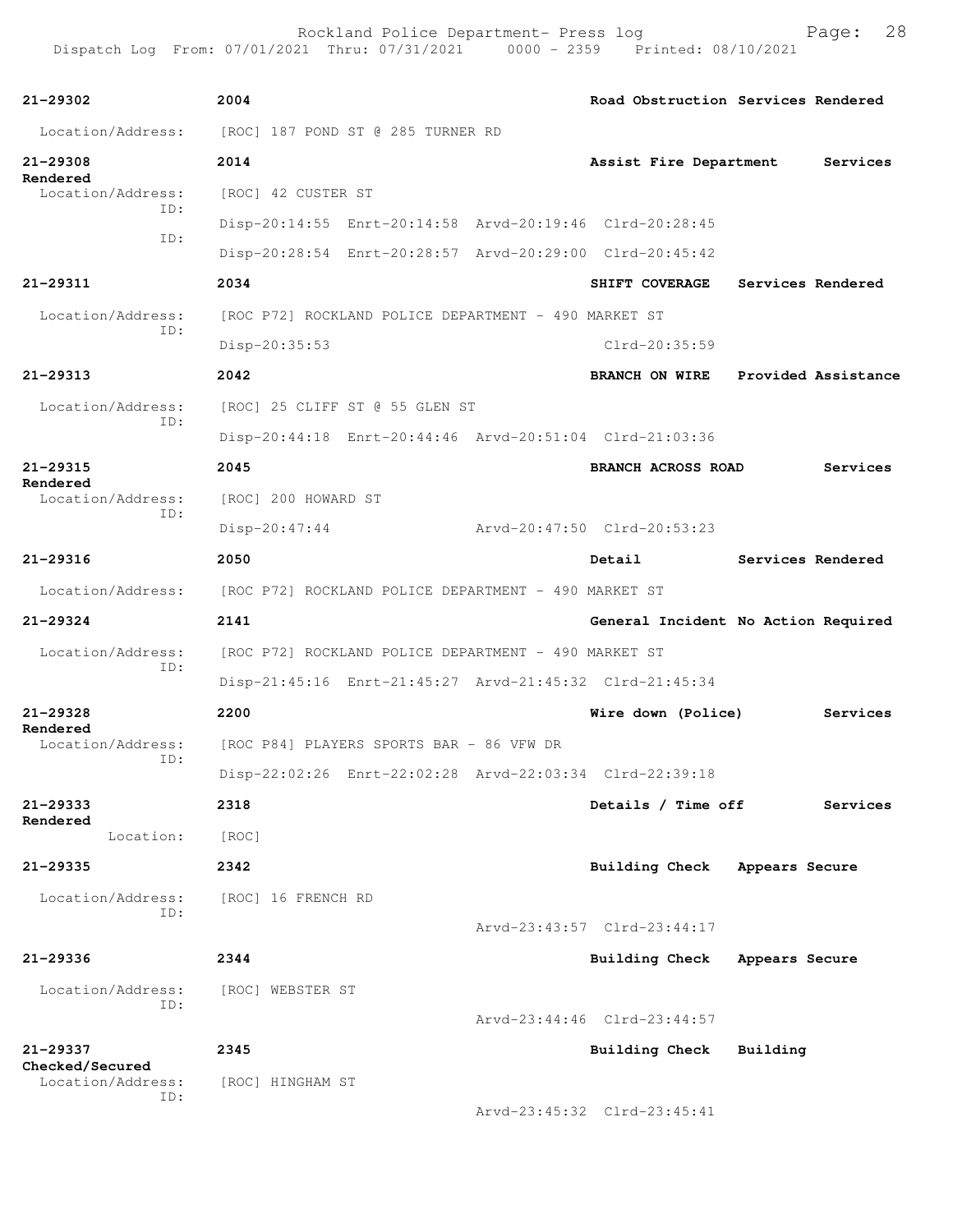| 21-29338<br>Rendered |           | 2354  | Details / Time off | Services |
|----------------------|-----------|-------|--------------------|----------|
|                      | Location: | [ROC] |                    |          |

## **For Date: 07/08/2021 - Thursday**

| $21 - 29339$                                        |            | 0002                                                 |                                        |                                                         | SHIFT ASSIGNMENTS Services Rendered |
|-----------------------------------------------------|------------|------------------------------------------------------|----------------------------------------|---------------------------------------------------------|-------------------------------------|
| Location/Address:                                   |            | [ROC P72] ROCKLAND POLICE DEPARTMENT - 490 MARKET ST |                                        |                                                         |                                     |
| $21 - 29340$                                        |            | 0012                                                 |                                        | Unwanted Party                                          | Sent On Way                         |
| Location/Address:                                   |            |                                                      | [ROC 340] 92 WEST WATER ST Apt. #A     |                                                         |                                     |
|                                                     | ID:        |                                                      |                                        | Disp-00:12:54 Enrt-00:13:12 Arvd-00:15:58 Clrd-00:35:35 |                                     |
|                                                     | ID:        |                                                      |                                        | Disp-00:12:54 Enrt-00:13:04 Arvd-00:15:58 Clrd-00:35:35 |                                     |
|                                                     | ID:        |                                                      |                                        | Disp-00:16:17 Enrt-00:16:23 Arvd-00:16:28 Clrd-00:35:35 |                                     |
| 21-29358                                            |            | 0352                                                 |                                        | Health & Welfare Check                                  | Transported                         |
| to Hospital<br>Location/Address:                    |            |                                                      | [ROC 736] 191 MARTHA DR Apt. #D        |                                                         |                                     |
|                                                     | ID:        |                                                      |                                        | Disp-03:54:21 Enrt-03:54:33 Arvd-03:57:49 Clrd-04:21:00 |                                     |
|                                                     | ID:        |                                                      |                                        | Disp-03:54:21 Enrt-03:54:29 Arvd-03:57:49 Clrd-04:21:00 |                                     |
| $21 - 29364$                                        |            | 0439                                                 |                                        | General Info                                            | Services Rendered                   |
| Location/Address:                                   |            | [ROC P72] ROCKLAND POLICE DEPARTMENT - 490 MARKET ST |                                        |                                                         |                                     |
| $21 - 29366$                                        |            | 0518                                                 |                                        | <b>Building Check</b>                                   | Appears Secure                      |
| Location/Address:                                   |            | [ROC] UNION ST                                       |                                        |                                                         |                                     |
|                                                     | ID:        | $Disp-05:19:22$                                      |                                        | $Clrd-05:49:54$                                         |                                     |
| $21 - 29368$                                        |            | 0552                                                 |                                        | Disturbance                                             | Peace Restored                      |
| Location/Address:                                   |            |                                                      | [ROC P45] COMFORT INN - 850 HINGHAM ST |                                                         |                                     |
|                                                     | ID:        |                                                      |                                        | Disp-05:55:16 Enrt-05:55:23 Arvd-05:58:49 Clrd-06:22:43 |                                     |
|                                                     | ID:        |                                                      | Disp-05:55:16 Enrt-05:55:23            | Clrd-05:56:47                                           |                                     |
|                                                     | ID:        |                                                      |                                        | Disp-05:56:23 Enrt-05:56:30 Arvd-06:00:15 Clrd-06:22:43 |                                     |
|                                                     | ID:        |                                                      | Disp-05:56:55 Enrt-05:57:01            | $Clrd-06:22:43$                                         |                                     |
|                                                     | ID:        |                                                      |                                        | Disp-05:57:44 Enrt-05:57:49 Arvd-05:57:55 Clrd-06:22:43 |                                     |
| 21-29376                                            |            | 0643                                                 |                                        | MVA Property Damage Only                                | Report                              |
| Follows<br>Vicinity of:                             |            |                                                      | [ROC] 197 VFW DR @ 244 PLEASANT ST     |                                                         |                                     |
|                                                     | ID:        |                                                      | Disp-06:44:31 Enrt-06:44:53            | Clrd-07:10:52                                           |                                     |
|                                                     | ID:        |                                                      |                                        | Disp-06:44:37 Enrt-06:44:53 Arvd-06:46:01 Clrd-07:28:37 |                                     |
|                                                     | ID:<br>ID: |                                                      |                                        | Disp-06:44:43 Enrt-06:44:53 Arvd-06:47:31 Clrd-07:15:18 |                                     |
|                                                     |            |                                                      |                                        | Disp-06:44:48 Enrt-06:44:53 Arvd-06:47:07 Clrd-07:28:41 |                                     |
| 21-29379                                            |            | 0710                                                 |                                        | Motor Vehicle Complaint                                 |                                     |
| Taken/Referred to Other Agency<br>Location/Address: |            | [ROC] HINGHAM ST                                     |                                        |                                                         |                                     |
|                                                     | ID:        |                                                      | Disp-07:13:11 Enrt-07:13:31            | Clrd-07:15:08                                           |                                     |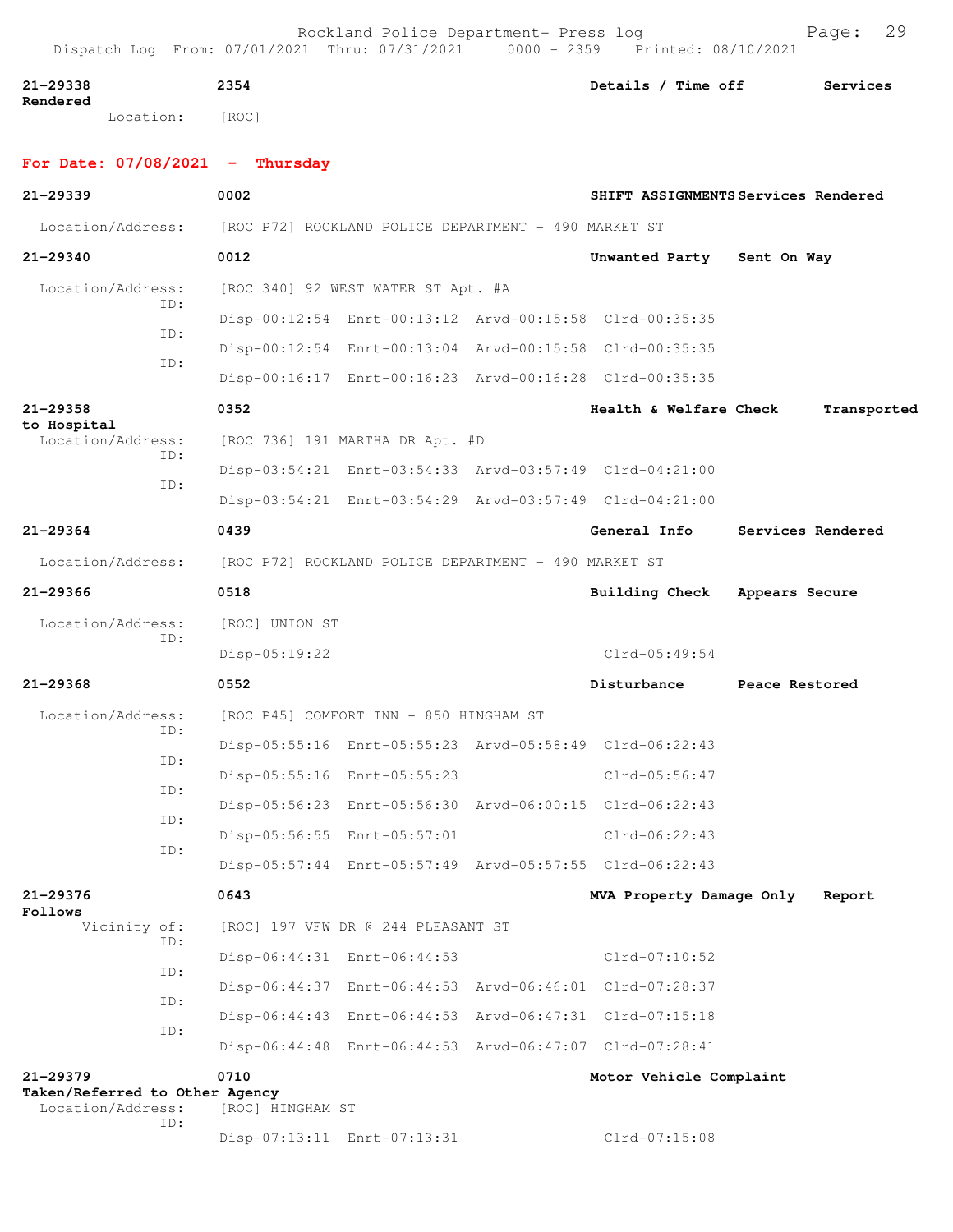| 21-29381<br>Taken/Referred to Other Agency<br>Location/Address: | 0729<br>[ROC] 675 LIBERTY ST                            | Wire down (Police)                  |
|-----------------------------------------------------------------|---------------------------------------------------------|-------------------------------------|
| TD:                                                             | Disp-07:31:07 Enrt-07:34:32 Arvd-07:35:23 Clrd-07:45:07 |                                     |
| $21 - 29403$                                                    | 0800                                                    | Information Call No Action Required |
| Location/Address:                                               | [ROC P72] ROCKLAND POLICE DEPARTMENT - 490 MARKET ST    |                                     |
| 21-29385                                                        | 0805                                                    | Lockout<br>No Service               |
| Location/Address:                                               | [ROC 80] AAA ROCKLAND BRANCH - 900 HINGHAM ST           |                                     |
| ID:                                                             | Disp-08:09:49 Enrt-08:10:00                             | $Clrd-08:19:25$                     |
| 21-29387                                                        | 0819                                                    | Missing Person Report Follows       |
| Location/Address:                                               | [ROC] 112 WOODSBURY RD                                  |                                     |
| ID:                                                             | Disp-08:20:42 Enrt-08:22:48 Arvd-08:22:51 Clrd-11:25:01 |                                     |
| ID:                                                             | Disp-08:24:03 Enrt-08:24:07 Arvd-08:27:15 Clrd-12:37:53 |                                     |
| 21-29388                                                        | 0822                                                    | Shoplifting<br>Report Follows       |
| Location/Address:                                               | [ROC P99] RICHDALES (TEDESCHI'S) - 268 UNION ST         |                                     |
| TD:                                                             | Disp-08:24:04 Enrt-08:24:06 Arvd-08:29:42 Clrd-08:56:41 |                                     |
| $21 - 30112$                                                    | 1125                                                    | Animal Complaint Services Rendered  |
| Location/Address:                                               | [ROC] 55 GEORGE ST                                      |                                     |
| $21 - 29413$                                                    | 1134                                                    | Details / Time off<br>Services      |
| Rendered<br>Location:                                           | [ROC]                                                   |                                     |
| $21 - 29417$                                                    | 1158                                                    | Advised to<br>Neighbor Disturbance  |
| Court<br>Location/Address:                                      | [ROC] 54 STANTON ST                                     |                                     |
| ID:                                                             | $Disp-12:04:01$                                         | Clrd-12:38:19                       |
| $21 - 29426$                                                    | 1258                                                    | Details / Time off<br>No Action     |
| Required<br>Location:                                           | [ROC]                                                   |                                     |
| 21-29427                                                        | 1259                                                    | Information Call No Action Required |
| Location/Address:                                               | [ROC P72] ROCKLAND POLICE DEPARTMENT - 490 MARKET ST    |                                     |
| 21-29451                                                        | 1343                                                    | Vehicle Maintenance<br>No Action    |
| Required<br>Location/Address:                                   | [ROC P72] ROCKLAND POLICE DEPARTMENT - 490 MARKET ST    |                                     |
| ID:                                                             | Disp-15:46:58                                           | $Clrd-15:47:37$                     |
| 21-29432                                                        | 1356                                                    | Details / Time off<br>No Action     |
| Required                                                        |                                                         |                                     |
| Location:                                                       | [ROC]                                                   |                                     |
| $21 - 29433$<br>Required                                        | 1357                                                    | Details / Time off<br>No Action     |
| Location:                                                       | [ROC]                                                   |                                     |
| 21-29437<br>Required                                            | 1400                                                    | Details / Time off<br>No Action     |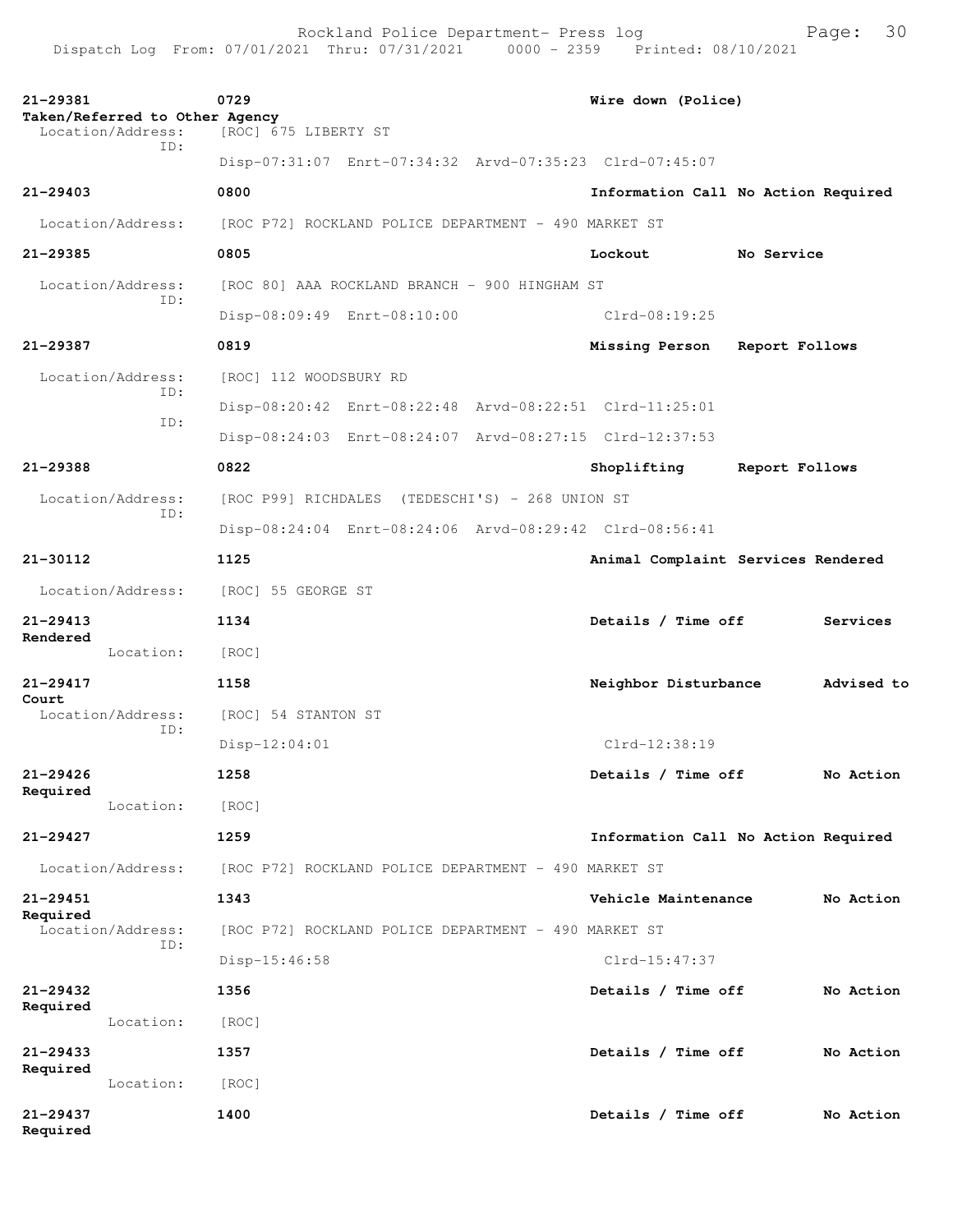| Dispatch Log From: 07/01/2021 Thru: 07/31/2021 0000 - 2359 Printed: 08/10/2021 |                                                         | Rockland Police Department- Press log |                             | 31<br>Page:                         |
|--------------------------------------------------------------------------------|---------------------------------------------------------|---------------------------------------|-----------------------------|-------------------------------------|
| Location:                                                                      | [ROC]                                                   |                                       |                             |                                     |
| $21 - 29449$                                                                   | 1500                                                    |                                       | Suspicious Activity         | Services                            |
| Rendered<br>Location/Address:                                                  | [ROC P72] ROCKLAND POLICE DEPARTMENT - 490 MARKET ST    |                                       |                             |                                     |
| TD:                                                                            | $Disp-15:41:15$                                         |                                       | $Clrd-15:43:26$             |                                     |
| $21 - 29448$                                                                   | 1535                                                    |                                       |                             | Information Call No Action Required |
| Location/Address: [ROC P72] ROCKLAND POLICE DEPARTMENT - 490 MARKET ST         |                                                         |                                       |                             |                                     |
| 21-29452                                                                       | 1547                                                    |                                       |                             | Information Call No Action Required |
| Location/Address:                                                              | [ROC P72] ROCKLAND POLICE DEPARTMENT - 490 MARKET ST    |                                       |                             |                                     |
| $21 - 29453$                                                                   | 1602                                                    |                                       | 911 Hang Up                 | Sent On Way                         |
| Location/Address:                                                              | [ROC] 184 CRESCENT ST                                   |                                       |                             |                                     |
| ID:<br>ID:                                                                     | Disp-16:02:19 Enrt-16:02:47                             |                                       | $Clrd-16:04:48$             |                                     |
|                                                                                | $Disp-16:02:42$                                         |                                       | Arvd-16:06:46 Clrd-16:21:32 |                                     |
| $21 - 29457$                                                                   | 1621                                                    |                                       | General Info                | Appears Secure                      |
| Location/Address:                                                              | [ROC P72] ROCKLAND POLICE DEPARTMENT - 490 MARKET ST    |                                       |                             |                                     |
| 21-29461<br>Rendered                                                           | 1634                                                    |                                       | Police Information          | Services                            |
| Location/Address:<br>ID:                                                       | [ROC 745] 50 CONCORD ST                                 |                                       |                             |                                     |
| ID:                                                                            | Disp-16:37:59 Enrt-16:39:41 Arvd-16:46:54 Clrd-16:57:55 |                                       |                             |                                     |
|                                                                                | $Disp-16:57:10$                                         |                                       | $Clrd-16:57:14$             |                                     |
| $21 - 29474$                                                                   | 1817                                                    |                                       | Disturbance                 | Advised to Court                    |
| Location/Address:<br>TD:                                                       | [ROC] 160 MARTHA DR Apt. #B                             |                                       |                             |                                     |
| ID:                                                                            | Disp-18:19:44 Enrt-18:19:48 Arvd-18:23:10 Clrd-18:38:15 |                                       |                             |                                     |
|                                                                                | Disp-18:25:53                                           |                                       | Arvd-18:25:57 Clrd-18:38:12 |                                     |
| $21 - 29491$                                                                   | 1920                                                    |                                       | General Info                | Appears Secure                      |
| Location/Address:                                                              | [ROC P72] ROCKLAND POLICE DEPARTMENT - 490 MARKET ST    |                                       |                             |                                     |
| 21-29496                                                                       | 1958                                                    |                                       |                             | Unwanted Party Services Rendered    |
| Location/Address:<br>ID:                                                       | [ROC] UNION ST                                          |                                       |                             |                                     |
| ID:                                                                            | Disp-20:00:20 Enrt-20:00:31 Arvd-20:01:09 Clrd-20:09:50 |                                       |                             |                                     |
|                                                                                | Disp-20:00:20 Enrt-20:00:31 Arvd-20:01:09 Clrd-20:09:47 |                                       |                             |                                     |
| $21 - 29498$<br>Towed                                                          | 2002                                                    |                                       | MVA Property Damage Only    | Vehicle                             |
| Location/Address:<br>ID:                                                       | [ROC 140] 292 MARKET ST                                 |                                       |                             |                                     |
| ID:                                                                            | Disp-20:03:04 Enrt-20:03:47 Arvd-20:10:09 Clrd-20:34:11 |                                       |                             |                                     |
| ID:                                                                            | Disp-20:03:34                                           |                                       | $Clrd-20:03:45$             |                                     |
| ID:                                                                            | $Disp-20:04:56$                                         |                                       | Arvd-20:05:11 Clrd-20:34:08 |                                     |
| ID:                                                                            | Disp-20:09:58 Enrt-20:10:02 Arvd-20:10:38 Clrd-20:33:55 |                                       |                             |                                     |
|                                                                                | $Disp-20:13:17$                                         |                                       | Arvd-20:13:35 Clrd-20:33:58 |                                     |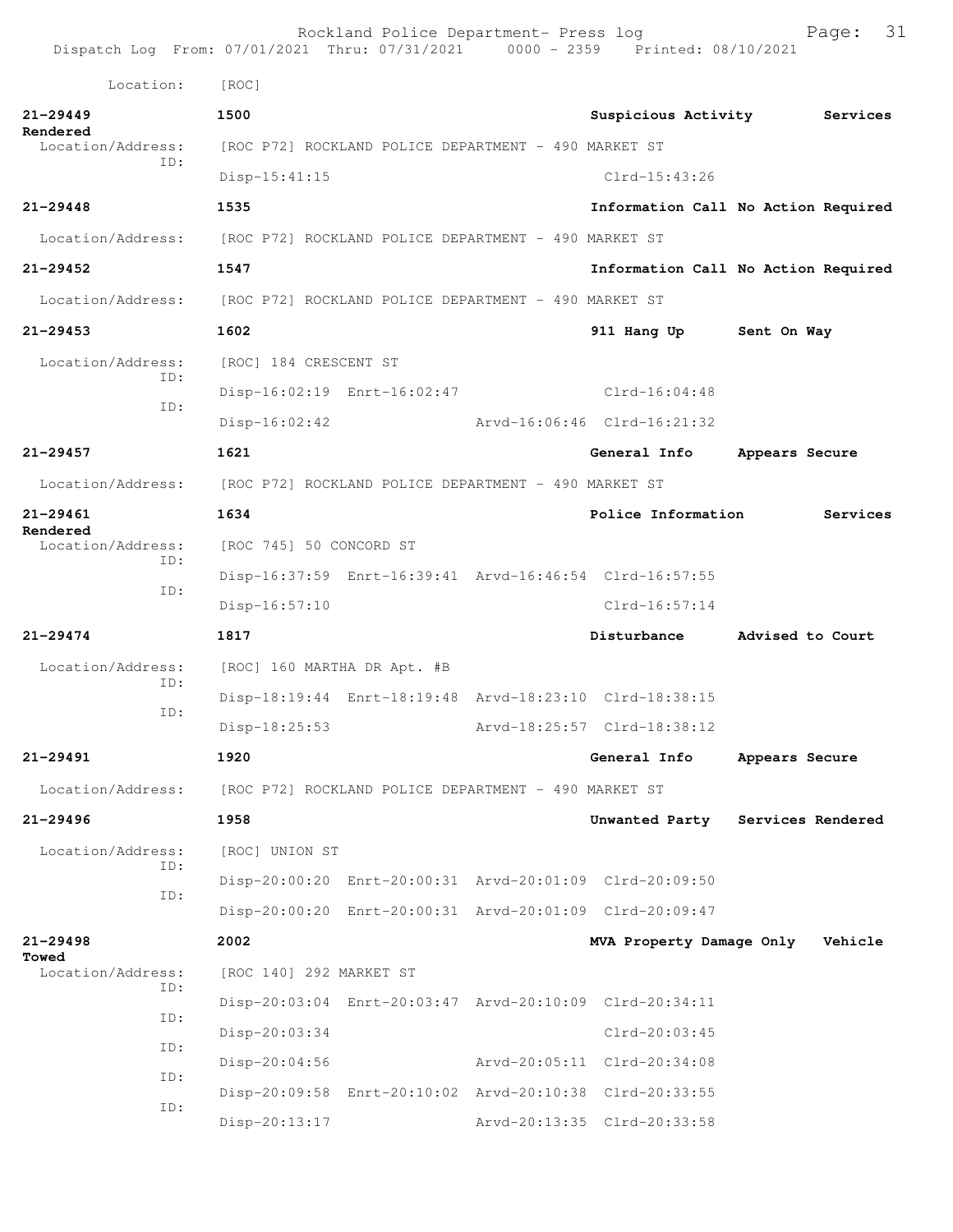|                                                                        | $L = 0.01$ , $V = 7.02$ , $V = 1.01$ , $V = 7.02$ , $V = 7.02$                                                                       |                                                      | vvvv LJJJ |                                                         |          |
|------------------------------------------------------------------------|--------------------------------------------------------------------------------------------------------------------------------------|------------------------------------------------------|-----------|---------------------------------------------------------|----------|
| $21 - 29500$<br>Restored                                               | 2031                                                                                                                                 |                                                      |           | Suspicious Activity Peace                               |          |
| Location/Address:<br>ID:                                               | [ROC] 32 MARTHA DR                                                                                                                   |                                                      |           |                                                         |          |
| ID:                                                                    |                                                                                                                                      |                                                      |           | Disp-20:34:02 Enrt-20:34:06 Arvd-20:35:00 Clrd-20:47:14 |          |
| ID:                                                                    |                                                                                                                                      |                                                      |           | Disp-20:34:22 Enrt-20:34:24 Arvd-20:35:03 Clrd-20:47:21 |          |
|                                                                        | Disp-20:35:10                                                                                                                        |                                                      |           | Arvd-20:35:13 Clrd-20:47:19                             |          |
| 21-29514                                                               | 2215                                                                                                                                 |                                                      |           | Suspicious Activity 5ent On Way                         |          |
| Location/Address:                                                      | [ROC] 365 UNION ST                                                                                                                   |                                                      |           |                                                         |          |
| ID:                                                                    |                                                                                                                                      |                                                      |           | Disp-22:16:29 Enrt-22:16:36 Arvd-22:18:11 Clrd-22:25:47 |          |
| ID:                                                                    |                                                                                                                                      |                                                      |           | Disp-22:16:32 Enrt-22:16:36 Arvd-22:19:31 Clrd-22:25:44 |          |
| For Date: $07/09/2021$ - Friday                                        |                                                                                                                                      |                                                      |           |                                                         |          |
| 21-29522                                                               | 0000                                                                                                                                 |                                                      |           | SHIFT ASSIGNMENTS Services Rendered                     |          |
| Location/Address: [ROC P72] ROCKLAND POLICE DEPARTMENT - 490 MARKET ST |                                                                                                                                      |                                                      |           |                                                         |          |
| $21 - 29526$                                                           | 0014                                                                                                                                 |                                                      |           | Unwanted Party Services Rendered                        |          |
| Location/Address:                                                      | [ROC P65] 7-ELEVEN CONVENIENCE STORE - 92 MARKET ST                                                                                  |                                                      |           |                                                         |          |
| ID:                                                                    |                                                                                                                                      |                                                      |           | Disp-00:18:04 Enrt-00:18:56 Arvd-00:19:35 Clrd-00:20:47 |          |
| ID:                                                                    |                                                                                                                                      |                                                      |           | Disp-00:18:04 Enrt-00:18:56 Arvd-00:19:31 Clrd-00:20:51 |          |
| $21 - 29532$                                                           | 0120                                                                                                                                 |                                                      |           | Suspicious Activity Marrest (s)                         |          |
| Made<br>Location/Address:                                              | [ROC] VFW DR                                                                                                                         |                                                      |           |                                                         |          |
| ID:                                                                    | Disp-01:23:10                                                                                                                        |                                                      |           | Arvd-01:23:16 Clrd-01:31:46                             |          |
| ID:                                                                    |                                                                                                                                      | Disp-01:26:07 Enrt-01:26:11                          |           | Clrd-01:26:40                                           |          |
| ID:                                                                    | Disp-01:26:28                                                                                                                        |                                                      |           | Arvd-01:26:33 Clrd-02:10:27                             |          |
| ID:                                                                    |                                                                                                                                      |                                                      |           | Arvd-01:27:11 Clrd-01:38:27                             |          |
| ID:                                                                    |                                                                                                                                      |                                                      |           | Arvd-01:36:23 Clrd-01:48:33                             |          |
| Refer To Arrest:<br>Arrest:<br>Address:<br>Age:<br>Charges:            | 21ROC-29532-AR<br>LIDDELL, SOPHIE NICOLE<br>686 LIBERTY ST ROCKLAND, MA<br>21<br>DRUG, POSSESS CLASS A<br>UNLICENSED OPERATION OF MV |                                                      |           |                                                         |          |
| $21 - 29534$                                                           | 0124                                                                                                                                 |                                                      |           | MVA Property Damage Only Provided                       |          |
| Assistance<br>Location/Address:                                        | [ROC] LONGWATER DR                                                                                                                   |                                                      |           |                                                         |          |
| ID:                                                                    |                                                                                                                                      |                                                      |           | Disp-01:26:55 Enrt-01:27:00 Arvd-01:38:38 Clrd-02:24:54 |          |
| ID:                                                                    |                                                                                                                                      |                                                      |           | Arvd-01:38:33 Clrd-02:24:58                             |          |
| $21 - 29536$                                                           | 0156                                                                                                                                 |                                                      |           | Prisoner Information                                    | Services |
| Rendered<br>Location/Address:                                          |                                                                                                                                      | [ROC P72] ROCKLAND POLICE DEPARTMENT - 490 MARKET ST |           |                                                         |          |
| $21 - 29537$                                                           | 0213                                                                                                                                 |                                                      |           | Noise Complaint Services Rendered                       |          |
| Location/Address:                                                      |                                                                                                                                      | [ROC 361] 137 J A DUNN MEM DR                        |           |                                                         |          |
| ID:                                                                    |                                                                                                                                      |                                                      |           | Disp-02:14:33 Enrt-02:15:00 Arvd-02:17:18 Clrd-02:19:49 |          |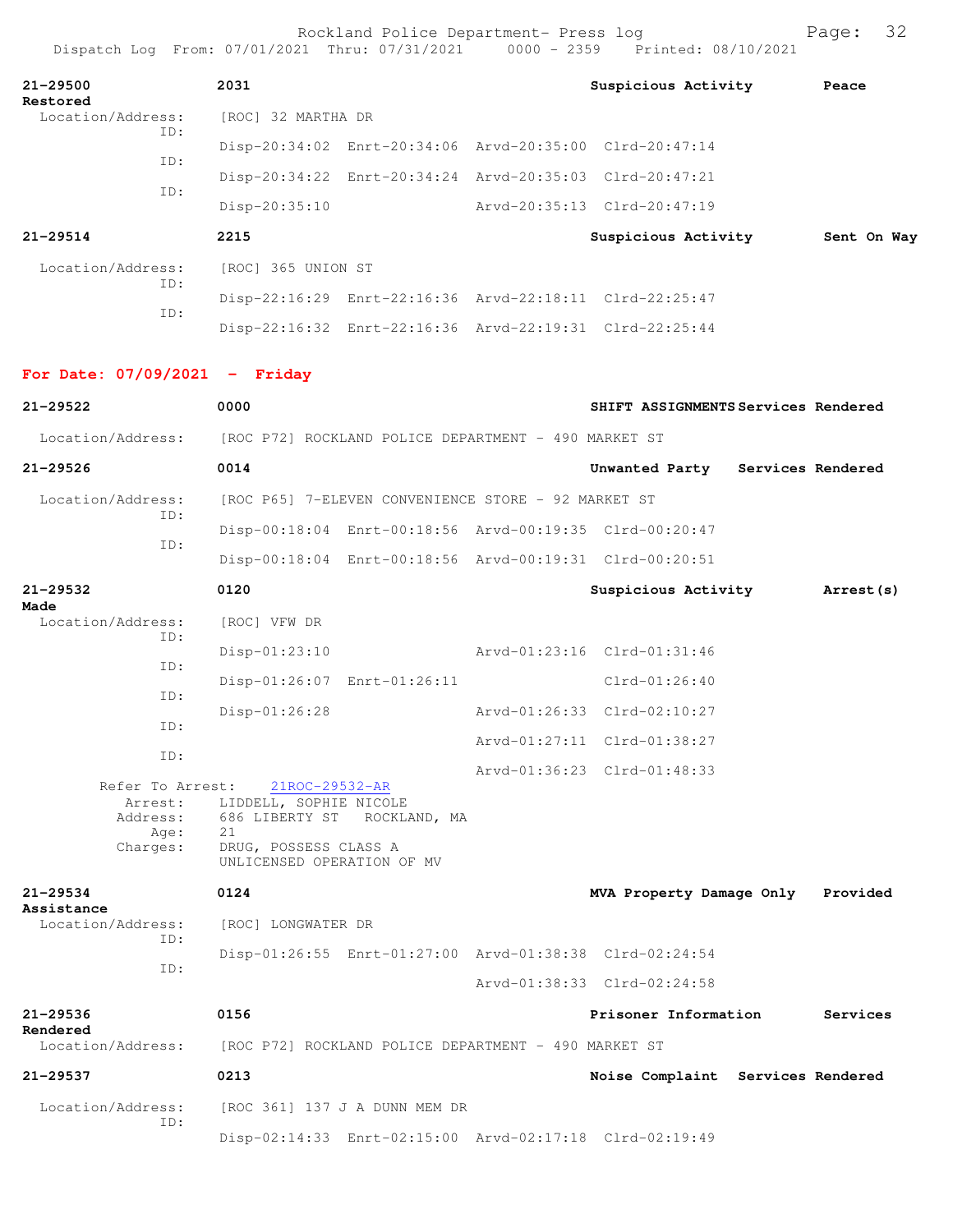| $21 - 29540$                         | 0232                                                                   |                                 | Officer Injury Services Rendered |  |  |
|--------------------------------------|------------------------------------------------------------------------|---------------------------------|----------------------------------|--|--|
| Location:                            | [ROC]                                                                  |                                 |                                  |  |  |
| $21 - 29546$                         | 0416                                                                   | Time off                        | Services Rendered                |  |  |
| Location:                            | [ROC]                                                                  |                                 |                                  |  |  |
| $21 - 29547$                         | 0510                                                                   |                                 | Building Check Services Rendered |  |  |
| Location/Address:                    | [ROC] UNION ST                                                         |                                 |                                  |  |  |
| ID:                                  | $Disp-05:11:33$                                                        | $Clrd-05:38:42$                 |                                  |  |  |
| $21 - 29563$                         | 0805                                                                   | SHIFT ASSIGNMENTSNo Service     |                                  |  |  |
| Location/Address:                    | [ROC P72] ROCKLAND POLICE DEPARTMENT - 490 MARKET ST                   |                                 |                                  |  |  |
| $21 - 29574$                         | 0923                                                                   | <b>Building Check</b>           | Appears Secure                   |  |  |
| Location/Address:                    | [ROC] HANNAH WAY                                                       |                                 |                                  |  |  |
| ID:                                  |                                                                        | Arvd-09:23:39 Clrd-09:23:46     |                                  |  |  |
| $21 - 29575$                         | 0929                                                                   | Building Check Building         |                                  |  |  |
| Checked/Secured<br>Location/Address: | [ROC] J A DUNN MEM DR                                                  |                                 |                                  |  |  |
| ID:                                  |                                                                        | Arvd-09:31:24 Clrd-09:34:45     |                                  |  |  |
| $21 - 29576$                         | 0935                                                                   | <b>Building Check</b>           | Building                         |  |  |
| Checked/Secured<br>Location/Address: | [ROC] PROSPECT ST                                                      |                                 |                                  |  |  |
| ID:                                  |                                                                        | Arvd-09:36:52 Clrd-09:37:06     |                                  |  |  |
| $21 - 29577$                         | 0945                                                                   | Building Check                  | Appears Secure                   |  |  |
| Location/Address:                    | [ROC] FRENCH RD                                                        |                                 |                                  |  |  |
| ID:                                  |                                                                        | Arvd-09:46:13 Clrd-09:46:24     |                                  |  |  |
| $21 - 29578$                         | 0946                                                                   | Building Check Appears Secure   |                                  |  |  |
| Location/Address:                    | [ROC] STUDLEY CT                                                       |                                 |                                  |  |  |
| ID:                                  |                                                                        | Arvd-09:47:10 Clrd-09:47:16     |                                  |  |  |
| $21 - 29580$                         | 1007                                                                   | Assist Public                   | Services Rendered                |  |  |
|                                      | Location/Address: [ROC P72] ROCKLAND POLICE DEPARTMENT - 490 MARKET ST |                                 |                                  |  |  |
| 21-29589                             | 1045                                                                   | <b>FIREARMS</b>                 | Services Rendered                |  |  |
|                                      | Location/Address: [ROC] 72 BOXBERRY LN                                 |                                 |                                  |  |  |
| ID:                                  | Disp-10:48:45                                                          | $Clrd-10:48:51$                 |                                  |  |  |
| 21-29602                             | 1148                                                                   | STATION MAINTENANCE<br>Services |                                  |  |  |
| Rendered<br>Location/Address:        | [ROC P72] ROCKLAND POLICE DEPARTMENT - 490 MARKET ST                   |                                 |                                  |  |  |
| ID:                                  | Disp-11:56:19                                                          | $Clrd-11:56:24$                 |                                  |  |  |
| 21-29605                             | 1208                                                                   | Details / Time off              | No Service                       |  |  |
| Location:                            | [ROC]                                                                  |                                 |                                  |  |  |
|                                      |                                                                        |                                 |                                  |  |  |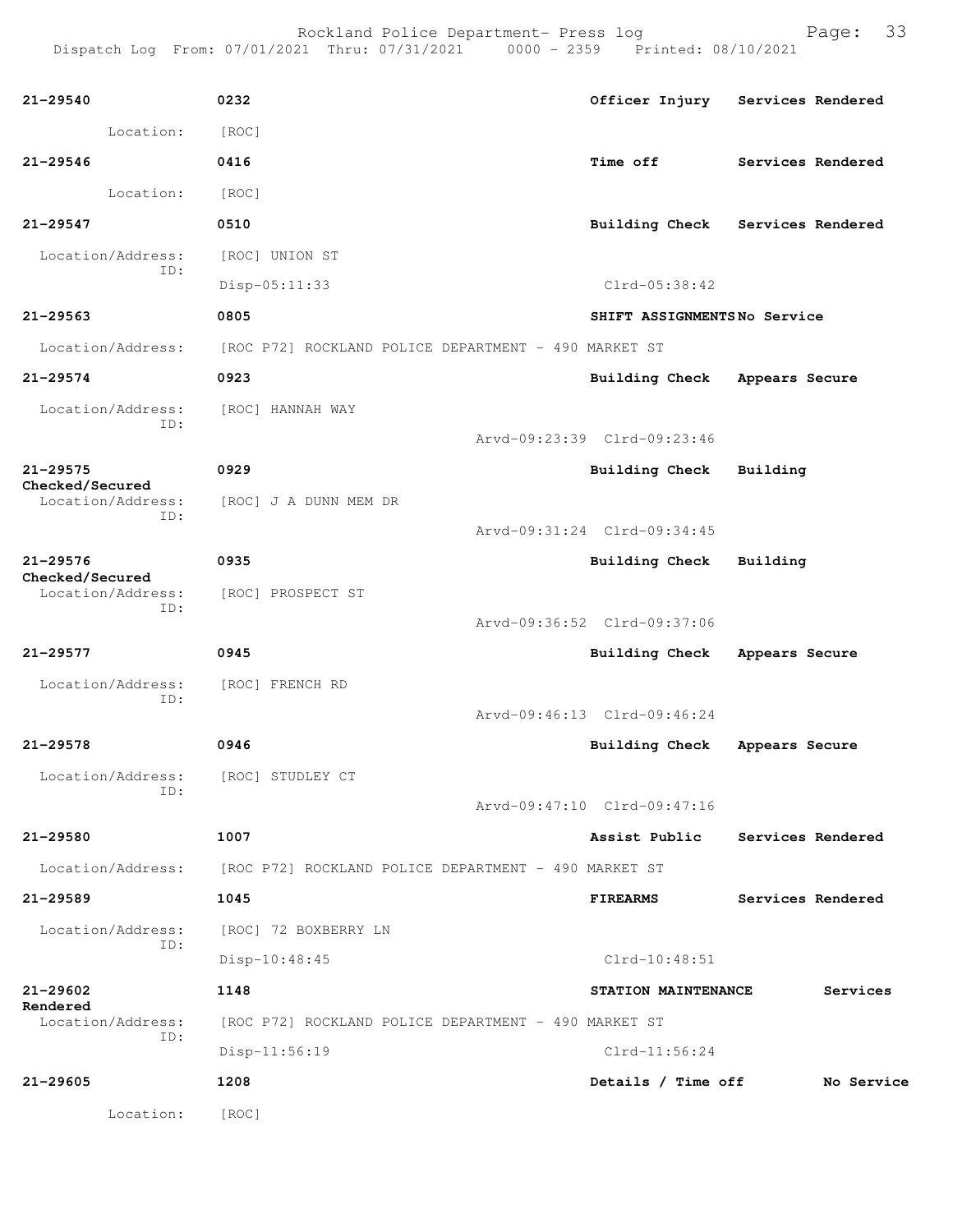| Dispatch Log From: 07/01/2021 Thru: 07/31/2021 0000 - 2359 Printed: 08/10/2021 |                                      | Rockland Police Department- Press log                |  |                                                         |                | Page: 34          |  |
|--------------------------------------------------------------------------------|--------------------------------------|------------------------------------------------------|--|---------------------------------------------------------|----------------|-------------------|--|
| 21-30121                                                                       | 1210                                 |                                                      |  | Animal Complaint Services Rendered                      |                |                   |  |
| Location/Address:                                                              | [ROC P63] WALGREENS - 75 MARKET ST   |                                                      |  |                                                         |                |                   |  |
| $21 - 29609$                                                                   | 1220                                 |                                                      |  | Motor Vehicle Complaint                                 |                | Report            |  |
| Follows<br>Location/Address:<br>TD:                                            | [ROC P49] FAST LANE - 924 HINGHAM ST |                                                      |  |                                                         |                |                   |  |
| TD:                                                                            |                                      |                                                      |  | Disp-12:22:18 Enrt-12:22:50 Arvd-12:28:46 Clrd-13:00:38 |                |                   |  |
|                                                                                |                                      |                                                      |  | Disp-12:29:04 Enrt-12:29:07 Arvd-12:30:56 Clrd-13:00:37 |                |                   |  |
| $21 - 29616$<br>Checked/Secured                                                | 1240                                 |                                                      |  | Building Check                                          | Building       |                   |  |
| Location/Address:<br>TD:                                                       | [ROC] J A DUNN MEM DR                |                                                      |  |                                                         |                |                   |  |
|                                                                                |                                      |                                                      |  | Arvd-12:43:14 Clrd-12:45:10                             |                |                   |  |
| $21 - 29618$                                                                   | 1246                                 |                                                      |  | Building Check                                          | Building       |                   |  |
| Checked/Secured<br>Location/Address:                                           | [ROC] PROSPECT ST                    |                                                      |  |                                                         |                |                   |  |
| ID:                                                                            |                                      |                                                      |  | Arvd-12:47:58 Clrd-12:48:24                             |                |                   |  |
| $21 - 29624$                                                                   | 1304                                 |                                                      |  | Details / Time off                                      |                | No Action         |  |
| Required<br>Location:                                                          | [ROC]                                |                                                      |  |                                                         |                |                   |  |
| 21-29627                                                                       | 1314                                 |                                                      |  | Animal Complaint Services Rendered                      |                |                   |  |
| Location/Address:                                                              | [ROC] 49 MARKET ST                   |                                                      |  |                                                         |                |                   |  |
| ID:                                                                            |                                      | Disp-13:15:04 Enrt-13:15:24                          |  | $Clrd-13:16:04$                                         |                |                   |  |
| TD:                                                                            |                                      |                                                      |  | Disp-13:15:41 Enrt-13:16:13 Arvd-13:28:28 Clrd-13:55:41 |                |                   |  |
| ID:                                                                            |                                      |                                                      |  | Disp-13:43:18 Enrt-13:43:20 Arvd-13:46:10 Clrd-13:55:39 |                |                   |  |
| 21-29632                                                                       | 1326                                 |                                                      |  | Details / Time off                                      |                | No Service        |  |
| Location:                                                                      | [ROC]                                |                                                      |  |                                                         |                |                   |  |
| 21-29633                                                                       | 1339                                 |                                                      |  | Police Information                                      |                | Services          |  |
| Rendered<br>Location/Address:                                                  |                                      | [ROC P72] ROCKLAND POLICE DEPARTMENT - 490 MARKET ST |  |                                                         |                |                   |  |
| TD:                                                                            | Disp-13:43:53                        |                                                      |  | Arvd-13:45:27 Clrd-13:45:37                             |                |                   |  |
| 21-29638                                                                       | 1402                                 |                                                      |  | Health & Welfare Check                                  |                | Services          |  |
| Rendered<br>Location/Address:                                                  |                                      | [ROC 94] 23 NORTH AVE Apt. #1                        |  |                                                         |                |                   |  |
| ID:                                                                            |                                      |                                                      |  | Disp-14:04:07 Enrt-14:04:13 Arvd-14:06:24 Clrd-14:20:03 |                |                   |  |
| ID:                                                                            |                                      |                                                      |  | Disp-14:04:07 Enrt-14:04:15 Arvd-14:06:26 Clrd-14:20:05 |                |                   |  |
| $21 - 29642$                                                                   | 1413                                 |                                                      |  | General Info                                            |                | Services Rendered |  |
| Location/Address:                                                              |                                      | [ROC P72] ROCKLAND POLICE DEPARTMENT - 490 MARKET ST |  |                                                         |                |                   |  |
| ID:                                                                            | Disp-14:14:30                        |                                                      |  | $Clrd-14:14:39$                                         |                |                   |  |
| $21 - 29645$                                                                   | 1429                                 |                                                      |  | <b>Building Check</b>                                   | Appears Secure |                   |  |
| Location/Address:<br>ID:                                                       | [ROC] HANNAH WAY                     |                                                      |  |                                                         |                |                   |  |
|                                                                                |                                      |                                                      |  | Arvd-14:29:46 Clrd-14:29:56                             |                |                   |  |
| $21 - 29648$                                                                   | 1432                                 |                                                      |  | Suspicious Activity                                     |                | Services          |  |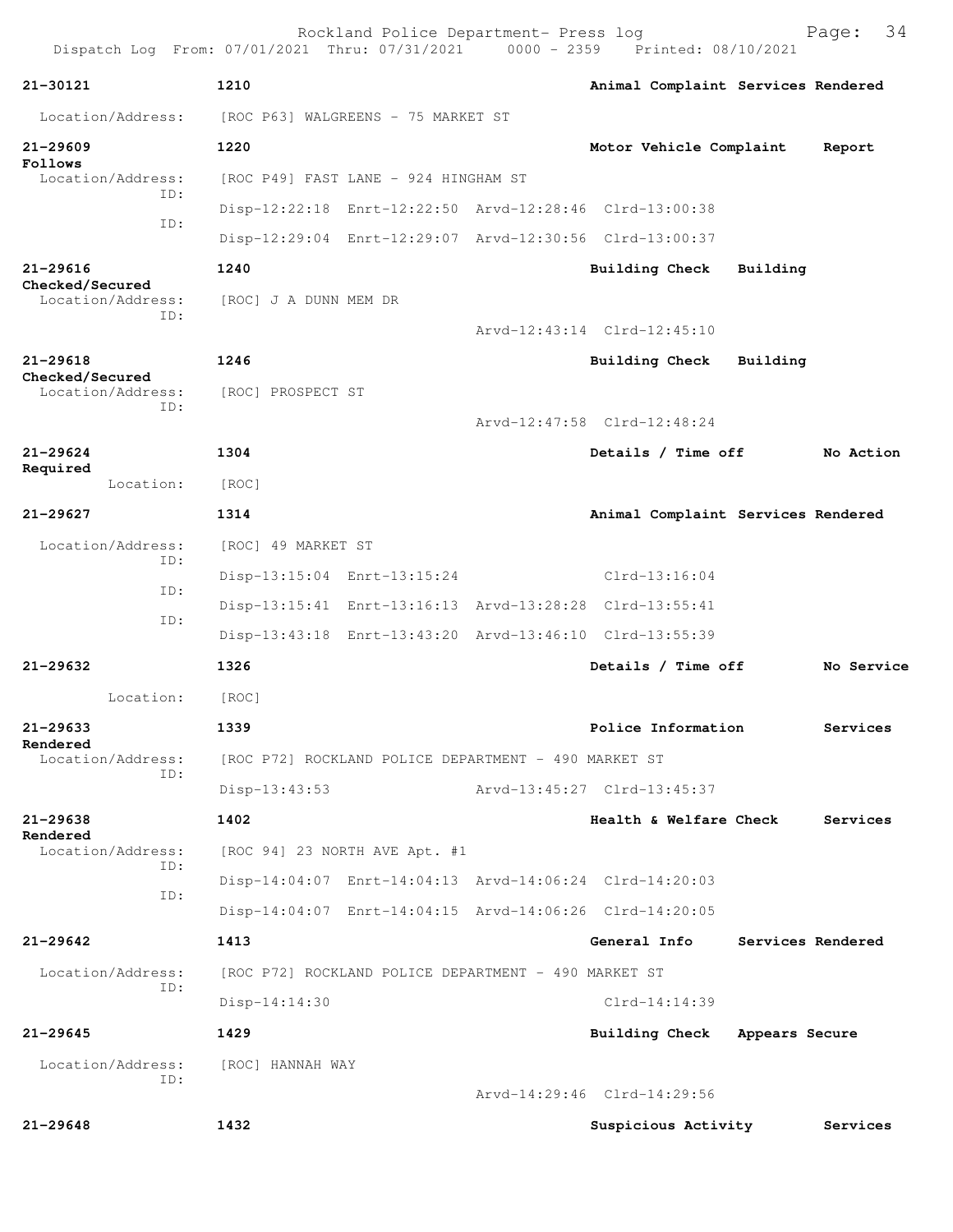| Dispatch Log From: 07/01/2021 Thru: 07/31/2021 0000 - 2359 Printed: 08/10/2021 |                        | Rockland Police Department- Press log                |                                                             | 35<br>Page:                         |
|--------------------------------------------------------------------------------|------------------------|------------------------------------------------------|-------------------------------------------------------------|-------------------------------------|
| Rendered<br>Location/Address:                                                  |                        | [ROC] AT THE END BY THE AIR BASE - UNION ST          |                                                             |                                     |
| ID:                                                                            |                        |                                                      | Disp-14:35:00 Enrt-14:35:03 Arvd-14:40:31 Clrd-14:43:13     |                                     |
| ID:                                                                            |                        |                                                      | Disp-14:41:07 Enrt-14:41:09 Arvd-14:41:11 Clrd-14:43:14     |                                     |
| 21-29703                                                                       | 1600                   |                                                      |                                                             | SHIFT ASSIGNMENTS Services Rendered |
| Location/Address:                                                              |                        | [ROC P72] ROCKLAND POLICE DEPARTMENT - 490 MARKET ST |                                                             |                                     |
| TD:                                                                            | $Disp-19:01:24$        |                                                      | $Clrd-19:01:54$                                             |                                     |
| 21-29672                                                                       | 1642                   |                                                      | 911 Accidental                                              | Services Rendered                   |
| Location/Address:                                                              |                        | [ROC P64] CVS PHARMACY - 80 MARKET ST                |                                                             |                                     |
| ID:                                                                            |                        |                                                      | Disp-16:43:11 Enrt-16:43:17 Arvd-16:48:25 Clrd-16:50:08     |                                     |
| ID:                                                                            |                        |                                                      | Disp-16:43:14 Enrt-16:43:18 Arvd-16:47:37 Clrd-16:50:12     |                                     |
| ID:                                                                            |                        | Disp-16:45:41 Enrt-16:45:55                          | Clrd-16:46:41                                               |                                     |
| $21 - 29673$                                                                   | 1643                   |                                                      | Suspicious Activity                                         | Services                            |
| Rendered<br>Location/Address:                                                  |                        | [ROC P83] ROCKLAND GOLF COURSE - 276 PLAIN ST        |                                                             |                                     |
| ID:                                                                            | $Disp-16:44:57$        |                                                      | $Clrd-16:45:31$                                             |                                     |
| ID:                                                                            |                        |                                                      | Disp-16:45:50 Enrt-16:45:54 Arvd-16:47:02 Clrd-17:14:37     |                                     |
| ID:                                                                            |                        |                                                      | Disp-16:46:47 Enrt-16:46:51 Arvd-16:47:27 Clrd-17:14:34     |                                     |
| ID:                                                                            |                        |                                                      | Disp-16:50:19 Enrt-16:50:38 Arvd-16:54:02 Clrd-17:14:42     |                                     |
| ID:                                                                            |                        |                                                      | Disp-16:50:36 Enrt-16:50:40 Arvd-16:54:04 Clrd-17:21:05     |                                     |
| $21 - 29689$                                                                   | 1756                   |                                                      | Lockout                                                     | Services Rendered                   |
| Location/Address:                                                              |                        | [ROC P62] CHINA PLAZA - 35 MARKET ST                 |                                                             |                                     |
| ID:                                                                            |                        | Disp-18:01:47 Enrt-18:01:49                          | $Clrd-18:14:33$                                             |                                     |
| 21-29692                                                                       | 1807                   |                                                      | Details / Time off                                          | Services                            |
| Rendered<br>Location:                                                          | [ROC]                  |                                                      |                                                             |                                     |
| 21-29696                                                                       | 1823                   |                                                      | Lockout                                                     | Services Rendered                   |
| Location/Address:                                                              | [ROC P87] 135 UNION ST |                                                      |                                                             |                                     |
| ID:                                                                            |                        |                                                      | Disp-18:30:32 Enrt-18:30:40 Arvd-18:32:20 Clrd-18:54:05     |                                     |
| 21-29701                                                                       | 1846                   |                                                      |                                                             | Information Call No Action Required |
| Location/Address:                                                              |                        |                                                      | [ROC 7] WEBSTER PARK REHAB CENTER - 56 WEBSTER ST Apt. #202 |                                     |
| $21 - 29704$                                                                   | 1904                   |                                                      |                                                             | Animal Complaint Services Rendered  |
| Location/Address:<br>ID:                                                       | [ROC] 6 HICKORY CIR    |                                                      |                                                             |                                     |
|                                                                                |                        |                                                      | Disp-19:06:11 Enrt-19:07:04 Arvd-19:13:45 Clrd-19:21:48     |                                     |
| 21-29707                                                                       | 1916                   |                                                      | <b>Building Check</b>                                       | Services Not Required               |
| Location/Address:                                                              | [ROC] 334 POND ST      |                                                      |                                                             |                                     |
| ID:                                                                            |                        |                                                      | Arvd-19:18:51 Clrd-19:26:53                                 |                                     |
| 21-29708                                                                       | 1921                   |                                                      | Harassment                                                  | Services Rendered                   |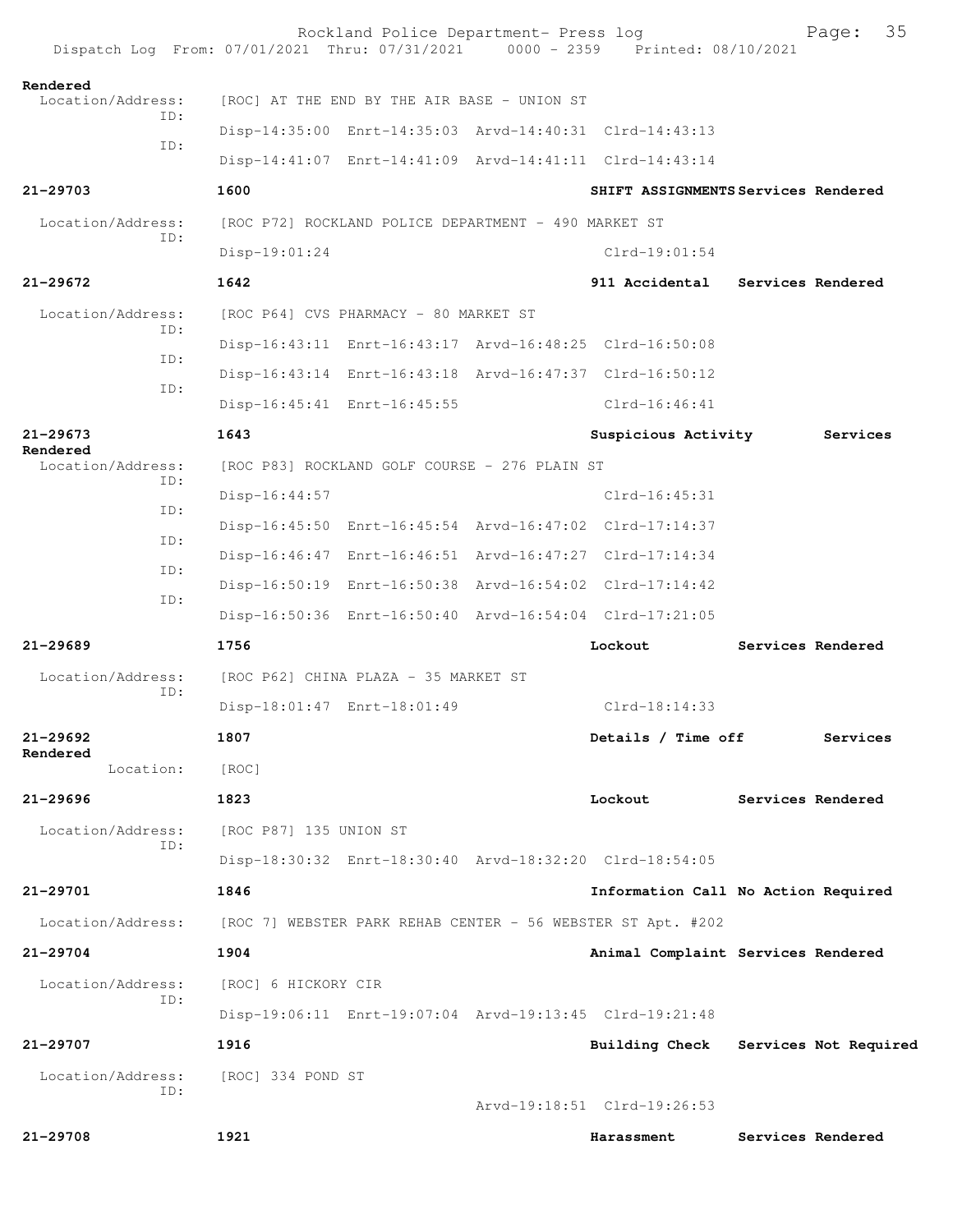| Dispatch Log From: 07/01/2021 Thru: 07/31/2021 0000 - 2359 Printed: 08/10/2021   | 36 |  |  |  |  |  |  |
|----------------------------------------------------------------------------------|----|--|--|--|--|--|--|
| Location/Address:<br>[ROC 1048] 82 MARTHA DR Apt. #E                             |    |  |  |  |  |  |  |
| ID:<br>Disp-19:24:53 Enrt-19:25:26 Arvd-19:31:07 Clrd-19:45:39                   |    |  |  |  |  |  |  |
| $21 - 29709$<br>1934<br>Building Check<br>Services Not Required                  |    |  |  |  |  |  |  |
| Location/Address:<br>[ROC] 16 FRENCH RD                                          |    |  |  |  |  |  |  |
| ID:<br>Arvd-19:35:00 Clrd-19:36:45                                               |    |  |  |  |  |  |  |
| 1947<br>21-29711<br>Building Check<br>Services Not Required                      |    |  |  |  |  |  |  |
| [ROC P89] CALVARY CHAPEL - 175 MARKET ST<br>Location/Address:<br>ID:             |    |  |  |  |  |  |  |
| Arvd-19:49:26 Clrd-19:51:25                                                      |    |  |  |  |  |  |  |
| $21 - 29712$<br>1954<br>Building Check<br>Services Not Required                  |    |  |  |  |  |  |  |
| Location/Address:<br>[ROC] 8 STUDLEY CT<br>ID:                                   |    |  |  |  |  |  |  |
| Arvd-19:55:11 Clrd-19:56:51                                                      |    |  |  |  |  |  |  |
| 21-29717<br>2001<br><b>Building Check</b><br>Services Not Required               |    |  |  |  |  |  |  |
| Location/Address:<br>[ROC] MARTHA DR<br>ID:                                      |    |  |  |  |  |  |  |
| Arvd-20:02:11 Clrd-20:03:26                                                      |    |  |  |  |  |  |  |
| 21-29718<br>2007<br><b>Building Check</b><br>Services Not Required               |    |  |  |  |  |  |  |
| Location/Address:<br>[ROC] PROSPECT ST<br>ID:                                    |    |  |  |  |  |  |  |
| Arvd-20:09:32 Clrd-20:13:39                                                      |    |  |  |  |  |  |  |
| 2042<br>21-29723<br>Disturbance<br>Peace Restored                                |    |  |  |  |  |  |  |
| Location/Address:<br>[ROC P8] THE UPS STORE - 319 CENTRE AVE<br>ID:              |    |  |  |  |  |  |  |
| Arvd-20:46:28 Clrd-21:08:59<br>Disp-20:43:32<br>ID:                              |    |  |  |  |  |  |  |
| Disp-20:43:32<br>Arvd-20:46:31 Clrd-21:08:56                                     |    |  |  |  |  |  |  |
| 21-29731<br>2258<br>Suspicious Activity<br>Taken/Referred to Other Agency        |    |  |  |  |  |  |  |
| Location/Address:<br>[ROC 244] 329 NORTH AVE Apt. #4<br>TD:                      |    |  |  |  |  |  |  |
| Disp-22:59:49 Enrt-23:01:00 Arvd-23:06:25 Clrd-23:14:45<br>ID:                   |    |  |  |  |  |  |  |
| Disp-22:59:49 Enrt-23:01:02 Arvd-23:01:31 Clrd-23:14:33<br>ID:                   |    |  |  |  |  |  |  |
| Disp-23:01:11 Enrt-23:01:13 Arvd-23:06:27 Clrd-23:14:37                          |    |  |  |  |  |  |  |
| For Date: $07/10/2021$ - Saturday                                                |    |  |  |  |  |  |  |
| 21-29736<br>0005<br>SHIFT ASSIGNMENTS Services Rendered                          |    |  |  |  |  |  |  |
| Location/Address:<br>[ROC P72] ROCKLAND POLICE DEPARTMENT - 490 MARKET ST<br>ID: |    |  |  |  |  |  |  |
| Disp-00:07:53<br>Clrd-00:08:02                                                   |    |  |  |  |  |  |  |
| 21-29737<br>0010<br>Building Check<br>Services Not Required                      |    |  |  |  |  |  |  |
|                                                                                  |    |  |  |  |  |  |  |
| Location/Address:<br>[ROC] 359 POND ST<br>ID:<br>Arvd-00:12:02 Clrd-00:20:11     |    |  |  |  |  |  |  |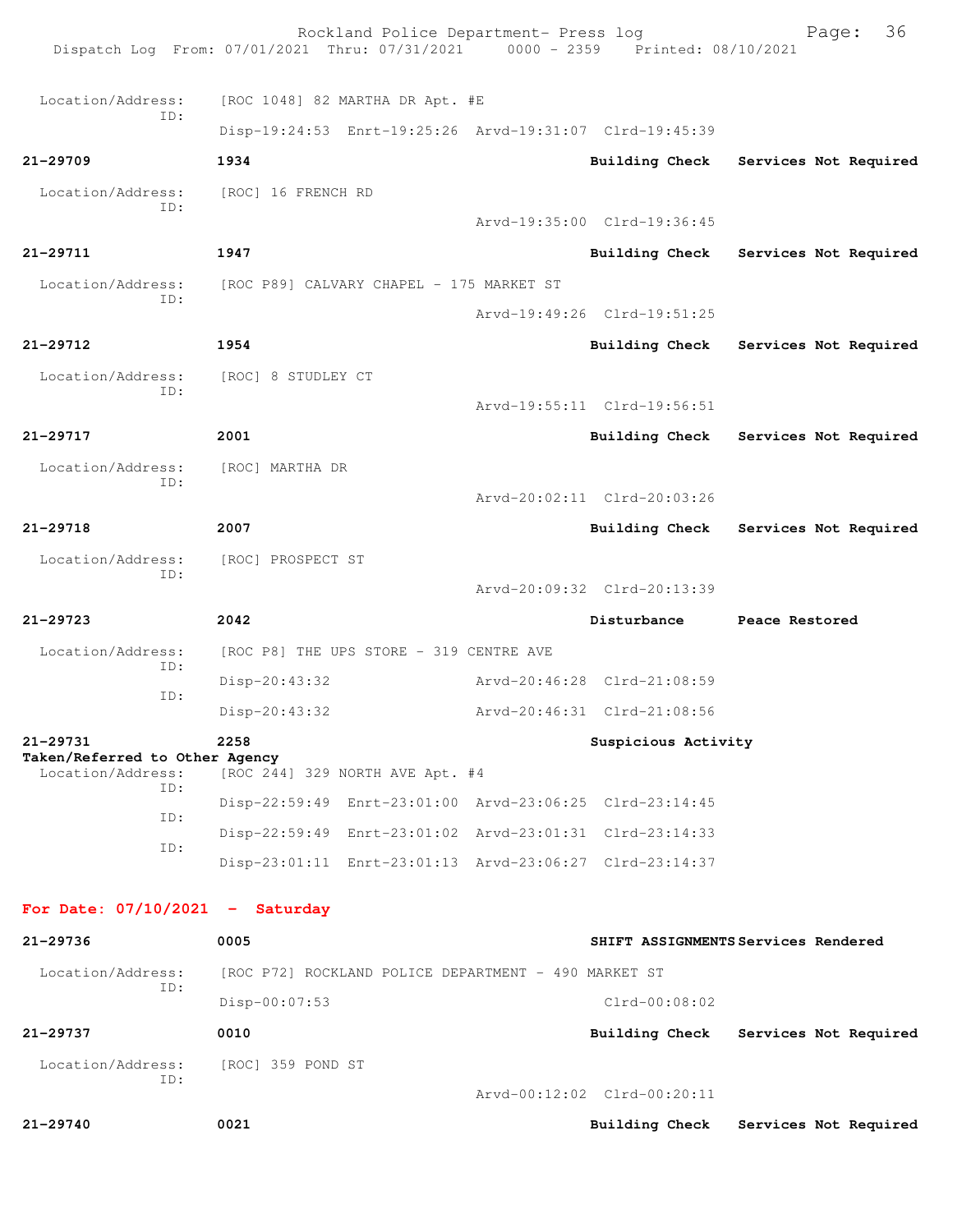|                                                             | Rockland Police Department- Press log<br>Dispatch Log From: 07/01/2021 Thru: 07/31/2021 0000 - 2359 Printed: 08/10/2021 |                             | 37<br>Page:           |
|-------------------------------------------------------------|-------------------------------------------------------------------------------------------------------------------------|-----------------------------|-----------------------|
| Location/Address:                                           | [ROC] 17 FRENCH RD                                                                                                      |                             |                       |
| ID:                                                         |                                                                                                                         | Arvd-00:26:06 Clrd-00:27:30 |                       |
| 21-29741                                                    | 0037                                                                                                                    | <b>Building Check</b>       | Services Not Required |
| Location/Address:                                           | [ROC] PROSPECT ST                                                                                                       |                             |                       |
| ID:                                                         |                                                                                                                         | Arvd-00:41:06 Clrd-00:43:42 |                       |
| $21 - 29742$                                                | 0048                                                                                                                    | Motor Vehicle Complaint     | Sent On Way           |
| Vicinity of:                                                | [ROC] 130 LIBERTY ST @ 246 EAST WATER ST                                                                                |                             |                       |
| ID:                                                         | $Disp-00:49:12$                                                                                                         | Arvd-00:50:00 Clrd-00:51:20 |                       |
| ID:                                                         | Disp-00:49:12                                                                                                           | Arvd-00:50:05 Clrd-00:53:06 |                       |
| $21 - 29743$                                                | 0049                                                                                                                    | <b>Building Check</b>       | Services Not Required |
| Location/Address:                                           | [ROC P89] CALVARY CHAPEL - 175 MARKET ST                                                                                |                             |                       |
| ID:                                                         |                                                                                                                         | Arvd-00:50:09 Clrd-00:52:04 |                       |
| $21 - 29744$                                                | 0053                                                                                                                    | Building Check              | Services Not Required |
| Location/Address:                                           | [ROC] 8 STUDLEY CT                                                                                                      |                             |                       |
| ID:                                                         |                                                                                                                         | Arvd-00:54:05 Clrd-00:55:29 |                       |
| $21 - 29745$                                                | 0056                                                                                                                    | Building Check              | Services Not Required |
| Location/Address:                                           | [ROC] MARTHA DR                                                                                                         |                             |                       |
| ID:                                                         |                                                                                                                         | Arvd-00:56:46 Clrd-00:59:55 |                       |
| $21 - 29748$                                                | 0121                                                                                                                    | Unwanted Party              | Arrest(s) Made        |
| Location/Address:                                           | [ROC] 74 CHURCH ST Apt. #1                                                                                              |                             |                       |
| ID:                                                         | Disp-01:23:38 Enrt-01:23:58 Arvd-01:25:30 Clrd-01:37:37                                                                 |                             |                       |
| ID:                                                         | Disp-01:23:46 Enrt-01:23:58 Arvd-01:26:14 Clrd-01:41:52                                                                 |                             |                       |
| ID:                                                         | Disp-01:23:54 Enrt-01:23:58 Arvd-01:25:35 Clrd-01:42:10                                                                 |                             |                       |
| Refer To Arrest:<br>Arrest:<br>Address:<br>Age:<br>Charges: | 21ROC-29748-AR<br>SMITH, MICHELLE R<br>74 CHURCH ST Apt. #A ROCKLAND, MA<br>53<br>THREAT TO COMMIT CRIME<br>$A\delta B$ |                             |                       |
| $21 - 29750$                                                | 0139                                                                                                                    | Burglar Alarm               | Appears Secure        |
| Location/Address:                                           | [ROC 63] MIKES PIZZA - 315 UNION ST                                                                                     |                             |                       |
| ID:                                                         | Disp-01:42:21 Enrt-01:42:28 Arvd-01:44:54 Clrd-01:45:56                                                                 |                             |                       |
| 21-29767                                                    | 0525                                                                                                                    | <b>Building Check</b>       | Services Rendered     |
| Location/Address:                                           | [ROC] UNION ST                                                                                                          |                             |                       |
| ID:                                                         | $Disp-05:26:10$                                                                                                         | $Clrd-05:26:16$             |                       |
| $21 - 29774$                                                | 0558                                                                                                                    | Traffic Enforcement         |                       |
| Citation/Warning Issued<br>Location/Address:                | [ROC] POND ST                                                                                                           |                             |                       |
| ID:                                                         | Disp-05:59:20                                                                                                           | Arvd-05:59:27 Clrd-06:11:52 |                       |
|                                                             |                                                                                                                         |                             |                       |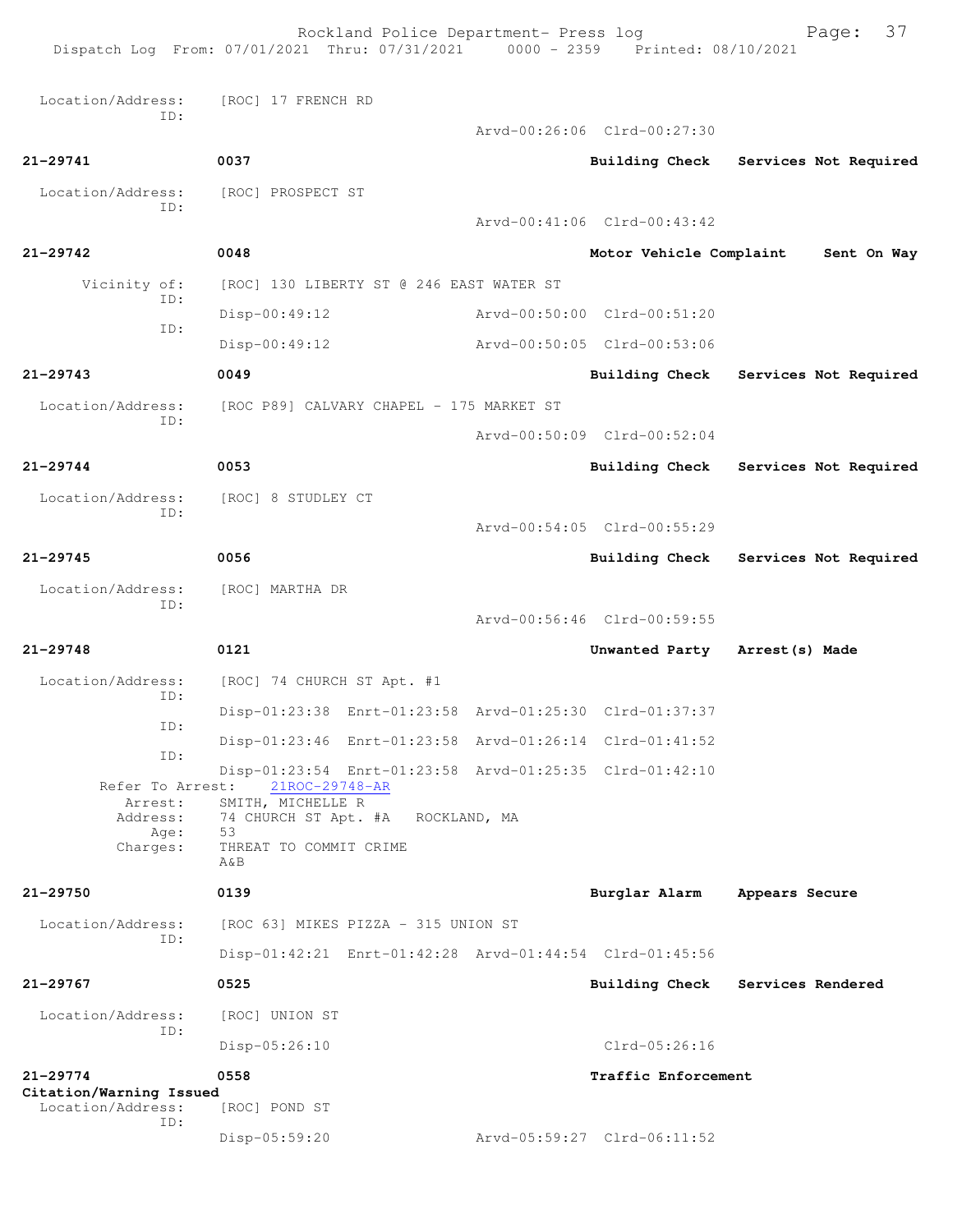Rockland Police Department- Press log Fage: 38

```
21-29777 0641 MVA Property Damage Only Arrest(s)
Made 
 Location/Address: [ROC P96] MOUNTAIN ONE BANK - 279 UNION ST
            ID: 
                 Disp-06:43:32 Enrt-06:43:40 Arvd-06:45:55 Clrd-07:12:15
            ID: 
                 Disp-06:43:32 Enrt-06:43:44 Arvd-06:45:59 Clrd-07:45:27
            ID: 
                 Disp-06:43:57 Enrt-06:44:02 Arvd-06:45:51 Clrd-07:26:42
       Refer To Arrest: 21ROC-29777-AR
         Arrest: MCCABE, CONNOR FRANCIS 
         Address: 745 EAMES WAY Apt. #745 MARSHFIELD, MA
            Age: 18
         Charges: OUI-LIQUOR OR .08%
                 LEAVE SCENE OF PROPERTY DAMAGE
                 NEGLIGENT OPERATION OF MOTOR VEHICLE
                 MARKED LANES VIOLATION
21-29781 0754 Detail Services Rendered
  Location/Address: [ROC P72] ROCKLAND POLICE DEPARTMENT - 490 MARKET ST
21-29782 0804 SHIFT ASSIGNMENTS Services Rendered
  Location/Address: [ROC P72] ROCKLAND POLICE DEPARTMENT - 490 MARKET ST
21-29783 0808 Prisoner Information Services
Rendered 
 Location/Address: [ROC P72] ROCKLAND POLICE DEPARTMENT - 490 MARKET ST
            ID: 
                  Disp-08:12:59 Arvd-08:14:27 Clrd-08:14:54
21-29784 0829 Burglar Alarm Building
Checked/Secured 
  Location/Address: [ROC 51] GEORGE T. WILKINSON, INC - 405 VFW DR
            ID: 
                  Disp-08:31:40 Enrt-08:31:46 Arvd-08:40:31 Clrd-09:09:03
            ID: 
                  Disp-08:46:30 Enrt-08:46:41 Arvd-08:51:45 Clrd-09:06:18
            ID: 
                  Disp-08:59:37 Enrt-08:59:49 Arvd-09:00:03 Clrd-09:06:25
21-29788 0910 OFFICER OUT OF STATION Services
Rendered 
  Location/Address: [ROC P72] ROCKLAND POLICE DEPARTMENT - 490 MARKET ST
21-29796 1011 Details / Time off Services
Rendered 
        Location: [ROC] 
21-29804 1049 Disturbance Services Rendered
 Location/Address: [ROC] 154 MYRTLE ST
            ID: 
                 Disp-10:51:47 Enrt-10:59:31 Arvd-11:00:06 Clrd-11:07:18
21-29808 1113 Traffic Enforcement Services
Rendered 
  Location/Address: [ROC] HINGHAM ST
            ID: 
                 Disp-11:14:55 Arvd-11:15:00 Clrd-11:15:05
21-29810 1117 Lost/Found Property Services
Rendered 
 Location/Address: [ROC P72] ROCKLAND POLICE DEPARTMENT - 490 MARKET ST
            ID: 
                 Disp-11:23:18 Clrd-11:23:27
21-29821 1317 Traffic Enforcement Verbal
```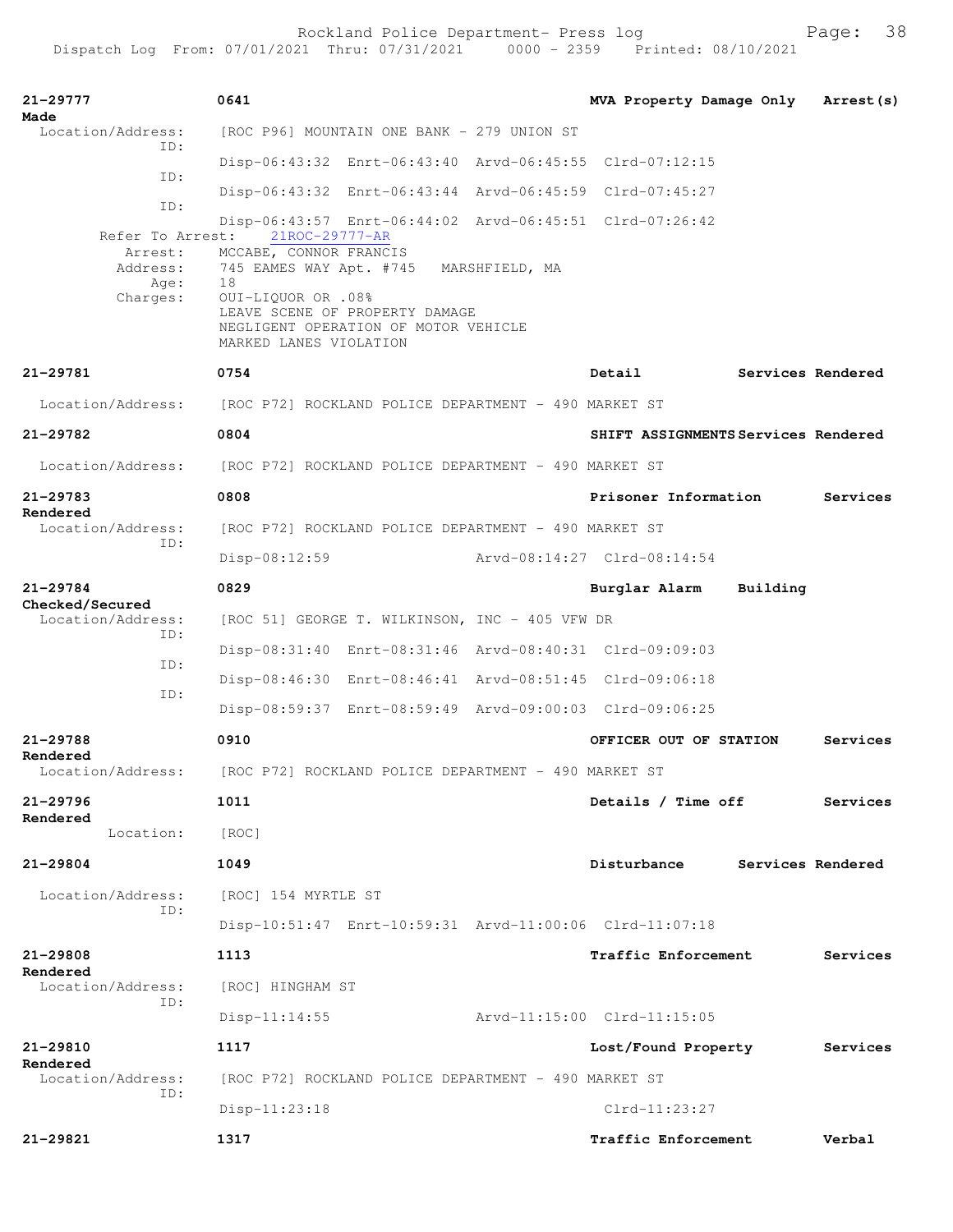|                                      | Rockland Police Department- Press log<br>Dispatch Log From: 07/01/2021 Thru: 07/31/2021 0000 - 2359 Printed: 08/10/2021 |                             | 39<br>Page:                         |
|--------------------------------------|-------------------------------------------------------------------------------------------------------------------------|-----------------------------|-------------------------------------|
| Warning<br>Location/Address:         | [ROC P72] ROCKLAND POLICE DEPARTMENT - 490 MARKET ST                                                                    |                             |                                     |
| ID:                                  | Disp-13:28:30                                                                                                           | Arvd-13:28:37 Clrd-13:28:49 |                                     |
| $21 - 29829$                         | 1404                                                                                                                    | 911 Accidental              | Investigated                        |
| Location/Address:                    | [ROC 891] 132 CONCORD ST                                                                                                |                             |                                     |
| ID:                                  | Disp-14:07:59 Enrt-14:08:05 Arvd-14:11:21 Clrd-14:17:46                                                                 |                             |                                     |
| ID:                                  | Disp-14:10:00 Enrt-14:10:07                                                                                             | $Clrd-14:16:20$             |                                     |
| 21-29831                             | 1410                                                                                                                    | Suspicious Activity         | Services                            |
| Rendered<br>Location/Address:        | [ROC] 144 MARKET ST                                                                                                     |                             |                                     |
| TD:                                  | Disp-14:16:52 Enrt-14:25:55 Arvd-14:26:14 Clrd-14:37:29                                                                 |                             |                                     |
| $21 - 29832$                         | 1426                                                                                                                    | Building Check              | Appears Secure                      |
| Location/Address:                    | [WHI] WEBSTER ST                                                                                                        |                             |                                     |
| TD:                                  |                                                                                                                         | Arvd-14:26:43 Clrd-14:26:51 |                                     |
| 21-29833                             | 1429                                                                                                                    | <b>Building Check</b>       | Appears Secure                      |
| Location/Address:                    | [ROC] STUDLEY CT                                                                                                        |                             |                                     |
| TD:                                  |                                                                                                                         | Arvd-14:30:17 Clrd-14:30:24 |                                     |
| 21-29834                             | 1445                                                                                                                    | Burglar Alarm               | Building                            |
| Checked/Secured<br>Location/Address: | [ROC] 24 SAW MILL LN                                                                                                    |                             |                                     |
| ID:                                  | Disp-14:49:22 Enrt-14:49:37 Arvd-14:59:36 Clrd-15:04:34                                                                 |                             |                                     |
| 21-29842                             | 1600                                                                                                                    |                             | SHIFT ASSIGNMENTS Services Rendered |
| Location/Address:                    | [ROC P72] ROCKLAND POLICE DEPARTMENT - 490 MARKET ST                                                                    |                             |                                     |
| $21 - 29860$                         | 1805                                                                                                                    | 911 Hang Up                 | Services Rendered                   |
| Location/Address:                    | [ROC] 197 UNION ST                                                                                                      |                             |                                     |
| ID:<br>ID:                           | Disp-18:06:00 Enrt-18:06:28 Arvd-18:06:44 Clrd-18:17:51                                                                 |                             |                                     |
| ID:                                  | Disp-18:06:35 Enrt-18:06:40                                                                                             | $Clrd-18:14:58$             |                                     |
| Original Call #:                     | Disp-18:08:18<br>$21 - 29858$                                                                                           | Arvd-18:08:22 Clrd-18:17:45 |                                     |
| $21 - 29879$                         | 2044                                                                                                                    | <b>Time off</b>             | Services Rendered                   |
| Location:                            | [ROC]                                                                                                                   |                             |                                     |
| 21-29880                             | 2047                                                                                                                    |                             | Unwanted Party Services Rendered    |
| Location/Address:                    | [ROC] 152 REED ST                                                                                                       |                             |                                     |
| ID:                                  | Disp-20:48:35 Enrt-20:48:41 Arvd-20:50:46 Clrd-21:07:29                                                                 |                             |                                     |
| ID:                                  | Disp-20:48:38 Enrt-20:48:41 Arvd-20:50:02 Clrd-21:07:32                                                                 |                             |                                     |
| ID:                                  | $Disp-20:55:23$                                                                                                         | Arvd-20:55:26 Clrd-21:07:35 |                                     |
| 21-29891                             | 2139                                                                                                                    | <b>BOLO</b>                 | Services Rendered                   |
| Location/Address:<br>ID:             | [ROC P72] ROCKLAND POLICE DEPARTMENT - 490 MARKET ST                                                                    |                             |                                     |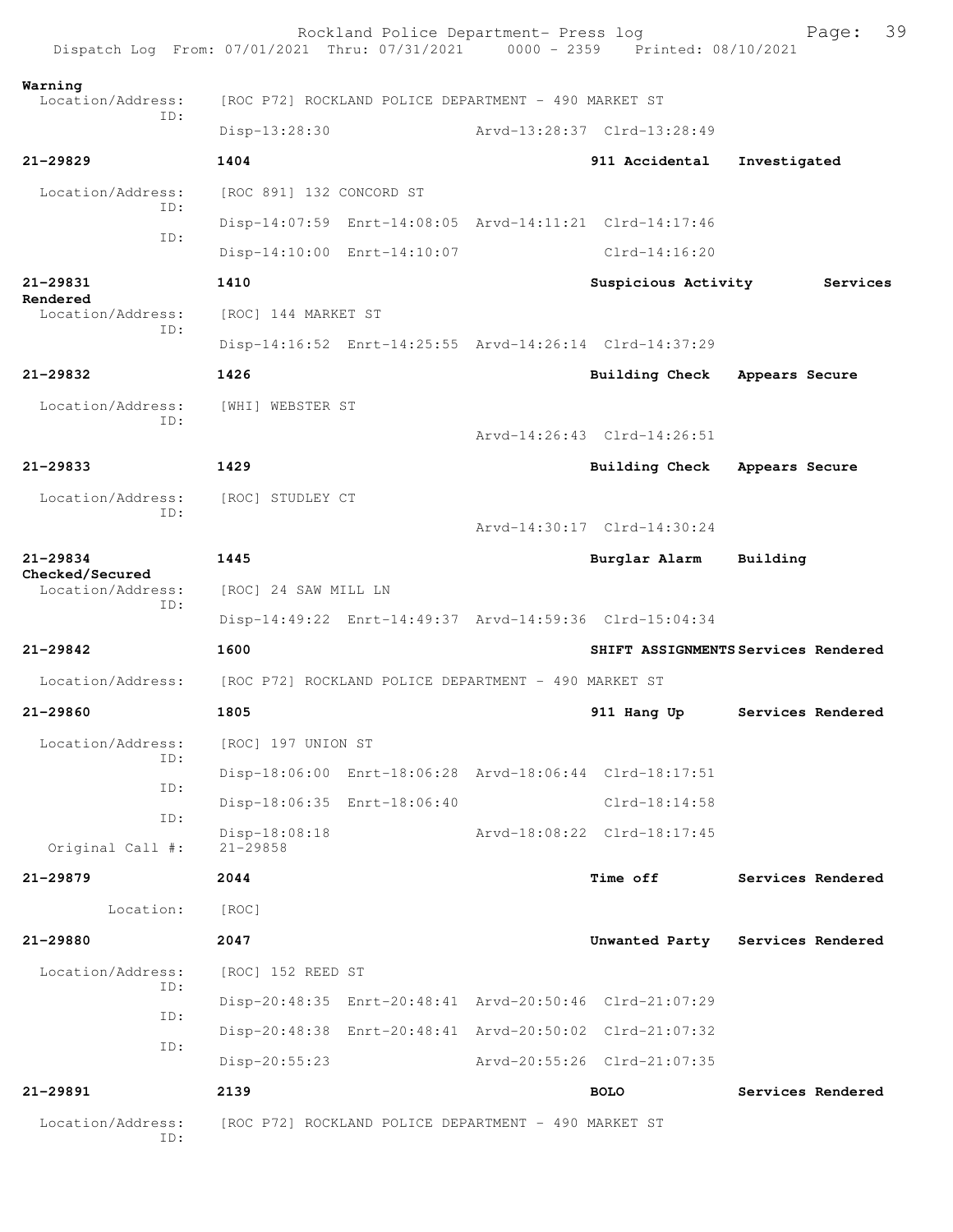|                                 |                                                 |                                                 | Rockland Police Department- Press log                   | Dispatch Log From: 07/01/2021 Thru: 07/31/2021 0000 - 2359 Printed: 08/10/2021 | 40<br>Page:       |
|---------------------------------|-------------------------------------------------|-------------------------------------------------|---------------------------------------------------------|--------------------------------------------------------------------------------|-------------------|
|                                 | ID:                                             |                                                 | Disp-21:45:33 Enrt-21:45:39 Arvd-21:45:44 Clrd-21:45:51 |                                                                                |                   |
|                                 |                                                 |                                                 | Disp-21:45:33 Enrt-21:45:41 Arvd-21:45:46 Clrd-21:45:52 |                                                                                |                   |
|                                 | ID:                                             |                                                 | Disp-21:45:33 Enrt-21:45:42 Arvd-21:45:49 Clrd-21:45:54 |                                                                                |                   |
| 21-29890<br>Checked/Secured     |                                                 | 2142                                            |                                                         | <b>Building Check</b>                                                          | Building          |
| Location/Address:               | ID:                                             |                                                 | [ROC P89] CALVARY CHAPEL - 175 MARKET ST                |                                                                                |                   |
|                                 |                                                 |                                                 |                                                         | Arvd-21:44:31 Clrd-21:46:33                                                    |                   |
| $21 - 29893$<br>Checked/Secured |                                                 | 2146                                            |                                                         | <b>Building Check</b>                                                          | Building          |
| Location/Address:               | ID:                                             | [ROC] STUDLEY CT                                |                                                         |                                                                                |                   |
|                                 |                                                 |                                                 |                                                         | Arvd-21:53:38 Clrd-21:57:52                                                    |                   |
| $21 - 29894$<br>Checked/Secured |                                                 | 2159                                            |                                                         | <b>Building Check</b>                                                          | Building          |
| Location/Address:<br>ID:        | [ROC 60] SPRING GATE APARTMENTS - 52 HANNAH WAY |                                                 |                                                         |                                                                                |                   |
|                                 |                                                 |                                                 |                                                         | Arvd-22:00:07 Clrd-22:01:27                                                    |                   |
| $21 - 29895$                    |                                                 | 2207                                            |                                                         | Fireworks                                                                      | Services Rendered |
| Location/Address:               | ID:                                             | [ROC] HOWARD ST                                 |                                                         |                                                                                |                   |
|                                 |                                                 | Disp-22:08:39                                   |                                                         | Arvd-22:09:49 Clrd-22:15:55                                                    |                   |
| $21 - 29898$                    |                                                 | 2222                                            |                                                         | Fireworks                                                                      | Services Rendered |
| Location/Address:               | ID:                                             | [ROC] HOWARD ST                                 |                                                         |                                                                                |                   |
|                                 |                                                 | Disp-22:23:14                                   |                                                         | Arvd-22:23:18 Clrd-22:33:14                                                    |                   |
| $21 - 29902$<br>Checked/Secured |                                                 | 2357                                            |                                                         | <b>Building Check</b>                                                          | Building          |
| Location/Address:               | ID:                                             | [ROC 60] SPRING GATE APARTMENTS - 52 HANNAH WAY |                                                         |                                                                                |                   |
|                                 |                                                 |                                                 |                                                         | Arvd-23:58:50 Clrd-07/11/2021 @ 00:00:35                                       |                   |
|                                 |                                                 |                                                 |                                                         |                                                                                |                   |

## **For Date: 07/11/2021 - Sunday**

| $21 - 29903$<br>Checked/Secured             | 0000                                                 | Building Check<br>Building          |
|---------------------------------------------|------------------------------------------------------|-------------------------------------|
| Location/Address:<br>ID:                    | [ROC] STUDLEY CT                                     |                                     |
|                                             |                                                      | Arvd-00:02:38 Clrd-00:03:53         |
| $21 - 29904$                                | 0001                                                 | SHIFT ASSIGNMENTS Services Rendered |
| Location/Address:                           | [ROC P72] ROCKLAND POLICE DEPARTMENT - 490 MARKET ST |                                     |
| ID:                                         | $Disp-00:03:18$                                      | $Clrd-00:03:25$                     |
| $21 - 29905$                                | 0004                                                 | Building Check<br>Building          |
| Checked/Secured<br>Location/Address:<br>TD: | [ROC P89] CALVARY CHAPEL - 175 MARKET ST             |                                     |
|                                             |                                                      | Arvd-00:05:28 Clrd-00:06:28         |
| $21 - 29906$<br>Rendered                    | 0006                                                 | Details / Time off<br>Services      |
| Location:                                   | [ROC]                                                |                                     |
| $21 - 29907$<br>Checked/Secured             | 0006                                                 | Building Check<br>Building          |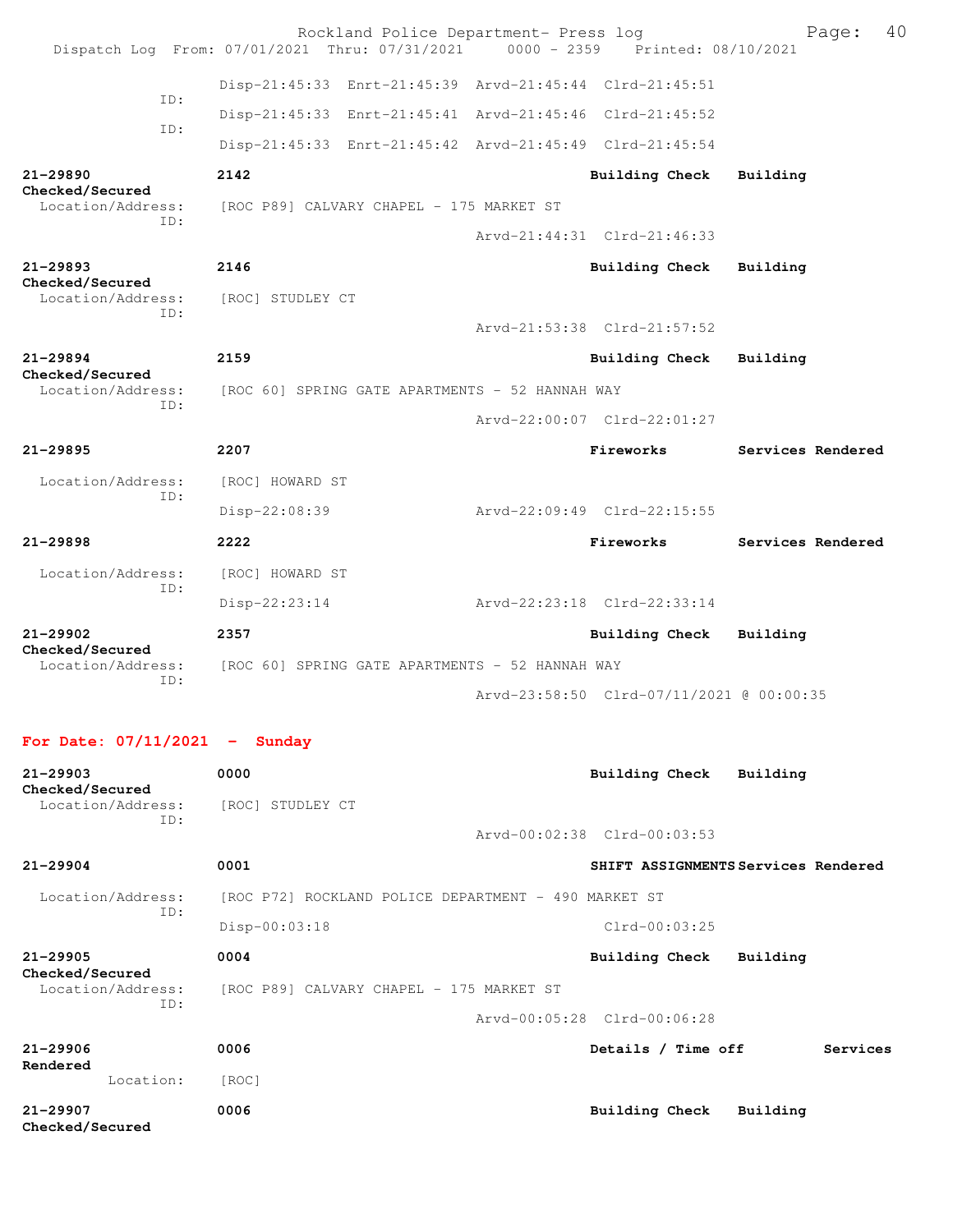|                                      | Rockland Police Department- Press log<br>Dispatch Log From: 07/01/2021 Thru: 07/31/2021 0000 - 2359 Printed: 08/10/2021 |                                     |          | 41<br>Page:       |
|--------------------------------------|-------------------------------------------------------------------------------------------------------------------------|-------------------------------------|----------|-------------------|
| Location/Address:                    | [ROC] 16 FRENCH RD                                                                                                      |                                     |          |                   |
| TD:                                  |                                                                                                                         | Aryd-00:09:49 Clrd-00:11:56         |          |                   |
| $21 - 29908$                         | 0012                                                                                                                    | <b>Building Check</b>               | Building |                   |
| Checked/Secured<br>Location/Address: | [ROC] POND ST                                                                                                           |                                     |          |                   |
| TD:                                  |                                                                                                                         | Aryd-00:12:47 Clrd-00:16:35         |          |                   |
| 21-29912                             | 0111                                                                                                                    | Suspicious Activity                 |          | Services          |
| Rendered<br>Location/Address:        | [ROC] UNION ST                                                                                                          |                                     |          |                   |
| ID:                                  | Disp-01:13:30                                                                                                           | Arvd-01:13:39 Clrd-01:24:58         |          |                   |
| ID:                                  | Disp-01:13:30                                                                                                           | Arvd-01:13:44 Clrd-01:25:04         |          |                   |
| ID:                                  | Disp-01:13:30                                                                                                           | Arvd-01:13:48 Clrd-01:25:07         |          |                   |
| $21 - 29924$                         | 0503                                                                                                                    | Building Check                      | Building |                   |
| Checked/Secured<br>Location/Address: | [ROC] UNION ST                                                                                                          |                                     |          |                   |
| TD:                                  | Disp-05:04:32                                                                                                           | Arvd-05:04:38 Clrd-05:17:14         |          |                   |
| $21 - 29926$                         | 0514                                                                                                                    | Suspicious Activity                 |          | Investigated      |
| Location/Address:                    | [ROC P86] MOBIL GAS STATION - 158 MARKET ST                                                                             |                                     |          |                   |
| ID:                                  | Disp-05:16:55 Enrt-05:16:57 Arvd-05:16:40 Clrd-05:50:00                                                                 |                                     |          |                   |
| ID:                                  | Disp-05:17:25                                                                                                           | Arvd-05:17:31 Clrd-05:24:31         |          |                   |
| $21 - 29931$                         | 0533                                                                                                                    | Traffic Enforcement                 |          | Services          |
| Rendered<br>Location/Address:        | [ROC] POND ST                                                                                                           |                                     |          |                   |
| ID:                                  | Disp-05:34:14                                                                                                           | Arvd-05:34:21 Clrd-05:55:43         |          |                   |
| $21 - 29936$                         | 0710                                                                                                                    | Road Obstruction Services Rendered  |          |                   |
| Location/Address:                    | [ROC] 45 NORMAN ST                                                                                                      |                                     |          |                   |
| TD:                                  | Disp-07:11:47 Enrt-07:11:53 Arvd-07:12:06 Clrd-07:24:49                                                                 |                                     |          |                   |
| 21-29939                             | 0754                                                                                                                    | SHIFT ASSIGNMENTS Services Rendered |          |                   |
| Location/Address:                    | [ROC P72] ROCKLAND POLICE DEPARTMENT - 490 MARKET ST                                                                    |                                     |          |                   |
| $21 - 29942$                         | 0836                                                                                                                    | Time off                            |          | Services Rendered |
| Location:                            | [ROC]                                                                                                                   |                                     |          |                   |
| $21 - 29947$                         | 0923                                                                                                                    | Unwanted Party Services Rendered    |          |                   |
| Location/Address:                    | [ROC] 41 DEXTER RD                                                                                                      |                                     |          |                   |
| ID:                                  | Disp-09:24:29                                                                                                           | Arvd-09:24:48 Clrd-09:45:04         |          |                   |
| ID:                                  | Disp-09:24:29                                                                                                           | $Clrd-09:26:25$                     |          |                   |
| ID:                                  | Disp-09:24:39                                                                                                           | Arvd-09:25:28 Clrd-09:45:00         |          |                   |
| $21 - 29953$                         | 0952                                                                                                                    | Motor Vehicle Stop                  |          | Verbal            |
| Warning<br>Location/Address:         | [ROC] 158 MARKET ST @ 5 UNION ST                                                                                        |                                     |          |                   |
| ID:                                  |                                                                                                                         | Arvd-09:52:00 Clrd-09:54:49         |          |                   |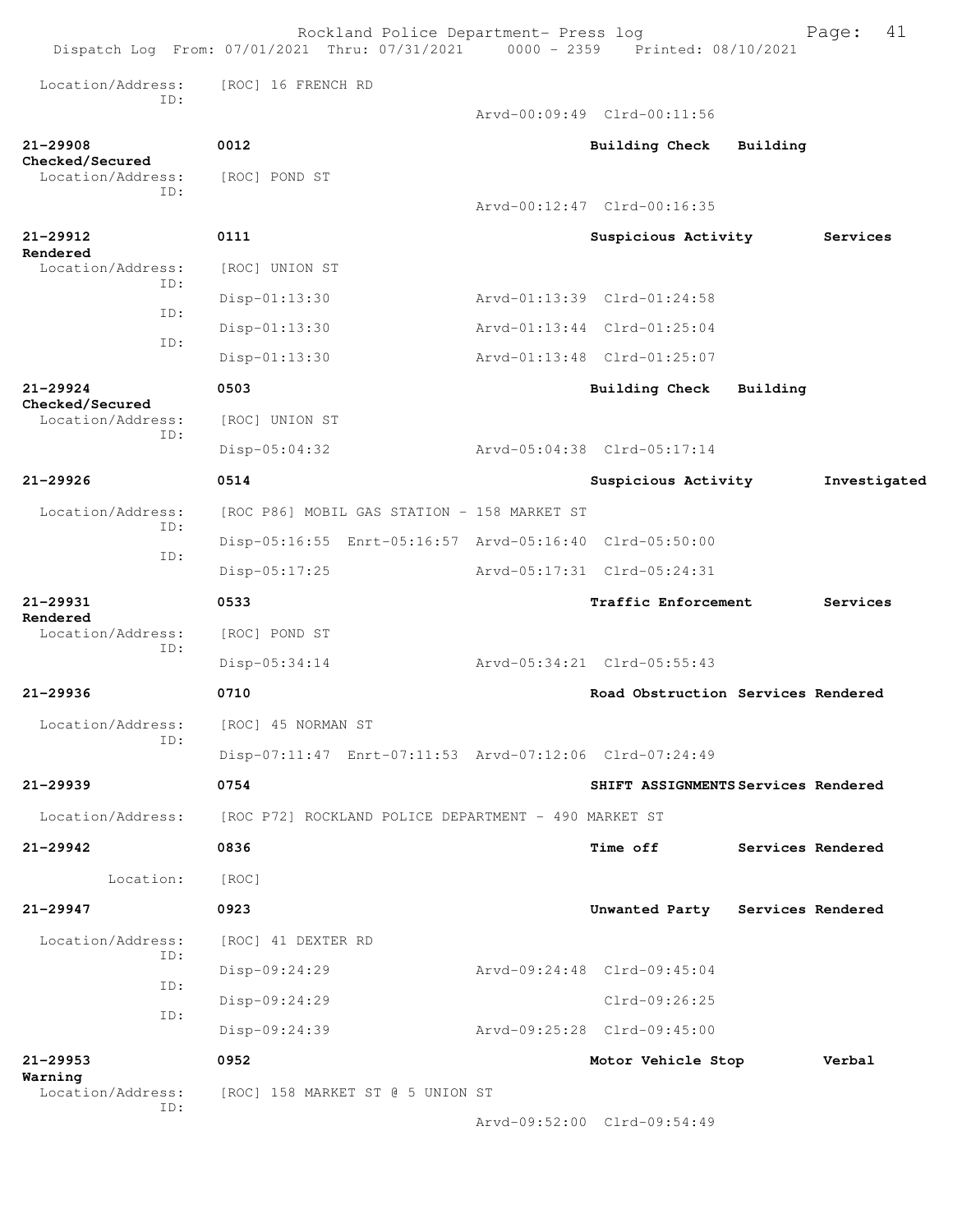Dispatch Log From: 07/01/2021 Thru: 07/31/2021 0000 - 2359 Printed: 08/10/2021 **21-29956 1004 Traffic Enforcement Services Rendered**  Location/Address: [ROC] POND ST ID: Arvd-10:04:00 Clrd-10:35:46 **21-29958 1009 Breaking & Entering Services Rendered**  Location/Address: [ROC 459] 365 CONCORD ST ID: Disp-10:11:16 Arvd-10:15:13 Clrd-10:27:50 **21-29960 1028 Motor Vehicle Stop Verbal Warning**  Location/Address: [ROC] 215 MARKET ST @ 13 CONCORD ST ID: Arvd-10:28:00 Clrd-10:31:41 **21-30114 1100 Animal Complaint Services Rendered** Location/Address: [ROC] 229 BEECH ST **21-29971 1123 Time off Services Rendered** Location: [ROC] **21-29975 1156 Disturbance Peace Restored** Location/Address: [ROC 665] 95 SUMMER ST ID: Disp-11:57:09 Arvd-12:01:15 Clrd-12:37:42 ID: Disp-11:57:09 Arvd-12:01:18 Clrd-12:37:39 **21-29978 1242 Vandalism Services Rendered** Location/Address: [ROC 1041] 135 GROVE ST Apt. #127 ID: Disp-12:45:52 Enrt-12:45:57 Arvd-12:46:32 Clrd-12:52:39 **21-29984 1334 CRUISER MAINTENANCE Services Rendered**  Location/Address: [ROC P72] ROCKLAND POLICE DEPARTMENT - 490 MARKET ST **21-29985 1336 Assist Public Services Rendered** Location/Address: [ROC] 99 UNION ST ID: Disp-13:40:07 Clrd-13:40:16 **21-29987 1405 Motor Vehicle Stop Verbal Warning**  Location/Address: [ROC] BILL DELAHUNT PKWY ID: Disp-14:06:37 Arvd-14:06:46 Clrd-14:06:50 **21-29991 1410 Details Services Rendered** Location: [ROC] **21-29994 1415 Soliciting Services Rendered** Location/Address: [ROC P72] ROCKLAND POLICE DEPARTMENT - 490 MARKET ST **21-30001 1552 Animal Complaint Services Rendered** Location/Address: [ROC 66] REEDS POND PARK - 80 MARKET ST ID: Disp-15:55:41 Enrt-15:55:44 Arvd-15:55:46 Clrd-16:01:08

Rockland Police Department- Press log Fage: 42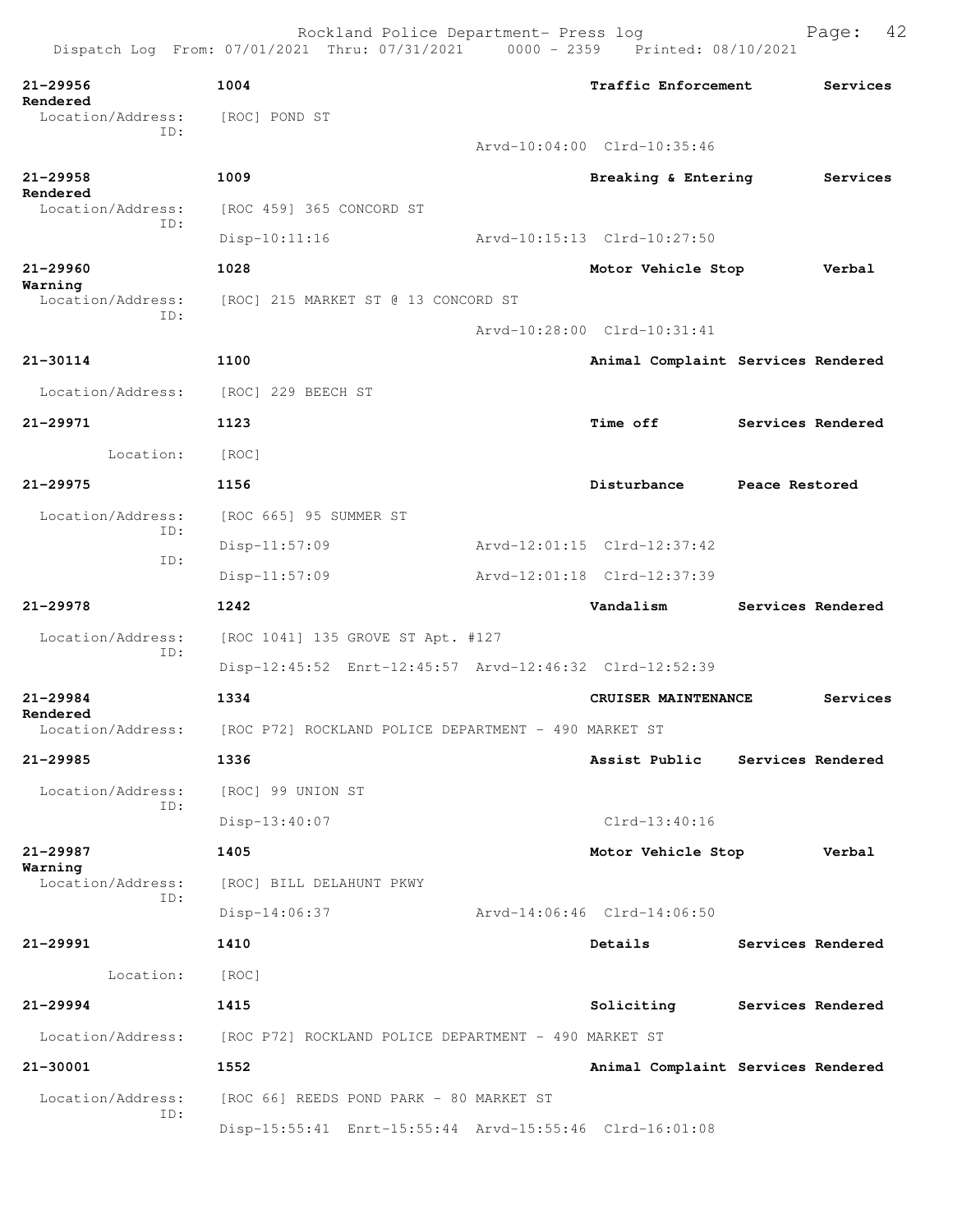| 21-30005                                                      | 1616                                                                                                                                             |                             | SHIFT ASSIGNMENTS Services Rendered |
|---------------------------------------------------------------|--------------------------------------------------------------------------------------------------------------------------------------------------|-----------------------------|-------------------------------------|
|                                                               | Location/Address: [ROC P72] ROCKLAND POLICE DEPARTMENT - 490 MARKET ST                                                                           |                             |                                     |
| 21-30007                                                      | 1618                                                                                                                                             | Health & Welfare Check      |                                     |
| Taken/Referred to Other Agency<br>Location/Address:           | [ROC] BEECH ST                                                                                                                                   |                             |                                     |
| ID:                                                           | Disp-16:22:08 Enrt-16:22:15 Arvd-16:26:57 Clrd-16:54:57                                                                                          |                             |                                     |
| 21-30006                                                      | 1619                                                                                                                                             | BCI INTO THE STATION        | Services                            |
| Rendered                                                      | Location/Address: [ROC P72] ROCKLAND POLICE DEPARTMENT - 490 MARKET ST                                                                           |                             |                                     |
| 21-30015                                                      | 1713                                                                                                                                             | Disturbance Peace Restored  |                                     |
| Location/Address:                                             | [ROC] 62 MARTHA DR Apt. #C                                                                                                                       |                             |                                     |
| ID:                                                           | Disp-17:15:29 Enrt-17:15:40 Arvd-17:20:13 Clrd-17:32:25                                                                                          |                             |                                     |
| ID:                                                           | $Disp-17:16:03$                                                                                                                                  | $Clrd-17:16:36$             |                                     |
| ID:                                                           | Disp-17:16:49 Enrt-17:16:51 Arvd-17:20:11 Clrd-17:32:22                                                                                          |                             |                                     |
| 21-30022                                                      | 1805                                                                                                                                             | <b>Time off</b>             | Services Rendered                   |
| Location: [ROC]                                               |                                                                                                                                                  |                             |                                     |
| $21 - 30025$                                                  | 1854                                                                                                                                             | Fireworks                   | Services Rendered                   |
| Location/Address:                                             | [ROC] 17 ROBIN LN                                                                                                                                |                             |                                     |
| ID:                                                           | Disp-18:56:47 Enrt-18:56:50 Arvd-19:01:30 Clrd-19:11:12                                                                                          |                             |                                     |
| 21-30033                                                      | 1939                                                                                                                                             | Threats                     | Services Rendered                   |
| Location/Address:<br>ID:                                      | [ROC] 99 UNION ST                                                                                                                                |                             |                                     |
|                                                               | Disp-19:40:39 Enrt-19:44:45 Arvd-19:44:46 Clrd-19:55:09                                                                                          |                             |                                     |
| $21 - 30034$                                                  | 1948                                                                                                                                             |                             | General Incident Services Rendered  |
| Location/Address:<br>ID:                                      | [ROC] 1 REED BENT RD                                                                                                                             |                             |                                     |
|                                                               | Disp-19:52:17 Enrt-19:53:12 Arvd-19:59:57 Clrd-20:34:53                                                                                          |                             |                                     |
| 21-30049                                                      | 2108                                                                                                                                             | 911 Accidental              | Investigated                        |
| Location/Address:<br>ID:                                      | [ROC 1041] 135 GROVE ST                                                                                                                          |                             |                                     |
|                                                               | Disp-21:10:37 Enrt-21:10:47 Arvd-21:10:56 Clrd-21:18:13                                                                                          |                             |                                     |
| 21-30051<br>Made                                              | 2128                                                                                                                                             | Suspicious Activity         | Arrest (s)                          |
| Location/Address:<br>ID:                                      | [ROC] 70 CONCORD ST                                                                                                                              |                             |                                     |
| Refer To Summons:<br>Summons:<br>Address:<br>Age:<br>Charges: | Disp-21:30:27<br>21ROC-30051-AR<br>MCCROSKEY, NATHANIEL<br>46 RICHFIELD RD<br>SCITUATE, MA<br>22<br>INDECENT EXPOSURE<br>OBSCENE MATTER TO MINOR | Arvd-22:06:36 Clrd-23:46:08 |                                     |
| 21-30054                                                      | 2239                                                                                                                                             | Time off                    | Services Rendered                   |
| Location:                                                     | [ROC]                                                                                                                                            |                             |                                     |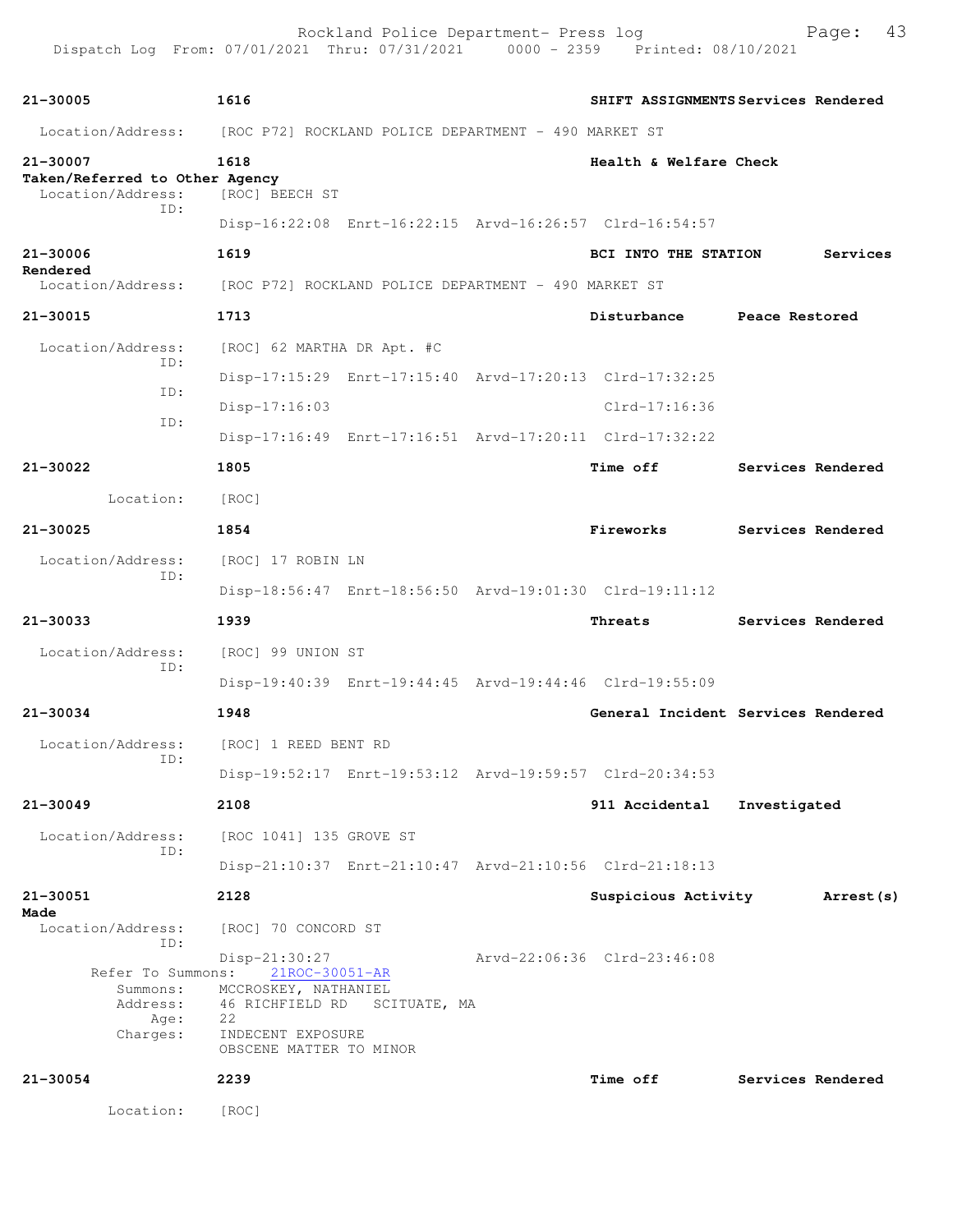| 21-30058<br>Warning            | 2303                                                 | Motor Vehicle Stop<br>Verbal        |
|--------------------------------|------------------------------------------------------|-------------------------------------|
| Location/Address:<br>ID:       | [ROC] 70 PLAIN ST @ 49 HIGHLAND ST                   |                                     |
|                                |                                                      | Arvd-23:03:00 Clrd-23:11:33         |
| 21-30060                       | 2334                                                 | General Info<br>Services Rendered   |
| Location/Address:              | [ROC P72] ROCKLAND POLICE DEPARTMENT - 490 MARKET ST |                                     |
| 21-30062                       | 2343                                                 | Emergency Medical Services Rendered |
| Location/Address:<br>EMS Unit: | [ROC 68] 204 MONCRIEF RD<br>ROCKAM1-Rockland A1      |                                     |

|            |                 | Disp-23:44:28 Enrt-23:48:07 Arvd-23:49:03 Clrd-23:53:50<br>InOrtsUnav1-23:58:00 InSrvce-23:58:00 |                             |
|------------|-----------------|--------------------------------------------------------------------------------------------------|-----------------------------|
| Fire Unit: |                 | ROCKEN1-Pumper-Rockland Engine 1                                                                 |                             |
|            | $Disp-23:44:32$ |                                                                                                  | Arvd-23:48:05 Clrd-23:53:48 |
|            |                 | InOrtsUnav1-23:58:12 InSrvce-23:58:12                                                            |                             |
| TD:        |                 |                                                                                                  |                             |
|            |                 | Disp-23:46:16 Enrt-23:46:27 Arvd-23:48:48 Clrd-23:53:47                                          |                             |

## **For Date: 07/12/2021 - Monday**

| 21-30064                            | 0000                                                                                                     | SHIFT ASSIGNMENTSNo Service         |  |
|-------------------------------------|----------------------------------------------------------------------------------------------------------|-------------------------------------|--|
| Location/Address:                   | [ROC P72] ROCKLAND POLICE DEPARTMENT - 490 MARKET ST                                                     |                                     |  |
| TD:                                 |                                                                                                          | Arvd-00:00:00 Clrd-00:10:25         |  |
| 21-30086                            | 0023                                                                                                     | Details / Time off<br>No Service    |  |
| Location:                           | [ROC]                                                                                                    |                                     |  |
| 21-30072                            | 0111                                                                                                     | Emergency MedicalNo EMS             |  |
| Location/Address:<br>TD:            | [ROC P45] COMFORT INN - 850 HINGHAM ST                                                                   |                                     |  |
|                                     | Disp-01:12:59                                                                                            | $Clrd-01:13:05$                     |  |
| Fire Unit:                          | ROCKEN1-Pumper-Rockland Engine 1<br>Disp-01:13:01 Enrt-01:15:21<br>InQrtsUnavl-01:21:57 InSrvce-01:21:57 | $Clrd-01:17:34$                     |  |
| EMS Unit:                           | ROCKAM1-Rockland A1<br>Disp-01:13:06 Enrt-01:15:21<br>InQrtsUnavl-01:21:50 InSrvce-01:21:50              | $Clrd-01:17:34$                     |  |
| 21-30085                            | 0600                                                                                                     | Building Check<br>Services Rendered |  |
| Location/Address:<br>ID:            | [ROC] UNION ST                                                                                           |                                     |  |
|                                     |                                                                                                          | Arvd-06:00:10 Clrd-06:06:02         |  |
| $21 - 30093$                        | 0640                                                                                                     | Details / Time off<br>No Service    |  |
| Location:                           | [ROC]                                                                                                    |                                     |  |
| $21 - 30094$                        | 0649                                                                                                     | Details / Time off<br>No Service    |  |
| Location:                           | [ROC]                                                                                                    |                                     |  |
| 21-30097                            | 0712                                                                                                     | Verbal<br>Motor Vehicle Stop        |  |
| Warning<br>Location/Address:<br>ID: | [ROC] BY THE BALLFIELDS - SPRING ST                                                                      |                                     |  |
|                                     |                                                                                                          | Arvd-07:12:00 Clrd-07:16:05         |  |
| 21-30100                            | 0805                                                                                                     | SHIFT ASSIGNMENTS Services Rendered |  |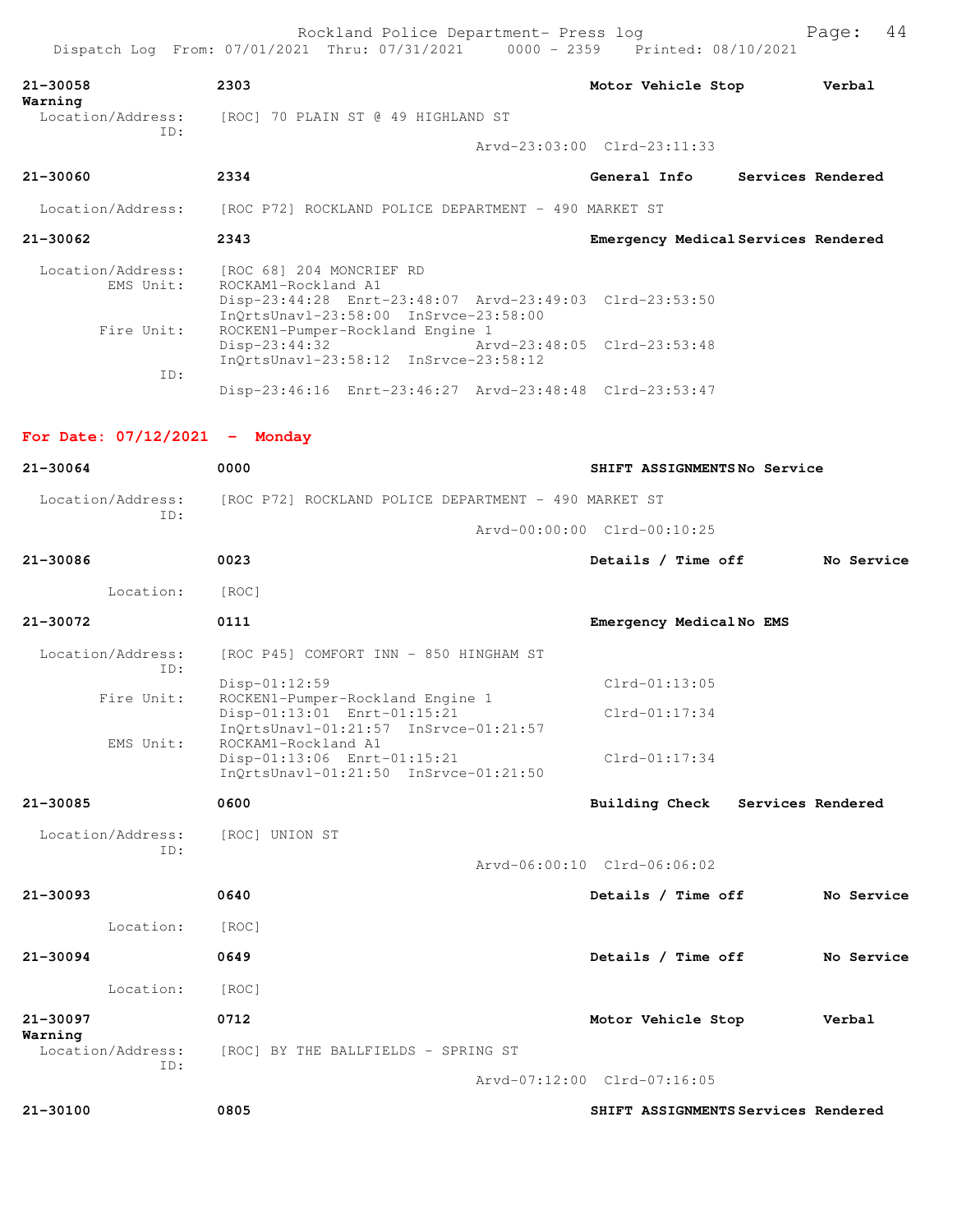|                                                  | Dispatch Log From: 07/01/2021 Thru: 07/31/2021 0000 - 2359 Printed: 08/10/2021                                      | Rockland Police Department- Press log |                              | 45<br>Page:                        |
|--------------------------------------------------|---------------------------------------------------------------------------------------------------------------------|---------------------------------------|------------------------------|------------------------------------|
| Location/Address:                                | [ROC P72] ROCKLAND POLICE DEPARTMENT - 490 MARKET ST                                                                |                                       |                              |                                    |
| $21 - 30108$                                     | 0818                                                                                                                |                                       |                              | MESSAGE DELIVERY Services Rendered |
| Location/Address:                                | [ROC 832] 212 MARTHA DR Apt. #F                                                                                     |                                       |                              |                                    |
| TD:                                              | Disp-08:59:21 Enrt-08:59:34 Arvd-09:33:33 Clrd-09:38:14                                                             |                                       |                              |                                    |
| 21-30101                                         | 0820                                                                                                                |                                       | Motor Vehicle Collision W/PI |                                    |
| Report Follows<br>Location/Address:<br>EMS Unit: | [ROC] 5 UNION ST @ 158 MARKET ST<br>ROCKAM1-Rockland A1<br>$Disp-08:21:59$<br>InQrtsUnavl-08:22:15 InSrvce-08:22:15 |                                       | $Clrd-08:22:04$              |                                    |
| ID:                                              | Disp-08:22:36 Enrt-08:23:11 Arvd-08:23:53 Clrd-08:58:54                                                             |                                       |                              |                                    |
| ID:                                              | Disp-08:22:43 Enrt-08:23:11 Arvd-08:23:53 Clrd-08:58:43                                                             |                                       |                              |                                    |
| TD:                                              | Disp-08:22:50 Enrt-08:23:11 Arvd-08:23:53 Clrd-08:49:10                                                             |                                       |                              |                                    |
| 21-30113                                         | 0914                                                                                                                |                                       | Vehicle Maintenance          | Services                           |
| Rendered<br>Location/Address:                    | [HAV] JANNELL FORD - 2000 WASHINGTON ST                                                                             |                                       |                              |                                    |
| TD:                                              | Disp-09:16:46 Enrt-09:16:56                                                                                         |                                       | Clrd-09:31:32                |                                    |
| ID:                                              | Disp-09:16:52 Enrt-09:16:56 Arvd-09:31:40 Clrd-09:31:43                                                             |                                       |                              |                                    |
| 21-30120                                         | 0920                                                                                                                |                                       |                              | Animal Complaint Services Rendered |
| Location/Address:                                | [ROC] 380 MARKET ST                                                                                                 |                                       |                              |                                    |
| 21-30116<br>Rendered                             | 0929                                                                                                                |                                       | CRUISER MAINTENANCE          | Services                           |
| Location/Address:                                | [ROC P72] ROCKLAND POLICE DEPARTMENT - 490 MARKET ST                                                                |                                       |                              |                                    |
| $21 - 30129$                                     | 1016                                                                                                                |                                       | BOLO BOLO BOLO               | Services Rendered                  |
| Location/Address:<br>ID:                         | [ROC P72] ROCKLAND POLICE DEPARTMENT - 490 MARKET ST                                                                |                                       |                              |                                    |
| ID:                                              | $Disp-10:36:59$                                                                                                     |                                       | Arvd-10:37:10 Clrd-10:37:22  |                                    |
| ID:                                              | Disp-10:36:59                                                                                                       |                                       | Arvd-10:37:13 Clrd-10:37:32  |                                    |
| ID:                                              | $Disp-10:36:59$                                                                                                     |                                       | Arvd-10:37:16 Clrd-10:37:37  |                                    |
|                                                  | Disp-10:36:59                                                                                                       |                                       | Arvd-10:37:19 Clrd-10:37:42  |                                    |
| 21-30131                                         | 1045                                                                                                                |                                       | Details                      | Services Rendered                  |
| Location:                                        | [ROC]                                                                                                               |                                       |                              |                                    |
| 21-30132                                         | 1047                                                                                                                |                                       | Assist Public                | Services Rendered                  |
| Location/Address:<br>ID:                         | [ROC] 36 BERLIN ST                                                                                                  |                                       |                              |                                    |
|                                                  | Disp-10:48:56 Enrt-10:59:44 Arvd-10:59:54 Clrd-11:10:10                                                             |                                       |                              |                                    |
| 21-30142<br>Rendered                             | 1207                                                                                                                |                                       | Prisioner Transport          | Services                           |
| Location/Address:<br>TD:                         | [HIN] 28 GEORGE WASHINGTON BLVD                                                                                     |                                       |                              |                                    |
|                                                  |                                                                                                                     |                                       | Arvd-12:07:00 Clrd-12:10:59  |                                    |
| 21-30144<br>Citation/Warning Issued              | 1226                                                                                                                |                                       | Motor Vehicle Stop           |                                    |
| Location/Address:<br>ID:                         | [ROC] 333 WEYMOUTH ST                                                                                               |                                       |                              |                                    |
|                                                  |                                                                                                                     |                                       | Arvd-12:26:00 Clrd-12:38:38  |                                    |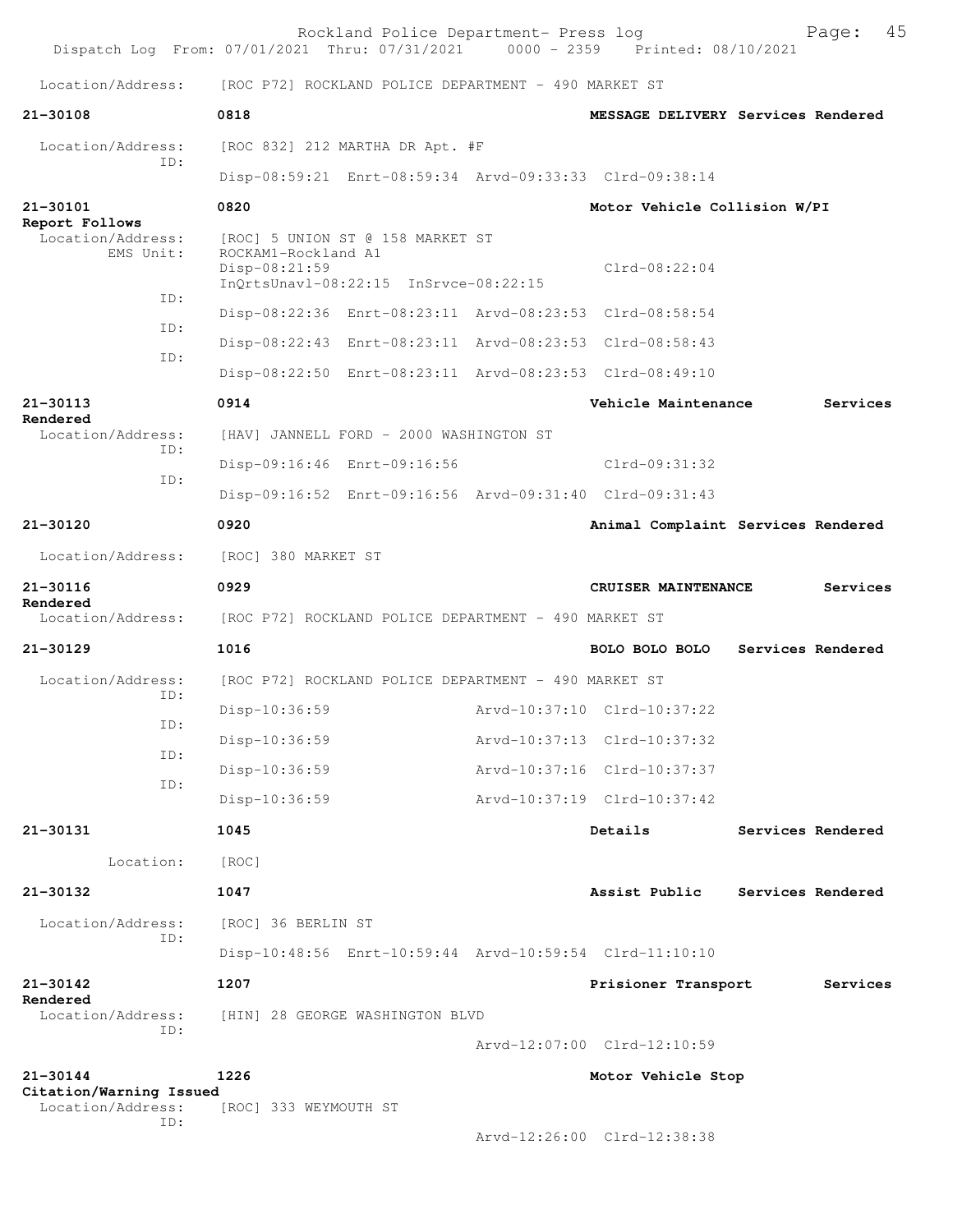| 21-30264                             | 1310                                                    |  | Animal Complaint Services Rendered  |                   |  |
|--------------------------------------|---------------------------------------------------------|--|-------------------------------------|-------------------|--|
|                                      | Location/Address: [ROC 206] 51 MAPLE ST Apt. #113       |  |                                     |                   |  |
| 21-30150                             | 1316                                                    |  | CRUISER MAINTENANCE                 | Services          |  |
| Rendered<br>Location/Address:        | [ROC P72] ROCKLAND POLICE DEPARTMENT - 490 MARKET ST    |  |                                     |                   |  |
| 21-30266                             | 1340                                                    |  | Animal Complaint Services Rendered  |                   |  |
| Location/Address:                    | [ROC 326] 410 BEECH ST                                  |  |                                     |                   |  |
| 21-30155                             | 1401                                                    |  | Suspicious Activity                 | Services          |  |
| Rendered<br>Location/Address:        | [ROC] 151 UNION ST Apt. #REAR                           |  |                                     |                   |  |
| ID:                                  | Disp-14:02:16 Enrt-14:02:33 Arvd-14:03:29 Clrd-14:26:11 |  |                                     |                   |  |
| ID:                                  | Disp-14:02:57 Enrt-14:03:01 Arvd-14:03:05 Clrd-14:26:11 |  |                                     |                   |  |
| ID:                                  | Disp-14:03:44 Enrt-14:03:49 Arvd-14:03:52 Clrd-14:26:11 |  |                                     |                   |  |
| ID:                                  | Disp-14:03:57 Enrt-14:04:01 Arvd-14:04:06 Clrd-14:26:11 |  |                                     |                   |  |
| ID:                                  | Disp-14:22:25 Enrt-14:22:28 Arvd-14:22:32 Clrd-14:22:35 |  |                                     |                   |  |
| 21-30171                             | 1603                                                    |  | SHIFT ASSIGNMENTS Services Rendered |                   |  |
| Location/Address:                    | [ROC P72] ROCKLAND POLICE DEPARTMENT - 490 MARKET ST    |  |                                     |                   |  |
| 21-30179                             | 1734                                                    |  | Motor Vehicle Complaint             | Services          |  |
| Rendered<br>Location/Address:<br>ID: | [ROC] BILL DELAHUNT PKWY                                |  |                                     |                   |  |
|                                      | Disp-17:37:59 Enrt-17:44:46 Arvd-17:44:48 Clrd-17:48:08 |  |                                     |                   |  |
| 21-30178                             | 1736                                                    |  | Wire down (Police)                  | Services          |  |
| Rendered<br>Location/Address:        | [ROC] 12 CLARK RD                                       |  |                                     |                   |  |
| ID:                                  | Disp-17:37:23 Enrt-17:37:25 Arvd-17:40:17 Clrd-18:00:36 |  |                                     |                   |  |
| 21-30183                             | 1751                                                    |  | Motor Vehicle Complaint             | Services          |  |
| Rendered<br>Location/Address:        | [ROC] AIR STATION INDUSTRIAL PARK                       |  |                                     |                   |  |
| ID:                                  | $Disp-17:54:10$                                         |  | $C1rd-17:54:16$                     |                   |  |
| 21-30184                             | 1754                                                    |  | Disturbance                         | Services Rendered |  |
| Location/Address:                    | [ROC 568] 26 BELMONT ST Apt. #2F                        |  |                                     |                   |  |
| ID:                                  | Disp-17:58:13 Enrt-17:58:16 Arvd-17:58:26 Clrd-18:37:38 |  |                                     |                   |  |
| ID:                                  | Disp-18:00:48 Enrt-18:00:58 Arvd-18:01:04 Clrd-18:18:55 |  |                                     |                   |  |
| ID:                                  | Disp-18:00:54 Enrt-18:00:58 Arvd-18:01:04 Clrd-18:18:59 |  |                                     |                   |  |
| 21-30185                             | 1755                                                    |  | Suspicious Activity                 | Sent On Way       |  |
| Location/Address:                    | [ROC 222] SERONO LABS - 1 TECHNOLOGY PL                 |  |                                     |                   |  |
| ID:                                  | Disp-17:57:15 Enrt-17:57:21 Arvd-17:57:23 Clrd-18:04:07 |  |                                     |                   |  |
| 21-30187                             | 1811                                                    |  | Details / Time off                  | Services          |  |
| Rendered<br>Location:                | [ROC]                                                   |  |                                     |                   |  |
|                                      |                                                         |  |                                     |                   |  |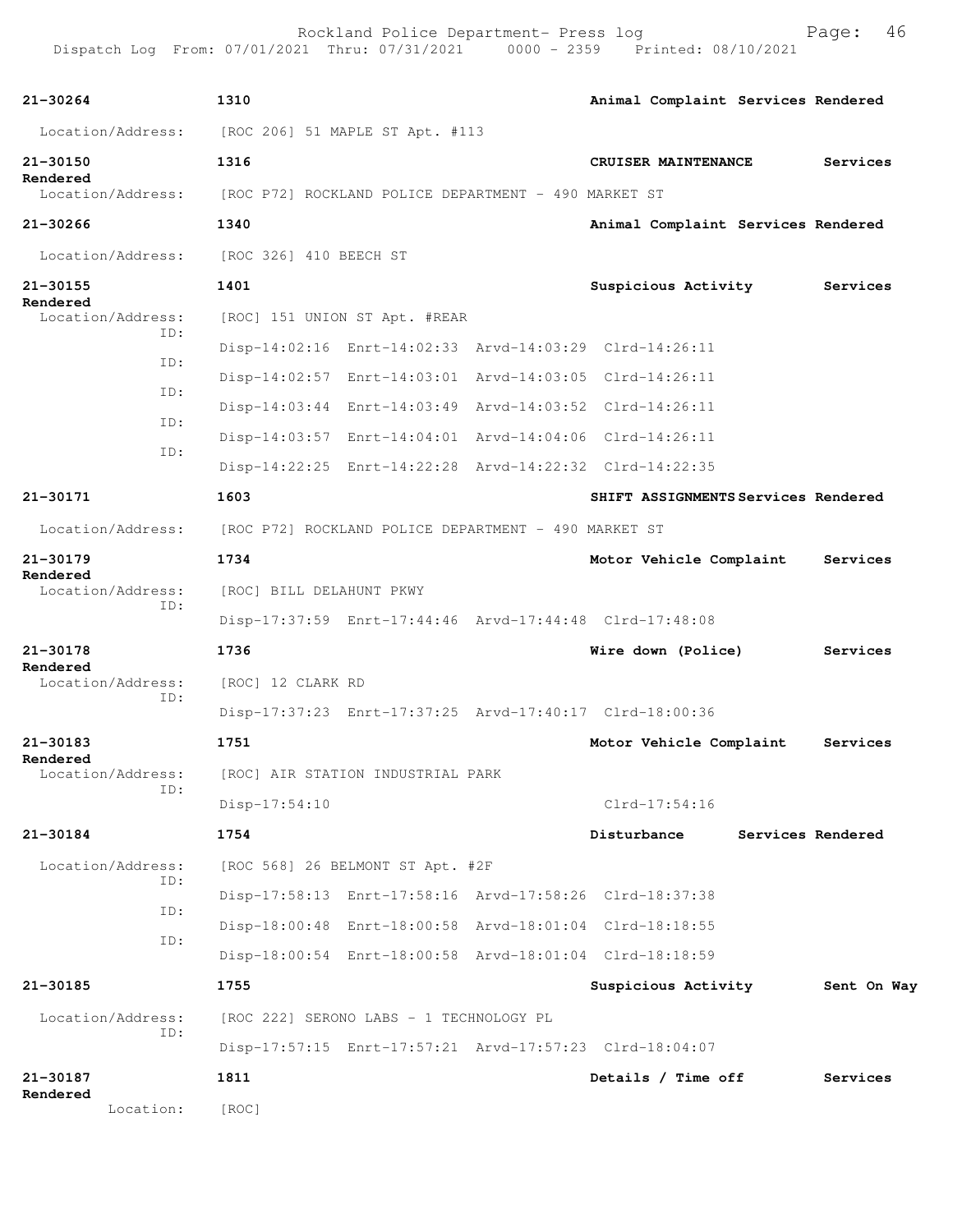| Rockland Police Department- Press log |  |  |  | Page: 47 |  |
|---------------------------------------|--|--|--|----------|--|
|---------------------------------------|--|--|--|----------|--|

| 21-30191<br>Exchange                 | 1825                                                 |                                                      | MVA Property Damage Only                                |              | Paper             |
|--------------------------------------|------------------------------------------------------|------------------------------------------------------|---------------------------------------------------------|--------------|-------------------|
| Location/Address:<br>TD:             |                                                      | [ROC] 318 SUMMER ST @ 372 SPRING ST                  |                                                         |              |                   |
|                                      |                                                      | Disp-18:28:38 Enrt-18:31:18                          | $Clrd-18:46:24$                                         |              |                   |
| ID:                                  | $Disp-18:28:45$                                      |                                                      | Arvd-18:29:46 Clrd-18:58:19                             |              |                   |
| EMS Unit:                            | ROCKAM1-Rockland A1<br>Disp-18:29:38                 | InQrtsUnavl-18:29:56 InSrvce-18:29:56                | $Clrd-18:29:54$                                         |              |                   |
| ID:                                  |                                                      |                                                      | Disp-18:37:58 Enrt-18:38:03 Arvd-18:38:07 Clrd-18:58:16 |              |                   |
| 21-30194                             | 1840                                                 |                                                      | Suspicious Activity                                     |              | Services          |
| Rendered<br>Location/Address:<br>ID: |                                                      | [ROC P45] COMFORT INN - 850 HINGHAM ST               |                                                         |              |                   |
| ID:                                  |                                                      |                                                      | Disp-18:46:16 Enrt-18:48:09 Arvd-18:52:53 Clrd-19:05:10 |              |                   |
|                                      |                                                      |                                                      | Disp-18:46:29 Enrt-18:48:08 Arvd-18:52:59 Clrd-19:05:06 |              |                   |
| 21-30200                             | 1929                                                 |                                                      | 911 Accidental                                          | Investigated |                   |
| Location/Address:                    |                                                      | [ROC P56] BURGER KING - 1333 HINGHAM ST              |                                                         |              |                   |
| ID:                                  |                                                      |                                                      | Disp-19:31:08 Enrt-19:32:01 Arvd-19:38:00 Clrd-19:42:13 |              |                   |
| $21 - 30205$                         | 2003                                                 |                                                      | Harassment                                              |              | Services Rendered |
| Location/Address:<br>TD:             | [ROC] 99 UNION ST                                    |                                                      |                                                         |              |                   |
|                                      | Disp-20:06:03                                        |                                                      | $Clrd-20:06:41$                                         |              |                   |
|                                      |                                                      |                                                      |                                                         |              |                   |
| 21-30206                             | 2027                                                 |                                                      | Unwanted Party                                          |              | Services Rendered |
| Location/Address:                    | [ROC 877] 275 TURNER RD                              |                                                      |                                                         |              |                   |
| ID:                                  |                                                      |                                                      | Disp-20:28:21 Enrt-20:29:55 Arvd-20:30:22 Clrd-20:52:26 |              |                   |
| ID:                                  |                                                      |                                                      | Disp-20:29:20 Enrt-20:29:55 Arvd-20:52:19 Clrd-20:52:22 |              |                   |
| 21-30208                             | 2034                                                 |                                                      | Disturbance                                             |              | Services Rendered |
| Location/Address:                    | [ROC] 313 EAST WATER ST                              |                                                      |                                                         |              |                   |
| ID:                                  |                                                      |                                                      | Disp-20:37:54 Enrt-20:38:26 Arvd-21:16:25 Clrd-21:16:32 |              |                   |
| ID:                                  |                                                      |                                                      | Disp-20:37:59 Enrt-20:38:26 Arvd-21:16:25 Clrd-21:16:32 |              |                   |
| ID:                                  |                                                      |                                                      | Disp-21:07:24 Enrt-21:07:29 Arvd-21:07:32 Clrd-21:16:32 |              |                   |
| 21-30216                             | 2257                                                 |                                                      | Motor Vehicle Complaint                                 |              | Unfounded         |
| Location/Address:                    | [ROC] WEBSTER ST                                     |                                                      |                                                         |              |                   |
| ID:                                  |                                                      |                                                      | Disp-22:57:54 Enrt-22:59:04 Arvd-23:00:49 Clrd-23:06:19 |              |                   |
| $21 - 30218$                         | 2310                                                 |                                                      | General Info                                            |              | Services Rendered |
| Location/Address:                    | [ROC P72] ROCKLAND POLICE DEPARTMENT - 490 MARKET ST |                                                      |                                                         |              |                   |
| $21 - 30219$                         | 2342                                                 |                                                      | Lost/Found Property                                     |              | Services          |
| Rendered<br>Location/Address:<br>ID: |                                                      | [ROC P72] ROCKLAND POLICE DEPARTMENT - 490 MARKET ST |                                                         |              |                   |

**For Date: 07/13/2021 - Tuesday**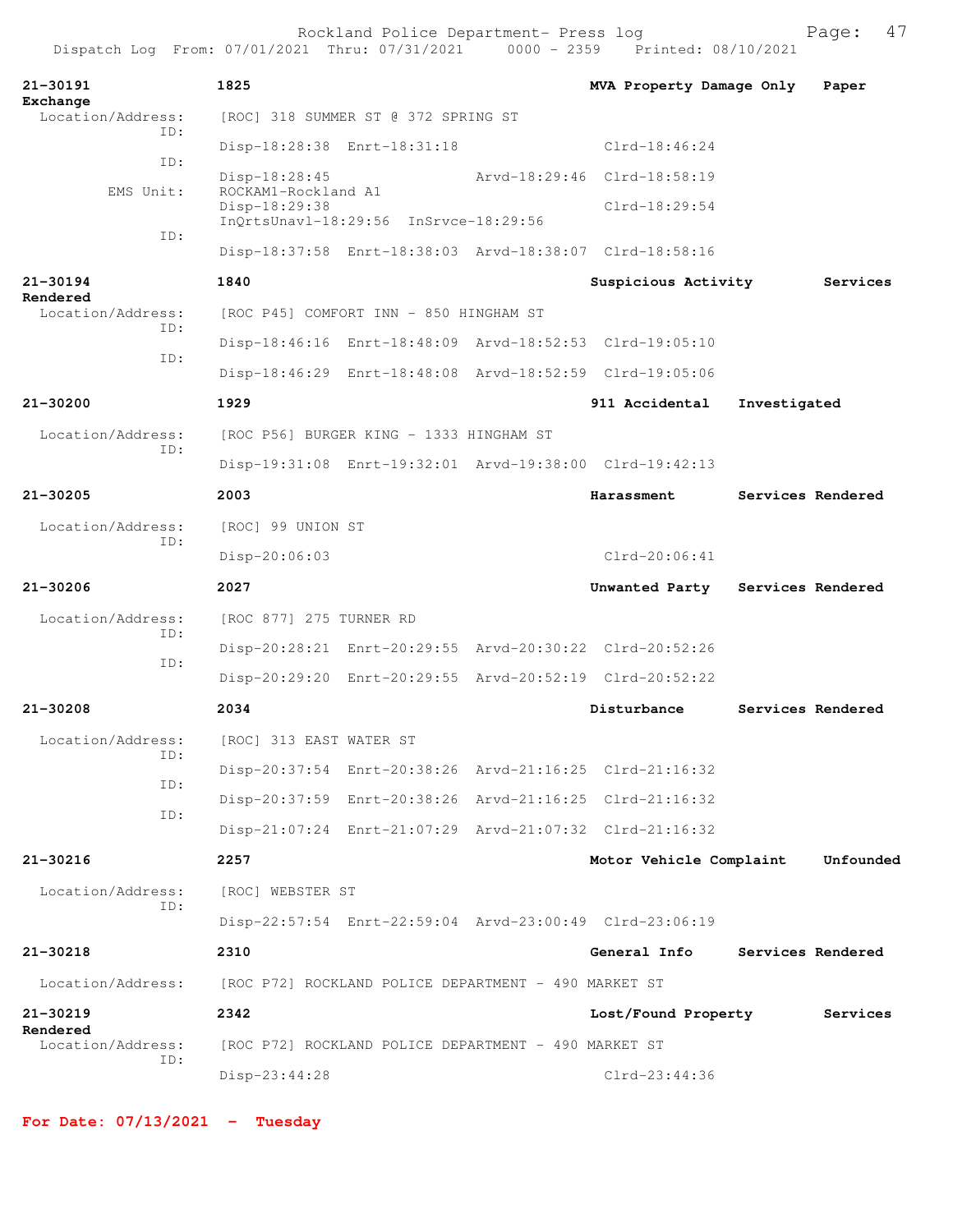Rockland Police Department- Press log Bookland Police Department- Press log<br>21 Thru: 07/31/2021 0000 - 2359 Printed: 08/10/2021 Dispatch Log From: 07/01/2021 Thru: 07/31/2021 **21-30220 0000 SHIFT ASSIGNMENTS No Service** Location/Address: [ROC P72] ROCKLAND POLICE DEPARTMENT - 490 MARKET ST ID: Arvd-00:00:00 Clrd-00:03:47 **21-30223 0048 Burglar Alarm Appears Secure** Location/Address: [ROC P64] CVS PHARMACY - 80 MARKET ST ID: Arvd-00:48:00 Clrd-00:56:03 **21-30229 0104 Suspicious Activity Sent On Way** Location/Address: [ROC P3] ROCKLAND GARDEN CENTER - 60 CENTRE AVE ID: Disp-01:06:29 Enrt-01:06:45 Arvd-01:06:52 Clrd-01:12:21 ID: Disp-01:06:57 Enrt-01:07:00 Arvd-01:10:58 Clrd-01:12:21 **21-30237 0156 Suspicious Activity Gone on arrival**  Location/Address: [ROC P65] 7-ELEVEN CONVENIENCE STORE - 92 MARKET ST ID: Arvd-01:56:00 Clrd-02:17:53 ID: Disp-02:14:51 Arvd-02:14:56 Clrd-02:16:13 **21-30240 0239 Burglar Alarm Appears Secure** Location/Address: [ROC P64] CVS PHARMACY - 80 MARKET ST ID: Arvd-02:39:00 Clrd-02:46:03 **21-30245 0605 Building Check Building Checked/Secured**  Location/Address: [ROC] UNION ST ID: Arvd-06:07:43 Clrd-06:31:33 **21-30256 0702 Motor Vehicle Stop Citation/Warning Issued**  Location/Address: [ROC] 200 WEST WATER ST ID: Arvd-07:02:00 Clrd-07:10:37 **21-30258 0730 Motor Vehicle Stop Verbal Warning**  Location/Address: [ROC] 543 SUMMER ST @ 43 WINTER CIR ID: Arvd-07:30:00 Clrd-07:32:44 **21-30261 0800 SHIFT ASSIGNMENTS Services Rendered** Location/Address: [ROC P72] ROCKLAND POLICE DEPARTMENT - 490 MARKET ST **21-30447 0810 Animal Complaint Services Rendered** Location/Address: [ROC 775] 100 WEBSTER ST **21-30263 0818 FLAGS TO HALF-STAFF Services Rendered**  [ROC P72] ROCKLAND POLICE DEPARTMENT - 490 MARKET ST **21-30274 0849 Time off Services Rendered** Location: [ROC] **21-30276 0901 Animal Complaint Services Rendered**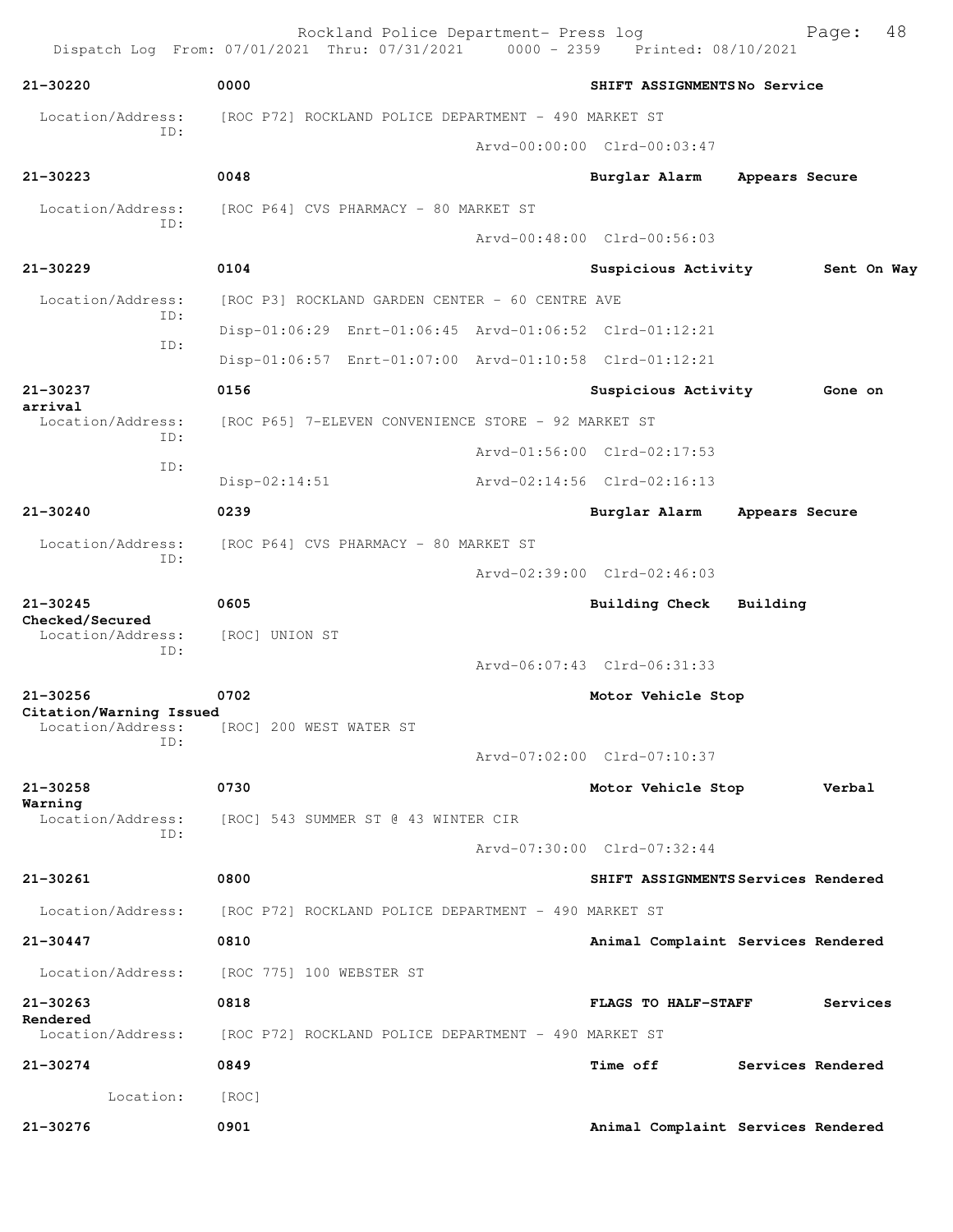Rockland Police Department- Press log Fage: 49 Dispatch Log From: 07/01/2021 Thru: 07/31/2021 0000 - 2359 Printed: 08/10/2021 Location/Address: [ROC 775] 144 WEBSTER ST ID: Arvd-09:01:00 Clrd-09:49:18 ID: Disp-09:22:16 Clrd-09:22:24 **21-30277 0918 Assist Other Agency Services Rendered**  [ROC] 37 CRESCENT ST ID: Disp-09:21:06 Arvd-09:24:30 Clrd-09:49:07 ID: Arvd-09:24:25 Clrd-09:49:11 **21-30279 0937 OD FOLLOW UP Services Rendered** Location/Address: [ROC P72] ROCKLAND POLICE DEPARTMENT - 490 MARKET ST **21-30448 1000 Animal Complaint Services Rendered** Location/Address: [ROC P91] ROCKLAND ATHLETIC SUPPLIES - 320 UNION ST **21-30288 1006 Building Check Services Rendered** Location/Address: [ROC] 16 FRENCH RD ID: Arvd-10:07:17 Clrd-10:07:33 **21-30289 1008 Building Check Services Rendered** Location/Address: [ROC] POND ST ID: Arvd-10:09:50 Clrd-10:37:48 **21-30295 1038 Motor Vehicle Stop Verbal Warning**  Location/Address: [ROC] 205 POND ST ID: Arvd-10:38:00 Clrd-10:39:12 **21-30297 1040 Motor Vehicle Stop Verbal Warning**  Location/Address: [ROC] 529 UNION ST @ 15 BIGELOW AVE ID: Arvd-10:40:00 Clrd-10:41:58 **21-30302 1100 Motor Vehicle Stop Verbal Warning**  [ROC 22] ATRIUM APARTMENTS - 250 VFW DR ID: Arvd-11:00:00 Clrd-11:08:21 **21-30304 1116 Building Check Building Checked/Secured**  Location/Address: [ROC] HANNAH WAY ID: Arvd-11:18:54 Clrd-11:19:17 **21-30311 1147 Disturbance Services Rendered** Location/Address: [ROC 58] NORTH RIVER COLLABORATIVE SCHOOL - 525 BEECH ST ID: Disp-11:48:05 Enrt-11:48:22 Arvd-11:55:46 Clrd-12:41:52 ID: Disp-11:48:15 Enrt-11:48:20 Arvd-11:52:00 Clrd-12:17:32 ID: Disp-11:48:37 Enrt-11:48:40 Arvd-11:49:53 Clrd-12:15:51 **21-30315 1158 Health & Welfare Check Services**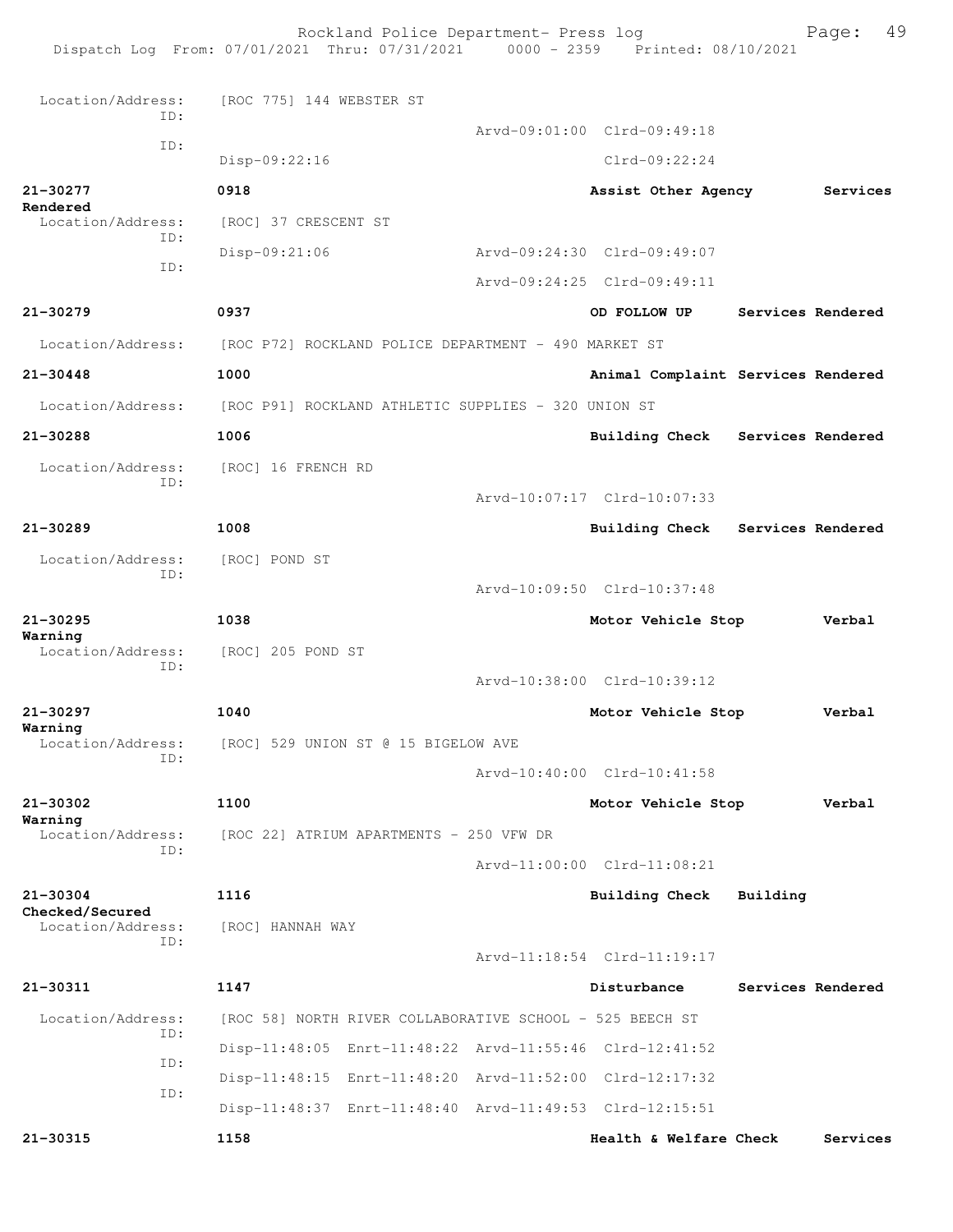|                              | Rockland Police Department- Press log<br>Dispatch Log From: 07/01/2021 Thru: 07/31/2021 0000 - 2359 Printed: 08/10/2021         |                             | 50<br>Page:                         |
|------------------------------|---------------------------------------------------------------------------------------------------------------------------------|-----------------------------|-------------------------------------|
| Rendered                     |                                                                                                                                 |                             |                                     |
| Location/Address:<br>TD:     | [ROC] 12 MILLBROOK DR                                                                                                           |                             |                                     |
| ID:                          | Disp-12:16:00 Enrt-12:16:05 Arvd-12:18:35 Clrd-12:23:28                                                                         |                             |                                     |
|                              | Disp-12:17:40 Enrt-12:17:44 Arvd-12:18:32 Clrd-12:23:24                                                                         |                             |                                     |
| $21 - 30320$                 | 1232                                                                                                                            |                             | Building Check Services Rendered    |
| Location/Address:<br>TD:     | [ROC] 16 FRENCH RD                                                                                                              |                             |                                     |
|                              |                                                                                                                                 | Arvd-12:34:20 Clrd-12:34:31 |                                     |
| $21 - 30326$                 | 1334                                                                                                                            |                             | 911 Hang Up Services Rendered       |
| Location/Address:            | [ROC P1] 99 RESTAURANT - 29 ACCORD PARK DR                                                                                      |                             |                                     |
| TD:                          | Disp-13:35:36 Enrt-13:36:45 Arvd-13:40:31 Clrd-13:42:06                                                                         |                             |                                     |
| $21 - 30327$                 | 1346                                                                                                                            | Motor Vehicle Stop          | Verbal                              |
| Warning<br>Location/Address: | [ROC] 204 POND ST                                                                                                               |                             |                                     |
| TD:                          |                                                                                                                                 | Arvd-13:46:00 Clrd-13:48:50 |                                     |
| $21 - 30329$                 | 1349                                                                                                                            |                             | Building Check Services Rendered    |
| Location/Address:<br>TD:     | [ROC] 16 FRENCH RD                                                                                                              |                             |                                     |
|                              |                                                                                                                                 | Arvd-13:50:25 Clrd-13:50:40 |                                     |
| 21-30334                     | 1410                                                                                                                            | <b>Time off</b>             | <b>Services Rendered</b>            |
| Location:                    | [ROC]                                                                                                                           |                             |                                     |
| 21-30347                     | 1530                                                                                                                            |                             | General Incident Services Rendered  |
| Location/Address:            | [ROC] 18 BIRCH ST                                                                                                               |                             |                                     |
| $21 - 30345$                 | 1533                                                                                                                            | <b>BOLO</b>                 | No Action Required                  |
| Location/Address:            | [ROC P72] ROCKLAND POLICE DEPARTMENT - 490 MARKET ST                                                                            |                             |                                     |
| 21-30346                     | 1536                                                                                                                            |                             | Emergency Medical Services Rendered |
| Location/Address:<br>TD:     | [ROC] 63 CONCORD ST                                                                                                             |                             |                                     |
| Fire Unit:                   | Disp-15:36:55 Enrt-15:40:03 Arvd-15:42:26 Clrd-15:54:55<br>ROCKEN1-Pumper-Rockland Engine 1                                     |                             |                                     |
|                              | Disp-15:37:38 Enrt-15:38:05 Arvd-15:39:50 Clrd-15:46:48<br>InQrtsUnavl-15:51:21 InSrvce-15:51:21<br>ROCKAM1-Rockland A1         |                             |                                     |
| EMS Unit:                    | Disp-15:37:41 Enrt-15:38:06 Arvd-15:39:47 Clrd-15:46:50<br>Hosp-15:58:19 ClrHosp-16:41:52 InQrtsUnavl-16:55:23 InSrvce-16:55:23 |                             |                                     |
| ID:                          |                                                                                                                                 | Arvd-15:42:19 Clrd-16:07:34 |                                     |
| 21-30350                     | 1544                                                                                                                            | Detail                      | Services Rendered                   |
| Location/Address:            | [ROC P72] ROCKLAND POLICE DEPARTMENT - 490 MARKET ST                                                                            |                             |                                     |
| 21-30353                     | 1608                                                                                                                            |                             | SHIFT ASSIGNMENTS Services Rendered |
| Location/Address:<br>ID:     | [ROC P72] ROCKLAND POLICE DEPARTMENT - 490 MARKET ST                                                                            |                             |                                     |
|                              | $Disp-16:11:38$                                                                                                                 | $Clrd-16:11:46$             |                                     |
| 21-30362                     | 1656                                                                                                                            | Building Check              | Appears Secure                      |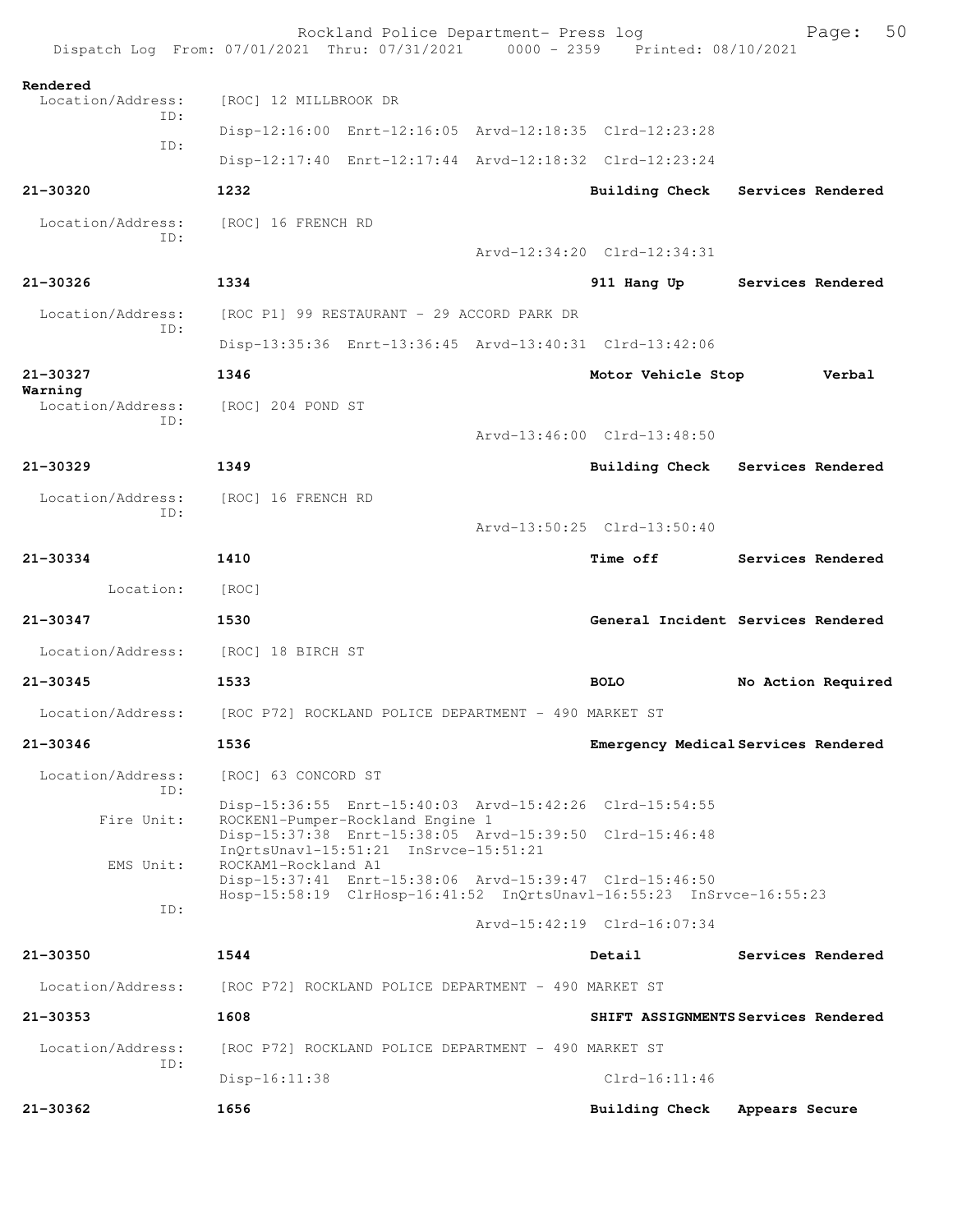|                                    | Rockland Police Department- Press log<br>Dispatch Log From: 07/01/2021 Thru: 07/31/2021 0000 - 2359 Printed: 08/10/2021 |                                     |                | 51<br>Page:       |
|------------------------------------|-------------------------------------------------------------------------------------------------------------------------|-------------------------------------|----------------|-------------------|
| Location/Address:                  | [ROC] WEBSTER ST                                                                                                        |                                     |                |                   |
| TD:                                |                                                                                                                         | Arvd-16:57:07 Clrd-16:57:14         |                |                   |
| 21-30364                           | 1658                                                                                                                    | Building Check                      | Appears Secure |                   |
| Location/Address:                  | [ROC] FRENCH RD                                                                                                         |                                     |                |                   |
| TD:                                |                                                                                                                         | Arvd-16:59:20 Clrd-16:59:27         |                |                   |
| $21 - 30376$<br>Rendered           | 1735                                                                                                                    | Health & Welfare Check              |                | Services          |
| Location/Address:<br>TD:           | [ROC 97] 81 HANNAH WAY A - 81 HANNAH WAY Apt. #A                                                                        |                                     |                |                   |
| ID:                                | Disp-17:36:21 Enrt-17:36:33 Arvd-17:38:06 Clrd-17:50:17                                                                 |                                     |                |                   |
|                                    | $Disp-17:36:21$                                                                                                         | Arvd-17:36:28 Clrd-17:51:12         |                |                   |
| 21-30380                           | 1756                                                                                                                    | Health & Welfare Check              |                | Services          |
| Rendered<br>Location/Address:      | [ROC] 50 PACIFIC ST Apt. #3                                                                                             |                                     |                |                   |
| ID:                                | Disp-18:10:08                                                                                                           | $Clrd-18:10:14$                     |                |                   |
| $21 - 30392$                       | 1943                                                                                                                    | Details / Time off                  |                | Services          |
| Rendered<br>Location:              | [ROC]                                                                                                                   |                                     |                |                   |
| 21-30393                           | 2005                                                                                                                    | Detail                              |                | Services Rendered |
| Location/Address:                  | [ROC P72] ROCKLAND POLICE DEPARTMENT - 490 MARKET ST                                                                    |                                     |                |                   |
| $21 - 30397$                       | 2109                                                                                                                    | Details / Time off                  |                | Services          |
| Rendered<br>Location:              | [ROC]                                                                                                                   |                                     |                |                   |
| $21 - 30398$                       | 2157                                                                                                                    | 911 Hang Up                         | Unfounded      |                   |
| Location/Address:                  | [ROC P27] CLEARWATER TECHNOLOGIES - 83 EAST WATER ST                                                                    |                                     |                |                   |
| ID:                                | Disp-21:58:59 Enrt-21:59:51 Arvd-22:05:57 Clrd-22:16:37                                                                 |                                     |                |                   |
| For Date: $07/14/2021$ - Wednesday |                                                                                                                         |                                     |                |                   |
| $21 - 30411$                       | 0002                                                                                                                    | SHIFT ASSIGNMENTS Services Rendered |                |                   |

| $21 - 30413$                            |     | 0030                                 | Details / Time off          |                | Services |
|-----------------------------------------|-----|--------------------------------------|-----------------------------|----------------|----------|
| Rendered<br>Location:                   |     | [ROC]                                |                             |                |          |
| $21 - 30428$                            |     | 0459                                 | Building Check              | Appears Secure |          |
| Location/Address:                       | ID: | [ROC] UNION ST                       |                             |                |          |
|                                         |     | $Disp-05:00:14$                      | Clrd-05:30:56               |                |          |
| $21 - 30429$<br>Citation/Warning Issued |     | 0502                                 | Motor Vehicle Stop          |                |          |
| Location/Address:                       | ID: | [ROC]<br>408 UNION ST @ 11 NORTH AVE |                             |                |          |
|                                         | ID: |                                      | Arvd-05:02:00 Clrd-05:07:41 |                |          |
|                                         |     | $Disp-05:05:50$                      | Arvd-05:05:56 Clrd-05:07:45 |                |          |
| $21 - 30430$                            |     | 0531                                 | Suspicious Activity         |                | Services |

Location/Address: [ROC P72] ROCKLAND POLICE DEPARTMENT - 490 MARKET ST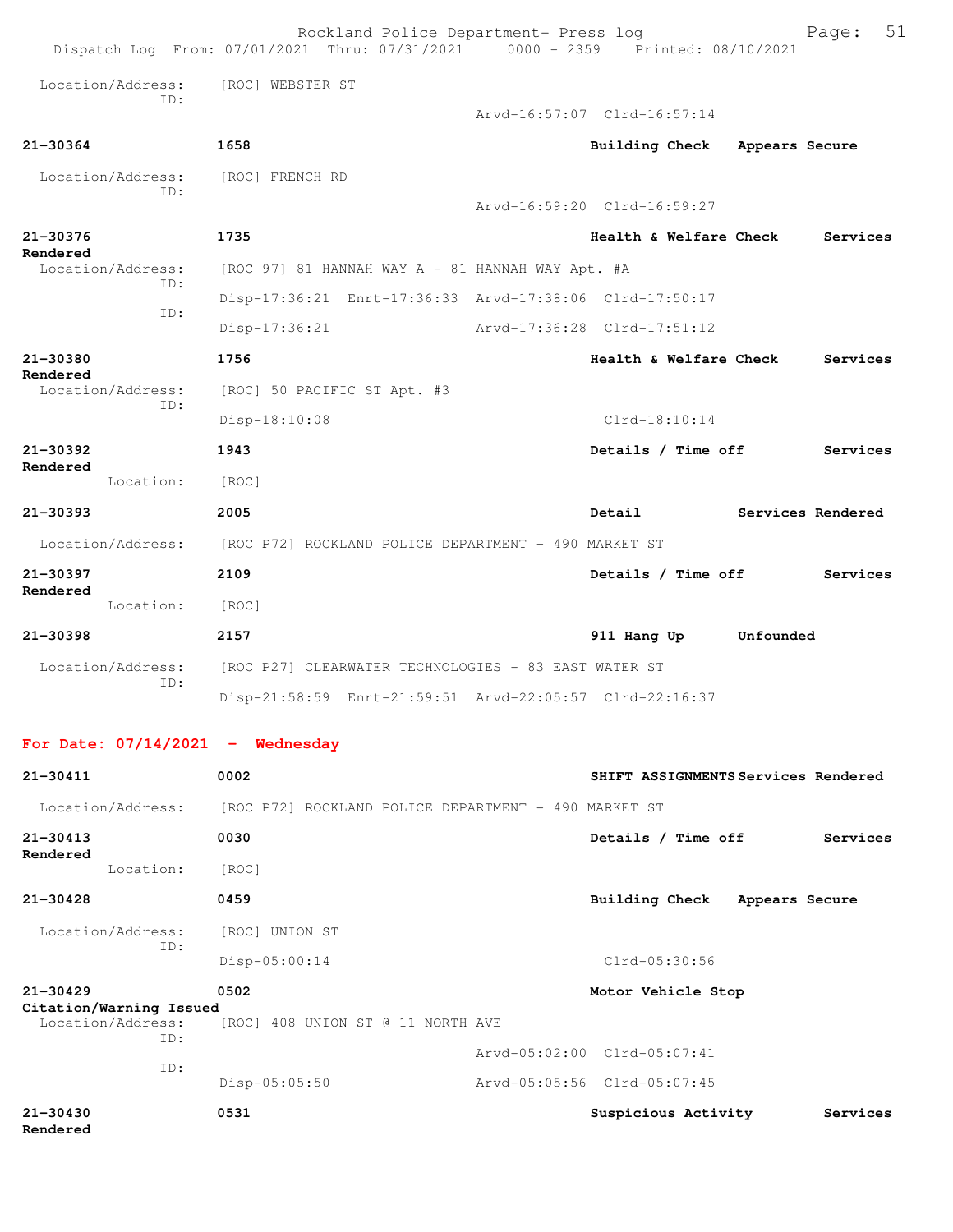|                               | Rockland Police Department- Press log<br>Dispatch Log From: 07/01/2021 Thru: 07/31/2021 0000 - 2359 Printed: 08/10/2021 |                                     | 52<br>Page: |
|-------------------------------|-------------------------------------------------------------------------------------------------------------------------|-------------------------------------|-------------|
| Location/Address:             | [ROC] 34 GLEN ST                                                                                                        |                                     |             |
| TD:                           | Disp-05:32:56 Enrt-05:33:44                                                                                             | Clrd-05:38:31                       |             |
| ID:                           | Disp-05:33:59 Enrt-05:34:07 Arvd-05:35:23 Clrd-05:38:31                                                                 |                                     |             |
| ID:                           | Disp-05:34:16 Enrt-05:34:27 Arvd-05:34:33 Clrd-05:38:31                                                                 |                                     |             |
| $21 - 30435$                  | 0604                                                                                                                    | Lost/Found Property                 | Services    |
| Rendered<br>Location/Address: | [ROC P72] ROCKLAND POLICE DEPARTMENT - 490 MARKET ST                                                                    |                                     |             |
| ID:                           | Disp-06:06:46                                                                                                           | Clrd-06:07:15                       |             |
| $21 - 30441$                  | 0744                                                                                                                    | Details / Time off                  | Services    |
| Rendered<br>Location:         | [ROC]                                                                                                                   |                                     |             |
| $21 - 30445$                  | 0808                                                                                                                    | Information Call No Action Required |             |
| Location/Address:             | [ROC P72] ROCKLAND POLICE DEPARTMENT - 490 MARKET ST                                                                    |                                     |             |
| $21 - 30449$                  | 0834                                                                                                                    | Information Call No Action Required |             |
| Location/Address:             | [ROC P72] ROCKLAND POLICE DEPARTMENT - 490 MARKET ST                                                                    |                                     |             |
| $21 - 30451$                  | 0837                                                                                                                    | Details / Time off                  | No Action   |
| Required<br>Location:         | [ROC]                                                                                                                   |                                     |             |
| $21 - 30465$                  | 0941                                                                                                                    | Building Check Services Rendered    |             |
| Location/Address:             | [ROC] 16 FRENCH RD                                                                                                      |                                     |             |
| ID:                           |                                                                                                                         | Arvd-09:45:39 Clrd-09:45:50         |             |
| $21 - 30470$                  | 1016                                                                                                                    | <b>Traffic Enforcement</b>          | Services    |
| Rendered<br>Location/Address: | [ROC] POND ST                                                                                                           |                                     |             |
| ID:                           |                                                                                                                         | Arvd-10:17:28 Clrd-10:17:42         |             |
| $21 - 30472$                  | 1022                                                                                                                    | Motor Vehicle Stop                  | Verbal      |
| Warning<br>Location/Address:  | [ROC P47] BEST WESTERN - 909 HINGHAM ST                                                                                 |                                     |             |
| ID:                           |                                                                                                                         | Arvd-10:22:00 Clrd-10:29:34         |             |
| $21 - 30474$                  | 1043                                                                                                                    | Motor Vehicle Stop                  | Arrest (s)  |
| Made<br>Location/Address:     | [ROC] WEST WATER ST                                                                                                     |                                     |             |
| ID:                           |                                                                                                                         | Arvd-10:43:00 Clrd-11:04:06         |             |
| ID:                           | Disp-10:44:57 Enrt-10:46:41 Arvd-10:46:49 Clrd-11:04:03                                                                 |                                     |             |
| ID:<br>Refer To Arrest:       | Disp-10:46:38 Enrt-10:46:43 Arvd-10:46:50 Clrd-11:04:04<br>21ROC-30474-AR                                               |                                     |             |
| Arrest:<br>Address:           | STUBBS, ROSS EDWARD<br>88 TREMONT ST NEW BEDFORD, MA                                                                    |                                     |             |
| Age:<br>Charges:              | 39<br>Default Warrant                                                                                                   |                                     |             |
| $21 - 30485$                  | 1136                                                                                                                    | Prisioner Transport                 | Services    |
| Rendered<br>Location/Address: | [HIN 1] HINGHAM COURT - 28 GEORGE WASHINGTON BLVD                                                                       |                                     |             |
| ID:                           |                                                                                                                         | Arvd-11:36:00 Clrd-12:30:59         |             |
| 21-30487                      | 1150                                                                                                                    | Lost/Found Property                 | Services    |
|                               |                                                                                                                         |                                     |             |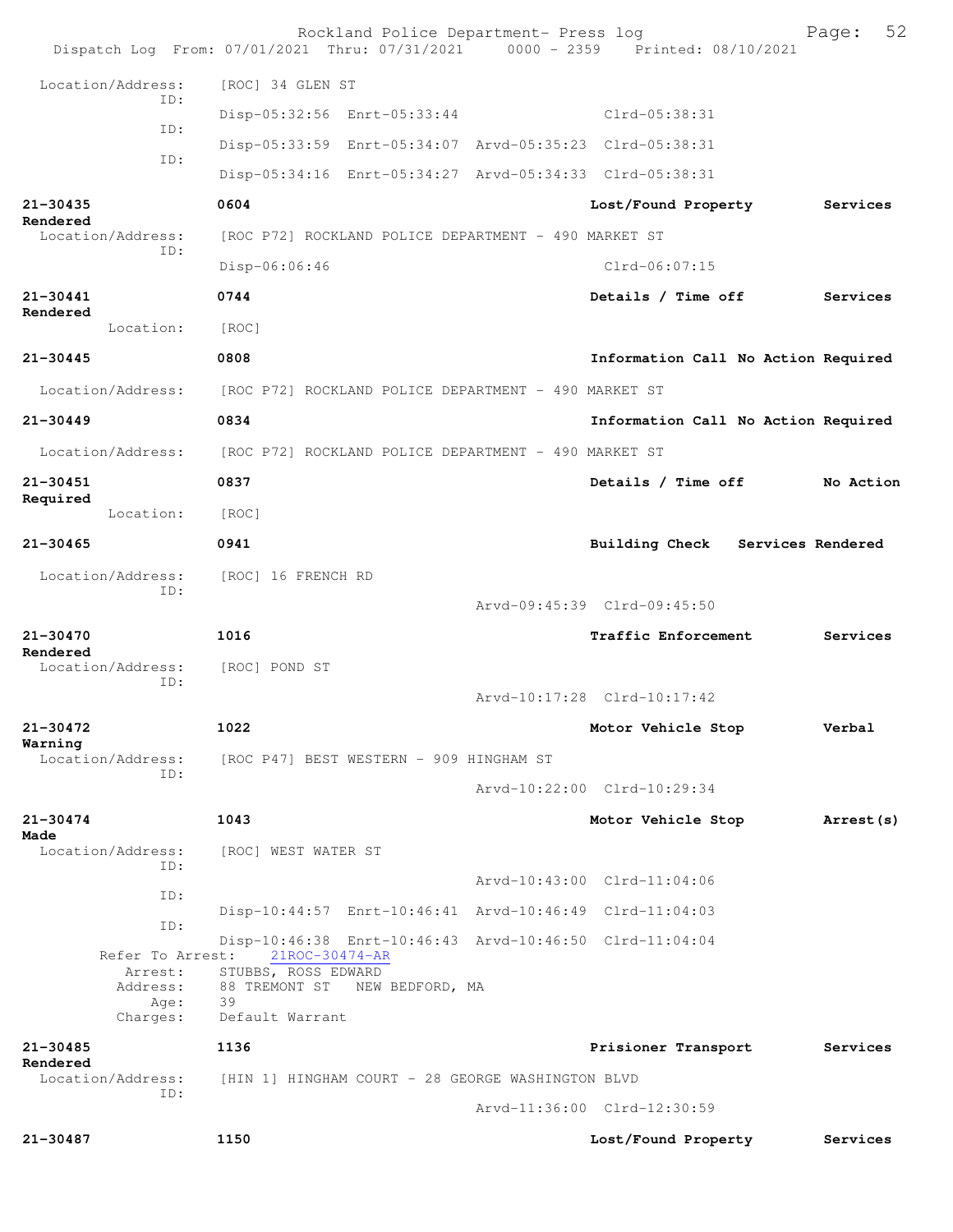|                                     | Rockland Police Department- Press log<br>Dispatch Log From: 07/01/2021 Thru: 07/31/2021 0000 - 2359 Printed: 08/10/2021 |                               | 53<br>Page:                         |
|-------------------------------------|-------------------------------------------------------------------------------------------------------------------------|-------------------------------|-------------------------------------|
| Rendered                            |                                                                                                                         |                               |                                     |
| Location/Address:<br>ID:            | [ROC] 64 HOWARD ST                                                                                                      |                               |                                     |
|                                     | $Disp-11:51:41$                                                                                                         | $Clrd-11:51:47$               |                                     |
| 21-30488                            | 1153                                                                                                                    |                               | Building Check Services Rendered    |
| Location/Address:<br>ID:            | [ROC] 16 FRENCH RD                                                                                                      |                               |                                     |
|                                     |                                                                                                                         | Arvd-11:54:27 Clrd-12:25:34   |                                     |
| $21 - 30493$<br>Services Rendered   | 1220                                                                                                                    | Sex offender or dissemination |                                     |
| Location/Address:<br>ID:            | [ROC P72] ROCKLAND POLICE DEPARTMENT - 490 MARKET ST                                                                    |                               |                                     |
|                                     | Disp-12:34:58 Enrt-12:52:49 Arvd-14:09:24 Clrd-15:43:56                                                                 |                               |                                     |
| $21 - 30496$                        | 1238                                                                                                                    | Details / Time off            | No Action                           |
| Required<br>Location:               | [ROC]                                                                                                                   |                               |                                     |
| 21-30508                            | 1354                                                                                                                    |                               | Information Call No Action Required |
| Location/Address:                   | [ROC P72] ROCKLAND POLICE DEPARTMENT - 490 MARKET ST                                                                    |                               |                                     |
| $21 - 30509$                        | 1431                                                                                                                    | Details / Time off            | No Action                           |
| Required<br>Location:               | [ROC]                                                                                                                   |                               |                                     |
| $21 - 30517$                        | 1458                                                                                                                    | Burglar Alarm                 | Services Rendered                   |
| Location/Address:                   | [ROC] 96 RESERVOIR PARK DR                                                                                              |                               |                                     |
| ID:                                 | Disp-15:03:14 Enrt-15:05:37 Arvd-15:08:13 Clrd-15:19:14                                                                 |                               |                                     |
| ID:                                 | Disp-15:20:00                                                                                                           | Clrd-15:20:18                 |                                     |
| $21 - 30518$                        | 1518                                                                                                                    | <b>Building Check</b>         | Services Rendered                   |
| Location/Address:                   | [ROC] FRENCH RD                                                                                                         |                               |                                     |
| ID:                                 |                                                                                                                         | Arvd-15:19:14 Clrd-15:19:55   |                                     |
| 21-30522                            | 1612                                                                                                                    | General Info                  | Appears Secure                      |
| Location/Address:                   | [ROC P72] ROCKLAND POLICE DEPARTMENT - 490 MARKET ST                                                                    |                               |                                     |
| 21-30531                            | 1637                                                                                                                    | Harassment                    | Services Rendered                   |
| Location/Address:                   | [ROC] BENCH OUTSIDE - 26 STUDLEY CT                                                                                     |                               |                                     |
| ID:                                 | Disp-16:41:30 Enrt-16:41:33 Arvd-16:49:41 Clrd-17:08:58                                                                 |                               |                                     |
| ID:                                 | $Disp-16:50:07$                                                                                                         | Arvd-16:50:16 Clrd-17:08:55   |                                     |
| 21-30530                            | 1638                                                                                                                    | Motor Vehicle Complaint       | Gone on                             |
| arrival                             |                                                                                                                         |                               |                                     |
| Location/Address:<br>ID:            | [ROC] WEBSTER ST                                                                                                        |                               |                                     |
|                                     | Disp-16:40:26 Enrt-16:40:28 Arvd-16:42:32 Clrd-16:45:47                                                                 |                               |                                     |
| 21-30535<br>Citation/Warning Issued | 1653                                                                                                                    | <b>Traffic Enforcement</b>    |                                     |
| Location/Address:<br>TD:            | [ROC] POND ST                                                                                                           |                               |                                     |
|                                     |                                                                                                                         | Arvd-16:54:18 Clrd-17:16:36   |                                     |
| $21 - 30548$                        | 1753                                                                                                                    | <b>BOLO</b>                   | No Action Required                  |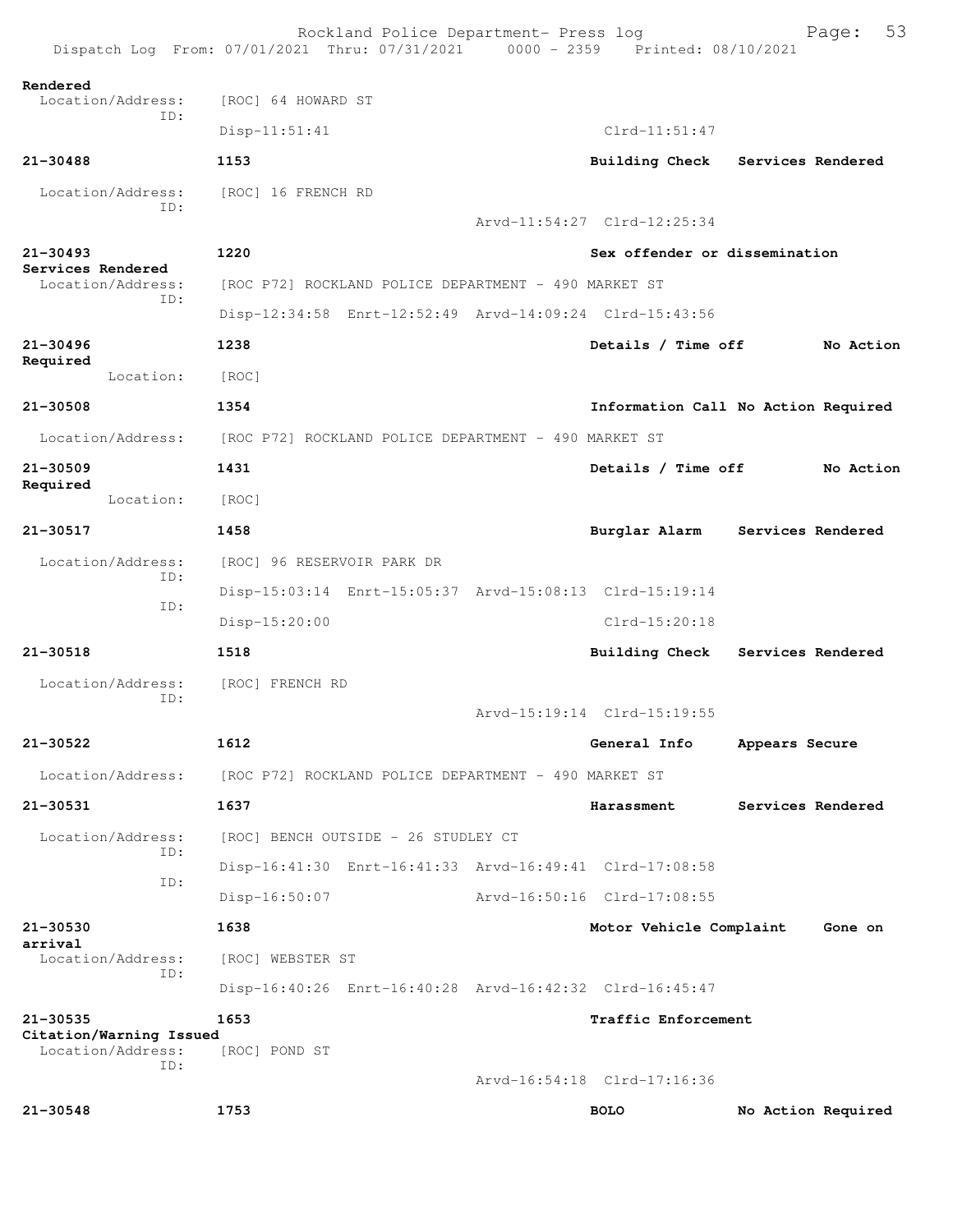|                                              |     | Dispatch Log From: 07/01/2021 Thru: 07/31/2021    | Rockland Police Department- Press log                | 0000 - 2359 Printed: 08/10/2021                         |                   | Page:        | 54 |
|----------------------------------------------|-----|---------------------------------------------------|------------------------------------------------------|---------------------------------------------------------|-------------------|--------------|----|
| Location/Address:                            |     |                                                   | [ROC P72] ROCKLAND POLICE DEPARTMENT - 490 MARKET ST |                                                         |                   |              |    |
|                                              | ID: |                                                   |                                                      | Disp-17:54:10 Enrt-17:54:48 Arvd-17:54:50 Clrd-17:55:18 |                   |              |    |
|                                              | ID: |                                                   |                                                      | Disp-17:54:13 Enrt-17:54:53 Arvd-17:54:54 Clrd-17:55:21 |                   |              |    |
|                                              | ID: |                                                   |                                                      | Disp-17:54:17 Enrt-17:54:56 Arvd-17:54:57 Clrd-17:55:28 |                   |              |    |
|                                              | ID: |                                                   |                                                      | Disp-17:55:08 Enrt-17:55:10 Arvd-17:55:12 Clrd-17:55:13 |                   |              |    |
| 21-30551                                     |     | 1836                                              |                                                      | Disturbance                                             | Investigated      |              |    |
| Location/Address:                            |     | [ROC P47] BEST WESTERN - 909 HINGHAM ST Apt. #138 |                                                      |                                                         |                   |              |    |
|                                              | ID: |                                                   |                                                      | Disp-18:37:15 Enrt-18:37:21 Arvd-18:42:25 Clrd-18:51:48 |                   |              |    |
|                                              | ID: |                                                   |                                                      | Disp-18:37:18 Enrt-18:37:22 Arvd-18:42:55 Clrd-18:51:30 |                   |              |    |
|                                              | ID: |                                                   |                                                      | Disp-18:37:20 Enrt-18:37:23 Arvd-18:49:39 Clrd-18:51:32 |                   |              |    |
|                                              | ID: |                                                   |                                                      | Disp-18:40:45 Enrt-18:40:46 Arvd-18:42:45 Clrd-18:51:41 |                   |              |    |
|                                              | ID: |                                                   |                                                      | Disp-18:40:53 Enrt-18:41:01 Arvd-18:42:49 Clrd-18:51:37 |                   |              |    |
| $21 - 30554$                                 |     | 1852                                              |                                                      | Suspicious Activity                                     |                   | Investigated |    |
| Location/Address:                            |     | [ROC P46] DUNKIN DONUTS - 851 HINGHAM ST          |                                                      |                                                         |                   |              |    |
|                                              | ID: |                                                   |                                                      | Arvd-18:52:00 Clrd-19:00:07                             |                   |              |    |
|                                              | ID: | $Disp-18:59:22$                                   |                                                      | Arvd-18:59:24 Clrd-19:00:05                             |                   |              |    |
| 21-30561                                     |     | 2035                                              |                                                      | Details / Time off                                      |                   | Appears      |    |
| Secure<br>Location:                          |     | [ROC]                                             |                                                      |                                                         |                   |              |    |
| 21-30567                                     |     | 2108                                              |                                                      | Motor Vehicle Complaint                                 |                   | Investigated |    |
| Location/Address:                            |     | [ROC] 211 GARDEN TER                              |                                                      |                                                         |                   |              |    |
| 21-30570                                     |     | 2111                                              |                                                      | Motor Vehicle Complaint                                 |                   | Investigated |    |
| Location/Address:                            |     | [ROC] 211 GARDEN TER                              |                                                      |                                                         |                   |              |    |
|                                              | ID: | $Disp-21:12:28$                                   |                                                      | Arvd-21:12:31 Clrd-21:16:31                             |                   |              |    |
|                                              | ID: | $Disp-21:14:29$                                   |                                                      | Arvd-21:14:37 Clrd-21:16:28                             |                   |              |    |
| 21-30576                                     |     | 2144                                              |                                                      | Suspicious Activity                                     |                   | Services     |    |
| Rendered<br>Location/Address:                |     | [ROC] 22 CHURCH ST                                |                                                      |                                                         |                   |              |    |
|                                              | ID: | $Disp-21:45:25$                                   |                                                      | Arvd-21:45:27 Clrd-21:51:55                             |                   |              |    |
| 21-30579                                     |     | 2200                                              |                                                      | Assist Public                                           | Services Rendered |              |    |
| Location/Address:                            |     | [ROC] 51 MAPLE ST                                 |                                                      |                                                         |                   |              |    |
|                                              | ID: | Disp-22:07:11                                     |                                                      | $Clrd-22:07:27$                                         |                   |              |    |
|                                              | ID: | Disp-22:07:43                                     |                                                      | $Clrd-22:08:03$                                         |                   |              |    |
| 21-30581                                     |     | 2213                                              |                                                      | Motor Vehicle Stop                                      |                   |              |    |
| Citation/Warning Issued<br>Location/Address: |     |                                                   | [ROC] NEAR CHINA PLAZA - MARKET ST                   |                                                         |                   |              |    |
|                                              | ID: |                                                   |                                                      | Disp-22:14:39 Enrt-22:14:42 Arvd-22:14:44 Clrd-22:21:25 |                   |              |    |
| 21-30582                                     |     | 2215                                              |                                                      | Noise Complaint Services Rendered                       |                   |              |    |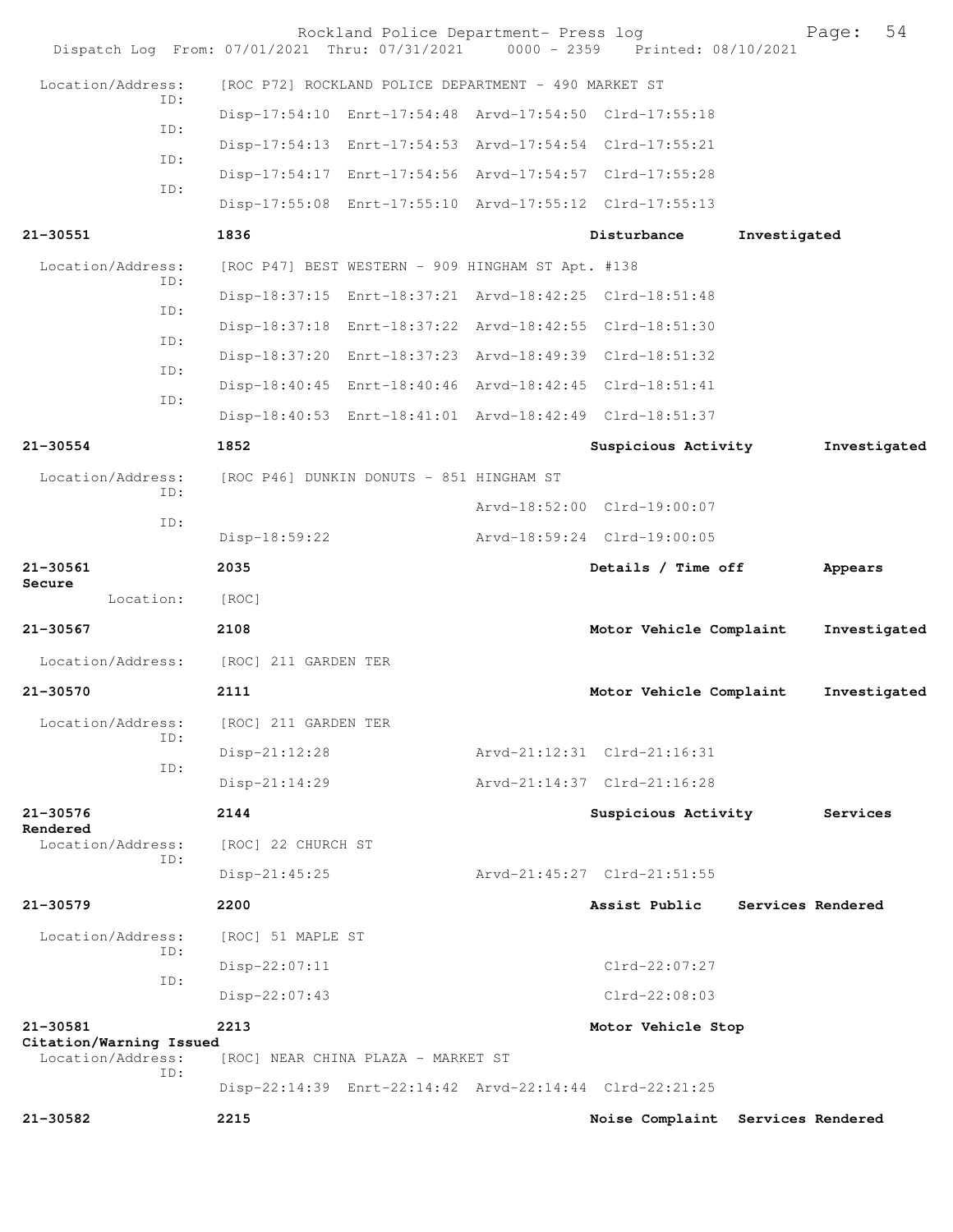|                                     | Rockland Police Department- Press log                                          |                               | 55<br>Page:                         |
|-------------------------------------|--------------------------------------------------------------------------------|-------------------------------|-------------------------------------|
|                                     | Dispatch Log From: 07/01/2021 Thru: 07/31/2021 0000 - 2359 Printed: 08/10/2021 |                               |                                     |
| Location/Address:<br>ID:            | [ROC 493] 321 UNION ST Apt. #1A                                                |                               |                                     |
| ID:                                 | Disp-22:17:08 Enrt-22:17:15 Arvd-22:21:23 Clrd-22:25:54                        |                               |                                     |
|                                     | Disp-22:17:14 Enrt-22:17:16 Arvd-22:20:18 Clrd-22:25:52                        |                               |                                     |
| 21-30583<br>Citation/Warning Issued | 2222                                                                           | Motor Vehicle Stop            |                                     |
| Vicinity of:<br>ID:                 | [ROC] 10 SPRING ST @ 7 MARKET ST                                               |                               |                                     |
|                                     |                                                                                | Arvd-22:22:00 Clrd-22:31:50   |                                     |
| 21-30585                            | 2229                                                                           | Assist Public                 | Investigated                        |
| Location/Address:                   | [ROC] 336 HOWARD ST                                                            |                               |                                     |
| ID:                                 |                                                                                | Arvd-22:29:00 Clrd-22:31:40   |                                     |
| 21-30595                            | 2329                                                                           |                               | Assist Public Services Rendered     |
|                                     | Location/Address: [ROC 60] SPRING GATE APARTMENTS - 52 HANNAH WAY              |                               |                                     |
| ID:                                 |                                                                                | Arvd-23:29:00 Clrd-23:37:30   |                                     |
|                                     |                                                                                |                               |                                     |
| For Date: $07/15/2021$ - Thursday   |                                                                                |                               |                                     |
| 21-30599                            | 0000                                                                           |                               | SHIFT ASSIGNMENTS Services Rendered |
|                                     | Location/Address: [ROC P72] ROCKLAND POLICE DEPARTMENT - 490 MARKET ST         |                               |                                     |
| 21-30620                            | 0615                                                                           | Building Check Appears Secure |                                     |
| Location/Address:<br>ID:            | [ROC] UNION ST                                                                 |                               |                                     |
|                                     |                                                                                | Arvd-06:16:15 Clrd-06:21:42   |                                     |
| 21-30623                            | 0630                                                                           | COMP TIME                     | Services Rendered                   |
| Location:                           | [ROC]                                                                          |                               |                                     |
| 21-30629<br>Checked/Secured         | 0718                                                                           | Burglar Alarm Building        |                                     |
| Location/Address:<br>ID:            | [ROC] 256 WEYMOUTH ST                                                          |                               |                                     |
| ID:                                 | Disp-07:19:21 Enrt-07:19:44 Arvd-07:25:43 Clrd-07:27:25                        |                               |                                     |
| ID:                                 | Disp-07:22:37                                                                  | Clrd-07:22:59                 |                                     |
|                                     | Disp-07:22:52 Enrt-07:22:55 Arvd-07:25:48 Clrd-07:27:28                        |                               |                                     |
| 21-30632<br>Rendered                | 0736                                                                           | MVA Property Damage Only      | Services                            |
| Location/Address:<br>ID:            | [ROC] VFW DR                                                                   |                               |                                     |
| ID:                                 | Disp-07:37:16 Enrt-07:37:20 Arvd-07:40:30 Clrd-07:53:33                        |                               |                                     |
|                                     | Disp-07:40:03                                                                  | Arvd-07:40:20 Clrd-07:56:12   |                                     |
| 21-30635                            | 0802                                                                           | General Info                  | Services Rendered                   |
| Location/Address:                   | [ROC P72] ROCKLAND POLICE DEPARTMENT - 490 MARKET ST                           |                               |                                     |
| 21-30636                            | 0831                                                                           |                               | Animal Complaint Services Rendered  |
| Location/Address:<br>ID:            | [ROC] 223 VERNON ST                                                            |                               |                                     |
|                                     | Disp-08:34:33                                                                  | Clrd-08:58:44                 |                                     |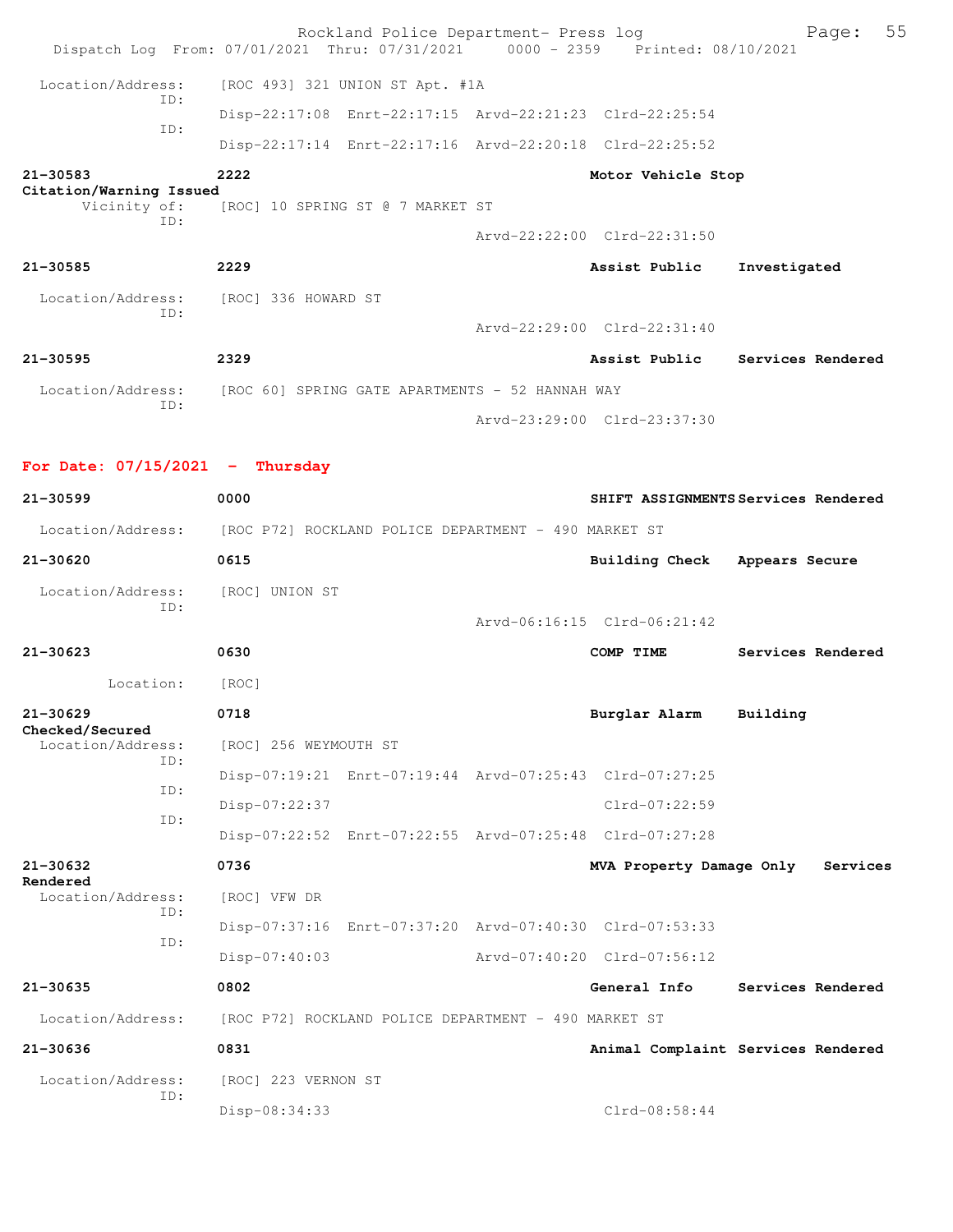Rockland Police Department- Press log Fage: 56 Dispatch Log From: 07/01/2021 Thru: 07/31/2021 0000 - 2359 Printed: 08/10/2021 **21-30638 0849 Building Check Appears Secure** Location/Address: [ROC] J A DUNN MEM DR ID: Arvd-08:50:28 Clrd-09:50:56 **21-30639 0851 Assault Offenses Gone on arrival** Location/Address: [ROC P55] HOME DEPOT - 1149 HINGHAM ST ID: Disp-08:57:40 Enrt-08:58:15 Arvd-09:06:49 Clrd-09:11:40 **21-30643 0919 Building Check Building Checked/Secured**  Location/Address: [ROC] HINGHAM ST ID: Arvd-09:19:40 Clrd-09:19:52 **21-30644 0921 Building Check Appears Secure** Location/Address: [ROC] FRENCH RD ID: Arvd-09:21:58 Clrd-09:22:12 **21-30645 0921 Larceny / Forgery/ Fraud Advised to Court**  [ROC] 206 GARDEN TER ID: Disp-09:23:33 Enrt-10:29:41 Arvd-10:29:42 Clrd-10:30:47 **21-31645 1020 Animal Complaint Services Rendered** Location/Address: [ROC] 282 HINGHAM ST **21-30664 1123 Building Check Appears Secure** Location/Address: [ROC] J A DUNN MEM DR ID: Arvd-11:24:52 Clrd-11:25:13 **21-30665 1126 Building Check Building Checked/Secured**  Location/Address: [ROC] HINGHAM ST ID: Arvd-11:26:30 Clrd-11:26:50 **21-30666 1126 Building Check Appears Secure** Location/Address: [ROC] FRENCH RD ID: Arvd-11:27:26 Clrd-11:27:41 **21-30674 1239 Disabled Motor Vehicle Gone on arrival**  Location/Address: [ROC P52] LUCCA'S RESTAURANT - 933 HINGHAM ST ID: Disp-12:40:31 Enrt-12:40:36 Arvd-12:47:17 Clrd-12:47:33 **21-30675 1252 Details / Time off Services Rendered**  Location: [ROC] **21-30676 1304 Building Check Appears Secure** Location/Address: [ROC] J A DUNN MEM DR ID: Arvd-13:04:59 Clrd-13:05:05 **21-30679 1308 Details / Time off Services**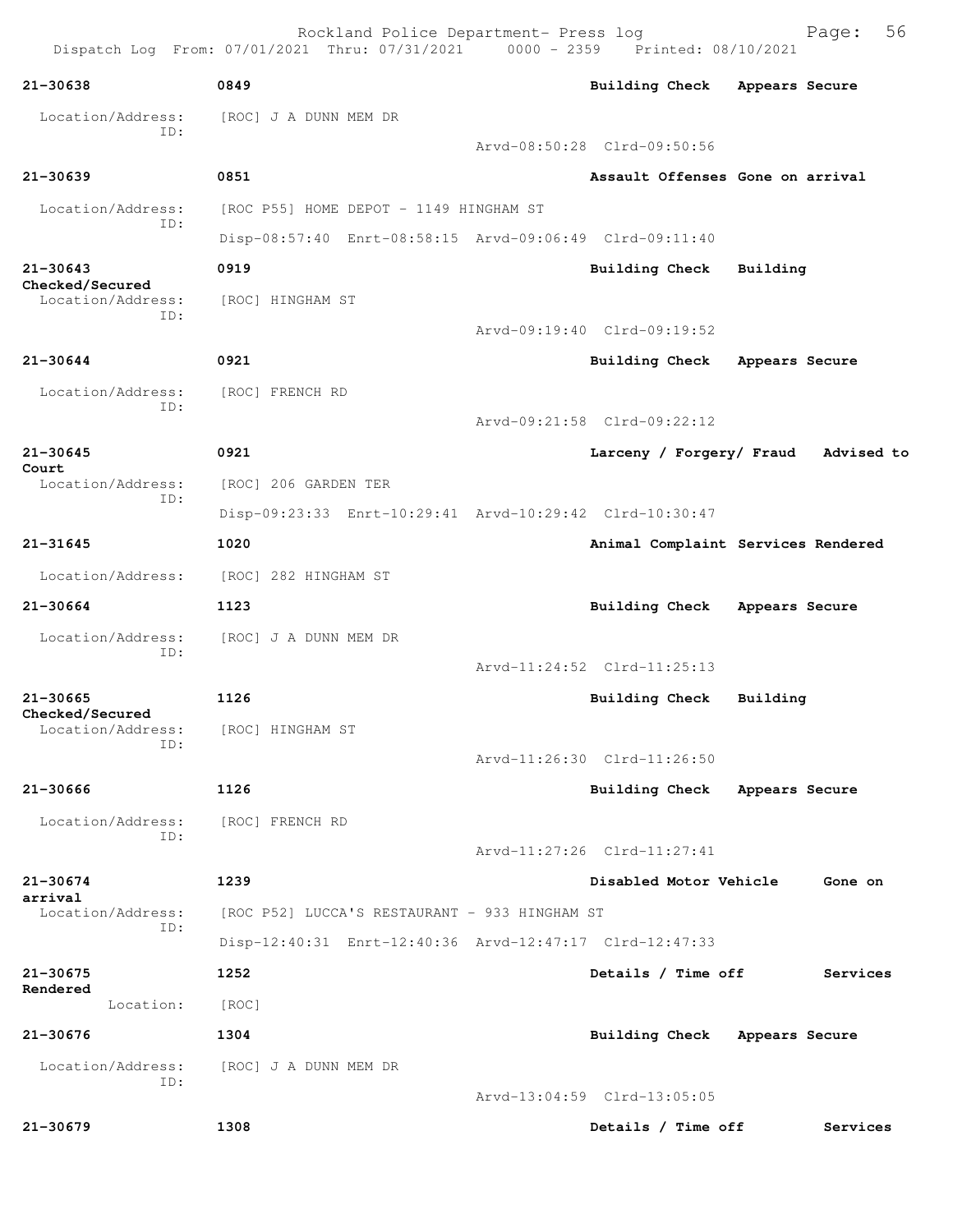|                              | Rockland Police Department- Press log<br>Dispatch Log From: 07/01/2021 Thru: 07/31/2021 0000 - 2359 Printed: 08/10/2021 |                                     | 57<br>Page:        |
|------------------------------|-------------------------------------------------------------------------------------------------------------------------|-------------------------------------|--------------------|
| Rendered<br>Location:        | [ROC]                                                                                                                   |                                     |                    |
| 21-30681                     | 1312                                                                                                                    | Warrant                             | No Service         |
| Location/Address:            | [ROC] 137 MANZELLA CT                                                                                                   |                                     |                    |
| 21-30687                     | 1354                                                                                                                    | Traffic Enforcement                 | Investigated       |
| Location/Address:<br>ID:     | [ROC] POND ST                                                                                                           | Arvd-13:55:26 Clrd-14:08:04         |                    |
| 21-30691                     | 1409                                                                                                                    | <b>Building Check</b>               | Appears Secure     |
| Location/Address:<br>ID:     | [ROC] FRENCH RD                                                                                                         | Arvd-14:09:39 Clrd-14:10:36         |                    |
|                              |                                                                                                                         |                                     |                    |
| 21-30705                     | 1600                                                                                                                    | SHIFT ASSIGNMENTS Services Rendered |                    |
| Location/Address:            | [ROC P72] ROCKLAND POLICE DEPARTMENT - 490 MARKET ST                                                                    |                                     |                    |
| 21-30709                     | 1612                                                                                                                    | 911 Hang Up                         | Services Rendered  |
| Vicinity of:<br>ID:          | [ROC 222] SERONO LABS - 1 TECHNOLOGY PL                                                                                 |                                     |                    |
|                              | Disp-16:13:36 Enrt-16:14:37                                                                                             | $Clrd-16:16:24$                     |                    |
| $21 - 30723$<br>Rendered     | 1715                                                                                                                    | Details / Time off                  | Services           |
| Location:                    | [ROC]                                                                                                                   |                                     |                    |
| 21-30725<br>Secure           | 1722                                                                                                                    | Traffic Enforcement                 | Appears            |
| Location/Address:<br>ID:     | [ROC] POND ST                                                                                                           | Arvd-17:24:28 Clrd-17:52:45         |                    |
| 21-30727                     | 1727                                                                                                                    | Time off                            | Services Rendered  |
| Location:                    | [ROC]                                                                                                                   |                                     |                    |
| 21-30730                     | 1811                                                                                                                    | Details / Time off                  | Services           |
| Rendered<br>Location:        | [ROC]                                                                                                                   |                                     |                    |
| 21-30733                     | 1833                                                                                                                    | MVA Property Damage Only            | Report             |
| Follows<br>Location/Address: | [ROC] 71 UNION ST @ 15 CRESCENT ST                                                                                      |                                     |                    |
| ID:                          | Disp-18:35:14 Enrt-18:35:20                                                                                             | $Clrd-19:03:04$                     |                    |
| ID:                          | Disp-18:35:18 Enrt-18:35:20                                                                                             | $Clrd-19:02:44$                     |                    |
| 21-30747                     | 1930                                                                                                                    | <b>TIME OFF</b>                     | No Action Required |
| Location/Address:            | [ROC P72] ROCKLAND POLICE DEPARTMENT - 490 MARKET ST                                                                    |                                     |                    |
| ID:                          |                                                                                                                         | Arvd-19:30:51 Clrd-19:39:56         |                    |
| 21-30745                     | 1931                                                                                                                    | 911 Accidental No Service           |                    |
| Location/Address:            | [ROC P83] ROCKLAND GOLF COURSE - 276 PLAIN ST                                                                           |                                     |                    |
| ID:                          | Disp-19:33:27 Enrt-19:33:31 Arvd-20:05:04 Clrd-20:10:57                                                                 |                                     |                    |
| 21-30769<br>Rendered         | 2145                                                                                                                    | Health & Welfare Check              | Services           |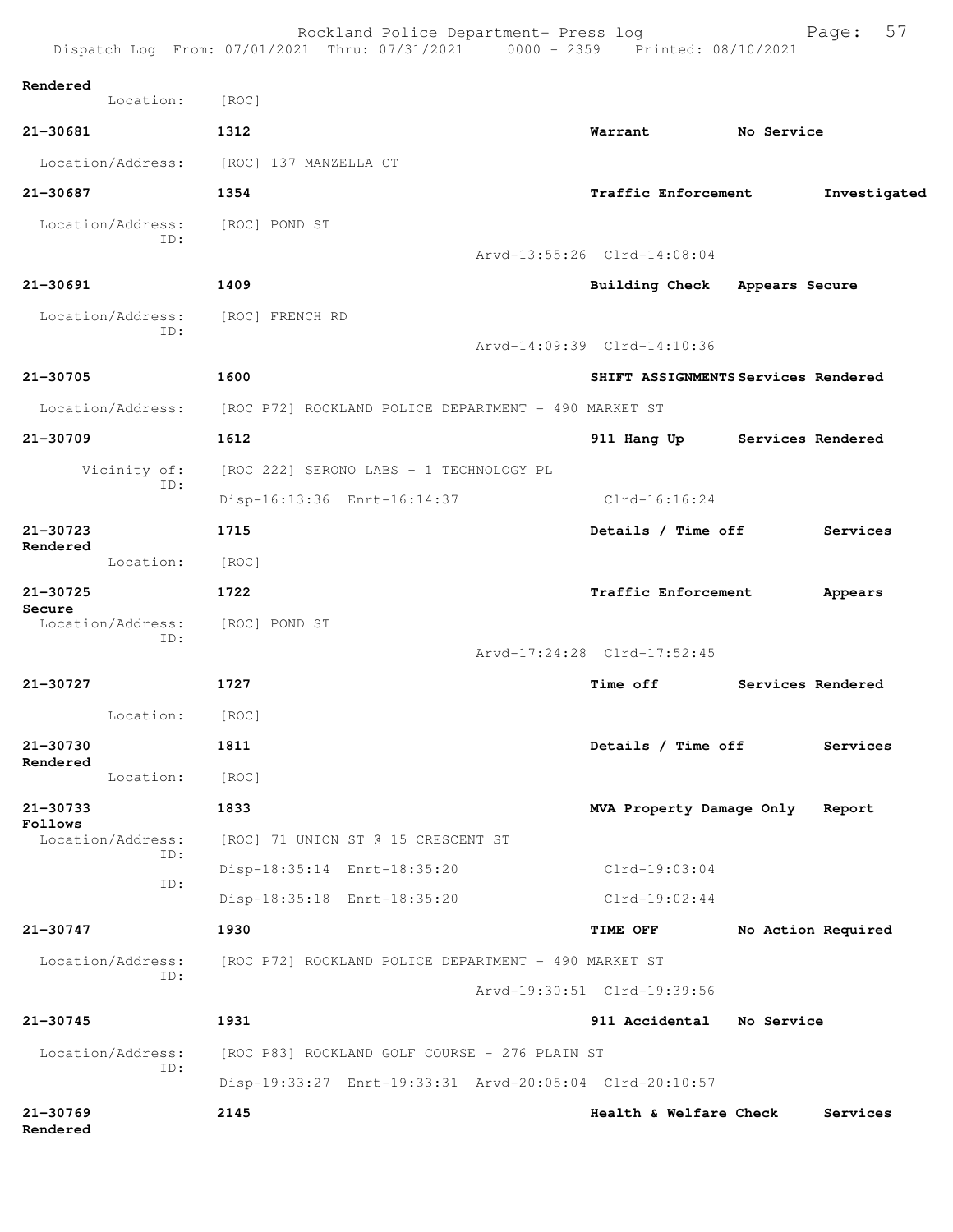|                               |     |                             | Rockland Police Department- Press log                                          |                             |                             |            | Page:    | 58 |
|-------------------------------|-----|-----------------------------|--------------------------------------------------------------------------------|-----------------------------|-----------------------------|------------|----------|----|
|                               |     |                             | Dispatch Log From: 07/01/2021 Thru: 07/31/2021 0000 - 2359 Printed: 08/10/2021 |                             |                             |            |          |    |
| Location/Address:             | ID: | [ROC] 4 CHERRY CIR          |                                                                                |                             |                             |            |          |    |
|                               | ID: |                             | Disp-21:46:29 Enrt-21:47:12 Arvd-21:50:22 Clrd-22:02:47                        |                             |                             |            |          |    |
|                               |     |                             | Disp-21:46:29 Enrt-21:47:12 Arvd-21:56:01 Clrd-22:02:51                        |                             |                             |            |          |    |
|                               | TD: | $Disp-21:50:15$             |                                                                                | Arvd-21:50:19 Clrd-22:01:55 |                             |            |          |    |
| 21-30771<br>Warning           |     | 2202                        |                                                                                |                             | Motor Vehicle Stop          |            | Verbal   |    |
| Location/Address:             |     | [ROC] NORTH AVE             |                                                                                |                             |                             |            |          |    |
|                               | ID: |                             |                                                                                |                             | Arvd-22:02:00 Clrd-22:04:56 |            |          |    |
| 21-30772                      |     | 2228                        |                                                                                |                             | Harassment                  | No Service |          |    |
| Location/Address:             |     |                             | [ROC 897] 110 MARTHA DR Apt. #E                                                |                             |                             |            |          |    |
| ID:                           |     | Disp-22:29:12               |                                                                                | Arvd-22:29:22 Clrd-22:35:52 |                             |            |          |    |
| 21-30773                      |     | 2245                        |                                                                                |                             | Follow-Up Investigation     |            | Services |    |
| Rendered<br>Location/Address: |     | [ROC] 45 HANNAH WAY Apt. #B |                                                                                |                             |                             |            |          |    |
|                               | ID: | $Disp-22:45:51$             |                                                                                | Arvd-22:45:56 Clrd-23:02:51 |                             |            |          |    |
|                               |     |                             |                                                                                |                             |                             |            |          |    |

## **For Date: 07/16/2021 - Friday**

| 21-30780                      | 0000                                                    | SHIFT ASSIGNMENTSNo Action Required |                   |
|-------------------------------|---------------------------------------------------------|-------------------------------------|-------------------|
| Location/Address:             | [ROC P72] ROCKLAND POLICE DEPARTMENT - 490 MARKET ST    |                                     |                   |
| 21-30785                      | 0051                                                    | 911 Accidental<br>Unfounded         |                   |
| Location/Address:             | [ROC 897] 110 MARTHA DR Apt. #F                         |                                     |                   |
| ID:                           | Disp-00:53:09 Enrt-00:53:58 Arvd-00:58:29 Clrd-01:00:11 |                                     |                   |
| TD:                           | Disp-00:54:55 Enrt-00:54:59 Arvd-00:57:07 Clrd-01:00:11 |                                     |                   |
| 21-30787                      | 0052                                                    | 911 Accidental                      | Services Rendered |
| Location/Address:             | [ROC] 42 WILSON ST                                      |                                     |                   |
| TD:                           | Disp-00:52:49 Enrt-00:54:04 Arvd-00:58:39 Clrd-01:01:51 |                                     |                   |
| $21 - 30794$                  | 0344                                                    | Lost/Found Property                 | No Action         |
| Required<br>Location/Address: | [ROC P72] ROCKLAND POLICE DEPARTMENT - 490 MARKET ST    |                                     |                   |
| 21-30796                      | 0452                                                    | Motor Vehicle Stop                  | Verbal            |
| Warning<br>Vicinity of:       | [ROC] 115 UNION ST @ 20 VERNON ST                       |                                     |                   |
| TD:                           |                                                         | $Arvd-04:52:00$ $Clrd-04:55:22$     |                   |
| 21-30797                      | 0502                                                    | Building Check                      | Services Rendered |
| Location/Address:             | [ROC 61] UNION ST BUSINESS DISTRICT - UNION ST          |                                     |                   |
| TD:                           |                                                         | Arvd-05:02:59 Clrd-05:27:05         |                   |
| 21-30800                      | 0509                                                    | Details / Time off                  | Services Not      |
| Required<br>Location:         | [ROC]                                                   |                                     |                   |
| $21 - 30802$<br>Warning       | 0516                                                    | Motor Vehicle Stop                  | Verbal            |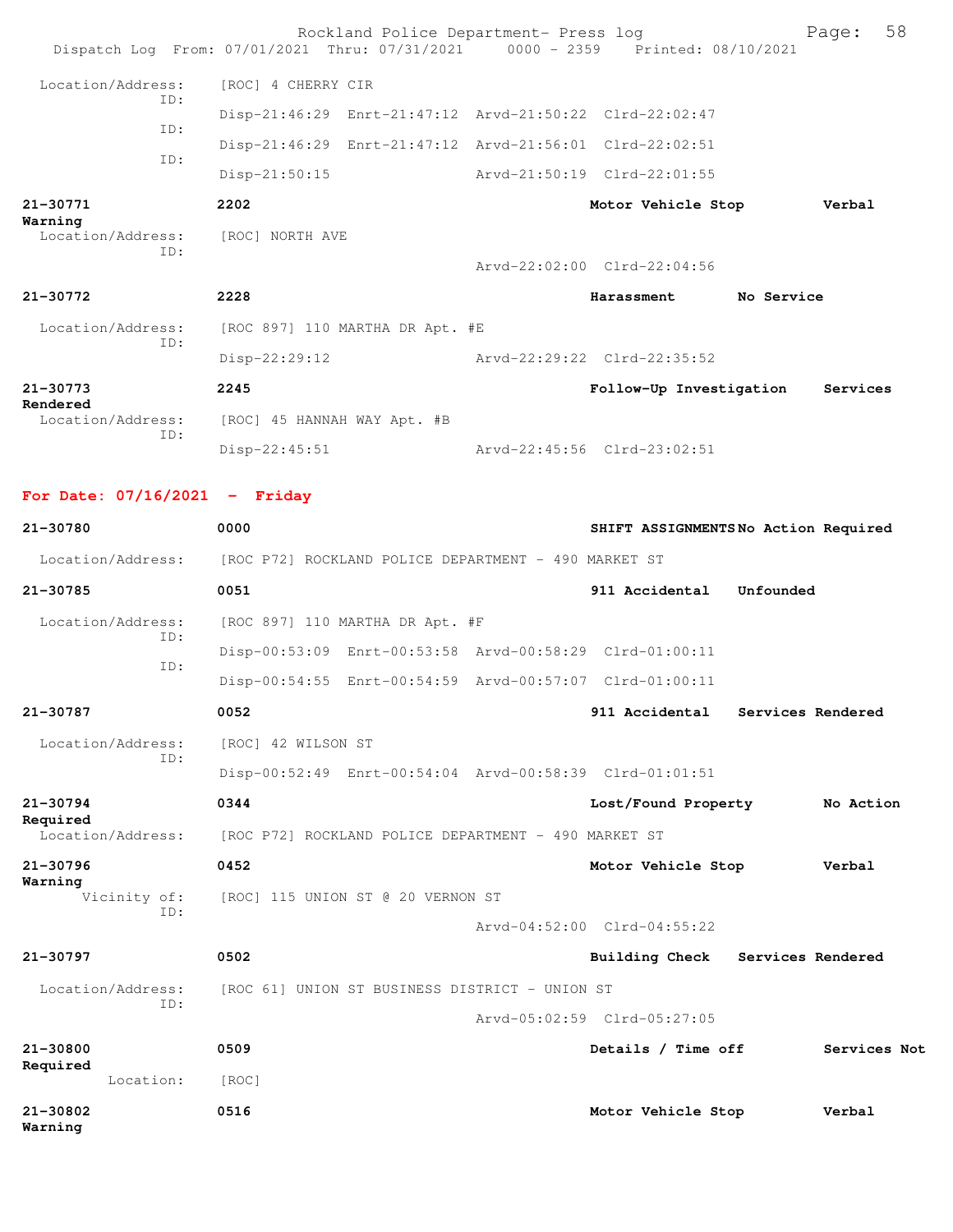|                                      | Rockland Police Department- Press log<br>Dispatch Log From: 07/01/2021 Thru: 07/31/2021 0000 - 2359 Printed: 08/10/2021 |                                    | 59<br>Page:       |
|--------------------------------------|-------------------------------------------------------------------------------------------------------------------------|------------------------------------|-------------------|
| Vicinity of:                         | [ROC] EAST WATER ST @ HOWARD ST                                                                                         |                                    |                   |
| ID:                                  |                                                                                                                         | Arvd-05:16:00 Clrd-05:18:57        |                   |
| 21-30807                             | 0620                                                                                                                    | Assist Fire Department             | Services          |
| Rendered<br>Location/Address:        | [ROC 73] ROCKLAND TOWN HALL - 242 UNION ST                                                                              |                                    |                   |
| ID:                                  | Disp-06:21:54 Enrt-06:22:15 Arvd-06:23:55 Clrd-06:26:28                                                                 |                                    |                   |
| ID:                                  | $Disp-06:22:01$                                                                                                         | Arvd-06:22:10 Clrd-06:26:28        |                   |
| 21-30808                             | 0642                                                                                                                    | Unwanted Party Gone on arrival     |                   |
| Location/Address:                    | [ROC] 128 EXCHANGE ST                                                                                                   |                                    |                   |
| ID:                                  | Disp-06:45:00 Enrt-06:45:06 Arvd-06:46:07 Clrd-07:07:24                                                                 |                                    |                   |
| ID:                                  | Disp-06:45:00 Enrt-06:45:06                                                                                             | Clrd-07:09:43                      |                   |
| ID:                                  | Disp-06:45:00 Enrt-06:45:07 Arvd-06:46:06 Clrd-07:09:38                                                                 |                                    |                   |
| 21-30811                             | 0738                                                                                                                    | Details / Time off                 | Services Not      |
| Required<br>Location:                | [ROC]                                                                                                                   |                                    |                   |
| 21-30848                             | 0816                                                                                                                    | Details / Time off                 | No Action         |
| Required<br>Location:                | [ROC]                                                                                                                   |                                    |                   |
| 21-30814                             | 0830                                                                                                                    | Road Obstruction Investigated      |                   |
| Location/Address:                    | [ROC] 10 HINGHAM ST @ 440 WEBSTER                                                                                       |                                    |                   |
| ID:                                  | Disp-08:31:23 Enrt-08:32:04 Arvd-08:37:52 Clrd-08:39:41                                                                 |                                    |                   |
| 21-30815                             | 0857                                                                                                                    | Suspicious Activity                | Services          |
| Rendered<br>Location/Address:        | [ROC] 22 CLIFF ST                                                                                                       |                                    |                   |
| ID:                                  | Disp-08:59:40                                                                                                           | Arvd-09:02:43 Clrd-09:18:01        |                   |
| ID:                                  | Disp-09:00:33                                                                                                           | Arvd-09:07:36 Clrd-09:18:04        |                   |
| 21-30829                             | 1019                                                                                                                    | General Info                       | Services Rendered |
| Location/Address:                    | [ROC P72] ROCKLAND POLICE DEPARTMENT - 490 MARKET ST                                                                    |                                    |                   |
| $21 - 30836$                         | 1057                                                                                                                    | Animal Complaint Services Rendered |                   |
| Location/Address:                    | [ROC] 359 WEST WATER ST                                                                                                 |                                    |                   |
| ID:                                  | $Disp-10:58:10$                                                                                                         | Arvd-10:58:17 Clrd-11:12:58        |                   |
| 21-30837                             | 1102                                                                                                                    | Building Check Services Rendered   |                   |
| Location/Address:                    | [ROC] POND ST                                                                                                           |                                    |                   |
| ID:                                  |                                                                                                                         | Arvd-11:02:48 Clrd-11:18:37        |                   |
| 21-30842                             | 1118                                                                                                                    | MVA Property Damage Only           | Services          |
| Rendered<br>Location/Address:        | [ROC 439] 23 SMITH RD                                                                                                   |                                    |                   |
| ID:                                  | Disp-11:19:41 Enrt-11:19:46 Arvd-11:25:02 Clrd-11:29:39                                                                 |                                    |                   |
| 21-30844                             | 1135                                                                                                                    | Suspicious Activity                | Services          |
| Rendered<br>Location/Address:<br>ID: | [ROC] 137 MANZELLA CT                                                                                                   |                                    |                   |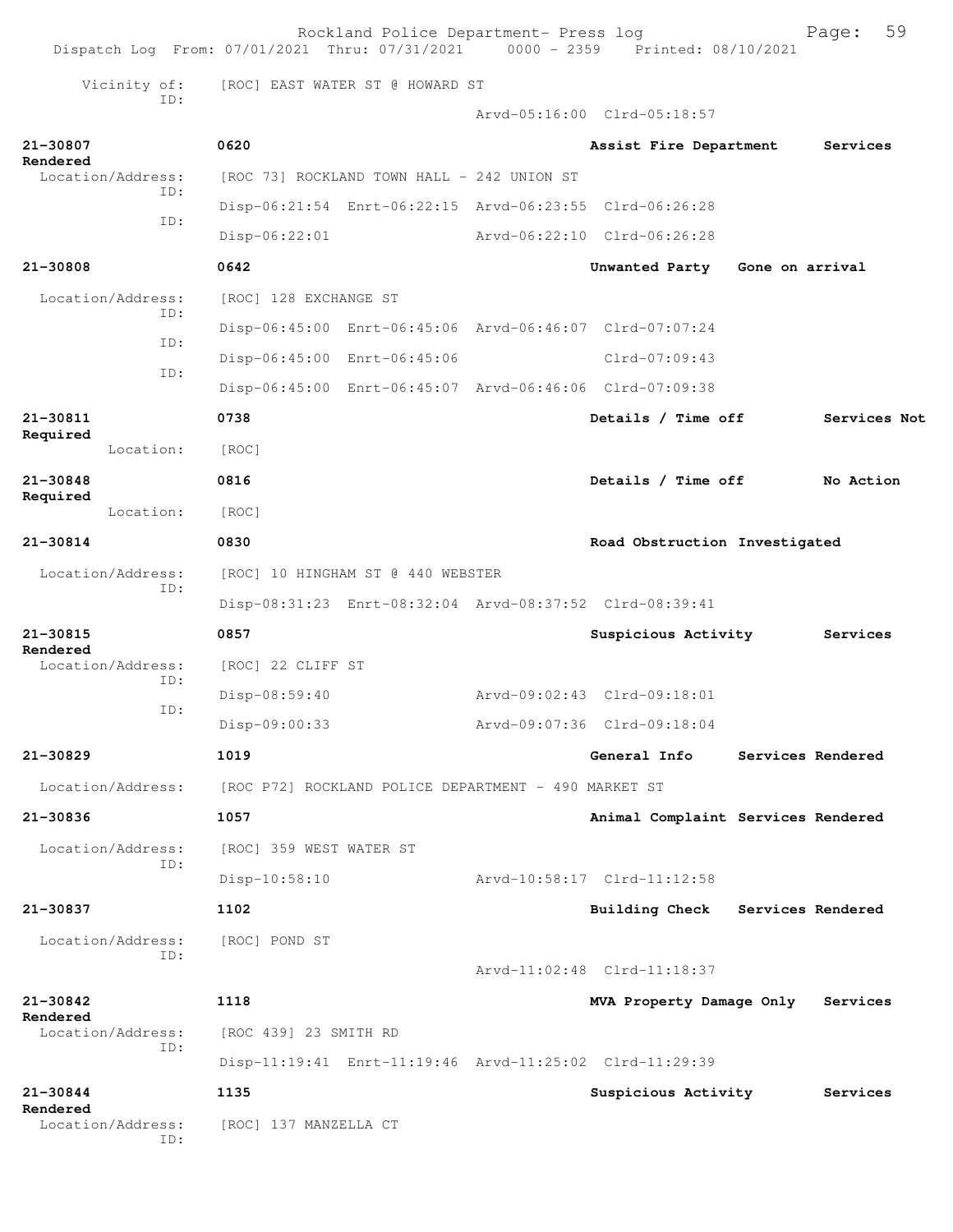|                                                                 | Rockland Police Department- Press log<br>Dispatch Log From: 07/01/2021 Thru: 07/31/2021 0000 - 2359 Printed: 08/10/2021 |                             | 60<br>Page:                         |
|-----------------------------------------------------------------|-------------------------------------------------------------------------------------------------------------------------|-----------------------------|-------------------------------------|
|                                                                 | Disp-11:38:18 Enrt-11:38:25 Arvd-11:40:49 Clrd-12:25:47                                                                 |                             |                                     |
| ID:                                                             | Disp-11:38:18 Enrt-11:38:28 Arvd-12:13:25 Clrd-13:14:36                                                                 |                             |                                     |
| ID:                                                             | $Disp-11:48:17$                                                                                                         | Arvd-11:48:22 Clrd-12:25:50 |                                     |
| 21-30845                                                        | 1140                                                                                                                    | <b>SICK OFFICER</b>         | Services Rendered                   |
| Location:                                                       | [ROC]                                                                                                                   |                             |                                     |
| 21-30846                                                        | 1141                                                                                                                    |                             | General Info Services Rendered      |
| Location/Address:                                               | [ROC P72] ROCKLAND POLICE DEPARTMENT - 490 MARKET ST                                                                    |                             |                                     |
| 21-31646                                                        | 1150                                                                                                                    |                             | Animal Complaint Services Rendered  |
|                                                                 | Location/Address: [ROC] 359 WEST WATER ST                                                                               |                             |                                     |
| 21-30853                                                        | 1158                                                                                                                    | Details / Time off          | Services                            |
| Rendered<br>Location:                                           | [ROC]                                                                                                                   |                             |                                     |
| 21-30856                                                        | 1218                                                                                                                    |                             | General Info Services Rendered      |
|                                                                 | Location/Address: [ROC P72] ROCKLAND POLICE DEPARTMENT - 490 MARKET ST                                                  |                             |                                     |
| 21-30857                                                        | 1236                                                                                                                    | Details / Time off          | Services                            |
| Rendered<br>Location:                                           | [ROC]                                                                                                                   |                             |                                     |
| 21-30863<br>Taken/Referred to Other Agency<br>Location/Address: | 1319<br>[ROC] 46 LINCOLN RD                                                                                             | Health & Welfare Check      |                                     |
| ID:                                                             | Disp-13:22:32 Enrt-13:22:41 Arvd-13:25:33 Clrd-13:33:03                                                                 |                             |                                     |
| ID:                                                             | Disp-13:22:38 Enrt-13:22:41 Arvd-13:26:38 Clrd-13:33:07                                                                 |                             |                                     |
| ID:                                                             | $Disp-13:31:49$                                                                                                         | Arvd-13:31:56 Clrd-13:51:48 |                                     |
| 21-30870                                                        | 1451                                                                                                                    | Building Check              | Appears Secure                      |
| Location/Address:<br>ID:                                        | [ROC] FRENCH RD                                                                                                         |                             |                                     |
|                                                                 |                                                                                                                         | Arvd-14:51:56 Clrd-14:52:07 |                                     |
| 21-30875<br>Checked/Secured                                     | 1511                                                                                                                    | Building Check Building     |                                     |
| Location/Address:<br>ID:                                        | [ROC] J A DUNN MEM DR                                                                                                   |                             |                                     |
|                                                                 |                                                                                                                         | Arvd-15:13:01 Clrd-15:13:23 |                                     |
| 21-30881                                                        | 1604                                                                                                                    |                             | SHIFT ASSIGNMENTS Services Rendered |
| Location/Address:                                               | [ROC P72] ROCKLAND POLICE DEPARTMENT - 490 MARKET ST                                                                    |                             |                                     |
| 21-30892                                                        | 1654                                                                                                                    |                             | 911 Accidental Services Rendered    |
| Location/Address:<br>ID:                                        | [ROC] 100 LEDGEWOOD PL                                                                                                  |                             |                                     |
|                                                                 | Disp-16:56:59 Enrt-16:57:03 Arvd-17:01:44 Clrd-17:04:28                                                                 |                             |                                     |
| 21-30909                                                        | 1933                                                                                                                    |                             | Building Check Services Rendered    |
| Location/Address:<br>ID:                                        | [ROC] STUDLEY COURT - SPRING ST                                                                                         |                             |                                     |
|                                                                 |                                                                                                                         | Arvd-19:36:41 Clrd-19:37:40 |                                     |
| 21-30910                                                        | 1938                                                                                                                    | <b>Building Check</b>       | Sent On Way                         |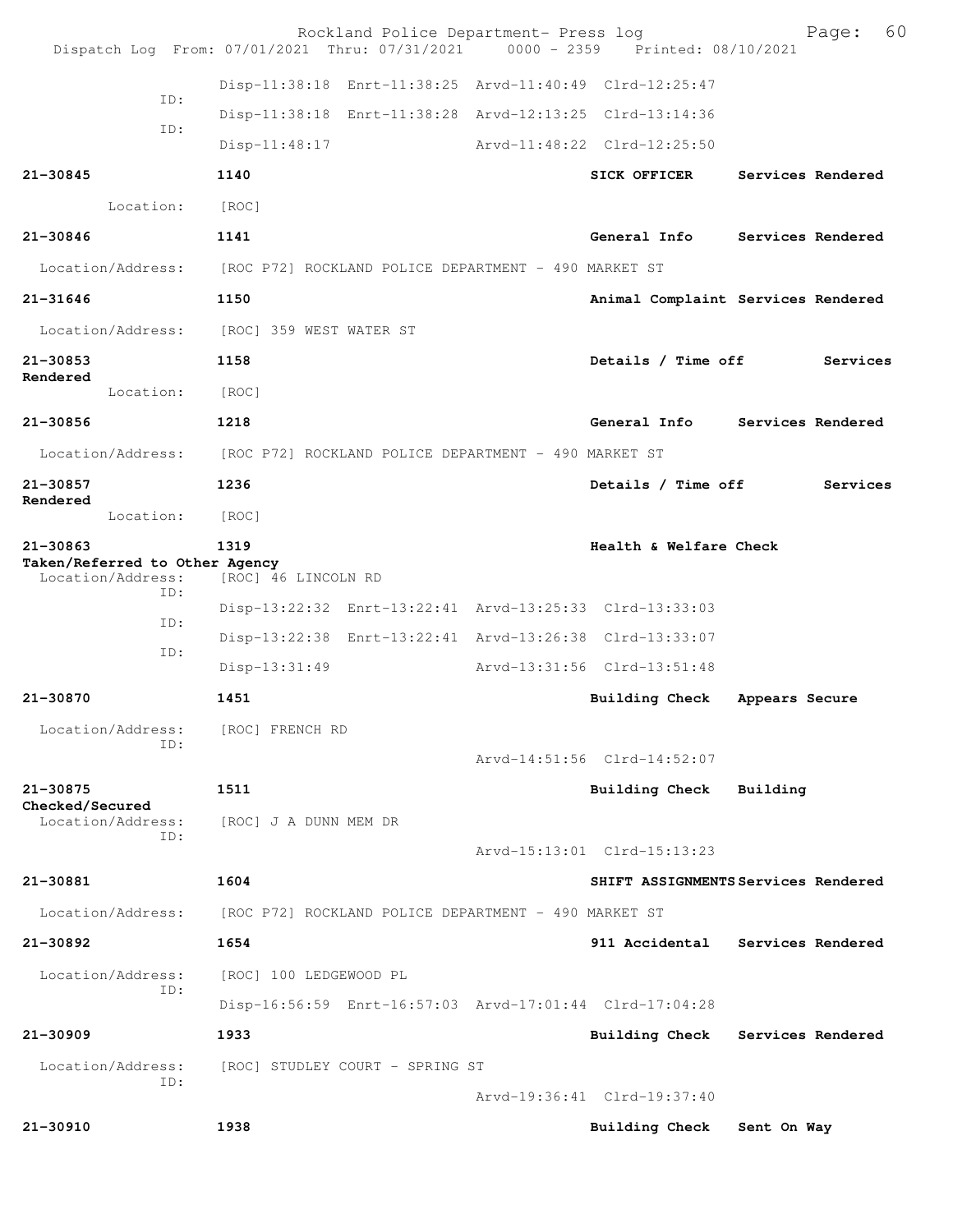Rockland Police Department- Press log Fage: 61 Dispatch Log From: 07/01/2021 Thru: 07/31/2021 0000 - 2359 Printed: 08/10/2021 Location/Address: [ROC] MARTHA DR ID: Arvd-19:39:24 Clrd-19:39:31 **21-30911 1942 Building Check Services Rendered** Location/Address: [ROC] MARKET ST ID: Arvd-19:45:54 Clrd-19:46:31 **21-30916 2014 Building Check Sent On Way** Location/Address: [ROC 826] 16 FRENCH RD ID: Arvd-20:15:58 Clrd-20:29:06 **21-30919 2105 911 Hang Up Services Rendered** Location/Address: [ROC P84] PLAYERS SPORTS BAR - 86 VFW DR ID: Disp-21:08:34 Enrt-21:08:39 Arvd-21:14:00 Clrd-21:18:05 ID: Disp-21:15:00 Enrt-21:15:02 Clrd-21:18:09 **21-30921 2125 Building Check Sent On Way** Location/Address: [ROC] SPRING ST ID: Arvd-21:31:04 Clrd-21:33:53 **21-30922 2134 Building Check Sent On Way** Location/Address: [ROC] MARTHA DR ID: Arvd-21:36:38 Clrd-21:37:40 **21-30923 2139 Building Check Services Rendered** Location/Address: [ROC] MARKET ST ID: Arvd-21:40:57 Clrd-21:41:49 **21-30926 2150 Motor Vehicle Stop Verbal Warning**  [ROC] RESERVOIR PARK DR ID: Arvd-21:50:00 Clrd-21:57:15 **21-30927 2201 Building Check Services Rendered** Location/Address: [ROC] 16 FRENCH RD ID: Arvd-22:03:15 Clrd-22:05:33 **21-30929 2203 General Incident Gone on arrival** Location/Address: [ROC P94] FAST LANE CONVENIENCE STORE - 430 UNION ST ID: Disp-22:04:52 Enrt-22:05:28 Arvd-22:09:51 Clrd-22:13:50 ID: Disp-22:05:40 Enrt-22:05:43 Arvd-22:09:53 Clrd-22:14:00 **21-30930 2206 Building Check Services Rendered** Location/Address: [ROC] POND ST ID: Arvd-22:07:41 Clrd-22:10:13 **21-30944 2206 Building Check Services Rendered**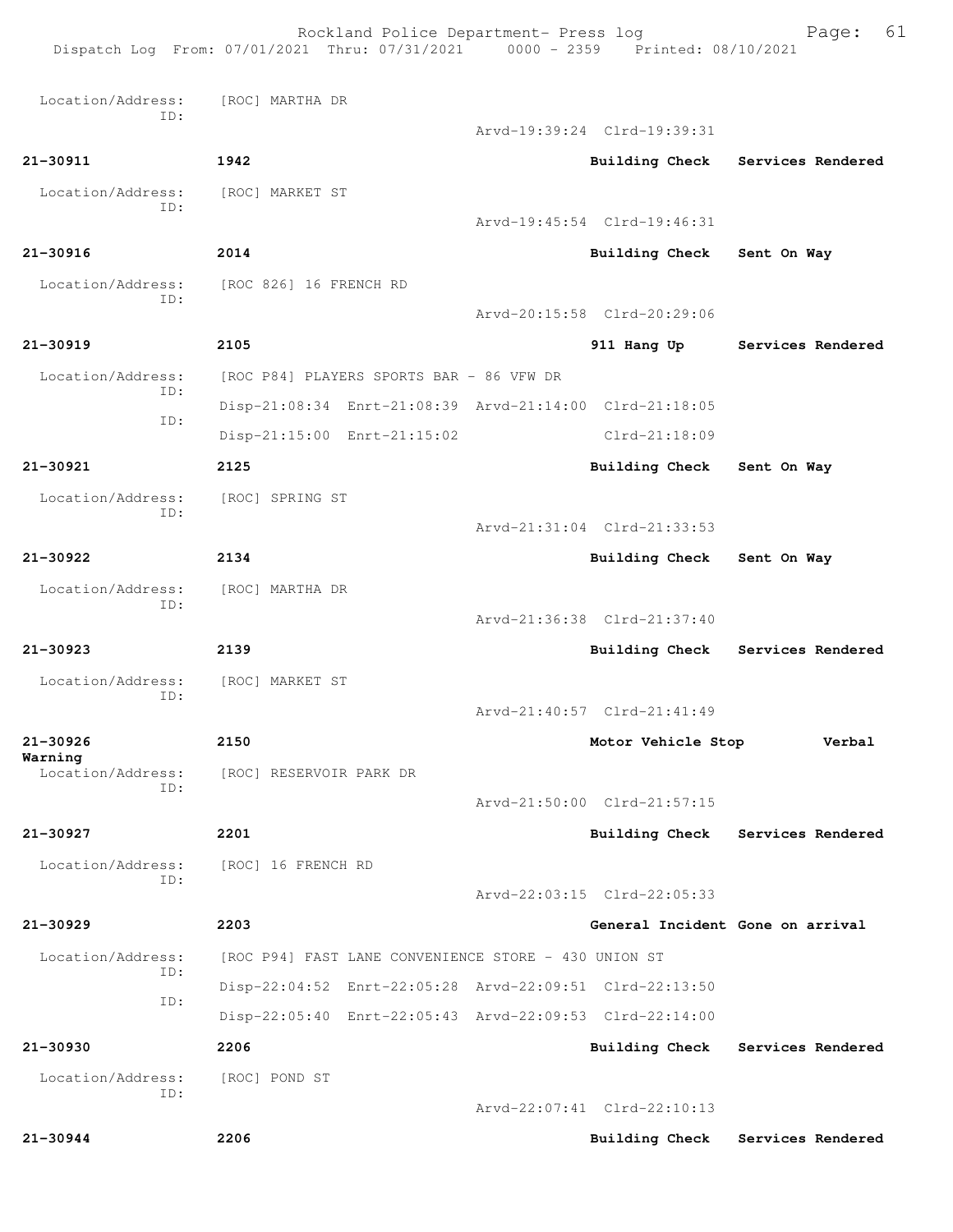Rockland Police Department- Press log Fage: 62 Dispatch Log From: 07/01/2021 Thru: 07/31/2021 0000 - 2359 Printed: 08/10/2021 Location/Address: [ROC] SPRING ST ID: Arvd-00:19:56 Clrd-07/17/2021 @ 00:24:11 **For Date: 07/17/2021 - Saturday 21-30942 0000 SHIFT ASSIGNMENTS No Action Required** Location/Address: [ROC P72] ROCKLAND POLICE DEPARTMENT - 490 MARKET ST **21-30943 0005 BOLO No Action Required** Location/Address: [ROC P72] ROCKLAND POLICE DEPARTMENT - 490 MARKET ST **21-30945 0025 Building Check Services Rendered** Location/Address: [ROC] MARTHA DR ID: Arvd-00:26:32 Clrd-00:27:15 **21-30946 0029 Building Check Services Rendered** Location/Address: [ROC P89] CALVARY CHAPEL - 175 MARKET ST ID: Arvd-00:29:33 Clrd-00:29:42 **21-30947 0031 Building Check Services Rendered** Location/Address: [ROC] 16 FRENCH RD ID: Arvd-00:36:05 Clrd-00:37:38 **21-30948 0038 Building Check Services Rendered** Location/Address: [ROC] POND ST ID: Arvd-00:39:12 Clrd-00:41:15 **21-30953 0305 BOLO No Action Required** Location/Address: [ROC P72] ROCKLAND POLICE DEPARTMENT - 490 MARKET ST **21-30955 0420 Suspicious Activity Provided Assistance**  [ROC] WEYMOUTH ST @ BILL DELAHUNT PKWY ID: Disp-04:22:06 Arvd-04:24:28 Clrd-04:43:38 ID: Disp-04:22:06 Enrt-04:27:05 Arvd-04:27:10 Clrd-04:59:11 ID: Disp-04:59:36 Clrd-05:07:20 **21-30956 0428 Emergency Medical Transported to Hospital**  Location/Address: [ROC P80] BY THE SWIM SCHOOL - WEYMOUTH ST Fire Unit: ROCKEN1-Pumper-Rockland Engine 1 Disp-04:30:16 Enrt-04:31:28 Arvd-04:41:16 Clrd-04:42:33 InQrtsUnavl-04:42:33 InSrvce-04:42:33 EMS Unit: ROCKAM1-Rockland A1 Disp-04:31:23 EMS Unit: ROCKAM1-Rockland A1 Disp-04:31:23 Enrt-04:31:28 Arvd-04:41:20 Clrd-04:41:52 Hosp-04:46:40 ClrHosp-05:02:18 InQrtsUnavl-05:07:18 InSrvce-05:07:20 ID: Disp-04:39:24 Arvd-04:39:30 Clrd-04:41:45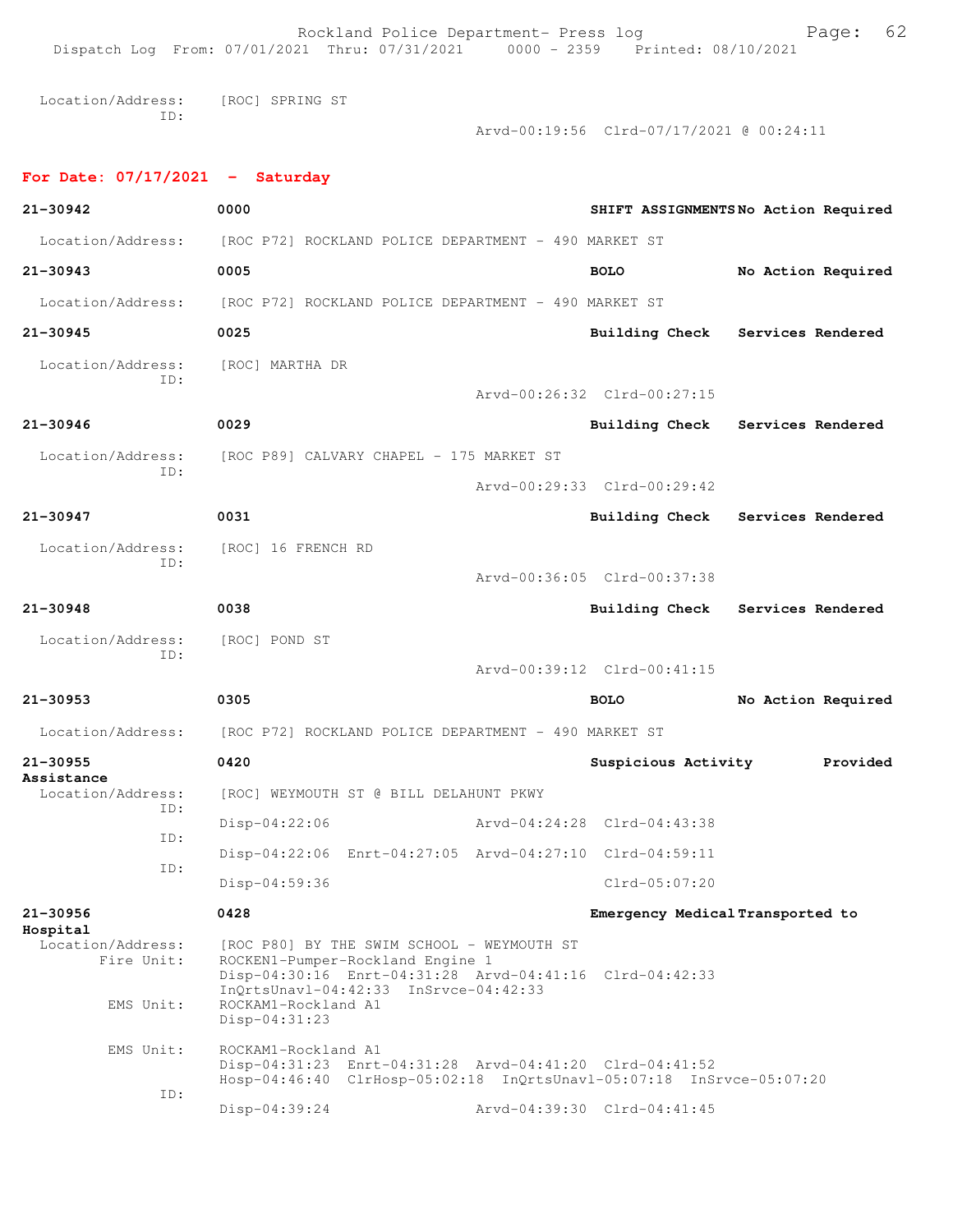| 21-30959                                                      | 0457                                          |                                                                    | Police Information BOLO                                 |          | Services           |
|---------------------------------------------------------------|-----------------------------------------------|--------------------------------------------------------------------|---------------------------------------------------------|----------|--------------------|
| Rendered<br>Location/Address:                                 |                                               | [ROC P72] ROCKLAND POLICE DEPARTMENT - 490 MARKET ST               |                                                         |          |                    |
| TD:                                                           | $Disp-04:59:11$                               |                                                                    | Arvd-04:59:27 Clrd-04:59:36                             |          |                    |
| ID:                                                           | $Disp-04:59:11$                               |                                                                    | Arvd-04:59:27 Clrd-04:59:36                             |          |                    |
| ID:                                                           | $Disp-04:59:11$                               |                                                                    | Arvd-04:59:27 Clrd-04:59:36                             |          |                    |
| ID:                                                           | Disp-04:59:11                                 |                                                                    | Arvd-04:59:27 Clrd-04:59:36                             |          |                    |
| 21-30961                                                      | 0526                                          |                                                                    | Building Check                                          | Building |                    |
| Checked/Secured<br>Location/Address:                          |                                               | [ROC 61] UNION ST BUSINESS DISTRICT - UNION ST                     |                                                         |          |                    |
| ID:                                                           | $Disp-05:26:50$                               |                                                                    | Arvd-05:27:01 Clrd-05:47:17                             |          |                    |
| $21 - 30964$                                                  | 0550                                          |                                                                    | MVA Property Damage Only                                |          | Report             |
| Follows<br>Location/Address:<br>TD:                           | [ROC] 559 HINGHAM ST                          |                                                                    |                                                         |          |                    |
| ID:                                                           |                                               |                                                                    | Arvd-05:52:19 Clrd-06:44:02                             |          |                    |
| ID:                                                           |                                               |                                                                    | Disp-05:52:29 Enrt-05:52:49 Arvd-05:55:12 Clrd-06:44:05 |          |                    |
| Refer To Summons:<br>Summons:<br>Address:<br>Age:<br>Charges: | 21ROC-30964-AR<br>TAVARES, CELIO FORTES<br>37 | 31 LIBERTY ST ROCKLAND, MA<br>NEGLIGENT OPERATION OF MOTOR VEHICLE | Disp-05:52:38 Enrt-05:52:51 Arvd-05:55:14 Clrd-06:44:08 |          |                    |
|                                                               | MARKED LANES VIOLATION                        |                                                                    |                                                         |          |                    |
| 21-30967                                                      | 0802                                          |                                                                    | General Info                                            |          | Services Rendered  |
| Location/Address:                                             |                                               | [ROC P72] ROCKLAND POLICE DEPARTMENT - 490 MARKET ST               |                                                         |          |                    |
| $21 - 30968$                                                  | 0817                                          |                                                                    | <b>BOLO</b>                                             |          | No Action Required |
| Location/Address:<br>ID:                                      |                                               | [ROC P72] ROCKLAND POLICE DEPARTMENT - 490 MARKET ST               |                                                         |          |                    |
| ID:                                                           |                                               |                                                                    | Disp-08:18:31 Enrt-08:18:33 Arvd-08:18:34 Clrd-08:18:55 |          |                    |
| ID:                                                           |                                               |                                                                    | Disp-08:18:36 Enrt-08:18:38 Arvd-08:18:39 Clrd-08:18:58 |          |                    |
| ID:                                                           |                                               |                                                                    | Disp-08:18:43 Enrt-08:18:45 Arvd-08:18:46 Clrd-08:19:01 |          |                    |
|                                                               |                                               |                                                                    | Disp-08:18:48 Enrt-08:18:50 Arvd-08:18:52 Clrd-08:19:05 |          |                    |
| 21-30973                                                      | 0929                                          |                                                                    | Time off - SICK Services Rendered                       |          |                    |
| Location:                                                     | [ROC]                                         |                                                                    |                                                         |          |                    |
| 21-30981<br>Rendered                                          | 1010                                          |                                                                    | Assist Other Agency                                     |          | Services           |
| Location/Address:<br>ID:                                      | [ROC] 66 HARTSUFF ST                          |                                                                    |                                                         |          |                    |
|                                                               | $Disp-10:12:47$                               |                                                                    | Clrd-10:49:31                                           |          |                    |
| 21-30983                                                      | 1026                                          |                                                                    | Animal Complaint Services Rendered                      |          |                    |
| Location/Address:                                             |                                               | [ROC P72] ROCKLAND POLICE DEPARTMENT - 490 MARKET ST               |                                                         |          |                    |
| ID:                                                           | Disp-10:29:28                                 |                                                                    | Clrd-10:39:28                                           |          |                    |
| 21-30985                                                      | 1036                                          |                                                                    | Details                                                 |          | Services Rendered  |
| Location:                                                     | [ROC]                                         |                                                                    |                                                         |          |                    |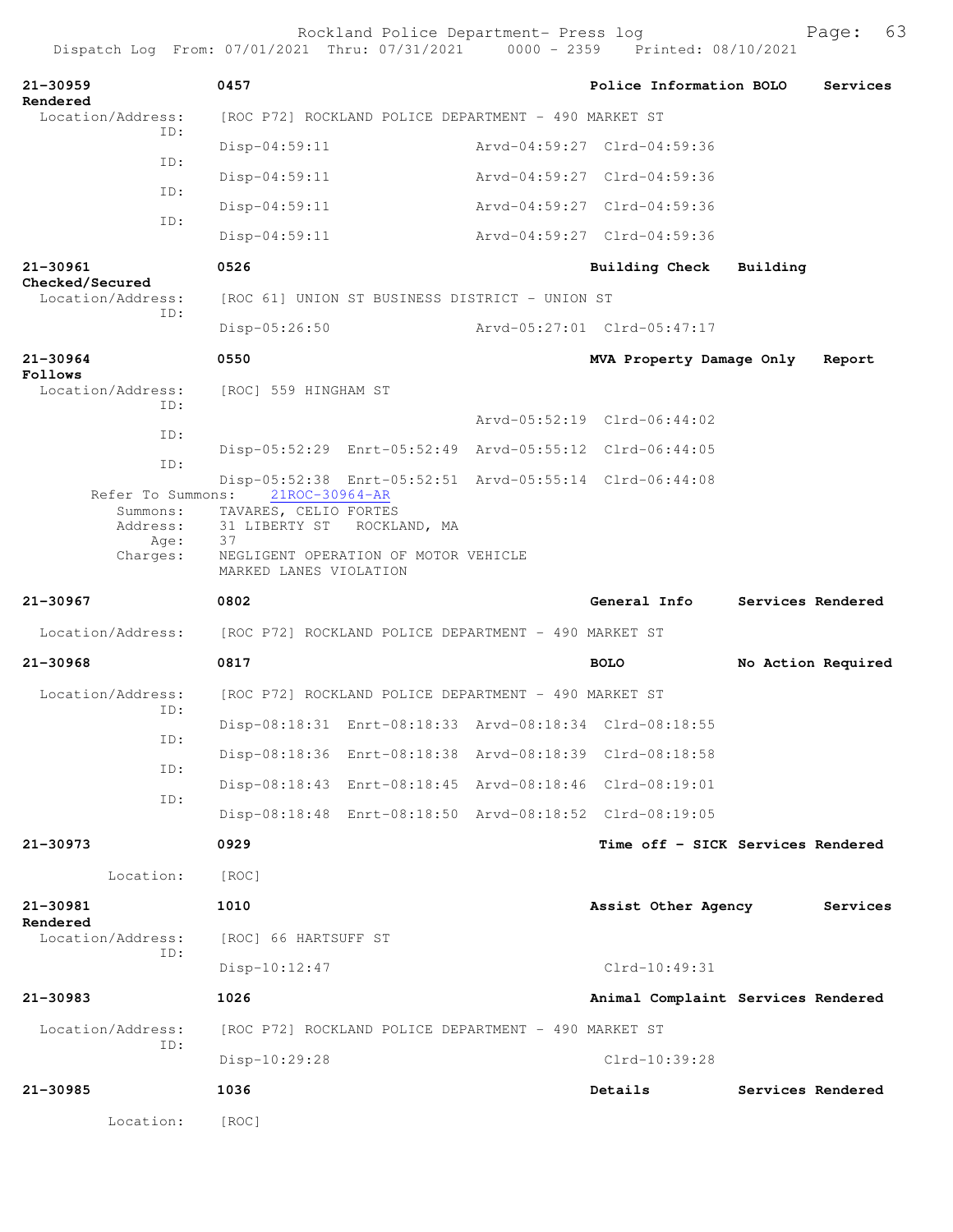| 21-30986                            | 1053                                                    |  | Health & Welfare Check              | Investigated      |
|-------------------------------------|---------------------------------------------------------|--|-------------------------------------|-------------------|
| Location/Address:<br>ID:            | [ROC] 522 SUMMER ST                                     |  |                                     |                   |
|                                     | $Disp-10:57:16$                                         |  | Arvd-11:09:19 Clrd-11:17:19         |                   |
| 21-31008<br>Citation/Warning Issued | 1236                                                    |  | Motor Vehicle Stop                  |                   |
| Vicinity of:<br>ID:                 | [ROC] 244 PLEASANT ST @ 197 VFW DR                      |  |                                     |                   |
| ID:                                 |                                                         |  | Arvd-12:36:00 Clrd-12:49:06         |                   |
|                                     | Disp-12:43:32                                           |  | Arvd-12:43:37 Clrd-12:49:02         |                   |
| 21-31012                            | 1304                                                    |  | Complaint                           | Services Rendered |
| Location/Address:                   | [ROC 1041] 135 GROVE ST Apt. #3                         |  |                                     |                   |
| ID:                                 | Disp-13:10:10 Enrt-13:11:30 Arvd-13:18:34 Clrd-13:21:29 |  |                                     |                   |
| ID:                                 | Disp-13:10:10 Enrt-13:11:33 Arvd-13:18:37 Clrd-13:21:34 |  |                                     |                   |
| 21-31013                            | 1316                                                    |  | Animal Complaint Services Rendered  |                   |
| Location/Address:                   | [ROC P83] ROCKLAND GOLF COURSE - 276 PLAIN ST           |  |                                     |                   |
| ID:                                 | Disp-13:22:27                                           |  | Arvd-13:24:10 Clrd-13:34:04         |                   |
| ID:                                 | Disp-13:23:58                                           |  | Arvd-13:24:10 Clrd-13:34:00         |                   |
| 21-31025                            | 1457                                                    |  | <b>Time off</b>                     | Services Rendered |
| Location:                           | [ROC]                                                   |  |                                     |                   |
| 21-31031                            | 1548                                                    |  | Motor Vehicle Complaint             | Services          |
| Rendered<br>Location/Address:       | [ROC] 35 BLANCHARD ST                                   |  |                                     |                   |
| ID:                                 | Disp-15:50:18 Enrt-15:50:47 Arvd-16:15:46 Clrd-16:15:48 |  |                                     |                   |
| 21-31035                            | 1620                                                    |  | Motor Vehicle Complaint             | Gone on           |
| arrival<br>Location/Address:        | [ROC] 35 BLANCHARD ST                                   |  |                                     |                   |
| ID:                                 | $Disp-16:20:52$                                         |  | Arvd-16:20:55 Clrd-16:35:06         |                   |
| Original Call #:                    | $21 - 31031$                                            |  |                                     |                   |
| 21-31036                            | 1622                                                    |  | SHIFT ASSIGNMENTS Services Rendered |                   |
| Location/Address:<br>ID:            | [ROC P72] ROCKLAND POLICE DEPARTMENT - 490 MARKET ST    |  |                                     |                   |
|                                     | Disp-16:23:57                                           |  | $Clrd-16:24:04$                     |                   |
| 21-31047                            | 1700                                                    |  | Motor Vehicle Complaint             | Gone on           |
| arrival<br>Location/Address:        | [ROC 163] 261 MARKET ST                                 |  |                                     |                   |
| ID:                                 | Disp-17:03:37 Enrt-17:04:32                             |  | $Clrd-17:09:21$                     |                   |
| ID:                                 | Disp-17:05:21 Enrt-17:05:26                             |  | $Clrd-17:09:18$                     |                   |
| 21-31061                            | 1858                                                    |  | <b>BOLO</b>                         | Services Rendered |
| Location/Address:                   | [ROC P72] ROCKLAND POLICE DEPARTMENT - 490 MARKET ST    |  |                                     |                   |
| ID:                                 | Disp-18:59:12                                           |  | Clrd-18:59:38                       |                   |
| ID:                                 | Disp-18:59:15                                           |  | Clrd-18:59:45                       |                   |
| ID:                                 | Disp-18:59:19                                           |  | Clrd-18:59:48                       |                   |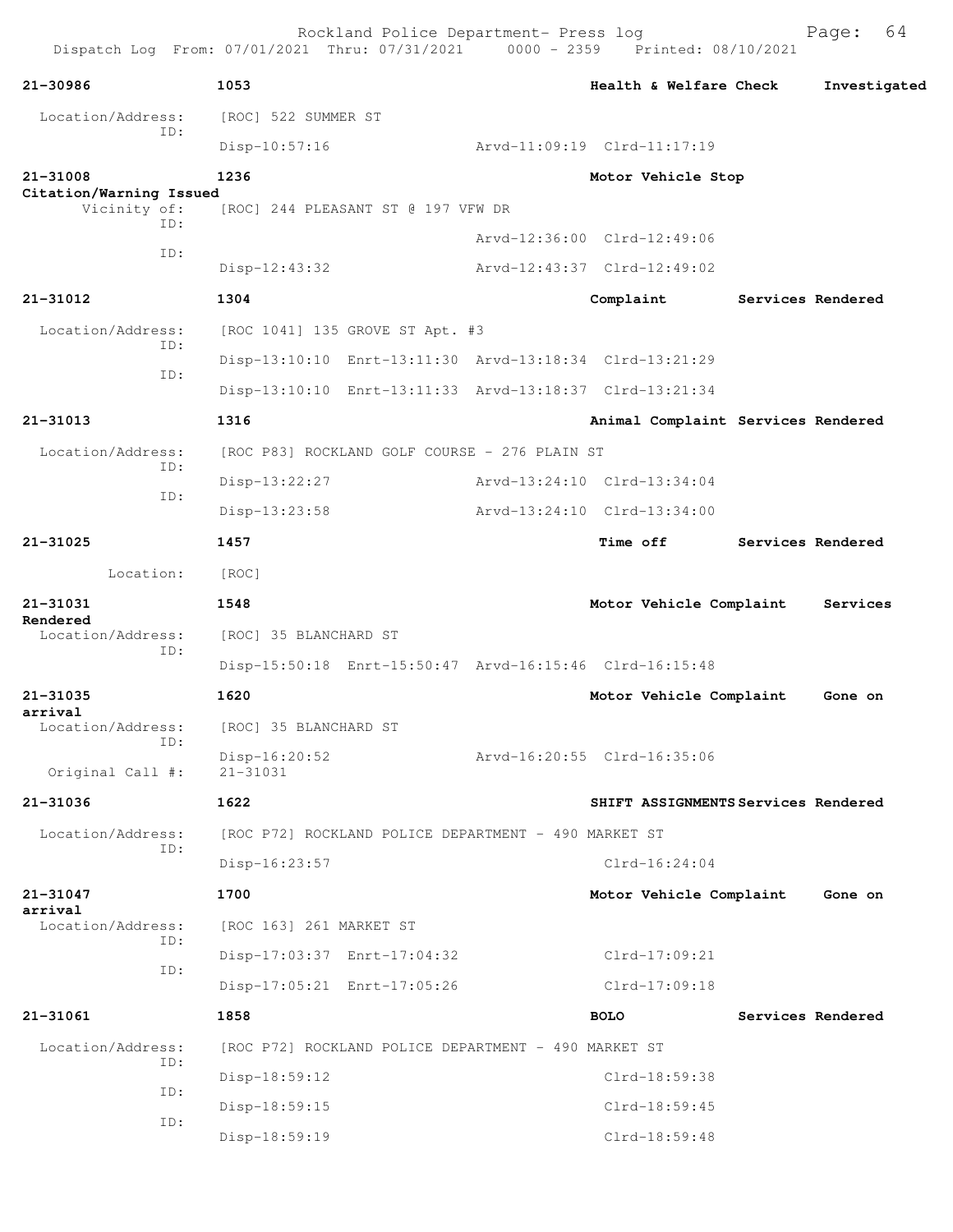|                                             | Rockland Police Department- Press log<br>Dispatch Log From: 07/01/2021 Thru: 07/31/2021 0000 - 2359 Printed: 08/10/2021 |                             |                   | 65<br>Page: |
|---------------------------------------------|-------------------------------------------------------------------------------------------------------------------------|-----------------------------|-------------------|-------------|
| TD:                                         |                                                                                                                         |                             |                   |             |
| ID:                                         | Disp-18:59:23                                                                                                           | Clrd-18:59:51               |                   |             |
|                                             | Disp-18:59:33                                                                                                           | Clrd-18:59:41               |                   |             |
| 21-31065<br>Rendered                        | 1931                                                                                                                    | Suspicious Activity         |                   | Services    |
| Location/Address:<br>TD:                    | [ROC] PARK AND RIDE - HINGHAM ST                                                                                        |                             |                   |             |
| ID:                                         | Disp-19:33:00                                                                                                           | Arvd-19:33:58 Clrd-19:58:29 |                   |             |
|                                             | Disp-19:33:07                                                                                                           | Arvd-19:33:21 Clrd-19:58:32 |                   |             |
| 21-31068<br>Warning                         | 1941                                                                                                                    | Motor Vehicle Stop          |                   | Verbal      |
| Location/Address:<br>ID:                    | [ROC] HINGHAM ST                                                                                                        |                             |                   |             |
|                                             |                                                                                                                         | Arvd-19:41:00 Clrd-19:44:50 |                   |             |
| 21-31071                                    | 1953                                                                                                                    | Building Check              | Building          |             |
| Checked/Secured<br>Location/Address:        | [ROC P89] CALVARY CHAPEL - 175 MARKET ST                                                                                |                             |                   |             |
| ID:                                         |                                                                                                                         | Arvd-19:54:31 Clrd-19:58:55 |                   |             |
| 21-31073                                    | 2000                                                                                                                    | Building Check              | Building          |             |
| Checked/Secured<br>Location/Address:<br>TD: | [ROC 60] SPRING GATE APARTMENTS - 52 HANNAH WAY                                                                         |                             |                   |             |
|                                             |                                                                                                                         | Arvd-20:07:27 Clrd-20:09:33 |                   |             |
| 21-31074                                    | 2010                                                                                                                    | <b>Building Check</b>       | Building          |             |
| Checked/Secured<br>Location/Address:        | [ROC] 8 STUDLEY CT                                                                                                      |                             |                   |             |
| ID:                                         |                                                                                                                         | Arvd-20:12:32 Clrd-20:17:18 |                   |             |
| 21-31078                                    | 2019                                                                                                                    | <b>Building Check</b>       | Building          |             |
| Checked/Secured<br>Location/Address:        | [ROC] SPRING ST CEMETARY - 58 SPRING ST                                                                                 |                             |                   |             |
| ID:                                         |                                                                                                                         | Arvd-20:23:33 Clrd-20:24:33 |                   |             |
| 21-31077                                    | 2021                                                                                                                    | <b>Time off</b>             | Services Rendered |             |
| Location:                                   | [ROC]                                                                                                                   |                             |                   |             |
| 21-31079                                    | 2021                                                                                                                    | Police Information          |                   | Services    |
| Rendered<br>Location/Address:               | [ROC P97] PORTERS PUB - 363 UNION ST                                                                                    |                             |                   |             |
| ID:                                         |                                                                                                                         | Arvd-20:21:00 Clrd-20:25:54 |                   |             |
| 21-31080                                    |                                                                                                                         |                             |                   |             |
| Rendered                                    | 2034                                                                                                                    | Lost/Found Property         |                   | Services    |
| Location/Address:<br>ID:                    | [ROC 897] 110 MARTHA DR Apt. #E                                                                                         |                             |                   |             |
|                                             | Disp-20:38:43                                                                                                           | Clrd-20:38:50               |                   |             |
| 21-31083<br>Checked/Secured                 | 2106                                                                                                                    | Building Check              | Building          |             |
| Location/Address:<br>TD:                    | [ROC] FRENCH RD                                                                                                         |                             |                   |             |
|                                             |                                                                                                                         | Arvd-21:08:20 Clrd-21:09:22 |                   |             |
| 21-31084<br>Rendered                        | 2110                                                                                                                    | Police Information          |                   | Services    |
| Location/Address:<br>ID:                    | [ROC P84] PLAYERS SPORTS BAR - 86 VFW DR                                                                                |                             |                   |             |
|                                             |                                                                                                                         | Arvd-21:10:00 Clrd-21:20:34 |                   |             |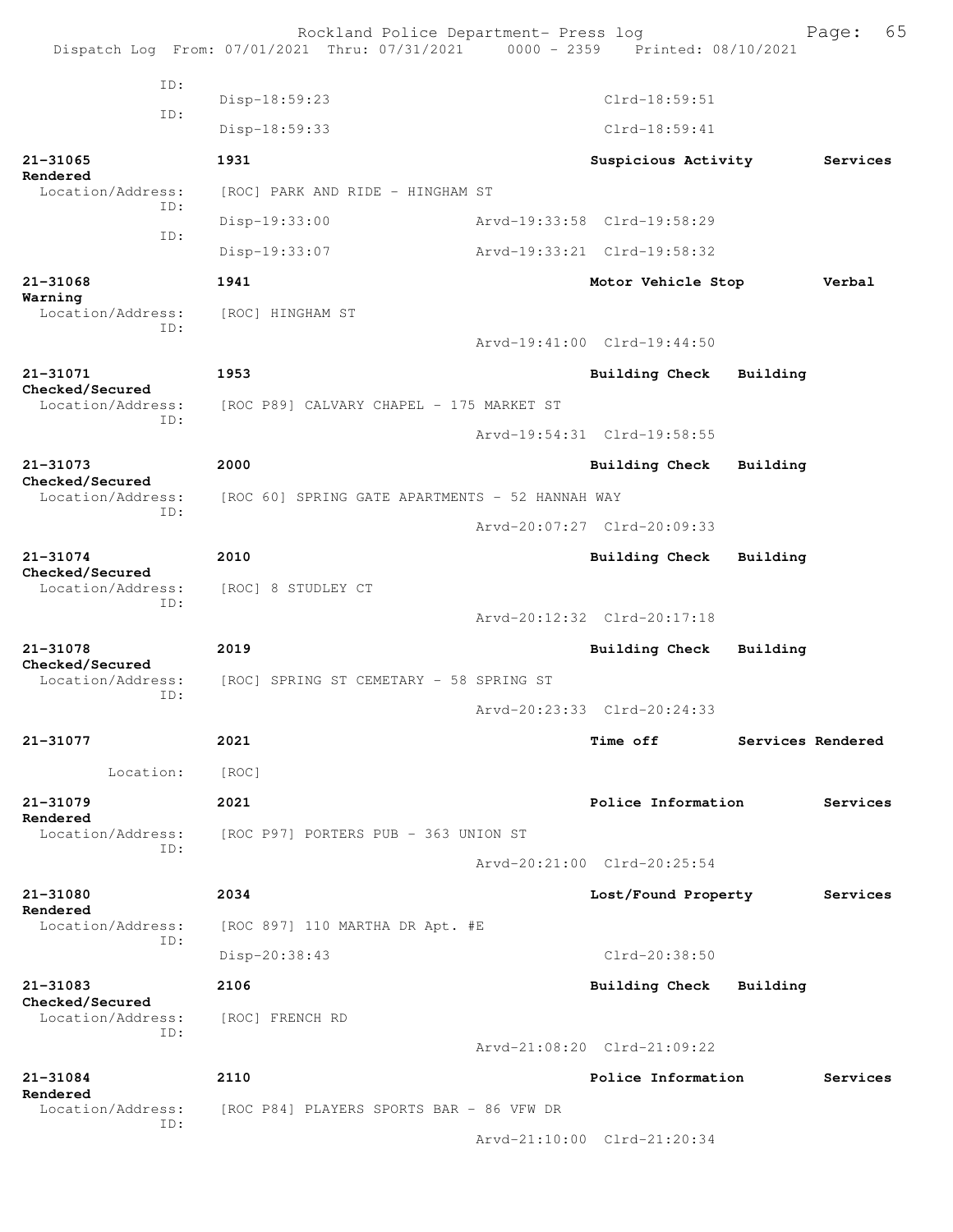| 21-31085<br>Checked/Secured                 | 2116                                                                                                                                                                         |  | Building Check                   | Building                            |  |  |
|---------------------------------------------|------------------------------------------------------------------------------------------------------------------------------------------------------------------------------|--|----------------------------------|-------------------------------------|--|--|
| Location/Address:<br>TD:                    | [ROC] POND ST                                                                                                                                                                |  |                                  |                                     |  |  |
|                                             |                                                                                                                                                                              |  | Arvd-21:17:18 Clrd-21:18:33      |                                     |  |  |
| 21-31087                                    | 2122                                                                                                                                                                         |  | Fireworks                        | Gone on arrival                     |  |  |
| Location/Address:<br>TD:                    | [ROC] 6 PEACH CT                                                                                                                                                             |  |                                  |                                     |  |  |
|                                             | $Disp-21:23:10$                                                                                                                                                              |  | Arvd-21:23:17 Clrd-21:31:28      |                                     |  |  |
| 21-31094<br>Hospital                        | 2206                                                                                                                                                                         |  | Emergency Medical Transported to |                                     |  |  |
| Location/Address:<br>EMS Unit:              | [ROC] 49 FOREST ST<br>ROCKAM1-Rockland A1<br>Disp-22:06:48 Enrt-22:08:19 Arvd-22:11:09 Clrd-22:24:40<br>Hosp-22:33:23 ClrHosp-23:01:53 InQrtsUnavl-23:07:49 InSrvce-23:07:49 |  |                                  |                                     |  |  |
| Fire Unit:                                  | ROCKEN3-Pumper-Rockland Engine 3<br>Disp-22:06:53 Enrt-22:08:18 Arvd-22:11:07 Clrd-22:24:39<br>InOrtsUnavl-22:28:31 InSrvce-22:28:31                                         |  |                                  |                                     |  |  |
| ID:<br>ID:                                  | Disp-22:07:09 Enrt-22:07:53 Arvd-22:11:27 Clrd-22:14:10                                                                                                                      |  |                                  |                                     |  |  |
|                                             | Disp-22:07:59 Enrt-22:08:17                                                                                                                                                  |  | $Clrd-22:14:16$                  |                                     |  |  |
| ID:                                         | Disp-22:10:50 Enrt-22:10:53 Arvd-22:10:55 Clrd-22:14:13                                                                                                                      |  |                                  |                                     |  |  |
| 21-31100                                    | 2304                                                                                                                                                                         |  |                                  | Noise Complaint Services Rendered   |  |  |
| Location/Address:                           | [ROC 919] 422 NORTH AVE                                                                                                                                                      |  |                                  |                                     |  |  |
| TD:                                         | Disp-23:05:33 Enrt-23:05:41 Arvd-23:08:59 Clrd-23:15:02                                                                                                                      |  |                                  |                                     |  |  |
| ID:                                         | Disp-23:05:38 Enrt-23:05:41 Arvd-23:08:01 Clrd-23:15:22                                                                                                                      |  |                                  |                                     |  |  |
| ID:                                         | $Disp-23:08:51$                                                                                                                                                              |  | Arvd-23:08:54 Clrd-23:15:20      |                                     |  |  |
| For Date: $07/18/2021$ - Sunday             |                                                                                                                                                                              |  |                                  |                                     |  |  |
| $21 - 31105$                                | 0000                                                                                                                                                                         |  | Building Check                   | Building                            |  |  |
| Checked/Secured<br>Location/Address:<br>ID: | [ROC P89] CALVARY CHAPEL - 175 MARKET ST                                                                                                                                     |  |                                  |                                     |  |  |
|                                             |                                                                                                                                                                              |  | Arvd-00:01:37 Clrd-00:03:09      |                                     |  |  |
| 21-31107                                    | 0000                                                                                                                                                                         |  |                                  | SHIFT ASSIGNMENTS Services Rendered |  |  |
| Location/Address:                           | [ROC P72] ROCKLAND POLICE DEPARTMENT - 490 MARKET ST                                                                                                                         |  |                                  |                                     |  |  |
| 21-31106                                    | 0004                                                                                                                                                                         |  | <b>Building Check</b>            | Building                            |  |  |
| Checked/Secured<br>Location/Address:        | [ROC 60] SPRING GATE APARTMENTS - 52 HANNAH WAY                                                                                                                              |  |                                  |                                     |  |  |
| ID:                                         |                                                                                                                                                                              |  | Arvd-00:04:50 Clrd-00:10:18      |                                     |  |  |
| 21-31108                                    | 0011                                                                                                                                                                         |  | <b>Building Check</b>            | Building                            |  |  |
| Checked/Secured<br>Location/Address:        | [ROC] 8 STUDLEY CT                                                                                                                                                           |  |                                  |                                     |  |  |
| ID:                                         |                                                                                                                                                                              |  | Arvd-00:13:20 Clrd-00:15:44      |                                     |  |  |
| 21-31109                                    | 0020                                                                                                                                                                         |  | Building Check                   | Building                            |  |  |
| Checked/Secured<br>Location/Address:        | [ROC] FRENCH RD                                                                                                                                                              |  |                                  |                                     |  |  |
| ID:                                         |                                                                                                                                                                              |  | Arvd-00:26:46 Clrd-00:30:41      |                                     |  |  |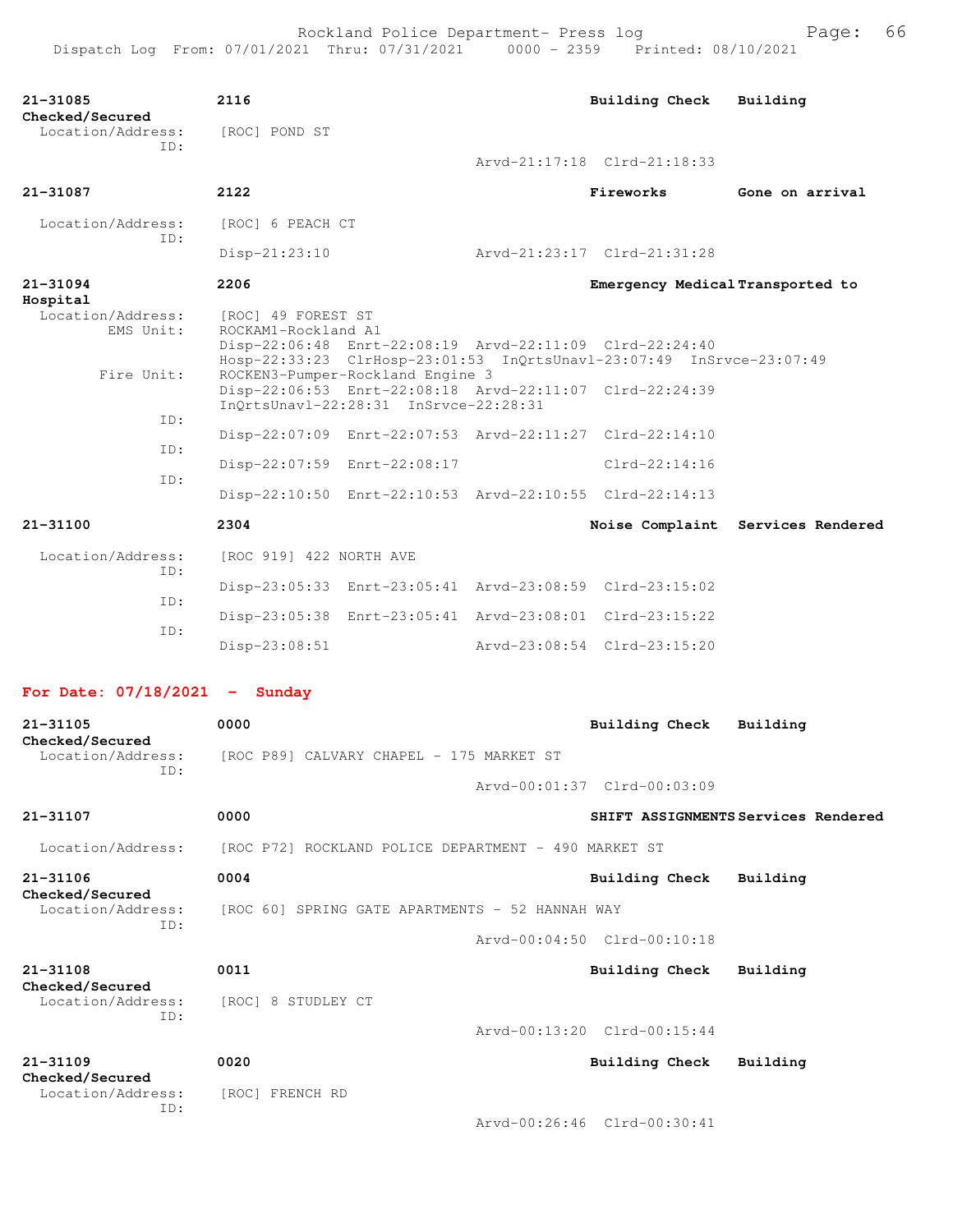Rockland Police Department- Press log Page: 67 Dispatch Log From: 07/01/2021 Thru: 07/31/2021 0000 - 2359 Printed: 08/10/2021 **21-31110 0029 911 Hang Up Investigated** Location/Address: [ROC 22] ATRIUM APARTMENTS - 250 VFW DR ID: Disp-00:31:34 Enrt-00:31:44 Arvd-00:34:57 Clrd-00:44:33 ID: Disp-00:31:41 Enrt-00:31:44 Clrd-00:44:28 ID: Disp-00:37:53 Arvd-00:38:00 Clrd-00:44:22 **21-31111 0030 Building Check Building Checked/Secured**  Location/Address: [ROC] POND ST ID: Arvd-00:31:34 Clrd-00:34:26 **21-31116 0111 Disturbance Investigated** Location/Address: [ROC] 1111 HINGHAM ST ID: Disp-01:13:24 Enrt-01:15:15 Arvd-01:19:16 Clrd-01:26:15 **21-31122 0211 Stolen Motor Vehicle Services Rendered**  [ROC P47] BEST WESTERN - 909 HINGHAM ST Apt. #141 ID: Disp-02:16:26 Enrt-02:16:35 Arvd-02:18:44 Clrd-03:21:35 ID: Disp-03:06:27 Arvd-03:06:35 Clrd-03:21:30 ID: Disp-03:06:32 Arvd-03:06:35 Clrd-03:21:27 **21-31123 0243 Building Check Investigated** Location/Address: [ROC] MARKET ST ID: Arvd-02:43:31 Clrd-02:43:39 **21-31124 0243 Building Check Investigated** Location/Address: [ROC] JOHN DUNN ID: Arvd-02:44:38 Clrd-02:44:47 **21-31131 0511 Burglar Alarm Building Checked/Secured**  Location/Address: [ROC] 156 NORTH AVE ID: Disp-05:12:46 Enrt-05:13:51 Arvd-05:16:25 Clrd-05:20:40 ID: Disp-05:13:46 Enrt-05:13:51 Arvd-05:16:13 Clrd-05:20:47 **21-31133 0527 Building Check Building Checked/Secured**  Location/Address: [ROC 61] UNION ST BUSINESS DISTRICT - UNION ST ID: Arvd-05:28:18 Clrd-05:53:44 **21-31136 0607 Traffic Enforcement Services Rendered**  Location/Address: [ROC] POND ST ID: Arvd-06:08:53 Clrd-06:18:15 **21-31138 0649 Building Check Investigated** Location/Address: [ROC] MARKET ST ID: Arvd-06:49:57 Clrd-06:50:05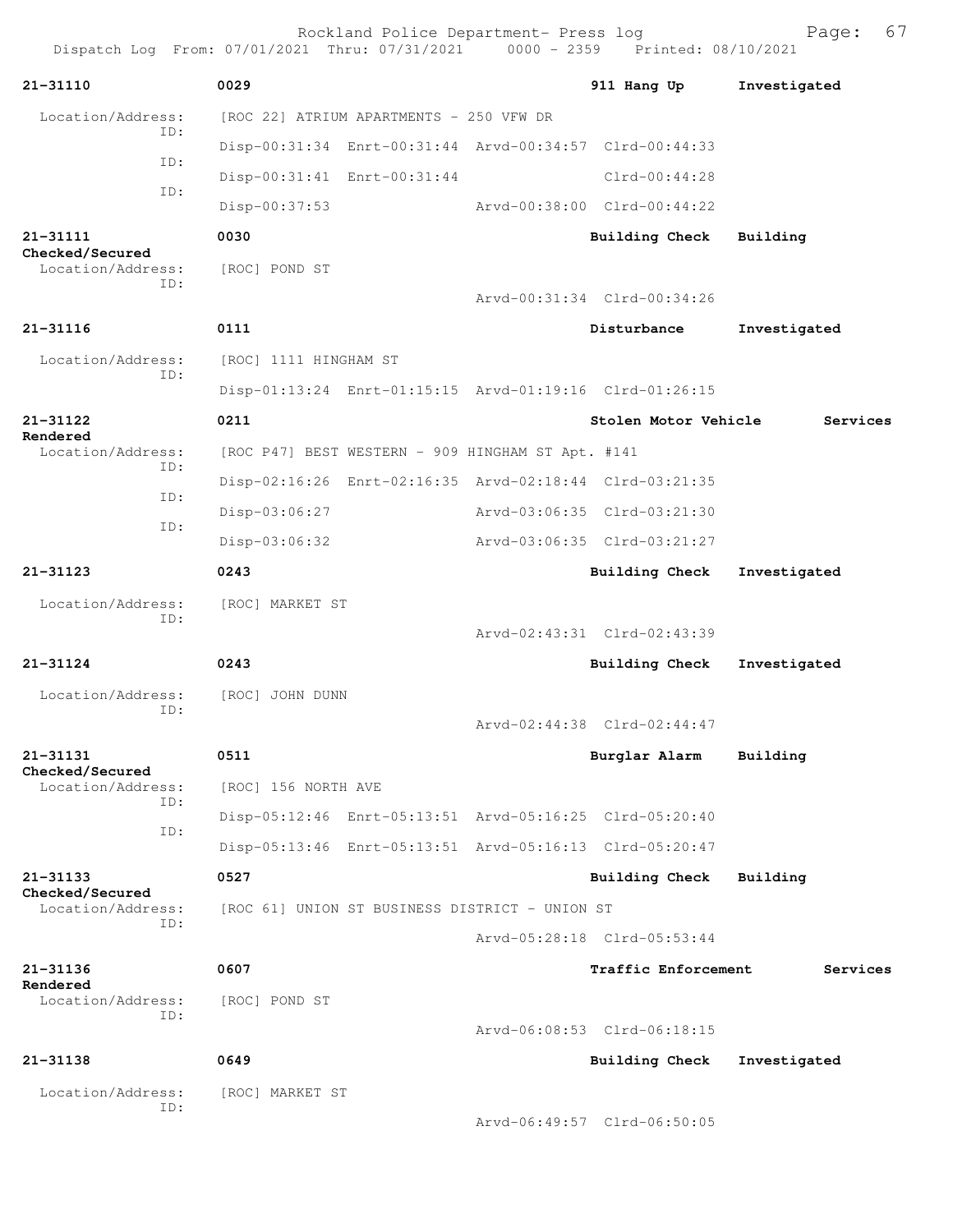|                                              | Rockland Police Department- Press log<br>Dispatch Log From: 07/01/2021 Thru: 07/31/2021 | 0000 - 2359 Printed: 08/10/2021     |                    | 68<br>Page:  |
|----------------------------------------------|-----------------------------------------------------------------------------------------|-------------------------------------|--------------------|--------------|
| 21-31139                                     | 0650                                                                                    | <b>Building Check</b>               | Investigated       |              |
| Location/Address:                            | [ROC] JOHN DUNN                                                                         |                                     |                    |              |
| ID:                                          |                                                                                         | Arvd-06:51:03 Clrd-06:51:11         |                    |              |
| $21 - 31144$                                 | 0800                                                                                    | SHIFT ASSIGNMENTSNo Action Required |                    |              |
| Location/Address:                            | [ROC P72] ROCKLAND POLICE DEPARTMENT - 490 MARKET ST                                    |                                     |                    |              |
| $21 - 31149$                                 | 0925                                                                                    | Traffic Enforcement                 |                    | Services     |
| Rendered<br>Location/Address:                | [ROC] POND ST                                                                           |                                     |                    |              |
| ID:                                          |                                                                                         | Arvd-09:26:51 Clrd-09:37:31         |                    |              |
| 21-31168                                     | 1111                                                                                    | Motor Vehicle Stop                  |                    |              |
| Citation/Warning Issued<br>Location/Address: | [ROC] 502 UNION ST                                                                      |                                     |                    |              |
| ID:                                          |                                                                                         | Arvd-11:11:00 Clrd-11:14:25         |                    |              |
| 21-31169                                     | 1114                                                                                    | Motor Vehicle Complaint             |                    | Services     |
| Rendered<br>Location/Address:                | [ROC] 35 BLANCHARD ST                                                                   |                                     |                    |              |
| ID:                                          | Disp-11:17:46 Enrt-11:17:59 Arvd-11:24:24 Clrd-11:29:29                                 |                                     |                    |              |
| 21-31171                                     | 1134                                                                                    | <b>BOLO</b>                         | No Action Required |              |
| Location/Address:                            | [ROC P72] ROCKLAND POLICE DEPARTMENT - 490 MARKET ST                                    |                                     |                    |              |
| ID:                                          | Disp-11:35:13                                                                           | $Clrd-11:35:37$                     |                    |              |
| ID:                                          | Disp-11:35:17                                                                           | $Clrd-11:35:41$                     |                    |              |
| ID:<br>ID:                                   | $Disp-11:35:21$                                                                         | $Clrd-11:35:44$                     |                    |              |
|                                              | Disp-11:35:24                                                                           | Clrd-11:35:47                       |                    |              |
| 21-31173                                     | 1200                                                                                    | Details / Time off                  |                    | No Action    |
| Required<br>Location:                        | [ROC]                                                                                   |                                     |                    |              |
| 21-31176                                     | 1235                                                                                    | Lost/Found Property                 |                    | No Action    |
| Required<br>Location/Address:                | [ROC P72] ROCKLAND POLICE DEPARTMENT - 490 MARKET ST                                    |                                     |                    |              |
| 21-31180                                     | 1312                                                                                    | Details / Time off                  |                    | No Action    |
| Required<br>Location:                        | [ROC]                                                                                   |                                     |                    |              |
| 21-31186                                     | 1343                                                                                    | Motor Vehicle Complaint             |                    | Services Not |
| Required<br>Vicinity of:                     | [ROC] 1000 HINGHAM ST                                                                   |                                     |                    |              |
| ID:                                          | $Disp-13:47:02$                                                                         | Arvd-13:47:10 Clrd-13:47:14         |                    |              |
| 21-31188                                     | 1353                                                                                    | <b>BOLO</b>                         | Services Rendered  |              |
| Location:                                    | [ROC] MILTON POLICE                                                                     |                                     |                    |              |
| ID:                                          | Disp-13:55:16                                                                           | $Clrd-13:55:22$                     |                    |              |
| 21-31189                                     | 1357                                                                                    | <b>BOLO</b>                         | Services Rendered  |              |
| Location:<br>Original Call #:                | [ROC] MILTON POLICE<br>$21 - 31188$                                                     |                                     |                    |              |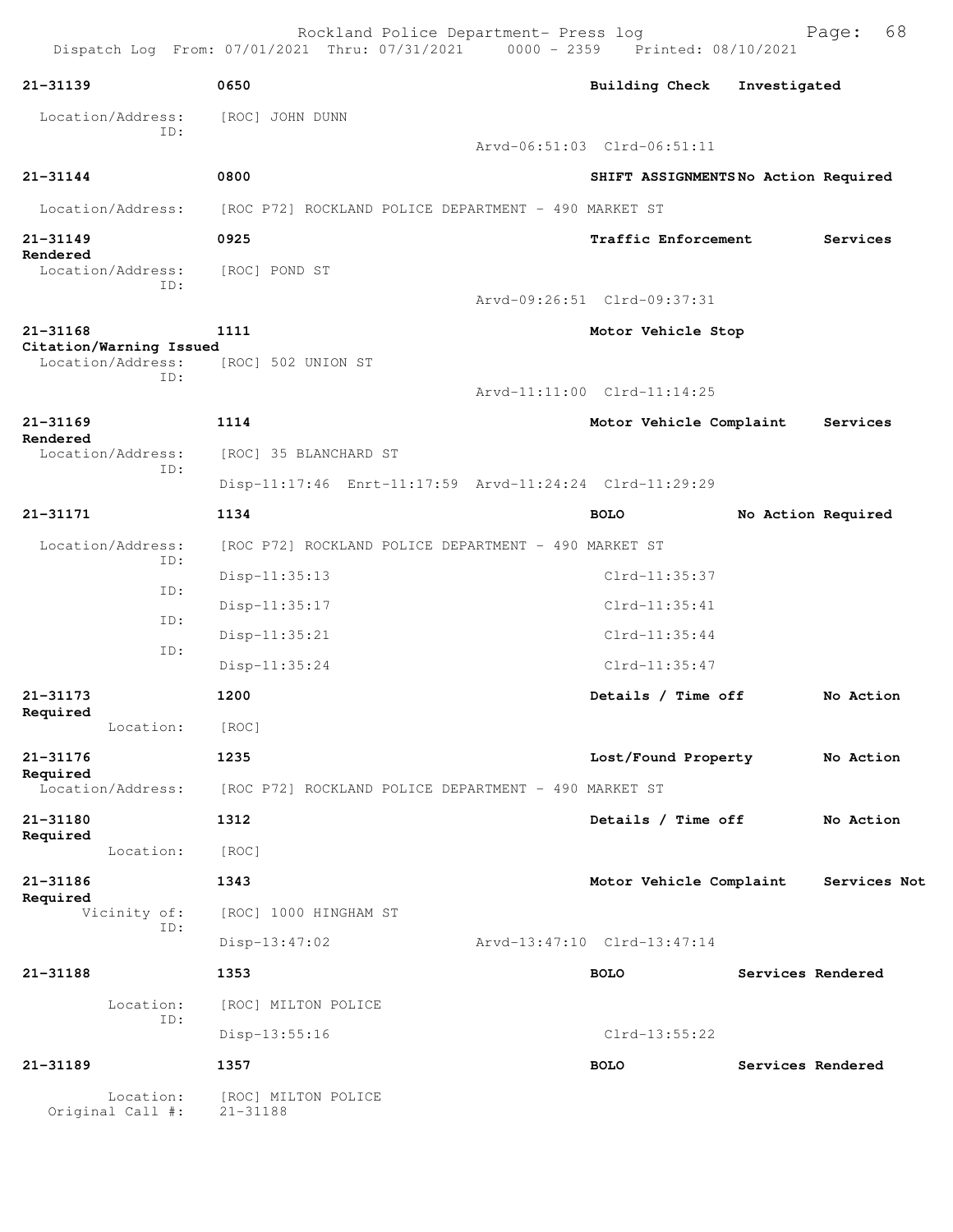Rockland Police Department- Press log Freed Page: 69 Dispatch Log From: 07/01/2021 Thru: 07/31/2021 0000 - 2359 Printed: 08/10/2021 **21-31191 1416 911 Hang Up Investigated** Location/Address: [ROC 776] 33 LIBERTY ST ID: Disp-14:19:09 Enrt-14:20:17 Arvd-14:24:03 Clrd-14:26:49 **21-31193 1435 Motor Vehicle Stop Citation/Warning Issued**  Vicinity of: [ROC] 194 PLAIN ST @ 3 EMERSON ST ID: Arvd-14:35:00 Clrd-14:39:28 **21-31195 1437 Burglar Alarm Investigated** Location/Address: [ROC] 35 WILLOW POND DR ID: Disp-14:38:48 Clrd-14:39:53 ID: Disp-14:39:48 Enrt-14:39:56 Arvd-14:43:14 Clrd-14:45:17 **21-31196 1448 Trespassing Unfounded**  Location/Address: [ROC] AT THE POND - WILLOW POND DR ID: Disp-14:51:46 Enrt-14:53:20 Clrd-14:57:20 **21-31197 1507 Assist Public Provided Assistance** Location/Address: [ROC] 455 MARKET ST ID: Disp-15:17:11 Clrd-15:17:21 **21-31201 1600 SHIFT ASSIGNMENTS Services Rendered** Location/Address: [ROC P72] ROCKLAND POLICE DEPARTMENT - 490 MARKET ST **21-31207 1714 MVA Property Damage Only Paper Exchange**  Location/Address: [ROC P56] BURGER KING - 1333 HINGHAM ST ID: Disp-17:16:41 Enrt-17:16:56 Arvd-17:23:51 Clrd-17:51:13 **21-31213 1808 Motor Vehicle Complaint Taken/Referred to Other Agency**  [ROC] 511 WEBSTER ST ID: Disp-18:08:34 Enrt-18:09:36 Arvd-18:11:37 Clrd-18:11:39 ID: Disp-18:13:34 Enrt-18:13:38 Arvd-18:19:34 Clrd-18:23:18 **21-31215 1851 MVA Property Damage Only Report Follows**  Location/Address: [ROC P68] DOMINOS - 100 MARKET ST ID: Disp-18:53:23 Enrt-18:53:26 Arvd-18:55:25 Clrd-19:19:11 **21-31226 2005 Time off Services Rendered** Location: [ROC] **21-31232 2051 Traffic Enforcement Services Rendered**  Location/Address: [ROC] POND ST ID: Arvd-20:53:02 Clrd-20:59:09 ID: Disp-21:31:15 Clrd-21:31:31 **21-31235 2141 Building Check Services Rendered**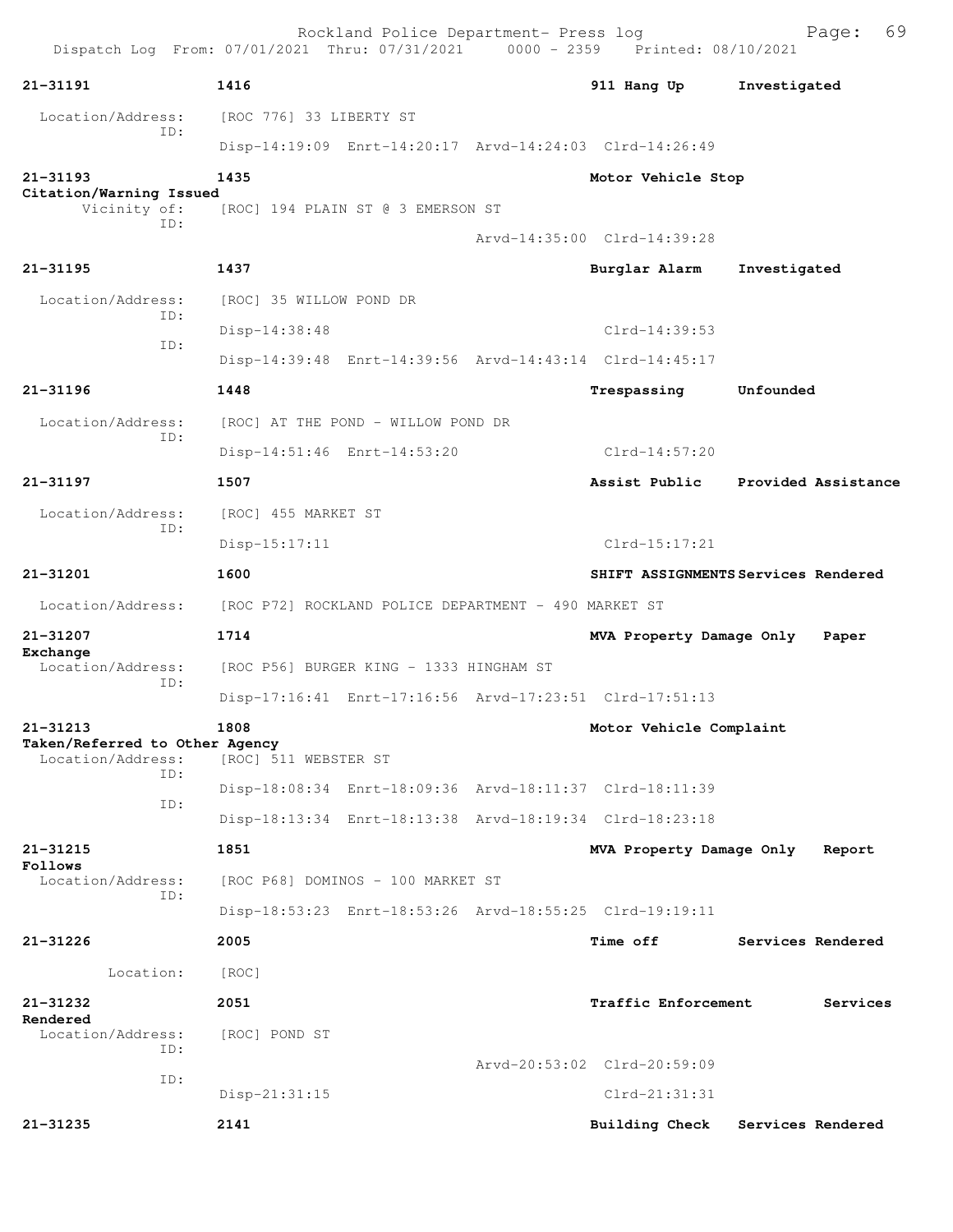|                                 | Rockland Police Department- Press log<br>Dispatch Log From: 07/01/2021 Thru: 07/31/2021 0000 - 2359 Printed: 08/10/2021 |                                  |                | Page:             | 70 |
|---------------------------------|-------------------------------------------------------------------------------------------------------------------------|----------------------------------|----------------|-------------------|----|
| Location/Address:               | [ROC] FRENCH RD                                                                                                         |                                  |                |                   |    |
| ID:                             |                                                                                                                         | Arvd-21:41:40 Clrd-22:40:00      |                |                   |    |
| $21 - 31242$                    | 2303                                                                                                                    | <b>Building Check</b>            | Appears Secure |                   |    |
| Location/Address:<br>ID:        | [ROC] FRENCH RD                                                                                                         |                                  |                |                   |    |
|                                 |                                                                                                                         | Arvd-23:04:42 Clrd-23:04:53      |                |                   |    |
| 21-31244<br>Checked/Secured     | 2305                                                                                                                    | Burglar Alarm                    | Building       |                   |    |
| Location/Address:<br>ID:        | [ROC] SUPREME MUFFLER - 218 VFW DR                                                                                      |                                  |                |                   |    |
| ID:                             | Disp-23:06:11 Enrt-23:06:24 Arvd-23:12:18 Clrd-23:15:22                                                                 |                                  |                |                   |    |
|                                 | $Disp-23:10:07$                                                                                                         | Arvd-23:10:11 Clrd-23:15:21      |                |                   |    |
| $21 - 31246$<br>Rendered        | 2333                                                                                                                    | Prisoner Information             |                | Services          |    |
| Location/Address:<br>ID:        | [ROC P72] ROCKLAND POLICE DEPARTMENT - 490 MARKET ST                                                                    |                                  |                |                   |    |
|                                 | Disp-23:35:58                                                                                                           | Clrd-23:36:35                    |                |                   |    |
| For Date: $07/19/2021$ - Monday |                                                                                                                         |                                  |                |                   |    |
| $21 - 31249$                    | 0000                                                                                                                    | SHIFT ASSIGNMENTSNo Service      |                |                   |    |
|                                 | Location/Address: [ROC P72] ROCKLAND POLICE DEPARTMENT - 490 MARKET ST                                                  |                                  |                |                   |    |
| ID:                             |                                                                                                                         | Arvd-00:00:00 Clrd-00:01:23      |                |                   |    |
| 21-31252                        | 0045                                                                                                                    | Details / Time off               |                | No Service        |    |
| Location:                       | [ROC]                                                                                                                   |                                  |                |                   |    |
| 21-31255                        | 0047                                                                                                                    | Building Check Services Rendered |                |                   |    |
| Location/Address:               | [ROC 60] SPRING GATE APARTMENTS - 52 HANNAH WAY                                                                         |                                  |                |                   |    |
| ID:                             |                                                                                                                         | Arvd-00:49:34 Clrd-00:49:46      |                |                   |    |
| 21-31278                        | 0633                                                                                                                    | Motor Vehicle Stop               |                | Verbal            |    |
| Warning<br>Vicinity of:         | [ROC] 292 POND ST                                                                                                       |                                  |                |                   |    |
| ID:                             |                                                                                                                         | Arvd-06:33:00 Clrd-06:36:03      |                |                   |    |
| 21-31280                        | 0636                                                                                                                    | Motor Vehicle Stop               |                | Verbal            |    |
| Warning<br>Vicinity of:         | [ROC] 292 POND ST                                                                                                       |                                  |                |                   |    |
| ID:                             |                                                                                                                         | Arvd-06:36:00 Clrd-06:40:40      |                |                   |    |
| 21-31281                        | 0641                                                                                                                    | Motor Vehicle Stop               |                | Verbal            |    |
| Warning<br>Location/Address:    | [ROC] 80 BEECH ST                                                                                                       |                                  |                |                   |    |
| ID:                             |                                                                                                                         | Arvd-06:41:00 Clrd-06:43:50      |                |                   |    |
| 21-31283                        | 0645                                                                                                                    | Details / Time off               |                | No Service        |    |
| Location:                       | [ROC]                                                                                                                   |                                  |                |                   |    |
| 21-31285                        | 0730                                                                                                                    | Burglar Alarm                    |                | Services Rendered |    |
| Location/Address:               | [ROC P1] 99 RESTAURANT - 29 ACCORD PARK DR                                                                              |                                  |                |                   |    |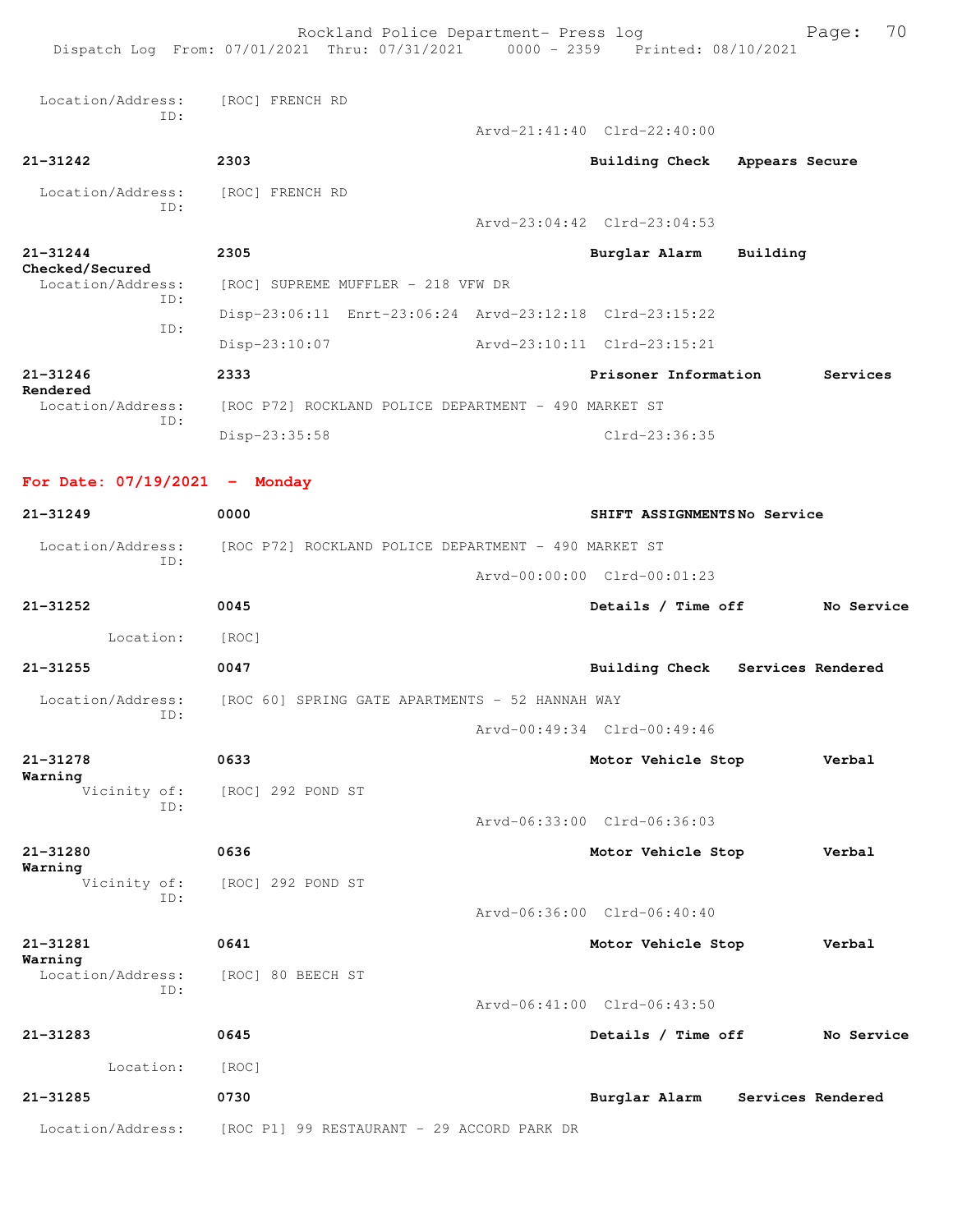|                               | Rockland Police Department- Press log<br>Dispatch Log From: 07/01/2021 Thru: 07/31/2021 0000 - 2359 Printed: 08/10/2021 |                             | 71<br>Page:                        |
|-------------------------------|-------------------------------------------------------------------------------------------------------------------------|-----------------------------|------------------------------------|
| ID:                           |                                                                                                                         | Arvd-07:30:00 Clrd-07:45:14 |                                    |
| $21 - 31288$                  | 0800                                                                                                                    | General Info                | No Service                         |
| Location/Address:             | [ROC P72] ROCKLAND POLICE DEPARTMENT - 490 MARKET ST                                                                    |                             |                                    |
| 21-31651                      | 0830                                                                                                                    |                             | Animal Complaint Services Rendered |
| Location/Address:             | [ROC] 96 ARLINGTON ST                                                                                                   |                             |                                    |
|                               |                                                                                                                         |                             |                                    |
| $21 - 31293$                  | 0851                                                                                                                    | General Info                | Services Rendered                  |
| Location/Address:<br>ID:      | [ROC P72] ROCKLAND POLICE DEPARTMENT - 490 MARKET ST                                                                    |                             |                                    |
|                               | Disp-08:59:30 Enrt-08:59:36 Arvd-08:59:39 Clrd-08:59:43                                                                 |                             |                                    |
| $21 - 31303$<br>Rendered      | 0923                                                                                                                    | COMP TIME/ Time off         | Services                           |
| Location:                     | [ROC]                                                                                                                   |                             |                                    |
| 21-31304<br>Rendered          | 0924                                                                                                                    | Suspicious Activity         | Services                           |
| Location/Address:<br>ID:      | [ROC] 437 WEBSTER ST                                                                                                    |                             |                                    |
|                               | Disp-09:37:23 Enrt-09:37:29 Arvd-09:41:46 Clrd-09:48:11                                                                 |                             |                                    |
| 21-31308<br>to Hospital       | 0948                                                                                                                    | Prisoner Information        | Transported                        |
| Location/Address:<br>TD:      | [HIN 1] HINGHAM COURT - 28 GEORGE WASHINGTON BLVD                                                                       |                             |                                    |
|                               | Disp-09:49:58 Enrt-09:50:02 Arvd-10:21:43 Clrd-10:48:35                                                                 |                             |                                    |
| 21-31316                      | 1013                                                                                                                    | <b>Building Check</b>       | Services Rendered                  |
| Location/Address:             | [ROC 60] SPRING GATE APARTMENTS - 52 HANNAH WAY                                                                         |                             |                                    |
| ID:                           |                                                                                                                         | Arvd-10:13:39 Clrd-10:16:34 |                                    |
| 21-31321                      | 1037                                                                                                                    | Disabled Motor Vehicle      | Services                           |
| Rendered<br>Location/Address: | [ROC] 136 PLAIN ST @ 152 W WATER ST                                                                                     |                             |                                    |
| ID:                           |                                                                                                                         | Arvd-10:37:00 Clrd-10:40:31 |                                    |
| 21-31324                      | 1042                                                                                                                    | Health & Welfare Check      | Services                           |
| Rendered<br>Location/Address: | [ROC] 150 MANZELLA CT                                                                                                   |                             |                                    |
| ID:                           | Disp-10:44:19 Enrt-10:44:46 Arvd-10:48:31 Clrd-10:55:13                                                                 |                             |                                    |
| 21-31329                      | 1124                                                                                                                    | General Info                | No Service                         |
|                               | Location/Address: [ROC P72] ROCKLAND POLICE DEPARTMENT - 490 MARKET ST                                                  |                             |                                    |
| 21-31348                      | 1257                                                                                                                    | General Info                | Services Rendered                  |
|                               | Location/Address: [ROC P72] ROCKLAND POLICE DEPARTMENT - 490 MARKET ST                                                  |                             |                                    |
| 21-31350                      | 1303                                                                                                                    | Details / Time off          | No Service                         |
| Location:                     | [ROC]                                                                                                                   |                             |                                    |
| 21-31351                      | 1317                                                                                                                    | General Info                | Services Rendered                  |
| Location/Address:             | [ROC] 18 PACIFIC ST Apt. #4                                                                                             |                             |                                    |
| ID:                           | Disp-13:21:46 Enrt-13:21:53 Arvd-13:21:56 Clrd-13:29:04                                                                 |                             |                                    |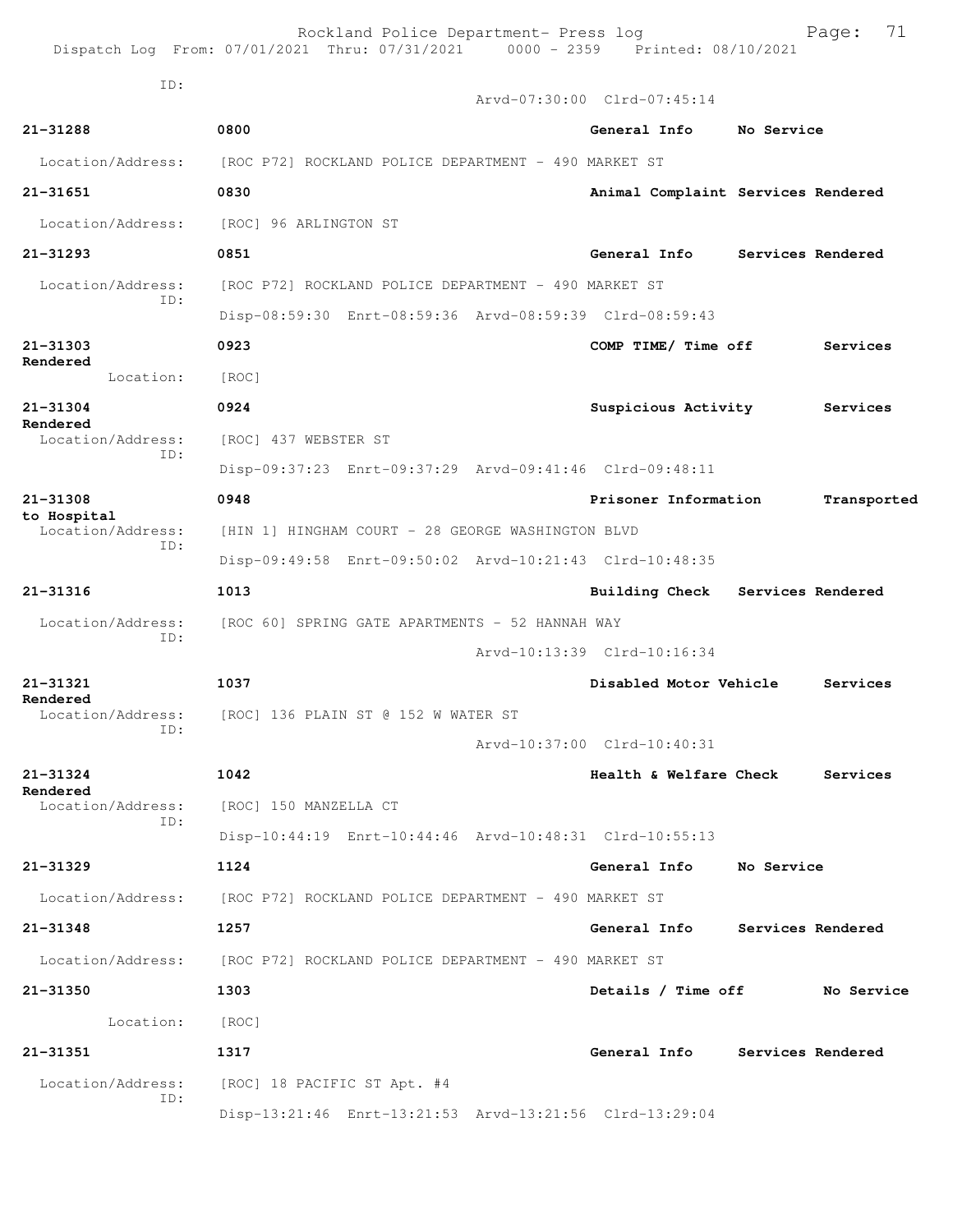| 21-31355                      | 1348                 |                                                      | General Info                                            | Services Rendered |
|-------------------------------|----------------------|------------------------------------------------------|---------------------------------------------------------|-------------------|
| Location/Address:             |                      | [ROC 606] 83 HANNAH WAY Apt. #A                      |                                                         |                   |
| ID:                           |                      |                                                      | Disp-13:53:13 Enrt-13:53:19 Arvd-13:53:22 Clrd-14:04:44 |                   |
| 21-31372                      | 1500                 |                                                      | Shoplifting                                             | Services Rendered |
| Location/Address:             |                      | [ROC P55] HOME DEPOT - 1149 HINGHAM ST               |                                                         |                   |
| ID:                           |                      |                                                      | Disp-15:01:25 Enrt-15:04:17 Arvd-15:08:01 Clrd-15:22:38 |                   |
| 21-31375                      | 1526                 |                                                      | Assist Other Agency                                     | Services          |
| Rendered<br>Location/Address: |                      | [ROC P72] ROCKLAND POLICE DEPARTMENT - 490 MARKET ST |                                                         |                   |
| ID:                           |                      |                                                      | Arvd-15:26:00 Clrd-21:04:50                             |                   |
| ID:                           | Disp-15:29:17        |                                                      | Arvd-15:29:27 Clrd-21:04:54                             |                   |
| 21-31384                      | 1600                 |                                                      | SHIFT ASSIGNMENTS Services Rendered                     |                   |
| Location/Address:             |                      | [ROC P72] ROCKLAND POLICE DEPARTMENT - 490 MARKET ST |                                                         |                   |
| ID:                           | $Disp-16:02:36$      |                                                      | $C1rd-16:02:44$                                         |                   |
| $21 - 31385$                  | 1607                 |                                                      | Vehicle Maintenance                                     | Services          |
| Rendered<br>Location/Address: |                      | [ROC P72] ROCKLAND POLICE DEPARTMENT - 490 MARKET ST |                                                         |                   |
| TD:                           | Disp-16:08:59        |                                                      | $Clrd-16:09:07$                                         |                   |
| 21-31401                      | 1757                 |                                                      | General Incident Services Rendered                      |                   |
| Location/Address:             | [ROC] 490 WEBSTER ST |                                                      |                                                         |                   |
| ID:                           | Disp-18:04:27        |                                                      | $Clrd-18:04:34$                                         |                   |
| $21 - 31405$                  | 1840                 |                                                      | Health & Welfare Check                                  | Services          |
| Rendered<br>Location/Address: |                      | [ROC 159] 113 MARKET ST Apt. #16                     |                                                         |                   |
| ID:                           |                      |                                                      | Disp-18:42:49 Enrt-18:44:54 Arvd-18:45:08 Clrd-18:56:32 |                   |
| ID:                           |                      |                                                      | Disp-18:42:53 Enrt-18:44:54 Arvd-18:45:44 Clrd-18:56:29 |                   |
| ID:                           |                      |                                                      | Disp-18:43:00 Enrt-18:44:54 Arvd-18:45:24 Clrd-18:56:25 |                   |
| 21-31408                      | 1922                 |                                                      | Assist Public                                           | Services Rendered |
| Location/Address:<br>ID:      |                      | [ROC P72] ROCKLAND POLICE DEPARTMENT - 490 MARKET ST |                                                         |                   |
|                               | Disp-19:24:34        |                                                      | Clrd-19:25:30                                           |                   |
| 21-31421                      | 2103                 |                                                      | Details / Time off                                      | Services          |
| Rendered<br>Location:         | [ROC]                |                                                      |                                                         |                   |
| 21-31422                      | 2105                 |                                                      | Details / Time off                                      | Services          |
| Rendered<br>Location:         | [ROC]                |                                                      |                                                         |                   |
| $21 - 31424$                  | 2111                 |                                                      | Lockout                                                 | Services Rendered |
| Location/Address:             | [ROC] 591 HINGHAM ST |                                                      |                                                         |                   |
| ID:                           |                      |                                                      | Disp-21:13:39 Enrt-21:13:45 Arvd-21:33:15 Clrd-21:33:21 |                   |
| $21 - 31426$                  | 2115                 |                                                      | Details / Time off                                      | Services          |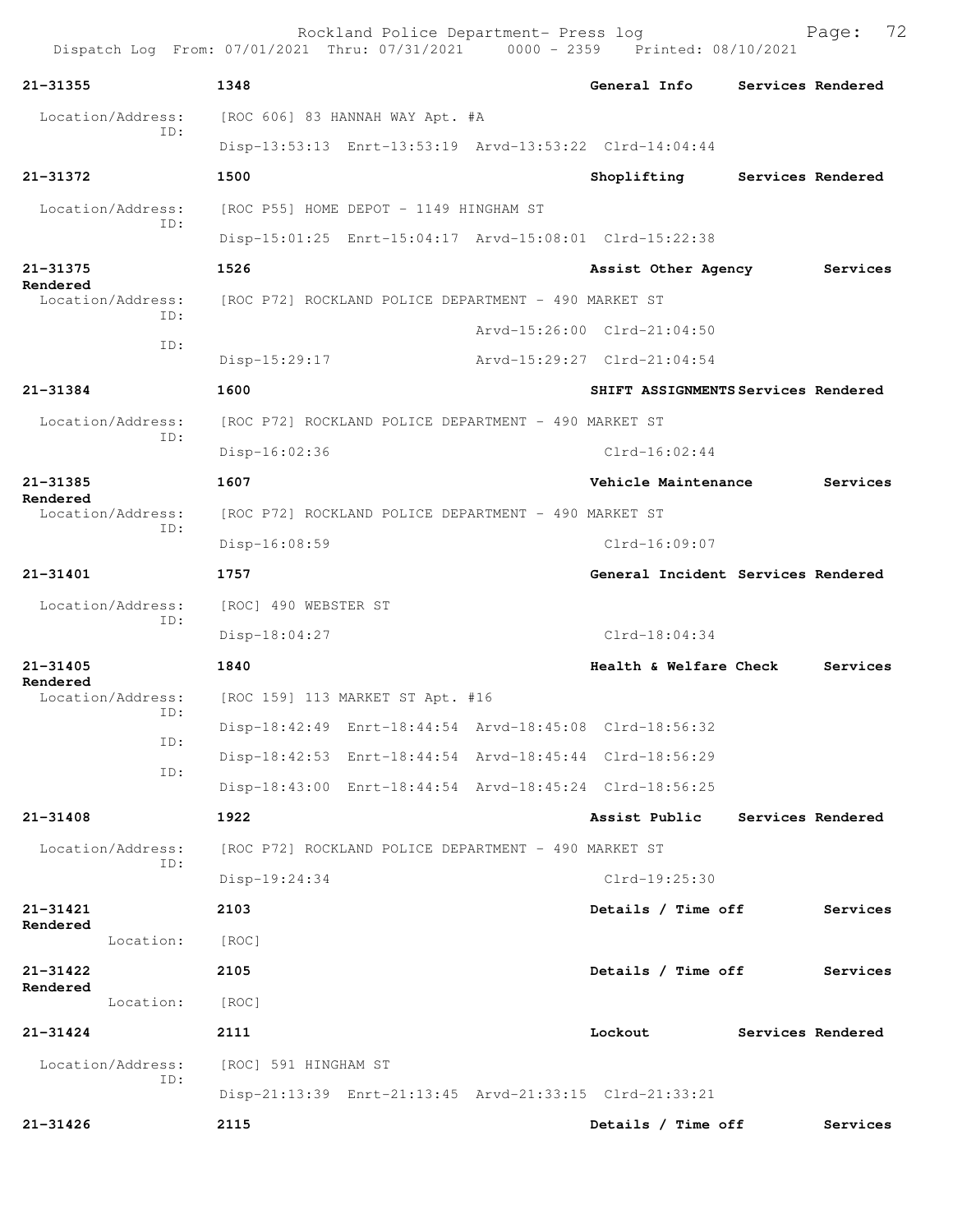| Dispatch Log From: 07/01/2021 Thru: 07/31/2021 0000 - 2359 Printed: 08/10/2021 |                                | Rockland Police Department- Press log                   |                             | 73<br>Page:                         |
|--------------------------------------------------------------------------------|--------------------------------|---------------------------------------------------------|-----------------------------|-------------------------------------|
| Rendered<br>Location:                                                          | [ROC]                          |                                                         |                             |                                     |
| $21 - 31430$                                                                   | 2246                           |                                                         | Lockout                     | Services Rendered                   |
| Location/Address:                                                              |                                | [ROC P86] MOBIL GAS STATION - 158 MARKET ST             |                             |                                     |
| TD:                                                                            |                                |                                                         | Arvd-22:46:00 Clrd-22:49:35 |                                     |
| 21-31431                                                                       | 2247                           |                                                         | Disturbance                 | Report Follows                      |
| Location/Address:                                                              | [ROC] 45 HANNAH WAY            |                                                         |                             |                                     |
| ID:                                                                            |                                | Disp-22:49:30 Enrt-22:50:04 Arvd-22:53:29 Clrd-23:24:02 |                             |                                     |
| ID:                                                                            |                                | Disp-22:49:37 Enrt-22:50:04 Arvd-22:51:54 Clrd-23:09:04 |                             |                                     |
| ID:                                                                            |                                | Disp-22:49:56 Enrt-22:50:04 Arvd-22:53:17 Clrd-23:38:36 |                             |                                     |
| ID:                                                                            |                                | Disp-22:50:01 Enrt-22:50:04 Arvd-22:51:09 Clrd-23:38:06 |                             |                                     |
| ID:                                                                            |                                | Disp-23:24:16 Enrt-23:24:20 Arvd-23:24:23 Clrd-23:24:28 |                             |                                     |
| Refer To Summons:<br>Summons:                                                  | 21ROC-31431-AR<br>MANN, NICOLE |                                                         |                             |                                     |
| Address:<br>Age:                                                               | 35                             | 140 MARTHA DR Apt. #D ROCKLAND, MA                      |                             |                                     |
| Charges:                                                                       | A&B                            |                                                         |                             |                                     |
| $21 - 31434$                                                                   | 2252                           |                                                         | Suspicious Activity         | Services                            |
| Rendered<br>Location/Address:                                                  |                                | [ROC 288] 160 MARTHA DR Apt. #A                         |                             |                                     |
| ID:                                                                            | Disp-22:55:57                  |                                                         | $Clrd-22:56:06$             |                                     |
| 21-31436                                                                       | 2318                           |                                                         | Details / Time off          | Services                            |
| Rendered<br>Location:                                                          | [ROC]                          |                                                         |                             |                                     |
| $21 - 31437$                                                                   | 2322                           |                                                         |                             | Noise Complaint Services Rendered   |
| Location/Address:                                                              |                                | [ROC 493] 321 UNION ST Apt. #1A                         |                             |                                     |
| ID:                                                                            |                                | Disp-23:31:49 Enrt-23:31:57 Arvd-23:37:10 Clrd-23:41:04 |                             |                                     |
| ID:                                                                            |                                | Disp-23:38:13 Enrt-23:38:18 Arvd-23:38:23 Clrd-23:41:00 |                             |                                     |
| $21 - 31438$                                                                   | 2336                           |                                                         | Threats                     | Services Rendered                   |
| Location/Address:                                                              | [ROC] 45 HANNAH WAY Apt. #E    |                                                         |                             |                                     |
| ID:                                                                            |                                | Disp-23:39:03 Enrt-23:39:10 Arvd-23:41:37 Clrd-23:55:33 |                             |                                     |
| ID:                                                                            |                                | Disp-23:41:31 Enrt-23:41:40 Arvd-23:44:17 Clrd-23:50:11 |                             |                                     |
| ID:                                                                            |                                |                                                         |                             |                                     |
|                                                                                |                                | Disp-23:44:24 Enrt-23:44:29 Arvd-23:44:34 Clrd-23:50:15 |                             |                                     |
| For Date: $07/20/2021$ - Tuesday                                               |                                |                                                         |                             |                                     |
| 21-31439                                                                       | 0002                           |                                                         |                             | SHIFT ASSIGNMENTS Services Rendered |
| Location/Address: [ROC P72] ROCKLAND POLICE DEPARTMENT - 490 MARKET ST         |                                |                                                         |                             |                                     |

**21-31454 0210 Motor Vehicle Stop Citation/Warning Issued**  [ROC] 71 UNION ST @ 15 CRESCENT ST ID: Disp-02:11:31 Enrt-02:11:36 Arvd-02:11:38 Clrd-02:23:23 ID: Disp-02:17:04 Arvd-02:17:09 Clrd-02:23:28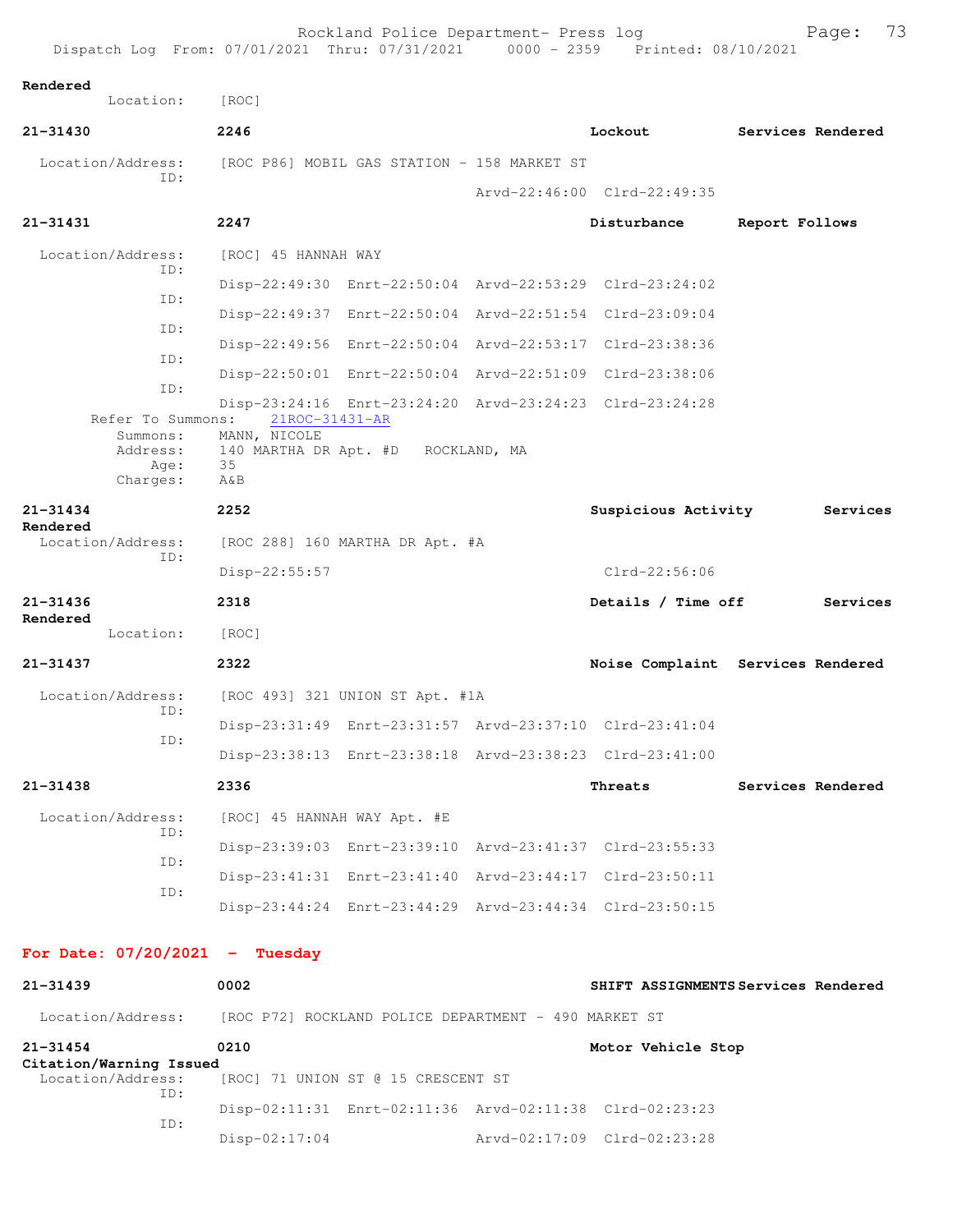| $21 - 31459$                                        | 0456                                                    | Building Check Appears Secure      |              |                   |
|-----------------------------------------------------|---------------------------------------------------------|------------------------------------|--------------|-------------------|
| Location/Address:                                   | [ROC] UNION ST                                          |                                    |              |                   |
| ID:                                                 | $Disp-04:57:44$                                         | Arvd-05:03:23 Clrd-05:28:52        |              |                   |
| $21 - 31462$                                        | 0504                                                    | Health & Welfare Check             |              |                   |
| Taken/Referred to Other Agency<br>Location/Address: | [ROC P72] ROCKLAND POLICE DEPARTMENT - 490 MARKET ST    |                                    |              |                   |
| $21 - 31468$                                        | 0544                                                    | Motor Vehicle Stop                 |              |                   |
| Citation/Warning Issued<br>Location/Address:        | [ROC] POND ST                                           |                                    |              |                   |
| ID:                                                 | Disp-05:45:06 Enrt-05:45:09 Arvd-05:45:10 Clrd-05:51:02 |                                    |              |                   |
| $21 - 31479$                                        | 0800                                                    | General Info                       |              | Services Rendered |
| Location/Address:                                   | [ROC P72] ROCKLAND POLICE DEPARTMENT - 490 MARKET ST    |                                    |              |                   |
| ID:                                                 |                                                         |                                    |              |                   |
|                                                     | Disp-08:15:50 Enrt-08:15:56 Arvd-08:16:00 Clrd-08:16:03 |                                    |              |                   |
| 21-31481                                            | 0822                                                    | General Info                       | Investigated |                   |
| Location/Address:<br>ID:                            | [ROC] HINGHAM ST                                        |                                    |              |                   |
|                                                     | Disp-08:24:46 Enrt-08:24:51 Arvd-08:29:05 Clrd-08:29:16 |                                    |              |                   |
| 21-31506<br>Required                                | 1149                                                    | Details / Time off                 |              | No Action         |
| Location:                                           | [ROC]                                                   |                                    |              |                   |
| $21 - 31654$                                        | 1210                                                    | Animal Complaint Services Rendered |              |                   |
| Location/Address:                                   | [ROC] 84 CHURCH ST                                      |                                    |              |                   |
| 21-31518                                            | 1307                                                    | Traffic Enforcement                |              | Verbal            |
| Warning<br>Location/Address:                        | [ROC] POND ST                                           |                                    |              |                   |
| ID:                                                 |                                                         | Arvd-13:08:06 Clrd-13:37:58        |              |                   |
| 21-31528                                            | 1342                                                    | Motor Vehicle Stop                 |              | Verbal            |
| Warning                                             | Location/Address: [ROC] 458 MARKET ST @ 31 LIBERTY ST   |                                    |              |                   |
| ID:                                                 |                                                         | Arvd-13:42:00 Clrd-13:45:48        |              |                   |
| $21 - 31655$                                        | 1410                                                    | Animal Complaint Services Rendered |              |                   |
|                                                     |                                                         |                                    |              |                   |
| Location/Address:                                   | [ROC] 58 UNION ST                                       |                                    |              |                   |
| 21-31539                                            | 1450                                                    | Suspicious Activity                |              | Investigated      |
| Location/Address:                                   | [ROC] MARTHA DR                                         |                                    |              |                   |
| 21-31541<br>Warning                                 | 1453                                                    | Motor Vehicle Stop                 |              | Verbal            |
| Location/Address:<br>ID:                            | [ROC] EAST WATER ST @ SUNNYBANK AVE                     |                                    |              |                   |
|                                                     |                                                         | Arvd-14:53:00 Clrd-15:00:39        |              |                   |
| $21 - 31544$                                        | 1520                                                    | Assist Other Agency                |              | Investigated      |
| Location/Address:                                   | [ROC] 365 CENTRE AVE                                    |                                    |              |                   |
| ID:                                                 | Disp-15:22:00 Enrt-15:23:02 Arvd-15:32:44 Clrd-15:36:09 |                                    |              |                   |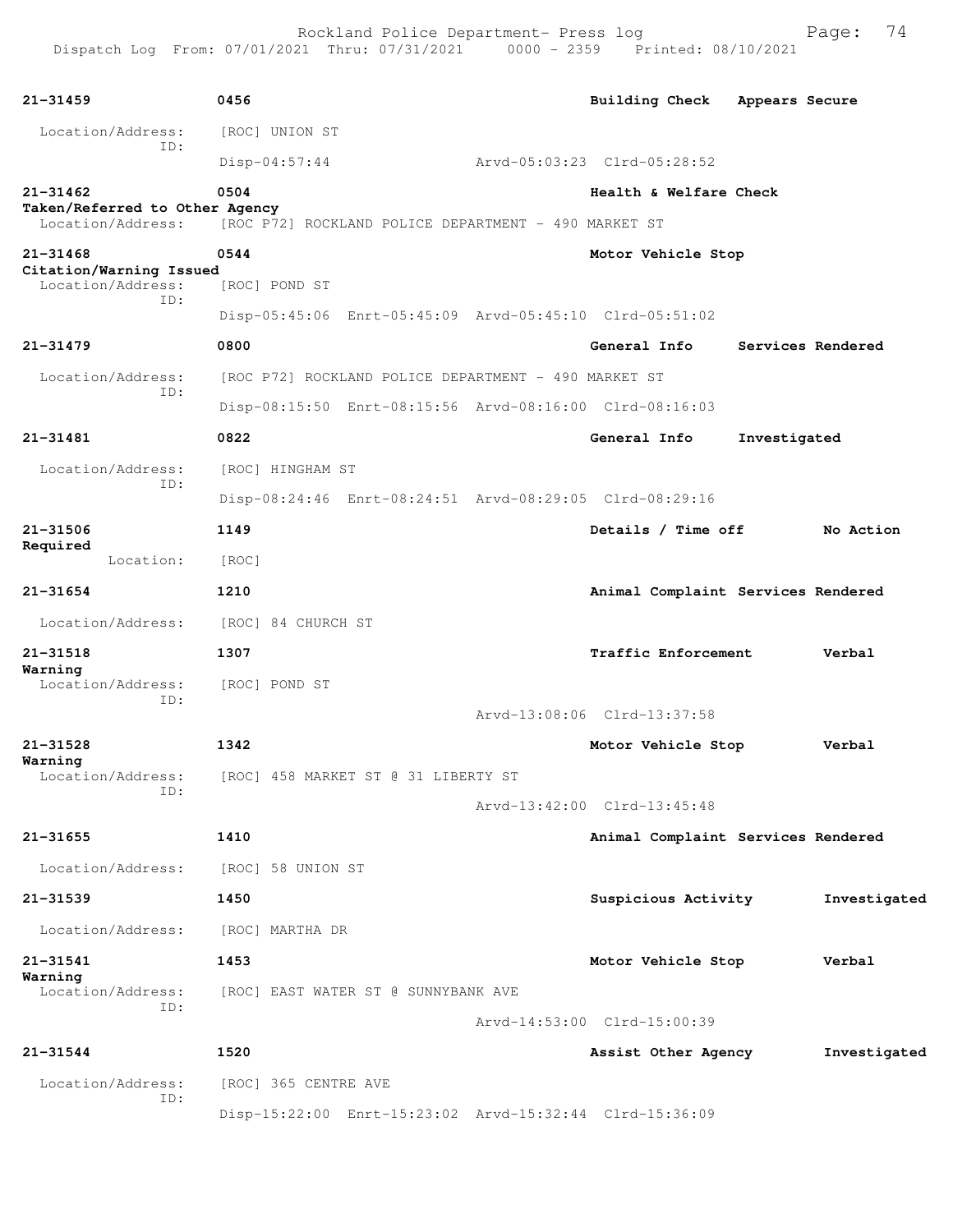|                               |               |                                                      | Rockland Police Department- Press log                | Dispatch Log From: 07/01/2021 Thru: 07/31/2021 0000 - 2359 Printed: 08/10/2021 |                 | 75<br>Page:        |
|-------------------------------|---------------|------------------------------------------------------|------------------------------------------------------|--------------------------------------------------------------------------------|-----------------|--------------------|
| $21 - 31550$                  |               | 1553                                                 |                                                      | <b>BOLO</b>                                                                    |                 | No Action Required |
| Location/Address:             |               |                                                      | [ROC P72] ROCKLAND POLICE DEPARTMENT - 490 MARKET ST |                                                                                |                 |                    |
|                               | TD:           | Disp-15:53:58                                        |                                                      | $Clrd-15:54:28$                                                                |                 |                    |
|                               | ID:           | Disp-15:54:04                                        |                                                      | $Clrd-15:54:25$                                                                |                 |                    |
|                               | ID:           | Disp-15:54:07                                        |                                                      | $Clrd-15:54:17$                                                                |                 |                    |
| $21 - 31555$                  |               | 1606                                                 |                                                      | General Info                                                                   | Appears Secure  |                    |
| Location/Address:             |               |                                                      | [ROC P72] ROCKLAND POLICE DEPARTMENT - 490 MARKET ST |                                                                                |                 |                    |
| 21-31562                      |               | 1700                                                 |                                                      | Traffic Enforcement                                                            |                 | Services           |
| Rendered<br>Location/Address: |               | [ROC] POND ST                                        |                                                      |                                                                                |                 |                    |
|                               | ID:           |                                                      |                                                      | Arvd-17:01:09 Clrd-17:21:19                                                    |                 |                    |
| $21 - 31567$                  |               | 1741                                                 |                                                      | Assist Other Agency                                                            |                 | Gone on            |
| arrival<br>Vicinity of:       |               |                                                      | [ROC P100] LUKE'S LIQUORS - 167 MARKET ST            |                                                                                |                 |                    |
|                               | ID:           |                                                      |                                                      | Disp-17:43:01 Enrt-17:44:10 Arvd-17:46:00 Clrd-17:51:55                        |                 |                    |
|                               | ID:           |                                                      |                                                      | Disp-17:43:01 Enrt-17:44:13 Arvd-17:44:37 Clrd-18:04:48                        |                 |                    |
|                               | ID:           | $Disp-17:44:52$                                      |                                                      | Arvd-17:44:57 Clrd-17:51:48                                                    |                 |                    |
|                               | ID:           | $Disp-17:55:04$                                      |                                                      | Arvd-17:55:09 Clrd-18:04:52                                                    |                 |                    |
| ID:                           | Disp-18:31:20 |                                                      | Arvd-18:31:25 Clrd-18:40:10                          |                                                                                |                 |                    |
|                               | ID:           | Disp-19:33:22                                        |                                                      | Arvd-19:33:26 Clrd-19:36:52                                                    |                 |                    |
| $21 - 31568$                  |               | 1759                                                 |                                                      | Motor Vehicle Complaint                                                        |                 | Gone on            |
| arrival<br>Vicinity of:       |               | [ROC] 41 UNION ST                                    |                                                      |                                                                                |                 |                    |
|                               | ID:           | Disp-18:03:37                                        |                                                      | Arvd-18:03:45 Clrd-18:08:46                                                    |                 |                    |
| $21 - 31571$                  |               | 1812                                                 |                                                      | Details / Time off                                                             |                 | Appears            |
| Secure<br>Location:           |               | [ROC]                                                |                                                      |                                                                                |                 |                    |
| 21-31572                      |               | 1812                                                 |                                                      | 911 Hang Up                                                                    | Gone on arrival |                    |
| Location/Address:             |               | [ROC] 18 REED ST                                     |                                                      |                                                                                |                 |                    |
|                               | ID:           |                                                      |                                                      | Disp-18:15:25 Enrt-18:15:30 Arvd-18:18:57 Clrd-18:26:27                        |                 |                    |
| $21 - 31574$                  |               | 1817                                                 |                                                      | General Info                                                                   | Appears Secure  |                    |
| Location/Address:             |               | [ROC P72] ROCKLAND POLICE DEPARTMENT - 490 MARKET ST |                                                      |                                                                                |                 |                    |
| $21 - 31576$                  |               | 1925                                                 |                                                      | Disturbance                                                                    |                 | Services Rendered  |
| Location/Address:             |               |                                                      | [ROC 159] 113 MARKET ST Apt. #6                      |                                                                                |                 |                    |
|                               | ID:           |                                                      |                                                      | Disp-19:29:13 Enrt-19:29:39 Arvd-19:31:18 Clrd-19:37:13                        |                 |                    |
|                               | ID:           |                                                      | Disp-19:29:13 Enrt-19:29:36                          | Clrd-19:30:43                                                                  |                 |                    |
|                               | ID:           | $Disp-19:37:01$                                      |                                                      | Arvd-19:37:05 Clrd-19:37:10                                                    |                 |                    |
| 21-31578                      |               | 1941                                                 |                                                      | Threats                                                                        |                 | Services Rendered  |
| Location/Address:             | ID:           | [ROC] 32 MARTHA DR                                   |                                                      |                                                                                |                 |                    |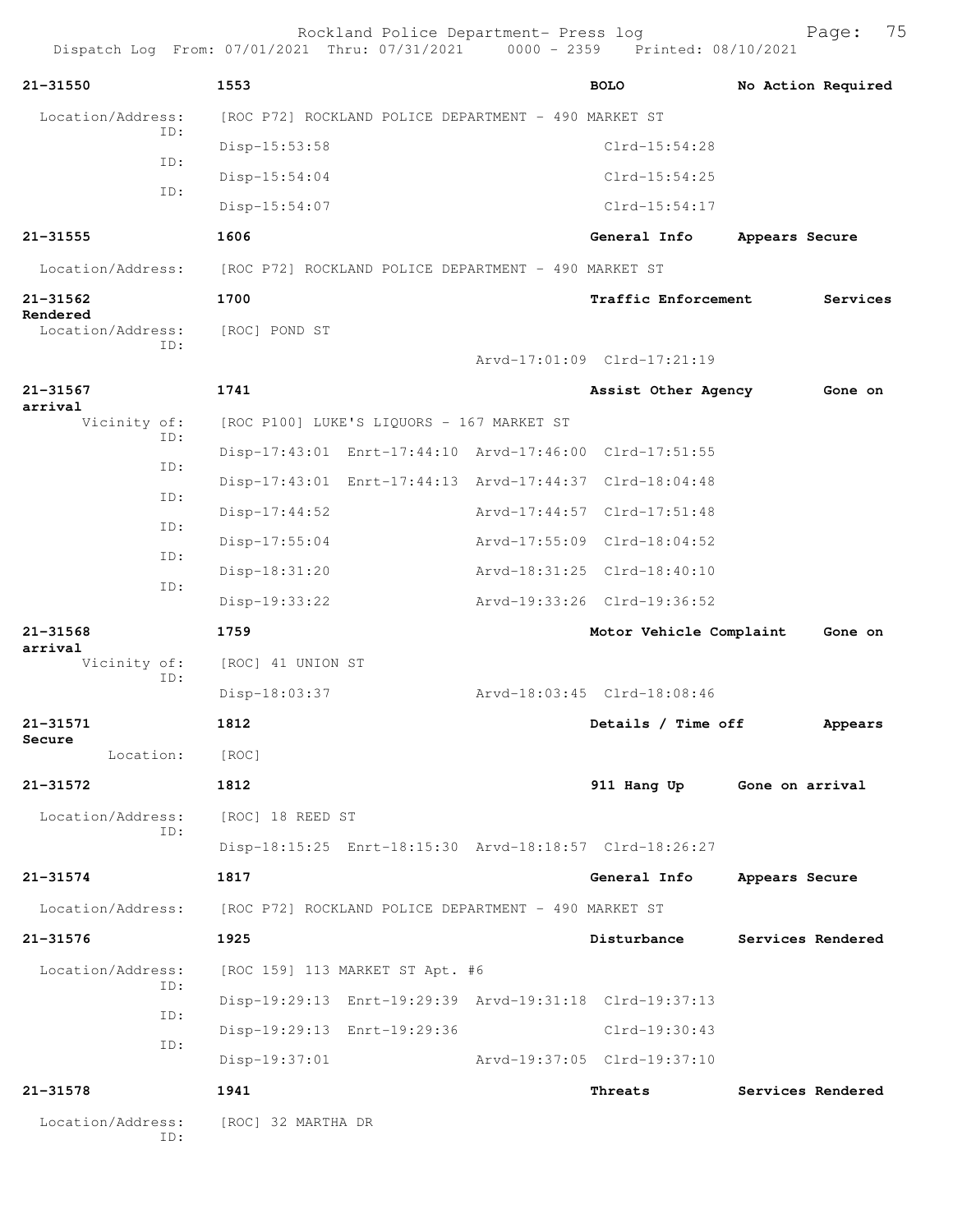| Dispatch Log From: 07/01/2021 Thru: 07/31/2021 0000 - 2359 Printed: 08/10/2021 |                        | Rockland Police Department- Press log                   |                                                         |              | 76<br>Page:       |
|--------------------------------------------------------------------------------|------------------------|---------------------------------------------------------|---------------------------------------------------------|--------------|-------------------|
|                                                                                |                        |                                                         | Disp-19:43:41 Enrt-19:43:55 Arvd-19:44:35 Clrd-20:25:37 |              |                   |
| TD:                                                                            |                        |                                                         | Disp-19:43:41 Enrt-19:43:51 Arvd-19:46:51 Clrd-20:25:34 |              |                   |
| 21-31588                                                                       | 2053                   |                                                         | <b>Health &amp; Welfare Check</b>                       |              | Services          |
| Rendered<br>Location/Address:                                                  |                        | [ROC 159] 113 MARKET ST Apt. #18                        |                                                         |              |                   |
| ID:                                                                            |                        |                                                         | Disp-21:00:45 Enrt-21:00:55 Arvd-21:02:10 Clrd-21:12:15 |              |                   |
| ID:                                                                            |                        |                                                         | Disp-21:00:45 Enrt-21:00:52 Arvd-21:03:57 Clrd-21:10:21 |              |                   |
| 21-31590                                                                       | 2121                   |                                                         | Noise Complaint Services Rendered                       |              |                   |
| Vicinity of:                                                                   | [ROC] 60 EAST WATER ST |                                                         |                                                         |              |                   |
| ID:                                                                            |                        |                                                         | Disp-21:23:22 Enrt-21:23:29 Arvd-21:26:45 Clrd-21:32:00 |              |                   |
| For Date: $07/21/2021$ - Wednesday                                             |                        |                                                         |                                                         |              |                   |
| 21-31602                                                                       | 0000                   |                                                         | SHIFT ASSIGNMENTS Services Rendered                     |              |                   |
| Location/Address: [ROC P72] ROCKLAND POLICE DEPARTMENT - 490 MARKET ST         |                        |                                                         |                                                         |              |                   |
| $21 - 31612$                                                                   | 0201                   |                                                         | Disturbance                                             |              | Services Rendered |
| Location/Address:                                                              |                        | [ROC P47] BEST WESTERN - 909 HINGHAM ST                 |                                                         |              |                   |
| ID:<br>ID:                                                                     |                        | Disp-02:02:20 Enrt-02:04:38 Arvd-02:05:58 Clrd-02:10:34 |                                                         |              |                   |
| ID:                                                                            |                        |                                                         | Disp-02:02:20 Enrt-02:04:38 Arvd-02:05:34 Clrd-02:10:31 |              |                   |
|                                                                                | $Disp-02:02:20$        |                                                         | Arvd-02:04:20 Clrd-02:12:07                             |              |                   |
| 21-31618                                                                       | 0301                   |                                                         | Noise Complaint Services Rendered                       |              |                   |
| Location/Address:<br>ID:                                                       |                        | [ROC 361] 137 J A DUNN MEM DR                           |                                                         |              |                   |
| ID:                                                                            |                        | Disp-03:01:44 Enrt-03:02:39                             | $Clrd-03:06:02$                                         |              |                   |
|                                                                                |                        | Disp-03:01:44 Enrt-03:02:39                             | $Clrd-03:06:02$                                         |              |                   |
| $21 - 31624$                                                                   | 0508                   |                                                         | Building Check Services Rendered                        |              |                   |
| Location/Address:<br>ID:                                                       | [ROC] UNION ST         |                                                         |                                                         |              |                   |
|                                                                                | Disp-05:08:56          |                                                         | $Clrd-05:32:00$                                         |              |                   |
| $21 - 31628$<br>Rendered                                                       | 0620                   |                                                         | <b>Traffic Enforcement</b>                              |              | Services          |
| Location/Address:<br>ID:                                                       | [ROC] POND ST          |                                                         |                                                         |              |                   |
|                                                                                | Disp-06:20:51          |                                                         | $Clrd-06:35:47$                                         |              |                   |
| 21-31631                                                                       | 0641                   |                                                         | COMP TIME                                               |              | Services Rendered |
| Location:                                                                      | [ROC]                  |                                                         |                                                         |              |                   |
| 21-31632                                                                       | 0646                   |                                                         | <b>Time off</b>                                         |              | Services Rendered |
| Location:                                                                      | [ROC]                  |                                                         |                                                         |              |                   |
| 21-31633                                                                       | 0653                   |                                                         | Vandalism                                               | Investigated |                   |
| Location/Address:<br>ID:                                                       | [ROC] LEVIN RD         |                                                         |                                                         |              |                   |
|                                                                                |                        |                                                         | Disp-06:54:22 Enrt-06:58:00 Arvd-06:58:02 Clrd-06:58:44 |              |                   |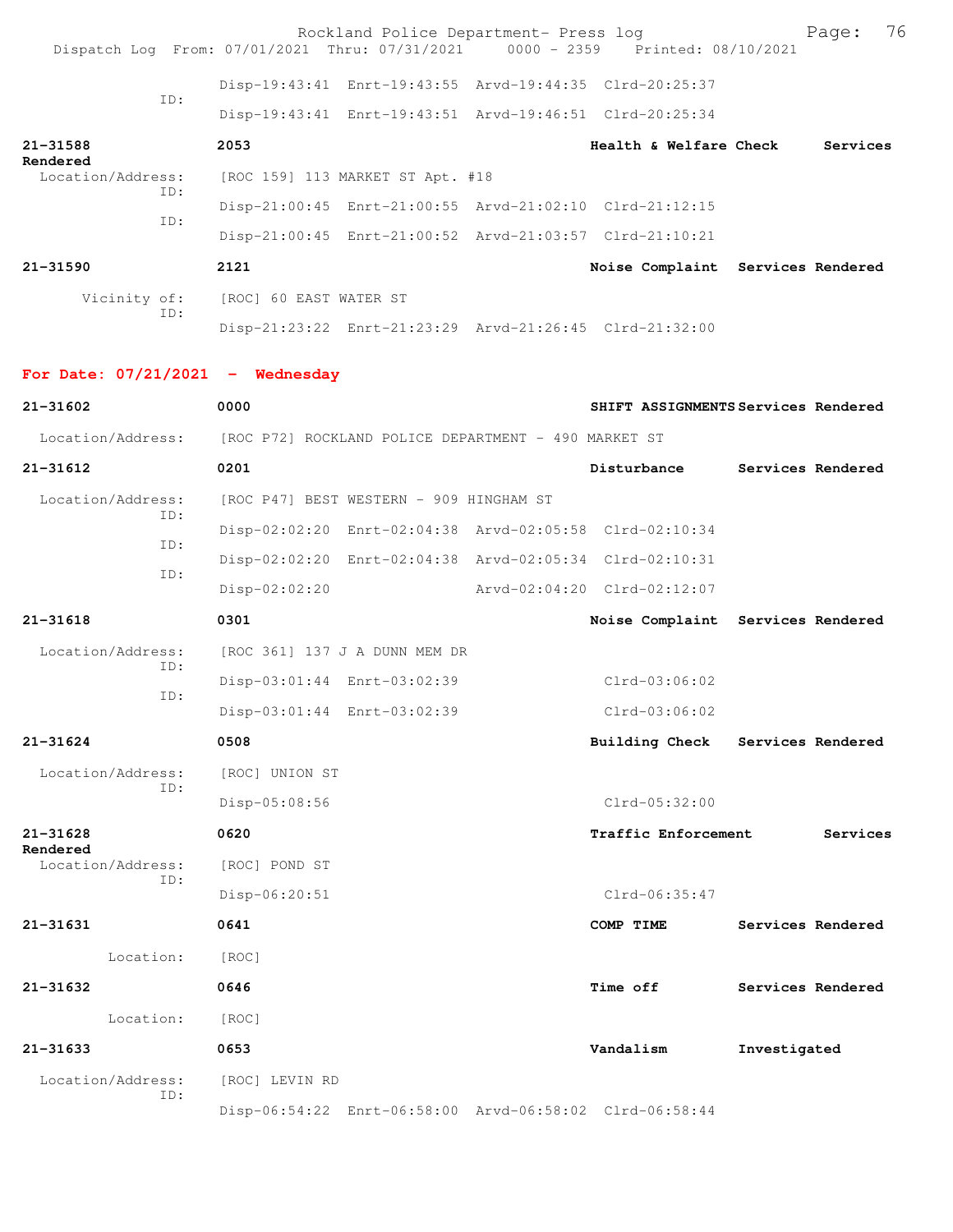|                                 | Rockland Police Department- Press log<br>Dispatch Log From: 07/01/2021 Thru: 07/31/2021 0000 - 2359 Printed: 08/10/2021 |                                   |          | 77<br>Page:        |
|---------------------------------|-------------------------------------------------------------------------------------------------------------------------|-----------------------------------|----------|--------------------|
| $21 - 31638$                    | 0700                                                                                                                    | General Info                      |          | Services Rendered  |
| Location/Address:               | [ROC P72] ROCKLAND POLICE DEPARTMENT - 490 MARKET ST                                                                    |                                   |          |                    |
| 21-31639                        | 0757                                                                                                                    | Disabled Motor Vehicle            |          | Services           |
| Rendered<br>Location/Address:   | [ROC] 137 MARKET ST                                                                                                     |                                   |          |                    |
| ID:                             |                                                                                                                         | Arvd-07:57:00 Clrd-07:58:19       |          |                    |
| $21 - 31640$                    | 0800                                                                                                                    | General Info                      |          | No Action Required |
| Location/Address:               | [ROC P72] ROCKLAND POLICE DEPARTMENT - 490 MARKET ST                                                                    |                                   |          |                    |
| 21-31641                        | 0815                                                                                                                    | General Info                      |          | No Action Required |
| Location/Address:               | [ROC P72] ROCKLAND POLICE DEPARTMENT - 490 MARKET ST                                                                    |                                   |          |                    |
| ID:                             | Disp-08:20:43 Enrt-08:20:49 Arvd-08:20:53 Clrd-08:20:55                                                                 |                                   |          |                    |
| $21 - 31644$                    | 0817                                                                                                                    | General Info                      |          | No Action Required |
| Location/Address:               | [ROC P72] ROCKLAND POLICE DEPARTMENT - 490 MARKET ST                                                                    |                                   |          |                    |
| ID:                             | Disp-08:21:09 Enrt-08:22:02 Arvd-08:22:07 Clrd-08:22:11                                                                 |                                   |          |                    |
| $21 - 31649$                    | 0855                                                                                                                    | Suspicious Activity               |          | Investigated       |
| Location/Address:<br>ID:        | [ROC 5] 394 UNION ST                                                                                                    |                                   |          |                    |
| ID:                             |                                                                                                                         | Arvd-08:55:00 Clrd-09:09:33       |          |                    |
|                                 | Disp-08:57:19 Enrt-08:57:21 Arvd-08:59:48 Clrd-09:09:07                                                                 |                                   |          |                    |
| 21-31656                        | 0923                                                                                                                    | Suspicious Activity               |          | Sent On Way        |
| Location/Address:<br>ID:        | [ROC P72] ROCKLAND POLICE DEPARTMENT - 490 MARKET ST                                                                    |                                   |          |                    |
|                                 |                                                                                                                         | Arvd-09:23:00 Clrd-09:36:45       |          |                    |
| 21-31657                        | 0930                                                                                                                    | COMP / Time off Services Rendered |          |                    |
| Location:                       | [ROC]                                                                                                                   |                                   |          |                    |
| 21-31662<br>Checked/Secured     | 0940                                                                                                                    | <b>Building Check</b>             | Building |                    |
| Location/Address:<br>ID:        | [ROC] J A DUNN MEM DR                                                                                                   |                                   |          |                    |
|                                 |                                                                                                                         | Arvd-09:41:54 Clrd-09:42:27       |          |                    |
| $21 - 31663$<br>Checked/Secured | 0942                                                                                                                    | Building Check                    | Building |                    |
| Location/Address:<br>ID:        | [ROC] PROSPECT ST                                                                                                       |                                   |          |                    |
|                                 |                                                                                                                         | Arvd-09:43:25 Clrd-09:44:53       |          |                    |
| 21-31665                        | 1003                                                                                                                    | General Info                      |          | Services Rendered  |
|                                 | [ROC P72] ROCKLAND POLICE DEPARTMENT - 490 MARKET ST                                                                    |                                   |          |                    |
| Location/Address:               |                                                                                                                         |                                   |          |                    |
| 21-31671                        | 1018                                                                                                                    | General Info                      |          | Services Rendered  |
| Location/Address:               | [ROC 892] 154 UNION ST Apt. #1                                                                                          |                                   |          |                    |
| ID:                             | Disp-10:26:58 Enrt-10:27:06 Arvd-10:27:09 Clrd-10:27:15                                                                 |                                   |          |                    |
| 21-31674<br>Warning             | 1033                                                                                                                    | Motor Vehicle Stop                |          | Verbal             |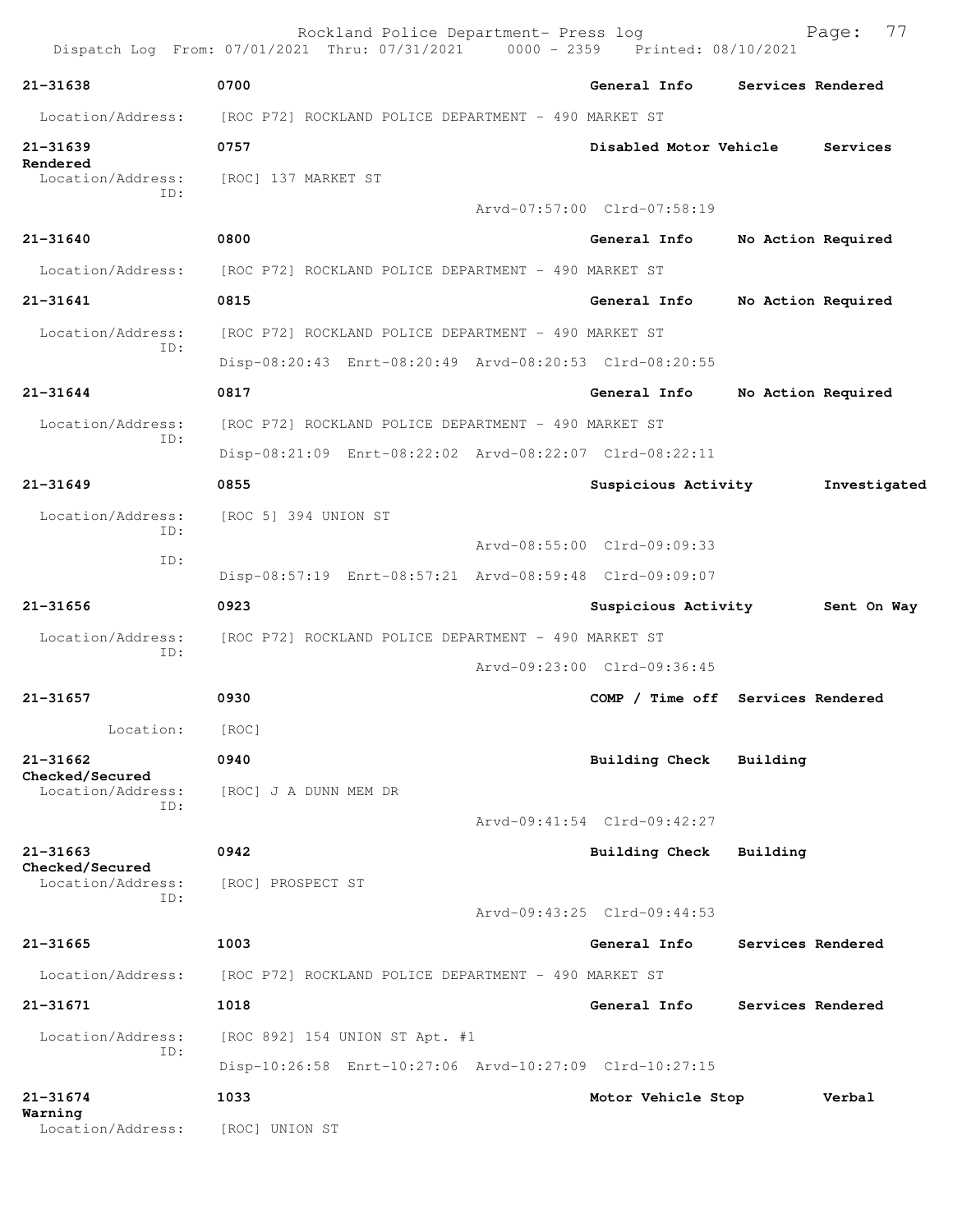Rockland Police Department- Press log Fage: 78

Dispatch Log From: 07/01/2021 Thru: 07/31/2021 0000 - 2359 Printed: 08/10/2021

ID:

 Arvd-10:33:00 Clrd-10:35:04 **21-31675 1048 Building Check Appears Secure** Location/Address: [ROC] POND ST ID: Arvd-10:49:12 Clrd-11:26:53 **21-31677 1053 Details / Time off No Action Required**  Location: [ROC] **21-31679 1102 General Info Services Rendered** Location/Address: [ROC P72] ROCKLAND POLICE DEPARTMENT - 490 MARKET ST ID: Disp-11:04:37 Enrt-11:04:48 Arvd-11:04:51 Clrd-11:04:53 **21-31680 1103 Building Check Building Checked/Secured**  Location/Address: [ROC] J A DUNN MEM DR ID: Arvd-11:05:04 Clrd-11:05:53 **21-31682 1106 Building Check Building Checked/Secured**  Location/Address: [ROC] PROSPECT ST ID: Arvd-11:07:12 Clrd-11:09:35 **21-31684 1127 Building Check Appears Secure** Location/Address: [ROC] FRENCH RD ID: Arvd-11:27:20 Clrd-11:28:36 **21-31699 1307 Building Check Appears Secure** Location/Address: [ROC] FRENCH RD ID: Arvd-13:07:19 Clrd-13:07:28 **21-31700 1308 Building Check Building Checked/Secured**  Location/Address: [ROC] J A DUNN MEM DR ID: Arvd-13:10:31 Clrd-13:11:03 **21-31701 1311 Building Check Building Checked/Secured**  Location/Address: [ROC] PROSPECT ST ID: Arvd-13:12:33 Clrd-13:12:52 **21-31704 1333 Disabled Motor Vehicle Services Rendered**  Location/Address: [ROC P73] UNION POINT ENTRANCE - RESERVOIR PARK DR ID: Disp-13:35:15 Enrt-13:35:21 Arvd-13:35:57 Clrd-14:01:41 **21-31706 1336 Animal Complaint Investigated** Location/Address: [ROC] 441 POND ST ID: Arvd-13:36:00 Clrd-13:59:18 **21-31718 1455 Building Check Appears Secure**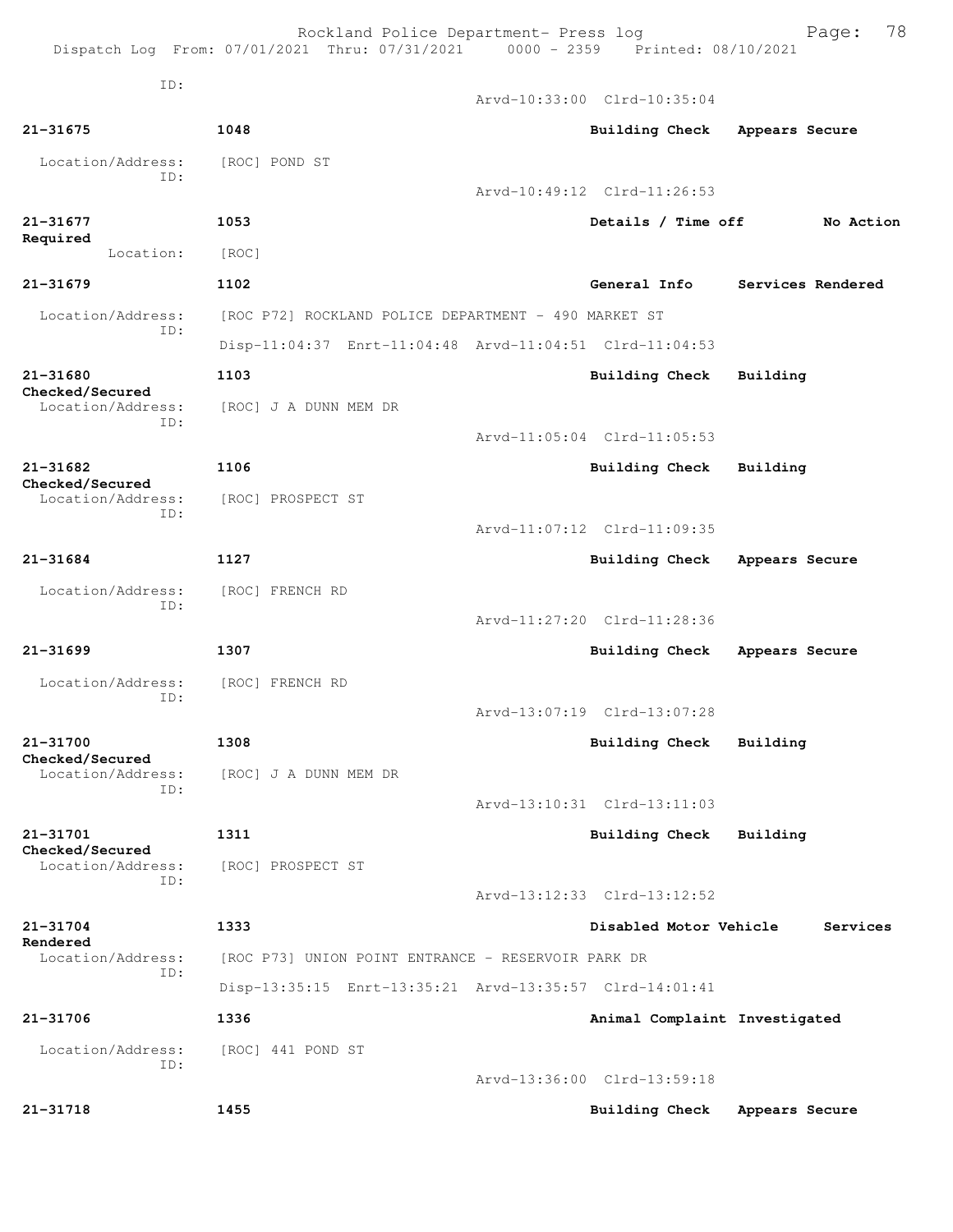|                               |                          | Rockland Police Department- Press log                | Dispatch Log From: 07/01/2021 Thru: 07/31/2021 0000 - 2359 Printed: 08/10/2021 | 79<br>Page:  |
|-------------------------------|--------------------------|------------------------------------------------------|--------------------------------------------------------------------------------|--------------|
| Location/Address:             | [ROC] FRENCH RD          |                                                      |                                                                                |              |
| TD:                           |                          |                                                      | Arvd-14:56:05 Clrd-14:56:18                                                    |              |
| 21-31719                      | 1511                     |                                                      | Health & Welfare Check                                                         | Investigated |
| Location/Address:             | [ROC] 295 UNION ST       |                                                      |                                                                                |              |
| ID:                           |                          |                                                      | Disp-15:13:32 Enrt-15:13:43 Arvd-15:13:44 Clrd-15:17:55                        |              |
| ID:                           | $Disp-15:13:57$          |                                                      | Arvd-15:14:04 Clrd-15:17:48                                                    |              |
| 21-31725                      | 1606                     |                                                      | SHIFT ASSIGNMENTSNo Service                                                    |              |
| Location/Address:             |                          | [ROC P72] ROCKLAND POLICE DEPARTMENT - 490 MARKET ST |                                                                                |              |
| 21-31735                      | 1656                     |                                                      | Suspicious Activity                                                            | Services     |
| Rendered<br>Location/Address: | [ROC] 76 LIBERTY ST      |                                                      |                                                                                |              |
| ID:                           | Disp-16:57:32            |                                                      | Arvd-16:57:38 Clrd-16:59:39                                                    |              |
| ID:                           | Disp-16:57:32            |                                                      | Arvd-16:57:41 Clrd-16:59:39                                                    |              |
| TD:                           | Disp-16:57:32            |                                                      | Arvd-16:57:44 Clrd-16:59:39                                                    |              |
| 21-31736                      | 1657                     |                                                      | Suspicious Activity                                                            | Services     |
| Rendered<br>Location/Address: | [ROC 521] 30 ELEANOR LN  |                                                      |                                                                                |              |
| ID:                           |                          |                                                      | Disp-17:00:25 Enrt-17:00:56 Arvd-17:10:08 Clrd-17:27:40                        |              |
| ID:                           |                          |                                                      | Disp-17:10:14 Enrt-17:10:16 Arvd-17:10:19 Clrd-17:27:36                        |              |
| 21-31745                      | 1722                     |                                                      | Neighbor Disturbance                                                           | Peace        |
| Restored<br>Location/Address: | [ROC] 185 POND ST        |                                                      |                                                                                |              |
| ID:                           |                          |                                                      | Disp-17:24:12 Enrt-17:24:19 Arvd-17:24:21 Clrd-17:47:39                        |              |
| 21-31751                      | 1856                     |                                                      | Motor Vehicle Complaint                                                        | Services     |
| Rendered<br>Location/Address: | [ROC] DUBLIN ROW         |                                                      |                                                                                |              |
| ID:                           |                          |                                                      | Disp-18:59:43 Enrt-18:59:46 Arvd-18:59:48 Clrd-19:06:05                        |              |
| ID:                           |                          | Disp-19:01:09 Enrt-19:01:12                          | $Clrd-19:06:03$                                                                |              |
| 21-31756                      | 1952                     |                                                      | Motor Vehicle Stop                                                             | Verbal       |
| Warning<br>Location/Address:  | [ROC] BILL DELAHUNT PKWY |                                                      |                                                                                |              |
| TD:                           |                          |                                                      | Arvd-19:52:00 Clrd-20:01:16                                                    |              |
| 21-31759                      | 2015                     |                                                      | Motor Vehicle Stop                                                             | Verbal       |
| Warning<br>Location/Address:  |                          | [ROC] 86 WEBSTER ST @ 17 WALL ST                     |                                                                                |              |
| TD:                           |                          |                                                      | Arvd-20:15:00 Clrd-20:20:25                                                    |              |
| 21-31762                      | 2021                     |                                                      | Suspicious Activity                                                            | Services     |
| Rendered<br>Location/Address: |                          | [ROC] HARTSUFF PARK - HINGHAM ST                     |                                                                                |              |
| ID:                           |                          |                                                      | Disp-20:23:05 Enrt-20:23:18 Arvd-20:28:07 Clrd-20:31:34                        |              |
| ID:                           |                          |                                                      | Disp-20:23:05 Enrt-20:23:15 Arvd-20:27:56 Clrd-20:31:32                        |              |
| 21-31766<br>Rendered          | 2034                     |                                                      | Suspicious Activity                                                            | Services     |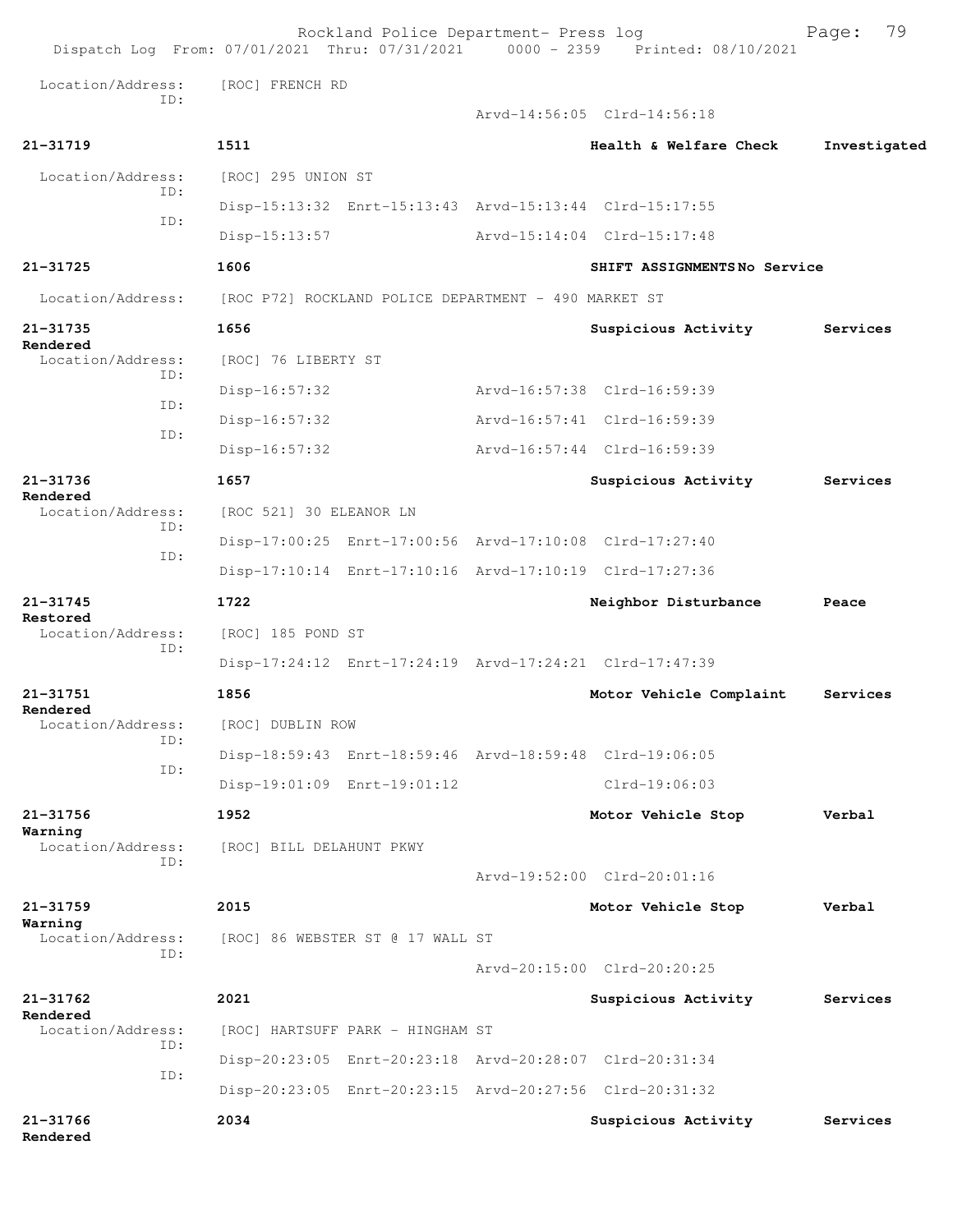| Dispatch Log From: 07/01/2021 Thru: 07/31/2021 0000 - 2359 Printed: 08/10/2021 |                                        | Rockland Police Department- Press log                |                                                         |                   | 80<br>Page: |  |
|--------------------------------------------------------------------------------|----------------------------------------|------------------------------------------------------|---------------------------------------------------------|-------------------|-------------|--|
| Location/Address:                                                              | [ROC] 100 DIVISION ST                  |                                                      |                                                         |                   |             |  |
| ID:                                                                            |                                        |                                                      | Disp-20:40:04 Enrt-20:40:17 Arvd-20:40:19 Clrd-20:46:41 |                   |             |  |
| ID:                                                                            |                                        |                                                      | Disp-20:40:04 Enrt-20:40:13 Arvd-20:40:16 Clrd-20:40:19 |                   |             |  |
| ID:                                                                            |                                        |                                                      | Disp-20:40:25 Enrt-20:40:27 Arvd-20:40:29 Clrd-20:46:45 |                   |             |  |
| 21-31770                                                                       | 2051                                   |                                                      | Suspicious Activity                                     |                   | Sent On Way |  |
| Location/Address:                                                              |                                        | [ROC P63] WALGREENS - 75 MARKET ST                   |                                                         |                   |             |  |
| ID:                                                                            |                                        |                                                      | Disp-20:56:21 Enrt-20:56:24 Arvd-20:59:31 Clrd-21:10:05 |                   |             |  |
| ID:                                                                            |                                        |                                                      | Disp-20:57:04 Enrt-20:57:06 Arvd-20:59:33 Clrd-21:10:03 |                   |             |  |
| 21-31773                                                                       | 2127                                   |                                                      | 911 Hang Up                                             | Could Not Locate  |             |  |
| Location/Address:                                                              | [ROC] 304 MARKET ST                    |                                                      |                                                         |                   |             |  |
| ID:                                                                            | $Disp-21:29:46$                        |                                                      | Clrd-21:29:58                                           |                   |             |  |
| ID:                                                                            |                                        |                                                      | Disp-21:29:54 Enrt-21:30:03 Arvd-21:31:46 Clrd-21:39:38 |                   |             |  |
| 21-31779                                                                       | 2207                                   |                                                      | Suspicious Activity                                     |                   | Services    |  |
| Rendered<br>Location/Address:                                                  | [ROC P51] DOUBLE TREE - 929 HINGHAM ST |                                                      |                                                         |                   |             |  |
| ID:                                                                            |                                        |                                                      | Arvd-22:07:00 Clrd-22:11:21                             |                   |             |  |
| 21-31780                                                                       | 2232                                   |                                                      | STOLEN PROPERTY No Service                              |                   |             |  |
| Location/Address: [ROC 321] 25 MONCRIEF RD                                     |                                        |                                                      |                                                         |                   |             |  |
| For Date: $07/22/2021$ - Thursday                                              |                                        |                                                      |                                                         |                   |             |  |
| 21-31785                                                                       | 0000                                   |                                                      | SHIFT ASSIGNMENTS Services Rendered                     |                   |             |  |
| Location/Address: [ROC P72] ROCKLAND POLICE DEPARTMENT - 490 MARKET ST         |                                        |                                                      |                                                         |                   |             |  |
| 21-31802                                                                       | 0345                                   |                                                      | Burglar Alarm                                           | Building          |             |  |
| Checked/Secured<br>Location/Address:                                           |                                        | [ROC P70] D'ANGELOS - 144 MARKET ST                  |                                                         |                   |             |  |
| ID:                                                                            |                                        |                                                      | Disp-03:46:32 Enrt-03:46:57 Arvd-03:50:26 Clrd-03:50:34 |                   |             |  |
| 21-31807                                                                       | 0506                                   |                                                      | <b>Building Check</b>                                   | Services Rendered |             |  |
| Location/Address:                                                              | [ROC] 145 UNION ST                     |                                                      |                                                         |                   |             |  |
| ID:                                                                            |                                        |                                                      | Arvd-05:08:13 Clrd-05:31:27                             |                   |             |  |
| 21-31818                                                                       | 0617                                   |                                                      | Details / Time off                                      |                   | No Service  |  |
| Location:                                                                      | [ROC]                                  |                                                      |                                                         |                   |             |  |
| 21-31819                                                                       | 0624                                   |                                                      | Details / Time off                                      |                   | Services    |  |
| Rendered<br>Location:                                                          | [ROC]                                  |                                                      |                                                         |                   |             |  |
| 21-31826                                                                       | 0804                                   |                                                      | SHIFT ASSIGNMENTS Services Rendered                     |                   |             |  |
| Location/Address:                                                              |                                        | [ROC P72] ROCKLAND POLICE DEPARTMENT - 490 MARKET ST |                                                         |                   |             |  |
| 21-31830                                                                       | 0903                                   |                                                      | Time off                                                | Services Rendered |             |  |
| Location:                                                                      | [ROC]                                  |                                                      |                                                         |                   |             |  |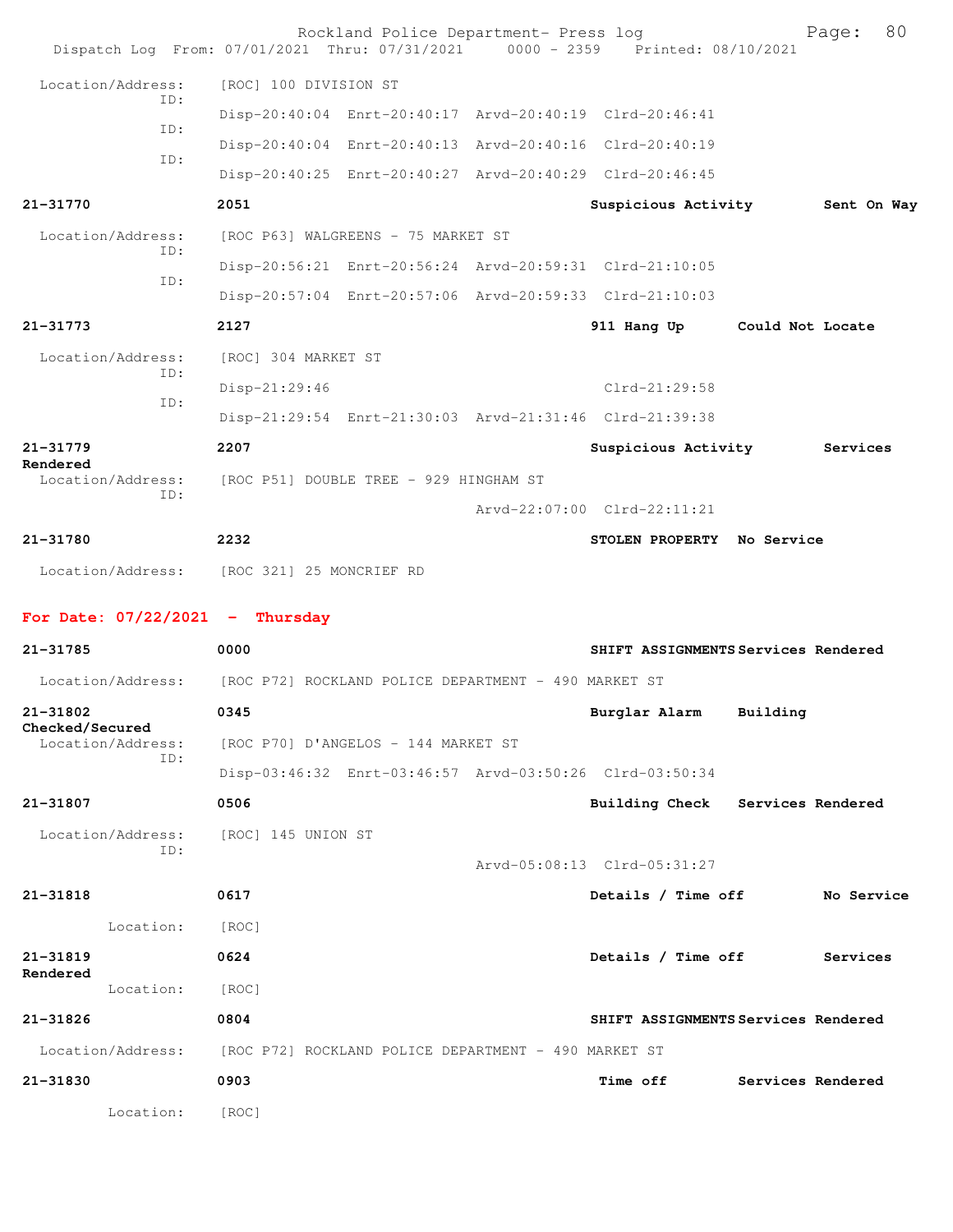Rockland Police Department- Press log Page: 81 Dispatch Log From: 07/01/2021 Thru: 07/31/2021 0000 - 2359 Printed: 08/10/2021 **21-31835 0914 Building Check Appears Secure** Location/Address: [ROC] POND ST ID: Arvd-09:14:43 Clrd-10:23:17 **21-31840 1036 Vandalism Services Rendered** Location/Address: [ROC P93] THE BANNER - 167 UNION ST ID: Disp-10:38:27 Clrd-10:38:35 **21-31844 1106 Disabled Motor Vehicle Services Rendered**  Location/Address: [ROC] 10 HINGHAM ST @ 440 WEBSTER ST ID: Arvd-11:12:00 Clrd-11:16:05 **21-31848 1141 Suspicious Activity Services Rendered**  Location/Address: [ROC] 40 SOUTH DOUGLAS ST ID: Disp-11:44:02 Clrd-11:44:27 **21-31852 1150 Suspicious Activity Services Rendered**  [ROC] BAY PATH LN ID: Disp-11:55:00 Enrt-11:55:06 Arvd-12:01:45 Clrd-12:19:54 **21-31854 1158 Details / Time off Services Rendered**  Location: [ROC] **21-31866 1329 Suspicious Activity Services Rendered**  Location/Address: [ROC] 651 HINGHAM ST ID: Disp-13:30:48 Enrt-13:31:30 Arvd-13:34:40 Clrd-13:34:40 ID: Disp-13:31:41 Enrt-13:31:45 Clrd-13:34:46 ID: Disp-13:35:01 Arvd-13:35:06 Clrd-13:58:52 ID: Disp-13:35:49 Arvd-13:35:53 Clrd-13:58:49 **21-31868 1356 Warrant Services Rendered** Location/Address: [ROC] 17 SUNNYBANK AVE ID: Disp-13:59:05 Clrd-14:02:08 ID: Disp-14:02:25 Arvd-14:09:50 Clrd-14:35:32 ID: Disp-14:09:56 Arvd-14:10:02 Clrd-14:35:35 **21-31869 1401 Building Check Appears Secure** Location/Address: [ROC] FRENCH RD ID: Arvd-14:02:08 Clrd-14:02:16 **21-31872 1436 Details / Time off Services Rendered**  Location: [ROC] **21-31873 1449 Details Services Rendered** Location: [ROC]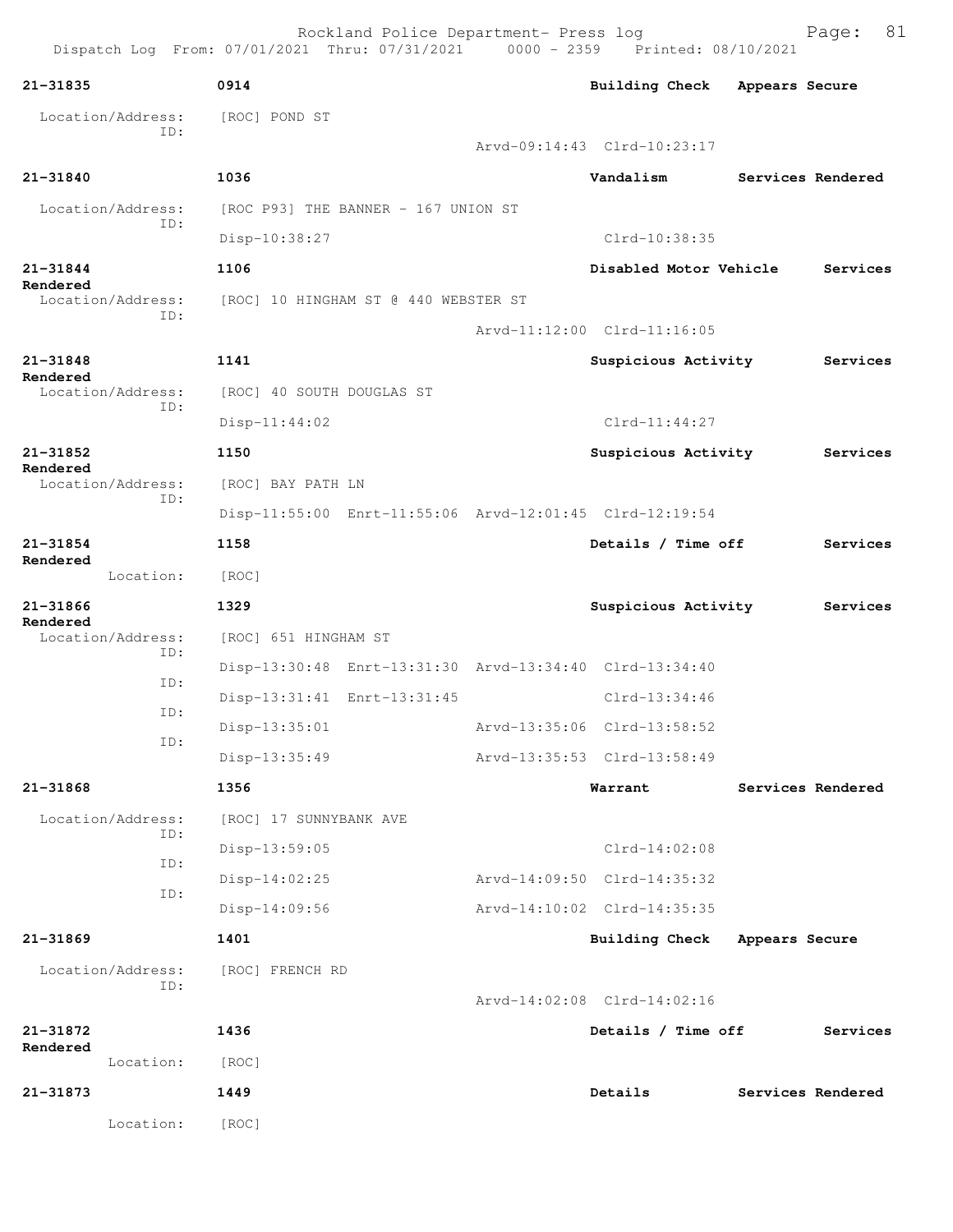Rockland Police Department- Press log Fage: 82<br>21 Thru: 07/31/2021 0000 - 2359 Printed: 08/10/2021 Dispatch Log From: 07/01/2021 Thru: 07/31/2021 **21-31880 1509 General Info Services Rendered** Location/Address: [ROC P68] AL PRIME - 104 MARKET ST ID: Disp-15:11:47 Arvd-15:11:51 Clrd-15:20:34 **21-31884 1520 Disturbance Services Rendered** Location/Address: [ROC] 21 HACKETT CIR ID: Disp-15:23:52 Enrt-15:23:58 Arvd-15:27:31 Clrd-15:42:42 ID: Disp-15:23:52 Enrt-15:24:03 Arvd-15:28:13 Clrd-15:42:39 **21-31887 1529 Details Services Rendered** Location: [ROC] **21-31892 1600 SHIFT ASSIGNMENTS Services Rendered** Location/Address: [ROC P72] ROCKLAND POLICE DEPARTMENT - 490 MARKET ST **21-31893 1609 Time off Services Rendered** Location: [ROC] **21-31895 1624 Larceny / Forgery/ Fraud Services Rendered**  Location/Address: [ROC] 14 BAYWOOD ST ID: Disp-16:26:16 Enrt-16:26:19 Arvd-16:37:58 Clrd-17:11:53 **21-31896 1624 Details / Time off Services Rendered**  Location: [ROC] **21-31930 1939 Assist Public Services Rendered** Location/Address: [ROC] 62 MARTHA DR Apt. #F ID: Disp-19:42:53 Enrt-19:42:57 Arvd-19:52:13 Clrd-19:52:22 **21-31931 1953 Animal Complaint Services Rendered** Location/Address: [ROC 303] 33 DUBLIN ROW ID: Disp-19:57:10 Clrd-19:57:29 ID: Disp-19:57:22 Enrt-19:57:31 Arvd-20:02:13 Clrd-20:19:06 **21-31932 2029 Motor Vehicle Stop Verbal Warning**  Location/Address: [ROC] 20 RESERVOIR PARK DR @ 800 HINGHAM ST ID: Arvd-20:29:00 Clrd-20:31:44 **21-31934 2103 Suspicious Activity Investigated** Location/Address: [ROC] 57 TAUNTON AVE ID: Disp-21:04:11 Enrt-21:04:20 Arvd-21:05:45 Clrd-21:05:58 ID: Disp-21:04:15 Enrt-21:04:21 Arvd-21:05:51 Clrd-21:18:13 ID: Disp-21:05:29 Enrt-21:05:35 Arvd-21:06:00 Clrd-21:14:08 ID: Disp-21:06:02 Enrt-21:06:04 Arvd-21:06:06 Clrd-21:18:13 ID: Disp-21:07:14 Arvd-21:07:21 Clrd-21:18:13

ID: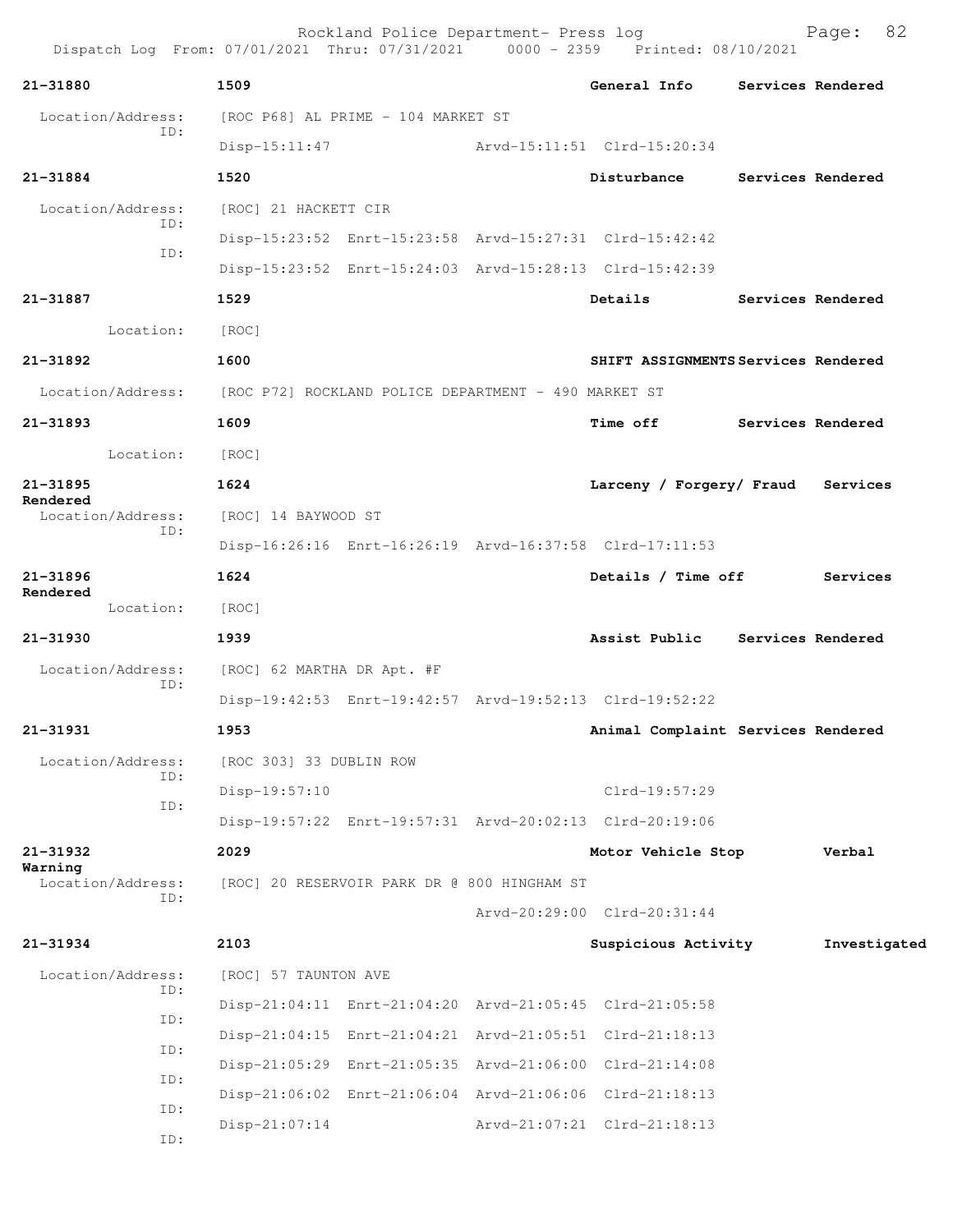Dispatch Log From: 07/01/2021 Thru: 07/31/2021 0000 - 2359 Printed: 08/10/2021 Disp-21:07:18 Arvd-21:07:21 Clrd-21:18:13 **21-31943 2133 Details / Time off Services Rendered**  Location: [ROC] **21-31944 2143 Motor Vehicle Stop Citation/Warning Issued**  Location/Address: [ROC] UNION ST ID: Arvd-21:43:00 Clrd-21:53:22 **21-31945 2155 Motor Vehicle Stop Verbal Warning**  Location/Address: [ROC] WEBSTER ST ID: Arvd-21:55:00 Clrd-22:03:13 **21-31947 2201 Suspicious Activity Sent On Way** Location/Address: [ROC 736] 191 MARTHA DR ID: Disp-22:03:13 Clrd-22:03:19 ID: Disp-22:03:13 Enrt-22:03:27 Arvd-22:06:10 Clrd-22:06:34 ID: Disp-22:03:33 Enrt-22:03:36 Arvd-22:06:07 Clrd-22:06:31 **21-31949 2208 Details / Time off Services Rendered**  Location: [ROC] **21-31955 2215 Motor Vehicle Stop Arrest(s) Made**  Location/Address: [ROC 696] 40 SPRING ST ID: Arvd-22:15:00 Clrd-22:55:07 ID: Disp-22:17:37 Enrt-22:17:39 Arvd-22:18:02 Clrd-22:23:32 ID: Disp-22:17:42 Enrt-22:17:44 Arvd-22:29:25 Clrd-22:45:53<br>st: 21ROC-31955-AR Refer To Arrest: Arrest: CHAMBERS, MICHAELA JANE<br>Address: 68 WASHINGTON ST Apt. # 68 WASHINGTON ST Apt. #W HANSON, MA Age: 31 Charges: OUI-LIQUOR OR .08% MARKED LANES VIOLATION NEGLIGENT OPERATION OF MOTOR VEHICLE **21-31956 2222 Motor Vehicle Stop Citation/Warning Issued**  [ROC] WEST WATER ST ID: Arvd-22:22:00 Clrd-22:34:08 ID: Disp-22:24:54 Arvd-22:26:16 Clrd-22:34:04

Rockland Police Department- Press log Frank Page: 83

## **For Date: 07/23/2021 - Friday**

| 21-31967                 | 0007                                                           | SHIFT ASSIGNMENT Services Rendered      |
|--------------------------|----------------------------------------------------------------|-----------------------------------------|
| Location/Address:        | [ROC P72] ROCKLAND POLICE DEPARTMENT - 490 MARKET ST           |                                         |
| 21-31982                 | 0134                                                           | Services Not Required<br>911 Accidental |
| Location/Address:<br>ID: | [ROC 69] SOUTH SHORE REHAB & NURSING - 115 NORTH AVE Apt. #38B |                                         |
|                          | $Disp-01:37:38$                                                | Clrd-01:37:45                           |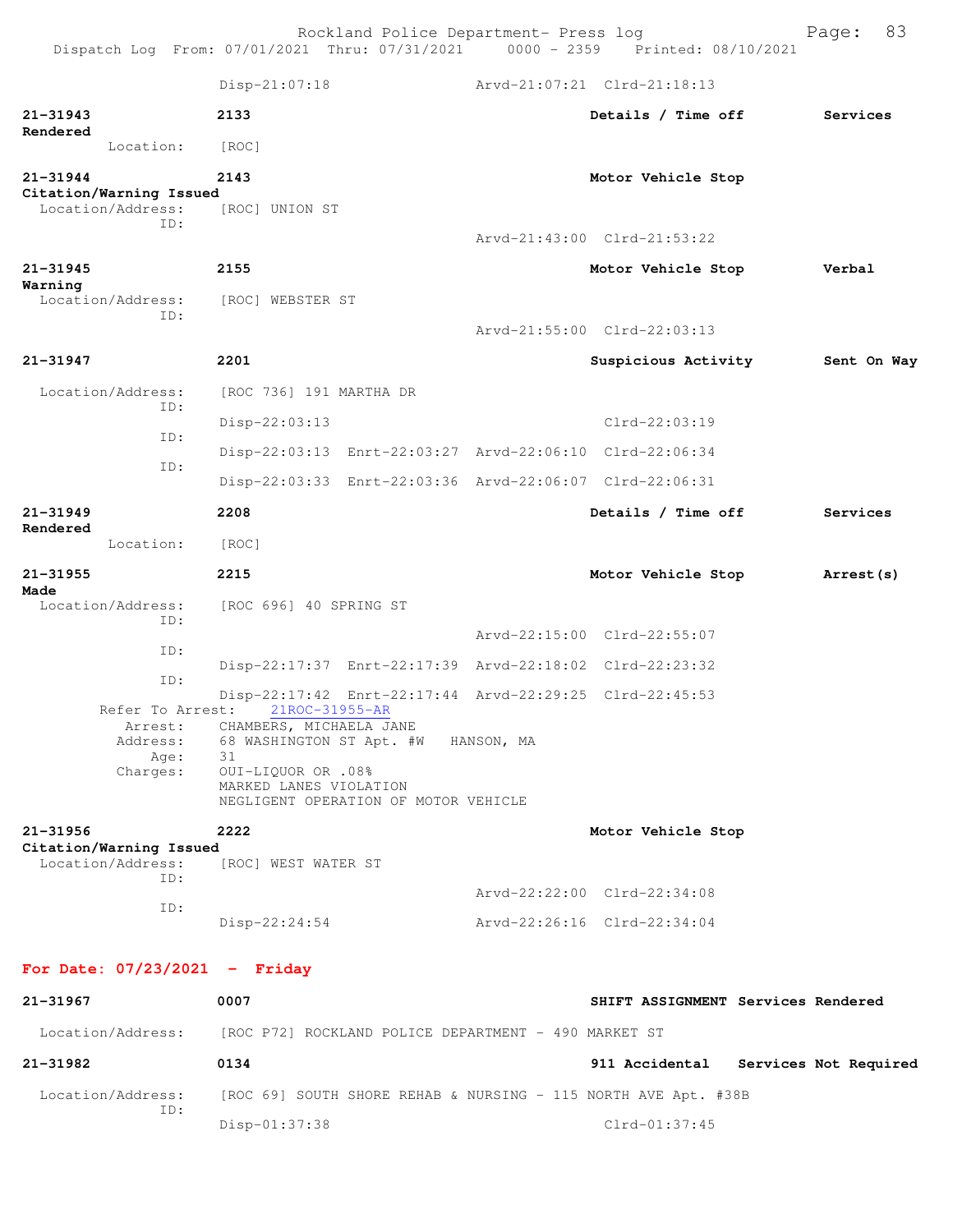| 21-31990                                      | 0244                                                                                                                                                                  | Disturbance                        |                 | Services Rendered |
|-----------------------------------------------|-----------------------------------------------------------------------------------------------------------------------------------------------------------------------|------------------------------------|-----------------|-------------------|
| Location/Address:                             | [ROC 361] 137 J A DUNN MEM DR                                                                                                                                         |                                    |                 |                   |
| ID:                                           | $Disp-02:46:10$                                                                                                                                                       | Arvd-02:48:10 Clrd-02:50:25        |                 |                   |
| 21-31995                                      | 0503                                                                                                                                                                  | Building Check Building            |                 |                   |
| Checked/Secured<br>Location/Address:          | [ROC] UNION ST                                                                                                                                                        |                                    |                 |                   |
| ID:                                           | $Disp-05:04:47$                                                                                                                                                       | $Clrd-05:27:00$                    |                 |                   |
| 21-31997                                      | 0545                                                                                                                                                                  | Burglar Alarm                      | Building        |                   |
| Checked/Secured<br>Location/Address:          | [ROC P1] 99 RESTAURANT - 29 ACCORD PARK DR                                                                                                                            |                                    |                 |                   |
| ID:                                           | Disp-05:46:56 Enrt-05:48:38 Arvd-05:48:40 Clrd-05:51:24                                                                                                               |                                    |                 |                   |
| 21-32007                                      | 0725                                                                                                                                                                  | Details / Time off                 |                 | Services Not      |
| Required<br>Location:                         | [ROC]                                                                                                                                                                 |                                    |                 |                   |
| 21-32011                                      | 0800                                                                                                                                                                  | General Info                       |                 | Services Rendered |
| Location/Address:                             | [ROC P72] ROCKLAND POLICE DEPARTMENT - 490 MARKET ST                                                                                                                  |                                    |                 |                   |
| 21-32015                                      | 0832                                                                                                                                                                  | Emergency Medical Transported to   |                 |                   |
| Hospital<br>Location/Address:<br>Fire Unit:   | [WHI 3544] 40 SPORTSMEN'S TRL<br>WHI242-Pumper-Whitman Engine 242<br>Disp-08:34:41 Enrt-08:35:04 Arvd-08:37:28 Clrd-09:08:25<br>InQrtsUnavl-09:12:57 InSrvce-09:12:57 |                                    |                 |                   |
| EMS Unit:                                     | ABIA2-Abington Ambulance 2<br>Disp-08:34:47 Enrt-08:35:47 Arvd-08:43:27 Clrd-09:00:58<br>Hosp-09:37:33 ClrHosp-11:15:20 InQrtsUnavl-11:19:44 InSrvce-11:19:44         |                                    |                 |                   |
| ID:                                           | Disp-10:20:28                                                                                                                                                         | Arvd-10:20:41 Clrd-10:24:27        |                 |                   |
| 21-32018                                      | 0906                                                                                                                                                                  | Disturbance                        | Arrest (s) Made |                   |
| Location/Address:                             | [ROC] 328 UNION ST                                                                                                                                                    |                                    |                 |                   |
| ID:                                           | Disp-09:10:10 Enrt-09:10:20                                                                                                                                           | Clrd-09:58:38                      |                 |                   |
| ID:                                           | Disp-09:10:25 Enrt-09:10:28                                                                                                                                           | Clrd-09:58:42                      |                 |                   |
| 21-32024                                      | 1000                                                                                                                                                                  | Traffic Enforcement                |                 | 911 Wireless      |
| call (Transfered)<br>Location/Address:<br>ID: | [ROC] POND ST                                                                                                                                                         |                                    |                 |                   |
|                                               |                                                                                                                                                                       | Arvd-10:00:00 Clrd-10:20:49        |                 |                   |
| 21-32717                                      | 1010                                                                                                                                                                  | Animal Complaint Services Rendered |                 |                   |
| Location/Address:                             | [ROC P105] HOADLEY PLUMBING - 672 UNION ST                                                                                                                            |                                    |                 |                   |
| 21-32028                                      | 1019                                                                                                                                                                  | Follow-Up Investigation            |                 | Arrest (s)        |
| Made<br>Location/Address:<br>ID:              | [ROC 796] 117 REED ST                                                                                                                                                 |                                    |                 |                   |
| ID:                                           | $Disp-10:19:58$                                                                                                                                                       | Arvd-10:20:11 Clrd-10:24:31        |                 |                   |
| ID:                                           | $Disp-10:20:05$                                                                                                                                                       | Arvd-10:20:15 Clrd-12:56:04        |                 |                   |
| Refer To Arrest:                              | Disp-10:20:34<br>21ROC-32028-AR                                                                                                                                       | Arvd-10:20:37 Clrd-10:24:35        |                 |                   |
| Arrest:<br>Address:                           | MCNEIL, MICHAEL S<br>117 REED ST ROCKLAND, MA                                                                                                                         |                                    |                 |                   |
| Age:<br>Charges:                              | 42<br>A&B ON FAMILY / HOUSEHOLD MEMBER                                                                                                                                |                                    |                 |                   |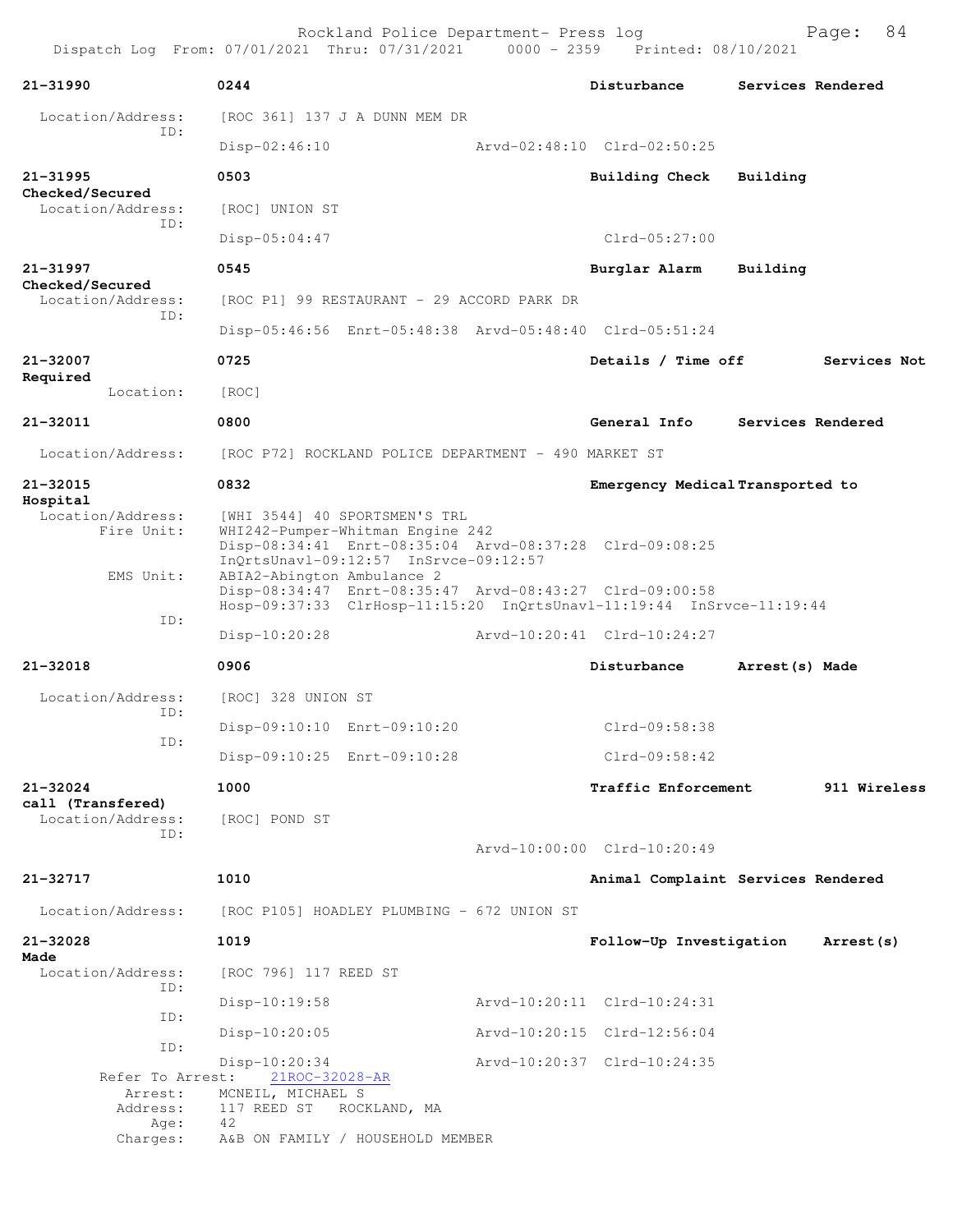|                                                   | Rockland Police Department- Press log<br>Dispatch Log From: 07/01/2021 Thru: 07/31/2021 0000 - 2359 Printed: 08/10/2021 |                                     |                   | Page:      | 85 |
|---------------------------------------------------|-------------------------------------------------------------------------------------------------------------------------|-------------------------------------|-------------------|------------|----|
|                                                   | LICENSE SUSPENDED, OP MV WITH<br>DISTURBING THE PEACE<br>DISORDERLY CONDUCT                                             |                                     |                   |            |    |
| 21-32039                                          | 1055                                                                                                                    | General Info                        | Services Rendered |            |    |
|                                                   | Location/Address: [ROC] 27 VINTON TER                                                                                   |                                     |                   |            |    |
| $21 - 32045$                                      | 1140                                                                                                                    | Complaint                           | Services Rendered |            |    |
| Location/Address:                                 | [ROC P45] COMFORT INN - 850 HINGHAM ST                                                                                  |                                     |                   |            |    |
| ID:                                               | Disp-11:40:51 Enrt-11:40:54 Arvd-11:45:06 Clrd-11:51:28                                                                 |                                     |                   |            |    |
| 21-32051                                          | 1232                                                                                                                    | General Info                        | Services Rendered |            |    |
| Location/Address:                                 | [ROC P72] ROCKLAND POLICE DEPARTMENT - 490 MARKET ST                                                                    |                                     |                   |            |    |
| 21-32058                                          | 1233                                                                                                                    | Assist Other Agency                 |                   | No Service |    |
| Location/Address:                                 | [ROC] 381 WEST WATER ST                                                                                                 |                                     |                   |            |    |
| ID:                                               | Disp-12:56:47                                                                                                           | Arvd-14:00:37 Clrd-14:07:22         |                   |            |    |
| ID:                                               | $Disp-14:00:29$                                                                                                         | Arvd-14:00:34 Clrd-14:07:19         |                   |            |    |
| ID:                                               | $Disp-14:00:42$                                                                                                         | Arvd-14:00:47 Clrd-14:07:23         |                   |            |    |
| $21 - 32069$                                      | 1354                                                                                                                    | General Info                        | Services Rendered |            |    |
|                                                   | Location/Address: [ROC P72] ROCKLAND POLICE DEPARTMENT - 490 MARKET ST                                                  |                                     |                   |            |    |
| 21-32071                                          | 1421                                                                                                                    | <b>Health &amp; Welfare Check</b>   |                   | Services   |    |
| Rendered<br>Location/Address:                     | [ROC] 197 UNION ST                                                                                                      |                                     |                   |            |    |
| ID:                                               | $Disp-14:23:57$                                                                                                         | Arvd-14:35:38 Clrd-14:47:30         |                   |            |    |
| $21 - 32077$                                      | 1515                                                                                                                    | General Info                        | Appears Secure    |            |    |
| Location/Address:                                 | [ROC] FRENCH RD                                                                                                         |                                     |                   |            |    |
| 21-32080                                          | 1534                                                                                                                    | General Info                        | Services Rendered |            |    |
| Location/Address:                                 | [ROC] MARTHA DR                                                                                                         |                                     |                   |            |    |
| ID:                                               | Disp-15:36:47 Enrt-15:36:52 Arvd-15:36:55 Clrd-15:37:42                                                                 |                                     |                   |            |    |
| 21-32084                                          | 1613                                                                                                                    | SHIFT ASSIGNMENTS Services Rendered |                   |            |    |
| Location/Address:                                 | [ROC P72] ROCKLAND POLICE DEPARTMENT - 490 MARKET ST                                                                    |                                     |                   |            |    |
| 21-32098<br>Rendered                              | 1726                                                                                                                    | MVA Property Damage Only            |                   | Services   |    |
| Location/Address:<br>ID:                          | [ROC 375] 619 UNION ST                                                                                                  |                                     |                   |            |    |
| ID:                                               | Disp-17:29:07 Enrt-17:29:16 Arvd-17:33:14 Clrd-18:25:13                                                                 |                                     |                   |            |    |
| Fire Unit:                                        | Disp-17:34:16 Enrt-17:34:18 Arvd-17:34:21 Clrd-17:58:25<br>ROCKEN3-Pumper-Rockland Engine 3                             |                                     |                   |            |    |
|                                                   | Disp-17:38:24 Enrt-17:38:28 Arvd-17:39:20 Clrd-18:20:12<br>InQrtsUnavl-18:23:07 InSrvce-18:23:07                        |                                     |                   |            |    |
| Refer To Summons:<br>Summons:<br>Address:<br>Age: | 21ROC-32098-AR<br>CABRAL, EDUARDA<br>3 PAULINE ST RANDOLPH, MA<br>18                                                    |                                     |                   |            |    |
| Charges:<br>21-32102                              | UNLICENSED OPERATION OF MV<br>1810                                                                                      |                                     |                   |            |    |
|                                                   |                                                                                                                         | <b>Time off</b>                     | No Service        |            |    |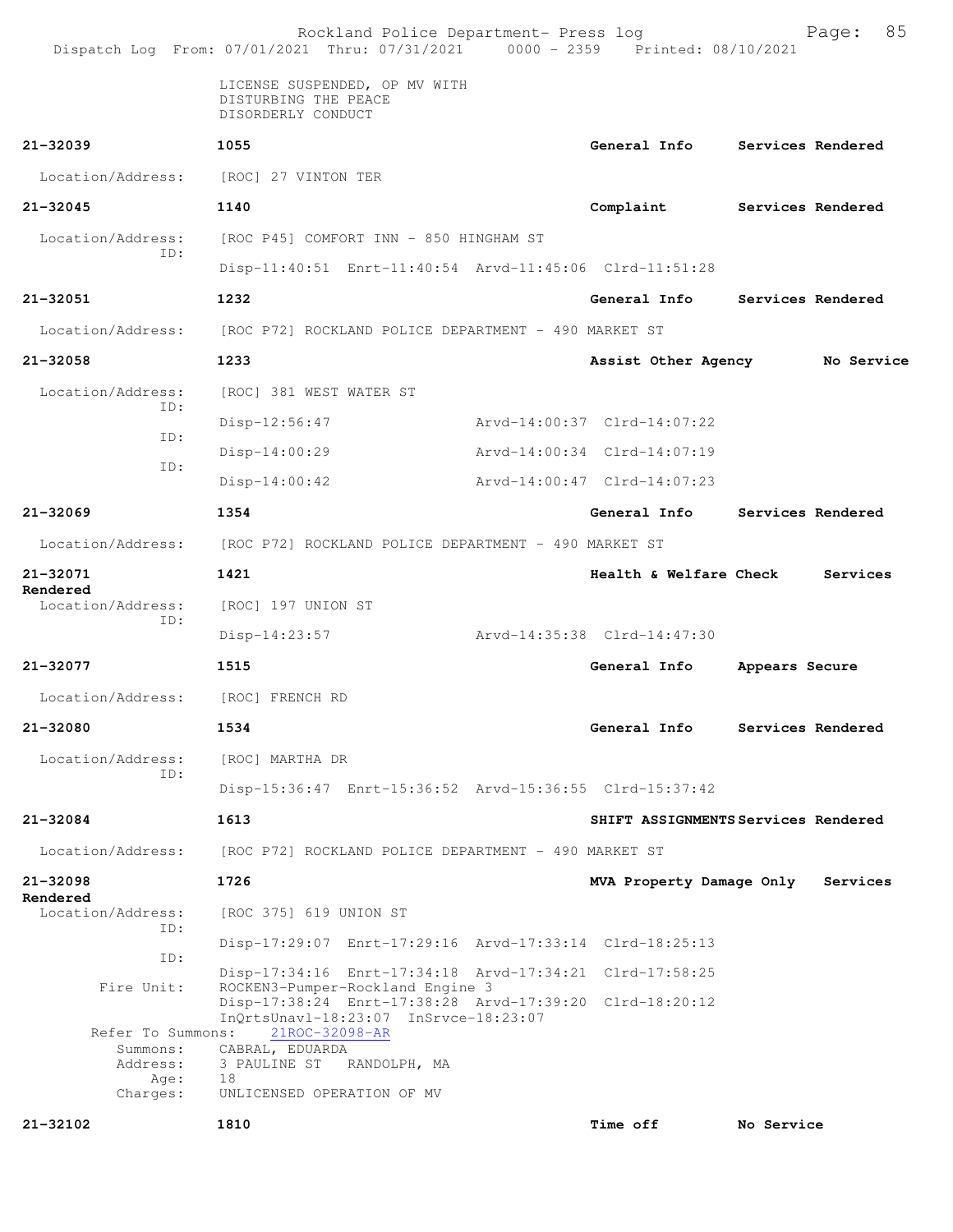Rockland Police Department- Press log Fage: 86 Dispatch Log From: 07/01/2021 Thru: 07/31/2021 0000 - 2359 Printed: 08/10/2021

```
 Location: [ROC] 
21-32108 1832 MVA Property Damage Only Paper
Exchange 
  Location/Address: [ROC P47] BEST WESTERN - 909 HINGHAM ST
            ID: 
                 Disp-18:33:21 Enrt-18:34:47 Arvd-18:38:55 Clrd-18:46:26
            ID: 
                 Disp-18:34:59 Enrt-18:35:03 Arvd-18:38:53 Clrd-18:46:29
21-32112 1855 911 Hang Up No Action Required
 Location/Address: [ROC 466] 122 BEAL ST EXT
            ID: 
                 Disp-18:56:11 Enrt-18:57:20 Arvd-18:59:44 Clrd-19:03:59
21-32118 1915 Disturbance Peace Restored
  Location/Address: [ROC] 74 MARTHA DR Apt. #A
            ID: 
                 Disp-19:18:20 Enrt-19:18:23 Arvd-19:19:49 Clrd-19:33:33
            ID: 
                 Disp-19:24:44 Enrt-19:24:46 Arvd-19:24:47 Clrd-19:33:30
21-32120 1918 Building Check Building
Checked/Secured 
                [ROC P89] CALVARY CHAPEL - 175 MARKET ST
            ID: 
                                       Arvd-19:19:39 Clrd-19:20:38
21-32123 1921 Building Check Building
Checked/Secured 
  Location/Address: [ROC 696] 40 SPRING ST
            ID: 
                                       Arvd-19:24:56 Clrd-19:25:49
21-32124 1926 Building Check Building
Checked/Secured 
  Location/Address: [ROC] 8 STUDLEY CT
            ID: 
                                       Arvd-19:27:53 Clrd-19:28:43
21-32125 1928 Building Check Building
Checked/Secured 
                [ROC 60] SPRING GATE APARTMENTS - 52 HANNAH WAY
            ID: 
                                       Arvd-19:29:34 Clrd-19:33:18
21-32127 1939 Building Check Building
Checked/Secured 
  Location/Address: [ROC] HANOVER NURSERY - 437 WEBSTER ST
            ID: 
                                       Arvd-19:40:54 Clrd-19:42:27
21-32128 1945 Disabled Motor Vehicle No Action
Required 
  Location/Address: [ROC] WEST WATER ST @ PLAIN ST
            ID: 
                                       Arvd-19:45:00 Clrd-19:46:43
21-32129 1946 Building Check Building
Checked/Secured 
 Location/Address: [ROC] FRENCH RD
            ID: 
                                       Arvd-19:47:21 Clrd-19:48:09
21-32130 1948 Motor Vehicle Stop Verbal
Warning
```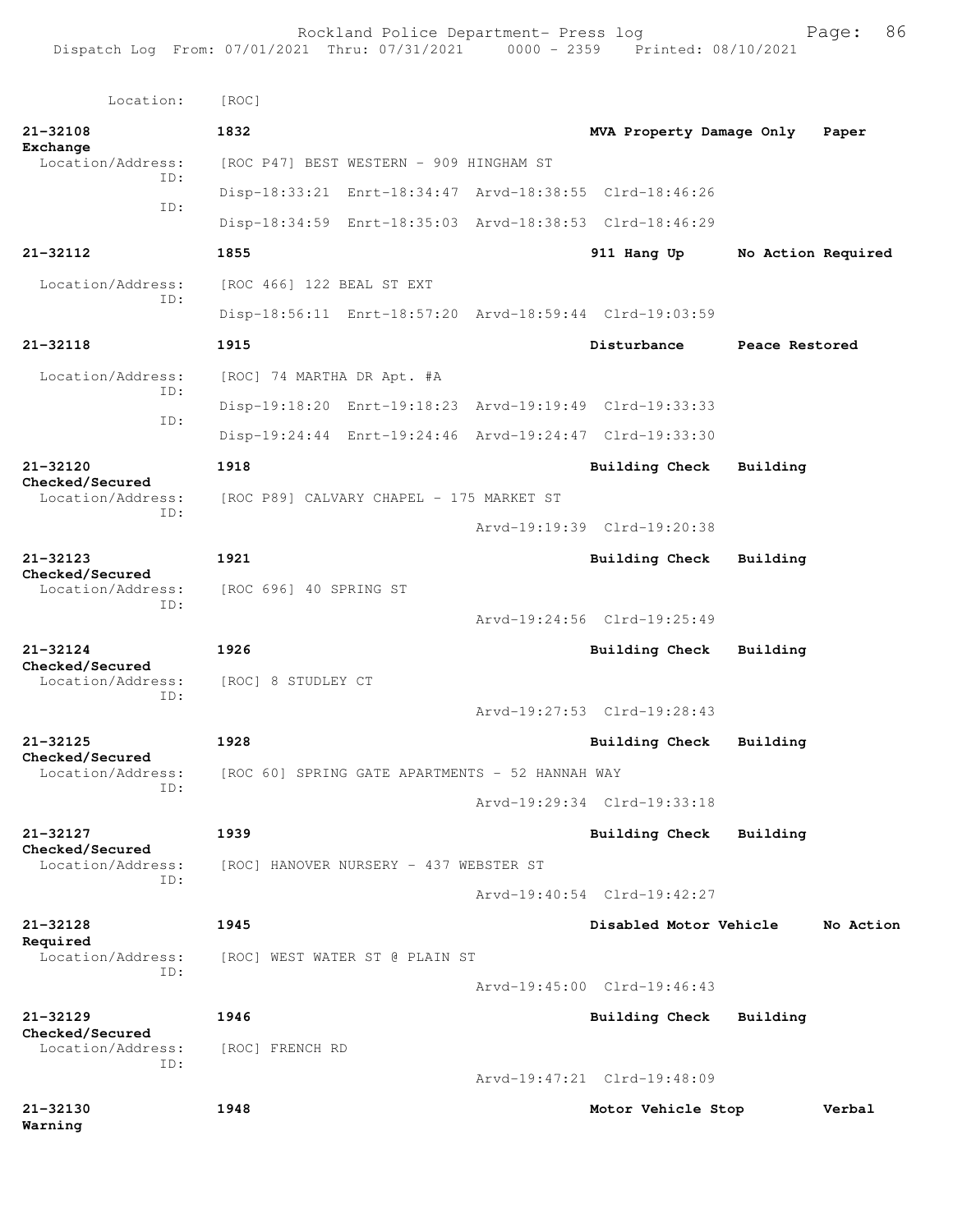|                                                             | Rockland Police Department- Press log<br>Dispatch Log From: 07/01/2021 Thru: 07/31/2021 0000 - 2359 Printed: 08/10/2021 |                             |          | 87<br>Page: |
|-------------------------------------------------------------|-------------------------------------------------------------------------------------------------------------------------|-----------------------------|----------|-------------|
| Location/Address:                                           | [ROC] POND ST                                                                                                           |                             |          |             |
| TD:                                                         |                                                                                                                         | Arvd-19:48:54 Clrd-20:07:51 |          |             |
| $21 - 32137$                                                | 2026                                                                                                                    | Assist Other Agency         |          | Provided    |
| Assistance<br>Location/Address:                             | [ABI 4013] 64 PLYMOUTH ST - 64 PLYMOUTH ST                                                                              |                             |          |             |
| TD:                                                         | Disp-20:27:34 Enrt-20:27:44 Arvd-20:36:06 Clrd-21:09:47                                                                 |                             |          |             |
| ID:                                                         | Disp-20:27:40 Enrt-20:27:43 Arvd-20:33:08 Clrd-21:09:50                                                                 |                             |          |             |
|                                                             |                                                                                                                         |                             |          |             |
| 21-32139<br>Rendered                                        | 2111                                                                                                                    | Disabled Motor Vehicle      |          | Services    |
| Location/Address:<br>TD:                                    | [ROC P86] MOBIL GAS STATION - 158 MARKET ST                                                                             |                             |          |             |
| ID:                                                         | Disp-21:11:52 Enrt-21:11:58 Arvd-21:14:54 Clrd-21:16:51                                                                 |                             |          |             |
|                                                             | Disp-21:12:44 Enrt-21:12:46 Arvd-21:12:49 Clrd-21:29:17                                                                 |                             |          |             |
| 21-32144<br>Checked/Secured                                 | 2224                                                                                                                    | <b>Building Check</b>       | Building |             |
| Location/Address:<br>ID:                                    | [ROC P89] CALVARY CHAPEL - 175 MARKET ST                                                                                |                             |          |             |
|                                                             |                                                                                                                         | Arvd-22:25:23 Clrd-22:26:13 |          |             |
| $21 - 32145$<br>Checked/Secured<br>Location/Address:<br>ID: | 2226                                                                                                                    | Building Check              | Building |             |
|                                                             | [ROC 60] SPRING GATE APARTMENTS - 52 HANNAH WAY                                                                         |                             |          |             |
|                                                             |                                                                                                                         | Arvd-22:27:00 Clrd-22:30:04 |          |             |
| $21 - 32146$                                                | 2230                                                                                                                    | Building Check              | Building |             |
| Checked/Secured<br>Location/Address:                        | [ROC] 8 STUDLEY CT                                                                                                      |                             |          |             |
| ID:                                                         |                                                                                                                         | Arvd-22:30:46 Clrd-22:31:41 |          |             |
| $21 - 32147$                                                | 2231                                                                                                                    | <b>Building Check</b>       | Building |             |
| Checked/Secured<br>Location/Address:                        | [ROC 696] 40 SPRING ST                                                                                                  |                             |          |             |
| ID:                                                         |                                                                                                                         | Arvd-22:32:46 Clrd-22:33:23 |          |             |
| $21 - 32148$                                                | 2243                                                                                                                    | Building Check              | Building |             |
| Checked/Secured<br>Location/Address:                        | [ROC] 437 WEBSTER ST                                                                                                    |                             |          |             |
| TD:                                                         |                                                                                                                         | Arvd-22:44:57 Clrd-22:46:07 |          |             |
| $21 - 32149$                                                | 2253                                                                                                                    | Building Check              | Building |             |
| Checked/Secured<br>Location/Address:                        | [ROC] POND ST                                                                                                           |                             |          |             |
| TD:                                                         |                                                                                                                         | Arvd-22:53:43 Clrd-22:59:22 |          |             |
|                                                             |                                                                                                                         |                             |          |             |
| 21-32150<br>Checked/Secured                                 | 2259                                                                                                                    | <b>Building Check</b>       | Building |             |
| Location/Address:<br>ID:                                    | [ROC] FRENCH RD                                                                                                         |                             |          |             |
|                                                             |                                                                                                                         | Arvd-22:59:59 Clrd-23:00:35 |          |             |
| $07/24/2021 = 335$                                          |                                                                                                                         |                             |          |             |

**For Date: 07/24/2021 - Saturday**

**21-32155 0000 SHIFT ASSIGNMENTS No Service** Location/Address: [ROC P72] ROCKLAND POLICE DEPARTMENT - 490 MARKET ST ID: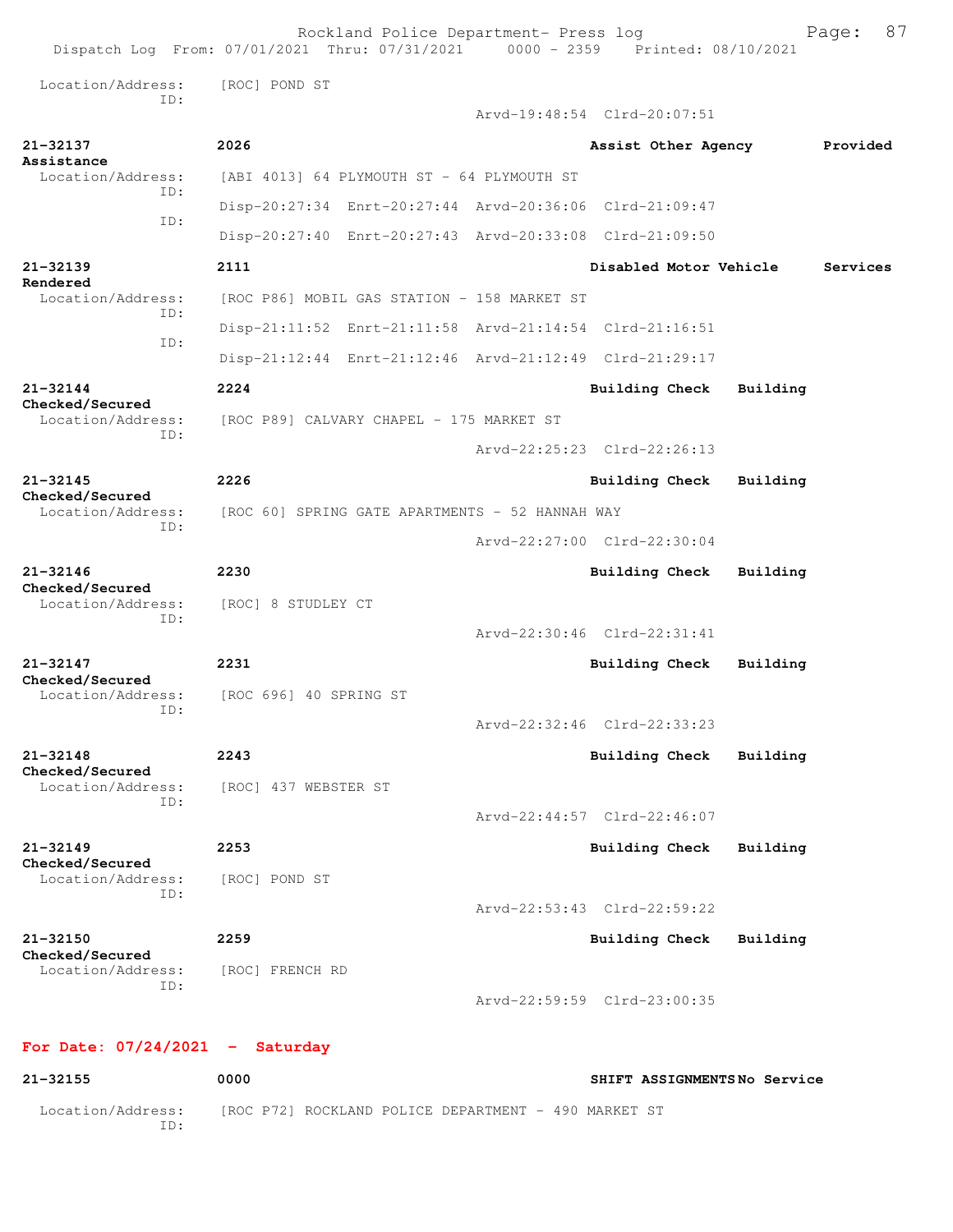Rockland Police Department- Press log Fage: 88 Dispatch Log From: 07/01/2021 Thru: 07/31/2021 0000 - 2359 Printed: 08/10/2021

 Arvd-00:00:00 Clrd-00:03:52 **21-32154 0001 Building Check Building Checked/Secured**  Location/Address: [ROC 60] SPRING GATE APARTMENTS - 52 HANNAH WAY ID: Arvd-00:02:03 Clrd-00:02:48 **21-32156 0002 Building Check Building Checked/Secured**  Location/Address: [ROC] CALVARY CHAPEL - 178 MARKET ST ID: Arvd-00:04:26 Clrd-00:05:01 **21-32157 0005 Building Check Building Checked/Secured**  Location/Address: [ROC] 8 STUDLEY CT ID: Arvd-00:05:36 Clrd-00:08:10 **21-32159 0008 Building Check Building Checked/Secured**  Location/Address: [ROC] FRENCH RD ID: Arvd-00:19:30 Clrd-00:20:27 **21-32160 0020 Building Check Building Checked/Secured**  Location/Address: [ROC] POND ST ID: Arvd-00:21:14 Clrd-00:22:00 **21-32162 0027 Details / Time off No Service** Location: [ROC] **21-32169 0120 BOLO No Action Required** Location/Address: [ROC P72] ROCKLAND POLICE DEPARTMENT - 490 MARKET ST **21-32186 0615 Building Check Services Rendered** Location/Address: [ROC] UNION ST ID: Arvd-06:18:08 Clrd-06:46:46 **21-32189 0640 Traffic Enforcement Services Rendered**  Location/Address: [ROC] POND ST ID: Arvd-06:41:21 Clrd-06:41:31 **21-32195 0805 Information Call No Action Required** Location/Address: [ROC P72] ROCKLAND POLICE DEPARTMENT - 490 MARKET ST **21-32203 0827 Building Check Services Rendered** Location/Address: [ROC] WEBSTER ST ID: Arvd-08:42:50 Clrd-08:43:04 **21-32205 0848 Building Check Services Rendered** Location/Address: [ROC] FRENCH RD ID: Arvd-08:49:33 Clrd-08:49:45

**21-32206 0859 Building Check Services Rendered**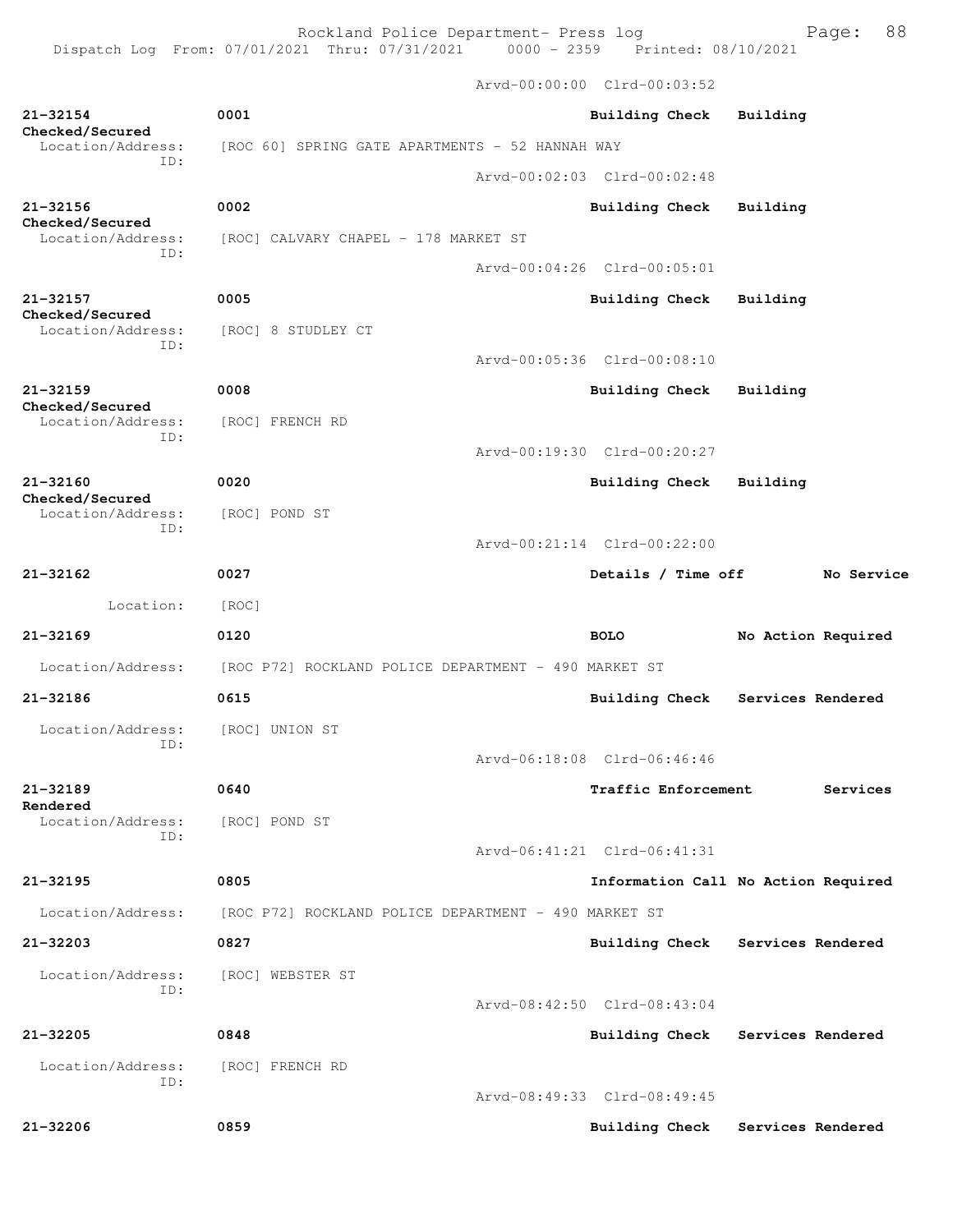Rockland Police Department- Press log Fage: 89 Dispatch Log From: 07/01/2021 Thru: 07/31/2021 0000 - 2359 Printed: 08/10/2021 Location/Address: [ROC] POND ST ID: Arvd-09:00:14 Clrd-09:16:10 **21-32209 0930 Motor Vehicle Stop Services Rendered**  Location/Address: [ROC] 522 HINGHAM ST ID: Arvd-09:30:00 Clrd-09:32:11 **21-32211 0938 Motor Vehicle Stop Services Rendered**  Location/Address: [ROC] UNION ST ID: Arvd-09:38:00 Clrd-09:44:36 ID: Disp-09:41:59 Arvd-09:44:26 Clrd-09:44:41 **21-32213 1009 Burglar Alarm Services Rendered** Location/Address: [ROC] 100 LEDGEWOOD PL Apt. #300 ID: Disp-10:11:02 Enrt-10:11:08 Arvd-10:17:24 Clrd-10:23:33 ID: Disp-10:11:15 Enrt-10:11:21 Arvd-10:17:05 Clrd-10:23:37 **21-32216 1038 Building Check Services Rendered** Location/Address: [ROC] WEBSTER ST ID: Arvd-10:38:46 Clrd-10:39:09 **21-32217 1047 Motor Vehicle Stop Verbal Warning**  Location/Address: [ROC 22] ATRIUM APARTMENTS - 250 VFW DR ID: Arvd-10:47:00 Clrd-10:50:04 **21-32218 1056 Building Check Services Rendered** Location/Address: [ROC] FRENCH RD ID: Arvd-10:57:34 Clrd-10:57:48 **21-32222 1158 Burglar Alarm Services Rendered** Location/Address: [ROC 206] 51 MAPLE ST Apt. #114 ID: Disp-12:01:14 Enrt-12:01:23 Arvd-12:04:00 Clrd-12:11:09 ID: Disp-12:01:14 Enrt-12:01:28 Arvd-12:03:35 Clrd-12:11:12 **21-32223 1202 MVA Property Damage Only Services Rendered**  Location/Address: [ROC 80] AAA ROCKLAND BRANCH - 900 HINGHAM ST ID: Disp-12:03:49 Arvd-12:03:56 Clrd-12:10:30 **21-32226 1226 Suspicious Activity Services Rendered**  Location/Address: [ROC] 36 UNION ST ID: Disp-12:28:54 Clrd-12:37:38 ID: Disp-12:47:00 Arvd-12:48:48 Clrd-13:23:02 ID: Disp-12:58:51 Enrt-12:58:55 Clrd-13:15:05 **21-32227 1228 Motor Vehicle Stop Verbal**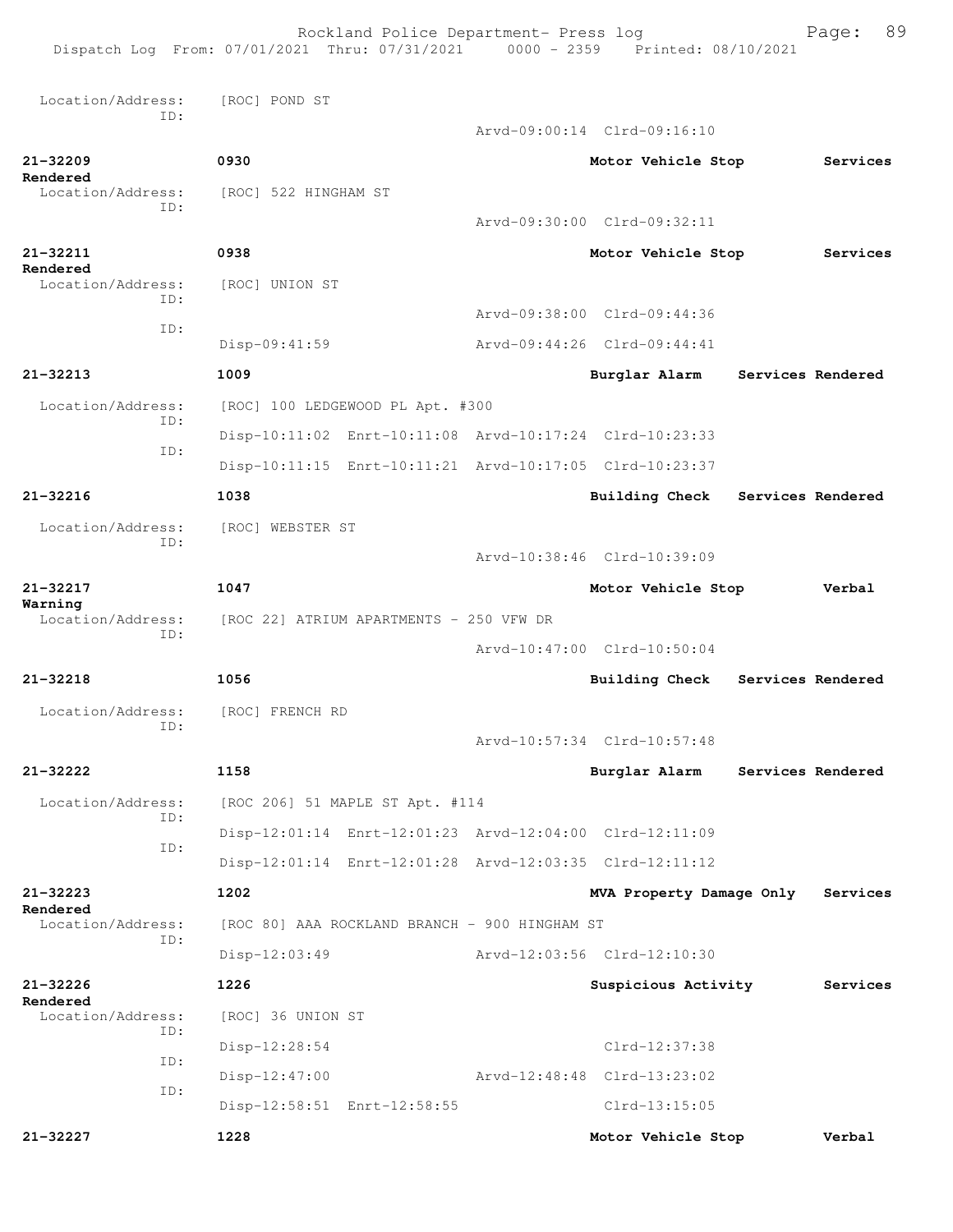Rockland Police Department- Press log Fage: 90 Dispatch Log From: 07/01/2021 Thru: 07/31/2021 0000 - 2359 Printed: 08/10/2021 **Warning**  Location/Address: [ROC P56] BURGER KING - 1333 HINGHAM ST ID: Arvd-12:28:00 Clrd-12:37:38 **21-32228 1234 Complaint Services Rendered** Location/Address: [ROC P81] OCEAN STATE JOB LOT - 360 MARKET ST ID: Disp-12:37:38 Clrd-12:39:20 ID: Disp-12:37:38 Arvd-12:40:38 Clrd-12:47:00 ID: Disp-12:42:40 Arvd-12:42:45 Clrd-12:47:08 **21-32229 1257 Motor Vehicle Stop Summons To Court**  Location/Address: [ROC] LUKA - HINGHAM ST ID: Arvd-12:57:00 Clrd-13:42:48 Refer To Summons: 21ROC-32229-AR Summons: FLANAGAN, ANN MARIE Address: 17 HASKELL RD PLYMOUTH, MA Age: 69<br>Charges: UN UNREGISTERED MOTOR VEHICLE UNINSURED MOTOR VEHICLE **21-32242 1453 Motor Vehicle Stop Verbal Warning**  Location/Address: [ROC] 333 SALEM ST @ 11 SPRUCE ST ID: Arvd-14:53:00 Clrd-14:57:52 **21-32244 1500 Building Check Services Rendered** Location/Address: [ROC] WEBSTER ST ID: Arvd-15:00:32 Clrd-15:00:47 **21-32245 1500 Building Check Services Rendered** Location/Address: [ROC] FRENCH RD ID: Arvd-15:01:20 Clrd-15:01:46 **21-32247 1507 Harassment Advised to Court** Location/Address: [ROC] 45 HANNAH WAY Apt. #E ID: Disp-15:11:54 Clrd-15:32:28 **21-32251 1530 Assist Public Services Rendered** Location/Address: [ROC P72] ROCKLAND POLICE DEPARTMENT - 490 MARKET ST ID: Disp-15:32:28 Clrd-15:51:08 **21-32259 1559 Illegal Dumping Services Rendered** Location/Address: [ROC] SPRUCE ST ID: Disp-16:02:14 Clrd-16:08:50 **21-32261 1611 SHIFT ASSIGNMENTS Services Rendered** Location/Address: [ROC P72] ROCKLAND POLICE DEPARTMENT - 490 MARKET ST **21-32264 1656 Suspicious Activity Could Not Locate**  [ROC] 136 DURBECK RD @ 29 DOWD RD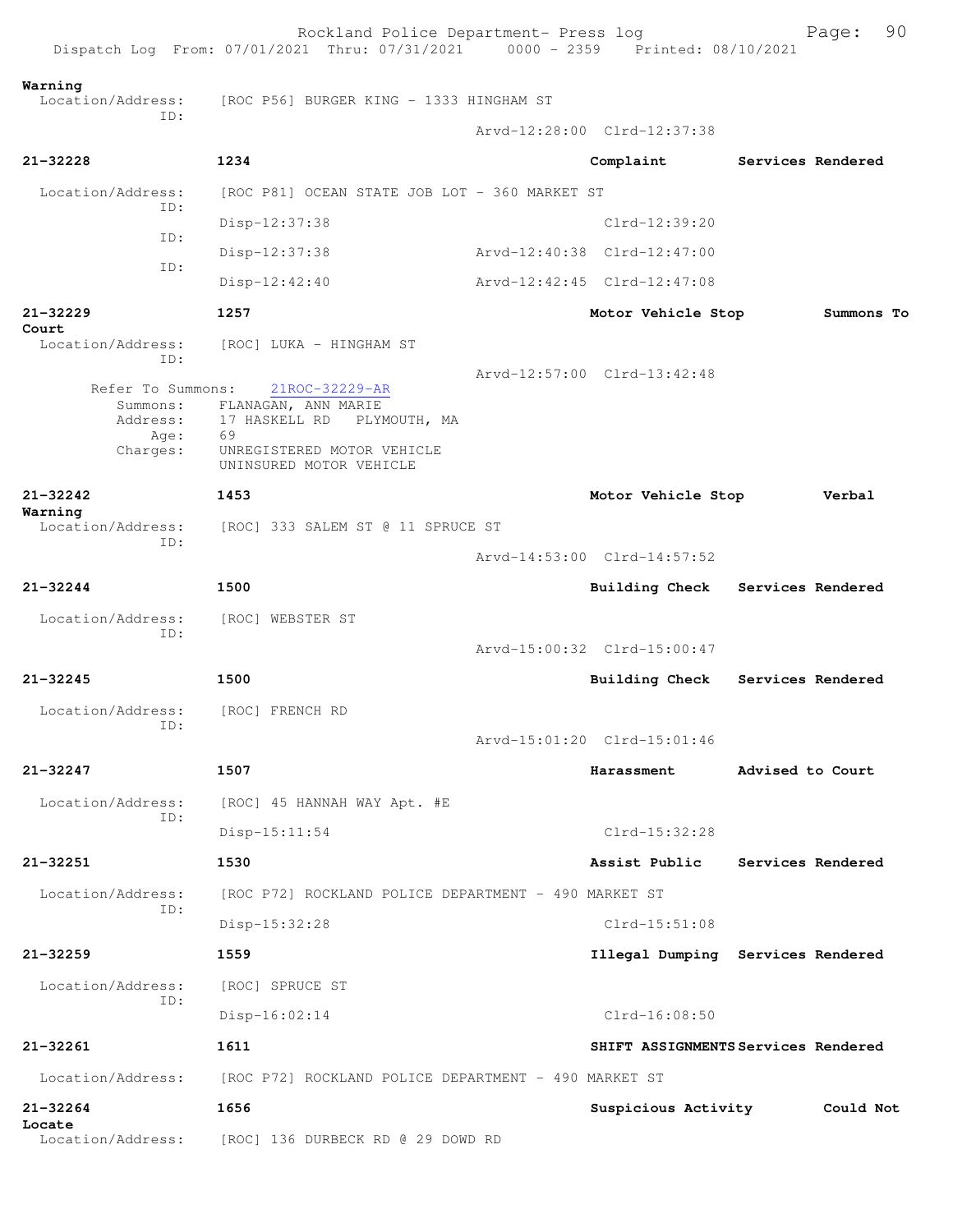| Dispatch Log From: 07/01/2021 Thru: 07/31/2021 0000 - 2359 Printed: 08/10/2021 |                        | Rockland Police Department- Press log        |                                                         |                     | Page:       | 91 |
|--------------------------------------------------------------------------------|------------------------|----------------------------------------------|---------------------------------------------------------|---------------------|-------------|----|
| ID:                                                                            |                        |                                              | Disp-16:57:21 Enrt-16:57:24 Arvd-17:02:32 Clrd-17:08:15 |                     |             |    |
| $21 - 32276$                                                                   | 1739                   |                                              | INTOXICATED PERSON                                      |                     | Provided    |    |
| Assistance<br>Location/Address:                                                | [ROC] 202 CENTRAL ST   |                                              |                                                         |                     |             |    |
| ID:                                                                            |                        |                                              | Disp-17:41:35 Enrt-17:41:46 Arvd-17:44:10 Clrd-17:50:23 |                     |             |    |
| ID:                                                                            |                        | Disp-17:41:42 Enrt-17:41:44                  | Clrd-17:50:27                                           |                     |             |    |
| 21-32280<br>arrival                                                            | 1819                   |                                              | Motor Vehicle Complaint                                 |                     | Gone on     |    |
| Location/Address:                                                              | [ROC] NORTH AVE        |                                              |                                                         |                     |             |    |
| ID:                                                                            |                        |                                              | Disp-18:21:33 Enrt-18:21:46 Arvd-18:26:07 Clrd-18:33:31 |                     |             |    |
| $21 - 32293$<br>arrival                                                        | 1926                   |                                              | MVA Property Damage Only                                |                     | Gone on     |    |
| Location/Address:<br>ID:                                                       |                        | [ROC P21] STATION LIQUORS - 21 EAST WATER ST |                                                         |                     |             |    |
|                                                                                |                        |                                              | Disp-19:29:50 Enrt-19:29:57 Arvd-19:30:00 Clrd-19:39:37 |                     |             |    |
| $21 - 32295$                                                                   | 1952                   |                                              | Motor Vehicle Complaint                                 |                     | Sent On Way |    |
| Location/Address:<br>TD:                                                       | [ROC] SUMMER ST        |                                              |                                                         |                     |             |    |
| ID:                                                                            |                        | Disp-19:59:18 Enrt-19:59:20                  | Clrd-20:21:23                                           |                     |             |    |
| ID:                                                                            |                        | Disp-19:59:28 Enrt-19:59:30                  | Clrd-20:18:29                                           |                     |             |    |
|                                                                                |                        |                                              | Disp-20:11:40 Enrt-20:11:42 Arvd-20:11:43 Clrd-20:21:25 |                     |             |    |
| $21 - 32306$                                                                   | 2057                   |                                              | Fireworks                                               | Unfounded           |             |    |
| Location/Address:                                                              | [ROC] 133 BELMONT ST   |                                              |                                                         |                     |             |    |
| ID:                                                                            |                        |                                              | Disp-20:59:36 Enrt-20:59:38 Arvd-21:02:50 Clrd-21:06:16 |                     |             |    |
| 21-32307                                                                       | 2105                   |                                              | Disturbance                                             | Provided Assistance |             |    |
| Location/Address:                                                              | [ROC] 181 WEBSTER ST   |                                              |                                                         |                     |             |    |
| ID:<br>ID:                                                                     |                        |                                              | Disp-21:06:57 Enrt-21:07:02 Arvd-21:07:19 Clrd-21:24:28 |                     |             |    |
|                                                                                |                        |                                              | Disp-21:07:35 Enrt-21:07:37 Arvd-21:07:39 Clrd-21:24:30 |                     |             |    |
| $21 - 32318$                                                                   | 2221                   |                                              | Motor Vehicle Stop                                      |                     | Verbal      |    |
| Warning<br>Location/Address:                                                   |                        | [ROC P62] CHINA PLAZA - 35 MARKET ST         |                                                         |                     |             |    |
| ID:                                                                            |                        |                                              | $Arvd - 22:21:00$ $Clrd - 22:23:32$                     |                     |             |    |
| $21 - 32324$                                                                   | 2243                   |                                              | Disturbance                                             | Peace Restored      |             |    |
| Location/Address:<br>TD:                                                       | [ROC] 86 WEST WATER ST |                                              |                                                         |                     |             |    |
| ID:                                                                            |                        | Disp-22:44:54 Enrt-22:45:01                  | Clrd-22:51:25                                           |                     |             |    |
|                                                                                |                        |                                              | Disp-22:44:54 Enrt-22:45:03 Arvd-22:46:50 Clrd-22:51:27 |                     |             |    |
| $21 - 32326$                                                                   | 2301                   |                                              | Suspicious Activity                                     |                     | Services    |    |
| Rendered<br>Location/Address:                                                  |                        | [ROC] 112 ARLINGTON ST @ 96 W WATER ST       |                                                         |                     |             |    |
| TD:                                                                            |                        |                                              | Disp-23:02:36 Enrt-23:02:40 Arvd-23:02:42 Clrd-23:14:00 |                     |             |    |
| ID:                                                                            |                        |                                              | Disp-23:05:17 Enrt-23:05:20 Arvd-23:09:00 Clrd-23:13:58 |                     |             |    |
| 21-32331                                                                       | 2325                   |                                              | Animal Complaint Services Rendered                      |                     |             |    |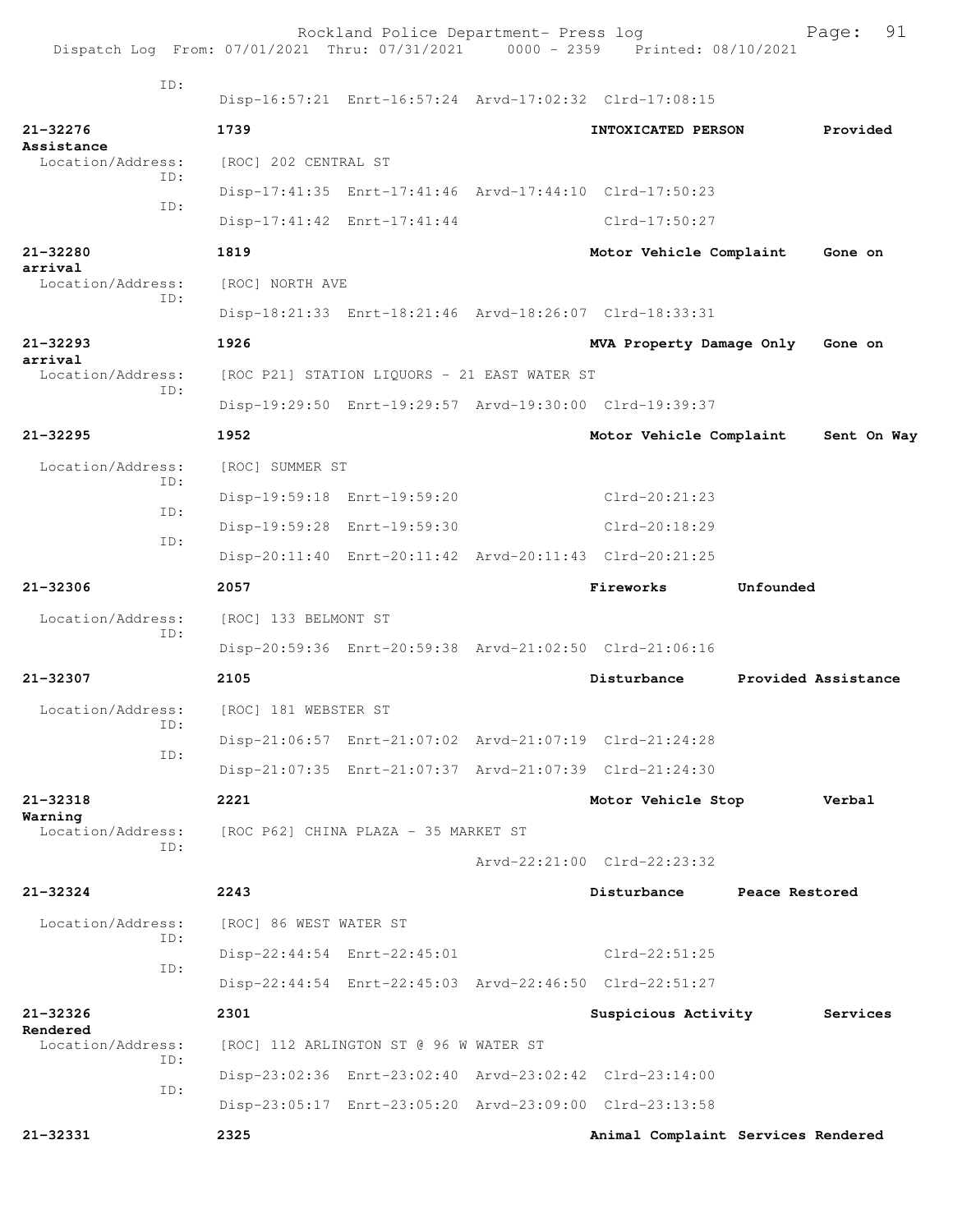Rockland Police Department- Press log Page: 92<br>21 Thru: 07/31/2021 0000 - 2359 Printed: 08/10/2021 Dispatch Log From: 07/01/2021 Thru: 07/31/2021 Location/Address: [ROC 19] HH ARNOLD MACHINE SHOP - 529 LIBERTY ST ID: Disp-23:28:53 Enrt-23:28:58 Arvd-23:38:08 Clrd-07/25/2021 @ 00:17:38 ID: Disp-23:37:48 Enrt-23:37:50 Arvd-23:37:51 Clrd-07/25/2021 @ 00:17:35 **For Date: 07/25/2021 - Sunday 21-32335 0000 SHIFT ASSIGNMENTS No Action Required** Location/Address: [ROC P72] ROCKLAND POLICE DEPARTMENT - 490 MARKET ST **21-32334 0032 MVA Property Damage Only Arrest(s) Made**  Location/Address: [ROC] UNION SQUARE - WEST WATER ST @ EAST WATER ST ID: Disp-00:33:49 Arvd-00:34:28 Clrd-00:50:18 ID: Disp-00:34:17 Arvd-00:34:28 Clrd-01:05:47 ID: Disp-00:34:25 Arvd-00:34:28 Clrd-00:54:18 Refer To Arrest: Arrest: HENDERSON, THOMAS J Address: 73 BROAD REACH Apt. #T53 C WEYMOUTH, MA Age: 38 Charges: OUI-LIQUOR OR .08% NEGLIGENT OPERATION OF MOTOR VEHICLE **21-32342 0125 Building Check Building Checked/Secured**  Location/Address: [ROC] MARTHA DR ID: Arvd-01:27:45 Clrd-01:28:05 **21-32345 0155 Burglar Alarm Appears Secure** Location/Address: [ROC] 159 NEVENS CIR ID: Disp-01:56:32 Clrd-01:57:40 ID: Disp-01:57:53 Enrt-01:58:07 Arvd-02:05:49 Clrd-02:05:55 ID: Disp-01:58:03 Enrt-01:58:07 Arvd-02:01:33 Clrd-02:05:59 **21-32349 0220 Disturbance Gone on arrival** Location/Address: [ROC] TOWARDS SUMMER - 101 SPRING ST ID: Disp-02:22:39 Enrt-02:23:03 Arvd-02:24:40 Clrd-02:30:40 ID: Disp-02:22:56 Enrt-02:23:03 Arvd-02:25:06 Clrd-02:30:46 ID: Disp-02:26:08 Enrt-02:26:14 Arvd-02:26:17 Clrd-02:30:34 **21-32355 0242 Motor Vehicle Stop Verbal Warning**  Location/Address: [ROC P55] HOME DEPOT - 1149 HINGHAM ST ID: Arvd-02:42:00 Clrd-02:45:57 ID: Disp-02:43:47 Enrt-02:43:56 Clrd-02:45:57 **21-32357 0245 Details / Time off No Action Required**  Location: [ROC] **21-32366 0435 Suspicious Activity Gone on arrival**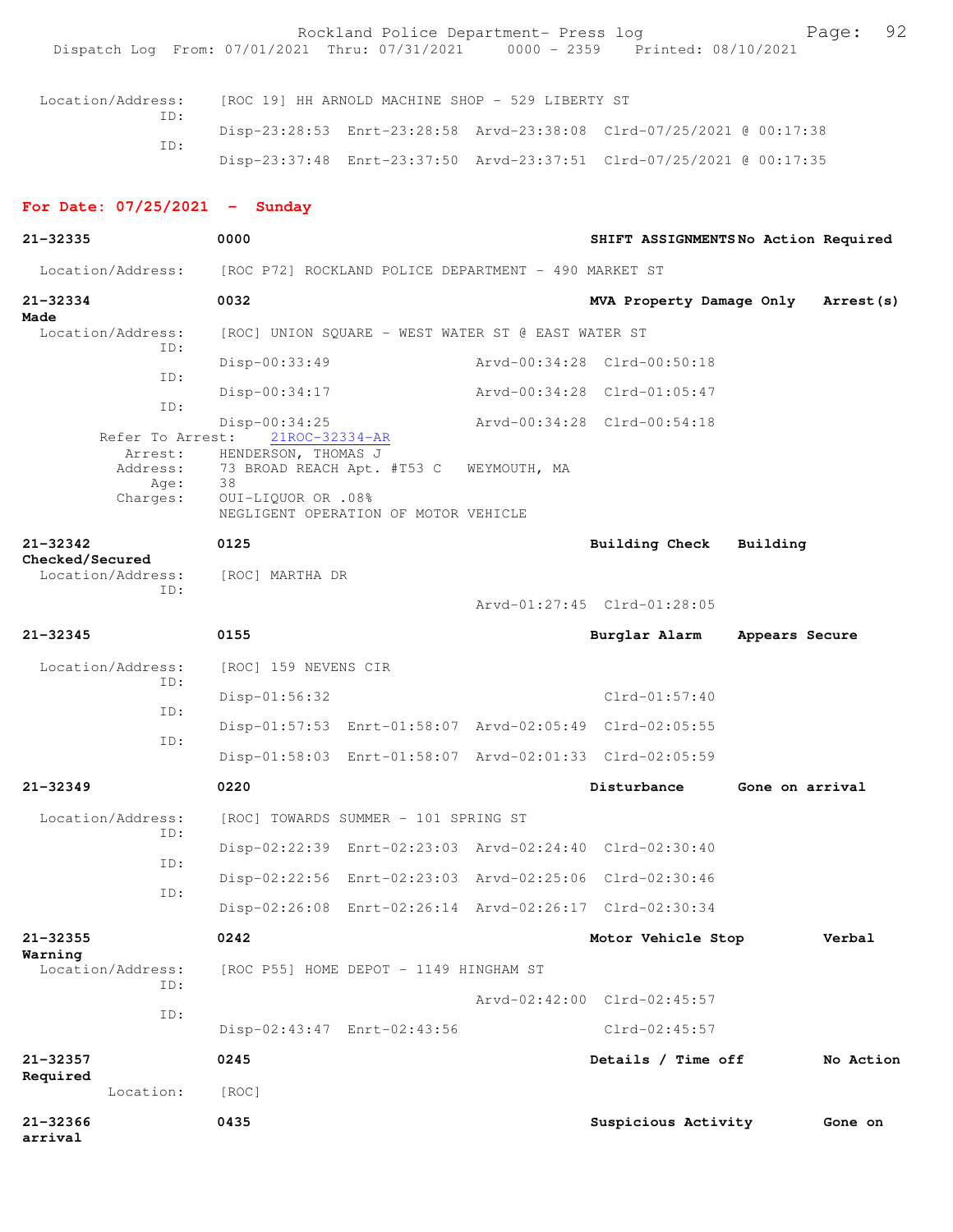|                               | Rockland Police Department- Press log<br>Dispatch Log From: 07/01/2021 Thru: 07/31/2021 0000 - 2359 Printed: 08/10/2021 |                             | 93<br>Page:                         |
|-------------------------------|-------------------------------------------------------------------------------------------------------------------------|-----------------------------|-------------------------------------|
| Location/Address:             | [ROC] WINTER CIR                                                                                                        |                             |                                     |
| ID:                           | Disp-04:37:46 Enrt-04:37:56 Arvd-04:41:01 Clrd-04:51:18                                                                 |                             |                                     |
| ID:                           | Disp-04:37:46 Enrt-04:37:56 Arvd-04:41:01 Clrd-04:51:14                                                                 |                             |                                     |
| ID:                           | Disp-04:37:46 Enrt-04:37:56 Arvd-04:41:01 Clrd-04:52:41                                                                 |                             |                                     |
| 21-32368<br>Required          | 0514                                                                                                                    | Details / Time off          | No Action                           |
| Location:                     | [ROC]                                                                                                                   |                             |                                     |
| 21-32370                      | 0531                                                                                                                    |                             | Identity Theft No Action Required   |
| Location/Address:             | [ROC P72] ROCKLAND POLICE DEPARTMENT - 490 MARKET ST                                                                    |                             |                                     |
| ID:                           | $Disp-05:46:05$                                                                                                         | $Clrd-05:46:12$             |                                     |
| 21-32372                      | 0610                                                                                                                    |                             | Building Check Services Rendered    |
| Location/Address:             | [ROC] UNION ST                                                                                                          |                             |                                     |
| ID:                           |                                                                                                                         | Arvd-06:11:36 Clrd-06:38:30 |                                     |
| 21-32373                      | 0634                                                                                                                    | Details / Time off          | Services Not                        |
| Required<br>Location:         | [ROC]                                                                                                                   |                             |                                     |
| 21-32382                      | 0801                                                                                                                    |                             | SHIFT ASSIGNMENTS Services Rendered |
| Location/Address:             | [ROC P72] ROCKLAND POLICE DEPARTMENT - 490 MARKET ST                                                                    |                             |                                     |
| 21-32385                      | 0852                                                                                                                    |                             | Building Check Services Rendered    |
| Location/Address:             | [ROC] WEBSTER ST                                                                                                        |                             |                                     |
| ID:                           |                                                                                                                         | Arvd-08:52:38 Clrd-08:52:58 |                                     |
| 21-32387                      | 0932                                                                                                                    | <b>Building Check</b>       | Services Rendered                   |
| Location/Address:             | [ROC] FRENCH RD                                                                                                         |                             |                                     |
| ID:                           |                                                                                                                         | Arvd-09:37:09 Clrd-09:37:24 |                                     |
| 21-32388                      | 0941                                                                                                                    | Traffic Enforcement         | Services                            |
| Rendered<br>Location/Address: | [ROC] POND ST                                                                                                           |                             |                                     |
| ID:                           |                                                                                                                         | Arvd-09:43:05 Clrd-09:43:46 |                                     |
| 21-32396                      | 1023                                                                                                                    | 911 Accidental              | Services Rendered                   |
| Location/Address:             | [ROC 909] 85 EXCHANGE ST                                                                                                |                             |                                     |
| ID:                           | Disp-10:24:54 Enrt-10:25:03 Arvd-10:29:09 Clrd-10:31:18                                                                 |                             |                                     |
| 21-32401                      | 1122                                                                                                                    | <b>Building Check</b>       | Services Rendered                   |
| Location/Address:             | [ROC] WEBSTER ST                                                                                                        |                             |                                     |
| ID:                           |                                                                                                                         | Arvd-11:22:46 Clrd-11:22:58 |                                     |
| 21-32402                      | 1123                                                                                                                    | <b>Building Check</b>       | Services Rendered                   |
| Location/Address:             | [ROC] FRENCH RD                                                                                                         |                             |                                     |
| ID:                           |                                                                                                                         | Arvd-11:23:37 Clrd-11:23:48 |                                     |
| 21-32413                      | 1225                                                                                                                    | <b>Building Check</b>       | Services Rendered                   |
|                               |                                                                                                                         |                             |                                     |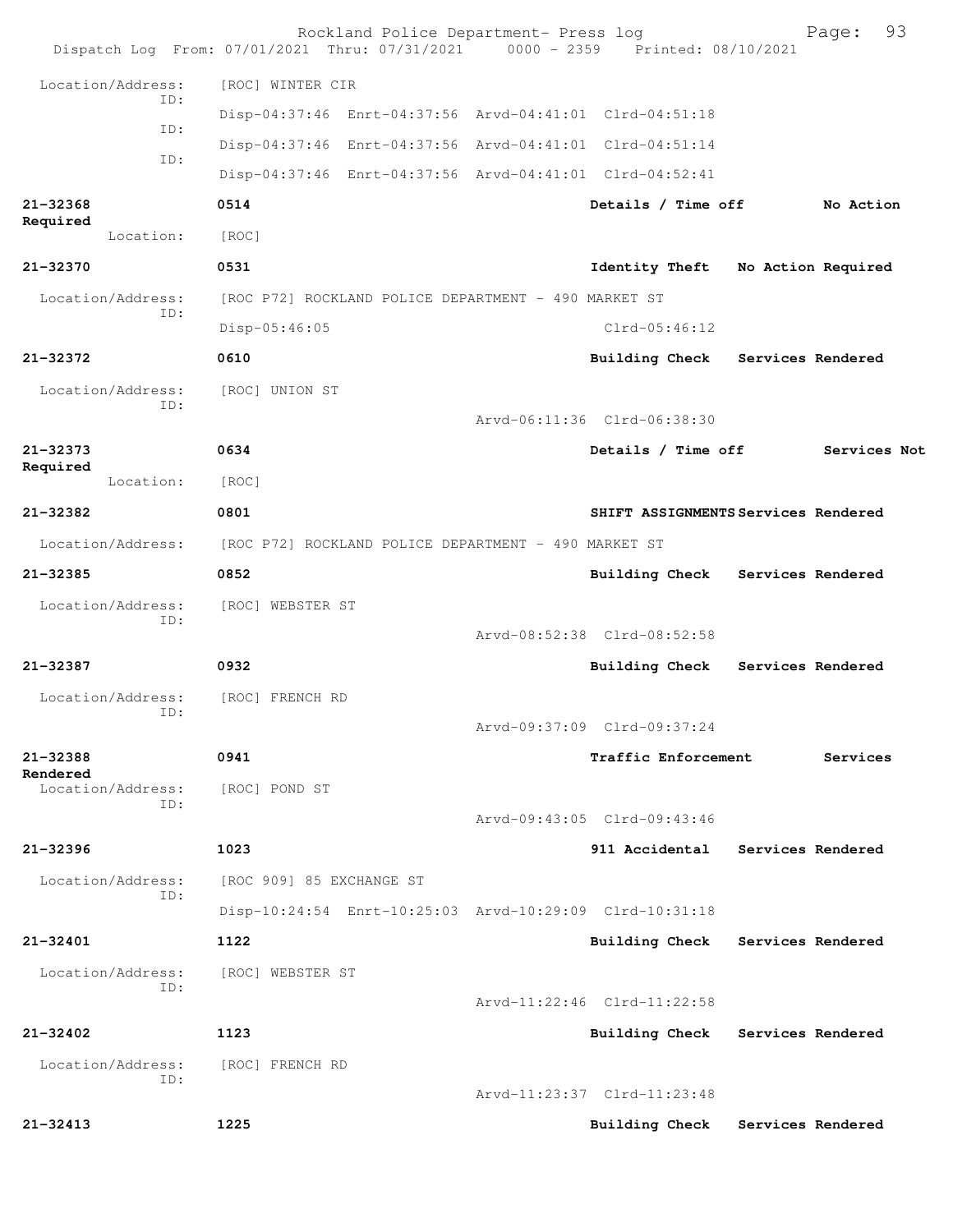Location/Address: [ROC] WEBSTER ST ID: Arvd-12:25:39 Clrd-12:25:57 **21-32414 1226 Building Check Services Rendered** Location/Address: [ROC] FRENCH RD ID: Arvd-12:26:44 Clrd-12:26:55 **21-32417 1307 MVA Property Damage Only Report Follows**<br>Vicinity of: [ROC] 575 VFW DR ID: Disp-13:10:05 Enrt-13:10:22 Arvd-13:11:58 Clrd-13:42:26 ID: Disp-13:10:05 Enrt-13:10:13 Arvd-13:12:04 Clrd-13:42:23 ID: Disp-13:10:05 Enrt-13:10:18 Arvd-13:12:08 Clrd-13:42:21 **21-32420 1326 Time off Services Rendered** Location: [ROC] **21-32421 1347 911 Accidental Services Rendered** Location/Address: [ROC 1041] 135 GROVE ST Apt. #136 ID: Disp-13:48:58 Clrd-13:49:27 ID: Disp-13:49:43 Arvd-13:52:57 Clrd-13:57:39 **21-32430 1425 Assist Fire Department Services Rendered**  Location/Address: [ROC] 15 BIGELOW AVE ID: Disp-14:26:31 Enrt-14:26:37 Arvd-14:31:30 Clrd-15:26:47 **21-32433 1433 911 Accidental Services Rendered** Location/Address: [ROC 70] WEBSTER PARK NURSING AND REHAB - 56 WEBSTER ST ID: Disp-14:37:28 Clrd-14:38:48 **21-32448 1601 SHIFT ASSIGNMENTS Services Rendered** Location/Address: [ROC P72] ROCKLAND POLICE DEPARTMENT - 490 MARKET ST ID: Disp-16:02:41 Clrd-16:03:13 **21-32449 1614 Suspicious Activity Services Rendered**  Location/Address: [ROC 22] ATRIUM APARTMENTS - 250 VFW DR Apt. #18 ID: Disp-16:18:09 Enrt-16:18:16 Arvd-16:25:58 Clrd-16:35:45 **21-32450 1626 Burglar Alarm Cancelled Enroute** Location/Address: [ROC] 831 LIBERTY ST ID: Disp-16:29:14 Enrt-16:29:21 Clrd-16:31:32 **21-32464 1836 Details / Time off Services Rendered**  Location: [ROC] **21-32469 1911 Motor Vehicle Stop Arrest(s) Made**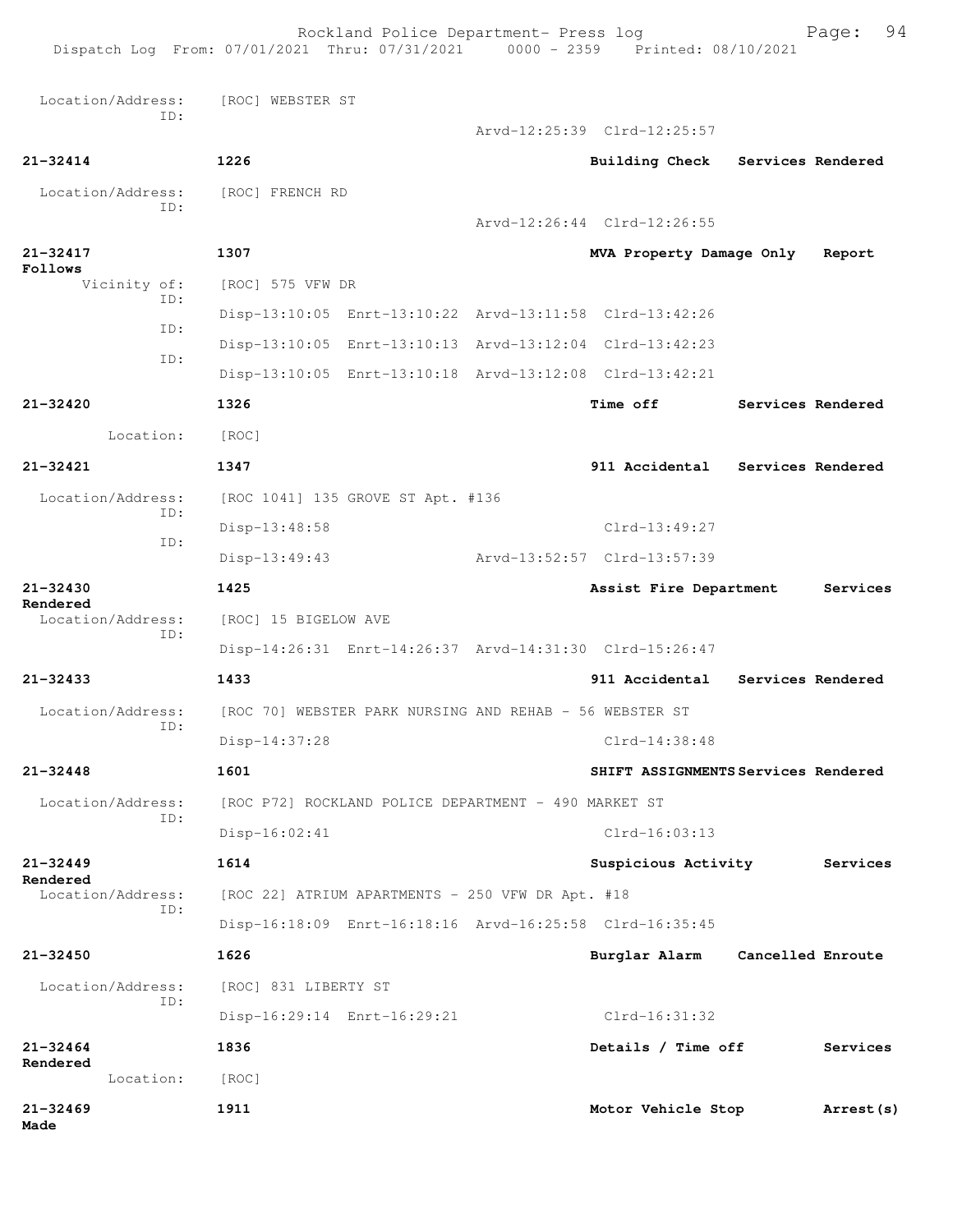| Dispatch Log From: 07/01/2021 Thru: 07/31/2021 0000 - 2359 Printed: 08/10/2021 |                                                                      | Rockland Police Department- Press log    |                                                         |                 | Page:             | 95 |
|--------------------------------------------------------------------------------|----------------------------------------------------------------------|------------------------------------------|---------------------------------------------------------|-----------------|-------------------|----|
| Location/Address:                                                              |                                                                      | [ROC] NEAR ABINGTON LINE - WEST WATER ST |                                                         |                 |                   |    |
| ID:                                                                            |                                                                      |                                          | Arvd-19:11:00 Clrd-19:23:58                             |                 |                   |    |
| ID:                                                                            | Disp-19:15:11 Enrt-19:15:32                                          |                                          | $Clrd-19:42:31$                                         |                 |                   |    |
| ID:                                                                            |                                                                      |                                          | Disp-19:15:26 Enrt-19:15:29 Arvd-19:25:28 Clrd-19:42:33 |                 |                   |    |
| ID:<br>Refer To Summons:                                                       | 21ROC-32469-AR                                                       |                                          | Disp-19:23:52 Enrt-19:23:53 Arvd-19:23:55 Clrd-19:42:36 |                 |                   |    |
| Summons:<br>Address:<br>Age:                                                   | MARTINI, THOMAS III<br>31 CLARENCE ST<br>25                          | BROCKTON, MA                             |                                                         |                 |                   |    |
| Charges:                                                                       | SPEEDING IN VIOL SPECIAL REGULATION<br>LICENSE SUSPENDED, OP MV WITH |                                          |                                                         |                 |                   |    |
| 21-32491                                                                       | 2209                                                                 |                                          | Details / Time off                                      |                 | Services          |    |
| Rendered<br>Location:                                                          | [ROC]                                                                |                                          |                                                         |                 |                   |    |
| For Date: $07/26/2021$ - Monday                                                |                                                                      |                                          |                                                         |                 |                   |    |
| 21-32504                                                                       | 0002                                                                 |                                          | SHIFT ASSIGNMENTS Services Rendered                     |                 |                   |    |
| Location/Address: [ROC P72] ROCKLAND POLICE DEPARTMENT - 490 MARKET ST         |                                                                      |                                          |                                                         |                 |                   |    |
| 21-32506                                                                       | 0025                                                                 |                                          | Details / Time off                                      |                 | Services          |    |
| Rendered<br>Location:                                                          | [ROC]                                                                |                                          |                                                         |                 |                   |    |
| 21-32518                                                                       | 0215                                                                 |                                          | Health & Welfare Check                                  |                 | Services          |    |
| Rendered<br>Location/Address:                                                  | [ROC] 50 PACIFIC ST Apt. #1                                          |                                          |                                                         |                 |                   |    |
| ID:                                                                            |                                                                      |                                          | Disp-02:18:43 Enrt-02:19:13 Arvd-02:22:53 Clrd-03:10:09 |                 |                   |    |
| ID:<br>ID:                                                                     |                                                                      |                                          | Disp-02:18:43 Enrt-02:19:13 Arvd-02:19:41 Clrd-03:10:09 |                 |                   |    |
|                                                                                | Disp-02:29:39                                                        |                                          | Arvd-02:29:43 Clrd-03:10:09                             |                 |                   |    |
| 21-32524                                                                       | 0602                                                                 |                                          | Building Check                                          | Appears Secure  |                   |    |
| Location/Address:<br>ID:                                                       | [ROC] UNION ST                                                       |                                          |                                                         |                 |                   |    |
|                                                                                |                                                                      |                                          | Arvd-06:03:28 Clrd-06:07:16                             |                 |                   |    |
| 21-32525                                                                       | 0605                                                                 |                                          | Trespassing                                             | Report Follows  |                   |    |
| Location/Address:                                                              | [ROC] 36 UNION ST                                                    |                                          |                                                         |                 |                   |    |
| ID:<br>ID:                                                                     |                                                                      |                                          | Disp-06:07:16 Enrt-06:07:39 Arvd-06:11:02 Clrd-06:31:14 |                 |                   |    |
| ID:                                                                            |                                                                      |                                          | Disp-06:07:16 Enrt-06:07:36 Arvd-06:08:21 Clrd-06:31:14 |                 |                   |    |
| Refer To Summons:                                                              | Disp-06:10:54<br>21ROC-32525-A-AR                                    |                                          | Arvd-06:10:57 Clrd-06:31:14                             |                 |                   |    |
| Summons:<br>Address:<br>Age:<br>Charges:                                       | JONES, JASON ROBERT<br>HOMELESS<br>40<br>TRESPASS                    | ROCKLAND, MA                             |                                                         |                 |                   |    |
| 21-32527                                                                       | 0642                                                                 |                                          | 911 Accidental                                          | Gone on arrival |                   |    |
| Location/Address:                                                              | [ROC] 241 WEST WATER ST                                              |                                          |                                                         |                 |                   |    |
| ID:                                                                            |                                                                      |                                          | Disp-06:43:54 Enrt-06:45:24 Arvd-06:48:33 Clrd-06:52:03 |                 |                   |    |
| 21-32537                                                                       | 0803                                                                 |                                          | General Info                                            |                 | Services Rendered |    |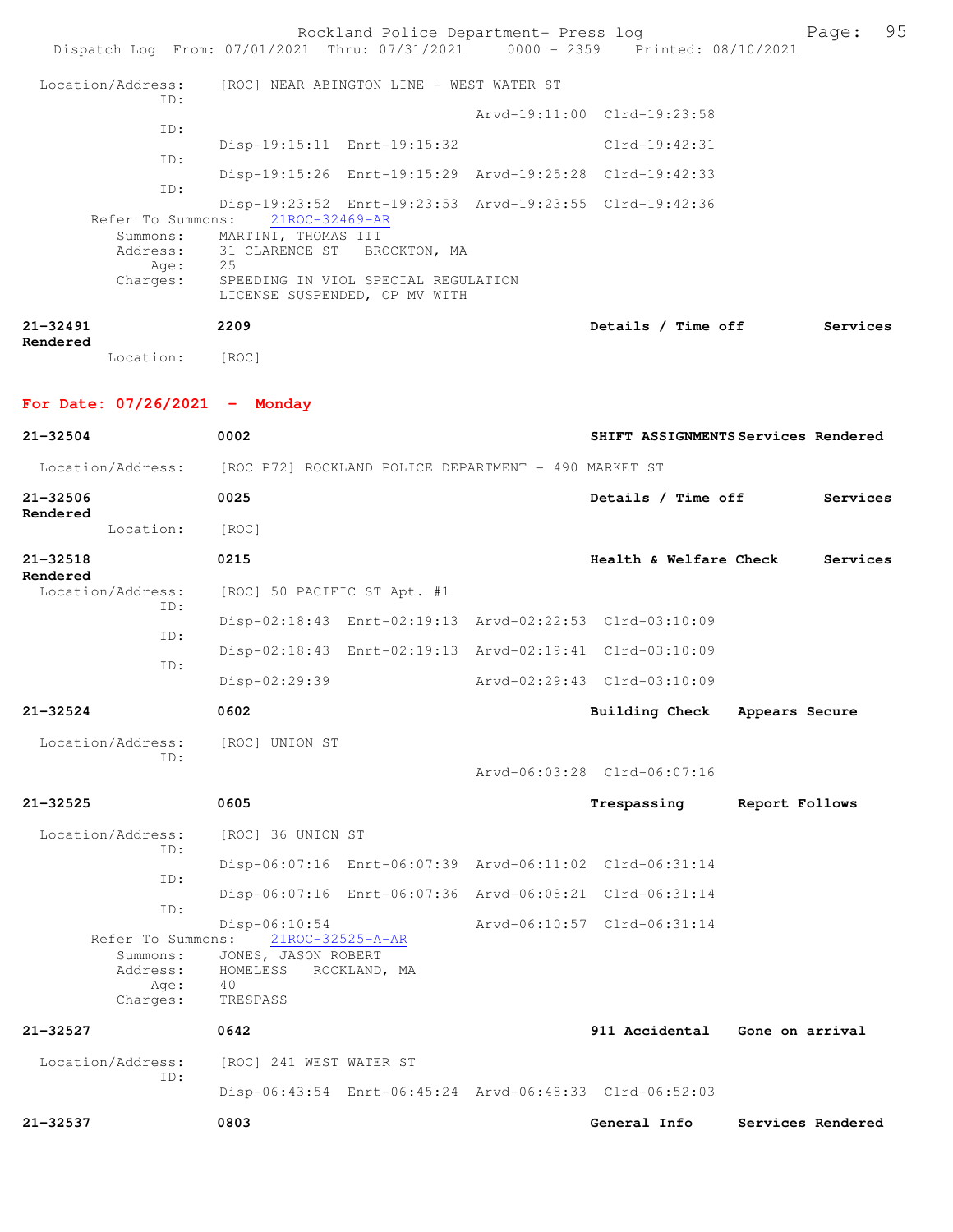|                               | Rockland Police Department- Press log<br>Dispatch Log From: 07/01/2021 Thru: 07/31/2021 0000 - 2359 Printed: 08/10/2021 |                                     |                   | 96<br>Page:        |
|-------------------------------|-------------------------------------------------------------------------------------------------------------------------|-------------------------------------|-------------------|--------------------|
| Location/Address:             | [ROC P72] ROCKLAND POLICE DEPARTMENT - 490 MARKET ST                                                                    |                                     |                   |                    |
| $21 - 32545$                  | 0923                                                                                                                    | Suspicious Package (SEEP)           |                   | Services           |
| Rendered<br>Location/Address: | [ROC] 76 PARK ST @ 324 HOWARD ST                                                                                        |                                     |                   |                    |
| TD:                           |                                                                                                                         | Arvd-09:23:00 Clrd-09:29:31         |                   |                    |
| ID:                           | Disp-09:25:40 Enrt-09:25:45                                                                                             | $Clrd-10:03:53$                     |                   |                    |
| $21 - 32548$                  | 0935                                                                                                                    | General Info                        | Services Rendered |                    |
| Location/Address:             | [ROC 70] WEBSTER PARK NURSING AND REHAB - 56 WEBSTER ST                                                                 |                                     |                   |                    |
| $21 - 32554$                  | 1013                                                                                                                    | Motor Vehicle Stop                  |                   | Verbal             |
| Warning<br>Location/Address:  | [ROC] WEST WATER ST @ ARLINGTON ST                                                                                      |                                     |                   |                    |
| ID:                           |                                                                                                                         | Arvd-10:13:00 Clrd-10:16:40         |                   |                    |
| $21 - 32555$                  | 1015                                                                                                                    | MVA Property Damage Only            |                   | Report             |
| Follows<br>Location/Address:  | [ROC 59] RICE BUILDING - 346 UNION ST                                                                                   |                                     |                   |                    |
| ID:                           | Disp-10:17:44 Enrt-10:17:49 Arvd-10:20:05 Clrd-10:33:27                                                                 |                                     |                   |                    |
| $21 - 32561$                  | 1116                                                                                                                    | General Info                        | Services Rendered |                    |
| Location/Address:             | [ROC] MARKET ST                                                                                                         |                                     |                   |                    |
| ID:                           | Disp-11:20:09 Enrt-11:20:15 Arvd-11:20:18 Clrd-11:33:39                                                                 |                                     |                   |                    |
| $21 - 32565$                  | 1145                                                                                                                    | MVA Property Damage Only            |                   | Paper              |
| Exchange<br>Location/Address: | [ROC P55] HOME DEPOT - 1149 HINGHAM ST                                                                                  |                                     |                   |                    |
| ID:                           | Disp-11:46:50 Enrt-11:46:54 Arvd-11:52:56 Clrd-11:58:24                                                                 |                                     |                   |                    |
| $21 - 32576$                  | 1250                                                                                                                    | General Info                        |                   | No Action Required |
| Location/Address:             | [ROC P47] BEST WESTERN - 909 HINGHAM ST                                                                                 |                                     |                   |                    |
| 21-32579                      | 1306                                                                                                                    | Animal Complaint Services Rendered  |                   |                    |
|                               | Location/Address: [ROC 339] 135 LIBERTY ST                                                                              |                                     |                   |                    |
| ID:                           |                                                                                                                         | Arvd-13:06:00 Clrd-13:39:17         |                   |                    |
| 21-32580                      | 1321                                                                                                                    | Details / Time off                  |                   | No Service         |
| Location:                     | [ROC]                                                                                                                   |                                     |                   |                    |
| 21-32718                      | 1325                                                                                                                    | Animal Complaint Services Rendered  |                   |                    |
|                               | Location/Address: [ROC 211] 419 CONCORD ST                                                                              |                                     |                   |                    |
| 21-32583                      | 1344                                                                                                                    | Details / Time off                  |                   | No Service         |
| Location:                     | [ROC]                                                                                                                   |                                     |                   |                    |
| 21-32605                      | 1531                                                                                                                    | General Info Services Rendered      |                   |                    |
|                               | Location/Address: [ROC] MARTHA DRIVE DR Apt. #C                                                                         |                                     |                   |                    |
| 21-32608                      | 1605                                                                                                                    | SHIFT ASSIGNMENTS Services Rendered |                   |                    |
| Location/Address:             | [ROC P72] ROCKLAND POLICE DEPARTMENT - 490 MARKET ST                                                                    |                                     |                   |                    |
| ID:                           | $Disp-16:07:12$                                                                                                         | $Clrd-16:07:18$                     |                   |                    |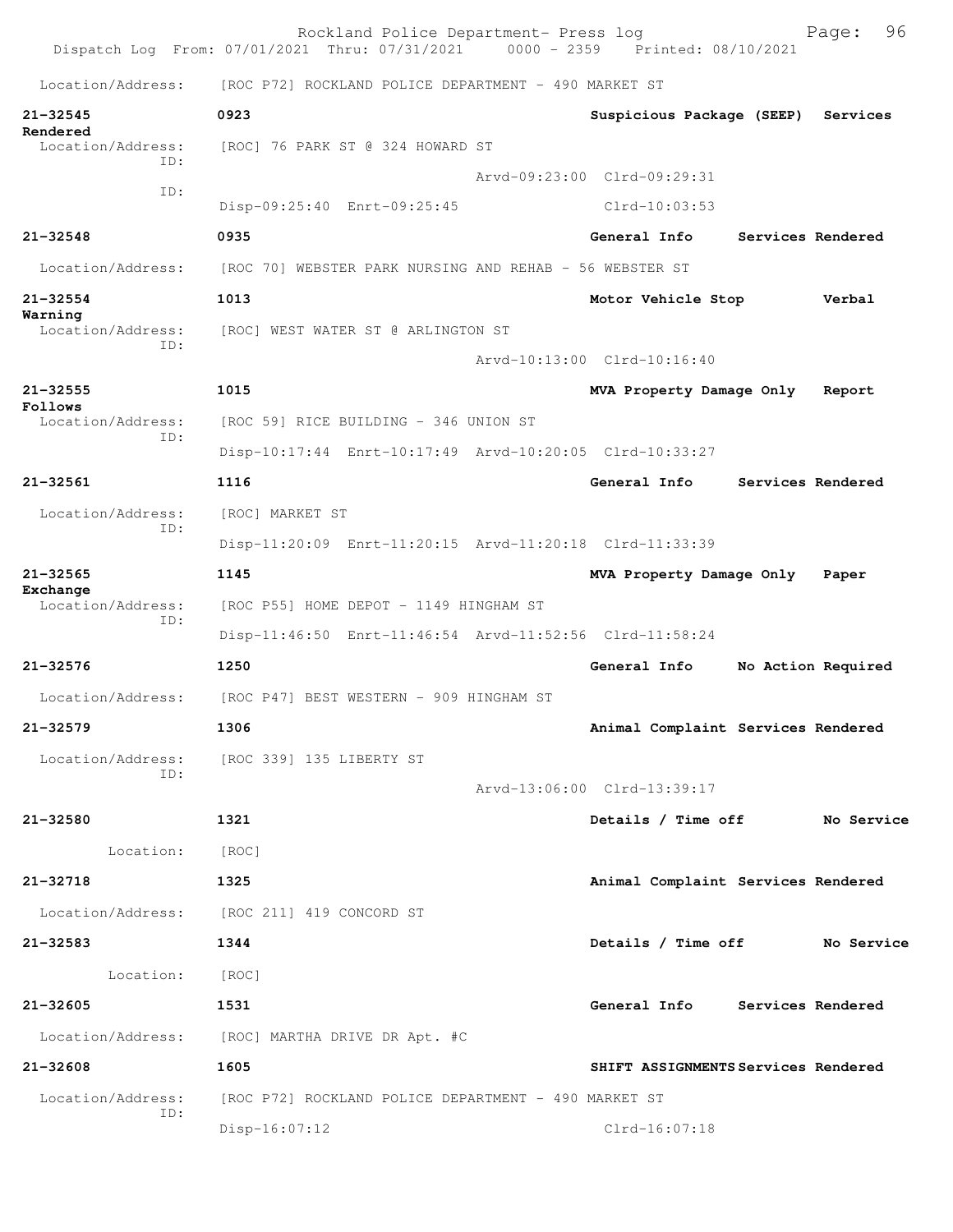| $21 - 32623$ |                             | 1752                                       |                                        | Details / Time off                                      |                   | Services   |
|--------------|-----------------------------|--------------------------------------------|----------------------------------------|---------------------------------------------------------|-------------------|------------|
| Rendered     | Location:                   | [ROC]                                      |                                        |                                                         |                   |            |
| $21 - 32624$ |                             | 1756                                       |                                        | Details / Time off                                      |                   | Services   |
| Rendered     | Location:                   | [ROC]                                      |                                        |                                                         |                   |            |
| $21 - 32645$ |                             | 1954                                       |                                        | Harassment                                              | Services Rendered |            |
|              | Location/Address:           |                                            | [ROC 897] 110 MARTHA DR Apt. #E        |                                                         |                   |            |
|              | ID:                         |                                            |                                        | Disp-19:55:25 Enrt-19:56:03 Arvd-20:13:30 Clrd-20:24:28 |                   |            |
| $21 - 32650$ |                             | 1959                                       |                                        | MVA Property Damage Only                                |                   | Paper      |
| Exchange     | Location/Address:           | [ROC] 1099 HINGHAM ST                      |                                        |                                                         |                   |            |
|              | ID:                         | $Disp-20:01:41$                            |                                        | Clrd-20:04:48                                           |                   |            |
|              | ID:                         |                                            |                                        | Disp-20:03:42 Enrt-20:03:57 Arvd-20:03:59 Clrd-20:04:00 |                   |            |
|              | ID:<br>ID:                  |                                            |                                        | Disp-20:04:38 Enrt-20:04:40 Arvd-20:04:42 Clrd-20:10:40 |                   |            |
|              |                             |                                            |                                        | Disp-20:05:21 Enrt-20:05:24 Arvd-20:05:28 Clrd-20:10:39 |                   |            |
| 21-32656     |                             | 2105                                       |                                        | Details / Time off                                      |                   | Services   |
| Rendered     | Location:                   | [ROC]                                      |                                        |                                                         |                   |            |
| $21 - 32657$ |                             | 2107                                       |                                        | Harassment                                              | Arrest(s) Made    |            |
|              | Location/Address:<br>ID:    | [ROC] 173 CONCORD ST                       |                                        |                                                         |                   |            |
|              | ID:                         |                                            |                                        | Disp-21:08:48 Enrt-21:10:02 Arvd-21:13:18 Clrd-21:42:12 |                   |            |
|              | ID:                         |                                            |                                        | Disp-21:09:09 Enrt-21:10:00 Arvd-21:42:27 Clrd-21:42:35 |                   |            |
|              | ID:                         | $Disp-21:13:54$                            |                                        | Arvd-21:13:57 Clrd-21:35:27                             |                   |            |
|              | ID:                         | $Disp-21:32:54$                            |                                        | Arvd-21:33:01 Clrd-21:35:42                             |                   |            |
|              | Refer To Arrest:            | 21ROC-32657-AR                             | Disp-21:35:35 Enrt-21:35:48            | $Clrd-21:36:02$                                         |                   |            |
|              | Arrest:<br>Address:         | HUTCHINGS, JOSEPH S<br>41 DAMY DR Apt. #90 | AUBURN, ME                             |                                                         |                   |            |
|              | Age:<br>Charges:            | 39                                         | FUGITIVE FROM JUSTICE ON COURT WARRANT |                                                         |                   |            |
| $21 - 32658$ |                             | 2133                                       |                                        | Suspicious Activity                                     |                   | Arrest (s) |
| Made         | Location/Address:           | [ROC] 405 WEST WATER ST                    |                                        |                                                         |                   |            |
|              | TD:                         |                                            |                                        | Disp-21:35:45 Enrt-21:35:50 Arvd-21:42:13 Clrd-22:10:13 |                   |            |
|              | ID:                         |                                            |                                        | Disp-21:36:07 Enrt-21:36:11 Arvd-21:38:40 Clrd-22:10:11 |                   |            |
|              | Refer To $P/C$ :<br>$P/C$ : | 21ROC-32658-AR<br>DEROUEN, BEN MATHEW      |                                        |                                                         |                   |            |
|              | Address:<br>Age:            | 19                                         | 427 WOODLANDS WAY ABINGTON, MA         |                                                         |                   |            |
|              | Charges:                    | PROTECTIVE CUSTODY                         |                                        |                                                         |                   |            |
| 21-32659     |                             | 2146                                       |                                        | Disturbance                                             | Unfounded         |            |
|              | Location/Address:<br>ID:    |                                            | [ROC 897] 110 MARTHA DR Apt. #A        |                                                         |                   |            |
|              | ID:                         |                                            |                                        | Disp-21:48:00 Enrt-21:48:11 Arvd-21:52:10 Clrd-21:56:27 |                   |            |
|              |                             |                                            |                                        | Disp-21:48:06 Enrt-21:48:11 Arvd-21:52:09 Clrd-21:56:30 |                   |            |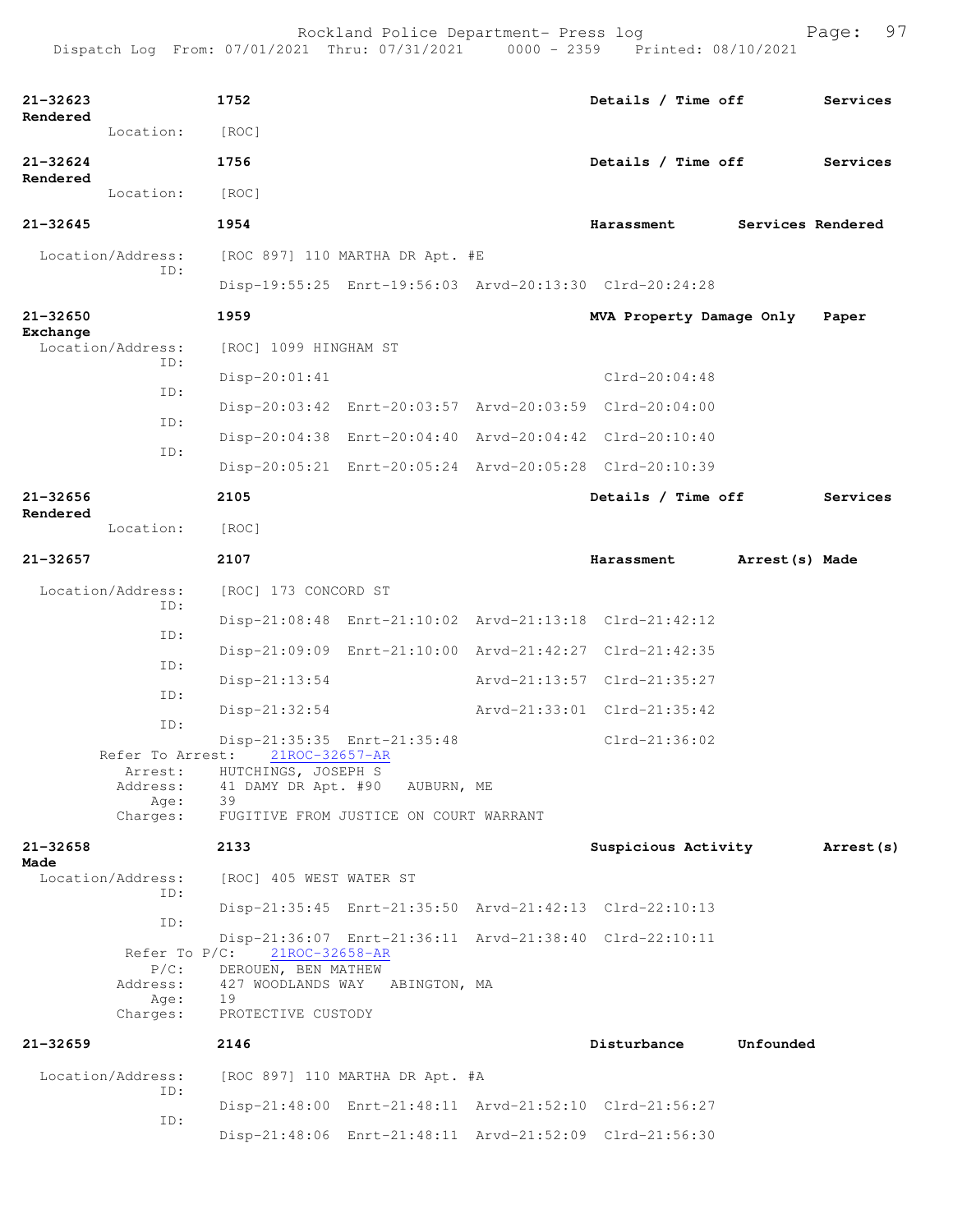| $21 - 32663$                     | 2225                                                    | Suspicious Activity         | Unfounded                           |
|----------------------------------|---------------------------------------------------------|-----------------------------|-------------------------------------|
| Location/Address:                | [ROC] 200 WEBSTER ST @ 354 LIBERTY ST                   |                             |                                     |
| ID:                              | Disp-22:27:23 Enrt-22:27:25 Arvd-22:34:20 Clrd-22:35:55 |                             |                                     |
| ID:                              | Disp-22:27:34 Enrt-22:27:36 Arvd-22:30:25 Clrd-22:35:23 |                             |                                     |
| ID:                              | $Disp-22:31:38$                                         | Arvd-22:31:45 Clrd-22:35:21 |                                     |
| $21 - 32665$                     | 2236                                                    | Prisoner Information        | Transported                         |
| to Hospital<br>Location/Address: | [ROC P72] ROCKLAND POLICE DEPARTMENT - 490 MARKET ST    |                             |                                     |
| ID:                              | Disp-22:38:19                                           | Arvd-22:38:51 Clrd-23:16:42 |                                     |
| ID:                              | Disp-22:38:39                                           | Arvd-22:38:45 Clrd-23:23:54 |                                     |
| 21-32670                         | 2317                                                    | Details / Time off          | Services                            |
| Rendered<br>Location:            | [ROC]                                                   |                             |                                     |
| $21 - 32672$                     | 2325                                                    | Disturbance Peace Restored  |                                     |
| Location/Address:<br>ID:         | [ROC P45] COMFORT INN - 850 HINGHAM ST Apt. #110        |                             |                                     |
|                                  | Disp-23:28:55 Enrt-23:28:57 Arvd-23:31:27 Clrd-23:38:10 |                             |                                     |
| $21 - 32675$                     | 2336                                                    | Prisoner Information        | Services                            |
| Rendered<br>Location/Address:    | [ROC P72] ROCKLAND POLICE DEPARTMENT - 490 MARKET ST    |                             |                                     |
| ID:                              | Disp-23:37:04                                           | $Clrd-23:37:12$             |                                     |
| For Date: $07/27/2021$ - Tuesday |                                                         |                             |                                     |
| 21-32677                         | 0000                                                    |                             | SHIFT ASSIGNMENTS Services Rendered |
| Location/Address:                | [ROC P72] ROCKLAND POLICE DEPARTMENT - 490 MARKET ST    |                             |                                     |
| $21 - 32691$                     | 0507                                                    | <b>Building Check</b>       | Appears Secure                      |
|                                  |                                                         |                             |                                     |
| Location/Address:<br>ID:         | [ROC] UNION ST                                          |                             |                                     |
|                                  |                                                         |                             |                                     |
|                                  | Disp-05:09:06                                           | Arvd-05:17:11 Clrd-05:31:40 |                                     |
| $21 - 32699$<br>Rendered         | 0627                                                    | Traffic Enforcement         | Services                            |
| Location/Address:<br>ID:         | [ROC] POND ST                                           |                             |                                     |
|                                  | Disp-06:28:52                                           | $Clrd-06:44:06$             |                                     |
| 21-32700                         | 0634                                                    | <b>Time off</b>             | Services Rendered                   |
| Location:                        | [ROC]                                                   |                             |                                     |
| $21 - 32701$                     | 0647                                                    | Details                     | Services Rendered                   |
| Location:                        | [ROC]                                                   |                             |                                     |
| 21-32702                         | 0652                                                    | General Info                | Services Rendered                   |
| Location/Address:<br>ID:         | [ROC P72] ROCKLAND POLICE DEPARTMENT - 490 MARKET ST    |                             |                                     |
|                                  | Disp-06:57:01                                           | Clrd-07:15:26               |                                     |
| 21-32708                         | 0803                                                    | SHIFT ASSIGNMENTSNo Service |                                     |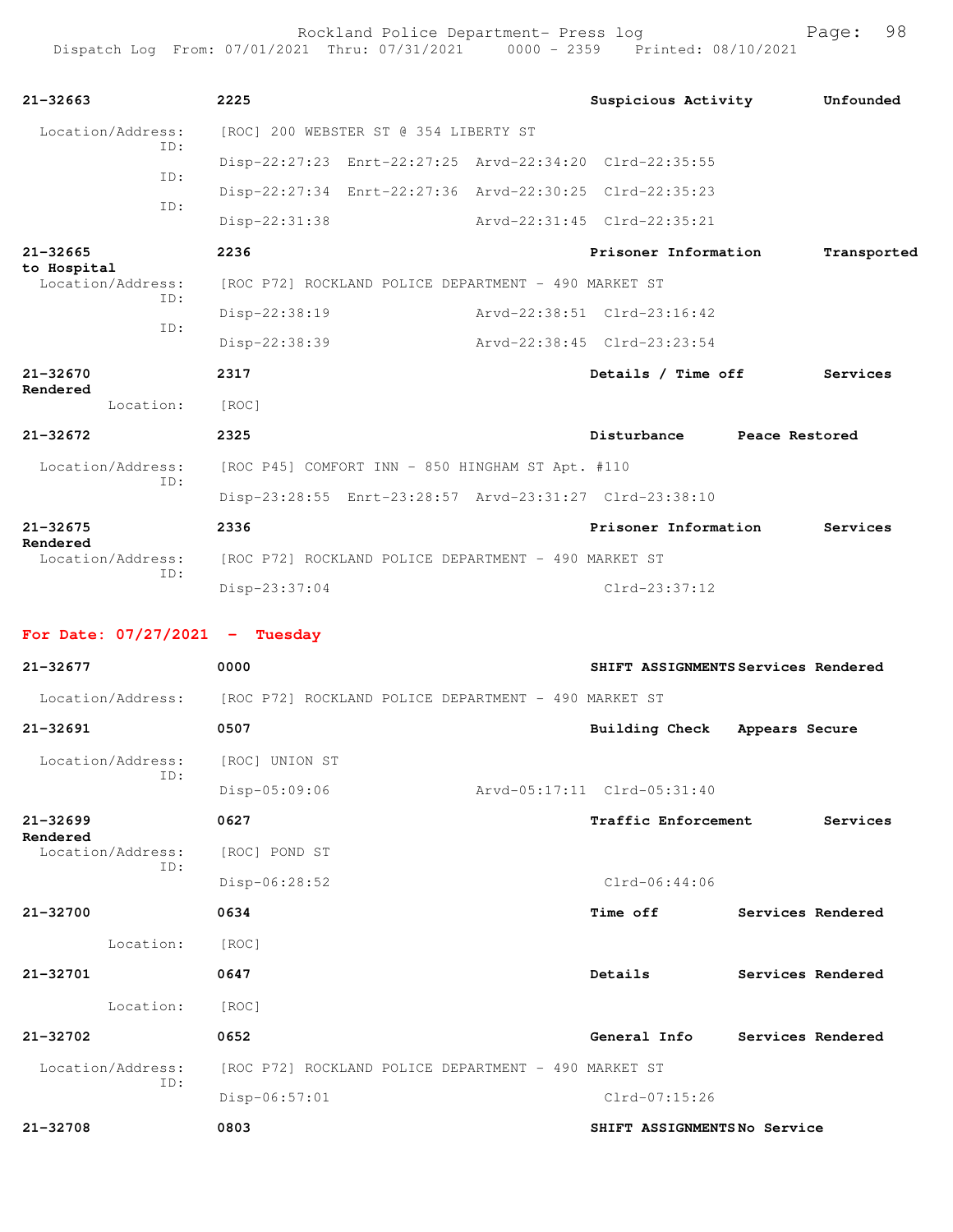|                                              | Rockland Police Department- Press log<br>Dispatch Log From: 07/01/2021 Thru: 07/31/2021 0000 - 2359 Printed: 08/10/2021 |                                    |                   | 99<br>Page: |
|----------------------------------------------|-------------------------------------------------------------------------------------------------------------------------|------------------------------------|-------------------|-------------|
| Location/Address:                            | [ROC P72] ROCKLAND POLICE DEPARTMENT - 490 MARKET ST                                                                    |                                    |                   |             |
| $21 - 32710$                                 | 0808                                                                                                                    | Animal Complaint Unfounded         |                   |             |
| Location/Address:                            | [ROC] 366 CONCORD ST                                                                                                    |                                    |                   |             |
| ID:                                          | Disp-08:10:22 Enrt-08:10:31 Arvd-08:14:18 Clrd-08:26:18                                                                 |                                    |                   |             |
| $21 - 32711$                                 | 0811                                                                                                                    | General Info                       | Services Rendered |             |
| Location/Address:                            | [ROC P72] ROCKLAND POLICE DEPARTMENT - 490 MARKET ST                                                                    |                                    |                   |             |
| 21-32712                                     | 0836                                                                                                                    | 911 Hang Up                        | Investigated      |             |
| Location/Address:                            | [ROC] 30 COMMERCE RD                                                                                                    |                                    |                   |             |
| ID:                                          | Disp-08:39:13 Enrt-08:46:29 Arvd-08:46:55 Clrd-08:49:11                                                                 |                                    |                   |             |
| $21 - 32719$                                 | 0915                                                                                                                    | Animal Complaint Services Rendered |                   |             |
| Location/Address:                            | [ROC] 304 MARKET ST                                                                                                     |                                    |                   |             |
| 21-32716                                     | 0942                                                                                                                    | MVA Property Damage Only           |                   | Services    |
| Rendered<br>Location/Address:                | [ROC] BILL DELAHUNT PKWY                                                                                                |                                    |                   |             |
| ID:                                          | Disp-09:43:53 Enrt-09:44:03                                                                                             | $Clrd-10:07:02$                    |                   |             |
| $21 - 32724$                                 | 1043                                                                                                                    | Motor Vehicle Stop                 |                   |             |
| Citation/Warning Issued<br>Location/Address: | [ROC] J A DUNN MEM DR                                                                                                   |                                    |                   |             |
| ID:                                          |                                                                                                                         | Arvd-10:43:00 Clrd-10:49:29        |                   |             |
| $21 - 32744$                                 | 1313                                                                                                                    | <b>Building Check</b>              | Building          |             |
| Checked/Secured<br>Location/Address:         | [ROC] POND ST                                                                                                           |                                    |                   |             |
| ID:                                          |                                                                                                                         | Arvd-13:30:12 Clrd-13:30:24        |                   |             |
| $21 - 32745$<br>Checked/Secured              | 1330                                                                                                                    | Building Check                     | Building          |             |
| Location/Address:<br>ID:                     | [ROC] FRENCH RD                                                                                                         |                                    |                   |             |
|                                              |                                                                                                                         | Arvd-13:31:07 Clrd-13:31:23        |                   |             |
| 21-32750<br>Rendered                         | 1358                                                                                                                    | Health & Welfare Check             |                   | Services    |
| Location/Address:<br>ID:                     | [ROC 218] 169 BEAL ST EXT                                                                                               |                                    |                   |             |
|                                              | Disp-13:59:48 Enrt-14:04:01 Arvd-14:04:39 Clrd-14:09:11                                                                 |                                    |                   |             |
| 21-32758<br>Warning                          | 1503                                                                                                                    | Motor Vehicle Stop                 |                   | Verbal      |
| Location/Address:<br>ID:                     | [ROC] 465 UNION ST                                                                                                      |                                    |                   |             |
|                                              |                                                                                                                         | Arvd-15:03:00 Clrd-15:07:16        |                   |             |
| $21 - 32759$                                 | 1506                                                                                                                    | Details / Time off                 |                   | No Service  |
| Location:                                    | [ROC]                                                                                                                   |                                    |                   |             |
| 21-32767                                     | 1608                                                                                                                    | SHIFT ASSIGNMENTSNo Service        |                   |             |
| Location/Address:                            | [ROC P72] ROCKLAND POLICE DEPARTMENT - 490 MARKET ST                                                                    |                                    |                   |             |
| 21-32770                                     | 1639                                                                                                                    | Details / Time off                 |                   | No Service  |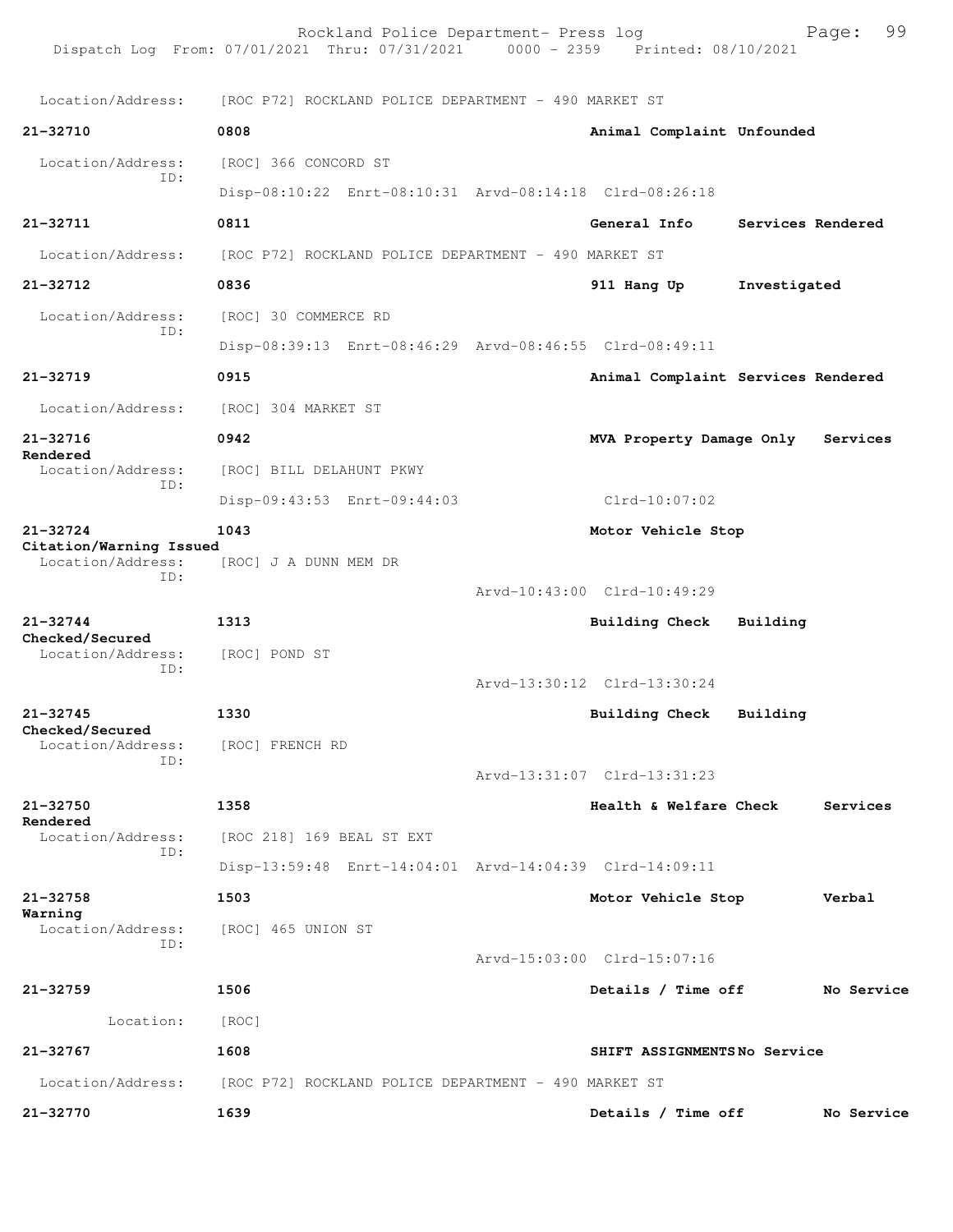| Dispatch Log From: 07/01/2021 Thru: 07/31/2021 0000 - 2359 Printed: 08/10/2021 |                                                      | Rockland Police Department- Press log      |                                                         | Page: $100$                        |
|--------------------------------------------------------------------------------|------------------------------------------------------|--------------------------------------------|---------------------------------------------------------|------------------------------------|
| Location:                                                                      | [ROC]                                                |                                            |                                                         |                                    |
| 21-32775                                                                       | 1654                                                 |                                            |                                                         | 911 Accidental Services Rendered   |
| Location/Address:                                                              |                                                      | [ROC P46] DUNKIN DONUTS - 851 HINGHAM ST   |                                                         |                                    |
| ID:                                                                            | $Disp-17:01:26$                                      |                                            | Arvd-17:02:14 Clrd-17:02:18                             |                                    |
| 21-32779                                                                       | 1703                                                 |                                            | Traffic Enforcement                                     |                                    |
| Citation/Warning Issued<br>Location/Address:                                   | [ROC] POND ST                                        |                                            |                                                         |                                    |
| TD:                                                                            |                                                      |                                            | Arvd-17:04:29 Clrd-17:31:46                             |                                    |
| 21-32786                                                                       | 1746                                                 |                                            | Details / Time off                                      | No Service                         |
| Location:                                                                      | [ROC]                                                |                                            |                                                         |                                    |
| 21-32787                                                                       | 1752                                                 |                                            | General Info                                            | No Service                         |
| Location/Address:                                                              | [ROC P72] ROCKLAND POLICE DEPARTMENT - 490 MARKET ST |                                            |                                                         |                                    |
| 21-32789                                                                       | 1800                                                 |                                            | Burglar Alarm                                           | Appears Secure                     |
| Location/Address:                                                              |                                                      | [ROC P20] DUNKIN DONUTS - 21 EAST WATER ST |                                                         |                                    |
| TD:                                                                            |                                                      |                                            | Disp-18:02:08 Enrt-18:02:46 Arvd-18:05:16 Clrd-18:09:18 |                                    |
| 21-32794                                                                       | 1851                                                 |                                            |                                                         | 911 Accidental Could Not Locate    |
| Location/Address:                                                              |                                                      | [ROC 108] 179 NORTH AVE Apt. #B            |                                                         |                                    |
| ID:                                                                            |                                                      |                                            | Disp-18:52:42 Enrt-18:52:45 Arvd-18:56:54 Clrd-19:04:00 |                                    |
| $21 - 32798$                                                                   | 1919                                                 |                                            | Neighbor Disturbance                                    | Services                           |
| Rendered<br>Location/Address:                                                  |                                                      | [ROC 897] 110 MARTHA DR Apt. #E            |                                                         |                                    |
| ID:                                                                            |                                                      |                                            | Disp-19:22:19 Enrt-19:22:34 Arvd-19:25:02 Clrd-19:32:37 |                                    |
| 21-32810                                                                       | 2010                                                 |                                            |                                                         | Road Obstruction Services Rendered |
| Vicinity of:                                                                   | [ROC] HINGHAM ST                                     |                                            |                                                         |                                    |
| ID:                                                                            |                                                      |                                            | Disp-20:12:28 Enrt-20:12:34 Arvd-20:15:44 Clrd-20:19:30 |                                    |
| ID:                                                                            | $Disp-20:19:18$                                      |                                            | Arvd-20:19:22 Clrd-20:19:26                             |                                    |
| 21-32812                                                                       | 2051                                                 |                                            | Details / Time off                                      | No Service                         |
| Location:                                                                      | [ROC]                                                |                                            |                                                         |                                    |
| $21 - 32813$                                                                   | 2113                                                 |                                            |                                                         | Unwanted Party Services Rendered   |
| Location/Address:                                                              | [ROC 114] 132 UNION ST                               |                                            |                                                         |                                    |
| ID:                                                                            |                                                      | Disp-21:14:57 Enrt-21:15:49                | Clrd-21:15:49                                           |                                    |
| ID:                                                                            |                                                      |                                            | Disp-21:16:03 Enrt-21:16:08 Arvd-21:18:34 Clrd-21:24:03 |                                    |
| ID:                                                                            |                                                      |                                            | Disp-21:16:06 Enrt-21:16:09 Arvd-21:18:38 Clrd-21:24:11 |                                    |
| ID:                                                                            | $Disp-21:17:44$                                      |                                            | Arvd-21:17:57 Clrd-21:24:07                             |                                    |
| 21-32822                                                                       | 2210                                                 |                                            | Disturbance                                             | Peace Restored                     |
| Location/Address:                                                              |                                                      | [ROC 206] 51 MAPLE ST Apt. #437            |                                                         |                                    |
| ID:<br>ID:                                                                     |                                                      |                                            | Disp-22:12:27 Enrt-22:13:17 Arvd-22:14:51 Clrd-22:26:41 |                                    |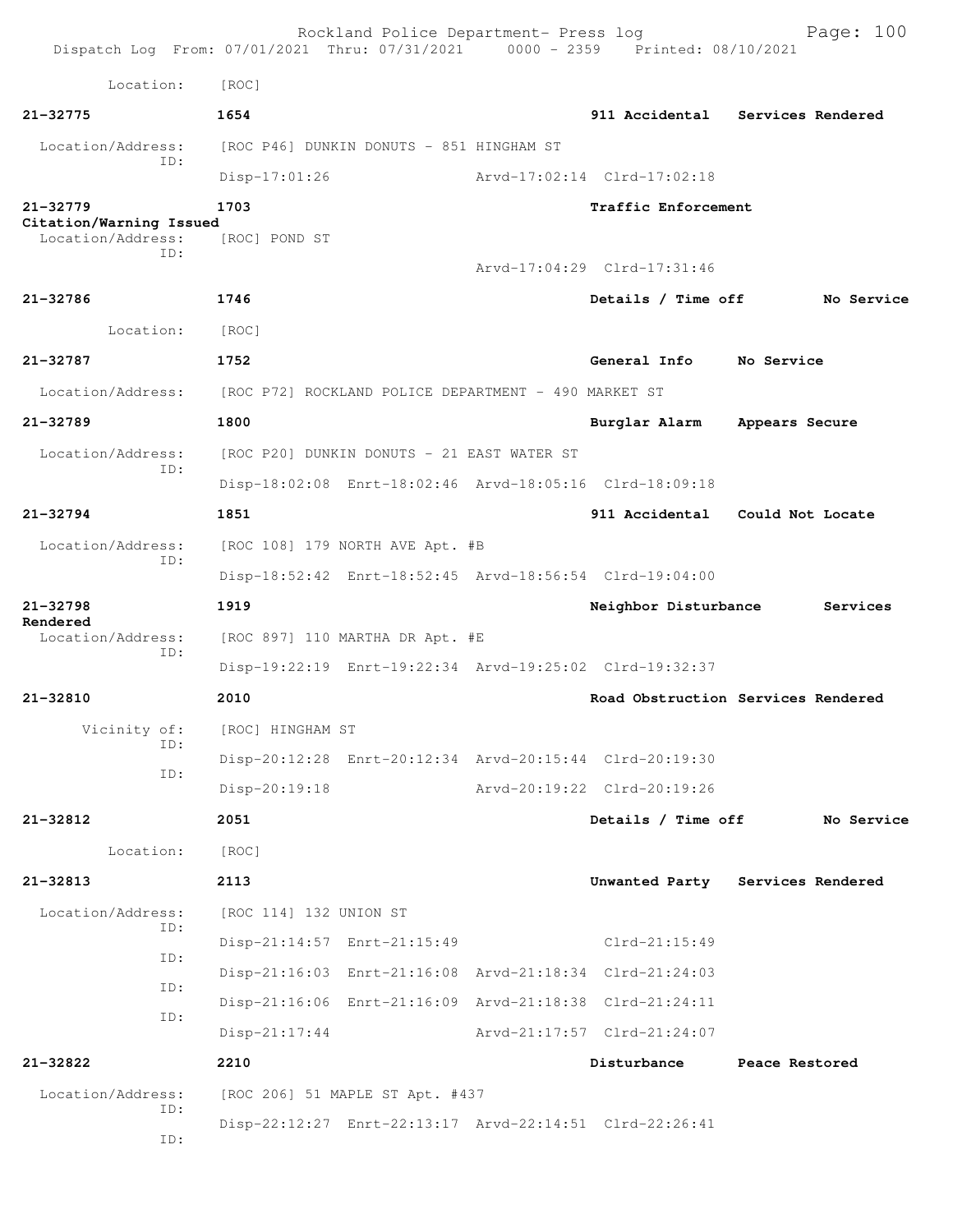|                                      | Rockland Police Department- Press log<br>Dispatch Log From: 07/01/2021 Thru: 07/31/2021 0000 - 2359 Printed: 08/10/2021 | Page: 101                               |
|--------------------------------------|-------------------------------------------------------------------------------------------------------------------------|-----------------------------------------|
| TD:                                  | Disp-22:12:27 Enrt-22:13:20 Arvd-22:14:55 Clrd-22:26:36                                                                 |                                         |
|                                      | Disp-23:33:18 Enrt-23:33:23 Arvd-23:35:36 Clrd-23:42:01                                                                 |                                         |
| $21 - 32829$                         | 2350                                                                                                                    | Services<br>Assist Other Agency         |
| Rendered<br>Vicinity of:             | [ROC] EAST WATER ST @ CENTRAL ST                                                                                        |                                         |
| ID:                                  | Disp-23:52:20 Enrt-23:52:27 Arvd-23:55:15 Clrd-07/28/2021 @ 01:33:09                                                    |                                         |
| For Date: $07/28/2021$ - Wednesday   |                                                                                                                         |                                         |
| 21-32831                             | 0006                                                                                                                    | SHIFT ASSIGNMENT Services Rendered      |
| Location/Address:<br>ID:             | [ROC P72] ROCKLAND POLICE DEPARTMENT - 490 MARKET ST                                                                    |                                         |
|                                      | Disp-00:07:43                                                                                                           | $Clrd-00:07:54$                         |
| $21 - 32850$                         | 0500                                                                                                                    | Building Check Appears Secure           |
| Location/Address:<br>TD:             | [ROC] UNION ST                                                                                                          |                                         |
|                                      | Disp-05:01:08                                                                                                           | Arvd-05:01:15 Clrd-05:29:36             |
| $21 - 32854$<br>Follows              | 0621                                                                                                                    | Larceny / Forgery/ Fraud<br>Report      |
| Location/Address:<br>TD:             | [ROC P88] KATHY CORRIGAN'S - 406 VFW DR                                                                                 |                                         |
|                                      | $Disp-06:22:46$<br>Refer To Summons: 21ROC-32854-AR<br>Summons: MCMASTER, EDWARD                                        | Arvd-06:22:52 Clrd-06:48:40             |
| Address:<br>Age:<br>Charges:         | 227 SPRING ST HANSON, MA<br>37<br>LARCENY UNDER \$1200                                                                  |                                         |
|                                      |                                                                                                                         |                                         |
| $21 - 32859$                         | 0707                                                                                                                    | <b>Traffic Enforcement</b><br>Services  |
| Rendered<br>Location/Address:        | [ROC] POND ST                                                                                                           |                                         |
| TD:                                  | Disp-07:07:45                                                                                                           | Aryd-07:07:51 Clrd-07:13:36             |
| 21-32871                             | 0805                                                                                                                    | General Info<br>Services Rendered       |
| Location/Address:                    | [ROC P72] ROCKLAND POLICE DEPARTMENT - 490 MARKET ST                                                                    |                                         |
| $21 - 32864$                         | 0907                                                                                                                    | Building Check<br>Building              |
| Checked/Secured<br>Location/Address: | [ROC] J A DUNN MEM DR                                                                                                   |                                         |
| TD:                                  |                                                                                                                         | Arvd-09:07:44 Clrd-09:08:30             |
| 21-32880                             | 1008                                                                                                                    | <b>Building Check</b><br>Appears Secure |
| Location/Address:                    | [ROC] FRENCH RD                                                                                                         |                                         |
| ID:                                  |                                                                                                                         | Arvd-10:08:31 Clrd-10:08:44             |
| 21-32881                             | 1008                                                                                                                    | <b>Building Check</b><br>Appears Secure |
| Location/Address:<br>ID:             | [ROC] POND ST                                                                                                           | Arvd-10:09:31 Clrd-10:52:50             |
| 21-32883                             | 1022                                                                                                                    | Details<br>Services Rendered            |
| Location:                            | [ROC]                                                                                                                   |                                         |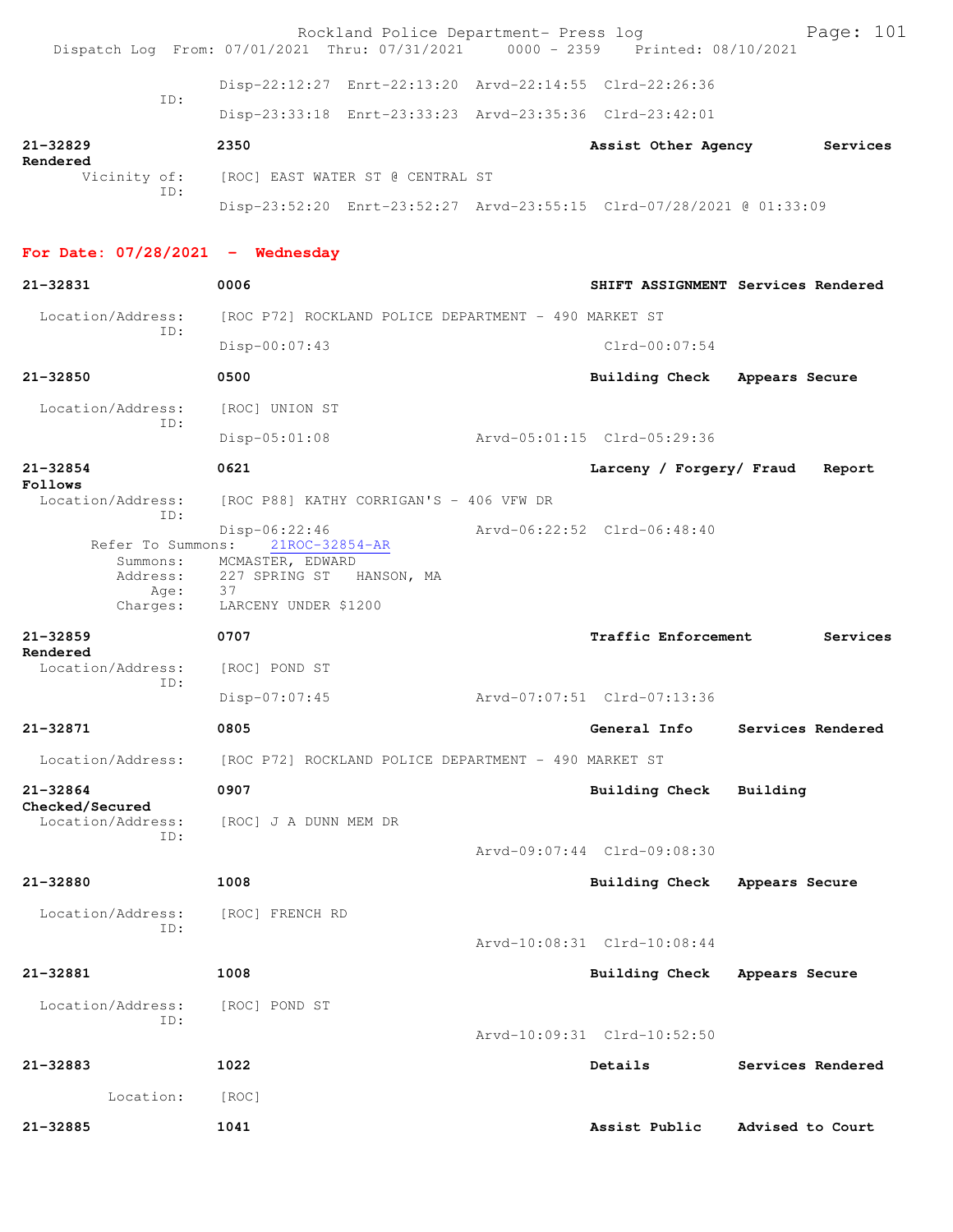Rockland Police Department- Press log Page: 102 Dispatch Log From: 07/01/2021 Thru: 07/31/2021 0000 - 2359 Printed: 08/10/2021 Location/Address: [ROC P72] ROCKLAND POLICE DEPARTMENT - 128 EXCHANGE ST ID: Disp-10:44:48 Clrd-10:44:54 **21-32886 1051 Assist Public Services Rendered** Location/Address: [ROC 206] 51 MAPLE ST Apt. #337 ID: Disp-10:54:44 Clrd-10:54:52 **21-32888 1107 Assist Fire Department Services Rendered**<br>Location/Address: [ROC] WEST WATER ST @ PLAIN ST ID: Disp-11:08:53 Enrt-11:08:56 Arvd-11:13:12 Clrd-11:13:16 ID: Arvd-11:13:12 Clrd-11:15:39 **21-32890 1109 Assist Public Services Rendered** Location/Address: [ROC 929] 83 DIVISION ST ID: Disp-11:12:04 Clrd-11:39:25 ID: Disp-11:39:17 Clrd-11:39:29 **21-32894 1137 Animal Complaint Services Rendered** Location/Address: [ROC] 32 CRESTVIEW ST ID: Arvd-11:37:00 Clrd-11:44:06 **21-32899 1219 General Info Services Rendered** Location/Address: [ROC P72] ROCKLAND POLICE DEPARTMENT - 490 MARKET ST **21-32901 1227 Details Services Rendered** Location: [ROC] **21-32902 1232 Animal Complaint Gone on arrival** Location/Address: [ROC] RUNNING TRACK - REED ST ID: Arvd-12:32:00 Clrd-12:36:38 **21-32904 1253 Building Check Building Checked/Secured**  Location/Address: [ROC] J A DUNN MEM DR ID: Arvd-12:54:14 Clrd-12:57:07 **21-32915 1400 Warrant Report Follows** Location/Address: [ROC P72] ROCKLAND POLICE DEPARTMENT - 490 MARKET ST ID: Disp-14:02:27 <br>Refer To Arrest: 21ROC-32915-AR <br>Refer To Arrest: 21ROC-32915-AR 21ROC-32915-AR Arrest: MOUNCEY, JAY<br>Address: 381 WEST WATE 381 WEST WATER ST ROCKLAND, MA Age: 43 Charges: FUGITIVE FROM JUSTICE ON COURT WARRANT SEX OFFENDER FAIL TO REGISTER, LEVEL 2 OR 3 SEX OFFENDER INFO, AGENCY FAIL PROVIDE **21-32921 1450 Prisioner Transport Services Rendered**  Location/Address: [HIN 1] HINGHAM COURT - 28 GEORGE WASHINGTON BLVD ID: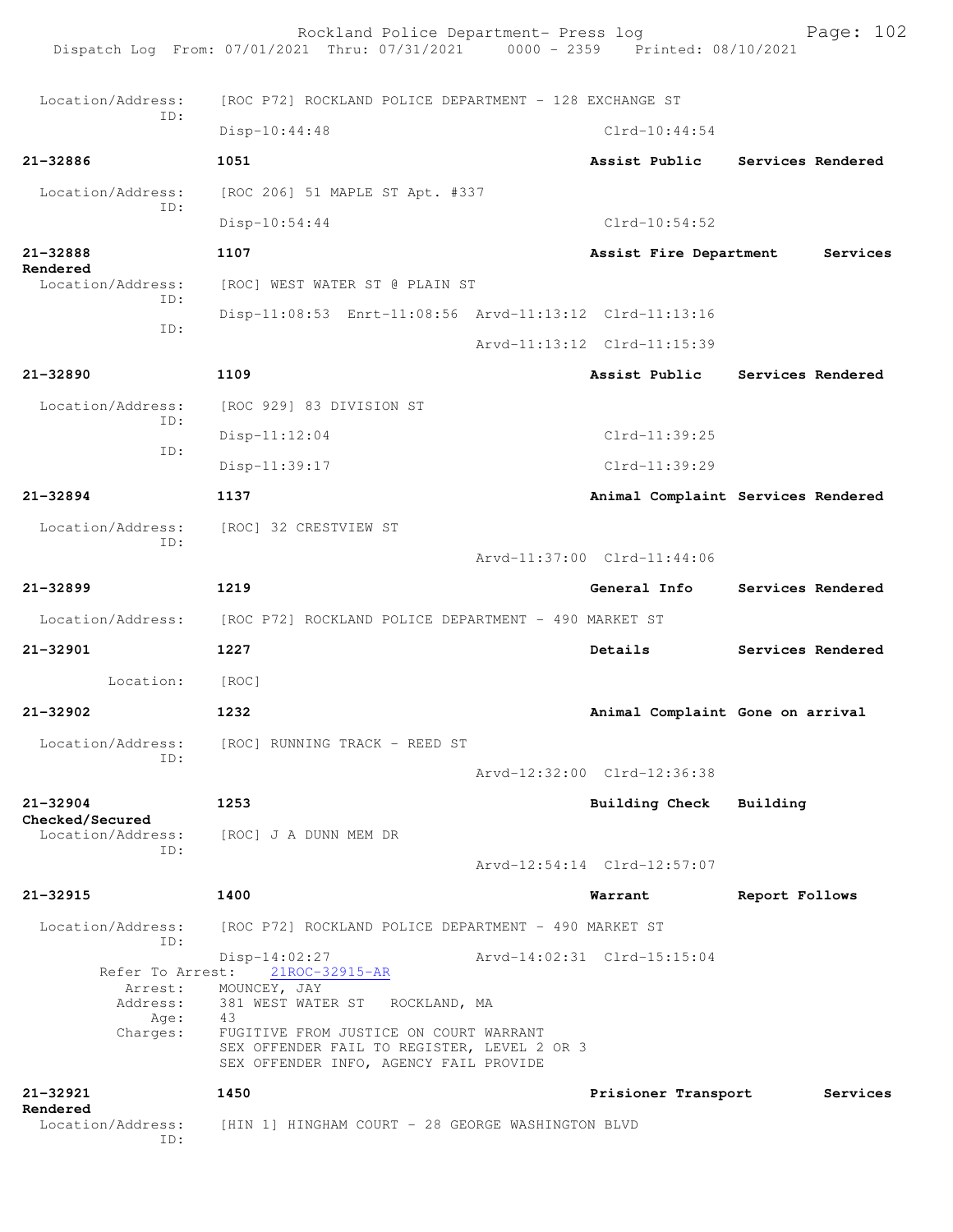|                                                     |                                                   |                                                      | Arvd-14:50:00 Clrd-15:53:18                                          |                                     |
|-----------------------------------------------------|---------------------------------------------------|------------------------------------------------------|----------------------------------------------------------------------|-------------------------------------|
| 21-32923                                            | 1454                                              |                                                      | Disturbance                                                          | Gone on arrival                     |
| Location/Address:                                   | [ROC] MONCRIEF RD                                 |                                                      |                                                                      |                                     |
| ID:                                                 |                                                   |                                                      | Disp-14:55:54 Enrt-14:59:11 Arvd-15:05:20 Clrd-15:05:23              |                                     |
| 21-32925                                            | 1502                                              |                                                      | <b>Time off</b>                                                      | Services Rendered                   |
| Location:                                           | [ROC]                                             |                                                      |                                                                      |                                     |
| 21-32926                                            | 1507                                              |                                                      |                                                                      | Animal Complaint Services Rendered  |
| Location/Address:                                   | [ROC] 373 WEST WATER ST                           |                                                      |                                                                      |                                     |
| TD:                                                 | $Disp-15:07:46$                                   |                                                      | Arvd-15:15:01 Clrd-15:19:58                                          |                                     |
| 21-32932                                            | 1520                                              |                                                      | Building Check                                                       | Building                            |
| Checked/Secured<br>Location/Address:                | [ROC] J A DUNN MEM DR                             |                                                      |                                                                      |                                     |
| ID:                                                 |                                                   |                                                      | Arvd-15:21:28 Clrd-15:22:43                                          |                                     |
| 21-32936                                            | 1540                                              |                                                      | Threats                                                              | Investigated                        |
| Location/Address:                                   | [ROC 530] 100 MARTHA DR                           |                                                      |                                                                      |                                     |
| ID:                                                 |                                                   |                                                      | Disp-15:41:31 Enrt-15:41:49 Arvd-15:44:01 Clrd-15:54:11              |                                     |
| ID:                                                 |                                                   |                                                      | Disp-15:41:42 Enrt-15:41:52 Arvd-15:44:21 Clrd-15:54:07              |                                     |
| 21-32938                                            | 1548                                              |                                                      | General Info                                                         | Services Rendered                   |
| Location/Address:                                   |                                                   | [ROC P72] ROCKLAND POLICE DEPARTMENT - 490 MARKET ST |                                                                      |                                     |
| 21-32939                                            | 1555                                              |                                                      | Motor Vehicle Collision W/PI                                         |                                     |
| Transported to Hospital<br>Location/Address:        | [ROC] 565 FOREST ST                               |                                                      |                                                                      |                                     |
| EMS Unit:                                           | ROCKAM2-Rockland A2                               |                                                      | Disp-15:57:43 Enrt-15:58:46 Arvd-16:01:26 Clrd-16:14:43              |                                     |
| Fire Unit:                                          |                                                   | ROCKEN3-Pumper-Rockland Engine 3                     | Hosp-16:19:36 ClrHosp-16:46:37 InQrtsUnavl-17:03:18 InSrvce-17:03:18 |                                     |
|                                                     |                                                   | InOrtsUnavl-16:20:56 InSrvce-16:20:56                | Disp-15:58:03 Enrt-15:58:11 Arvd-16:01:23 Clrd-16:14:46              |                                     |
| ID:                                                 |                                                   |                                                      | Disp-15:58:49 Enrt-15:59:00 Arvd-16:01:21 Clrd-16:12:16              |                                     |
| ID:                                                 |                                                   |                                                      | Disp-15:58:56 Enrt-15:58:59 Arvd-16:01:23 Clrd-16:49:11              |                                     |
| ID:                                                 |                                                   | Disp-16:02:06 Enrt-16:05:33                          | $Clrd-16:16:01$                                                      |                                     |
| 21-32940                                            | 1604                                              |                                                      |                                                                      | SHIFT ASSIGNMENTS Services Rendered |
| Location/Address:                                   |                                                   | [ROC P72] ROCKLAND POLICE DEPARTMENT - 490 MARKET ST |                                                                      |                                     |
| ID:                                                 | $Disp-16:06:27$                                   |                                                      | $Clrd-16:06:40$                                                      |                                     |
| 21-32947                                            | 1658                                              |                                                      | Motor Vehicle Stop                                                   |                                     |
| Citation/Warning Issued<br>Location/Address:<br>ID: |                                                   | [ROC] 246 EAST WATER ST @ 130 LIBERTY ST             |                                                                      |                                     |
| Refer To Summons:                                   | 21ROC-32947-AR                                    |                                                      | Disp-16:59:46 Enrt-16:59:49 Arvd-16:59:51 Clrd-17:25:49              |                                     |
| Summons:<br>Address:<br>Age:                        | DOSSANTOS, MANUEL P<br>20 MAPLE ST Apt. #6<br>38  | WEYMOUTH, MA                                         |                                                                      |                                     |
| Charges:                                            | UNLICENSED OPERATION OF MV<br>STOP/YIELD, FAIL TO |                                                      |                                                                      |                                     |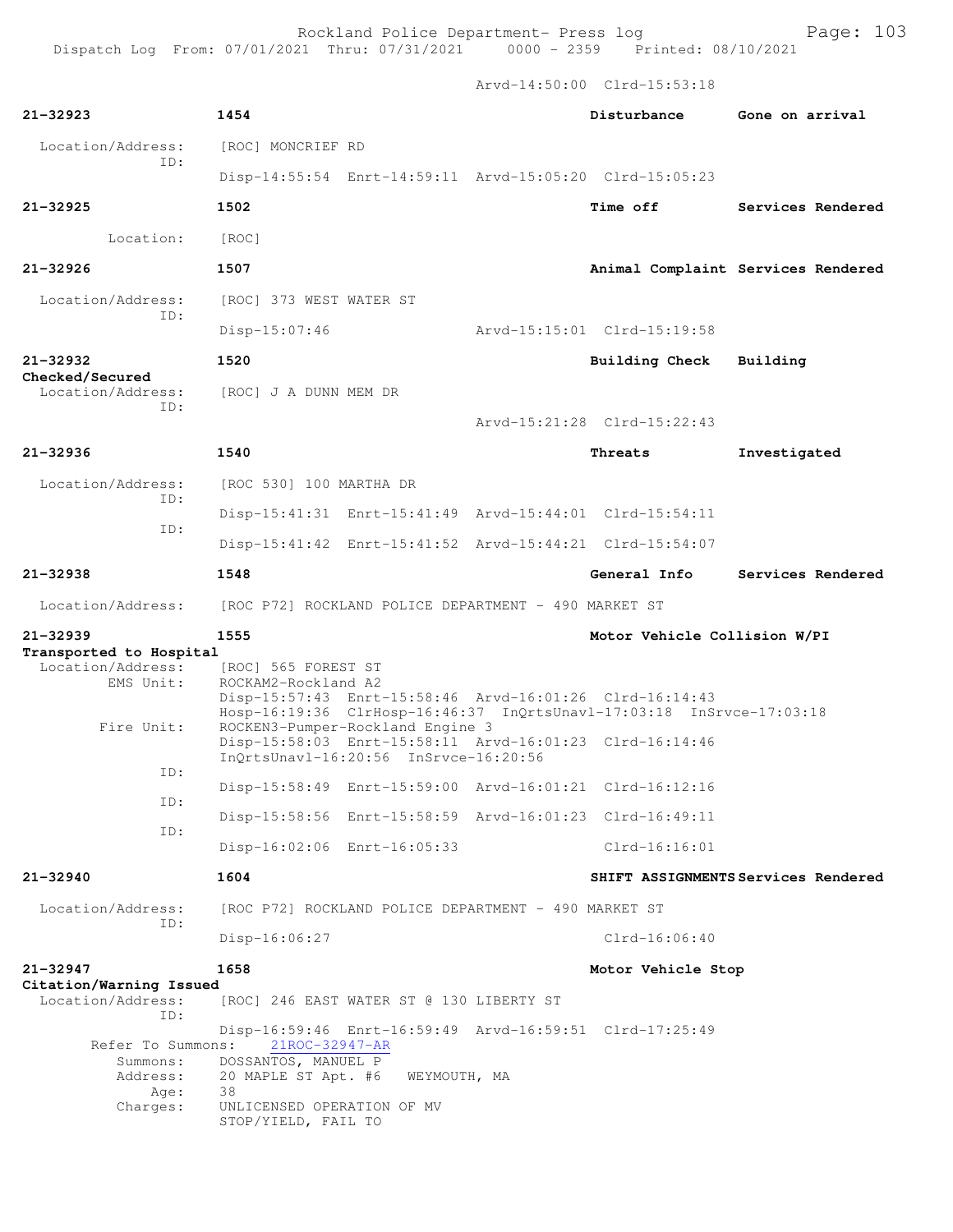| 21-32951<br>Rendered          | 1709                               |                                                         | Details / Time off                                      |                  | Services          |
|-------------------------------|------------------------------------|---------------------------------------------------------|---------------------------------------------------------|------------------|-------------------|
| Location:                     | [ROC]                              |                                                         |                                                         |                  |                   |
| 21-32953                      | 1710                               |                                                         | Threats                                                 | Advised to Court |                   |
| Location/Address:             |                                    | [ROC P68] AL PRIME - 104 MARKET ST                      |                                                         |                  |                   |
| ID:                           |                                    | Disp-17:12:53 Enrt-17:13:07 Arvd-17:16:53 Clrd-17:26:44 |                                                         |                  |                   |
| ID:                           |                                    | Disp-17:13:04 Enrt-17:13:06 Arvd-17:13:44 Clrd-17:27:19 |                                                         |                  |                   |
| 21-32957                      | 1735                               |                                                         | MVA Property Damage Only                                |                  | Vehicle           |
| Towed<br>Location/Address:    |                                    | [ROC P77] BURGER KING - 157 MARKET ST                   |                                                         |                  |                   |
| ID:                           |                                    | Disp-17:37:54 Enrt-17:38:05 Arvd-17:40:30 Clrd-18:03:58 |                                                         |                  |                   |
| ID:                           |                                    | Disp-17:38:00 Enrt-17:38:03 Arvd-17:40:46 Clrd-18:04:01 |                                                         |                  |                   |
| ID:                           |                                    |                                                         | Disp-17:45:08 Enrt-17:45:11 Arvd-17:45:12 Clrd-18:04:04 |                  |                   |
| 21-32959                      | 1741                               |                                                         | Disturbance                                             |                  | Services Rendered |
| Vicinity of:                  | [ROC] 238 FOREST ST                |                                                         |                                                         |                  |                   |
| ID:                           |                                    | Disp-17:43:05 Enrt-17:43:08 Arvd-18:09:39 Clrd-18:10:01 |                                                         |                  |                   |
| ID:                           |                                    | Disp-17:49:46 Enrt-17:49:48 Arvd-17:49:50 Clrd-18:09:34 |                                                         |                  |                   |
| ID:                           |                                    | Disp-18:12:56 Enrt-18:13:21 Arvd-18:13:23 Clrd-18:19:12 |                                                         |                  |                   |
| ID:                           |                                    | Disp-18:13:50 Enrt-18:13:51 Arvd-18:13:53 Clrd-18:19:14 |                                                         |                  |                   |
| ID:                           |                                    | Disp-18:14:02 Enrt-18:14:04 Arvd-18:14:06 Clrd-18:19:16 |                                                         |                  |                   |
| Refer To Summons:<br>Summons: | 21ROC-32959-AR<br>DELONG, DONALD J |                                                         |                                                         |                  |                   |
| Address:<br>Age:              | 238 FOREST ST<br>59                | ROCKLAND, MA                                            |                                                         |                  |                   |
| Charges:                      | A&B                                |                                                         |                                                         |                  |                   |
| 21-32974<br>Exchange          | 1927                               |                                                         | MVA Property Damage Only                                |                  | Paper             |
| Location/Address:<br>ID:      | [ROC] 45 HANNAH WAY                |                                                         |                                                         |                  |                   |
| ID:                           |                                    | Disp-19:30:07 Enrt-19:30:11 Arvd-19:34:11 Clrd-19:34:15 |                                                         |                  |                   |
|                               | Disp-19:32:10                      |                                                         | $Clrd-19:32:14$                                         |                  |                   |
| 21-32976<br>Rendered          | 1938                               |                                                         | Details / Time off                                      |                  | Services          |
| Location:                     | [ROC]                              |                                                         |                                                         |                  |                   |
| 21-32977                      | 1938                               |                                                         | Sudden Death                                            |                  | Services Rendered |
| Location/Address:<br>ID:      | [ROC] 440 HINGHAM ST               |                                                         |                                                         |                  |                   |
|                               |                                    | Disp-19:40:58 Enrt-19:41:01 Arvd-19:43:55 Clrd-22:16:29 |                                                         |                  |                   |
| ID:                           |                                    | Disp-19:41:06 Enrt-19:41:09 Arvd-19:43:25 Clrd-21:04:21 |                                                         |                  |                   |
| ID:                           | $Disp-21:04:14$                    |                                                         | Arvd-21:04:19 Clrd-22:16:25                             |                  |                   |
| 21-32978                      | 1940                               |                                                         | Assist Public                                           | Report Follows   |                   |
| Location/Address:             |                                    | [ROC P72] ROCKLAND POLICE DEPARTMENT - 490 MARKET ST    |                                                         |                  |                   |
| ID:                           | $Disp-19:41:22$                    |                                                         | Arvd-19:41:29 Clrd-20:15:02                             |                  |                   |
| ID:                           |                                    | Disp-19:43:36 Enrt-19:43:43 Arvd-19:43:50 Clrd-20:13:46 |                                                         |                  |                   |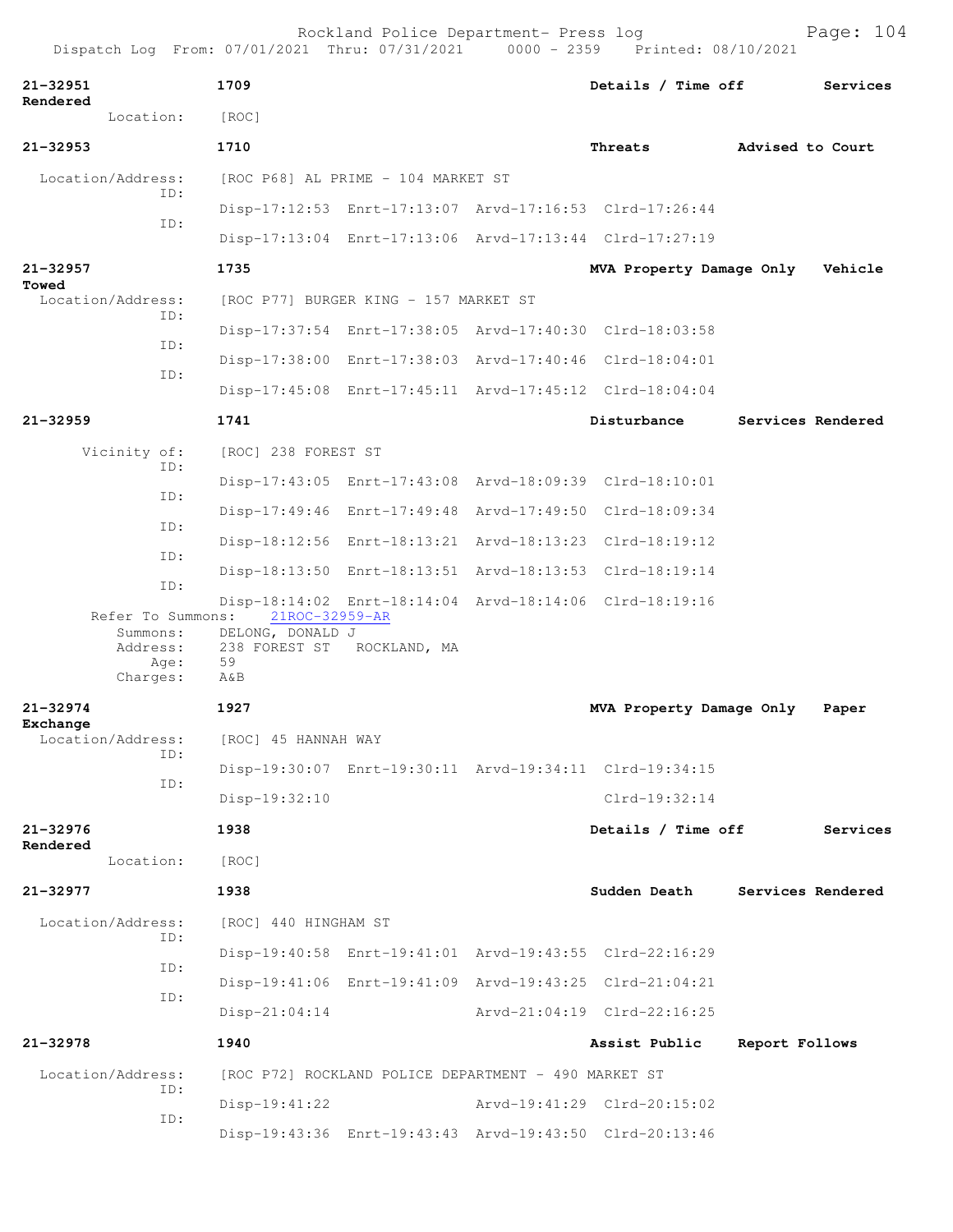|                                                                                |                                                           | Rockland Police Department- Press log                                                               |                                                         |                | Page: 105         |
|--------------------------------------------------------------------------------|-----------------------------------------------------------|-----------------------------------------------------------------------------------------------------|---------------------------------------------------------|----------------|-------------------|
| Dispatch Log From: 07/01/2021 Thru: 07/31/2021 0000 - 2359 Printed: 08/10/2021 |                                                           |                                                                                                     |                                                         |                |                   |
| ID:                                                                            |                                                           |                                                                                                     | Disp-19:44:14 Enrt-19:44:20 Arvd-19:44:22 Clrd-20:15:15 |                |                   |
| ID:                                                                            |                                                           |                                                                                                     | Disp-20:15:58 Enrt-20:16:00 Arvd-20:16:03 Clrd-20:17:44 |                |                   |
| Refer To Summons:<br>Summons:<br>Address:<br>Age:<br>Charges:                  | 21ROC-32978-AR<br>34<br>DOMESTIC A&B<br>MURDER, ATTEMPTED | WEDDERBURN, NICHOLAS NEVILLE<br>26 BELMONT ST Apt. #2F ROCKLAND, MA<br>STRANGULATION OR SUFFOCATION |                                                         |                |                   |
|                                                                                |                                                           | WITNESS/JUROR/POLICE/COURT OFFICIAL, INTIMIDATE                                                     |                                                         |                |                   |
| 21-32981<br>Rendered                                                           | 1951                                                      |                                                                                                     | Details / Time off                                      |                | Services          |
| Location:                                                                      | [ROC]                                                     |                                                                                                     |                                                         |                |                   |
| 21-32987<br>Required                                                           | 2037                                                      |                                                                                                     | Follow-Up Investigation                                 |                | Services Not      |
| Location/Address:<br>ID:                                                       |                                                           | [ROC 568] 26 BELMONT ST Apt. #2F                                                                    |                                                         |                |                   |
| ID:                                                                            |                                                           |                                                                                                     | Disp-20:38:17 Enrt-20:38:19 Arvd-20:38:21 Clrd-20:42:43 |                |                   |
|                                                                                |                                                           |                                                                                                     | Disp-20:38:26 Enrt-20:38:28 Arvd-20:38:29 Clrd-20:42:37 |                |                   |
| 21-32998<br>arrival                                                            | 2218                                                      |                                                                                                     | Suspicious Activity                                     |                | Gone on           |
| Vicinity of:<br>ID:                                                            | [ROC 1065] 92 MARTHA DR                                   |                                                                                                     |                                                         |                |                   |
| ID:                                                                            |                                                           | Disp-22:20:29 Enrt-22:21:07                                                                         | Clrd-22:22:19                                           |                |                   |
|                                                                                |                                                           |                                                                                                     | Disp-22:21:12 Enrt-22:21:15 Arvd-22:22:24 Clrd-22:27:17 |                |                   |
| 21-32999<br>Rendered                                                           | 2228                                                      |                                                                                                     | Details / Time off                                      |                | Services          |
| Location:                                                                      | [ROC]                                                     |                                                                                                     |                                                         |                |                   |
| 21-33002                                                                       | 2242                                                      |                                                                                                     | Harassment Advised to Court                             |                |                   |
| Location/Address:<br>ID:                                                       |                                                           | [ROC 897] 110 MARTHA DR Apt. #E                                                                     |                                                         |                |                   |
|                                                                                | $Disp-22:43:49$                                           |                                                                                                     | Arvd-22:45:56 Clrd-22:48:12                             |                |                   |
| 21-33010                                                                       | 2328                                                      |                                                                                                     | Assist Public                                           |                | Services Rendered |
| Location/Address:<br>ID:                                                       |                                                           | [ROC] ROCKLAND LIQUORS - MARKET ST                                                                  |                                                         |                |                   |
|                                                                                |                                                           |                                                                                                     | Disp-23:30:28 Enrt-23:30:34 Arvd-23:30:36 Clrd-23:33:03 |                |                   |
| For Date: $07/29/2021 -$ Thursday                                              |                                                           |                                                                                                     |                                                         |                |                   |
| 21-33011                                                                       | 0000                                                      |                                                                                                     | SHIFT ASSIGNMENTS Services Rendered                     |                |                   |
| Location/Address:                                                              |                                                           | [ROC P72] ROCKLAND POLICE DEPARTMENT - 490 MARKET ST                                                |                                                         |                |                   |
| 21-33013                                                                       | 0032                                                      |                                                                                                     | General Info                                            |                | Services Rendered |
| Location/Address:                                                              |                                                           | [ROC P72] ROCKLAND POLICE DEPARTMENT - 490 MARKET ST                                                |                                                         |                |                   |
| 21-33015                                                                       | 0049                                                      |                                                                                                     | Disturbance                                             | Transported to |                   |
| Hospital<br>Location/Address:<br>ID:                                           |                                                           | [ROC 897] 110 MARTHA DR Apt. #E                                                                     |                                                         |                |                   |
|                                                                                |                                                           |                                                                                                     | Disp-00:50:47 Enrt-00:50:58 Arvd-00:52:41 Clrd-00:59:34 |                |                   |
| 21-33021<br>Checked/Secured                                                    | 0110                                                      |                                                                                                     | Burglar Alarm                                           | Building       |                   |
| Location/Address:                                                              |                                                           | [ROC 95] ROCKLAND TRUST - 288 UNION ST                                                              |                                                         |                |                   |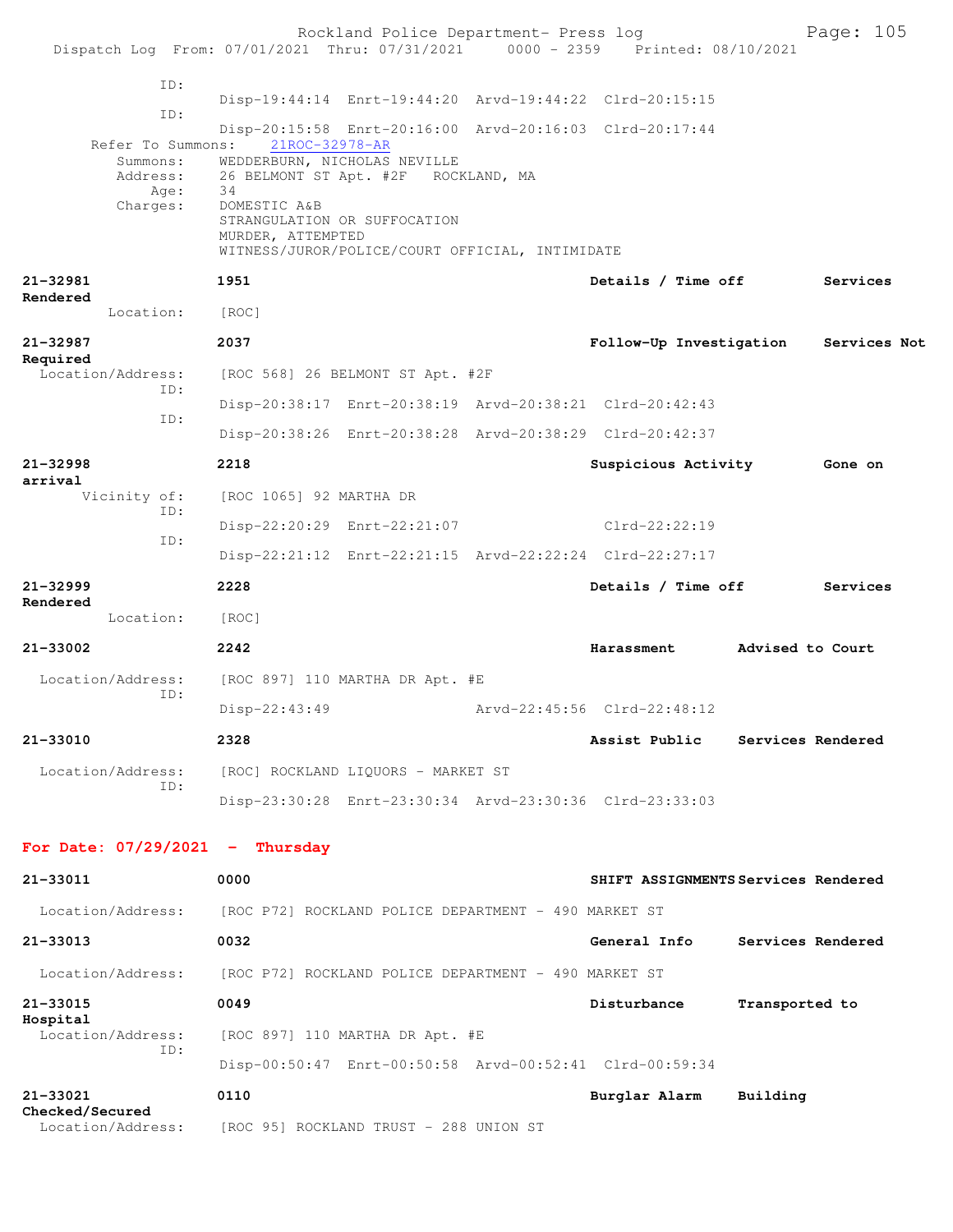|                               |     |                                                                        | Rockland Police Department- Press log                | Dispatch Log From: 07/01/2021 Thru: 07/31/2021 0000 - 2359 Printed: 08/10/2021 | Page: 106                        |
|-------------------------------|-----|------------------------------------------------------------------------|------------------------------------------------------|--------------------------------------------------------------------------------|----------------------------------|
|                               | TD: | $Disp-01:10:53$                                                        |                                                      | $Clrd-01:12:35$                                                                |                                  |
|                               | ID: | $Disp-01:10:59$                                                        |                                                      | Arvd-01:12:40 Clrd-01:16:12                                                    |                                  |
|                               | ID: | $Disp-01:12:32$                                                        |                                                      | Arvd-01:12:47 Clrd-01:16:16                                                    |                                  |
| 21-33032                      |     | 0307                                                                   |                                                      | Suspicious Activity                                                            | Gone on                          |
| arrival<br>Location/Address:  |     |                                                                        | [ROC P47] BEST WESTERN - 909 HINGHAM ST              |                                                                                |                                  |
|                               | ID: | $Disp-03:11:10$                                                        |                                                      | Arvd-03:11:32 Clrd-03:22:32                                                    |                                  |
|                               | ID: |                                                                        |                                                      | Disp-03:11:22 Enrt-03:12:51 Arvd-03:13:35 Clrd-03:22:14                        |                                  |
|                               | ID: |                                                                        |                                                      | Disp-03:14:54 Enrt-03:14:58 Arvd-03:15:01 Clrd-03:15:33                        |                                  |
| 21-33034                      |     | 0322                                                                   |                                                      | Motor Vehicle Stop                                                             | Verbal                           |
| Warning<br>Location/Address:  |     | [ROC] 909 HINGHAM ST                                                   |                                                      |                                                                                |                                  |
|                               | ID: | Disp-03:23:26                                                          |                                                      | Arvd-03:23:31 Clrd-03:27:23                                                    |                                  |
|                               | ID: | Disp-03:23:35                                                          |                                                      | Arvd-03:23:39 Clrd-03:27:27                                                    |                                  |
| 21-33039                      |     | 0437                                                                   |                                                      | Disturbance                                                                    | Transported to                   |
| Hospital<br>Location/Address: |     | [ROC 435] 75 HANNAH WAY                                                |                                                      |                                                                                |                                  |
|                               | TD: |                                                                        | Disp-04:37:37 Enrt-04:37:43                          | Clrd-04:49:06                                                                  |                                  |
|                               | ID: |                                                                        |                                                      | Disp-04:37:41 Enrt-04:37:45 Arvd-04:40:20 Clrd-04:49:02                        |                                  |
| 21-33041                      |     | 0456                                                                   |                                                      | Detail                                                                         | Services Rendered                |
| Location/Address:             |     |                                                                        | [ROC P72] ROCKLAND POLICE DEPARTMENT - 490 MARKET ST |                                                                                |                                  |
| $21 - 33043$                  |     | 0533                                                                   |                                                      |                                                                                | Building Check Services Rendered |
| Location/Address:             |     | [ROC] UNION ST                                                         |                                                      |                                                                                |                                  |
|                               |     |                                                                        |                                                      |                                                                                |                                  |
|                               | ID: |                                                                        |                                                      | Disp-05:34:12 Enrt-05:46:36 Arvd-05:46:37 Clrd-05:46:40                        |                                  |
| 21-33044                      |     | 0636                                                                   |                                                      | General Info                                                                   | Services Rendered                |
|                               |     | Location/Address: [ROC P72] ROCKLAND POLICE DEPARTMENT - 490 MARKET ST |                                                      |                                                                                |                                  |
| 21-33050                      |     | 0654                                                                   |                                                      | General Info                                                                   | Services Rendered                |
|                               |     | Location/Address: [ROC P72] ROCKLAND POLICE DEPARTMENT - 490 MARKET ST |                                                      |                                                                                |                                  |
| 21-33051                      |     | 0711                                                                   |                                                      | Details / Time off                                                             | Services                         |
| Rendered<br>Location:         |     | [ROC]                                                                  |                                                      |                                                                                |                                  |
| 21-33052                      |     | 0744                                                                   |                                                      | Detail                                                                         | Services Rendered                |
| Location/Address:             |     | [ROC P72] ROCKLAND POLICE DEPARTMENT - 490 MARKET ST                   |                                                      |                                                                                |                                  |
| 21-33053                      |     | 0800                                                                   |                                                      | General Info                                                                   | Services Rendered                |
| Location/Address:             |     | [ROC P72] ROCKLAND POLICE DEPARTMENT - 490 MARKET ST                   |                                                      |                                                                                |                                  |
| 21-33060                      |     | 0917                                                                   |                                                      | Larceny / Forgery/ Fraud                                                       | Services                         |
| Rendered<br>Location/Address: |     | [ROC] 21 COBB DR                                                       |                                                      |                                                                                |                                  |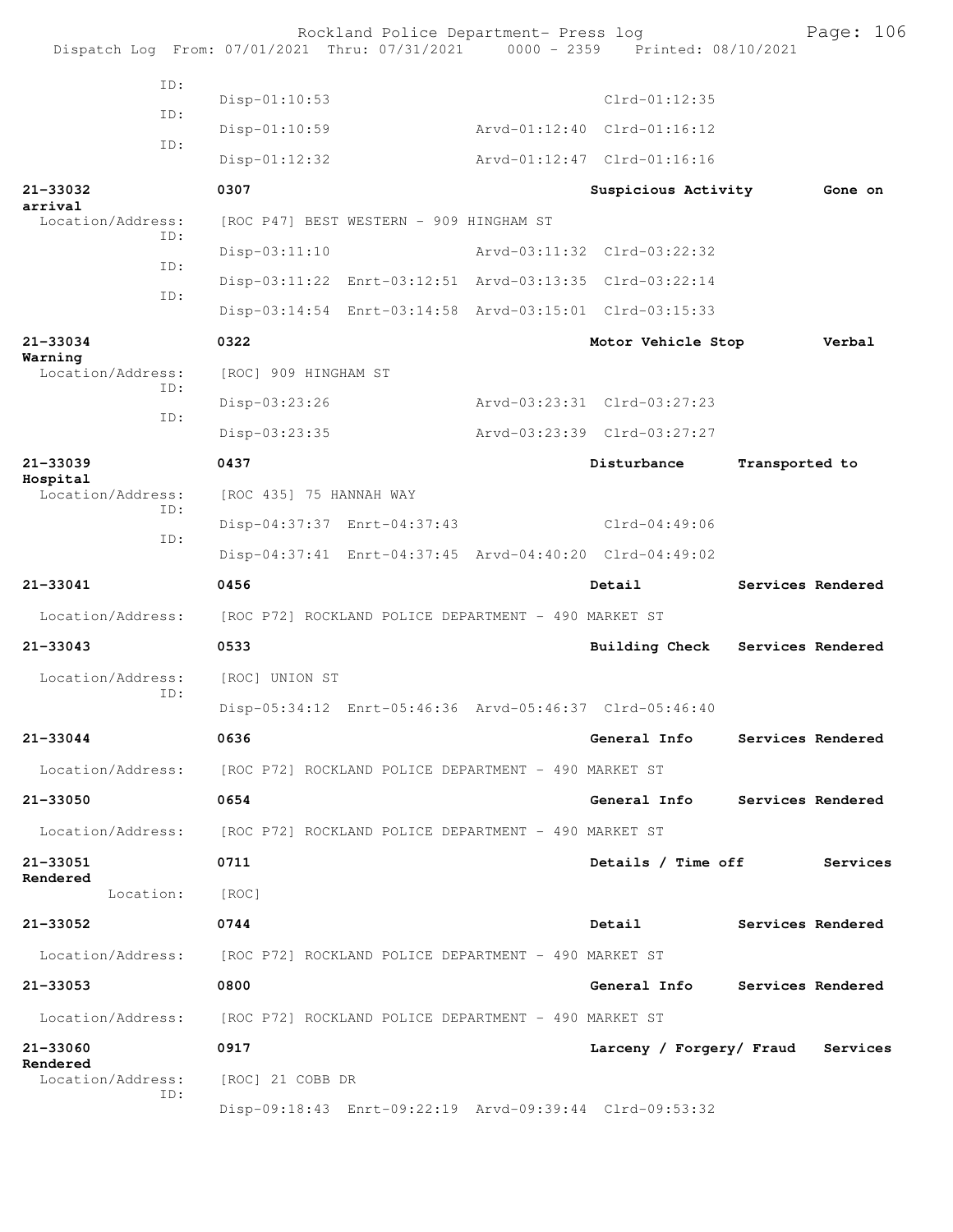| 21-33067<br>Required                                 | 1013                                            |                                                         |  | Motor Vehicle Stop                                      |  | No Action |
|------------------------------------------------------|-------------------------------------------------|---------------------------------------------------------|--|---------------------------------------------------------|--|-----------|
| Location/Address:<br>TD:<br>ID:<br>ID:<br>ID:<br>ID: | [ROC] HINGHAM ST                                |                                                         |  |                                                         |  |           |
|                                                      |                                                 | Disp-10:17:21 Enrt-10:21:41 Arvd-10:22:05 Clrd-10:29:40 |  |                                                         |  |           |
|                                                      |                                                 | Disp-10:17:21 Enrt-10:21:41 Arvd-10:22:05 Clrd-10:29:44 |  |                                                         |  |           |
|                                                      |                                                 | Disp-10:17:21 Enrt-10:21:41 Arvd-10:22:05 Clrd-10:28:26 |  |                                                         |  |           |
|                                                      |                                                 | Disp-10:13:03 Enrt-10:13:05                             |  | $Clrd-10:17:21$                                         |  |           |
|                                                      |                                                 |                                                         |  | Disp-10:13:17 Enrt-10:13:24 Arvd-10:13:32 Clrd-10:17:21 |  |           |
| 21-33073<br>Rendered<br>Location/Address:<br>ID:     | 1033                                            |                                                         |  | Disabled Motor Vehicle                                  |  | Services  |
|                                                      |                                                 | [ROC] 938 HINGHAM ST @ 11 COMMERCE RD                   |  | Arvd-10:33:00 Clrd-10:33:45                             |  |           |
| 21-33075<br>Rendered<br>Location/Address:<br>TD:     |                                                 |                                                         |  |                                                         |  |           |
|                                                      | 1053<br>[ROC] 317 PLAIN ST                      |                                                         |  | MVA Property Damage Only                                |  | Services  |
|                                                      |                                                 |                                                         |  | Disp-10:55:08 Enrt-10:55:13 Arvd-10:55:17 Clrd-11:02:45 |  |           |
| 21-33077                                             | 1101                                            |                                                         |  | Unwanted Party Services Rendered                        |  |           |
| Location/Address:<br>ID:<br>ID:                      | [ROC] 30 BELMONT ST                             |                                                         |  |                                                         |  |           |
|                                                      |                                                 |                                                         |  | Disp-11:04:17 Enrt-11:04:30 Arvd-11:12:25 Clrd-11:22:13 |  |           |
|                                                      |                                                 |                                                         |  | Disp-11:04:21 Enrt-11:04:30 Arvd-11:09:22 Clrd-11:22:16 |  |           |
| 21-33081                                             | 1106                                            |                                                         |  | Animal Complaint Services Rendered                      |  |           |
| Location/Address:<br>ID:                             | [ROC] 514 WEST WATER ST                         |                                                         |  |                                                         |  |           |
|                                                      |                                                 |                                                         |  | Disp-11:09:37 Enrt-11:09:48 Arvd-11:09:51 Clrd-11:17:52 |  |           |
| 21-33085                                             | 1121                                            |                                                         |  | Animal Complaint Services Rendered                      |  |           |
| Location/Address:<br>ID:                             | [ROC 22] ATRIUM APARTMENTS - 250 VFW DR         |                                                         |  |                                                         |  |           |
|                                                      |                                                 |                                                         |  | Arvd-11:21:00 Clrd-11:27:19                             |  |           |
| 21-33088                                             | 1129                                            |                                                         |  | Motor Vehicle Stop                                      |  | Verbal    |
| Warning<br>Location/Address:<br>TD:                  | [ROC P3] ROCKLAND GARDEN CENTER - 60 CENTRE AVE |                                                         |  |                                                         |  |           |
|                                                      |                                                 |                                                         |  | Arvd-11:29:00 Clrd-11:32:49                             |  |           |
| 21-33094<br>Rendered<br>Location:                    | 1159                                            |                                                         |  | Details / Time off                                      |  | Services  |
|                                                      | [ROC]                                           |                                                         |  |                                                         |  |           |
| $21 - 33099$                                         | 1225                                            |                                                         |  | Unwanted Party Services Rendered                        |  |           |
| Location/Address:                                    | [ROC] 70 NEVENS CIR                             |                                                         |  |                                                         |  |           |
| ID:                                                  |                                                 |                                                         |  | Disp-12:26:48 Enrt-12:28:44 Arvd-12:30:00 Clrd-12:49:09 |  |           |
| ID:<br>ID:                                           |                                                 |                                                         |  | Disp-12:26:54 Enrt-12:28:41 Arvd-12:30:49 Clrd-12:49:09 |  |           |
|                                                      |                                                 |                                                         |  | Disp-12:30:39 Enrt-12:30:44 Arvd-12:30:49 Clrd-12:49:09 |  |           |
| 21-33100                                             | 1227                                            |                                                         |  | Assist Other Agency                                     |  | Services  |
| Rendered<br>Location/Address:<br>ID:                 | [ROC] 237 PLEASANT ST                           |                                                         |  |                                                         |  |           |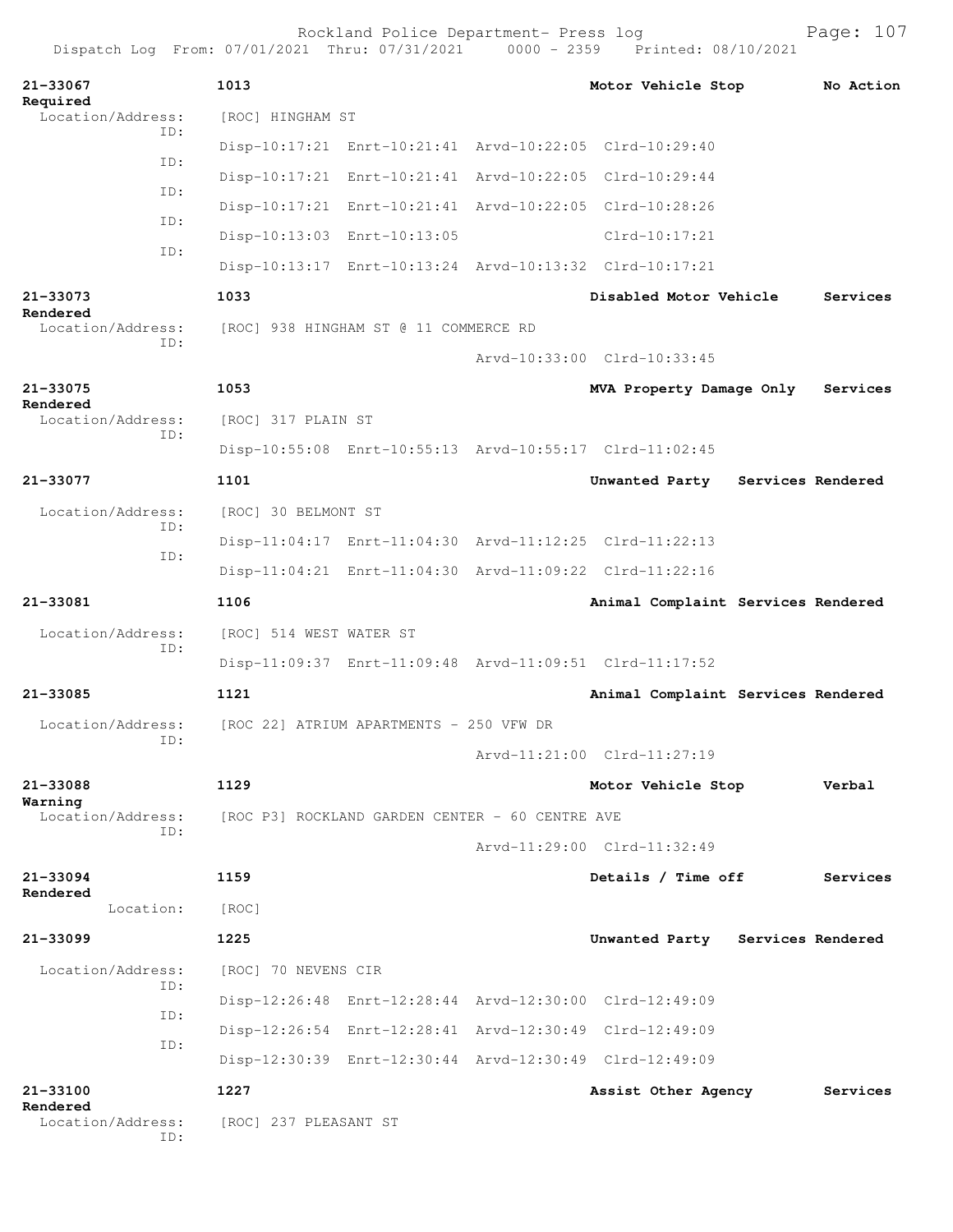Rockland Police Department- Press log Page: 108 Dispatch Log From: 07/01/2021 Thru: 07/31/2021 0000 - 2359 Printed: 08/10/2021 Disp-13:27:58 Enrt-13:28:04 Clrd-13:36:24 **21-33105 1336 Animal Complaint Services Rendered** Location: [OT] WEYMOUTH ID: Arvd-13:36:00 Clrd-13:40:32 **21-33106 1340 Animal Complaint Services Rendered** Location: [OT] HANSON ID: Arvd-13:40:00 Clrd-13:58:15 **21-33108 1342 Building Check Building Checked/Secured**  Location/Address: [ROC] POND ST ID: Arvd-13:43:20 Clrd-13:43:32 **21-33109 1343 Building Check Building Checked/Secured**  Location/Address: [ROC] FRENCH RD ID: Arvd-13:44:27 Clrd-13:44:43 **21-33115 1442 Details / Time off 911 Wireless call (Transfered)**  Location: [ROC] **21-33116 1443 General Info No Service** Location/Address: [ROC P72] ROCKLAND POLICE DEPARTMENT - 490 MARKET ST **21-33118 1457 General Info No Service** Location/Address: [ROC P72] ROCKLAND POLICE DEPARTMENT - 490 MARKET ST **21-33124 1511 Motor Vehicle Complaint Gone on arrival**  Location/Address: [ROC] HINGHAM ST ID: Disp-15:16:35 Enrt-15:16:41 Clrd-15:30:24 ID: Disp-15:42:23 Clrd-15:42:31 **21-33126 1525 Details / Time off No Action Required**  Location: [ROC] **21-33128 1527 General Info Services Rendered** Location/Address: [ROC P72] ROCKLAND POLICE DEPARTMENT - 490 MARKET ST ID: Arvd-15:27:00 Clrd-15:28:41 **21-33129 1528 Abandoned MV Services Rendered** Location/Address: [ROC] PACIFIC ST ID: Arvd-15:28:00 Clrd-15:44:14 ID: Disp-15:30:34 Enrt-15:30:40 Arvd-15:30:44 Clrd-15:42:23 ID: Disp-15:42:31 Arvd-15:42:44 Clrd-15:43:20 **21-33131 1540 Animal Complaint Unfounded**  Location/Address: [ROC] HINGHAM ST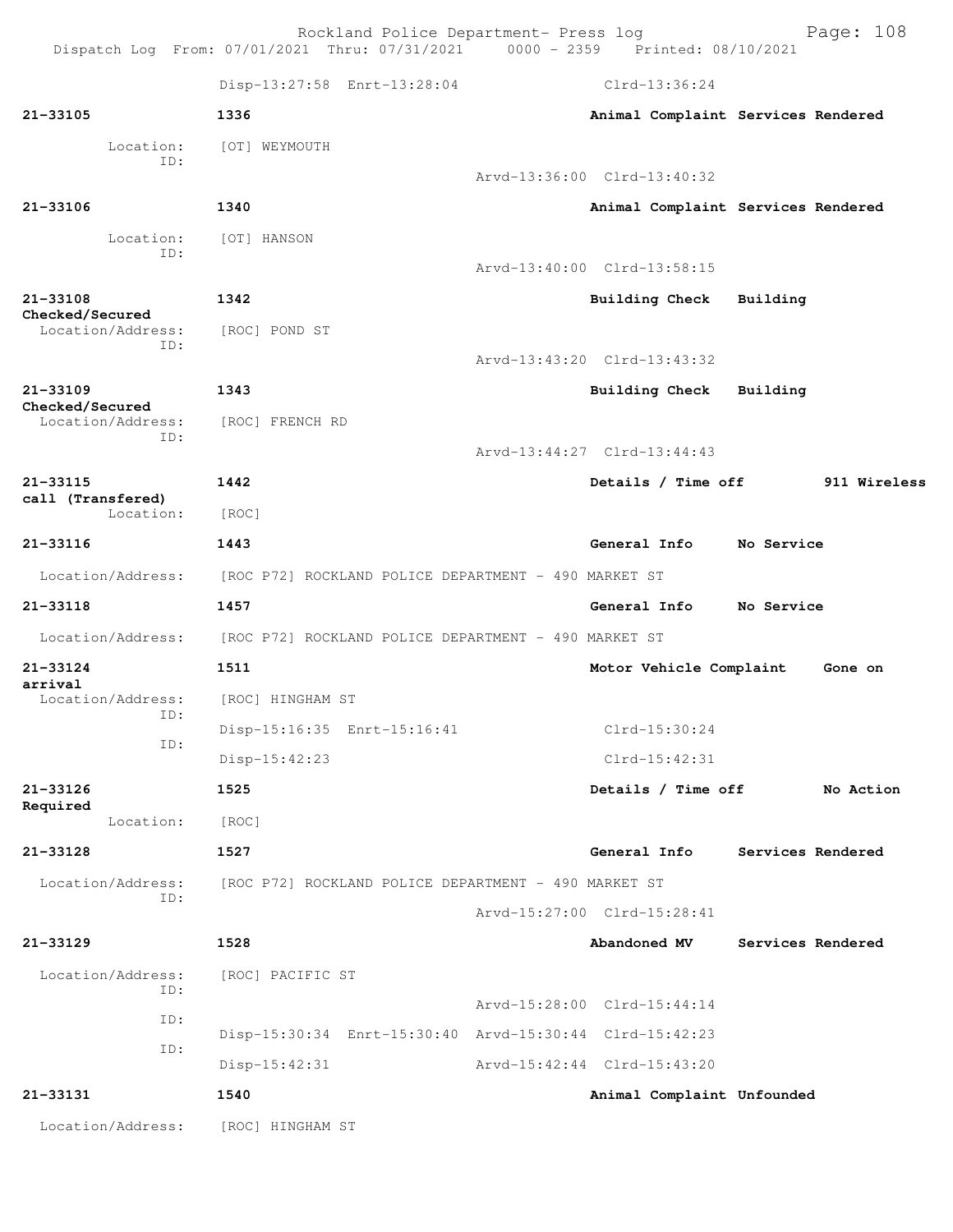|                                                     | Rockland Police Department- Press log<br>Dispatch Log From: 07/01/2021 Thru: 07/31/2021 0000 - 2359 Printed: 08/10/2021 |                                     | Page: 109         |
|-----------------------------------------------------|-------------------------------------------------------------------------------------------------------------------------|-------------------------------------|-------------------|
| ID:                                                 | Disp-15:43:20 Enrt-15:43:33 Arvd-15:43:36 Clrd-15:44:33                                                                 |                                     |                   |
| ID:                                                 | Disp-15:45:13 Enrt-15:45:18 Arvd-15:45:21 Clrd-15:58:03                                                                 |                                     |                   |
| $21 - 33139$                                        | 1600                                                                                                                    | SHIFT ASSIGNMENTS Services Rendered |                   |
| Location/Address:                                   | [ROC P72] ROCKLAND POLICE DEPARTMENT - 490 MARKET ST                                                                    |                                     |                   |
| 21-33147                                            | 1721                                                                                                                    | Suspicious Activity                 | Services          |
| Rendered<br>Location/Address:                       | [ROC 272] SHERIDAN SQUARE CONDOS - 103 GROVE ST                                                                         |                                     |                   |
| ID:                                                 | Disp-17:23:56 Enrt-17:25:23 Arvd-17:32:33 Clrd-17:32:36                                                                 |                                     |                   |
| $21 - 33149$                                        | 1732                                                                                                                    | Assist Public Services Rendered     |                   |
| Location/Address:                                   | [ROC] 147 MYRTLE ST Apt. #2                                                                                             |                                     |                   |
| ID:                                                 | $Disp-17:34:03$                                                                                                         | Arvd-17:41:38 Clrd-18:18:12         |                   |
| 21-33153                                            | 1742                                                                                                                    | General Info                        | Services Rendered |
| Location/Address:                                   | [ROC P72] ROCKLAND POLICE DEPARTMENT - 490 MARKET ST                                                                    |                                     |                   |
| $21 - 33154$                                        | 1743                                                                                                                    | MVA Property Damage Only            | Services          |
| Rendered<br>Location/Address:                       | [ROC] 1 VFW DR @ 821 UNION ST                                                                                           |                                     |                   |
| ID:                                                 | $Disp-17:49:00$                                                                                                         | $Clrd-17:49:17$                     |                   |
| 21-33167                                            | 1950                                                                                                                    | Motor Vehicle Stop                  |                   |
| Citation/Warning Issued<br>Location/Address:<br>TD: | [ROC] 318 SUMMER ST @ 372 SPRING ST                                                                                     |                                     |                   |
| ID:                                                 |                                                                                                                         | Arvd-19:50:00 Clrd-20:02:07         |                   |
|                                                     | Disp-19:52:17 Enrt-19:52:21 Arvd-19:52:24 Clrd-19:53:52                                                                 |                                     |                   |
| 21-33168<br>Rendered                                | 1953                                                                                                                    | MVA Property Damage Only            | Services          |
| Location/Address:<br>ID:                            | [ROC] WEYMOUTH ST                                                                                                       |                                     |                   |
|                                                     | Disp-19:58:03                                                                                                           | $Clrd-19:58:21$                     |                   |
| 21-33172<br>Citation/Warning Issued                 | 2003                                                                                                                    | Motor Vehicle Stop                  |                   |
| Location/Address:<br>ID:                            | [ROC] BEECH ST @ SPRING ST                                                                                              |                                     |                   |
|                                                     |                                                                                                                         | Arvd-20:03:00 Clrd-20:10:16         |                   |
| 21-33173<br>Citation/Warning Issued                 | 2010                                                                                                                    | Motor Vehicle Stop                  |                   |
| Location/Address:<br>TD:                            | [ROC P66] DOMINO'S PIZZA - 100 MARKET ST                                                                                |                                     |                   |
|                                                     |                                                                                                                         | Arvd-20:10:00 Clrd-20:14:40         |                   |
| 21-33178                                            | 2041                                                                                                                    | <b>Time off</b>                     | Services Rendered |
| Location:                                           | [ROC]                                                                                                                   |                                     |                   |
| 21-33183                                            | 2119                                                                                                                    | Motor Vehicle Complaint             | Arrest (s)        |
| Made<br>Location/Address:                           | [ROC 95] ROCKLAND TRUST - 288 UNION ST                                                                                  |                                     |                   |
| ID:                                                 | Disp-21:22:35 Enrt-21:22:38 Arvd-21:23:41 Clrd-22:01:04                                                                 |                                     |                   |
| ID:<br>ID:                                          | Disp-21:23:05 Enrt-21:23:10 Arvd-21:24:45 Clrd-23:46:04                                                                 |                                     |                   |
|                                                     | Disp-21:23:20                                                                                                           | Arvd-21:23:24 Clrd-21:47:11         |                   |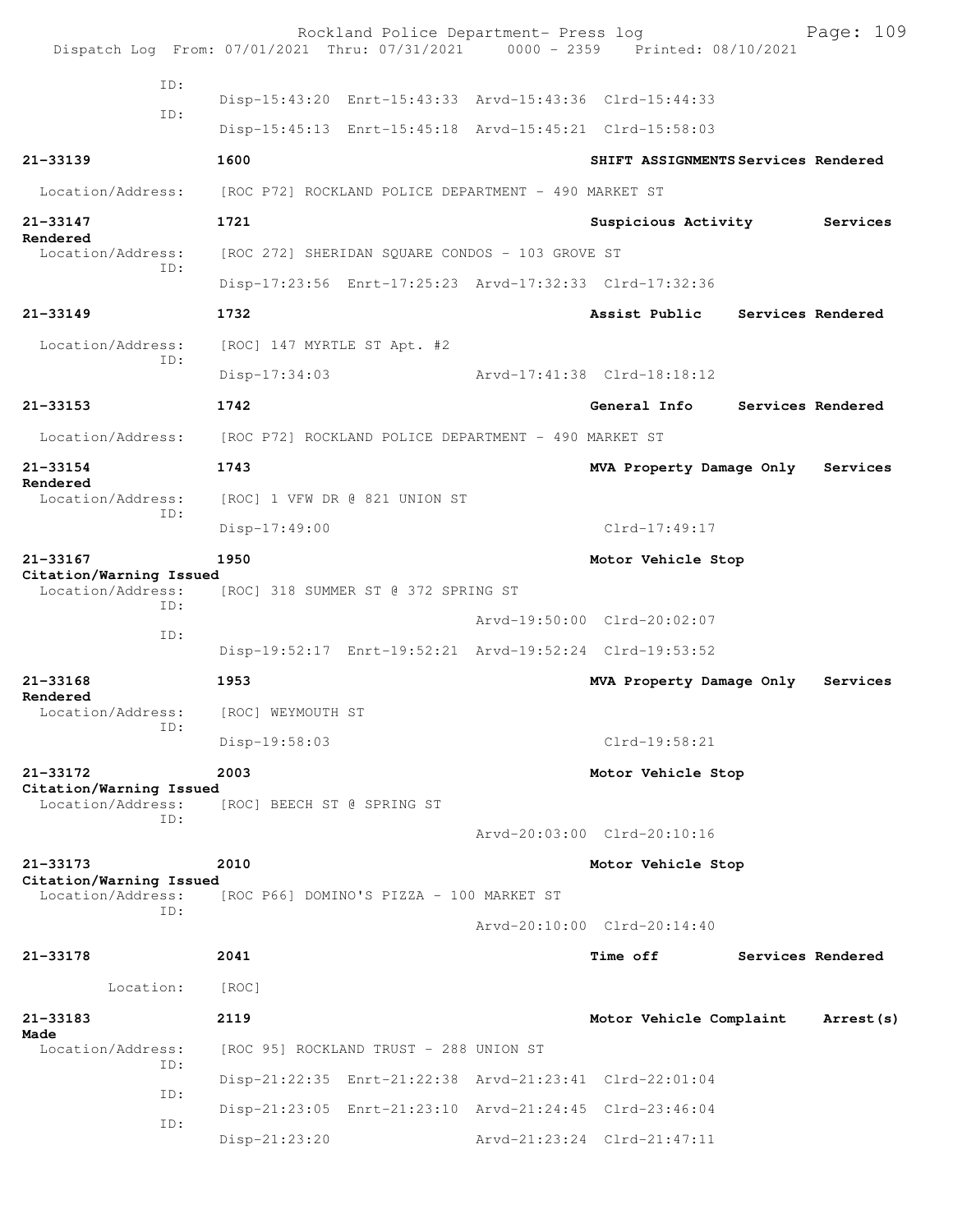|                                      | Rockland Police Department- Press log<br>Dispatch Log From: 07/01/2021 Thru: 07/31/2021 0000 - 2359 Printed: 08/10/2021                                                                                                                        |  |                               |                   | Page: 110  |  |
|--------------------------------------|------------------------------------------------------------------------------------------------------------------------------------------------------------------------------------------------------------------------------------------------|--|-------------------------------|-------------------|------------|--|
| Refer To Arrest:<br>Age:<br>Charges: | 21ROC-33183-AR<br>Arrest: SANTOS, NATALINA M<br>Address: 102 HUNTINGTON ST Apt. #1 BROCKTON, MA<br>53<br>Default Warrant<br>0UI-LIQUOR OR .08%<br>NEGLIGENT OPERATION OF MOTOR VEHICLE<br>MARKED LANES VIOLATION<br>UNLICENSED OPERATION OF MV |  |                               |                   |            |  |
| 21-33184                             | 2134                                                                                                                                                                                                                                           |  | <b>Time off</b>               | Services Rendered |            |  |
| Location:                            | [ROC]                                                                                                                                                                                                                                          |  |                               |                   |            |  |
| 21-33185                             | 2135                                                                                                                                                                                                                                           |  | Harassment                    | Services Rendered |            |  |
| Location/Address:<br>ID:             | [ROC 495] 140 MARTHA DR                                                                                                                                                                                                                        |  |                               |                   |            |  |
|                                      | Disp-21:37:20 Enrt-21:37:30 Arvd-21:49:25 Clrd-22:19:25                                                                                                                                                                                        |  |                               |                   |            |  |
| 21-33189<br>Rendered                 | 2220                                                                                                                                                                                                                                           |  | MVA Property Damage Only      |                   | Services   |  |
| Location/Address:<br>ID:             | [ROC P84] PLAYERS SPORTS BAR - 86 VFW DR                                                                                                                                                                                                       |  |                               |                   |            |  |
|                                      | Disp-22:21:05 Enrt-22:22:16 Arvd-22:29:48 Clrd-22:39:23                                                                                                                                                                                        |  |                               |                   |            |  |
| 21-33194<br>Checked/Secured          | 2347                                                                                                                                                                                                                                           |  | Building Check                | Building          |            |  |
| Location/Address:<br>ID:             | [ROC] MARKET ST                                                                                                                                                                                                                                |  |                               |                   |            |  |
|                                      |                                                                                                                                                                                                                                                |  | Arvd-23:47:13 Clrd-23:48:05   |                   |            |  |
| 21-33195                             | 2348                                                                                                                                                                                                                                           |  | <b>Building Check</b>         | Building          |            |  |
| Checked/Secured<br>Location/Address: | [ROC] MARTHA DR                                                                                                                                                                                                                                |  |                               |                   |            |  |
| ID:                                  |                                                                                                                                                                                                                                                |  | Arvd-23:48:00 Clrd-23:49:33   |                   |            |  |
| 21-33196                             | 2350                                                                                                                                                                                                                                           |  | <b>Building Check</b>         | Building          |            |  |
| Checked/Secured<br>Location/Address: | [ROC] J A DUNN MEM DR                                                                                                                                                                                                                          |  |                               |                   |            |  |
| ID:                                  |                                                                                                                                                                                                                                                |  | Arvd-23:50:00 Clrd-23:51:23   |                   |            |  |
| For Date: $07/30/2021$ - Friday      |                                                                                                                                                                                                                                                |  |                               |                   |            |  |
| 21-33199                             | 0000                                                                                                                                                                                                                                           |  | SHIFT ASSIGNMENTSNo Service   |                   |            |  |
| Location/Address:                    | [ROC P72] ROCKLAND POLICE DEPARTMENT - 490 MARKET ST                                                                                                                                                                                           |  |                               |                   |            |  |
| ID:                                  |                                                                                                                                                                                                                                                |  | Arvd-00:00:00 Clrd-00:09:59   |                   |            |  |
| 21-33198                             | 0003                                                                                                                                                                                                                                           |  | 911 Hang Up Services Rendered |                   |            |  |
| Location/Address:                    | [ROC P84] PLAYERS SPORTS BAR - 86 VFW DR                                                                                                                                                                                                       |  |                               |                   |            |  |
| ID:                                  | Disp-00:08:42 Enrt-00:10:37 Arvd-00:14:49 Clrd-00:21:57                                                                                                                                                                                        |  |                               |                   |            |  |
| 21-33200                             | 0028                                                                                                                                                                                                                                           |  | Details / Time off            |                   | No Service |  |
| Location:                            | [ROC]                                                                                                                                                                                                                                          |  |                               |                   |            |  |
| 21-33204                             | 0043                                                                                                                                                                                                                                           |  | Details / Time off No Service |                   |            |  |
| Location: [ROC]                      |                                                                                                                                                                                                                                                |  |                               |                   |            |  |
| 21-33210<br>Warning                  | 0117                                                                                                                                                                                                                                           |  | Motor Vehicle Stop            |                   | Verbal     |  |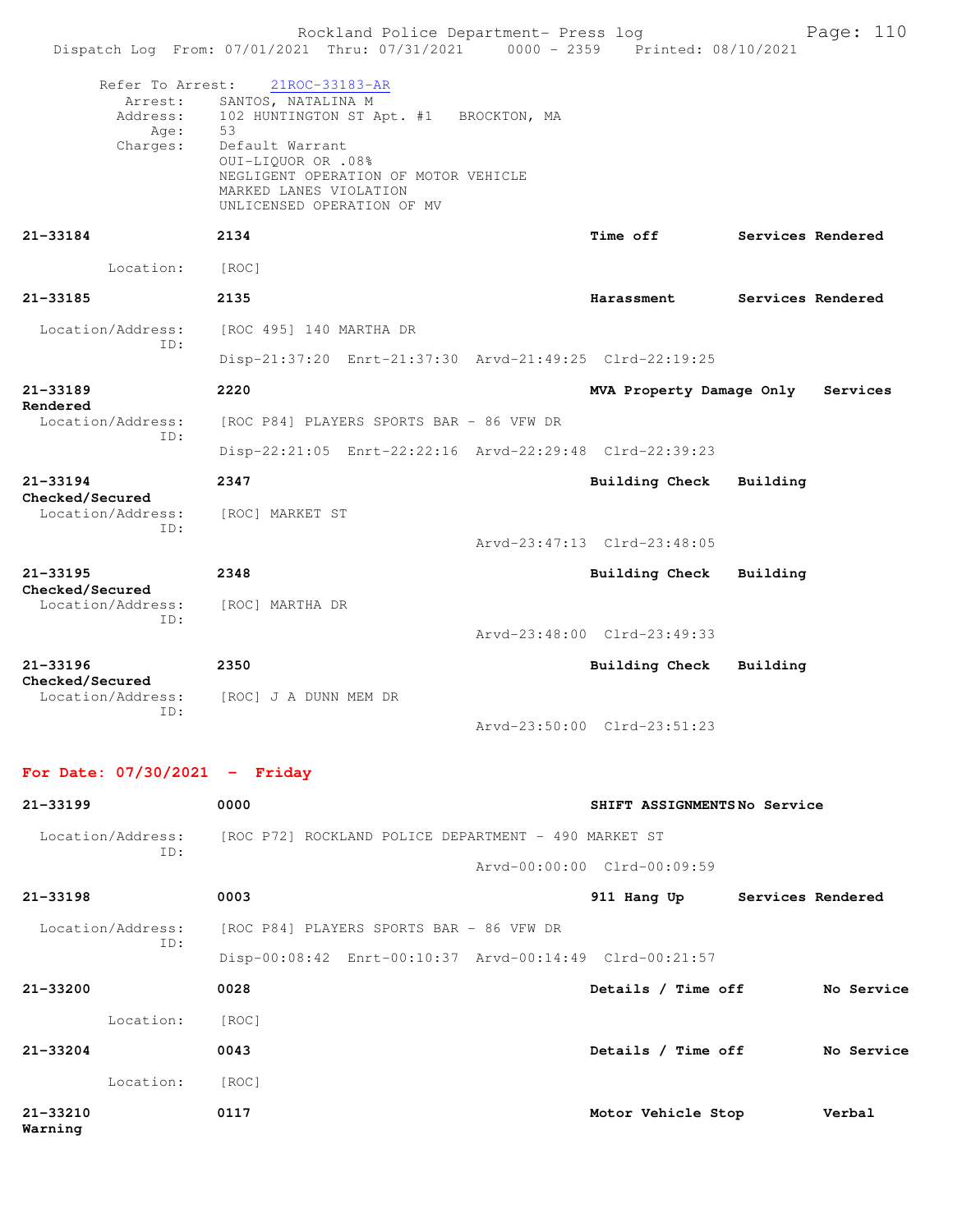|                                      | Rockland Police Department- Press log<br>Dispatch Log From: 07/01/2021 Thru: 07/31/2021 0000 - 2359 Printed: 08/10/2021 |                                  |                | Page: 111         |
|--------------------------------------|-------------------------------------------------------------------------------------------------------------------------|----------------------------------|----------------|-------------------|
| Location/Address:                    | [ROC] 59 NORTH AVE @ 18 GARRITY CT                                                                                      |                                  |                |                   |
| ID:                                  |                                                                                                                         | Arvd-01:17:00 Clrd-01:22:32      |                |                   |
| ID:                                  | Disp-01:18:24 Enrt-01:18:27 Arvd-01:18:32 Clrd-01:22:29                                                                 |                                  |                |                   |
| 21-33225<br>Rendered                 | 0558                                                                                                                    | Traffic Enforcement              |                | Services          |
| Location/Address:<br>ID:             | [ROC] POND ST                                                                                                           | Arvd-06:25:32 Clrd-06:35:42      |                |                   |
| 21-33222                             | 0601                                                                                                                    | Building Check Services Rendered |                |                   |
| Location/Address:<br>ID:             | [ROC] UNION ST                                                                                                          | Arvd-06:05:08 Clrd-06:27:11      |                |                   |
| 21-33231                             | 0751                                                                                                                    | Details / Time off               |                | No Service        |
| Location:                            | [ROC]                                                                                                                   |                                  |                |                   |
| $21 - 33232$                         | 0758                                                                                                                    | Burglar Alarm                    | Building       |                   |
| Checked/Secured<br>Location/Address: | [ROC] KUEHNE AND NAGEL - 100 LEDGEWOOD PL                                                                               |                                  |                |                   |
| ID:                                  | Disp-08:07:58 Enrt-08:08:27 Arvd-08:10:02 Clrd-08:19:26                                                                 |                                  |                |                   |
| 21-33236                             | 0800                                                                                                                    | General Info                     |                | Services Rendered |
| Location/Address:                    | [ROC P72] ROCKLAND POLICE DEPARTMENT - 490 MARKET ST                                                                    |                                  |                |                   |
| 21-33235                             | 0802                                                                                                                    | Disturbance                      | Report Follows |                   |
| Location/Address:                    | [ROC P47] BEST WESTERN - 909 HINGHAM ST                                                                                 |                                  |                |                   |
| ID:<br>ID:                           | Disp-08:05:15                                                                                                           | Arvd-08:05:18 Clrd-08:18:56      |                |                   |
| ID:                                  | Disp-08:05:25 Enrt-08:05:36 Arvd-08:09:19 Clrd-08:18:59                                                                 |                                  |                |                   |
| Refer To Summons:                    | Disp-08:05:33 Enrt-08:05:39<br>21ROC-33235-AR                                                                           | $Clrd-08:07:52$                  |                |                   |
| Summons:<br>Address:<br>Age:         | THAYER, LUCAS AVERY GRIMES<br>92 SHAKER RD Apt. #S HARVARD, MA<br>35                                                    |                                  |                |                   |
| Charges:                             | DISTURBING THE PEACE<br>DISORDERLY CONDUCT                                                                              |                                  |                |                   |
| $21 - 33239$                         | 0833                                                                                                                    | Building Check Services Rendered |                |                   |
| Location/Address:<br>ID:             | [ROC] FRENCH RD                                                                                                         |                                  |                |                   |
|                                      |                                                                                                                         | Arvd-08:42:26 Clrd-08:42:46      |                |                   |
| 21-33240                             | 0843                                                                                                                    | Assist Public                    |                | Services Rendered |
| Location/Address:<br>ID:             | [ROC] RADIUS - 160 WEYMOUTH ST                                                                                          |                                  |                |                   |
|                                      | Disp-08:45:45 Enrt-08:48:54 Arvd-08:49:54 Clrd-09:05:08                                                                 |                                  |                |                   |
| $21 - 33243$<br>Rendered             | 0914                                                                                                                    | Motor Vehicle Complaint          |                | Services          |
| Location/Address:<br>ID:             | [ROC P72] ROCKLAND POLICE DEPARTMENT - 490 MARKET ST                                                                    |                                  |                |                   |
|                                      |                                                                                                                         | Arvd-09:14:00 Clrd-09:18:57      |                |                   |
| 21-33245                             | 0946                                                                                                                    | Details / Time off               |                | No Service        |
| Location:                            | [ROC]                                                                                                                   |                                  |                |                   |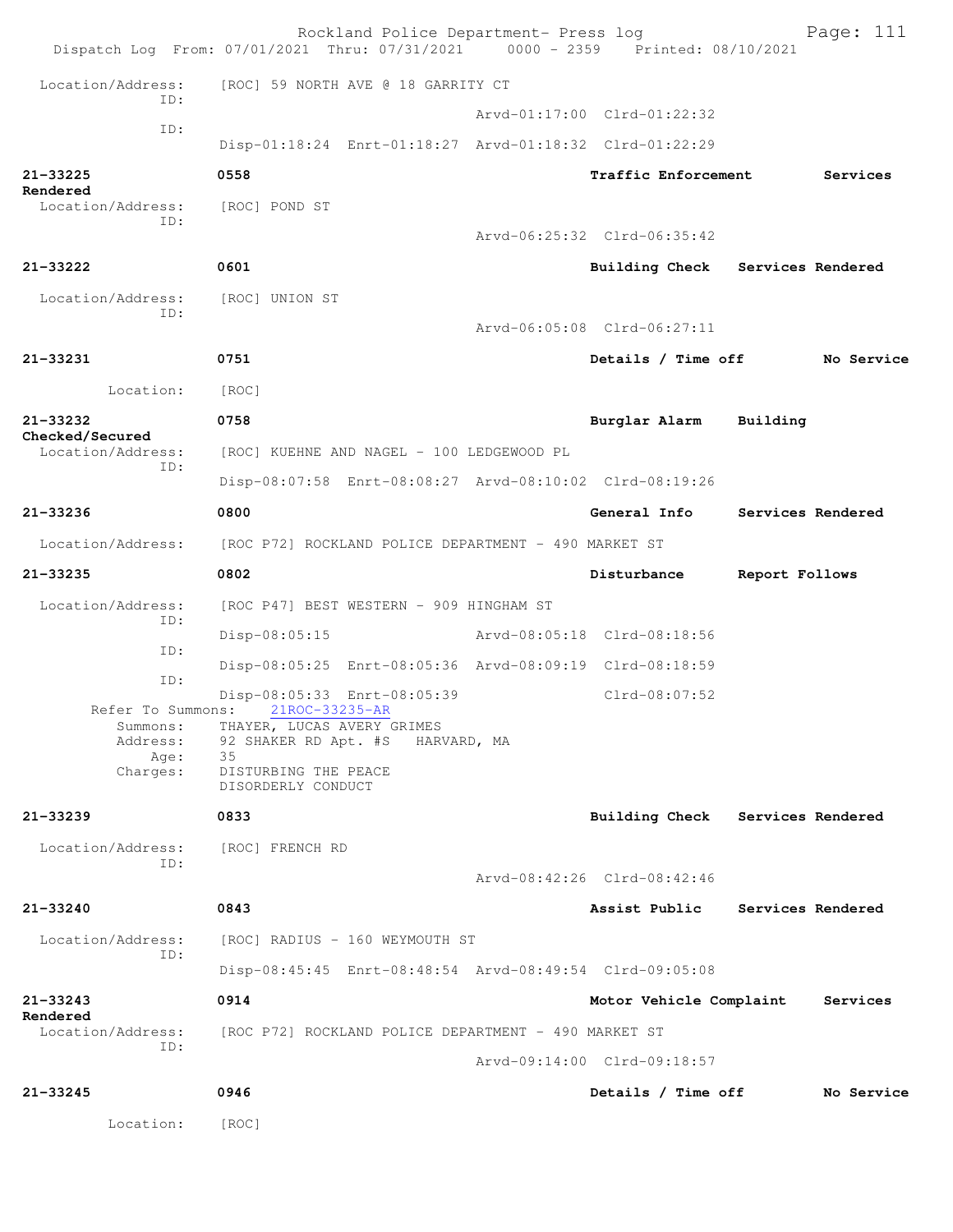|                               | Rockland Police Department- Press log<br>Dispatch Log From: 07/01/2021 Thru: 07/31/2021 0000 - 2359 Printed: 08/10/2021 |                                     |                   | Page: 112 |
|-------------------------------|-------------------------------------------------------------------------------------------------------------------------|-------------------------------------|-------------------|-----------|
| 21-33247<br>Rendered          | 0951                                                                                                                    | Details / Time off                  |                   | Services  |
| Location:                     | [ROC]                                                                                                                   |                                     |                   |           |
| 21-33261                      | 1118                                                                                                                    | Building Check Services Rendered    |                   |           |
| Location/Address:             | [ROC] FRENCH RD                                                                                                         |                                     |                   |           |
| ID:                           |                                                                                                                         | Arvd-11:19:15 Clrd-11:19:43         |                   |           |
| 21-33262                      | 1133                                                                                                                    | Suspicious Activity                 |                   | Gone on   |
| arrival<br>Location/Address:  | [ROC] HOWARD ST                                                                                                         |                                     |                   |           |
| TD:                           | Disp-11:38:34 Enrt-11:38:38 Arvd-11:42:04 Clrd-11:50:13                                                                 |                                     |                   |           |
| ID:                           |                                                                                                                         | Arvd-11:40:50 Clrd-11:50:16         |                   |           |
| $21 - 33263$                  | 1139                                                                                                                    | Details / Time off                  |                   | Services  |
| Rendered<br>Location:         | [ROC]                                                                                                                   |                                     |                   |           |
| $21 - 33269$                  | 1241                                                                                                                    | Building Check Services Rendered    |                   |           |
| Location/Address:             | [ROC] FRENCH RD                                                                                                         |                                     |                   |           |
| ID:                           |                                                                                                                         | Arvd-12:41:42 Clrd-12:41:53         |                   |           |
| $21 - 33276$                  | 1313                                                                                                                    | MVA Property Damage Only Paper      |                   |           |
| Exchange<br>Location/Address: | [ROC P108] SOUTH SHORE BMW - 1040 HINGHAM ST                                                                            |                                     |                   |           |
| ID:                           | Disp-13:15:52 Enrt-13:15:55 Arvd-13:19:03 Clrd-13:24:46                                                                 |                                     |                   |           |
| 21-33288                      | 1440                                                                                                                    | Motor Vehicle Stop                  |                   | Verbal    |
| Warning<br>Location/Address:  | [ROC] VFW DR                                                                                                            |                                     |                   |           |
| ID:                           |                                                                                                                         | Arvd-14:40:00 Clrd-14:42:29         |                   |           |
| 21-33304                      | 1600                                                                                                                    | SHIFT ASSIGNMENTS Services Rendered |                   |           |
|                               | Location/Address: [ROC P72] ROCKLAND POLICE DEPARTMENT - 490 MARKET ST                                                  |                                     |                   |           |
| 21-33308                      | 1626                                                                                                                    | Details / Time off                  |                   | Services  |
| Rendered<br>Location:         | [ROC]                                                                                                                   |                                     |                   |           |
| 21-33312                      | 1638                                                                                                                    | General Incident Services Rendered  |                   |           |
| Location/Address:             | [ROC P55] HOME DEPOT - 1149 HINGHAM ST                                                                                  |                                     |                   |           |
| ID:                           | Disp-16:43:07 Enrt-16:43:12 Arvd-16:43:14 Clrd-16:44:46                                                                 |                                     |                   |           |
| 21-33316                      | 1652                                                                                                                    | <b>Time off</b>                     | Services Rendered |           |
| Location:                     | [ROC]                                                                                                                   |                                     |                   |           |
| 21-33318                      | 1654                                                                                                                    | Details / Time off                  |                   | Services  |
| Rendered<br>Location:         | [ROC]                                                                                                                   |                                     |                   |           |
| 21-33319                      | 1656                                                                                                                    | MVA Property Damage Only            |                   | Paper     |
| Exchange<br>Location/Address: | [ROC P86] MOBIL GAS STATION - 158 MARKET ST                                                                             |                                     |                   |           |
| ID:                           |                                                                                                                         | Arvd-16:56:00 Clrd-17:09:44         |                   |           |
| 21-33324                      | 1722                                                                                                                    | Warrant                             | Arrest(s) Made    |           |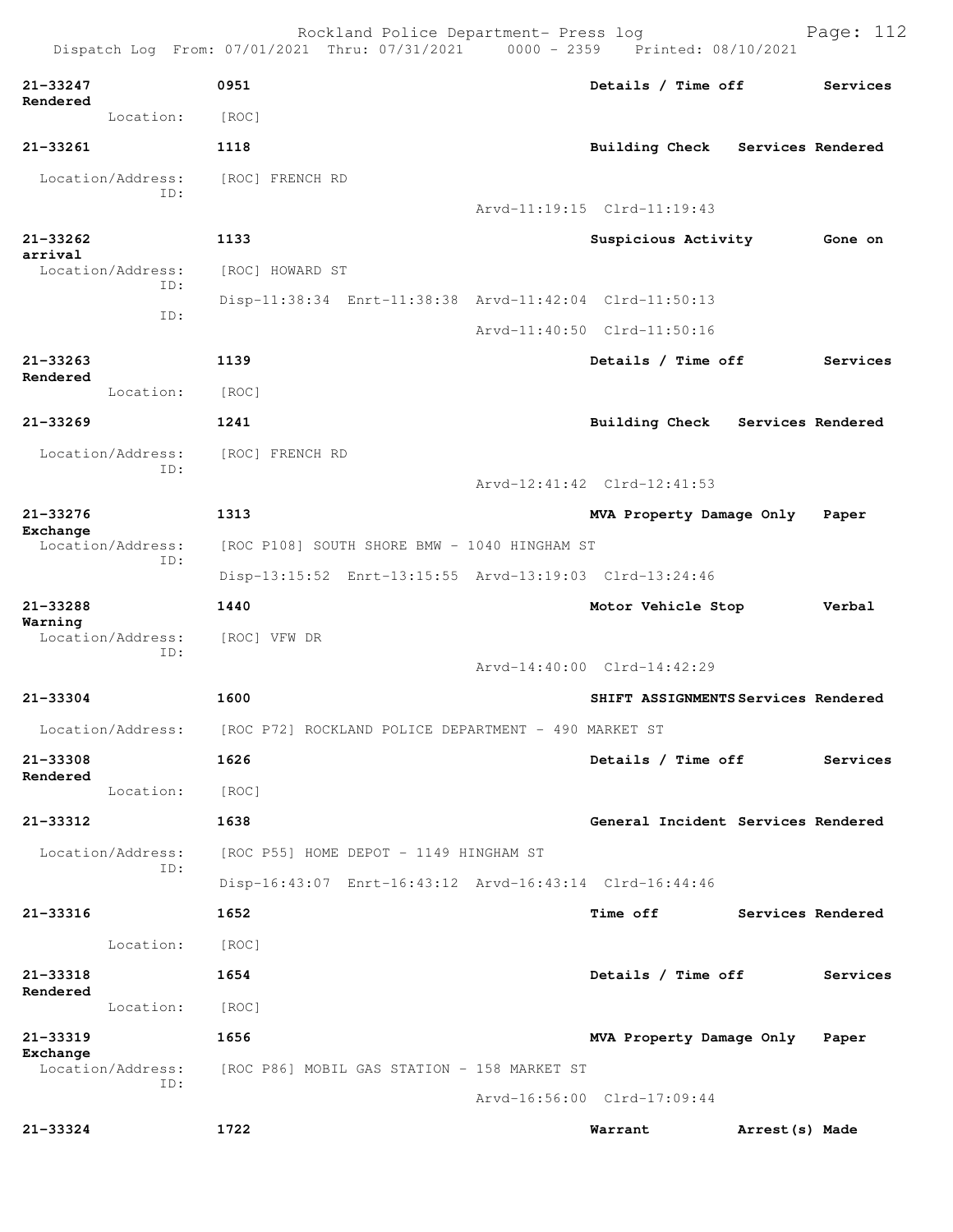Rockland Police Department- Press log Fage: 113 Dispatch Log From: 07/01/2021 Thru: 07/31/2021 0000 - 2359 Printed: 08/10/2021 Location/Address: [ROC P72] ROCKLAND POLICE DEPARTMENT - 490 MARKET ST ID: Arvd-17:22:00 Clrd-17:43:21<br>21ROC-33324-AR Refer To Arrest: Arrest: SANTOS, NATALINA M<br>Address: 102 HUNTINGTON ST A 102 HUNTINGTON ST Apt. #1 BROCKTON, MA Age: 53 Charges: Default Warrant Default Warrant **21-33327 1729 Suspicious Activity Gone on arrival**  Location/Address: [ROC] 192 UNION ST ID: Disp-17:29:32 Enrt-17:30:00 Arvd-17:37:57 Clrd-17:41:05 **21-33330 1744 Prisoner Information Services Rendered**<br>Location/Address: [ROC P72] ROCKLAND POLICE DEPARTMENT - 490 MARKET ST ID: Disp-17:46:51 Clrd-17:47:07 **21-33332 1749 Traffic Enforcement No Action Required**  Location/Address: [ROC] SALEM ST ID: Arvd-17:50:14 Clrd-18:01:24 ID: Disp-18:23:01 Enrt-18:23:04 Arvd-18:35:04 Clrd-18:36:02 **21-33336 1800 Details / Time off Services Rendered**  Location: [ROC] **21-33335 1801 Lockout Services Rendered** Location/Address: [ROC 95] ROCKLAND TRUST - 288 UNION ST ID: Arvd-18:01:00 Clrd-18:22:53 **21-33339 1835 Motor Vehicle Complaint Investigated** Location/Address: [ROC] REED ST ID: Disp-18:37:06 Enrt-18:37:12 Arvd-18:39:17 Clrd-18:46:16 **21-33344 1908 Motor Vehicle Complaint Could Not Locate**  Location/Address: [ROC P81] OCEAN STATE JOB LOT - 360 MARKET ST ID: Disp-19:09:44 Enrt-19:10:43 Arvd-19:11:49 Clrd-19:16:23 ID: Disp-19:09:49 Enrt-19:10:38 Arvd-19:13:34 Clrd-19:16:23 **21-33348 1917 Building Check Services Not Required** Location/Address: [ROC] 300 POND ST ID: Arvd-19:22:26 Clrd-19:33:20 **21-33351 1934 Building Check Services Not Required** Location/Address: [ROC] 437 WEBSTER ST ID: Arvd-19:40:43 Clrd-19:48:24 **21-33353 1941 Lost/Found Property Services Rendered**  [ROC P72] ROCKLAND POLICE DEPARTMENT - 490 MARKET ST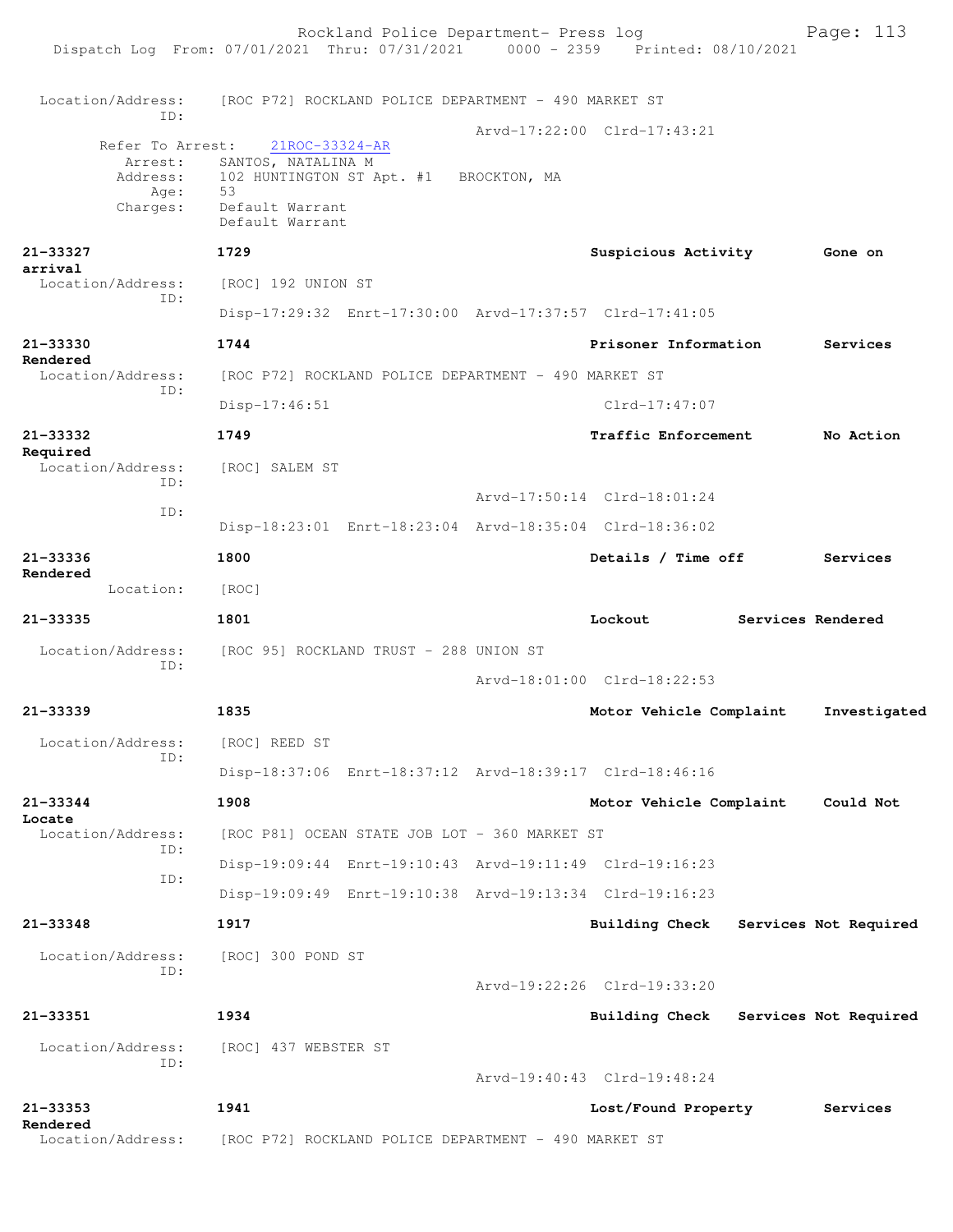|                                      | Rockland Police Department- Press log<br>Dispatch Log From: 07/01/2021 Thru: 07/31/2021 0000 - 2359 Printed: 08/10/2021 |                             | Page: 114             |
|--------------------------------------|-------------------------------------------------------------------------------------------------------------------------|-----------------------------|-----------------------|
| TD:                                  | Disp-19:45:57                                                                                                           | Clrd-19:46:39               |                       |
| $21 - 33356$                         | 1959                                                                                                                    | Motor Vehicle Stop          | Verbal                |
| Warning<br>Location/Address:         | [ROC P92] BAVIS ICE ARENA - 180 VFW DR                                                                                  |                             |                       |
| ID:                                  |                                                                                                                         | Arvd-19:59:00 Clrd-20:03:44 |                       |
| 21-33358                             | 2000                                                                                                                    | <b>Building Check</b>       | Services Not Required |
| Location/Address:                    | [ROC] SALEM ST                                                                                                          |                             |                       |
| ID:                                  |                                                                                                                         | Arvd-20:04:17 Clrd-20:12:24 |                       |
| 21-33360                             | 2012                                                                                                                    | Motor Vehicle Stop          | Verbal                |
| Warning<br>Location/Address:         | [ROC] BILL DELAHUNT PKWY                                                                                                |                             |                       |
| ID:                                  |                                                                                                                         | Arvd-20:12:00 Clrd-20:16:10 |                       |
| 21-33362                             | 2013                                                                                                                    | <b>Building Check</b>       | Services Not Required |
| Location/Address:                    | [ROC] WEST WATER ST                                                                                                     |                             |                       |
| ID:                                  |                                                                                                                         | Arvd-20:17:24 Clrd-20:20:46 |                       |
| $21 - 33364$                         | 2015                                                                                                                    | Suspicious Activity         | Services              |
| Rendered<br>Location/Address:        | [ROC P65] 100 MARKET ST                                                                                                 |                             |                       |
| ID:                                  |                                                                                                                         |                             |                       |
| 21-33367                             | Disp-20:18:40 Enrt-20:19:27 Arvd-20:26:56 Clrd-20:37:00                                                                 |                             |                       |
| Warning                              | 2050                                                                                                                    | Motor Vehicle Stop          | Verbal                |
| Location/Address:<br>ID:             | [ROC] WEST WATER ST @ UNION ST                                                                                          |                             |                       |
| ID:                                  |                                                                                                                         | Arvd-20:50:00 Clrd-20:53:51 |                       |
|                                      | Disp-20:53:44 Enrt-20:53:46 Arvd-20:53:48 Clrd-20:53:54                                                                 |                             |                       |
| 21-33370<br>Citation/Warning Issued  | 2103                                                                                                                    | Motor Vehicle Stop          |                       |
| Location/Address:<br>ID:             | [ROC] 215 MARKET ST @ 13 CONCORD ST                                                                                     |                             |                       |
|                                      |                                                                                                                         | Arvd-21:03:00 Clrd-21:11:16 |                       |
| 21-33371<br>Rendered                 | 2146                                                                                                                    | Vehicle Maintenance         | Services              |
| Location/Address:<br>ID:             | [ROC P72] ROCKLAND POLICE DEPARTMENT - 490 MARKET ST                                                                    |                             |                       |
|                                      |                                                                                                                         | Arvd-21:48:25 Clrd-21:48:54 |                       |
| 21-33375                             | 2210                                                                                                                    | Suspicious Activity         | Investigated          |
| Location/Address:<br>ID:             | [ROC P47] BEST WESTERN - 909 HINGHAM ST                                                                                 |                             |                       |
| ID:                                  |                                                                                                                         | Arvd-22:10:00 Clrd-22:13:35 |                       |
|                                      | Disp-22:10:49 Enrt-22:10:51                                                                                             | Clrd-22:12:38               |                       |
| $For$ $D = 0.773172021$ = $Solution$ |                                                                                                                         |                             |                       |

## **For Date: 07/31/2021 - Saturday**

| 21-33383                 | 0000                                                 | SHIFT ASSIGNMENTSNo Service |  |
|--------------------------|------------------------------------------------------|-----------------------------|--|
| Location/Address:<br>TD: | [ROC P72] ROCKLAND POLICE DEPARTMENT - 490 MARKET ST |                             |  |
|                          | Arvd-00:00:00 Clrd-00:08:27                          |                             |  |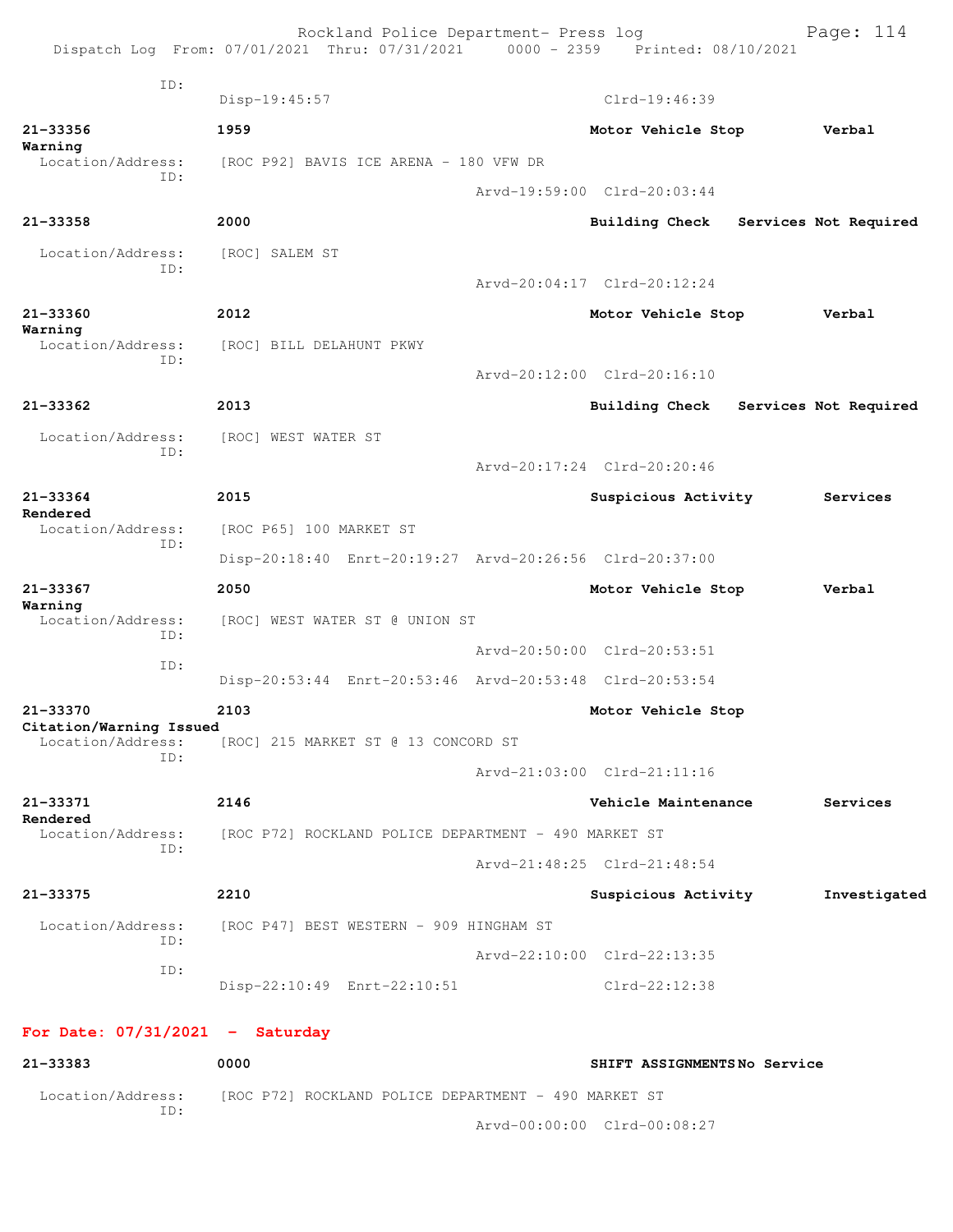Rockland Police Department- Press log entitled and Page: 115

| 21-33384<br>Rendered<br>Location/Address: | 0008<br>[ROC] BILL DELAHUNT PKWY                        | MVA Property Damage Only            | Services          |
|-------------------------------------------|---------------------------------------------------------|-------------------------------------|-------------------|
| ID:                                       |                                                         | Arvd-00:08:00 Clrd-00:11:41         |                   |
| 21-33386                                  | 0053                                                    | Details / Time off                  | Services Not      |
| Required<br>Location:                     | [ROC]                                                   |                                     |                   |
| 21-33387                                  | 0105                                                    | Details / Time off                  | Services          |
| Rendered<br>Location:                     | [ROC]                                                   |                                     |                   |
| 21-33390                                  | 0148                                                    | Suspicious Activity                 | Services          |
| Rendered<br>Vicinity of:                  | [ROC P89] CALVARY CHAPEL - 175 MARKET ST                |                                     |                   |
| ID:                                       |                                                         | Arvd-01:48:00 Clrd-01:59:11         |                   |
| ID:                                       | Disp-01:53:01 Enrt-01:53:06 Arvd-01:56:26 Clrd-01:59:11 |                                     |                   |
| 21-33397                                  | 0556                                                    | Assist Public                       | Services Rendered |
| Location/Address:<br>ID:                  | [ROC] 199 HOWARD ST                                     | Arvd-05:56:00 Clrd-06:20:30         |                   |
| 21-33403                                  | 0610                                                    | <b>Building Check</b>               | Services Rendered |
| Location/Address:<br>ID:                  | [ROC] UNION ST                                          |                                     |                   |
|                                           |                                                         | Arvd-06:28:00 Clrd-06:36:58         |                   |
| $21 - 33402$<br>Rendered                  | 0618                                                    | Traffic Enforcement                 | Services          |
| Location/Address:<br>ID:                  | [ROC] WEST WATER ST                                     |                                     |                   |
|                                           |                                                         | Arvd-06:19:31 Clrd-06:46:06         |                   |
| 21-33405<br>Rendered                      | 0645                                                    | Traffic Enforcement                 | Services          |
| Location/Address:<br>ID:                  | [ROC] POND ST                                           | Arvd-06:45:09 Clrd-07:06:38         |                   |
| $21 - 33407$                              | 0652                                                    | <b>Traffic Enforcement</b>          | Services          |
| Rendered<br>Location/Address:<br>ID:      | [ROC] SALEM ST                                          | Arvd-06:53:12 Clrd-07:22:42         |                   |
| 21-33410                                  | 0800                                                    | SHIFT ASSIGNMENTS Services Rendered |                   |
|                                           |                                                         |                                     |                   |
| Location/Address:                         | [ROC P72] ROCKLAND POLICE DEPARTMENT - 490 MARKET ST    |                                     |                   |
| 21-33417<br>Rendered<br>Location/Address: | 0928<br>[ROC] 608 HINGHAM ST                            | Motor Vehicle Complaint             | Services          |
| ID:                                       | Disp-09:29:18                                           | Arvd-09:29:21 Clrd-09:35:21         |                   |
| $21 - 33423$                              | 1004                                                    | MVA Property Damage Only            | Investigated      |
| Location/Address:                         | [ROC] DEERING SQ                                        |                                     |                   |
| 21-33422                                  | 1005                                                    | General Incident Services Rendered  |                   |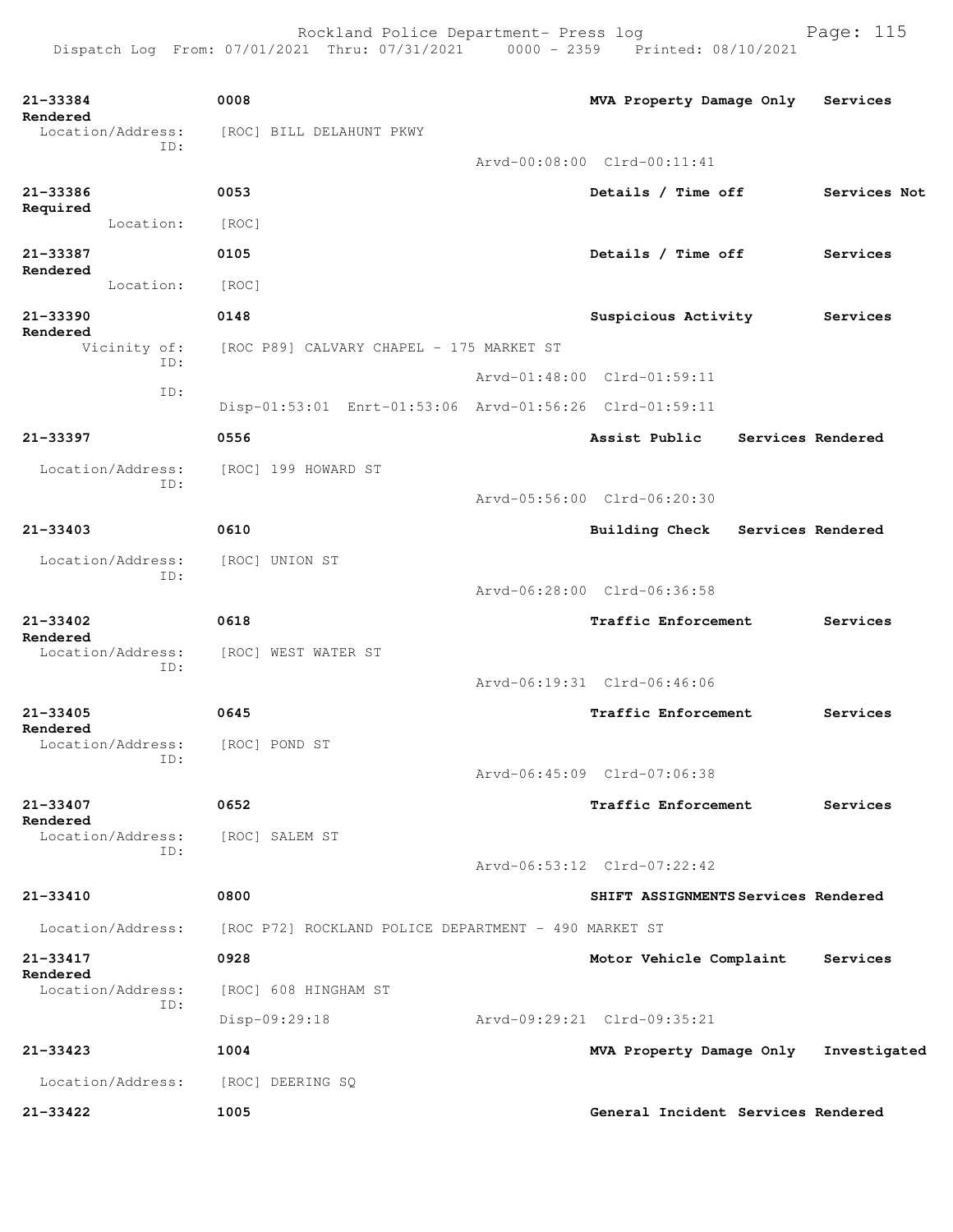|                                      | Rockland Police Department- Press log<br>Dispatch Log From: 07/01/2021 Thru: 07/31/2021 0000 - 2359 Printed: 08/10/2021 |  |                             | Page: 116                        |  |  |
|--------------------------------------|-------------------------------------------------------------------------------------------------------------------------|--|-----------------------------|----------------------------------|--|--|
| Location/Address:                    | [ROC] 69 NORTH AVE                                                                                                      |  |                             |                                  |  |  |
| TD:                                  | Disp-10:07:20                                                                                                           |  | $Clrd-10:07:22$             |                                  |  |  |
| $21 - 33425$                         | 1025                                                                                                                    |  | Traffic Enforcement         | Services                         |  |  |
| Rendered<br>Location/Address:        | [ROC] WEST WATER ST                                                                                                     |  |                             |                                  |  |  |
| TD:                                  |                                                                                                                         |  | Arvd-10:26:08 Clrd-10:48:58 |                                  |  |  |
| $21 - 33426$                         | 1026                                                                                                                    |  |                             | Building Check Services Rendered |  |  |
| Location/Address:                    | [ROC] WEBSTER ST                                                                                                        |  |                             |                                  |  |  |
| ID:                                  |                                                                                                                         |  | Arvd-10:28:06 Clrd-10:28:36 |                                  |  |  |
| $21 - 33430$                         | 1026                                                                                                                    |  | Assist Public               | Services Rendered                |  |  |
| Location/Address:                    | [ROC 568] 26 BELMONT ST                                                                                                 |  |                             |                                  |  |  |
| TD:                                  | Disp-10:49:09 Enrt-10:51:44 Arvd-10:53:56 Clrd-11:25:25                                                                 |  |                             |                                  |  |  |
| $21 - 33433$                         | 1106                                                                                                                    |  | 911 Accidental              | Unfounded                        |  |  |
| Location/Address:                    | [ROC 575] 119 GROVE ST                                                                                                  |  |                             |                                  |  |  |
| TD:                                  | Disp-11:07:22 Enrt-11:07:39                                                                                             |  | $Clrd-11:09:15$             |                                  |  |  |
| ID:                                  | Disp-11:09:11 Enrt-11:09:18 Arvd-11:11:24 Clrd-11:12:49                                                                 |  |                             |                                  |  |  |
| $21 - 33439$                         | 1249                                                                                                                    |  | General Incident No Service |                                  |  |  |
| Location/Address:                    | [ROC P72] ROCKLAND POLICE DEPARTMENT - 490 MARKET ST                                                                    |  |                             |                                  |  |  |
| $21 - 33440$                         | 1257                                                                                                                    |  | Burglar Alarm               | Building                         |  |  |
| Checked/Secured<br>Location/Address: | [ROC 14] HIGHWAY AUTO BODY - 195 VFW DR                                                                                 |  |                             |                                  |  |  |
| ID:                                  | Disp-12:58:46 Enrt-12:58:48 Arvd-13:05:45 Clrd-13:10:47                                                                 |  |                             |                                  |  |  |
| 21-33443                             | 1318                                                                                                                    |  | Suspicious Activity         | Peace                            |  |  |
| Restored<br>Location/Address:        | [ROC 272] SHERIDAN SQUARE CONDOS - 103 GROVE ST                                                                         |  |                             |                                  |  |  |
| TD:                                  | Disp-13:18:56 Enrt-13:19:03 Arvd-13:21:08 Clrd-13:33:05                                                                 |  |                             |                                  |  |  |
| ID:                                  | Disp-13:19:00 Enrt-13:19:05 Arvd-13:20:47 Clrd-13:33:06                                                                 |  |                             |                                  |  |  |
| $21 - 33445$                         | 1341                                                                                                                    |  | 911 Accidental              | Building                         |  |  |
| Checked/Secured<br>Location/Address: | [ROC 575] 119 GROVE ST                                                                                                  |  |                             |                                  |  |  |
| ID:                                  | Disp-13:43:46 Enrt-13:44:32 Arvd-13:47:20 Clrd-14:00:18                                                                 |  |                             |                                  |  |  |
| 21-33447                             | 1406                                                                                                                    |  | Disturbance                 | Peace Restored                   |  |  |
| Location/Address:                    | [ROC P51] DOUBLE TREE - 929 HINGHAM ST                                                                                  |  |                             |                                  |  |  |
| ID:                                  | Disp-14:07:23 Enrt-14:07:53 Arvd-14:12:44 Clrd-14:17:25                                                                 |  |                             |                                  |  |  |
| ID:                                  | Disp-14:07:44 Enrt-14:07:54 Arvd-14:12:46 Clrd-14:17:27                                                                 |  |                             |                                  |  |  |
| $21 - 33449$                         | 1441                                                                                                                    |  | Traffic Enforcement         | Verbal                           |  |  |
| Warning<br>Location/Address:         | [ROC] SALEM ST                                                                                                          |  |                             |                                  |  |  |
| ID:                                  |                                                                                                                         |  | Arvd-14:41:59 Clrd-14:48:20 |                                  |  |  |
| 21-33451                             | 1513                                                                                                                    |  | <b>Building Check</b>       | Services Rendered                |  |  |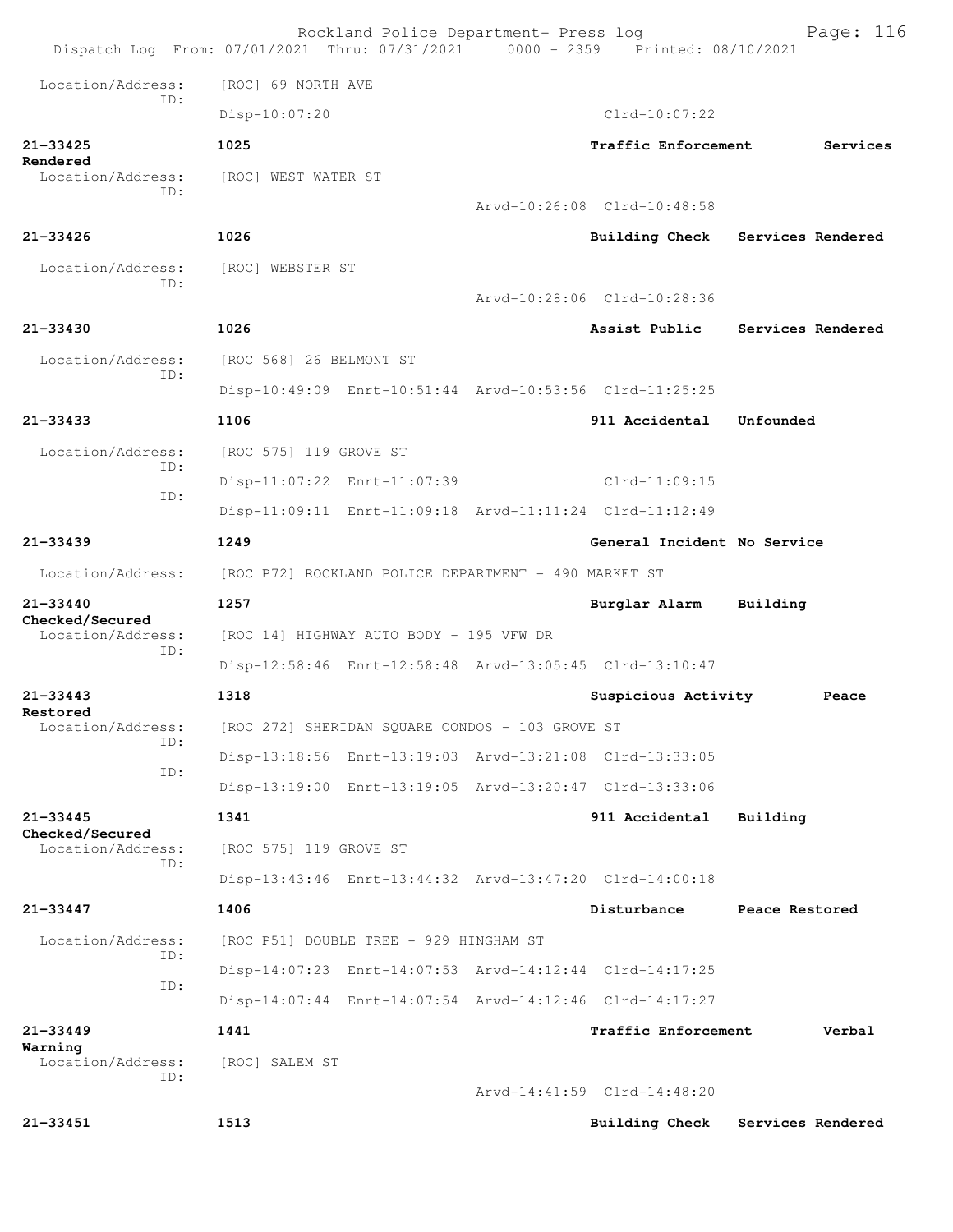|                               | Dispatch Log From: 07/01/2021 Thru: 07/31/2021 0000 - 2359 Printed: 08/10/2021 | Rockland Police Department- Press log |                                     | Page: 117         |
|-------------------------------|--------------------------------------------------------------------------------|---------------------------------------|-------------------------------------|-------------------|
| Location/Address:<br>TD:      | [ROC] WEBSTER ST                                                               |                                       |                                     |                   |
|                               |                                                                                |                                       | Arvd-15:14:07 Clrd-15:14:33         |                   |
| $21 - 33455$                  | 1601                                                                           |                                       | SHIFT ASSIGNMENTS Services Rendered |                   |
| Location/Address:             | [ROC P72] ROCKLAND POLICE DEPARTMENT - 490 MARKET ST                           |                                       |                                     |                   |
| ID:                           | Disp-16:06:29                                                                  |                                       | $Clrd-16:07:14$                     |                   |
| $21 - 33461$                  | 1700                                                                           |                                       | Suspicious Activity                 | Services          |
| Rendered<br>Location/Address: | [ROC P72] ROCKLAND POLICE DEPARTMENT - 490 MARKET ST                           |                                       |                                     |                   |
| TD:                           | $Disp-17:03:09$                                                                |                                       | Clrd-17:03:16                       |                   |
| ID:                           | $Disp-17:03:09$                                                                |                                       | Clrd-17:03:20                       |                   |
| ID:                           | $Disp-17:03:09$                                                                |                                       | $Clrd-17:03:23$                     |                   |
| $21 - 33462$                  | 1709                                                                           |                                       | Motor Vehicle Complaint             | Services          |
| Rendered<br>Location/Address: | [ROC] 1111 HINGHAM ST                                                          |                                       |                                     |                   |
| ID:                           | Disp-17:11:31 Enrt-17:11:37 Arvd-17:11:56 Clrd-17:12:02                        |                                       |                                     |                   |
| ID:                           | Disp-17:11:34 Enrt-17:11:37 Arvd-17:13:42 Clrd-17:17:16                        |                                       |                                     |                   |
| ID:                           | Disp-17:12:10                                                                  |                                       | Arvd-17:12:14 Clrd-17:24:33         |                   |
| ID:                           | Disp-17:17:21                                                                  |                                       | Arvd-17:17:24 Clrd-17:24:35         |                   |
| ID:                           | $Disp-17:17:44$                                                                |                                       | Arvd-17:17:48 Clrd-17:24:38         |                   |
|                               |                                                                                |                                       |                                     |                   |
| $21 - 33465$                  | 1727                                                                           |                                       | Threats                             | Services Rendered |
| Location/Address:             | [ROC] 99 UNION ST                                                              |                                       |                                     |                   |
| ID:                           | Disp-17:34:23                                                                  |                                       | Clrd-17:34:30                       |                   |
| $21 - 33466$                  | 1734                                                                           |                                       | Suspicious Activity                 | Gone on           |
| arrival                       | Location/Address: [ROC] WEST WATER ST                                          |                                       |                                     |                   |
| ID:                           | Disp-17:36:45 Enrt-17:36:54 Arvd-17:40:38 Clrd-17:44:18                        |                                       |                                     |                   |
| 21-33467                      | 1746                                                                           |                                       | Traffic Enforcement                 | Services          |
| Rendered<br>Location/Address: | [ROC] WEST WATER ST                                                            |                                       |                                     |                   |
| TD:                           |                                                                                |                                       | Arvd-17:46:36 Clrd-18:08:08         |                   |
| 21-33475                      | 1830                                                                           |                                       | Suspicious Activity                 | Services          |
| Rendered<br>Location/Address: | [ROC 743] 105 UNION ST                                                         |                                       |                                     |                   |
| TD:                           | Disp-18:33:33 Enrt-18:33:44 Arvd-18:34:23 Clrd-18:37:07                        |                                       |                                     |                   |
| ID:                           | Disp-18:33:39 Enrt-18:33:44 Arvd-18:34:23 Clrd-18:37:07                        |                                       |                                     |                   |
| 21-33476                      | 1837                                                                           |                                       | <b>THREATS</b>                      | Services Rendered |
| Location/Address:             | [ROC] 99 UNION ST                                                              |                                       |                                     |                   |
| ID:                           |                                                                                |                                       | Arvd-18:37:28 Clrd-18:41:39         |                   |
| 21-33477<br>Rendered          | 1852                                                                           |                                       | Suspicious Activity                 | Services          |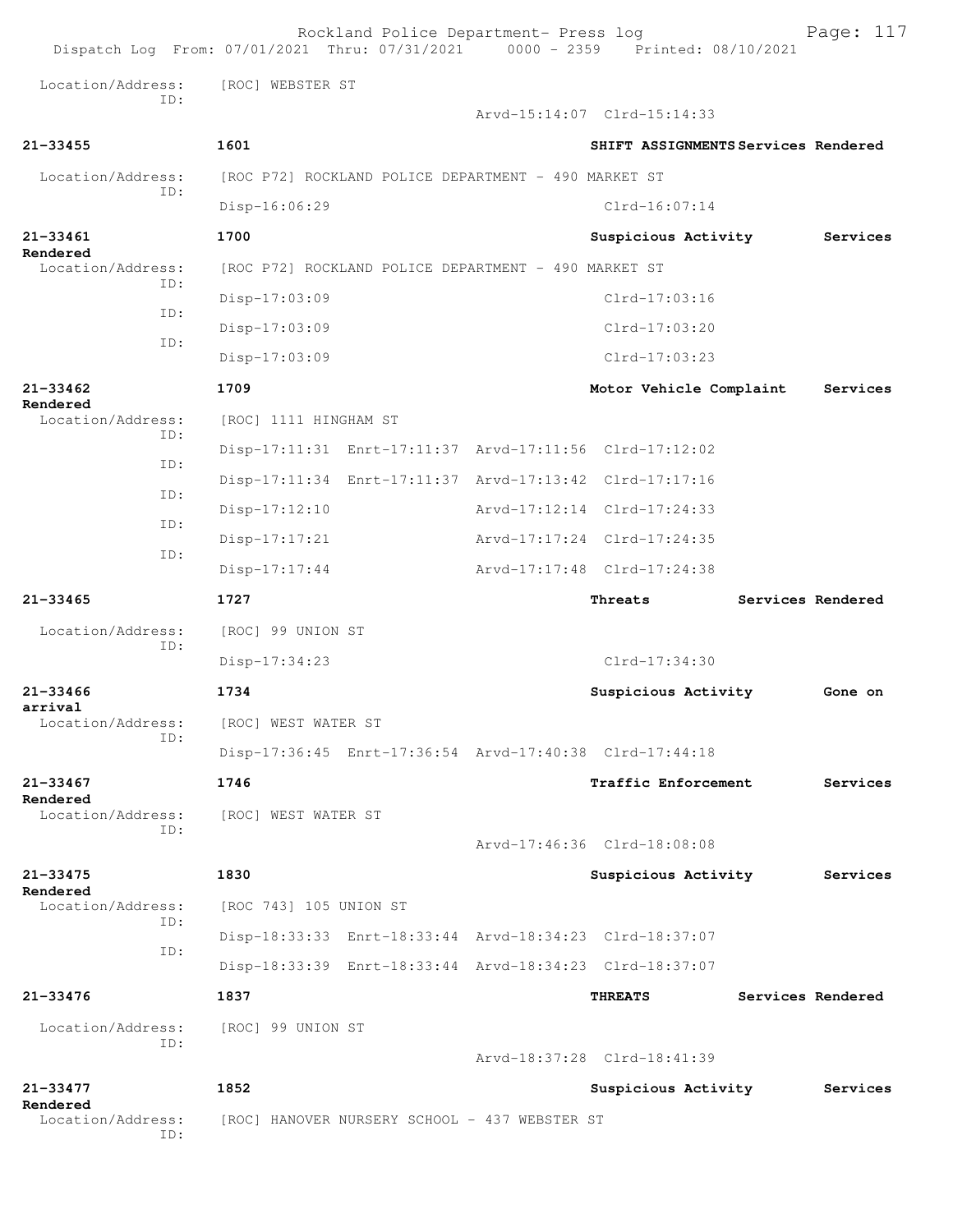Rockland Police Department- Press log entitled and Page: 118

|                                                     |                                         | Arvd-18:52:00 Clrd-18:55:46       |                   |
|-----------------------------------------------------|-----------------------------------------|-----------------------------------|-------------------|
| $21 - 33479$<br>Rendered                            | 1858                                    | Details / Time off                | Services          |
| Location:                                           | [ROC]                                   |                                   |                   |
| 21-33485<br>Checked/Secured                         | 1931                                    | <b>Building Check</b><br>Building |                   |
| Location/Address:                                   | [ROC] WEST WATER ST                     |                                   |                   |
| ID:                                                 |                                         | Arvd-19:32:49 Clrd-19:34:08       |                   |
| 21-33486                                            | 1948                                    | Building Check<br>Building        |                   |
| Checked/Secured<br>Location/Address:                | [ROC] SALEM ST                          |                                   |                   |
| ID:                                                 |                                         | Arvd-19:49:36 Clrd-19:58:31       |                   |
| 21-33487                                            | 2002                                    | Motor Vehicle Stop                | Verbal            |
| Warning<br>Location/Address:                        | [ROC] 213 SPRING ST @ 6 MAGNOLIA DR     |                                   |                   |
| ID:                                                 |                                         | Arvd-20:02:00 Clrd-20:04:47       |                   |
| $21 - 33489$                                        | 2005                                    | Harassment                        | Services Rendered |
| Location/Address:                                   | [ROC] 99 UNION ST                       |                                   |                   |
| ID:                                                 | $Disp-20:11:07$                         | Clrd-20:11:14                     |                   |
| 21-33488                                            | 2009                                    | Follow-Up Investigation           | Services          |
| Rendered<br>Location/Address:                       | [ROC] CANNAVANA - 256 WEYMOUTH ST       |                                   |                   |
| ID:                                                 |                                         | Arvd-20:09:00 Clrd-20:10:33       |                   |
| $21 - 33490$                                        | 2011                                    | Motor Vehicle Stop                |                   |
| Citation/Warning Issued<br>Location/Address:<br>ID: | [ROC] 100 UNION ST                      |                                   |                   |
|                                                     |                                         | Arvd-20:11:00 Clrd-20:16:26       |                   |
| $21 - 33491$<br>Issued                              | 2011                                    | Building Check                    | Citation/Warning  |
| Location/Address:<br>ID:                            | [ROC] POND ST                           |                                   |                   |
| ID:                                                 |                                         | Arvd-20:12:26 Clrd-20:55:50       |                   |
|                                                     | Disp-20:32:18                           | Arvd-20:32:21 Clrd-20:34:44       |                   |
| $21 - 33492$<br>Citation/Warning Issued             | 2023                                    | Motor Vehicle Stop                |                   |
| Location/Address:<br>TD:                            | [ROC] 35 MARKET ST @ 50 J A DUNN MEM DR |                                   |                   |
| ID:                                                 |                                         | Arvd-20:23:00 Clrd-20:27:23       |                   |
|                                                     | Disp-20:27:29                           | Arvd-20:27:57 Clrd-20:29:23       |                   |
| $21 - 33493$                                        | 2024                                    | Assist Public                     | Services Rendered |
| Location/Address:<br>ID:                            | [ROC] HANNAH WAY                        |                                   |                   |
|                                                     | Disp-20:27:23                           | Clrd-20:27:29                     |                   |
| $21 - 33494$<br>Warning                             | 2027                                    | Motor Vehicle Stop                | Verbal            |
| Location/Address:<br>ID:                            | [ROC] BILL DELAHUNT PKWY                |                                   |                   |
|                                                     |                                         | Arvd-20:27:00 Clrd-20:31:45       |                   |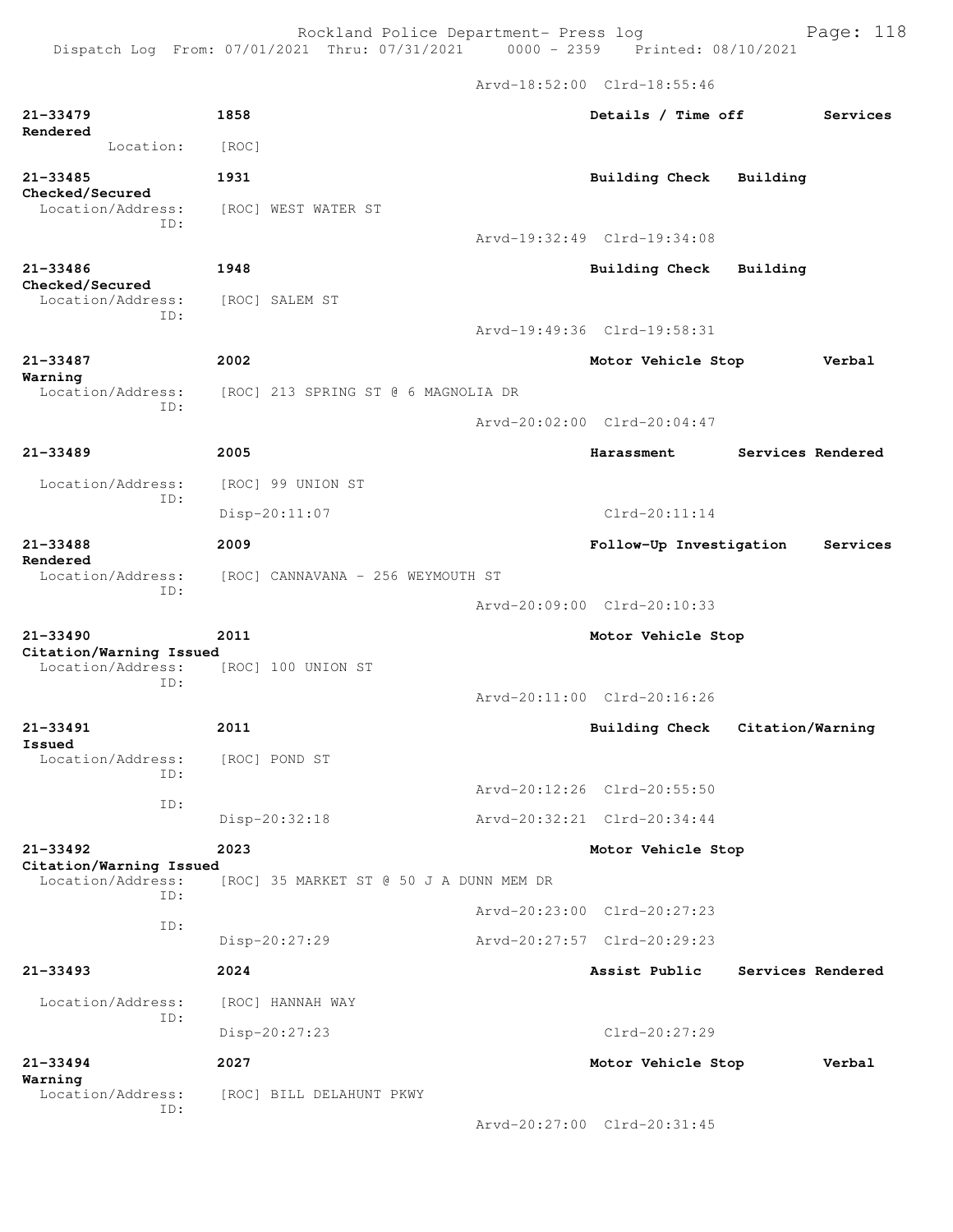| Dispatch Log From: 07/01/2021 Thru: 07/31/2021 |                         | Rockland Police Department- Press log   | 0000 - 2359 Printed: 08/10/2021                         |          | Page: 119         |
|------------------------------------------------|-------------------------|-----------------------------------------|---------------------------------------------------------|----------|-------------------|
| 21-33496                                       | 2036                    |                                         | Motor Vehicle Stop                                      |          |                   |
| Citation/Warning Issued<br>Location/Address:   |                         | [ROC] 90 UNION ST @ 19 PAYSON AVE       |                                                         |          |                   |
| ID:                                            |                         |                                         | Arvd-20:36:00 Clrd-20:41:42                             |          |                   |
| $21 - 33499$<br>Citation/Warning Issued        | 2040                    |                                         | Motor Vehicle Stop                                      |          |                   |
| Location/Address:<br>TD:                       |                         | [ROC] 215 MARKET ST @ 13 CONCORD ST     |                                                         |          |                   |
| ID:                                            |                         |                                         | Arvd-20:40:00 Clrd-20:47:00                             |          |                   |
|                                                | $Disp-20:42:00$         |                                         | Arvd-20:42:05 Clrd-20:43:00                             |          |                   |
| 21-33501<br>Citation/Warning Issued            | 2045                    |                                         | Motor Vehicle Stop                                      |          |                   |
| Location/Address:<br>TD:                       |                         | [ROC] 291 MARKET ST @ 15 ALBION ST      |                                                         |          |                   |
| ID:                                            |                         |                                         | Arvd-20:45:00 Clrd-20:53:13                             |          |                   |
|                                                | $Disp-20:47:24$         |                                         | Arvd-20:47:27 Clrd-20:49:00                             |          |                   |
| $21 - 33502$                                   | 2049                    |                                         | Suspicious Activity                                     |          | Investigated      |
| Location/Address:<br>ID:                       | [ROC] 11 MAGNOLIA DR    |                                         |                                                         |          |                   |
| ID:                                            | Disp-20:52:29           |                                         | Arvd-20:52:33 Clrd-21:00:04                             |          |                   |
| ID:                                            |                         |                                         | Disp-20:52:38 Enrt-20:52:42 Arvd-20:54:31 Clrd-21:00:20 |          |                   |
|                                                |                         |                                         | Disp-20:53:21 Enrt-20:53:24 Arvd-21:00:24 Clrd-21:00:30 |          |                   |
| $21 - 33504$<br>Checked/Secured                | 2101                    |                                         | Building Check                                          | Building |                   |
| Location/Address:<br>ID:                       | [ROC] 437 WEBSTER ST    |                                         | Arvd-21:02:38 Clrd-21:04:24                             |          |                   |
| $21 - 33505$                                   | 2105                    |                                         | Fireworks                                               |          | Services Rendered |
| Location/Address:                              | [ROC 428] 61 LEWIS PARK |                                         |                                                         |          |                   |
| ID:                                            |                         |                                         | Disp-21:06:36 Enrt-21:06:43 Arvd-21:07:28 Clrd-21:10:20 |          |                   |
| ID:                                            |                         |                                         | Disp-21:06:36 Enrt-21:06:47 Arvd-21:09:50 Clrd-21:10:23 |          |                   |
| 21-33506                                       | 2119                    |                                         | Disturbance                                             |          | Services Rendered |
| Location/Address:                              |                         | [ROC P51] DOUBLE TREE - 929 HINGHAM ST  |                                                         |          |                   |
| ID:                                            |                         |                                         | Disp-21:21:11 Enrt-21:22:01 Arvd-21:25:29 Clrd-21:47:41 |          |                   |
| ID:                                            |                         |                                         | Disp-21:21:11 Enrt-21:22:08 Arvd-21:27:01 Clrd-21:47:39 |          |                   |
| 21-33507                                       | 2124                    |                                         | Details / Time off                                      |          |                   |
| Rendered                                       |                         |                                         |                                                         |          | Services          |
| Location:                                      | [ROC]                   |                                         |                                                         |          |                   |
| $21 - 33509$                                   | 2158                    |                                         | Assist Public                                           |          | Services Rendered |
| Location/Address:<br>ID:                       |                         | [ROC P51] DOUBLE TREE - 929 HINGHAM ST  |                                                         |          |                   |
| ID:                                            |                         |                                         | Disp-21:59:46 Enrt-21:59:53 Arvd-22:03:31 Clrd-22:21:39 |          |                   |
|                                                |                         |                                         | Disp-21:59:46 Enrt-21:59:56 Arvd-22:03:34 Clrd-22:21:33 |          |                   |
| 21-33510<br>Rendered                           | 2210                    |                                         | Suspicious Activity                                     |          | Services          |
| Location/Address:<br>ID:                       |                         | [ROC 66] REEDS POND PARK - 80 MARKET ST |                                                         |          |                   |